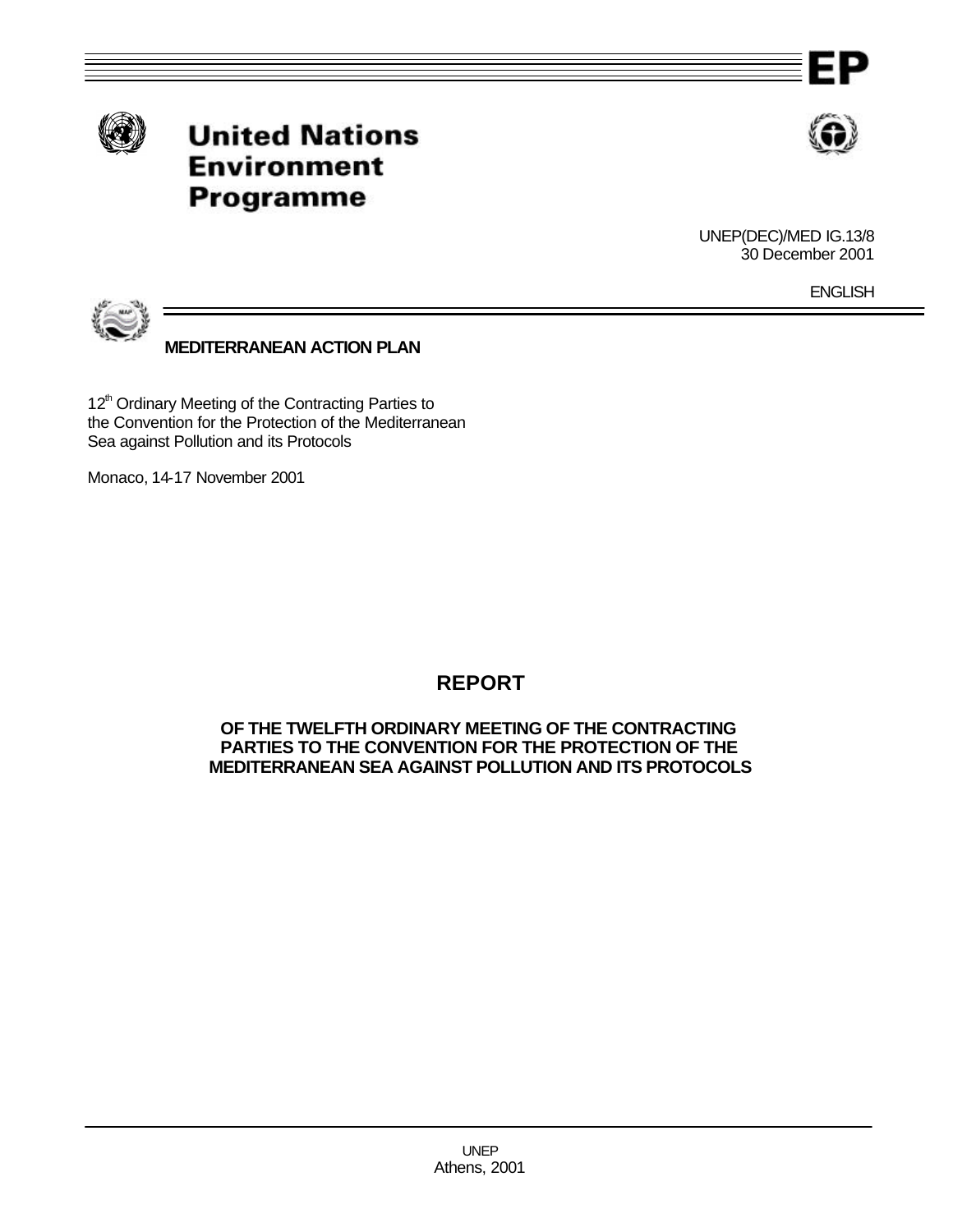#### **TABLE OF CONTENTS**

Main body of the Report **Pages 1 - 32 ANNEXES**: **Annex I:** List of Participants **Annex II:** Agenda **Annex III:** Mediterranean Declaration for the Johannesburg Summit **Annex IV:** Recommendations Appendix : Objectives and Functions of REMPEC<br>
Appendix : Cooperation and Coordination with Pai Cooperation and Coordination with Partners Annex V: Budget **Annex VI:** Statements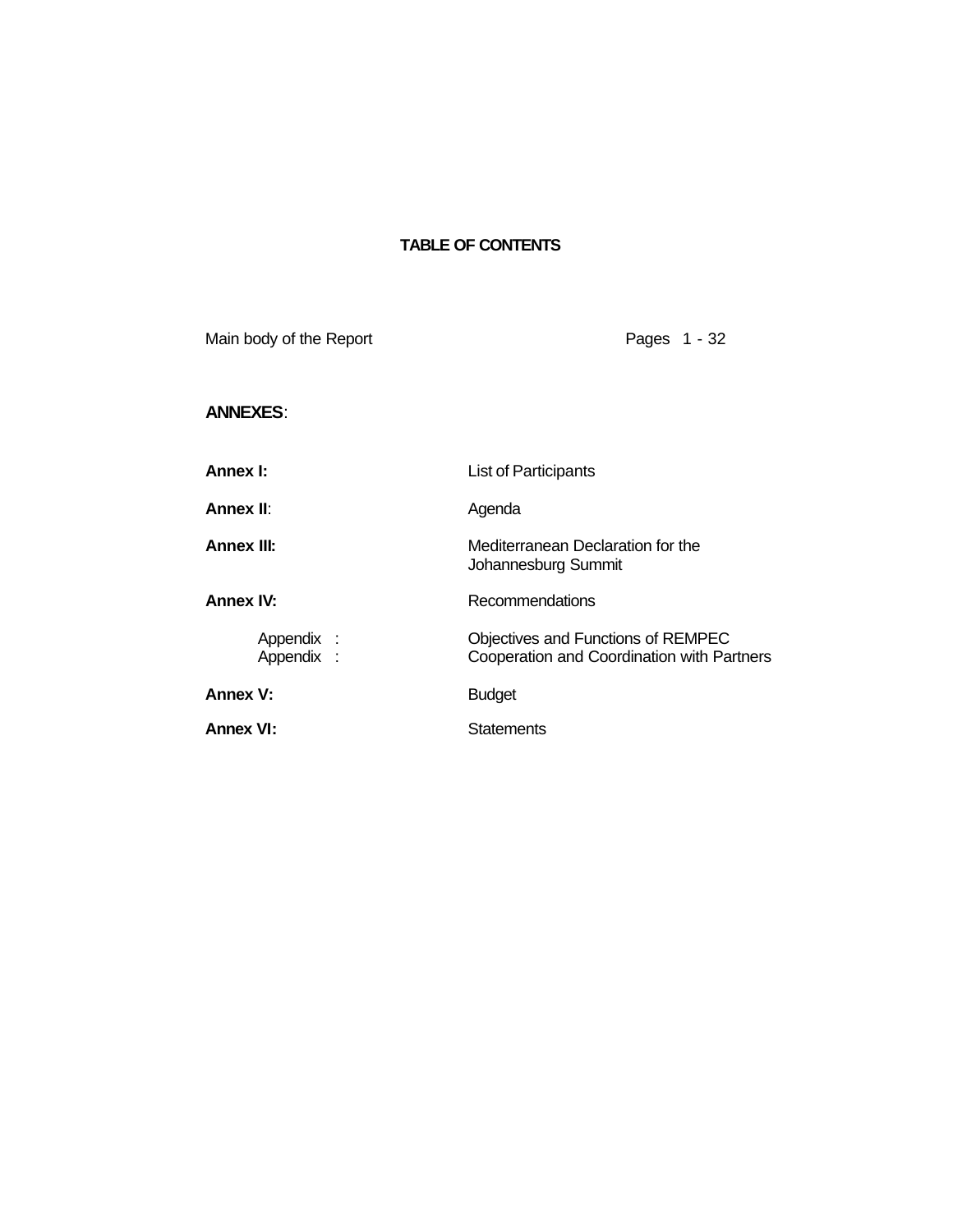#### **Introduction**

1. The Eleventh Ordinary Meeting of the Contracting Parties to the Convention for the Protection of the Mediterranean Sea against Pollution and its Protocols, held in Malta from 27 to 30 October 1999, accepted the offer of the Government of Monaco to host the Twelfth Ordinary Meeting of the Contracting Parties. Accordingly, the Twelfth Ordinary Meeting of the Contracting Parties to the Convention for the Protection of the Mediterranean Sea against Pollution and its Protocols was held at the Grimaldi Forum, Monaco, from 14 to 17 November 2001.

#### **Attendance**

2. The following Contracting Parties to the Barcelona Convention were represented at the Meeting: Albania, Algeria, Bosnia and Herzegovina, Croatia, Cyprus, Egypt, European Community, France, Greece, Israel, Italy, Lebanon, Malta, Monaco, Morocco, Slovenia, Spain, Syrian Arab Republic, Tunisia and Turkey.

3. The following United Nations specialized agencies were represented by observers: World Health Organization (WHO), International Maritime Organization (IMO) and the International Atomic Energy Agency (IAEA).

4. The following intergovernmental and other organizations were represented by observers: Accord RAMOGE, Agreement on the Conservation of Cetaceans in the Black Sea, Mediterranean Sea and contiguous Atlantic area (ACCOBAMS), Amigos del Mediterraneo, Association Monégasque pour la protection de la nature, Centre for Environment and Development for Arab Region and Europe (CEDARE), Centre international de droit comparé de l'environnement (CRIDEAU-CNRS/INRA), Chambers Group for the Development of Greek Islands (EOAEN), Council of Europe, ENDA Maghreb, Friends of the Earth, Greenpeace International, Institut du droit économique de la mer (INDEMER), International Chamber of Commerce, (ICC), International Hydrographic Bureau (IHB), International Juridical Organization for Environment and Development (IJO), International Marine Centre (IMC), Marevivo, Medcities, Medforum, Mediterranean Information Office (MIO-ECSDE), Movement écologique algérien, Nature Trust, RAMSAR Convention on Wetlands, Sustainable Business Associates, The World Conservation Union (IUCN) and the World Wide Fund for Nature (WWF-International).

5. The United Nations Environment Programme (UNEP), the Coordinating Unit for the Mediterranean Action Plan (MAP) and all the MAP Regional Activity Centres, the Secretariat of the Convention to Combat Desertification (UNCCD) and the Convention on the Conservation of Migratory Species of Wild Animals (CMS) were also represented.

6. A complete list of participants is attached as **Annex I** to this report.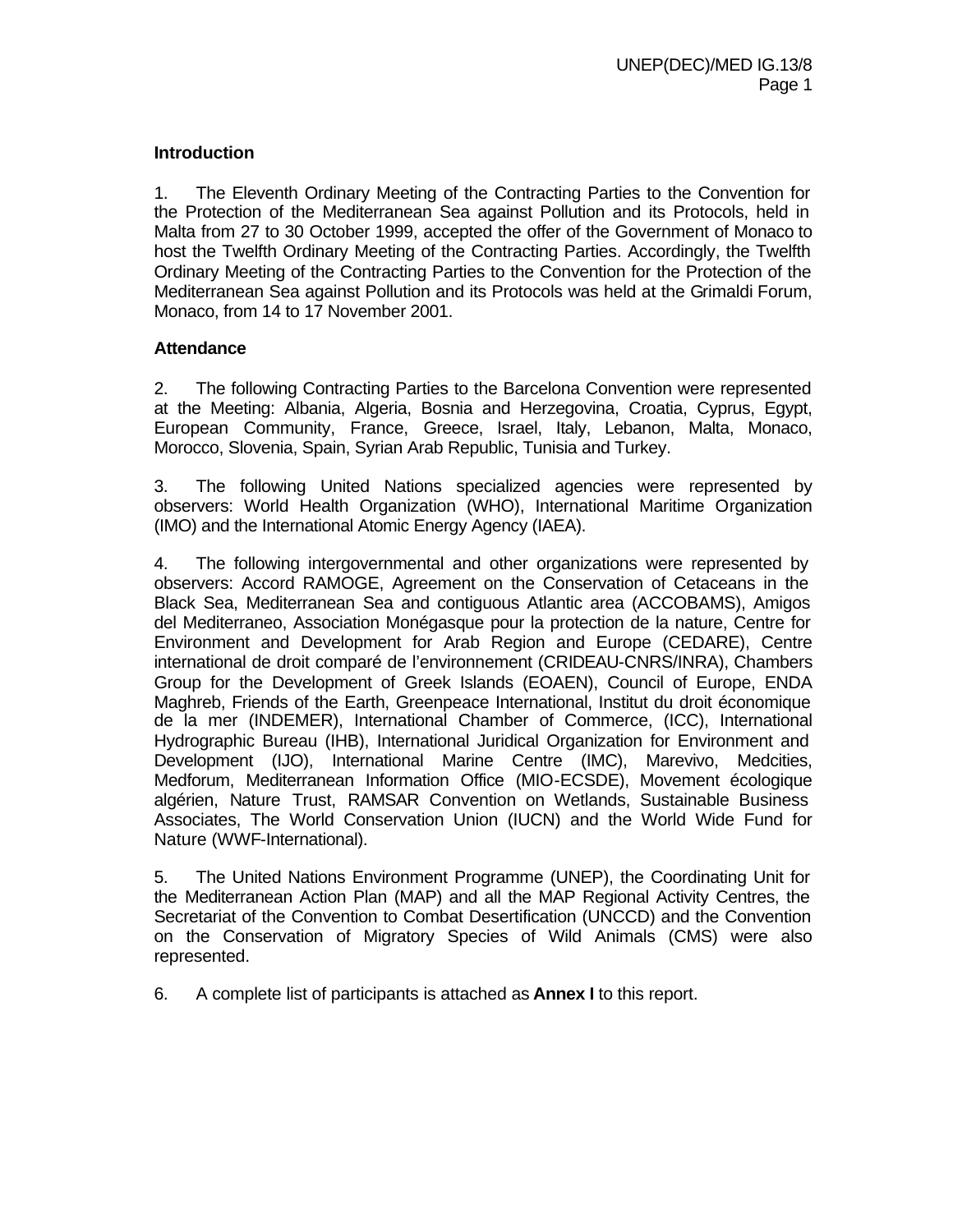### **Agenda item 1: Opening of the Meeting**

7. As required by Rule 21 of the Rules of Procedure for Meetings and Conferences of the Contracting Parties, the President elected by the Eleventh Ordinary Meeting, H.E. Mr. Francis Zammit Diemech, Minister for the Environment of Malta, declared the Meeting open.

8. The Meeting observed a one-minute silence in tribute to the victims of the attacks of 11 September, 2001 on the World Trade Centre in New York and of the recent disastrous flooding in Algeria.

9. The Meeting heard addresses by His Serene Highness Prince Albert of Monaco, Mr Lucien Chabason, Coordinator of the Mediterranean Action Plan (MAP) and H.E. Mr Francis Zammit Dimech, Minister for the Environment of Malta and outgoing President of the Bureau of the Contracting Parties to the Barcelona Convention. The full text of their statements is attached as **Annex VI** to this report.

#### **Agenda item 2: Rules of procedure**

10. The Meeting noted that the Rules of Procedure for Meetings and Conferences of the Contracting Parties to the Convention for the Protection of the Mediterranean Sea against Pollution and its Protocols (UNEP(OCA)/MED IG.43/6, Annex XI), as amended by the Eighth Ordinary Meeting, would apply to its deliberations.

#### **Agenda item 3: Election of officers**

11. In accordance with Rule 20 of the Rules of Procedure and in conformity with the recommendations of the informal meeting of the heads of delegations, the Meeting unanimously elected the following Bureau:

| President:      | H.E. Mr Bernard Fautrier | (Monaco)                 |
|-----------------|--------------------------|--------------------------|
| Vice-President: | H.E. Ms Rodoula Zissis   | (Greece)                 |
| Vice-President: | H.E. Mr Janex Kopac      | (Slovenia)               |
| Vice-President: | H.E. Mr Farouk Adli      | (Syrian Arab Republic)   |
| Vice-President: | H.E. Mr Cherif Rahmani   | (Algeria)                |
| Rapporteur:     | Mr Boris Britvar         | (Bosnia and Herzegovina) |

12. Mr Bernard Fautrier (Monaco), the newly-elected President of the Bureau, took the chair. Welcoming the considerable progress that had already been made to improve the Mediterranean environment and the standard of living of its populations, he stressed the importance of linking environmental matters to sustainable development, particularly with a view to preparations for the forthcoming World Summit on Sustainable Development in Johannesburg in 2002.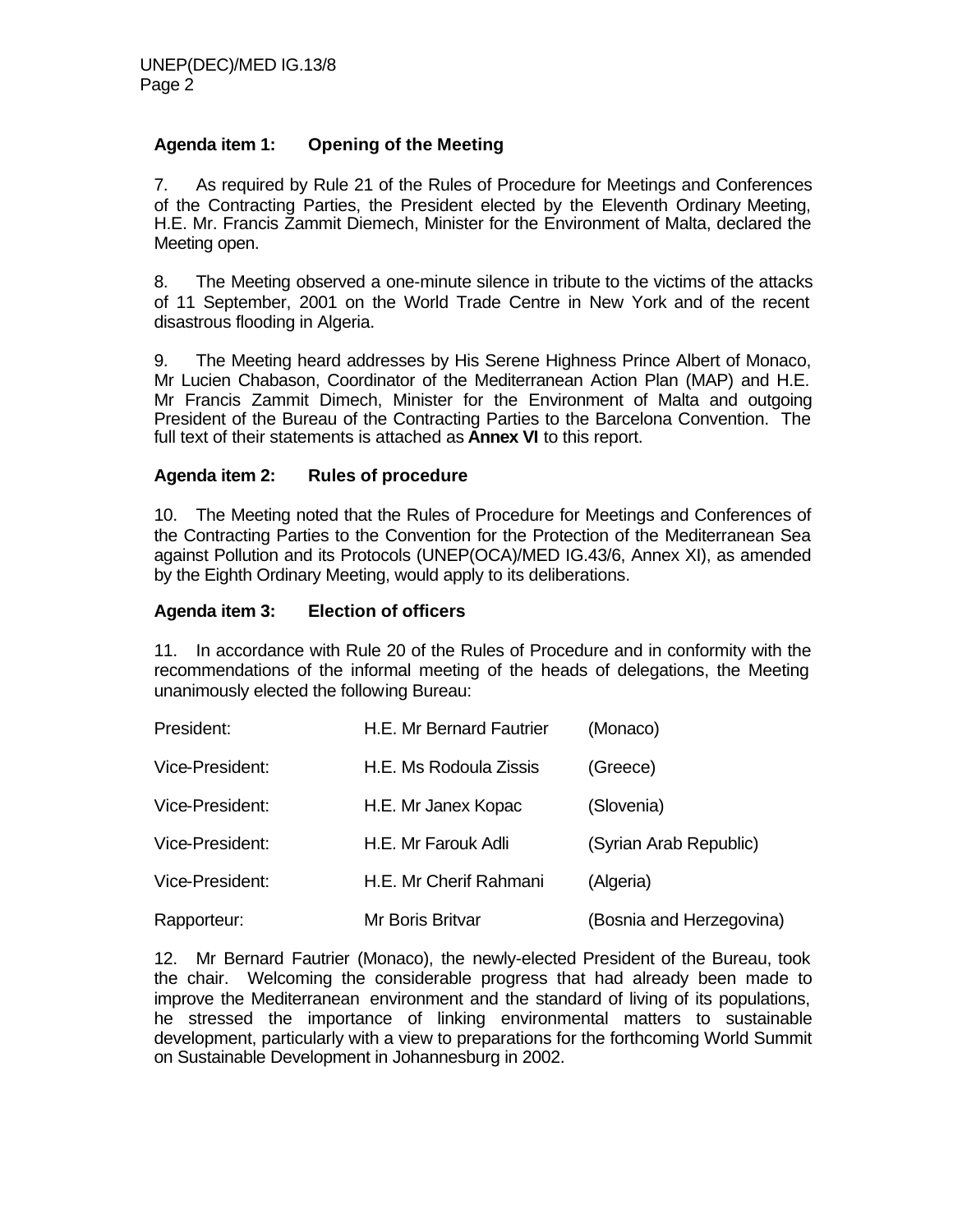#### **Agenda item 4: Adoption of the agenda and organization of work**

13. The Meeting unanimously adopted the provisional agenda (UNEP(DEC)/MED IG.13/1) and approved the proposed timetable in the annotated provisional agenda (UNEP(DEC)/MED IG.13/2). The agenda is attached as **Annex II** to this report.

#### **Agenda item 5: Credentials of representatives**

14. In accordance with Rule 19 of the Rules of Procedure, the Bureau of the Contracting Parties met on 15 November 2001 under its President to examine the credentials of the representatives of the Contracting Parties attending the Twelfth Ordinary Meeting of the Contracting Parties. It found the credentials in order and so reported to the Meeting, which approved the Bureau's report on 15 November 2001.

#### **Agenda item 6: Progress report by the Executive Director on activities carried out during the 2000-2001 biennium and recommendations and programme budget for 2002-2003**

#### **6.1. Review and approval of the budget and programme of work**

15. Introducing the item, the Coordinator drew attention to the report by the Secretariat on programme, recommendations and budget for the 2002-2003 biennium, contained in document UNEP(DEC)/MED IG.13/3, and recalled that the annexes to that report, containing the recommendations and the proposed budget had been endorsed by the MAP Focal Points at their meeting in Athens from 11–14 September 2001. He pointed out that, in the proposed budget, a great effort had been made to contain administrative costs as much as possible. In addition, in line with the requests made by the MAP Focal Points, the Secretariat had conducted further work on financial issues and had prepared a note dealing with questions of the Euro, arrears and evolution of the Trust Fund (UNEP(DEC)/MED IG.13/Inf.4), as well as a document entitled Financial Implementation of the MAP Programme and Budget: Implementation of the Activities for the Biennium 2000-2001 and Project Accounts for the Biennium 1998-1999 (UNEP(DEC)/MED IG.13/Inf.5).

16. Mr Khaled Ben Salah, Fund Administrative Officer (UNEP/MAP) introduced document UNEP(DEC)/MED IG.13/Inf.4 and said that, with regard to the status and use of overdue contributions, the Secretariat had studied the case of the Convention on the Banning of International Trade in Endangered Species of Flora and Fauna (CITES), which estimated the outstanding contributions that would accrue during the current biennium and recorded them as resources for the coming years, and thus operated in a similar way to the Barcelona Convention. Concerning the outstanding contributions to the Barcelona Convention from the former Yugoslavia, which were unlikely to be paid during the period 2002-2003, the budgeted expenses had to be allocated, and adjustments would be made by drawing on the money available within the Trust Fund. Although the United Nations Offices in Nairobi (UNON) had not yet taken a position on the issue, the Secretariat considered that those outstanding contributions for the biennium 2004-2005 should be regarded as legally outstanding, but that they should not be stated as potential income.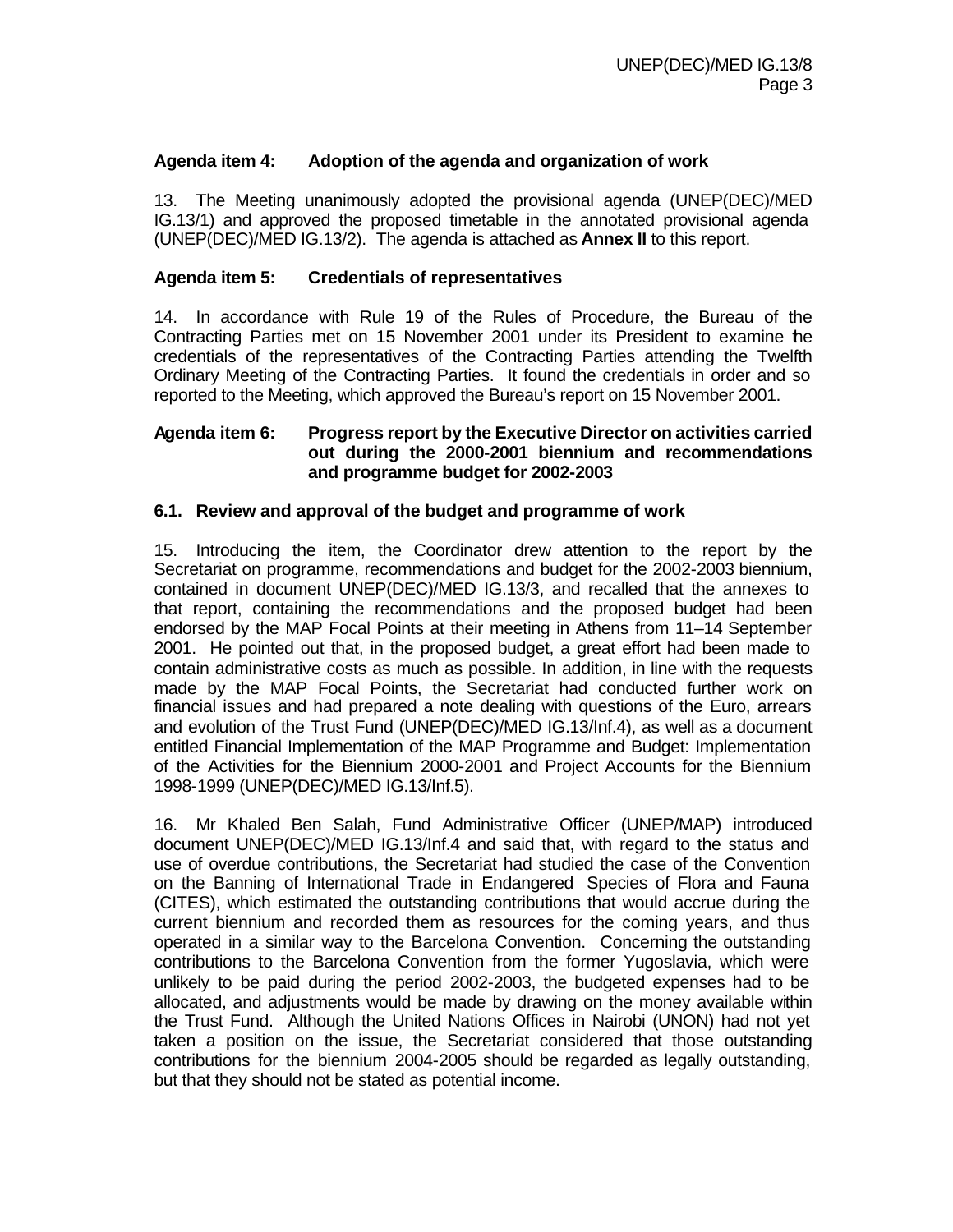17. Concerning the situation of the Mediterranean Trust Fund, Mr Ben Salah drew attention to section 2 of document UNEP(DEC)/MED IG.13/Inf.4, and to the tables appended thereto, containing a statement of income and expenditure and changes in reserve and fund balance for the years 1994-1999 and cumulative totals; status of contributions as at 31 December for the years 1994-1999; and status of contributions as at September 2001.

18. Regarding the use of the Euro in the operational functioning of MAP, he drew attention to the fact that the proposed programme budget for the 2002-2003 biennium, contained in Annex II to document UNEP(DEC)/MED IG.13/3, provided figures calculated in both United States dollars as well as in Euros. He also pointed to section 3 of document UNEP(DEC)/MED IG.13/Inf.4, which set out the legal background to the use of currencies and contained extracts from the "Revised Legislative and Financial Texts Regarding the United Nations Environment Programme and the Environment Fund 1998", as well as from the Financial Regulations and Rules of the United Nations (Series 100). He recalled that, in line with the mandate given by the Focal Points, the Secretariat had referred the issue of the Euro to UNON for consideration. All transactions and official financial documents should be converted into United States dollars, the reference currency. He noted that one issue raised by operating in Euros was tied to the fact that the staff of the Secretariat (MEDU) and REMPEC, as staff with United Nations status, would continue to be paid in United States dollars. As a result, the introduction of the Euro in the MAP financial system should also be accompanied by mechanisms making it possible to adjust the level of contributions flexibly in order to take into account fluctuations in exchange rates affecting actual salary expenses. He said that the Secretariat would continue to work on the issue with UNON and the Bureau.

19. One representative, recalling that the countries of the Euro zone had in fact been using the Euro for financial operations since January 1999, considered that the relevant regulations allowed the Parties themselves to decide on whether they wished to use the Euro. Representatives pointed out that a number of other organizations used a variety of currencies in their financial operations. The first requirement was to take a policy decision on the terms of reference for adopting the use of the Euro in MAP's financial operations and, subsequently, a procedure would need to be elaborated to apply that policy. It was thus important that the Ministers at the current meeting be informed of the issues surrounding the use of the Euro, in order to take an informed decision on the subject.

20. One representative noted that what was involved was in fact a Trust Fund, and not an ordinary budget of the United Nations. The question of salaries and daily subsistence allowances could be settled by using the official exchange rate of the Euro against the dollar, as set by United Nations Headquarters.

21. The Meeting agreed to establish an open-ended contact group of legal and financial experts to examine the potential problems and benefits of using the euro in the financial operations of MAP, taking into account the issues contained in the relevant parts of document UNEP(DEC)/MED IG.13/Inf.4, and to report to the Ministerial Segment of the Meeting on the results of its deliberations.

22. Based on article 11, Regulation 11.2, and rule 111.5 of the Financial Regulations and Rules of the United Nations in force since 1985, the Contracting Parties adopted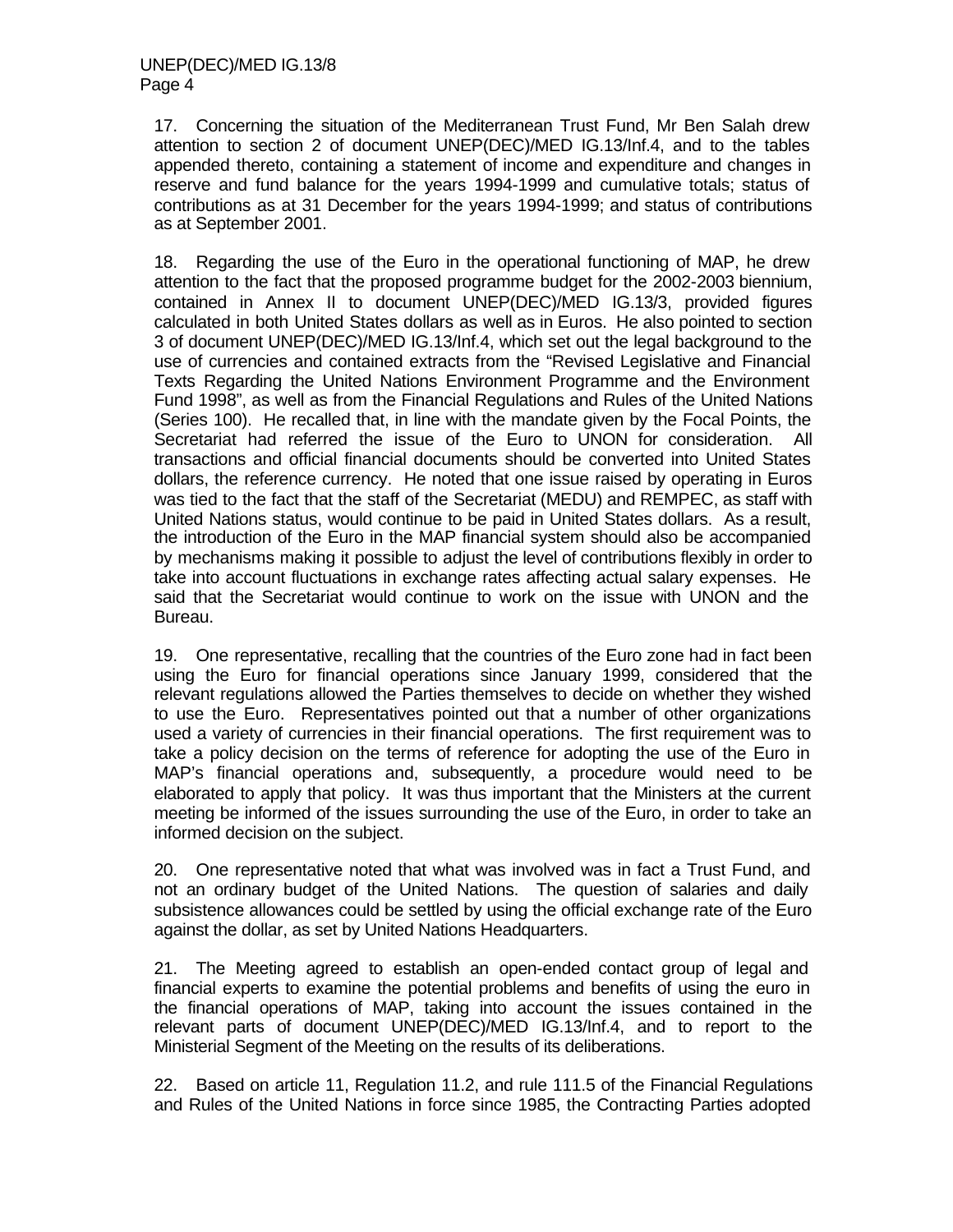the recommendation contained in Annex IV on the principle of use of the Euro as the operating currency for the Mediterranean Trust Fund.

23. Introducing document UNEP(DEC)/MED IG.13/Inf.5, Financial Implementation of the MAP Programme and Budget: Implementation of the Activities for the Biennium 2000-2001 and Project Accounts for the Biennium 1998-1999, Mr Ben Salah recalled the decision of the MAP Focal Points at their meeting in Athens in September 2001, requesting the Secretariat to submit "statements for MAP's income and expenditure for the most recently completed biennium, which in this case was 1998-1999". He explained that, during previous biennia, there had been delays in implementing the programme, due mainly to substantial cumulative delays in income or payment of contributions. Consequently, an important part of the programme had had to be implemented in the last months of the period. During 1998-1999, substantial efforts had been made to catch up with accrued delays, and he considered that the 94 per cent expenditure ratio for the implementation of the work programme during the period was satisfactory.

24. Concerning the programme and budget for the biennium 2000-2001, he explained that, as UNEP accounts were generally closed by 31 March of the following year, implementation of the programme of work could be extended, if necessary, until March 2002, as long as the necessary funds were obligated before 31 December 2001. Thus, in assessing the implementation of the activities, it was important to note that seven months still remained before completing and finalizing the implementation. The Secretariat was confident that, by the end of the effective implementation period of this biennium, the overall ratio of expenditure would exceed 95 per cent.

25. All representatives who took the floor expressed appreciation for the work of the Secretariat and the quality of the document produced, which provided a good overview of achievements in the period under review.

26. Some representatives however, considered that the format could be further improved by using the same terminology as in the budget report, which would facilitate the comparability of implementation of activities. In addition, it was considered useful to have an indication of the credit consumption rate, compared to what had been budgeted, as well as a breakdown of implementation on the basis of individual activities.

27. In answer to the concern expressed by one representative on the subject of overspending on some activities, possibly to the detriment of others, the Coordinator observed that United Nations financial rules and regulations did in fact allow for the transfer of funds between activities (up to 20 per cent for cooperating agencies and, at UNEP/MAP discretion, for supporting organizations) within the total budgeted, in order to cover unexpected increases in expenditure. In that connection, he pointed to the increasing difficulty in carrying out financial planning of activities, particularly for meetings and travel costs. He stressed that the Secretariat would inform the Bureau regularly on the status of expenditures and implementation of the programme, inter alia by providing Bureau members with copies of the budget revisions that were carried out for UNON's consideration and approval.

28. Concerning activities in 2002-2003, Mr Ben Salah recalled that the MAP Focal Points had requested the Secretariat to carry on with the evaluation of the MAP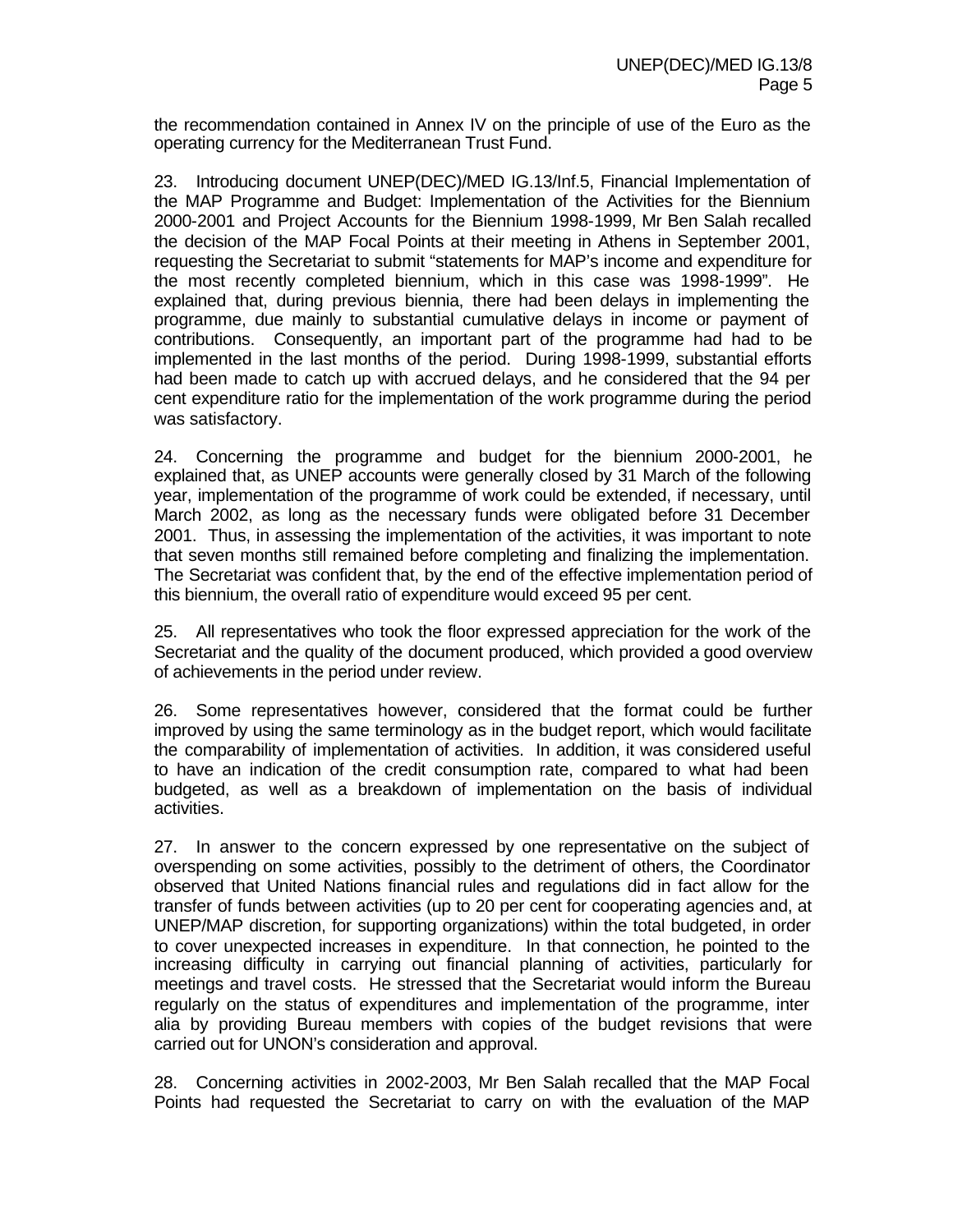structure during the forthcoming biennium (in that context, at least two Centres, together with the hosted branch of WHO, would be assessed); and, on the other hand, to provide technical and financial support for the progressive implementation of the Reporting System and to report to the Contracting Parties at their thirteenth meeting on the lessons learnt. In that respect, those two activities would be continued during next biennium with their related 2001 allocated funds.

29. He also drew attention to the fact that, due to the international context prevailing since September 2001, MEDU and REMPEC had had to postpone the Seventh MCSD Meeting and the National Operating Authorities meetings, respectively, to 2002, to be implemented with their related 2001 allocated funds.

30. Finally, he conveyed the message from REMPEC that the new Programme Officer post, which had initially been at the P.3 level, be upgraded to the P.4 level.

31. One representative stressed that documents should be made available in Arabic, while another representative said that it would be preferable to use funds to implement projects rather than to increase the number of working languages.

32. The Meeting approved the recommendations relating to the budget **(Annex V).**

33. The Meeting also approved the recommendations contained in **Annex IV** to this report.

#### **6.2. Legal issues**

#### **Status of ratifications**

34. Mr Humberto Da Cruz, Programme Officer (UNEP/MAP), gave a summary of the current status of ratifications of the Convention and its related Protocols, set out in the Report by the Secretariat on Programme, Recommendations and Budget for the 2002- 2003 Biennium (UNEP(DEC)/MED IG.13/3). Acceptance of the amendments to the Convention adopted in Barcelona in 1995 had been notified by only nine Contracting Parties (Croatia, Egypt, the European Union, France, Italy, Malta, Monaco, Spain and Tunisia) out of the sixteen required for entry into force. The only Protocol that had entered into force (on 12 December 1999) was the Specially-Protected Areas and Biodiversity Protocol. All the other Protocols required further ratification in order to enter into force. Ten Contracting Parties out of the required total of sixteen had accepted the 1995 amendments to the Dumping Protocol; eight Contracting Parties out of the required sixteen had accepted the 1996 amendments to the Land-based Sources Protocol, two Contracting Parties out of six had ratified the Offshore Protocol, and three Contracting Parties out of the minimum of six had ratified the Hazardous Wastes Protocol. The Emergency Protocol, which had undergone extensive modification and revision, was soon to be replaced by a new protocol.

35. The representative of Cyprus said that his Government had ratified the amendments to the Convention and to the Dumping, Land-based Sources, as well as the new Specially Protected Areas Protocol and the Offshore Protocol and that procedures had been initiated with a view to ratification of the Hazardous Wastes Protocol. The representative of the Syrian Arab Republic said that the delay in receiving the Arabic version of the amended texts had delayed ratification, a view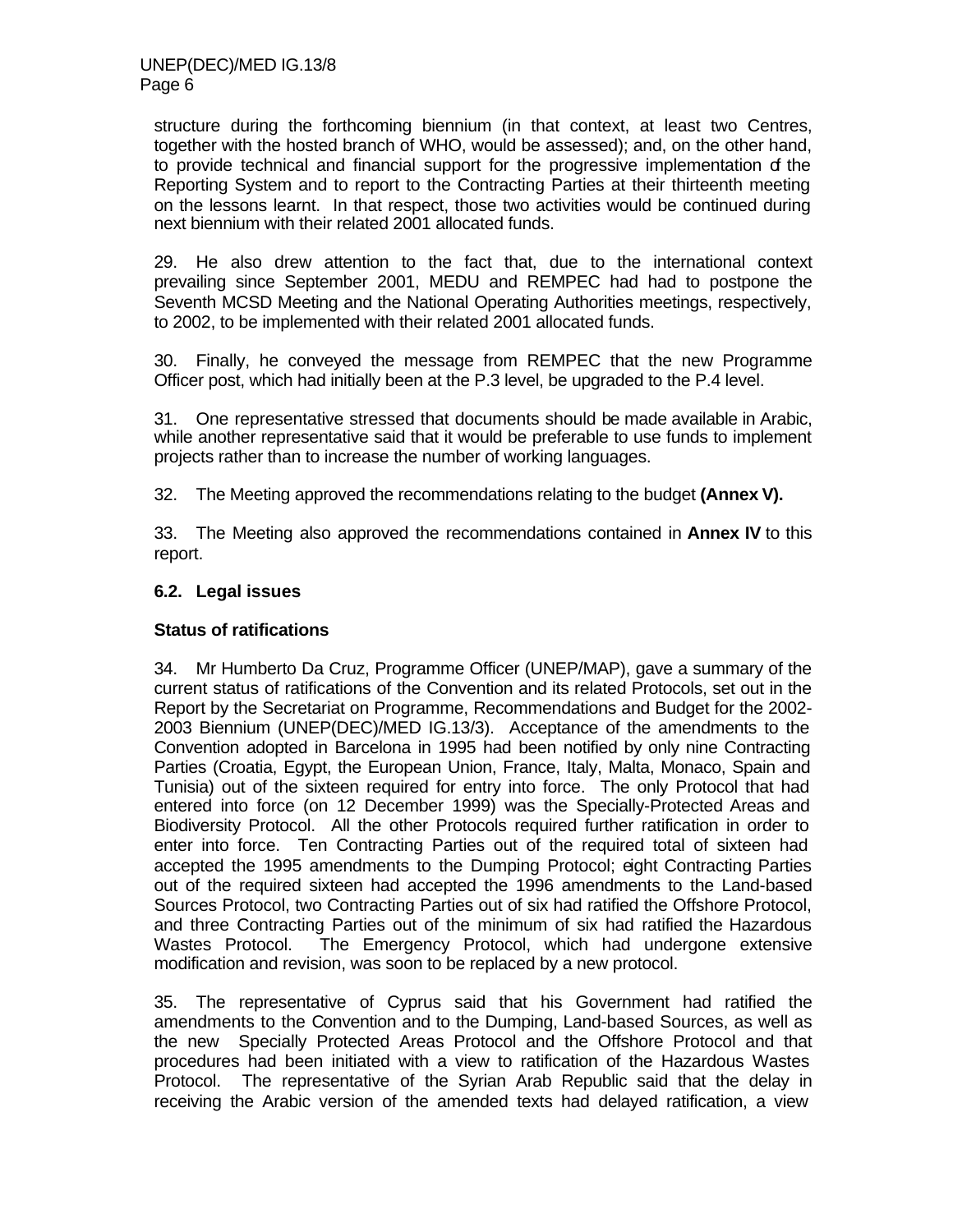supported by the representative of Lebanon, who also recalled the need to analyse the supplementary costs implied by ratification. The representatives of Algeria, Greece, Israel, Slovenia and the Syrian Arab Republic indicated that their Governments were moving towards ratification, but in some cases the process was lengthy, involving farreaching changes in attitude and management techniques.

36. The observer for Greenpeace International welcomed the amendments to the Convention and the Protocols but appealed to the Contracting Parties to make every effort to speed up the ratification process. She requested that three speakers be given the floor to bear witness to the tragic effects of pollution on the environment and health.

37. The first speaker, a pneumologist from Lebanon, described the large number of patients, especially children, who suffered from a wide variety of serious respiratory diseases such as chronic bronchitis, asthma, emphysema and lung cancer, in the southern industrialized areas of Lebanon, in which fertilizers, asbestos and cement were produced. Far fewer cases occurred in the agricultural areas of the north. It was urgent that States ratify the Convention and the Protocols and apply the much-needed appropriate national health, social and anti-pollution measures.

38. The second speaker, a worker in a petro-chemical plant in Turkey, described the situation in one of the most highly-industrialized areas of Turkey in which hazardous industries mushroomed without control or accompanying safety measures. The effects of toxic waste and mercury pollution from the vast petro-chemical industry on the natural environment and on human health were disastrous. He appealed to governments to take heed of such situations before it was too late.

39. The third speaker, a fisherman from Israel, described the devastating effects over thirty years, of water pollution in his area. The river in which he fished was ruined and he himself, like many others, had contracted cancer after over-exposure to the highly polluted water. It was essential that the Ministry of the Environment cease to issue permits enabling factories to dump chemical waste in the rivers. He urgently appealed to the Government of Israel to ratify the amended Convention and Protocols.

40. The representative of Lebanon said that the benefits of industry should not be allowed to overshadow the negative aspects that might involve great human suffering.

41. The observer for MEDFORUM stressed that the credibility of the Convention was at stake. In 1995, the Convention had raised considerable hopes for improving the Mediterranean region, but since then a degree of scepticism and disappointment had crept in, as ratifications slowed up. It was important that the Convention and its Protocols, as the only instruments covering the whole of the Mediterranean, were made more effective by ratification before the Johannesburg Summit, on account of the close links between environmental and social protection.

42. The Meeting approved the recommendations contained in Annex IV to this report.

#### **Revision of the Emergency Protocol**

43. Mr Patruno, Director of REMPEC, outlined the work carried out at a series of meetings, leading to the recommendation that the Contracting Parties adopt a new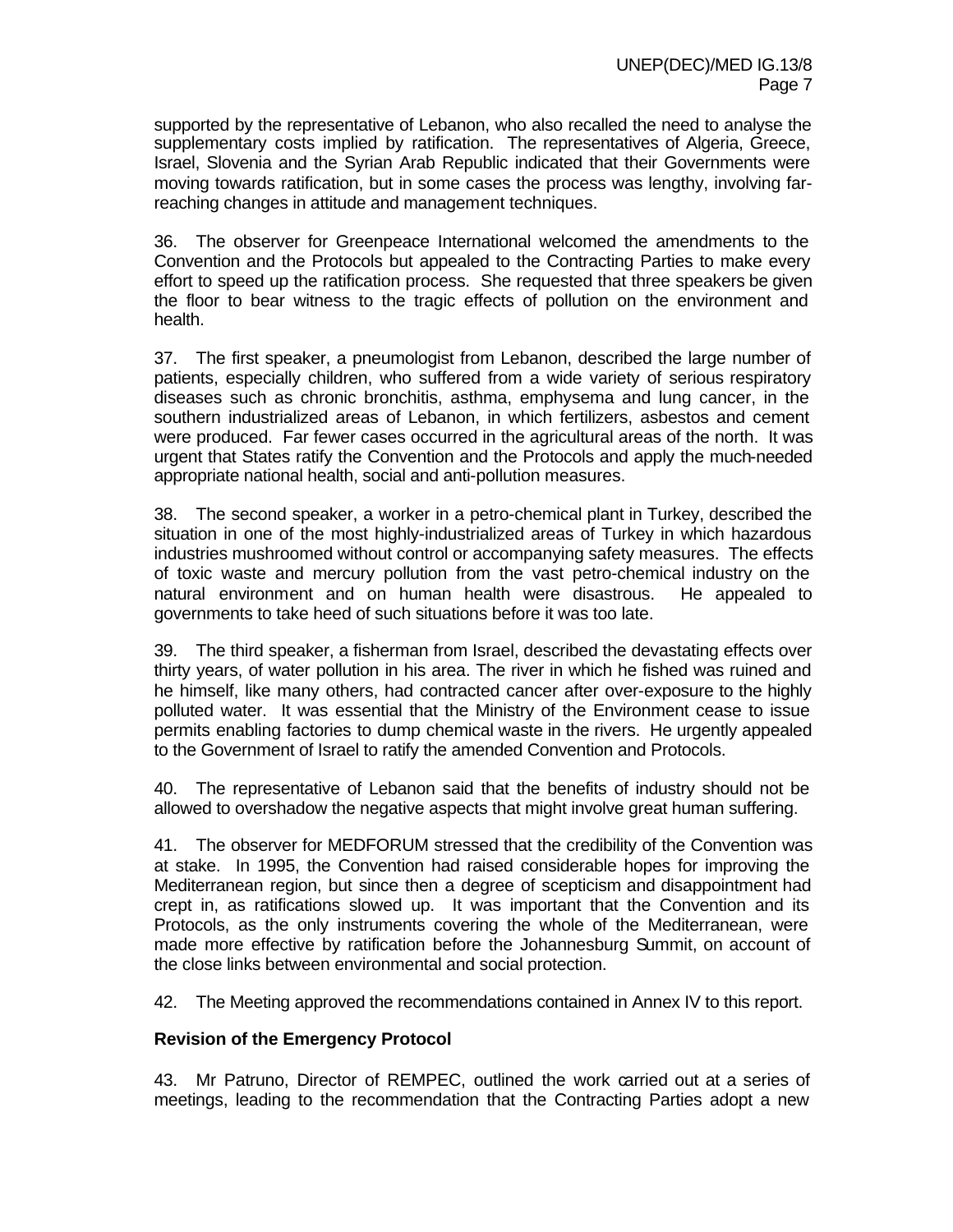Protocol, rather than amending the current Emergency Protocol. As indicated in document UNEP(DEC)/MED IG.13/3, it was also recommended that the Secretariat should finalize the text adopted by the second Meeting of National Legal and Technical Experts, taking into account the inputs from Contracting Parties, and make the necessary arrangements to convene a Conference of Plenipotentiaries, preceded by a meeting of experts to adopt the new Protocol, to be held in January 2002 in Malta. He drew attention to document UNEP(DEC)MED IG.13/Inf.10, which contained the report of the Open-ended *ad hoc* Meeting of the Working Group on the Amendments to the Emergency Protocol to the Barcelona Convention, as well as the draft Annex related to the Objectives and Functions of a Regional Centre for the Implementation of the Emergency Protocol. Taking those documents into consideration, he asked the Meeting to decide that the process of finalizing and signing the new Protocol should be continued and to approve the text of the Annex as proposed.

44. The representative of Turkey said that the new Protocol would be an excellent instrument to combat marine pollution and hoped that it could be adopted before Rio+10. Referring to page 6 of document UNEP(DEC)/MED IG. 13/3, she pointed out that the words "Bosphorus and Dardanelles" should be replaced by "Istanbul and Canakkale straits".

45. The representative of Malta said that it was an honour for Malta to host the meeting of experts followed by the meeting of Plenipotentiaries, and suggested a twoday meeting of experts and a two-day meeting of Plenipotentiaries, with a one-day break in between to allow for the preparation of the text.

46. The representatives of Monaco, Cyprus and the observer for the International Maritime Organization (IMO) expressed doubt whether it would be possible for the experts to reach agreement on a text, in view of the large number of substantive amendments proposed by the European Community.

47. The Coordinator therefore invited the European Community to provide the Secretariat with the final text of its proposals by the end of November 2001, which should be prepared taking into account the conclusions of the ad hoc meeting held in Malta from 28 to 30 October 2001 and the comments made at the Twelfth Ordinary Meeting of the Parties on the document. The Secretariat would then finalize the text of the proposed new Emergency Protocol, taking as a basis the text approved in Monaco in April 2001 and presenting the final proposals from the European Community in an Annex. Those documents would be transmitted to the Parties by early December 2001 and would serve as a basis for the work of the third meeting of National Legal and Technical Experts to be held in Malta, from 20 to 22 January 2002. The representative of the European Community pointed out that the Council of the Community would need to be consulted and this would affect the timetable. He promised to make every effort to provide the Secretariat with the texts as soon as possible.

48. The observer for the World Wide Fund for Nature mentioned the satellite monitoring of illegal discharges and strongly supported the new Protocol, which would strengthen efforts to preserve wildlife sanctuaries.

49. The representative of the European Community proposed some amendments to the Annex relating to the objectives and functions of REMPEC.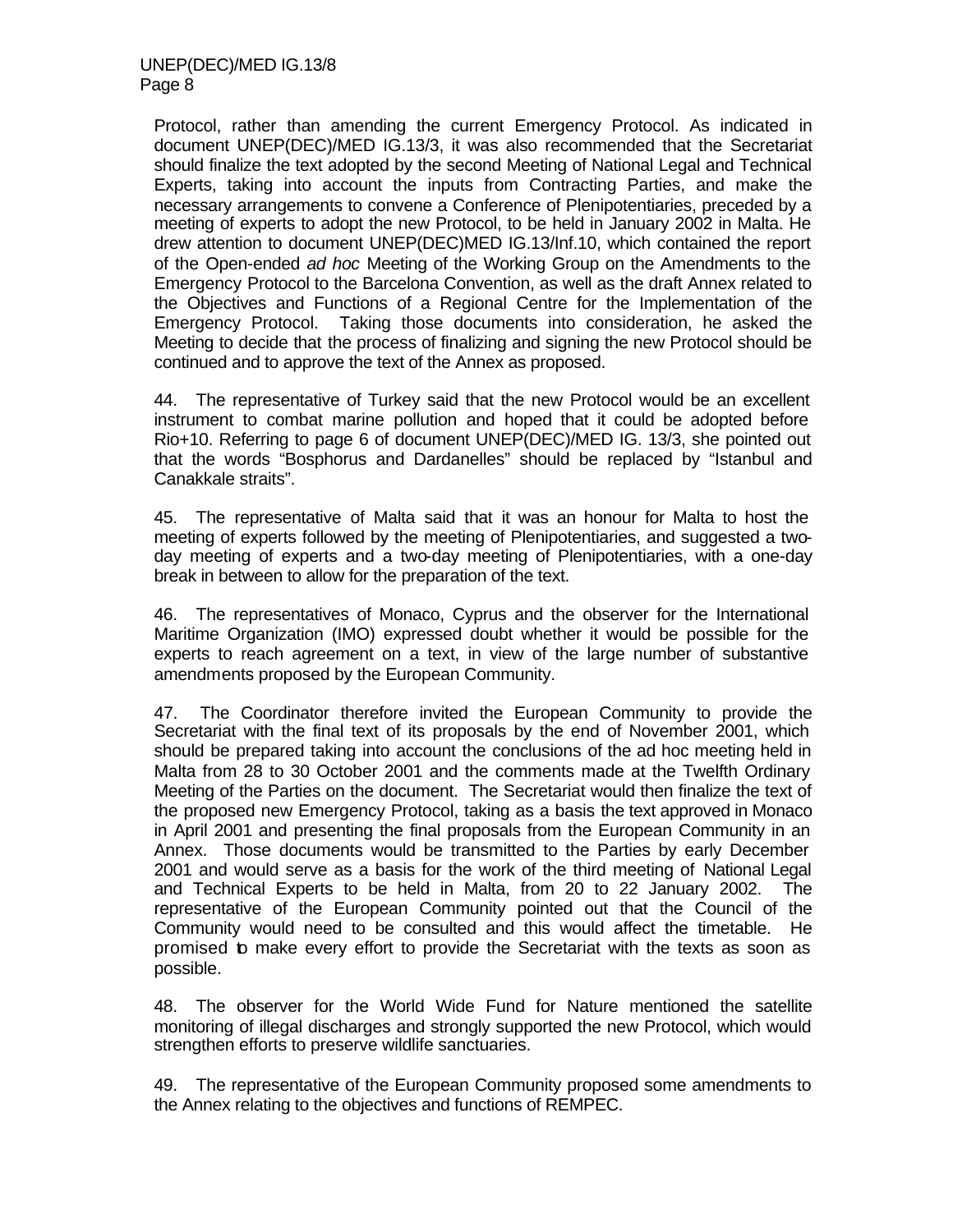50. The representative of Italy suggested that an open-ended informal group consider the draft text of the Annex with a view to reaching agreement.

51. The representative of Malta drew attention to the draft Annex related to the Objectives and Functions of a Regional Centre for the Implementation of the Emergency Protocol and urged its adoption as an operational document.

52. Following informal consultations, a revised text of the Annex was approved (attached as **Annex IV/Appendix 1**)

53. The Meeting approved the proposed recommendations, as amended, contained in Annex IV to this report.

54. Regarding pleasure craft, the representative of Monaco said that, because of their large numbers and their presence in vulnerable sites, they could have a detrimental environmental impact. With that in mind, the Institut du droit économique de la mer (INDEMER) had started to deal with that question.

55. The observer for INDEMER said that his Institute had drafted a legal instrument on pleasure craft, covering environmental and marine pollution, as well as a wide range of other matters, including safety, insurance, qualifications, and illicit activities. As they had common interests, he hoped that INDEMER would be able to work closely with MAP.

56. It was agreed that the Bureau should be mandated to follow and report on the work concerning the draft legal instrument.

#### **6.3 Evaluation and development of MAP structure**

57. Mr Arab Hoballah, Deputy Coordinator, introduced the item, drawing attention to section III of document UNEP(DEC)/MED IG.13/3. The Contracting Parties, at their Eleventh Ordinary Meeting, had requested the Secretariat to initiate a process to evaluate MAP's components. During the biennium 2000-2001, PAP/RAC and the Blue Plan had been evaluated, and the reports of the evaluations were contained in documents UNEP(DEC)/MED IG.13/Inf.6 and UNEP(DEC)/MED IG.13/Inf.7, respectively. The results had been extensively discussed by the Focal Points at their meeting in Athens in September 2001. The programme of "100 Historic Sites" had also been evaluated (document UNEP(DEC)/MED IG.13/Inf.8) and the Focal Points had made proposals for its reorientation in the context of MAP Phase II. In particular, it had been proposed that the Mediterranean Commission on Sustainable Development (MCSD) could be asked to contribute to the preparation of the restructuring or to take a position based on proposals prepared by the Secretariat.

58. He said that the Secretariat had also been asked to continue to evaluate projects during the next biennium, in order to prepare for an evaluation of the entire MAP structure. An overall evaluation could take place just before the Fourteenth Ordinary Meeting of the Contracting Parties

59. In addition, Turkey had submitted a proposal for a new regional activity centre for eco-tourism (or sustainable tourism) at Antalya. That proposal had been reviewed by the Bureau and the Focal Points and it had been agreed that there would be further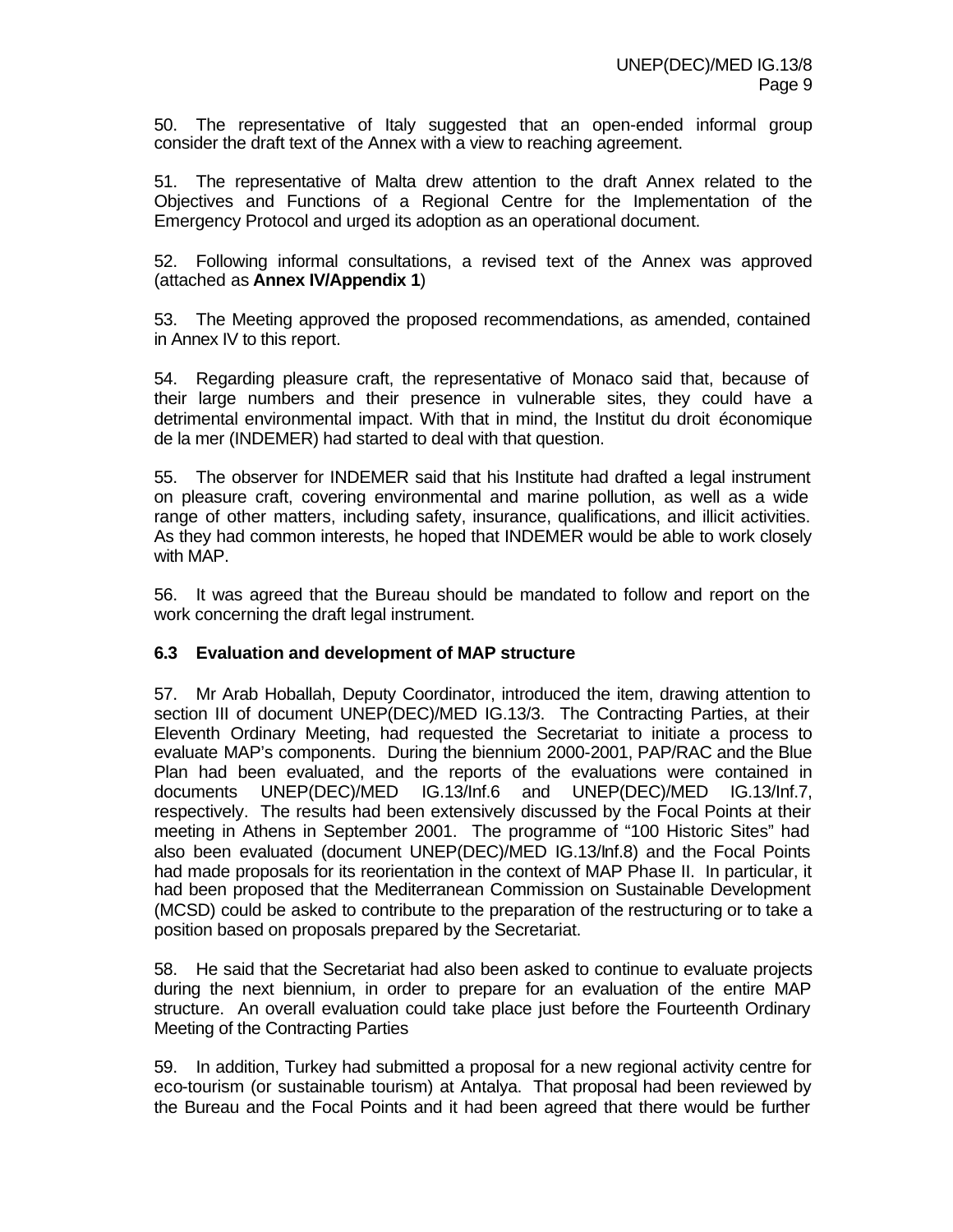discussion of the question at the next meeting of the MCSD, giving due consideration to the means and activities within the region.

60. The representative of Turkey, expressing thanks to Parties for the support given to the proposal for establishing a new regional activity centre in her country, said that Turkey intended to submit a comprehensive analysis of the proposal for discussion at the next meeting of the MCSD in March 2002.

61. One representative, supported by another, pointed to the need to evaluate other components of MAP apart from the Centres, and proposed that there be a discussion on the issue of governance of activities under the Barcelona Convention, including an assessment and analysis of the way in which the units and bodies were organized and interfaced, to see what needed to be strengthened and consolidated and what might need to be scaled down. In that way, the evaluations and their reports could be used to improve the implementation of projects.

62. One representative proposed that the Secretariat be requested to prepare a discussion paper on governance for the next meeting of the MAP Focal Points, including suggestions on concrete improvements, which could subsequently be submitted to the Fourteenth Ordinary Meeting of the Parties. He also considered that it was necessary to have common terms of reference and a common policy for the evaluations, to permit inter-comparability. What was needed were: a general evaluation, within the coming two years, of the governance of MAP; the identification of guidelines; and specific analyses of the Centres.

63. The Coordinator said that governance for sustainable development in the Mediterranean would be a difficult issue to discuss, particularly in light of the other processes under way, which needed to be taken into account. It was necessary to ensure synergy in the activities and the use that was made of the Centres. Instead of MAP launching its own activities, he considered that it was preferable to make use of the work of others in the field, wherever such activities existed. It was thus impossible to separate the issue of governance from the activities of other organizations and bodies, and cooperation with the other actors in the Mediterranean was needed. One representative expressed a reservation about the issue of governance and cautioned against starting up a new process.

64. Some representatives, noting that the evaluation projects were moving along in the right direction, and that progress was being made with regard to the organizational and management structure, underlined the need to be pragmatic, to avoid unrealistic ambitions, and not do everything at once. One representative pointed to the need for MAP to evolve in line with the requirements of the Parties and supported a process of small, but continuous changes, reflected in all MAP components. He believed that it was necessary to introduce greater specialization of the Centres and more integration of their activities. The Coordinator stressed that a step-by-step procedure was needed, leading up to an evaluation of the whole of MAP by the Fourteenth Meeting of the Contracting Parties.

65. Concerning the 100 Sites Programme, the representative of France proposed that, through the MCSD, work could be carried out jointly among the Contracting Parties. He said that France was ready to participate in such work with a partner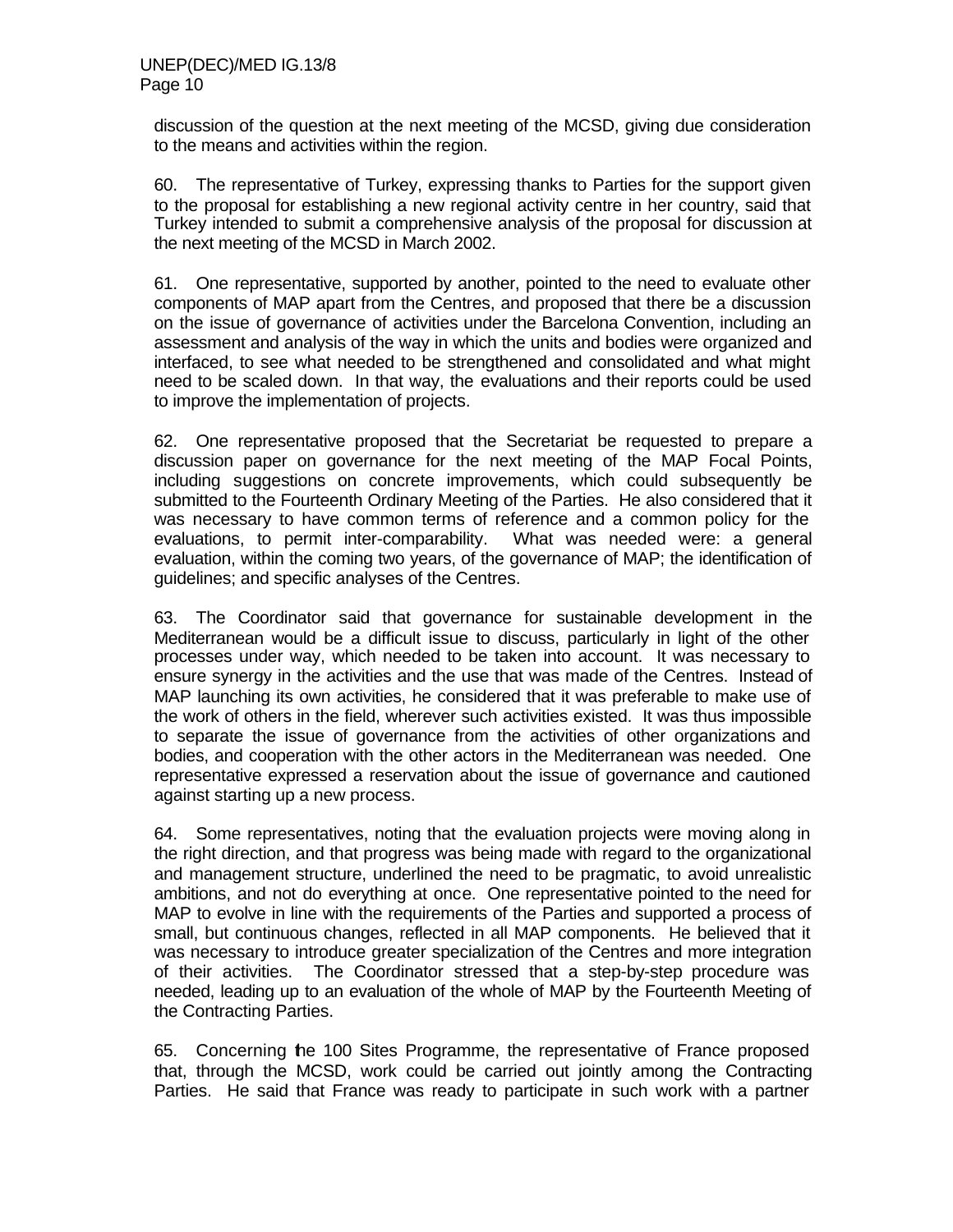country, within the framework of the MCSD, but without ruling out any other parallel or supplementary frameworks.

66. In answer to a question on the status of the cost/benefit analysis requested by the Contracting Parties at their Thirteenth Meeting, the Coordinator clarified that the Secretariat had started to prepare a document on project implementation in 2000-2001 and had asked an environmental expert from the Organization for Economic Cooperation and Development (OECD) to prepare a memorandum on the subject stressing the complexity of such an analysis. He said that, in undertaking the exercise, MAP would be drawing upon know-how from other conventions.

67. Following informal consultations among several representatives, the meeting approved the recommendations to the Contracting Parties and to the Secretariat contained in Annex IV to this report.

#### **Implementation of the Strategic Action Programme to address Pollution of the Mediterranean Sea from Land-based Activities**

68. Mr. F.S. Civili, MEDPOL Coordinator, drew attention to the change in the approach to land-based pollution that had occurred in the region following the United Nations Conference on Environment and Development (UNCED) and the adoption of the Global Programme of Action (GPA). The Mediterranean countries had adopted a more comprehensive Protocol on Land-based Pollution and had subsequently approved the Strategic Action Programme (SAP) in 1997. The SAP identified the major pollution problems in the region, the measures to be taken to address them and their cost, and set a deadline for implementation. It would be continuously updated to take account of developments**.**

69. Some progress, but not yet enough, had been made in relation to municipal pollution and 55 per cent of coastal cities were now covered by sewage treatment plants. Regarding industrial pollution, there had been some improvements with regard to emissions from large industrial plants, but small and medium industries still posed a problem.

70. Over the past two years, the Secretariat had made efforts to present the implementation of the SAP in more concrete terms and the result was the operational document for the implementation of the Strategic Action Programme to Address Pollution of the Mediterranean Sea from Land-based Activities (UNEP(DEC)/MED IG.13/4), presented to the Meeting for adoption.

71. The 2002-2003 biennium was expected to lay the bases for the long-term implementation of the SAP and a strong commitment was required on the part of Contracting Parties and the Secretariat. The Global Environment Facility (GEF), and other donors, had made funds available for implementation and the GEF project in particular would provide a substantial contribution to the implementation of the activities, which would take place at the regional and national levels. The Secretariat would be mainly responsible for the activities at the regional level, including the capacity-building programme, which was expected to produce guidelines and action plans and to organize a large-scale training programme. The Secretariat would also produce an updated Transboundary Diagnostic Analysis (TDA) and strengthen cooperation with CP/RAC in the field of cleaner production. The operational document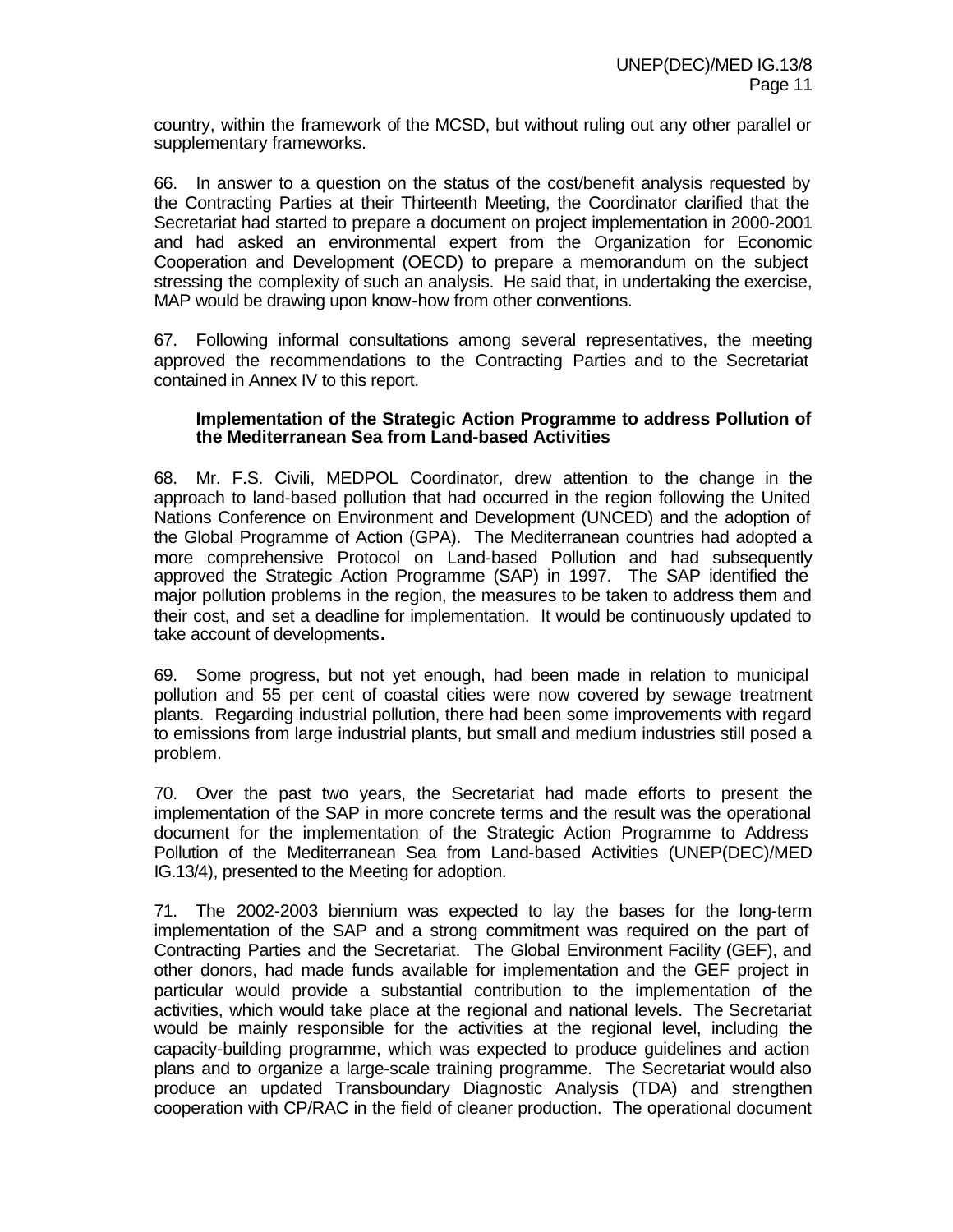outlined some of the administrative and institutional arrangements that could be put in place at the national level to monitor implementation of the SAP, for example, the creation of an interministerial committee. The Secretariat would assist implementation at the national level through the preparation of pre-investment studies financed by the GEF Project covering municipal as well as industrial pollution hot spots.

72. It was hoped that the biennium would finally see a breakthrough in the control of industrial pollution and the operational document proposed a methodology for tackling land-based emissions, including a national baseline budget of emissions for the year 2003 to be calculated for each Contracting Party according to a common methodology. Emissions should then be reduced and the reductions monitored, starting in the year 2003 according to the SAP target dates.

73. Finally, Mr. Civili laid emphasis on the importance of ensuring financial sustainability for the long-term implementation of the SAP and on the work that was going to be implemented for that purpose within the framework of the SAP, with the financial assistance of the GEF Project.

74. Several representatives underlined the importance of the SAP and welcomed the operational document. Attention was drawn in particular to the role that might be played by the preparation of Pollutant Release and Transfer Registers (PRTRs).

75. The observer for the World Heath Organization (WHO) pointed out that the WHO had a long history of cooperation with the Mediterranean Action Plan. During the first and second phases of the MED POL Pollution Assessment and Control Programme, WHO had collaborated in the implementation of monitoring and pollution assessment projects, under the overall coordination of UNEP, with particular emphasis on the health impacts of marine pollution. He also indicated that WHO already had a staff member working at the Athens office. WHO expected to continue contributing in cash and kind during the next biennium.

76. Speaking as acting director of the European Centre for Environment and Health (WHO ECEH) in Rome, he said that, in addition to WHO participation in MED POL and the GEF project, he had been struck by the many similarities in the respective programmes of WHO and MAP.

77. WHO EURO served as co-secretary of the Protocol on Water and Health to the 1992 Water Convention, which contained guidelines for river pollution monitoring and water quality assessment in general. One particularly interesting and challenging area of study was the health implications of water stress and water scarcity, including the treatment of effluents for the conservation of water resources.

78. Mr. Baric, GEF Project Manager, reported on the meeting held in Split in connection with the GEF programme on the development of financial instruments for sustainable implementation of the SAP, which had resulted in the identification of a number of pilot projects for the testing of financial instruments at the national level.

79. The observer for the International Atomic Energy Agency (IAEA) strongly endorsed the MEDPOL Coordinator's view that the current biennium would be important for establishing a baseline for the SAP and future pollution control activities.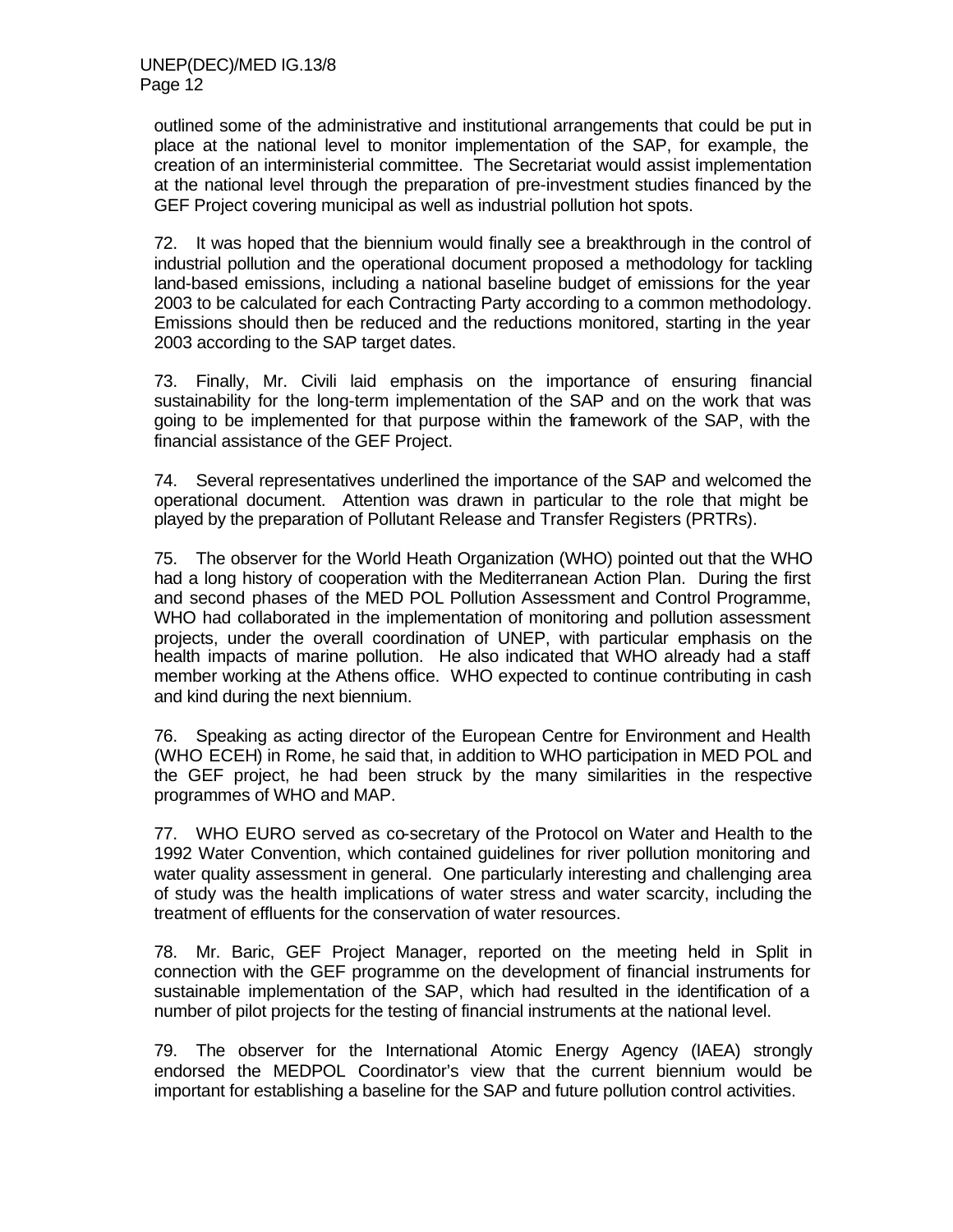80. The IAEA was pleased to continue its long-standing collaboration with MAP and MED POL through its Marine Environment Laboratory in Monaco. In particular, the Marine Environmental Studies Laboratory (MESL) would continue to assist in terms of Data Quality Assurance, training courses for marine pollutant analyses and the production of marine reference materials. MESL could also provide expert advice on emerging pollution issues, particularly concerning marine antifoulants, which was an increasingly important issue given the recently-negotiated IMO Convention on organotin compounds. In addition to MESL's direct involvement in MED POL, the IAEA had two other activities of importance to MED POL and whose results were put at the disposal of the Programme: firstly, the Technical Cooperation Department had an ongoing regional project on the measurement of both nuclear and non-nuclear contaminants in the Southern Mediterranean Sea, which involved all five North African Mediterranean countries; secondly, the IAEA was exploring the application of nuclear and isotopic techniques as negotiated for Integrated Coastal Zone Management (ICZM). Two areas highlighted for possible pilot studies related to harmful algal blooms (HABs) and submarine water discharge, together with their associated nutrients and contaminants.

81. Representatives made a number of suggestions for more effective implementation of the SAP, including better information for Contracting Parties and National Focal Points, increased focus on transfer of technology, and a more active role for the European Community.

82. One representative stressed that the financial viability of the SAP did not only depend on donors but that countries had to identify financing sources for its long-term implementation. Activities such as training programmes should help countries to build their own capacity and should be time-bound.

83. Observers from three non-governmental organizations expressed their support for the SAP, considered to be a valid instrument for the actual reduction of industrial pollution. One observer questioned whether, if 2003 was fixed as the baseline year, the 50 per cent reduction by 2005 could be achieved. Another observer was concerned that the baseline budget allowed internal trading, which was against the spirit of the LBS Protocol.

84. The Meeting approved the recommendations on the implementation of the Strategic Action Programme (SAP) contained in Annex IV to this report.

#### **6.5 Implementation of the Protocol on Specially-Protected Areas and Biological Diversity in the Mediterranean**

85. Mr. Mohamed Adel Hentati, Director of SPA/RAC, recalled that the new SPA Protocol had entered into force in December 1999 and SPA/RAC had initiated a number of activities for its implementation, particularly concerning the establishment of the List of Specially-Protected Areas of Mediterranean Importance (SPAMIs). The Centre had prepared a draft annotated format for the presentation reports for inclusion of protected areas in the List of SPAMIs, and he expressed thanks to the Government of France for its assistance in organizing a meeting of experts on the subject. At their meeting in Valencia, in April 2001, the SPA Focal Points had approved the draft format, which was before the current meeting for approval. Also before the Parties for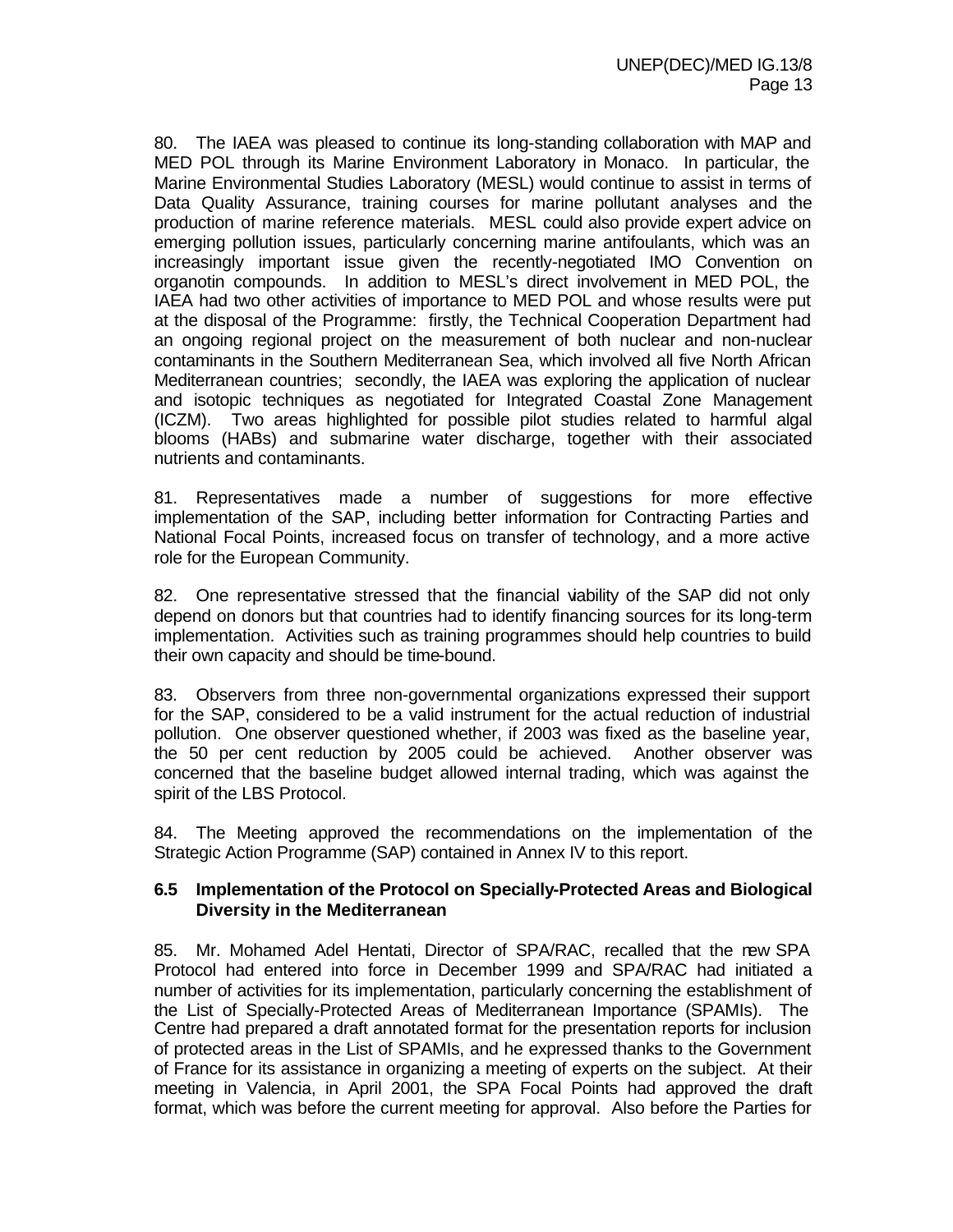approval were 12 candidate areas for inclusion on the list of SPAMIs, contained in document UNEP(DEC)/MED IG.13/Inf.11, which had been proposed by Parties in line with Article 9 of the Protocol.

86. All representatives who took the floor commended SPA/RAC on the work undertaken for the creation of a list of SPAMIs and approved the proposals for inclusion in the list, as contained in document UNEP(DEC)/MED IG.13/Inf.11.

87. The representative of Spain said that the areas designated by his country for inclusion in the list were a representative sample of the various ecosystems of the Mediterranean, and included areas that were under threat. Spain would be making efforts to complete the information available on the designated areas, by carrying out further work and studies. He proposed that the SPAMI network be extended in the future to the protection of coastal areas and islands, and considered that projects should be finalized covering the various areas in need of protection. There should also be exchange of information and collaboration between Mediterranean areas on issues of the management of protected areas. Noting that listing as a SPAMI might represent an encouragement for tourism, he pointed to the need for caution and special care in the management of such areas.

88. Another representative highlighted the importance of SPAMIs for reinforcing national policies for the conservation of biological diversity. He appealed to countries that were not yet parties to the Protocol to respect the particular importance of those areas, and not to undertake activities that could prejudice the objectives for which they had been established. Further, he stressed the need to build up the SPAMI institutional network, to promote linkages with other institutional networks to contribute to the implementation of a significant network of marine protected areas, provided for by the Jakarta Mandate of the Convention on Biological Diversity, and urged countries to share their experiences in that respect.

89. One representative recalled that in its Annex I the Protocol stipulated that, to be included in the SPAMI list, an area had to be endowed with a detailed management plan. Noting that six of the areas proposed for inclusion on the list did not yet have such a plan, he proposed that their inclusion be accompanied by a caveat to the effect that such management plans needed to be prepared. The representative of Tunisia said that her country had taken steps to prepare management plans for the areas proposed for inclusion in the SPAMI list.

90. The representative of Turkey informed the Parties that her country had initiated procedures for the ratification of the Protocol. During the current year, the national authority for specially-protected areas had proposed several projects for new sites, which were to be established in line with the criteria for SPAMIs.

91. The observer for the WorldWide Fund (WWF) for Nature, recalling the exercise WWF was undertaking to identify the areas of importance to biodiversity in the Mediterranean, said that a new, holistic eco-regional approach had been elaborated. Three priority countries had been identified - Croatia, Tunisia and Turkey – and WWF looked forward to the opportunity of working with the respective Governments on the project. With the assistance of SPA/RAC, agreement had also been reached with the Libyan Arab Jamahiriya on the assessment of its coastal areas that were most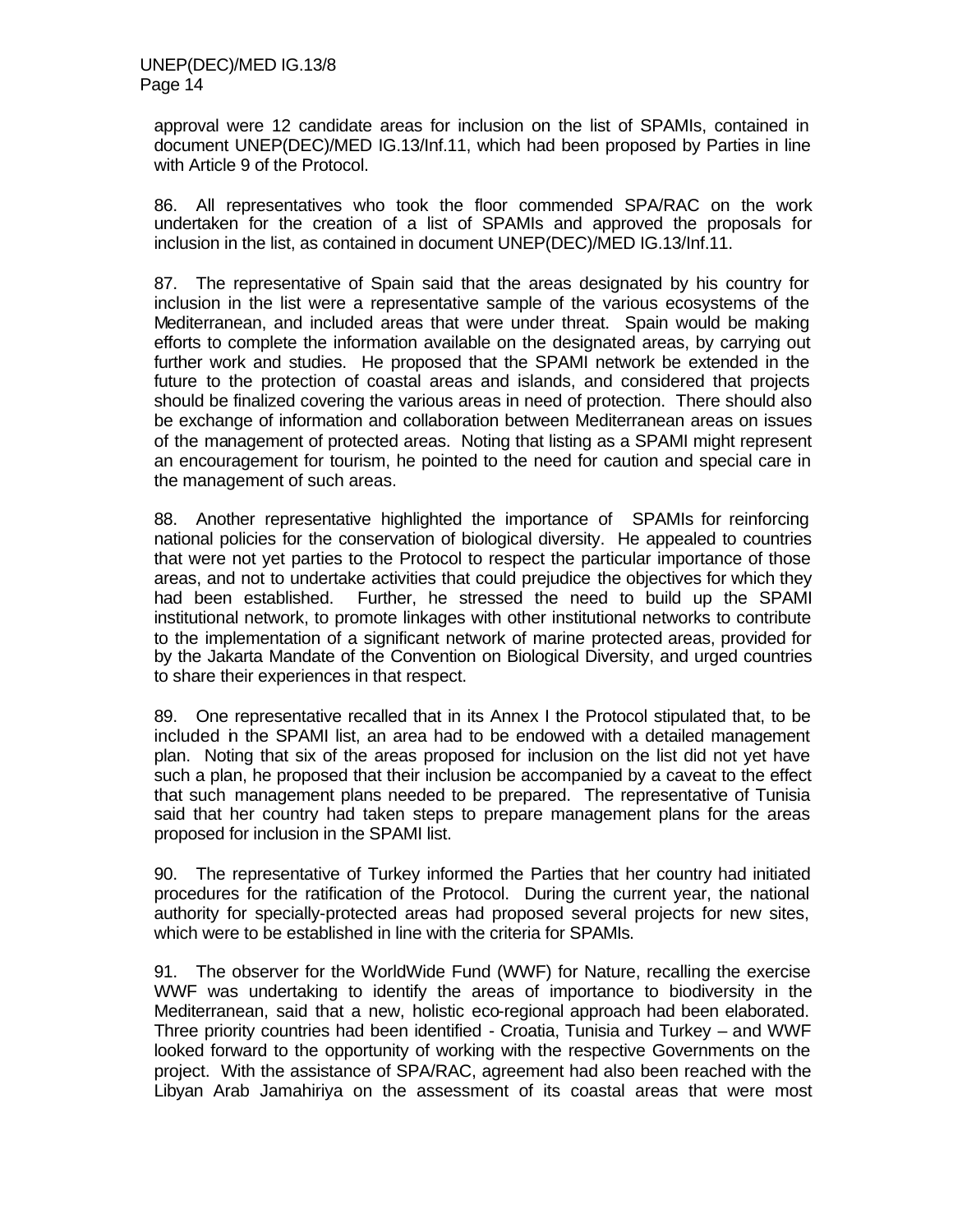important for biodiversity. He stressed that the designation of protected areas was only one tool within a much larger system of management of biodiversity.

92. The observer for MEDFORUM, declaring his satisfaction at the establishment of the SPAMI list, said that this project helped in the implementation of the entire Protocol and considered that SPAMIs should be promoted to cover other sites and ecosystems. In that context, he thanked the Government of Spain for the assistance given to MEDFORUM and urged others to collaborate in the initiative for the Pyrenees ecosystem, with the aim of establishing a SPAMI.

93. Mr. Hentati gave a brief presentation of the project for the development of protected areas in the Mediterranean, to be funded under the MEDA/SMAP programme of the European Community. That was a 30-month project, to be implemented in cooperation with partners from France, Italy and Spain. The project had several goals: to promote management planning for SPAs; to strengthen national management capacities in the area; to identify and promote examples of best practices; to exchange experiences.

94. He also gave a brief presentation on the project for a Strategic Action Plan for the Conservation of Biological Diversity in the Mediterranean (SAP/BIO), financed by the Mediterranean GEF Project. The Plan had three goals: to develop a system for the evaluation of the status of marine and coastal biodiversity; to identify problems and factors that impacted negatively on that biodiversity; to elaborate actions to be taken to reduce such impacts. For the elaboration of SAP/BIO, SPA/RAC worked with a number of partners to coordinate activities and avoid duplication. The first meeting of national correspondents had been held in Alicante, Spain, in July 2001.

95. Essentially, the project involved two processes: the national process, which comprised, for each country, the elaboration of a report on the components of biological diversity; and a regional-level process, comprising a report on questions of regional scope. Project outputs would include: national reports on biodiversity; investment portfolios; a number of technical tools; and national action plans. To assist countries in the implementation of the project, SPA/RAC produced, inter alia, terms of reference for national correspondents of the SAP/BIO project; a general outline for preparation of the SAP/BIO document; guidelines for the preparation of national reports; a draft inventory of activities and outputs developed in the Mediterranean region dealing with the project.

96. Concerning the conservation of endangered species, Mr. Hentati drew attention to the critical situation of the Mediterranean monk seal (Monachus monachus) and to the increasing interest in protecting the habitats of Mediterranean marine turtles and cetaceans. Under the Action Plan for the Conservation of Marine Vegetation, SPA/RAC had received requests for associate status from a number of scientific institutions. There were also proposals to elaborate action plans for cartilaginous fish, species of birds that were in the annexes to the SPA Protocol, and alien marine species.

97. He highlighted the ongoing cooperation between SPA/RAC and other conventions, organizations and bodies, particularly the Convention on Biological Diversity and the RAMSAR Convention, the ACCOBAMS Agreement, the Convention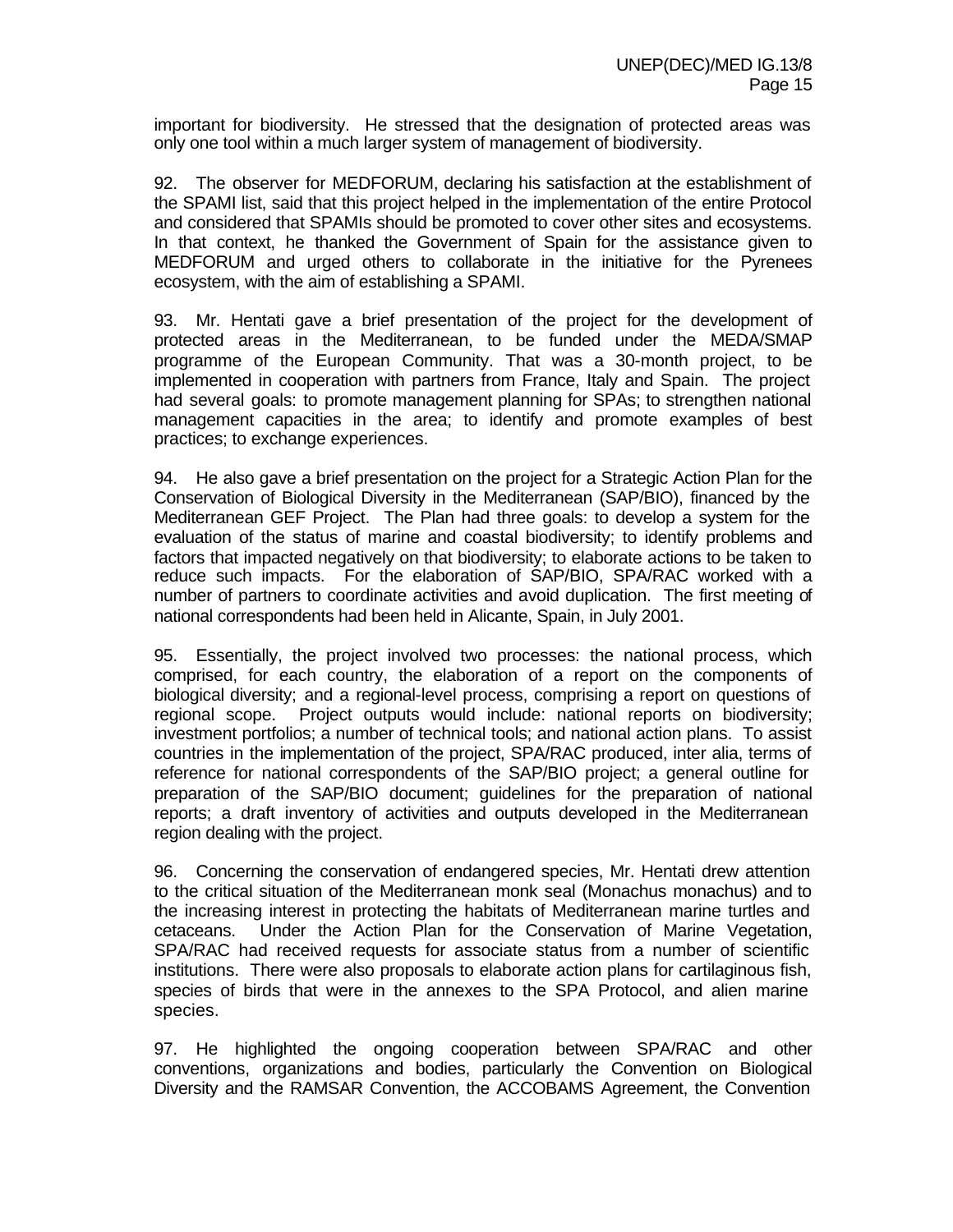on the Conservation of Migratory Species of Wild Animals (CMS), the Berne Convention and IUCN (World Conservation Union).

98. One representative drew attention to the critical role of non-governmental organizations as partners in the implementation of activities, and considered that it was necessary to reactivate the networks of non-governmental organizations at the national level.

99. Another representative, pointing to the need for urgent measures to protect *Monachus monachus*, urged all countries of the region and the international community as a whole to deploy all efforts to save this Mediterranean species. Concerning conservation of Mediterranean marine turtles, he pointed to the excellent cooperation between the Centre and the Berne and Bonn Conventions. He expressed support for all SPA/RAC activities to conserve species.

100. The representative of Spain drew attention to the Mediterranean databank on cetacean strandings, which had been established at the University of Valencia with support from the Government of Spain, and was managed by SPA/RAC. It represented a tool for the Barcelona Convention, providing information on the distribution and mortality of the species.

101. The representative of the European Community, pointing to the Community's participation in the activities of SPA/RAC, said that the Community aimed to improve its technical links to the Centre. The EC was still in the process of finalizing policy on conservation of marine species, and wished to use SPA/RAC outputs to ensure convergence of those policies, particularly concerning habitats and species. He emphasized the importance of harmonizing the SAP/BIO with the principles under the Convention on Biological Diversity.

102. The representative of Italy said his Government was identifying areas for inclusion on the SPAMI list and had allocated €1 million for the marine mammal sanctuary. Sixteen marine protected areas had been established within the country, and they could serve as a management model. The activities of ICRAM also provided an example of actions for sustainable development.

103. The observer for ACCOBAMS gave a brief description of the background, aims, scope and structure of the Agreement, which had its Depositary in Monaco. The Agreement had entered into force in June 2001, and would hold its first meeting of Contracting Parties in Monaco from 28 February to 2 March 2002. To carry out its functions, and use the potential existing in the two areas concerned, ACCOBAMS foresaw the creation of two subregional Coordinating Units, one of which would be in the Mediterranean area. The Parties had entrusted SPA/RAC to coordinate with the ACCOBAMS Secretariat to carry out that function. Working methods had been elaborated with the Centre, particularly with regard to bringing harmony and synergy to the actions planned under MAP and ACCOBAMS for the conservation of cetaceans. A memorandum of cooperation had been drawn up, and had been presented to the SPA Focal Points. It was expected that the memorandum would be signed at the first meeting of the Parties to ACCOBAMS, thus institutionalizing and strengthening the links between the Barcelona Convention and the Agreement.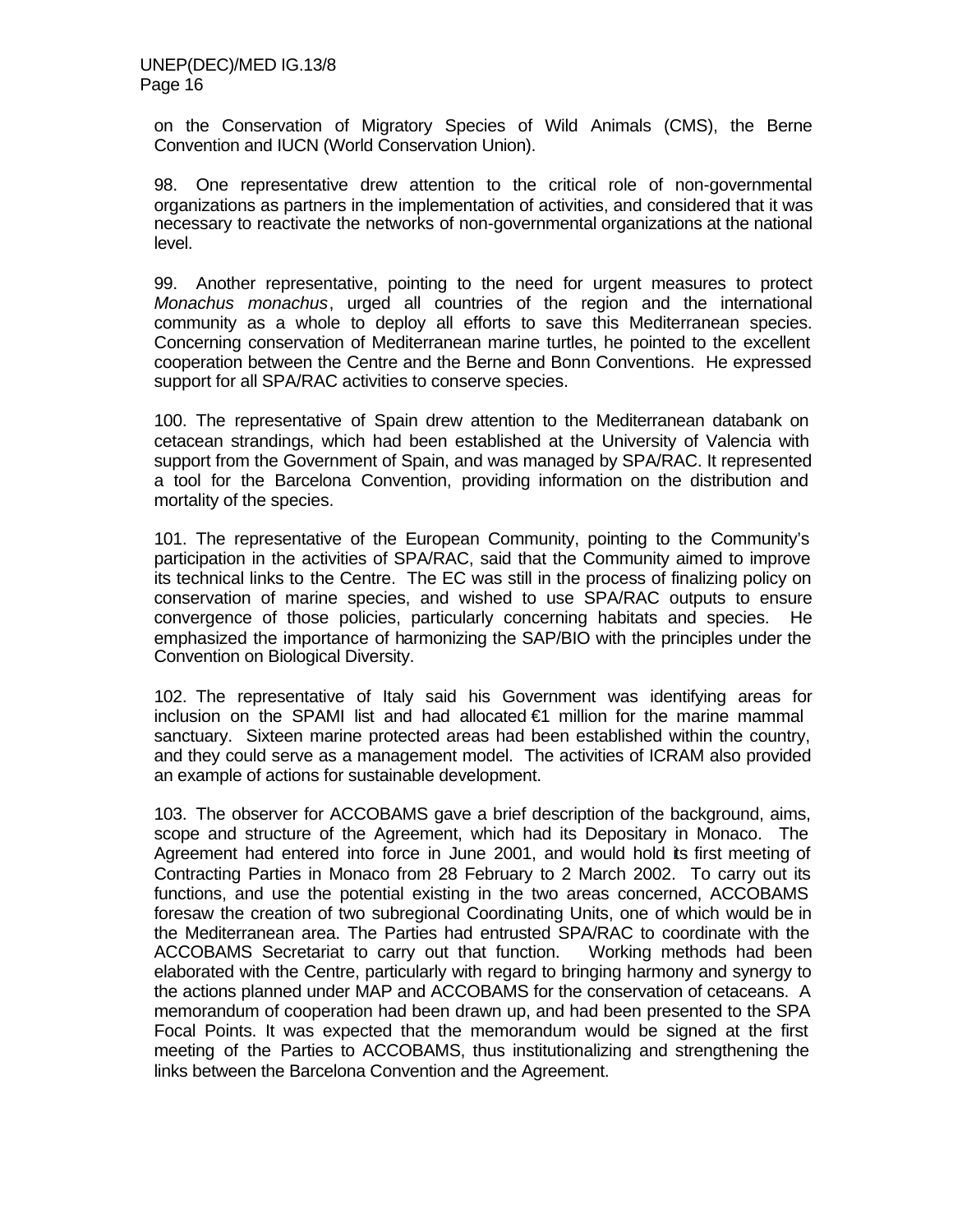104. The observer for the IHO briefly presented the background, structure, aims and activities of the organization, and the role of the Government of Monaco, as host of IHO and Depositary of the IHO Convention. Describing IHO's contribution to the protection of the marine environment, he highlighted the work of IHO that was of relevance to the SPA Protocol, in particular concerning the areas known to be environmentally sensitive, especially as they affected international shipping.

105. The observer for IMO said that his organization had adopted guidelines for the designation and identification of specially sensitive marine areas so that zones within them could be avoided by shipping, or special rules could be laid down governing marine traffic in the areas. Two such areas had already been established in the Mediterranean and others would be considered at the upcoming session of the IMO Assembly. IMO was also undertaking preparation of an international convention dealing with the environmental dangers presented by aquatic organisms transferred in ships' ballast, and a diplomatic conference was envisaged for 2002-2003. The GEF had funded a project for six countries in selected regions to prepare technical regulations and legal measures to respond to the dangers posed by such organisms.

106. The observer for RAMOGE drew attention to the draft recommendation contained in Annex I to document UNEP(DEC)/MED IG.13/3, concerning granting of Action Plan Associate status to the Secretariat of RAMOGE. He looked forward to an opportunity to provide his organization's assistance and experience to SPA/RAC, particularly concerning the conservation of seagrasses.

107. The observer for the IUCN, referring to the newly- established IUCN office in Malaga, Spain, expressed thanks to the national and regional authorities of Spain for their assistance. In its efforts to support the activities of the Barcelona Convention, IUCN wished to initiate a dialogue on the conservation of biological diversity and the sustainable development and use of resources, with concrete links to economic and social considerations. IUCN sought partners in the region and a synergy with their activities. He expressed gratitude for the cooperation with SPA/RAC to date, and looked forward to suggestions on the role IUCN could play in partnership with the Barcelona Convention.

108. The observer for ENDA Maghreb, expressing gratitude for the cooperation with SPA/RAC, wanted to have a complete inventory of the areas where activities by nongovernmental organizations had been carried out. He pointed to the need for a common strategy in the implementation of the Protocol, and considered that SPA/RAC could play an interactive role to that end.

109. The observer for CMS described the aims of his organization, stressing that, while it was global in coverage, it acted regionally, through the development of regional agreements on individual species or groups of species. Fourteen Mediterranean riparian countries were already Parties to CMS, and he invited other countries to consider joining the Convention. Contacts had been established between the Secretariats of CMS and of the Barcelona Convention to evaluate opportunities for finalizing linkages in the form of a memorandum of cooperation. Several initiatives developed in the past, such as ACCOBAMS, joint organization of the first Mediterranean conference on marine turtles, and the Action Plan for the Monk Seal in the Eastern Atlantic, testified to the willingness of CMS to collaborate with the Barcelona Convention in a spirit of coordination and complementarity. CMS wished to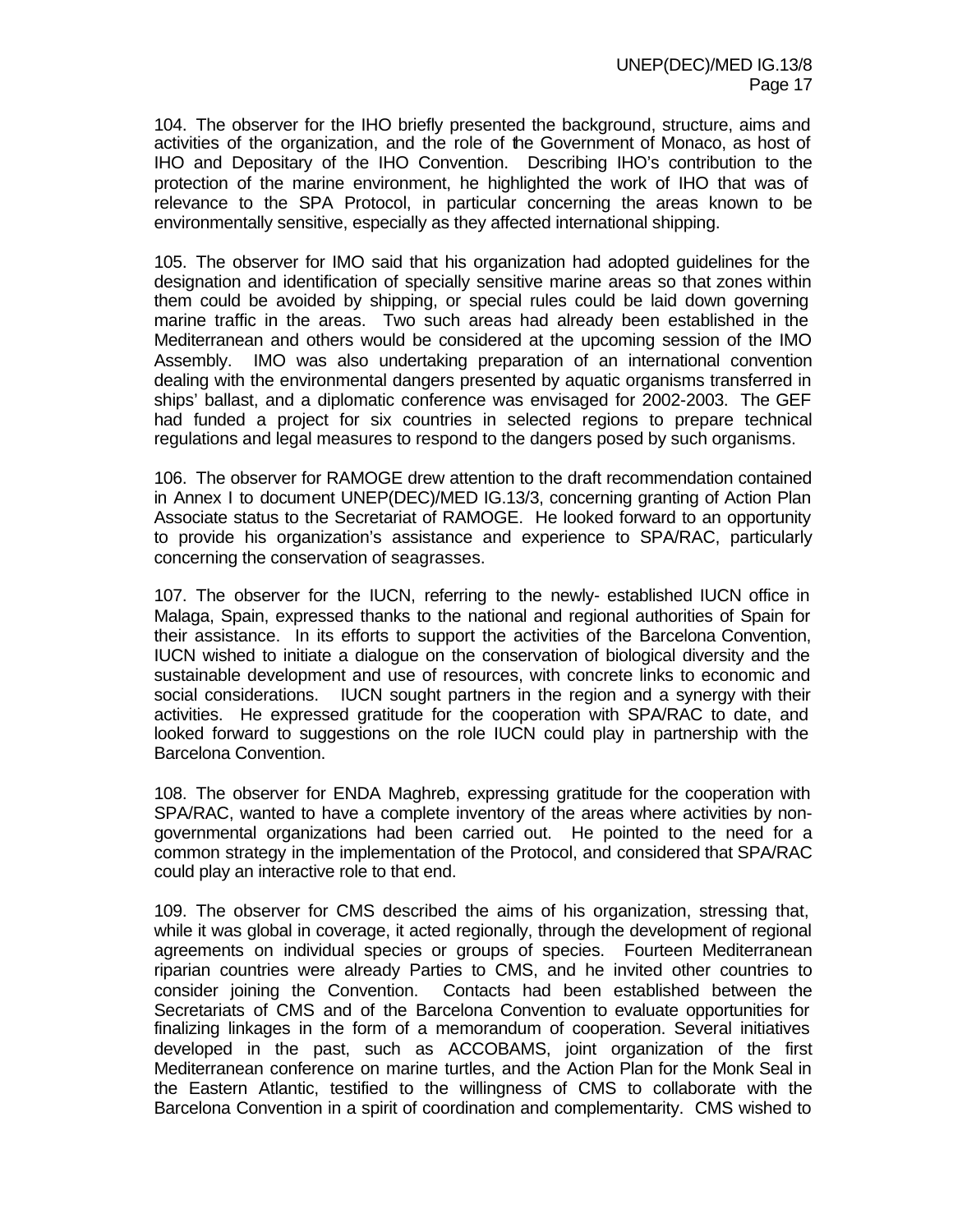invite SPA/RAC to liaise with it and the Secretariat of the African-Eurasian Waterbird Agreement (AEWA) in relation to the development of action plans for the bird species listed in the appendices of the Protocol.

110. The Meeting approved the recommendations on SPAMIs, as amended and contained in Annex IV to this report.

#### **6.6. Management of coastal zones in the Mediterranean: the White Paper**

111. The Director of PAP/RAC introduced the White Paper on coastal zone management in the Mediterranean. Despite efforts to ensure sustainable management of coastal natural resources, serious problems persisted, including: rapidly expanding urbanization with high population densities leading to ribbon development along the coasts; the major rise in tourism; increasing water consumption in coastal areas; pollution of coastal waters; biodiversity losses and soil erosion.

112. On the other hand, perhaps paradoxically, major efforts were being made, especially since the 1992 Earth Summit, to counter unfavourable trends in coastal development and to orient them towards sustainable development, with assistance from international funding organizations, regional, national and local authorities and institutions and non-governmental organizations. The White Paper published by PAP/RAC was intended to focus attention and stimulate debate on coastal zone management and to propose solutions and strategic directives for application at international, regional, national and local levels, which might include improved international cooperation, increased links with MCSD, a possible guiding framework in the form of a coastal management charter – an agreement rather than a legally binding instrument; the development of more appropriate legislation; coastal management capacity-building and environmental impact assessment; increased efforts to achieve consensus between local stakeholders with sometimes diverging interests in coastal development. A brief outline of the points reflected in the White Paper was contained in the Report by the Secretariat on Programme, Recommendations and Budget for the 2002-2003 Biennium (UNEP(DEC)/MED IG.13/3) along with two recommendations to the Contracting Parties.

113. The representative of Cyprus said that his country, which had not previously benefited from a Coastal Area Management Programme (CAMP), was now ready to initiate a CAMP project in Cyprus, and expressed the hope that PAP/RAC would initiate appropriate action.

114. The representative of Spain, drawing attention to the recommendation on coastal areas in Europe soon to be presented at the European Parliament, emphasized his country's interest in integrated coastal area management and outlined features of Spain's national strategy which would include an inventory of sensitive coastal areas, the national, regional and local institutions and actors involved, and the relevant funding sources.

115. The representative of the European Community, stressing that the basic problem for the Mediterranean region was that of the densely populated coastal areas, said that the European Community recommendation, although not legally binding, strongly urged States to take appropriate action in the form of national legislation on integrated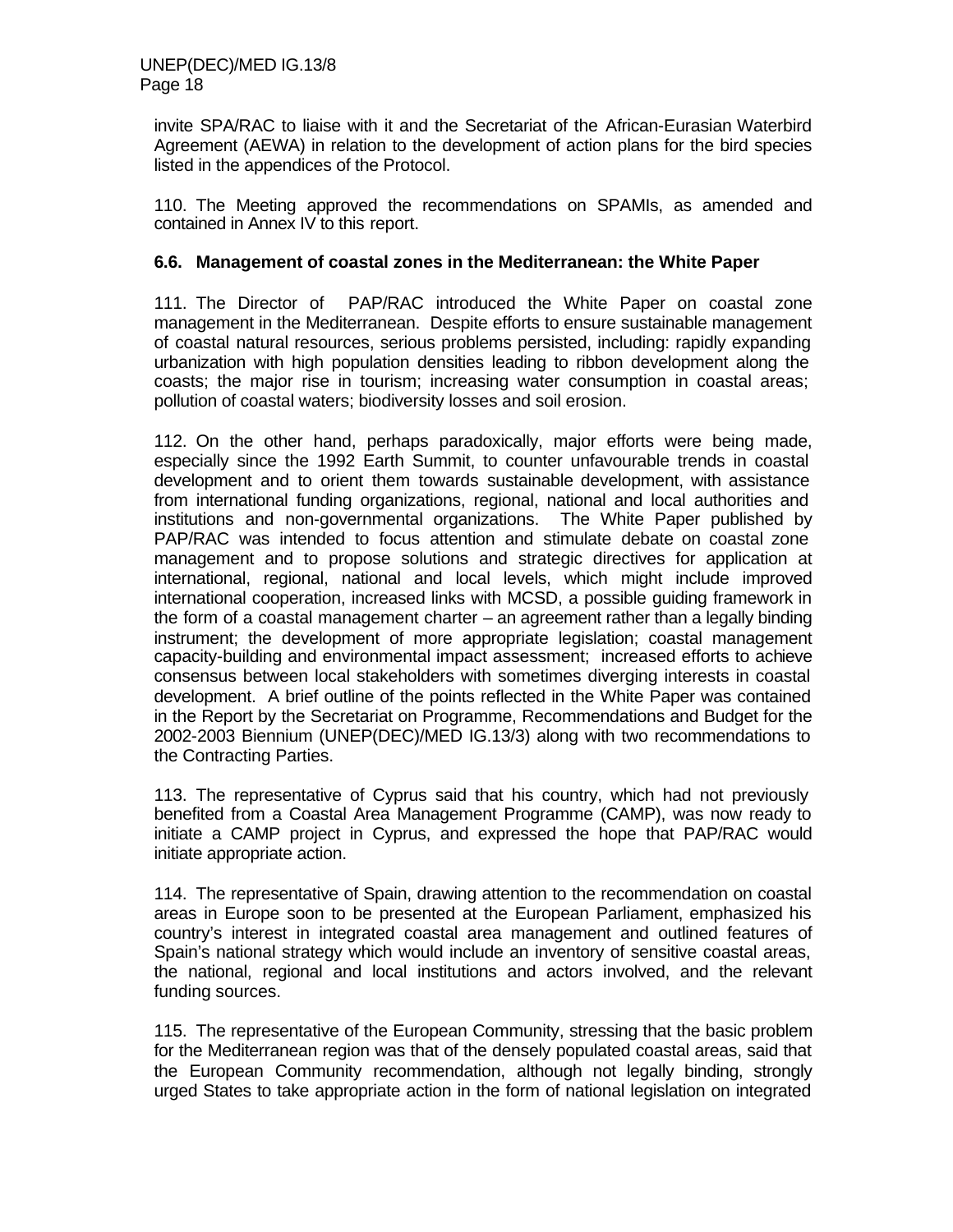coastal management. Consultation and cooperation among ministries, local authorities and institutions were essential in developing national laws, which were of prime importance as the basis of any effective action.

116. The representative of Spain emphasized that, in addition to legislative measures, the identification of the relevant actors and institutions and the planning and funding mechanisms were important.

117. The observer for METAP invited MAP to join METAP in studying the comparative cost implications and benefits of the coastal management activities planned by MAP.

118. The observer for the WWF – International stressed that national legislation should be based on a bottom-up approach, taking local situations into account, as it was pointless to attempt to impose legislation from above if it was not subsequently applied at local level.

119. The Meeting approved the recommendations contained in Annex IV to this report.

#### **6.7. Data and information for sustainable development**

120. Mr Benoit (Director, Blue Plan) stressed that data and information were fundamental to the evaluation of environmental status in all countries and recalled their central role within MAP. The exorbitant costs of non-sustainable development underlined the need for action based on reliable and continuous time series data to identify trends and thus to pinpoint problems and help find solutions. There had been significant progress with the adoption of common indicators for use at regional and national levels, thereby allowing for the collection of internationally comparable statistics in the region. Another area of progress concerned the building of statistical capacity, thanks to the support of MEDSTAT in twelve countries of the South and East Mediterranean, only four of which had environmental statistical offices. The remaining eight countries were committed to developing environmental statistical services. The aim was to have an up-to-date and reliable data base covering the entire Mediterranean. This would mean improving data quality to enable environmental effects to be examined (for example, the relationship between the environment and health), implementing data validation to improve data quality, and building statistical capacity in countries. He underlined the usefulness of a new report covering the Mediterranean as a whole, showing the evolution and prospects for sustainable development as the previous report was now 12 years old, stressing that continuity of information increased reliability and predictive value. It was envisaged that a new report would be produced by 2003.

121. Mr Cannizzaro, (Director ERS/RAC) said that remote sensing using observation satellites constituted an important aspect of data and information collection and processing. Techniques were improving, and remote sensing offered a way of getting accurate, homogeneous and up-to-date information that might otherwise be impossible or more expensive to obtain. He described a strategy that would include pilot projects, raising awareness of the benefits of remote sensing, capacity-building in specific countries, transfer of experience and best practice, standardization, and setting up a regional network. In conclusion, he said that the Mediterranean countries should increase cooperation in the field of remote sensing and its applications, and confirmed ERS/RAC would, inter alia, facilitate the exchange of information and best practices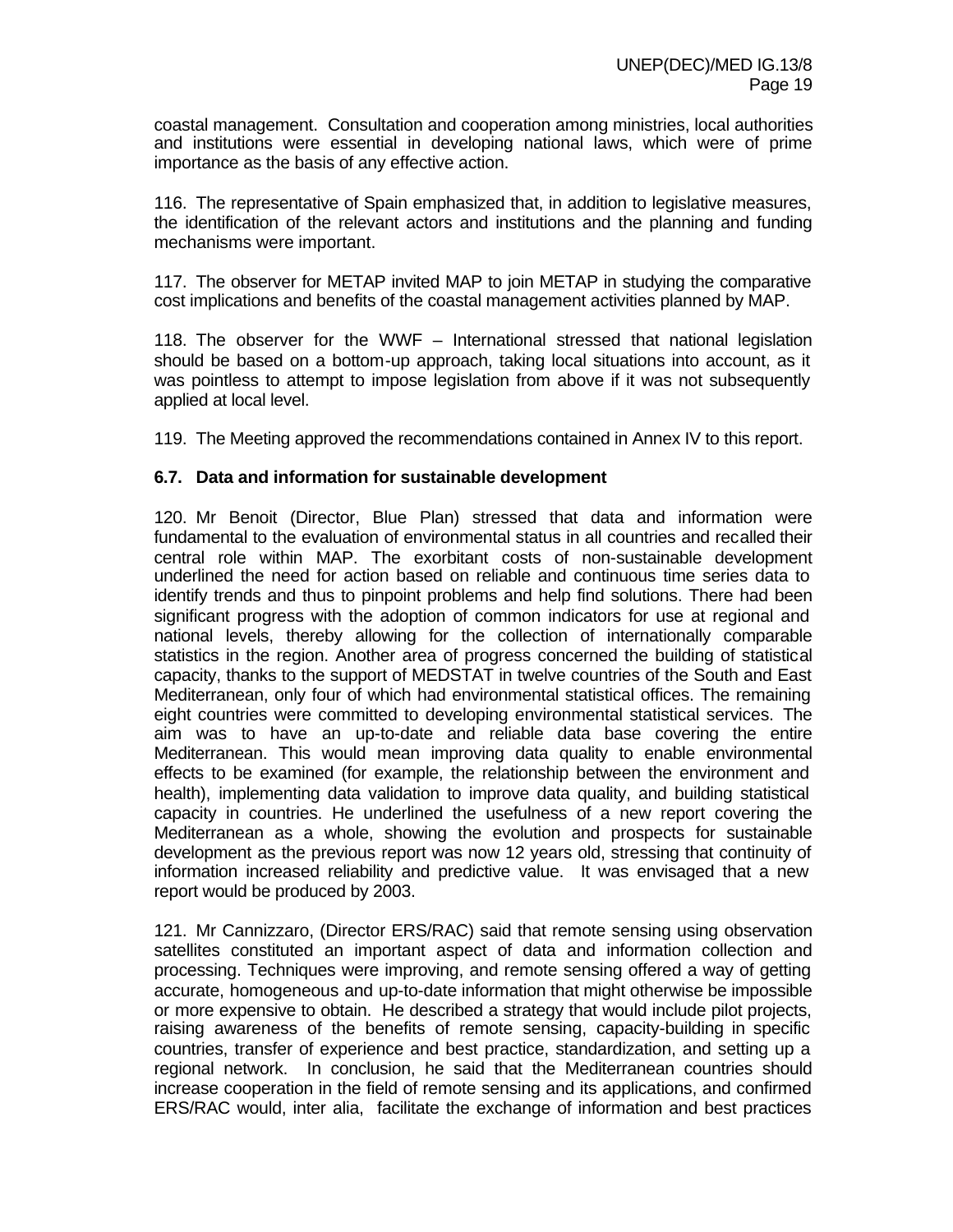with a view to increasing the use of space-based technology to foster regional integration.

122. One representative suggested that the Secretariat be asked to analyse the successes and problems experienced by Contracting Parties with regard to implementing the recommendations in the specific areas of tourism, urban management, rural development and water management. Other speakers pointed out that those concerns were largely covered in the document and its Annex I, and would be dealt with in considering the agenda item devoted to MCSD.

123. The meeting approved the recommendations relevant to data and information for sustainable development contained in Annex IV to this report.

#### **Ministerial segment**

#### **6.8 Summary of the budget for 2002-2003**

124. The Chairman, opening the ministerial segment of the Meeting, said that the presence of ministers and high-level officials from all countries reflected the importance attached by States to the Barcelona Convention. Furthermore, the presence of the Executive Director of the United Nations Environment Programme (UNEP) and of the Executive Secretary of the United Nations Convention to Combat Desertification underlined the links between environmental issues and development in the Mediterranean region, in which developed countries, developing countries and countries in transition were juxtaposed.

125. On behalf of all present, he extended expressions of deep sympathy and solidarity to the Minister for the Environment of Algeria, whose country had suffered the recent natural disaster caused by sudden climatic changes. He added that assistance to the most vulnerable countries and the harmful effects of climatic change deserved further consideration by MAP.

126. The Coordinator of MAP, welcoming all present, said that the high-level ministerial segment had been included in the Meeting with a view to focusing attention on important political aspects of sustainable development and regional development in the Mediterranean region, particularly with a view to the forthcoming World Summit on Sustainable Development in Johannesburg.

127. The Chairman gave a brief outline of the main topics for discussion and endorsement: the 2002-2003 Programme and Budget, the activities of the MCSD and related recommendations and proposals, the preparation for the Johannesburg Summit, and MAP involvement in the Euro-Mediterranean partnership and other intergovernmental processes.

128. The Coordinator of MAP introduced the summary of the 2002-2003 Programme Budget set out in Annex II to document UNEP(DEC)/MED IG.13/3, which was presented to Ministers for endorsement. At the request of the meeting of Focal Points in Athens in September 2001, a detailed presentation of the programme expenditure in the previous biennium, 2000-2001 had been included for greater clarity. The accounts were in a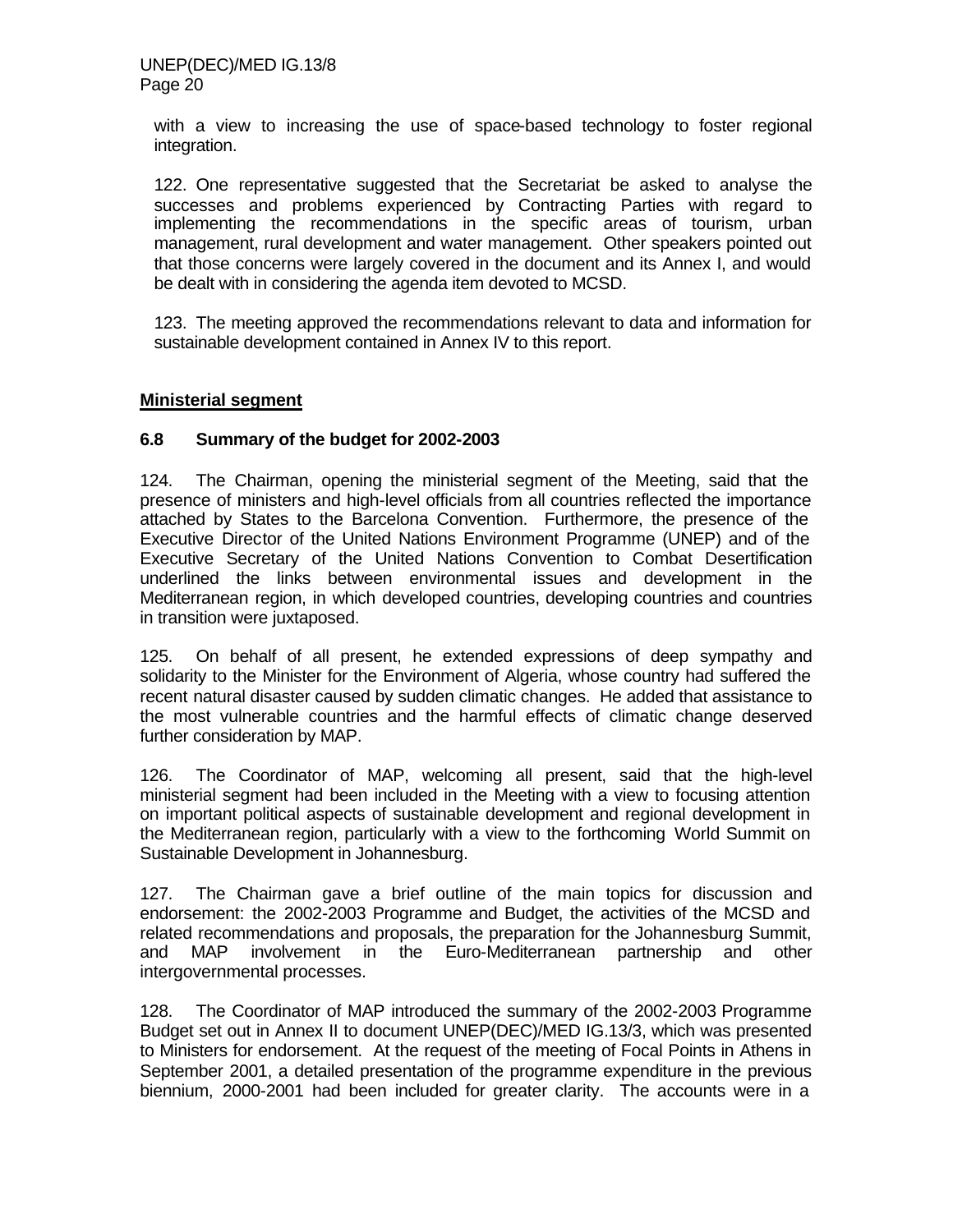healthy state, especially as Contracting Parties' contributions had been paid regularly during the past two biennia, resulting in substantial savings and interest gains.

129. The 2002-2003 budget, composed of compulsory contributions based on the United Nations scale of assessment and of voluntary contributions, totalled approximately US \$5.5 million per year, and was proposed with an increase of 1 per cent in the assessed contributions. During discussions by the Contracting Parties, the use of the Euro as the reference currency for MAP in replacement of the United States dollar had been strongly recommended.

130. He expressed appreciation for the external funding that had been received, in particular from the Global Environmental Facility and METAP, enabling MAP to launch the process of implementing the Strategic Action Programme to reduce land-based pollution and to start a programme of assistance relating to protected areas and biodiversity.

131. The representative of the European Community commended MAP on the efforts made to increase transparency in the budget, which encouraged countries to provide funding and support. He also supported the recommendation concerning the Euro, which coincided with the historic introduction of the Euro on 1 January 2002 and would strengthen links among countries of the region.

132. The Chairman said that, following requests by the Focal Points, a progress report on budget implementation during each biennium and a summary of programme and budget implementation in previous biennia would be produced systematically in future.

133. The Meeting endorsed the Programme Budget for 2002-2003 as set out in Annex V.

#### **Agenda item 6.9 Review of the activities of the Mediterranean Commission on Sustainable Development and related recommendations and proposals for action**

134. Mr. Hoballah, Deputy Coordinator, described the work of the MCSD, as outlined in section VIII of document UNEP(DEC)/MED IG.13/3 and recalled that it had dealt with a total of eight thematic subjects, of which five had been completed and three were to be finalized. Those three subjects, namely, industry, urban management, and free trade and environment, had been discussed at the Extraordinary Meeting of the MCSD on 12 November 2001. The recommendations stemming from that meeting were contained in documentUNEP(DEC)/MED WG.194/3.

135. He stressed the importance of following up the MCSD recommendations and, in that respect, drew attention to document UNEP(DEC)/MED IG.13/Inf.9, which contained an assessment of implementation and follow-up of MCSD recommendations and proposals for action. As requested by the Contracting Parties, the Secretariat had provided non-binding framework guidelines to assist in achieving the agreed objectives. The document also contained a frank assessment of the shortcomings and advantages of the various recommendations and proposals.

136. One representative asked why the recommendations relating to industry were not extended to cover other economic activities, such as services, and commerce. Another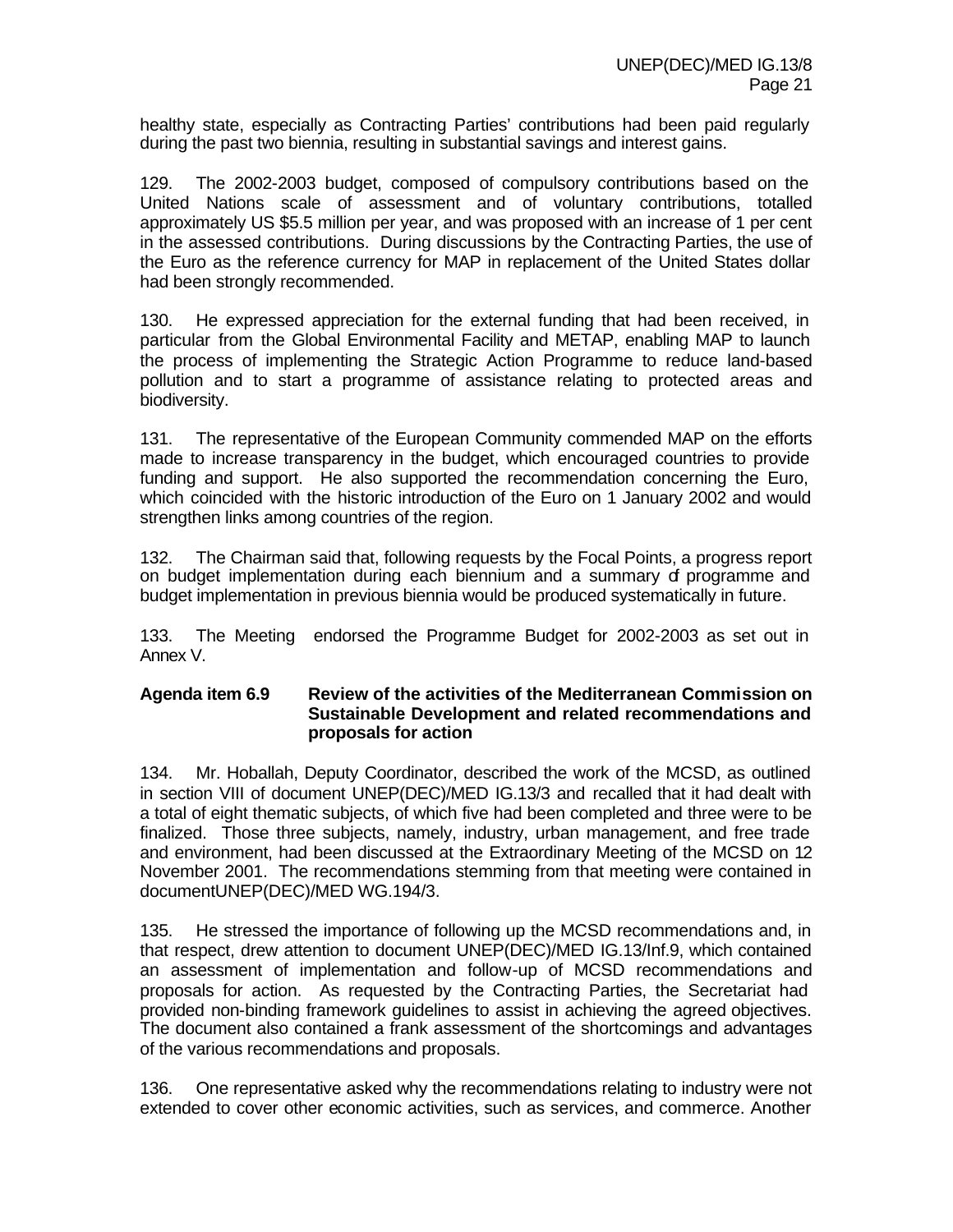representative said that the reference to "production, distribution and consumption of industrial products" (paragraph 1.B.1.2, annex I, page 3 of document UNEP(DEC) MED WG.194/3) implicitly extended the scope of the recommendations beyond industry *per se.*

137. Mr. Hoballah explained that the recommendations could well be directed to areas such as tourism and the environment or waste and the environment, but because of the thematic approach, specific recommendations had been prepared for each topic.

138. One representative said that the MCSD was intended as a think tank to support the Contracting Parties in implementing the MAP. It was important to follow up recommendations but there should be flexibility to allow for implementation that was consistent with national development agendas. The recommendations and proposals for action in Annex I to document UNEP(DEC)MED WG.194/3 need not be so detailed.

139. A representative suggested that the recommendation on page 9, paragraph 16, should include a reference to NGO networks.

140. The Meeting approved the recommendations relevant to the MCSD as they appear in Annex IV to this report.

141. The topic was taken up again in the Ministerial Segment of the meeting and Mr. Hoballah briefly outlined the history of the MCSD, noting that the seventh meeting had been postponed until March 2002. He explained that the strategic review of the MCSD had focused mainly on institutional and political aspects, as the macroeconomic social and environmental aspects were largely covered by the Blue Plan.

142. A series of recommendations adopted by the MCSD in Tunis (Annex III to document UNEP(DEC)/MED IG.13/3), highlighted the importance of a common vision and strategy, national strategies for implementation, more effective regional coordination, and the development of monitoring and evaluation tools. The recommendations also covered the importance of follow-up, and dealt with the responsibilities of the Secretariat and the Contracting Parties, as well as their joint responsibility, and the need for broader regional cooperation, including north-south south-south partnerships, and collaboration with EUROMED.

143. The Chairman invited comments on the MCSD and the related recommendations and proposals for action.

144. H.E. Ms Nadia Makram Ebeid, Minister of State for Environmental Affairs of Egypt acknowledged the efforts of the Executive Director of UNEP, MAP team, and members of MCSD in establishing and supporting a strategic Mediterranean alliance. She stressed that sustainable development extended beyond the mandate of ministries of the environment to cover the areas of economic growth, social progress and sustainable development. The question was how to implement sustainable development, bearing in mind the need for national capacity-building, intellectual reorientation, human resources development and public awareness. Referring to the recommendations, she highlighted the importance of a "gender-anchored" participatory approach to realizing sustainable development objectives.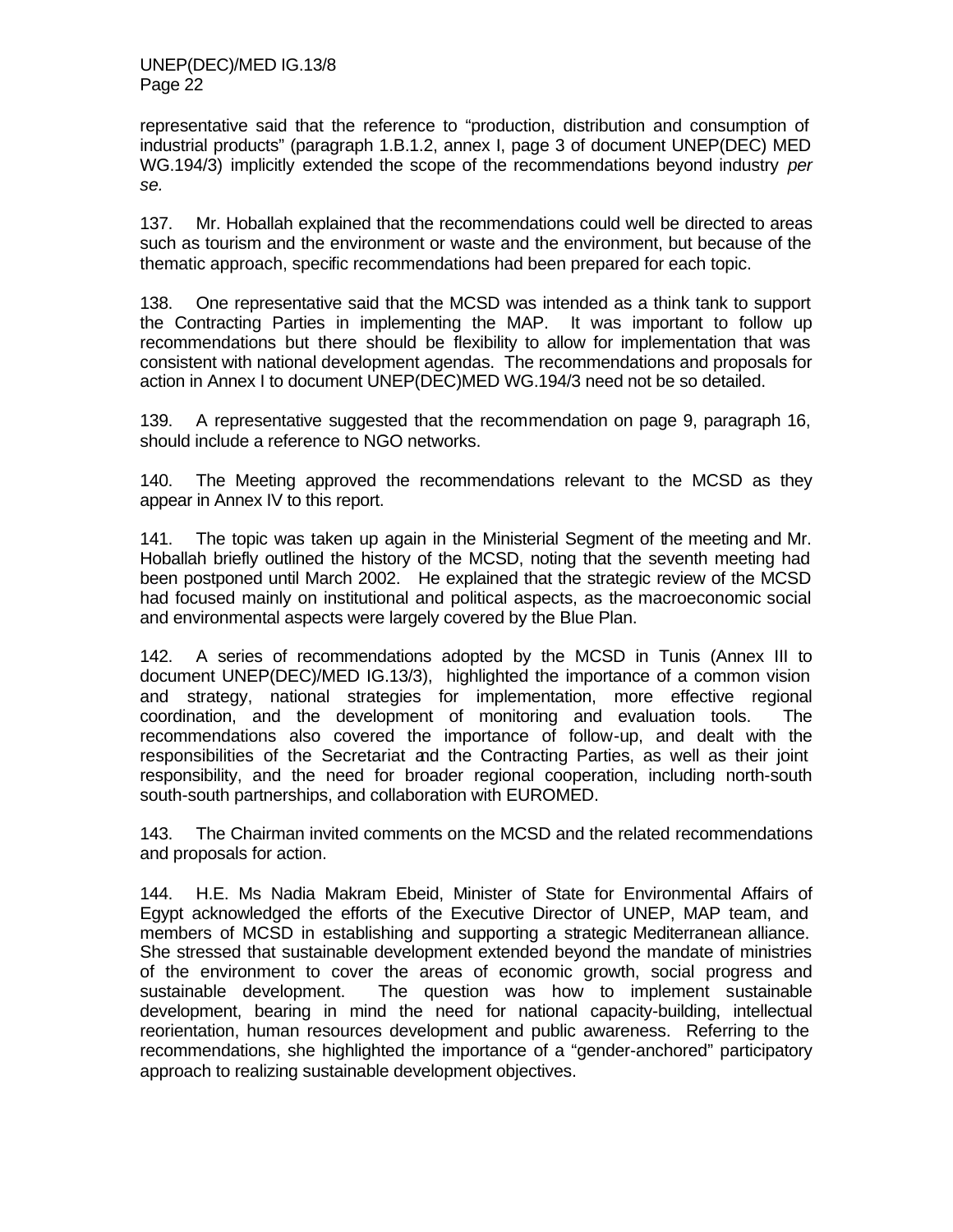145. H.E. Mr Mohamed El Yazghi, Minister for Land Use Planning, the Environment, Urbanism and Housing of Morocco welcomed the positive results in terms of cooperation and dialogue achieved by the MCSD. He emphasized that the Contracting Parties should respect their commitments with regard to implementing the MCSD recommendations. In Morocco, activities had been undertaken in the areas of water and coastal management, and free trade and environment. He paid particular tribute to the MAP team for the excellent work done, which had proved most valuable for his country.

146. H.E. Ms Rodoula Zissis, Deputy Minister for the Environment of Greece said that her country had been honoured by being elected as a Vice President of the new Bureau. As the host country of the Coordinating Unit of MAP, she stressed the importance her country attached to MAP and had pleasure in informing the meeting that the amended Barcelona Convention and LBS Protocol had been submitted to parliament and were expected to be ratified by the end of the year. The MCSD functioned as a think tank for Contracting Parties and was important in bringing civil society closer to MAP objectives. The production of recommendations, however, should not exceed the implementation capacities of Contracting Parties. The MCSD should establish a dialogue with civil society, including socio-economic actors, local authorities and environmental NGOs.

147. H.E. Mr Francis Zammit Dimech, Minister for the Environment of Malta expressed deep appreciation to his colleagues in the Bureau for their support and cooperation over the past two years when, from his privileged position as Chairman, he had witnessed considerable progress in different areas of the MAP. There had also been difficulties, especially concerning ratification and he urged heads of delegations to make every effort to expedite procedures in order to ensure that the Convention and Protocols entered into force before the forthcoming World Summit on Sustainable Development. He welcomed the entry into force of the Protocol on Specially Protected Areas and Biodiversity, and hoped that a new Emergency Protocol would be adopted by the Conference of Plenipotentiaries in January 2002. The new reporting system was an important step for the rationalization and implementation of the MAP and the evaluation process was a positive step. He stressed the need for a strong communications policy in order to take forward the MCSD recommendations at local, national and regional level.

148. H.E. Ms Carmen Martorell Pallàs, Secretary General for the Environment of Spain, considered that the subjects covered by MCSD, including urban management, were of economic and social importance, and set out the basis to guide policies. In Spain, the recommendations would be taken into account in implementing a policy for sustainable development, and she emphasized that the work of the MCSD should be followed up and implemented in practice. Sustainable development had to be integrated into various sectoral policies, so that the environment was taken into account. She urged the Contracting Parties to pursue their endeavours with optimism and to seek ways of strengthening the role of the MCSD in order to promote sustainable development.

149. H.E. Mr Ferzi Aytekin, Minister for the Environment of Turkey noted that the MAP, which had originally been designed to prevent and monitor marine pollution, had extended its scope to cover sustainable development policy. The MCSD was one of the most important sources of support for States wishing to revise their national development approaches along the lines of sustainable development principles. The work of the thematic groups depended on cooperation, and he supported the related recommendations. His country looked forward to hosting the Seventh Meeting of the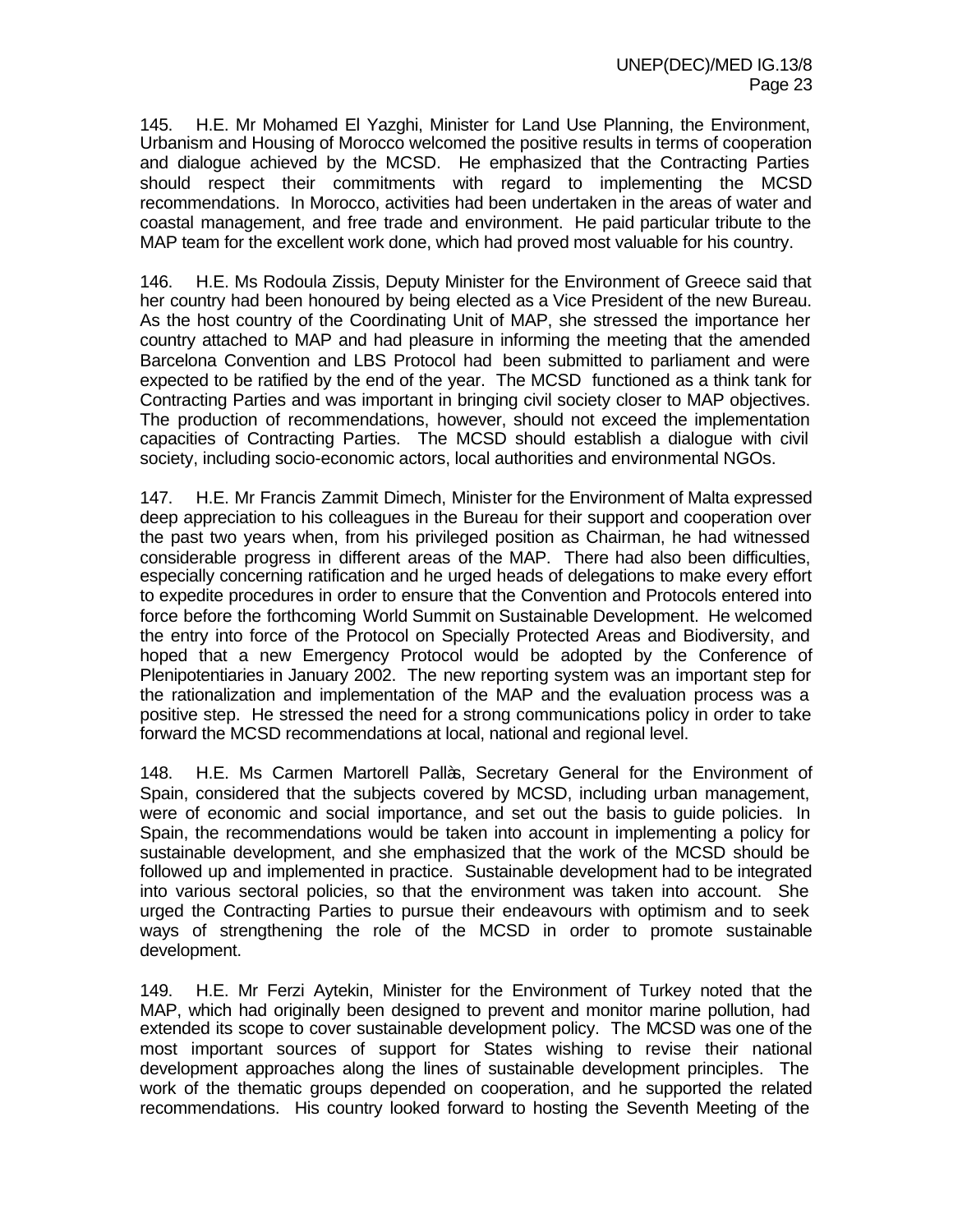Commission for Sustainable Development, which was planned to be held in Antalya in 2002.

150. H.E. Mr Farouk Adli, Minister of State for Environmental Affairs of the Syrian Arab Republic said that his country had implemented a national action plan for sustainable development. He expressed support for the recommendations, which his country would implement with the help of UNEP/MAP. The Syrian Arab Republic had the honour of being a member of the Bureau and would work towards achieving a just peace in the region in accordance with the relevant international legal instruments. His country had signed all the international conventions relating to the environment. Following the introduction of a law on the protection of the environment, the Syrian Arab Republic was taking steps to raise awareness and ensure that industrial and agricultural processes were not detrimental to the environment. He confirmed that it would remain committed to protecting the environment throughout the world.

151. Mr Mohamed Ennabli, Minister of the Environment and Land Use Planning of Tunisia, emphasized that the two MCSD recommendations reflected intentions but, as they were recommendations which were normally intended for members of Governments, it was necessary to find a more direct method of transmitting messages from the MCSD to Governments by indicating clearly the practical measures to be taken for their implementation and follow-up. It was also important for other economic actors and civil society to participate in the process of sustainable development and for direct communications to be established with them through the work of national commissions on sustainable development.

152. H.E. Mr Božo Kovaèeviæ, Minister for Environmental Protection and Physical Planning of Croatia, expressed appreciation of the excellent bilateral cooperation between Monaco and Croatia, particularly in the form of financial assistance for the biodiversity conservation project for Adriatic islands, including Mljet and Cres. Since 1999, environmental protection in Croatia had been emphasized and a marine and coastal protection unit had been established. Croatia had ratified the amendments to the Barcelona Convention and to the Dumping and SPA and Biodiversity Protocols. The excellent cooperation with the MAP Regional Activity Centres and the MCSD documentation had proved most valuable in furthering sustainable development in Croatia, which supported all the relevant MCSD recommendations.

153. Mr Michael Constantinides, Permanent Secretary of the Ministry of Agriculture, Natural Resources and Environment of Cyprus said that his country had recently ratified the 1995 amendments to the Barcelona Convention and the amendments to the Dumping, and LBS Protocols and had also ratified the Offshore Protocols and the new SPA and Biodiversity Protocol. It had initiated procedures for ratifying the Hazardous Wastes Protocol and looked forward to signing the new Emergency Protocol. Cyprus had also ratified an agreement with Egypt and Israel concerning the sub-regional contingency plan for preparedness and response to major marine pollution incidents in the Mediterranean. It had intended to initiate a CAMP study earlier. The MAP activities had expanded considerably, with the concomitant financial burden. It was important, however, to ensure that programme activities did not over-expand. MAP should perhaps focus on fewer activities of specific regional interest. He supported the MCSD recommendation on the Euro and the proposed 1 per cent increase in the budget for 2002-2003.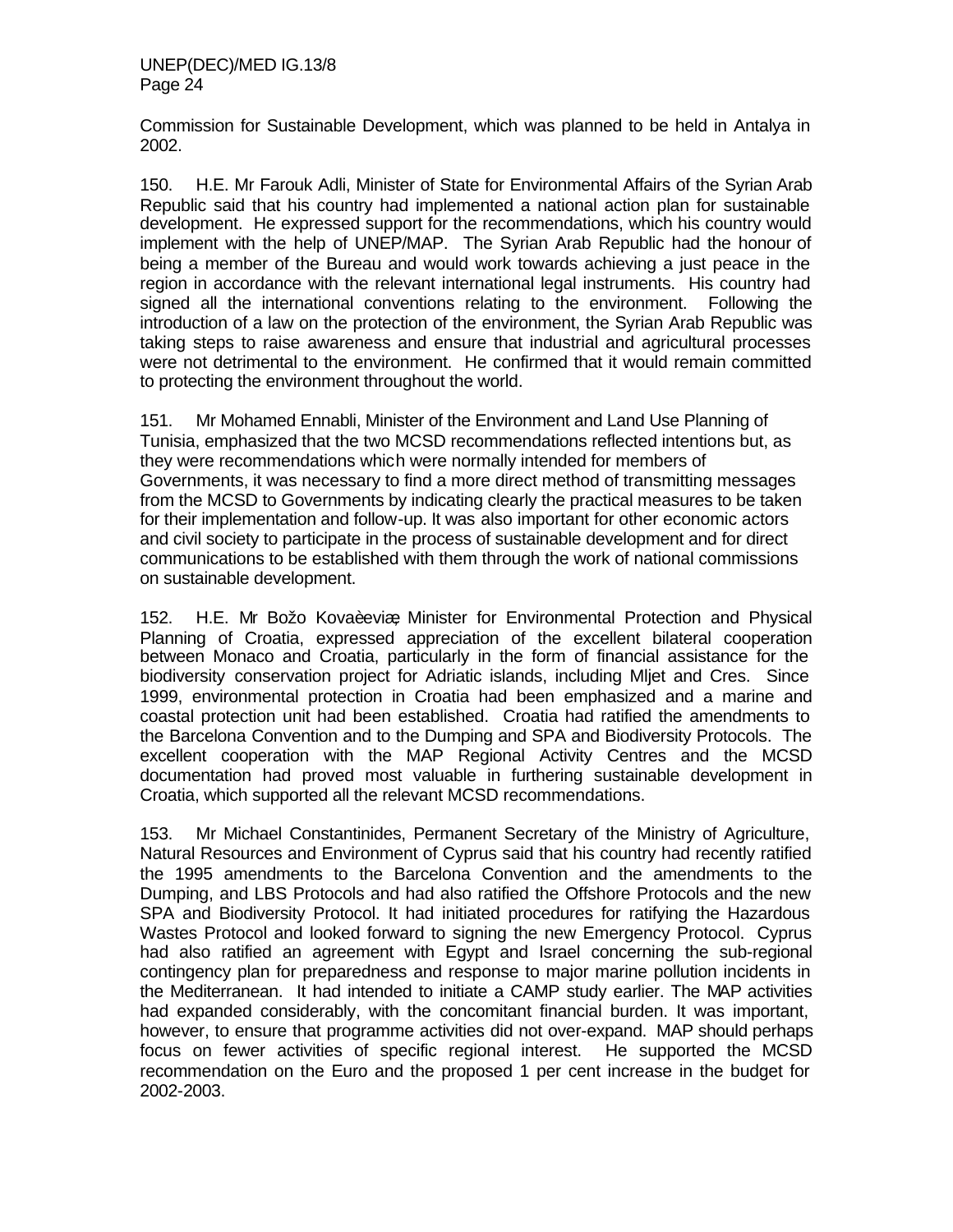154. Mr Corrado Clini, Director General of the Department for Global Environment, International and Regional Conventions, Ministry for the Environment and Territory of Italy noted with satisfaction that MAP was making major progress, and recognized the relevance of SAP to the sustainable development of the Mediterranean. Taking into account the outcome of the Seventh Conference of the Parties to the United Nations Framework Convention on Climate Change in Marrakech, it was important to stimulate international cooperation in the Mediterranean region in order to implement and expand the use of renewable energy in connection with water demand and use. In that respect, he drew attention to Italy's intention to develop a pilot project for renewable energy, water desalination and irrigation in the Mediterranean region, relying on the support of the MAP Secretariat.

155. H.E. Ms Berangère Quincy, Ambassador responsible for the Environment of France said her country had ratified the amendments to the Barcelona Convention and to the Dumping and LBS Protocols as well as the new SPA and Biodiversity Protocol. Regarding MCSD, she welcomed its pioneer role in establishing closer coordination with civil society, including business enterprises and local authorities. She stressed the importance of sustainable development: particularly in view of the Johannesburg Summit; North-South cooperation in the Mediterranean; the relations between trade and environment, in particular the project for a free-trade zone; and the prospective work being carried out on coastal urbanization and town management. It was important that governments give their full backing to the implementation of MCSD recommendations.

156. H.E. Mr Janez Kopaè, Minister for the Environment and Spatial Planning of Slovenia, said that his country was honoured to become a member of the Bureau. He welcomed the recommendations, which would help to achieve sustainable development, and stressed the need for financial resources as the most important element in implementing the planned actions. He suggested that efforts be made to strengthen relations with financing institutions, such as METAP, in order to achieve progress. Finally, he informed the meeting of trilateral cooperation between Croatia, Italy and Slovenia for the protection of the Adriatic. Such cooperation would be important in monitoring progress towards achieving the goals of the MAP.

157. H.E. Mr Ethem Ruka, Minister for the Environment of Albania, said that environmental matters were being given increasing importance in his country and the MCSD had been instrumental in the establishment of appropriate legislation and improved management structures. Albania had ratified the Barcelona Convention and all its Protocols. Efforts had been made to move closer to European standards and legislation. Five hotspots had been identified, including two in the Adriatic, caused by toxic products from old chemical plants, which represented a high pollution risk.

158. H.E. Mr Michel Moussa, Minister for the Environment of Lebanon, said that sustainable development was the best and, indeed, the only choice for the future. He referred to the various centres in his country that collaborated closely with the MAP, mentioning in particular the cooperation with REMPEC to establish a national plan, and the collaboration with Cyprus and the Syrian Arab Republic. Relevant persons had been appointed in each of the administrative regions to deal with all emergency matters and with MCSD issues, especially relating to trade and the environment. Coastal Area Management Programmes (CAMPs) covered a few coastal zones and cities, and a publication summarizing their activities had been distributed. He stressed the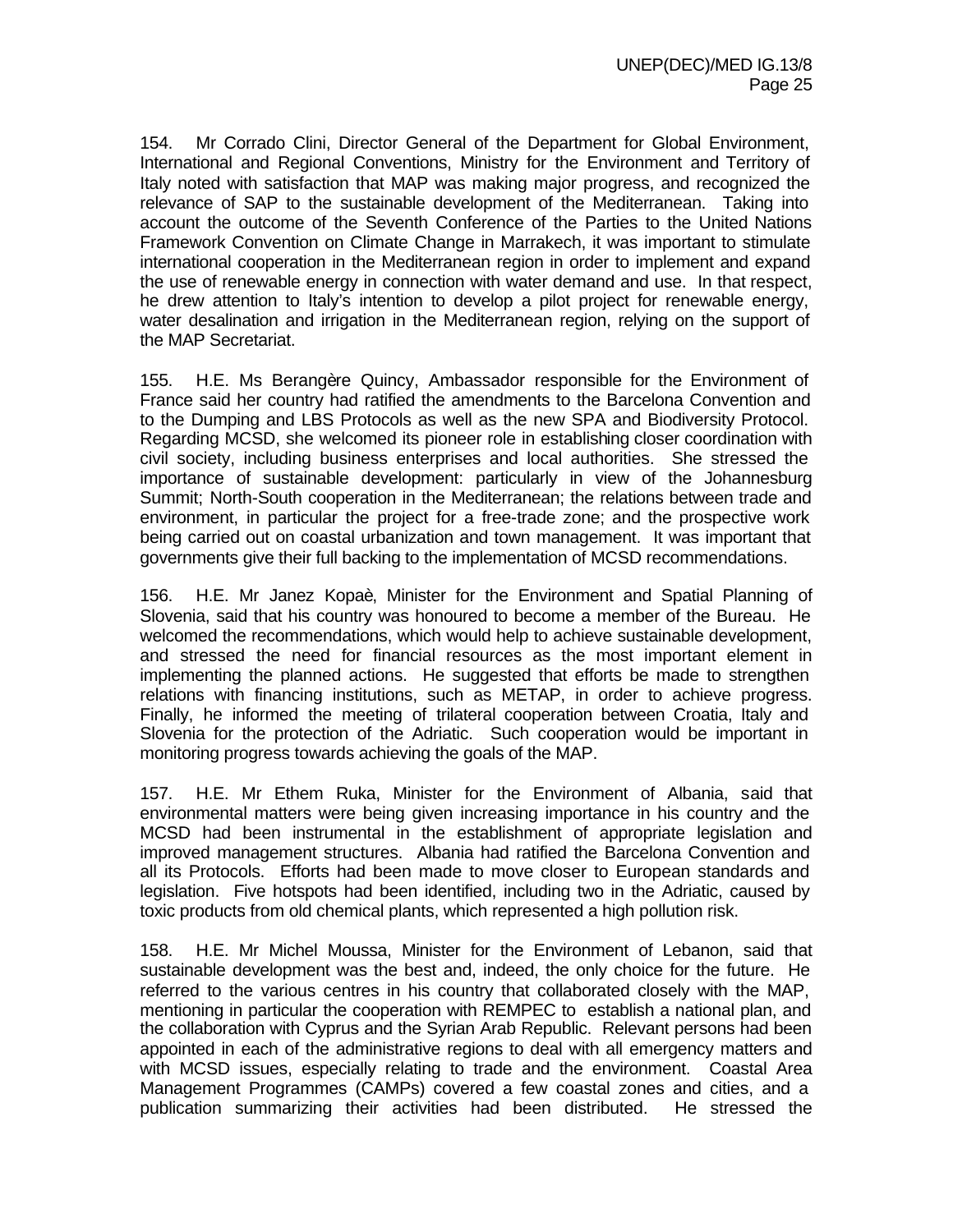importance of raising awareness among the general public about the relationship between environment and development, in order to give an impetus to progress.

159. Mr Fernand Thurmes, representative of the European Community, said that, at a time when many countries were establishing sustainable development strategies following the Earth Summit, it was important that the Mediterranean region should stand out as an entity, showing clearly that it had established such strategies jointly. He stressed the need to move from concepts to operational aspects and implementation. The MCSD should be encouraged and its pioneering role highlighted. Greater visibility was important, however, as many actors in sustainable development were unfamiliar with the MCSD recommendations. The Secretariat should therefore review the matter of communication and the Contracting Parties should ensure that governments and public authorities became more familiar with those texts so as to ensure their implementation. He also stressed the importance of MCSD's work on trade and environment, the creation of a free-trade zone and strategies for environmental impact assessment.

160. H.E. Mr Cherif Rahmani, Minister for Land Use Planning and the Environment of Algeria welcomed the support of the Executive Director of UNEP and MAP in making progress towards sustainable development. He thanked Ministers for their expressions of sympathy and solidarity with Algeria in the current difficult times. The Mediterranean was almost a closed sea and the countries bordering it belonged to an eco-region with fragile and vulnerable climatic and geographic characteristics. In addition to its natural situation, the Mediterranean was also subject to human agency and national policies could not ignore the many cultural and historic sites. He confirmed his support for the MAP and reported that his country had embarked on coastal protection programmes. Because of the environmental fragility and social disparity, including poverty, within the Mediterranean region, he suggested that there should be an integrated Mediterranean response to catastrophic events, including desertification and drought. It would be necessary to take into account the specific and substantial vulnerability of arid and semiarid areas in countries on the Southern coast of the Mediterranean, as well as the worrying effects of desertification and extended cycles of drought. It would also be necessary to envisage a system of assistance to combat poverty. His presence at the meeting bore witness to his country's commitment to the MAP and the goals of the MCSD.

161. Mr Klaus Töpfer, The Executive Director of the United Nations Environment Programme (UNEP) made a statement which is reproduced in Annex VI.

162. Mr Hama Arba Diallo, Executive Secretary of the Convention to Combat Desertification, recalled that the world's natural resources and its various habitats were becoming impoverished and degraded increasingly rapidly. This was particularly true for arid, dry and sub-humid areas, which accounted for over one-third of the surface of the planet, including parts of the Mediterranean basin. Desertification included phenonema such as the degradation of land, erosion and soil loss often related to bad agricultural practices, and it was aggravated by the economic and social crisis that had been affecting agriculture for a number of years and had led to a rural exodus towards major coastal towns, accompanied by the abandonment of land and an increase in erosion. Those factors were further exacerbated by the use of fertilizers and pesticides, irrigation, the modification of water courses and the drainage of wet areas. For this reason, the Convention to Combat Desertification, which came into force in December 1996,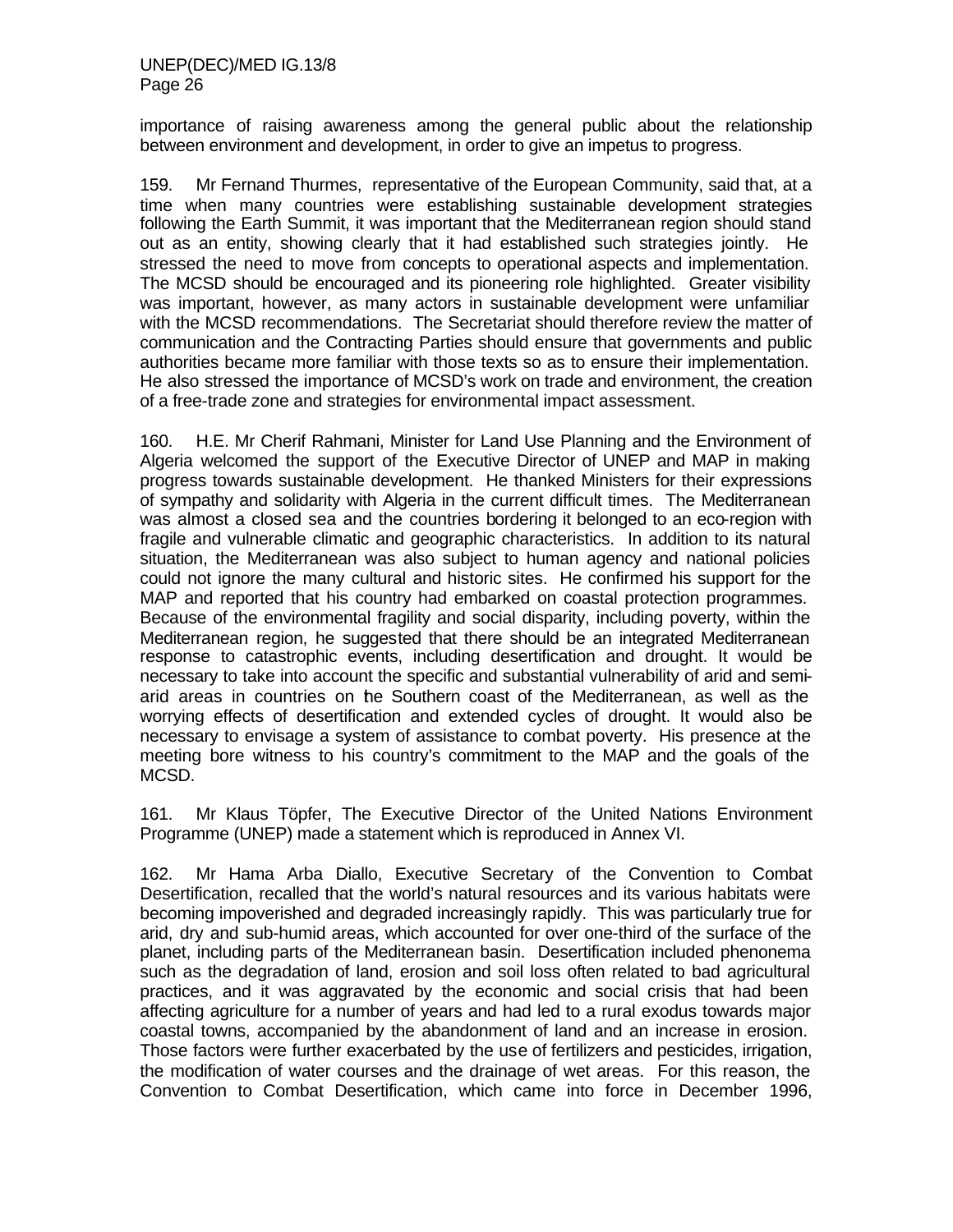emphasized an integrated approach covering all physical, biological and socio-economic aspects of desertification. It was based on a resolutely participative approach at the local, national and regional levels based on national, regional and sub-regional action programmes.

163. In view of the fact that the Barcelona Convention included the concepts of soil management and the prevention of desertification in its approach to promoting sustainable development in the Mediterranean, he called for greater collaboration and cooperation between MAP, the MCSD and the Secretariat of the Convention to Combat Desertification. This collaboration could, for example, take the form of the creation of a working group within the MCSD to prepare recommendations in areas of mutual interest. Recalling the recent cooperation commenced with PAP/RAC on activities related to soil erosion, he hoped that the collaboration between the two Conventions would be fruitful.

164. The Ministerial Meeting endorsed the recommendations relevant to the MCSD as they appear in Annex IV to this report.

#### MCSD Membership

165. Following a review by the Bureau of the list of candidates for the selection of new MCSD members, the Contracting Parties approved the following list of members of the MCSD:

Local Authorities

- Municipality of Naples (reelected) (Italy)
- Municipality of Omisalj (Croatia)

- Al Fayhaa Urban Community (Lebanon)
- Municipality of Tetouan (Morocco)
- MedCities (reelected)

Socio-economic actors

- Economic Development Chambers of Monaco (on behalf of the International Chamber of Commerce)
- Egyptian Business Association
- Association of Mediterranean Chambers of Commerce and Industry (ASCAME)
- Network of the Insular Chambers of Commerce and Industry of the European Union (INSULEUR)
- Euro-Mediterranean Forum of Economic Institutes (FEMISE)

#### NGOs

- FoE/MEDNET (Friends of the Earth/Mediterranean Network)
- MED Forum (Mediterranean NGO Network for Ecology and Sustainable Development) (reelected)
- ENDA Maghreb (Environment and Development) (reelected)
- MIO/ECSDE (Mediterranean Information Office for Environment, Culture and Sustainable Development)
- RAED (Arab Network for Environment and Development)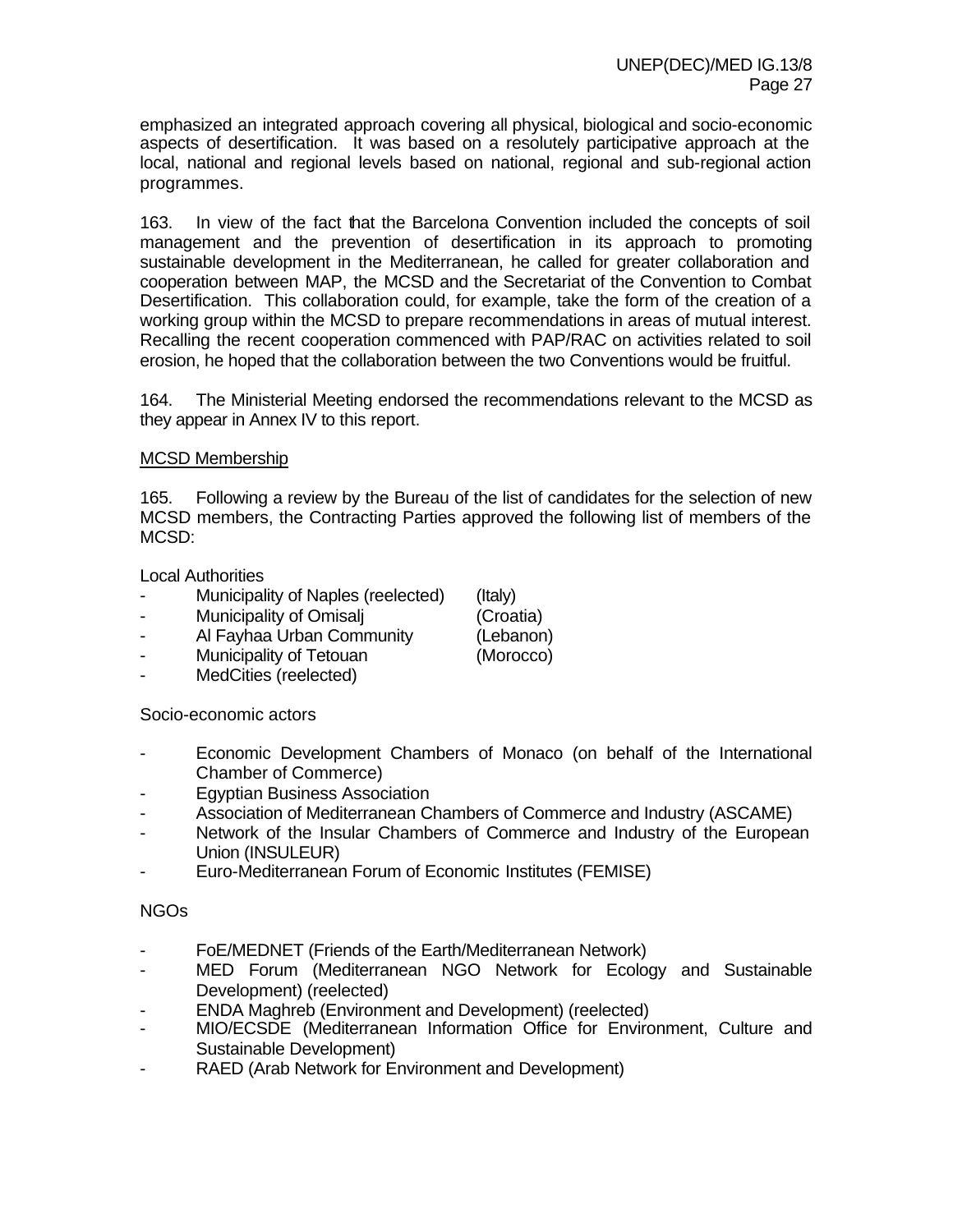#### Free trade and environment

166. Mr Benoit (Director, Blue Plan) presented the principal results of the work of the MCSD on free trade and environment in the Euro-Mediterranean context, which had commenced in 1998. He emphasized that the "virtuous circle" of free trade, growth and the reduction in the longer term of environmental impacts was not always confirmed by historical analysis. The environmental impact of the establishment of free-trade areas had, for example, been high in Europe (the impact of road transport and intensive agriculture) and the issue appeared to be even more problematic in free-trade areas consisting of countries with very different levels of economic development, such as the Mediterranean. The MCSD thematic group had reflected upon the possible impacts of the establishment of the free-trade area in the Mediterranean, which was envisaged for 2010, by undertaking studies on certain sectors of production and consumption and on other regional experiences. In this respect, the North American Free-Trade Area (NAFTA), established in 1994, provided useful lessons through its positive results (such as in the energy sector and the integration of environmental issues in negotiations), as well as negative aspects (economic, social and environmental degradation of maize production in Mexico and the low level of effectiveness for sustainable development of the juxtaposition of trade, environmental and social agreements).

167. The representatives of the task managers, France and Lebanon, then confirmed the value of the work and the support that they had provided for the study teams, both for the collective work carried out at the Mediterranean level and in their respective countries. The representative of Lebanon, H.E. Mr Michel Moussa, Minister of the Environment, said that Lebanon would provide full support for the work carried out on free trade and sustainable development. The representative of France to the MCSD, Mr Serge Antoine, after thanking all those who had participated in the work and, in particular, Mr Vito Cistulli, economist at the Blue Plan, emphasized the conditions required for the continuation of the work on the free trade area:

- closer relations in the work on trade between the EuroMed process and MAP (it could give rise to further specification at the Euro-Mediterranean Summit to be held in Athens in July 2002);
- extension of the competence of the experts called upon by MAP (for example, in the field of financing, he recalled that an average of 17 per cent of public resources still came from customs duties). However, the fact should not be overlooked that in the case of MAP the environment was pivotal to any work undertaken;
- the decisive importance of the work carried out by each coastal State on the various sectors and problems related to trade and the environment (identification of comparative advantages and fragile sectors). MAP could not be overloaded beyond the means available to it and would need assistance from all sides.

168. The situation appeared to be much more complex and difficult in the Mediterranean, where the first analyses carried out by the MCSD hinted at the extent of the possible impacts and the challenges to be confronted. These included: the effective mobilization of socio-economic actors in the North and the South to ensure greater harmonization between enterprises and the development of investment, without sacrificing the environment; the issue of the urban environment, in view of the expected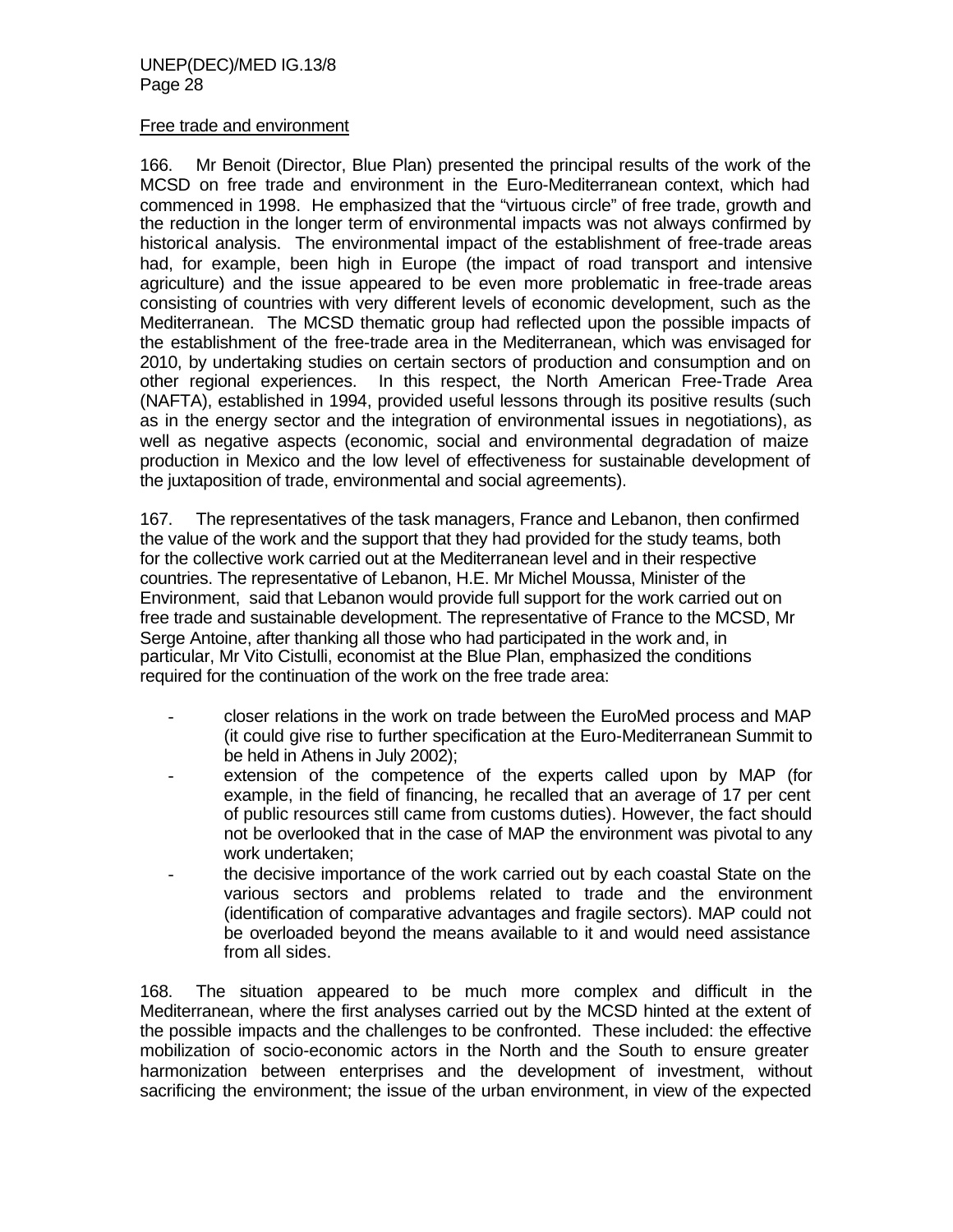increase in waste from packaging and in the numbers of cars; developments in transport and tax systems; and the crucial question of agriculture. The MCSD had made proposals inviting the Contracting Parties to consider the follow-up that could be given to its first results, and the continuation of its work for a further two years.

169. Other members of the thematic working group emphasized the need to develop indicators of the effects of free trade on the environment and to compile relevant information, particularly through the development of a database. The work on this subject had identified a number of difficulties and opportunities, as well as endeavouring to identify practical ways forward for the future. In particular, close collaboration was required in very practical terms between MAP and the Euro-Mediterranean partnership. It would also be very important to integrate environmental, societal and economic factors in order to achieve sustainable development, with a commensurate adaptation of public financing to take fully into account environmental issues. Finally, the work undertaken on this issue by MAP should not be such as to overburden its capacities. The work could therefore only be carried out if the respective countries made contributions, particularly on the most delicate points. The representative of Tunisia recalled that free trade was often accompanied by increased privatization which, as the experience of his country showed, could have a retrograde effect on environmental practices, as for example when substituting gas by coal in the cement factories.

170. Mr Klaus Töpfer (Executive Director of UNEP) recalled in this context the Declaration adopted by the Ministerial Conference of the World Trade Organization in Doha a few days earlier, which reflected the increased awareness worldwide of the need to integrate environmental issues in the development of free trade. The Declaration, for example, strongly reaffirmed global commitment to the objective of sustainable development and emphasized that an open and non-discriminatory multilateral trading system, the protection of the environment and the promotion of sustainable development had to be mutually supportive. The Declaration made specific mention of the competence of UNEP in this respect.

171. The Meeting approved the recommendations to the Contracting Parties contained in Annex IV to this report.

#### **6.10 Preparation of the Johannesburg Summit, including the adoption of a Declaration**

172. The Chairman introduced the item and invited Parties to consider the draft of a Mediterranean Declaration for the World Summit on Sustainable Development, to be held in Johannesburg, South Africa, in September 2002. He explained that the draft had been prepared by the open-ended drafting group established for the purpose, which had based its work on an initial draft prepared by the Secretariat, using as a basis the Tunis Declaration adopted by MCSD. Following detailed amendment by a number of speakers, the Meeting approved the draft for transmission to the Ministerial Segment.

173. At the Ministerial Segment, following proposals for amendment by several speakers, the Meeting adopted the Mediterranean Declaration for the Johannesburg Summit. The text of the Declaration is contained in **Annex III** to the present report.

174. During the consideration of the Declaration, the Minister of Environment of Morocco, in his capacity as Chair of the recently concluded Conference of the Parties to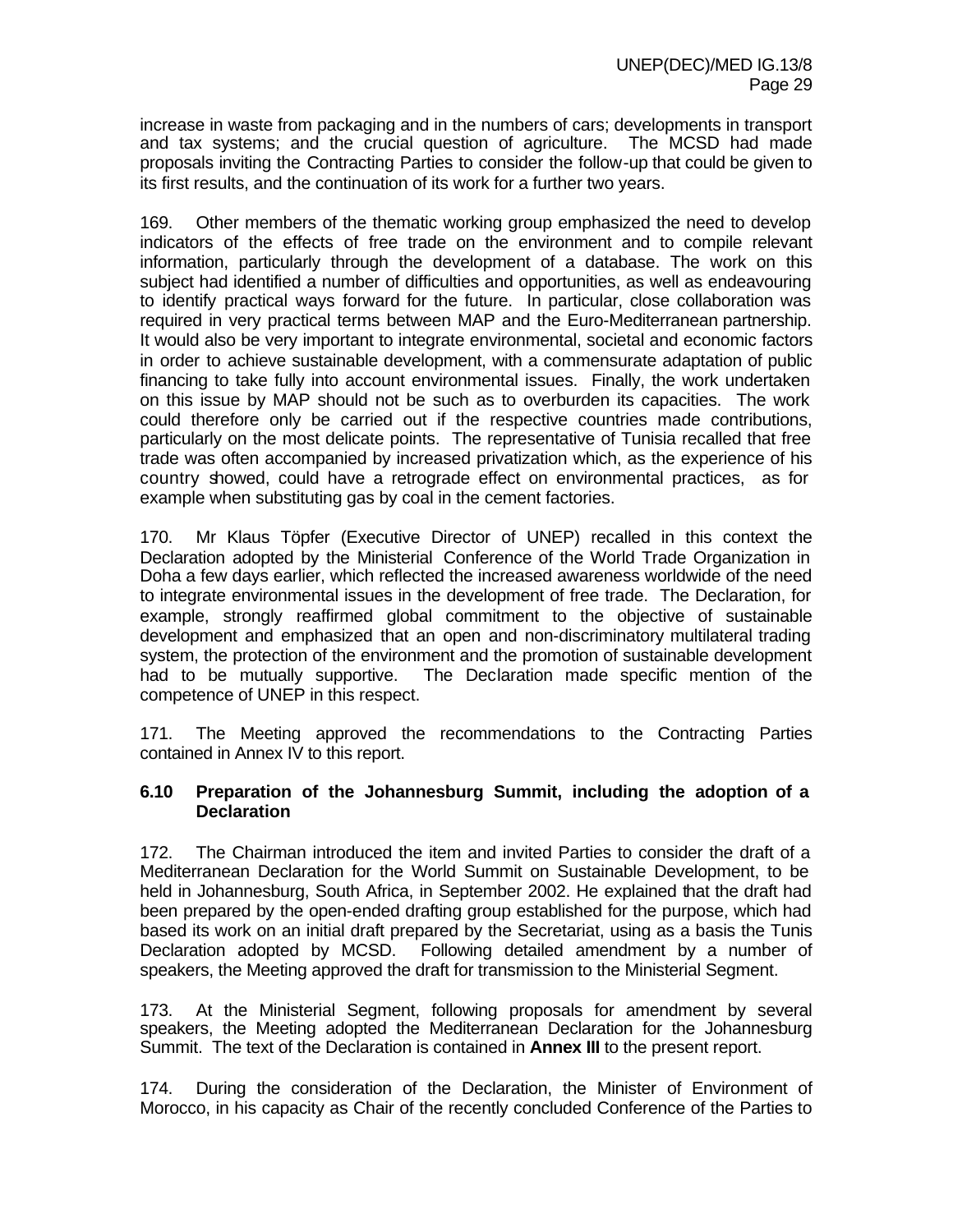the United Nations Framework Convention on Climate Change, reported on the Marrakesh Ministerial Declaration to the Johannesburg Summit, stressing the importance of funding and technology transfer for sustainable development. He noted that the Marrakesh Declaration also called for synergy with the Convention on Biological Diversity and the United Nations Convention to Combat Desertification.

175. The Executive Director of UNEP, congratulating the Parties on the Declaration, stressed the importance of preparatory work for the Johannesburg Summit and proposed that the reports of the three regional preparatory meetings held so far, in Cairo, Geneva and Nairobi, be circulated to participants. He also reported that the paper elaborated on the preparation for the Summit by H.E. Mr. Vali Musa, Minister of Environment of South Africa, could be of importance to the Parties and should be made available to them.

176. Concerning preparations for the Summit, the representative of the European Community said he would make available to participants the conclusions of the recent meeting of the European Environment Council and information on the European Sustainable Development Strategy.

#### **6.11 MAP Involvement in the Euro-Mediterranean partnership and other intergovernmental processes**

177. Introducing the discussion on this item, the Coordinator recalled that the meeting of National Focal Points had considered it useful, in view of the expected developments in the sustainable development strategy of the European Union and the perspective of the second Euro-Mediterranean Meeting of Environmental Ministers, to be held in Greece in 2002, to devote a single agenda item to the question of cooperation between MAP and the Euro-Mediterranean Partnership. He added that, as shown by the discussion on free trade and environment, attitudes throughout the world favoured greater involvement by environmental agencies and actors in such partnerships.

178. The Deputy Minister for the Environment of Greece put before the meeting a new set of recommendations to the Contracting Parties and to the Secretariat, which were designed to promote the strengthening of the ties between the Euro-Mediterranean Partnership and MAP, and take advantage of the opportunity offered by the Euro-Mediterranean Meeting of Environmental Ministers, to be held in her country, to develop a strategy for the improved integration of environmental policies and their coordination with other policy areas within the context of the Euro-Mediterranean Partnership.

179. Many Ministers and representatives supported the recommendations proposed by the Deputy Minister of Greece. It was recalled in this respect that both the Barcelona Convention and the Euro-Mediterranean Partnership had their origins in the same city. The time had therefore come to create greater synergy and convergence between the two processes. In this regard, several speakers expressed a certain disappointment with the achievements of the Euro-Mediterranean Partnership, which had promised much but delivered less. It would therefore be extremely beneficial to make every effort to ensure that the Euro-Mediterranean Partnership was made as dynamic as possible and that it fully integrated sustainable development.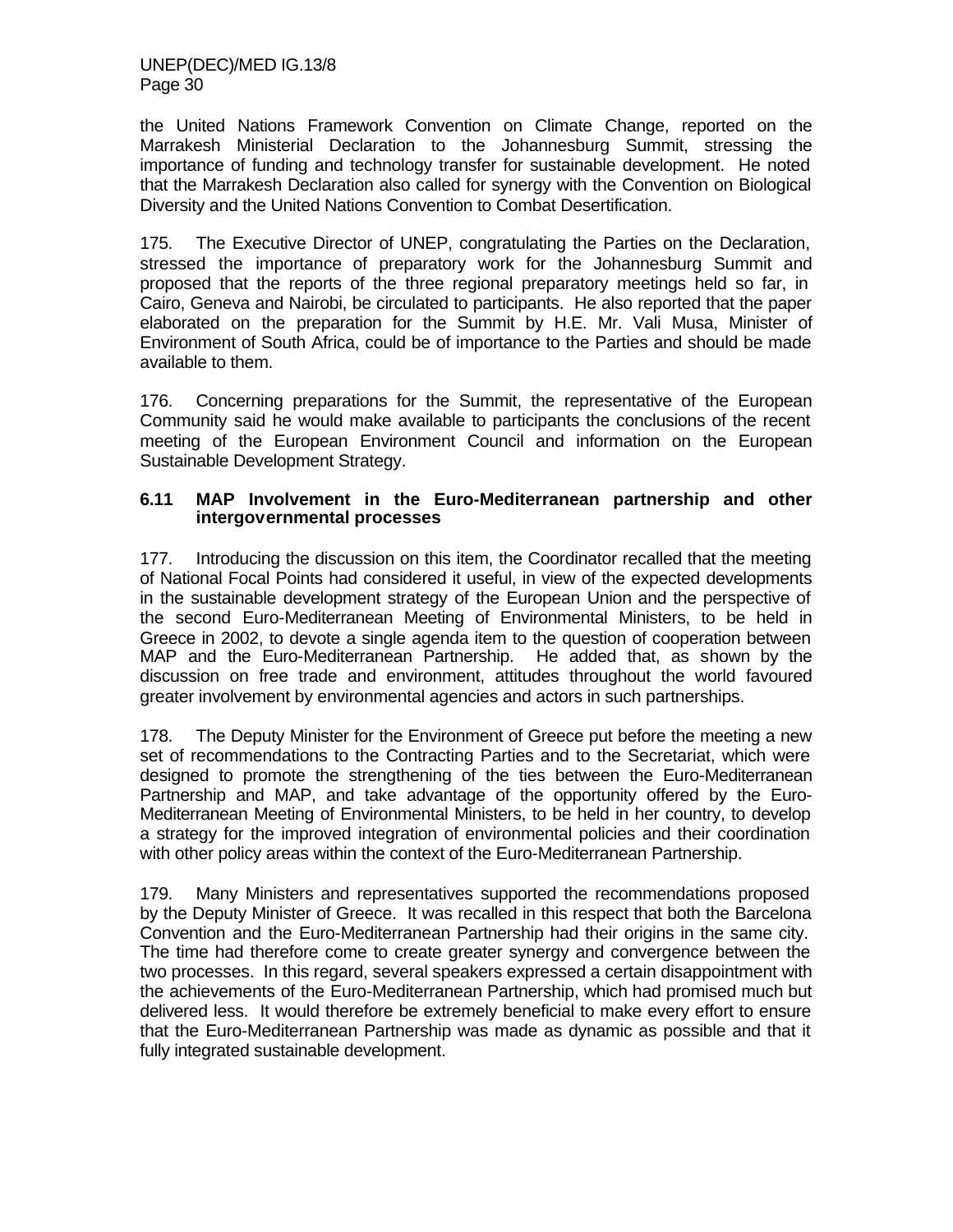180. Several speakers indicated that MAP's contribution to the Euro-Mediterranean Partnership should target greater coherence in the objectives of the two processes and complementarity of action. The best way of creating greater synergies would be to focus on achieving practical results. Examples were provided of projects and activities that provided interesting lessons on how best practices could be implemented with the involvement of the various actors, and they would benefit from greater diffusion and financing. Emphasis should also be placed on the involvement of all the countries concerned in the implementation of the practical recommendations of the MCSD.

181. Several speakers called for the inclusion of Eastern Adriatic countries in the Euro-Mediterranean Partnership, including Albania, Croatia, Bosnia and Herzegovina and Slovenia, which had hitherto been excluded from the process, despite the fact that they represented a very important part of the marine and coastal environment in the region.

182. The Meeting adopted the recommendations contained in Annex IV to this report.

183. An observer representing Nature Trust Malta, also speaking on behalf of Friends of the Earth Middle East/MEDNET, MED Forum, MIO-ECSDE, European Environment Bureau, International Juridical Organization for Environment and Development and CRIDEAU-CIDCE, called upon the Contracting Parties to address an invitation to the Fifth Meeting of Foreign Ministers of the Euro-Mediterranean Partnership (Valencia, April 2002) to conclude a formal agreement between MAP and the European Commission to enhance the effectiveness of SMAP, to integrate fully MAP research and studies into the work of the Partnership, to mandate MAP to attend the relevant meetings of the Partnership and to involve fully civil society, and particularly Mediterranean NGOs, in all of the Partnership's activities related to sustainable development in the region.

#### **Agenda Item 7: Date and Place of the Thirteenth Ordinary Meeting of the Contracting Parties in 2003**

184. The representative of Italy announced his country's offer to host the Thirteenth Ordinary Meeting of the Contracting Parties in Catania, Italy in 2003.

185. The Meeting accepted the offer of Italy to host the Thirteenth Ordinary Meeting of the Contracting Parties in 2003 at a date to be fixed in conjunction with the Bureau.

#### **Agenda Item 8: Other business**

#### Signature of the Protocol of Agreement between the Mediterranean Action Plan and MED Forum.

186. The Meeting witnessed the signature of the Protocol of Agreement between the Mediterranean Action Plan and MED Forum on strengthening cooperation between the two organizations.

#### Coming into force of the Convention and its Protocols

187. Observers from several environmental non-governmental organizations, while congratulating those Parties that had already ratified the new Barcelona Convention and its Protocols, emphasized that, if the Mediterranean wished to show a real example at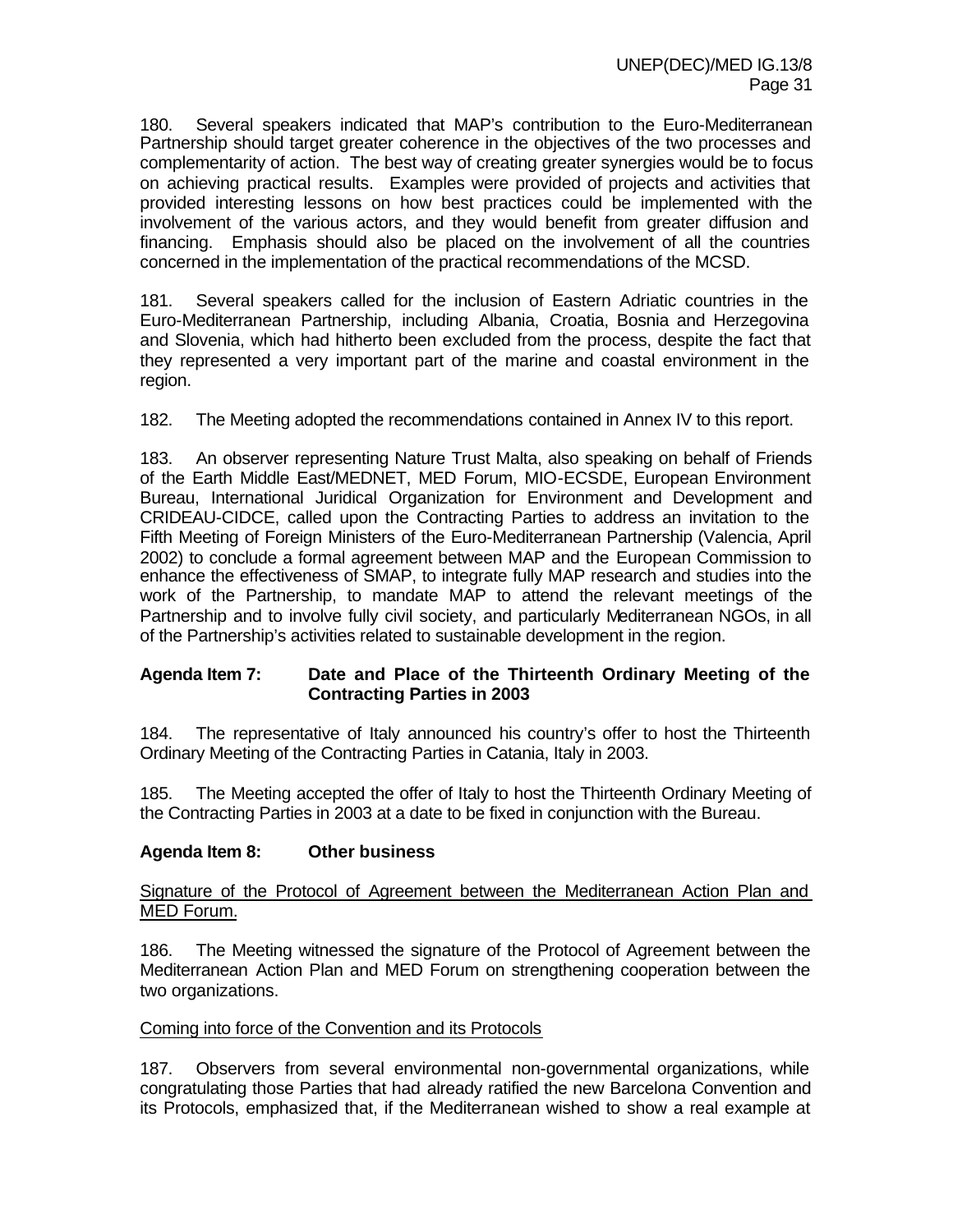the Johannesburg Conference, a sufficient number of Contracting Parties would need to show their commitment by ratifying the instruments so that the Convention and most of its Protocols came into force before the Second Earth Summit.

#### Invitation to host the meeting of the Bureau

188. The representative of Syrian Arab Republic extended an invitation to hold the next meeting of the Bureau of the Meeting of the Contracting Parties in Aleppo, Syrian Arab Republic, in March 2002.

189. The Meeting accepted the offer of Syrian Arab Republic, on the understanding that a date would be fixed in the near future.

#### Strategy for Sustainable Development in the Mediterranean

190. Responding to a query, the Deputy Coordinator clarified that preparatory work on the Strategy was proceeding and the matter would be addressed at the next meeting of the MCSD, scheduled for March 2002. Also at that meeting, a draft orientation project would be submitted, addressing the three pillars of sustainable development: social, economic, and environmental. An expert meeting that would review and finalize those orientations was scheduled to be held in Barcelona in mid-2002, with assistance from the Government of Spain, before launching the preparation the Mediterranean Strategy, a draft of which should be submitted to the next ordinary meeting of the Contracting Parties, in 2003.

#### **Agenda item 9: Adoption of the Report**

191. In response to a request by the representatives of Spain and the Syrian Arab Republic, the Chairman confirmed that at future meetings, as the case for main body of the report, the Recommendations would be produced, if possible, in Arabic and Spanish, as well as in English and French.

192. The Report and Recommendations, as amended, were approved.

#### **Agenda item 10: Closure of the Meeting**

193. After the usual exchange of courtesies, the Meeting closed at 4 p.m.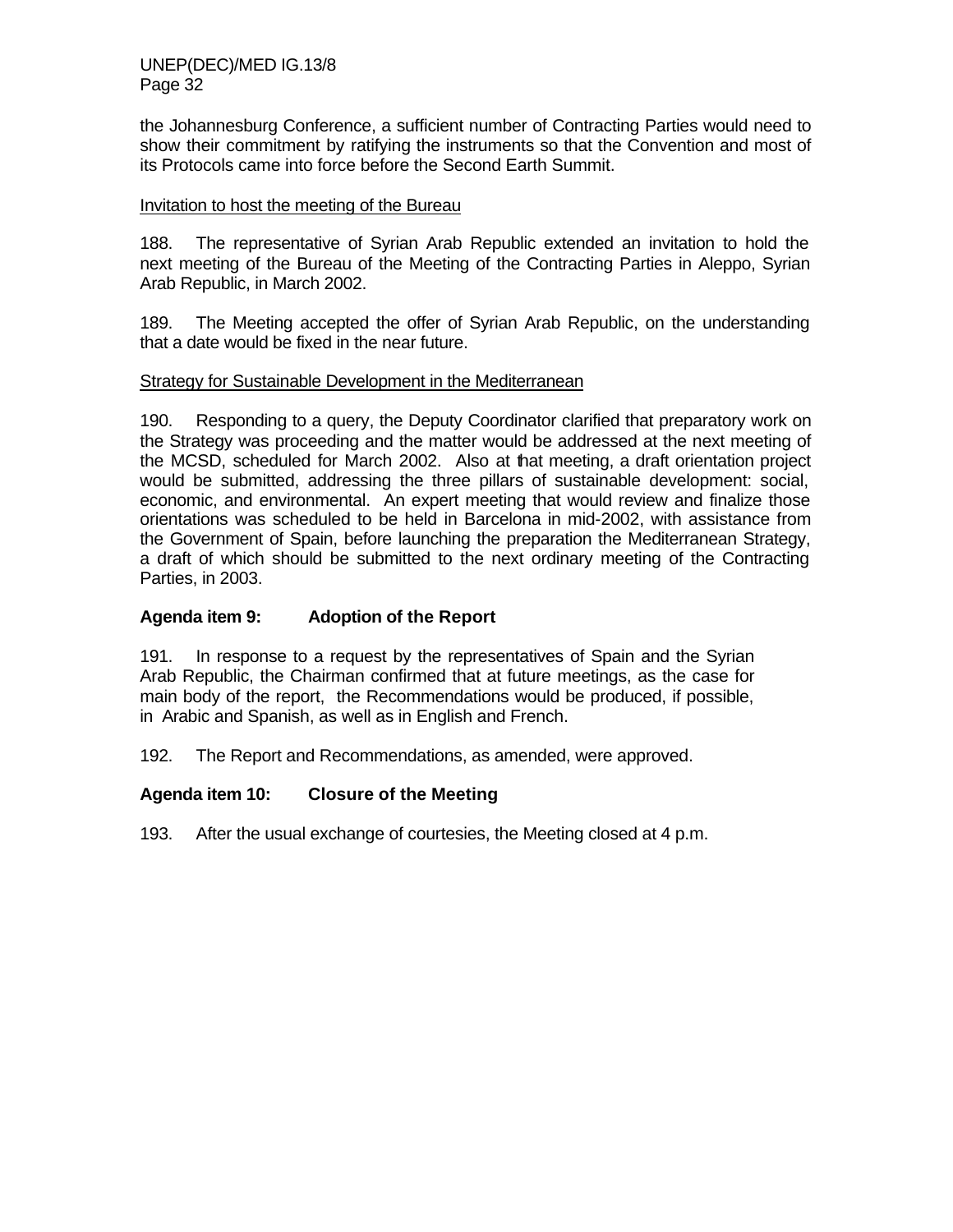UNEP(DEC)/MED IG.13/8 Annex I page 1

## **ANNEX I**

#### **LIST OF PARTICIPANTS LISTE DES PARTICIPANTS**

## **ALBANIA H.E. Mr Ethem Ruka**<br>**ALBANIE H.E. Mr Ethem Ruka**<br>Minister of Environmen

**Minister of Environment**  Ministry of Environment Bulevardi "Zhan D'Ark" Nr. 2 Tirana Albania

 Tel : 355-4-365229/ 230682 Fax : 355-4-365229 E-mail : eramaj@hotmail.com

#### **Head of Delegation**

#### **Mr Vasil Qano**

Chief of Minister's Cabinet Ministry of Environment Bulevardi "Zhan D'Ark" Nr. 2 Tirana Albania

Tel: 355-42-55899 Fax: 355-42-55899<br>E-mail: vgano@vahoo. vqano@yahoo.com

# **ALGERIA S. E. M. Cherif Rahmani**

**ALGERIE** Ministre de l'aménagement du territoire et de l'environnement Ministère de l'aménagement du territoire et de l'environnement Palais Mustafa Basha 9, Rue de l'indépendence Alger, Algérie

Tel : 213-21 666761/6666 61 Fax : 213-21 666 172 E-mail: cherifrahmani@hotmail.com

#### **Head of Delegation**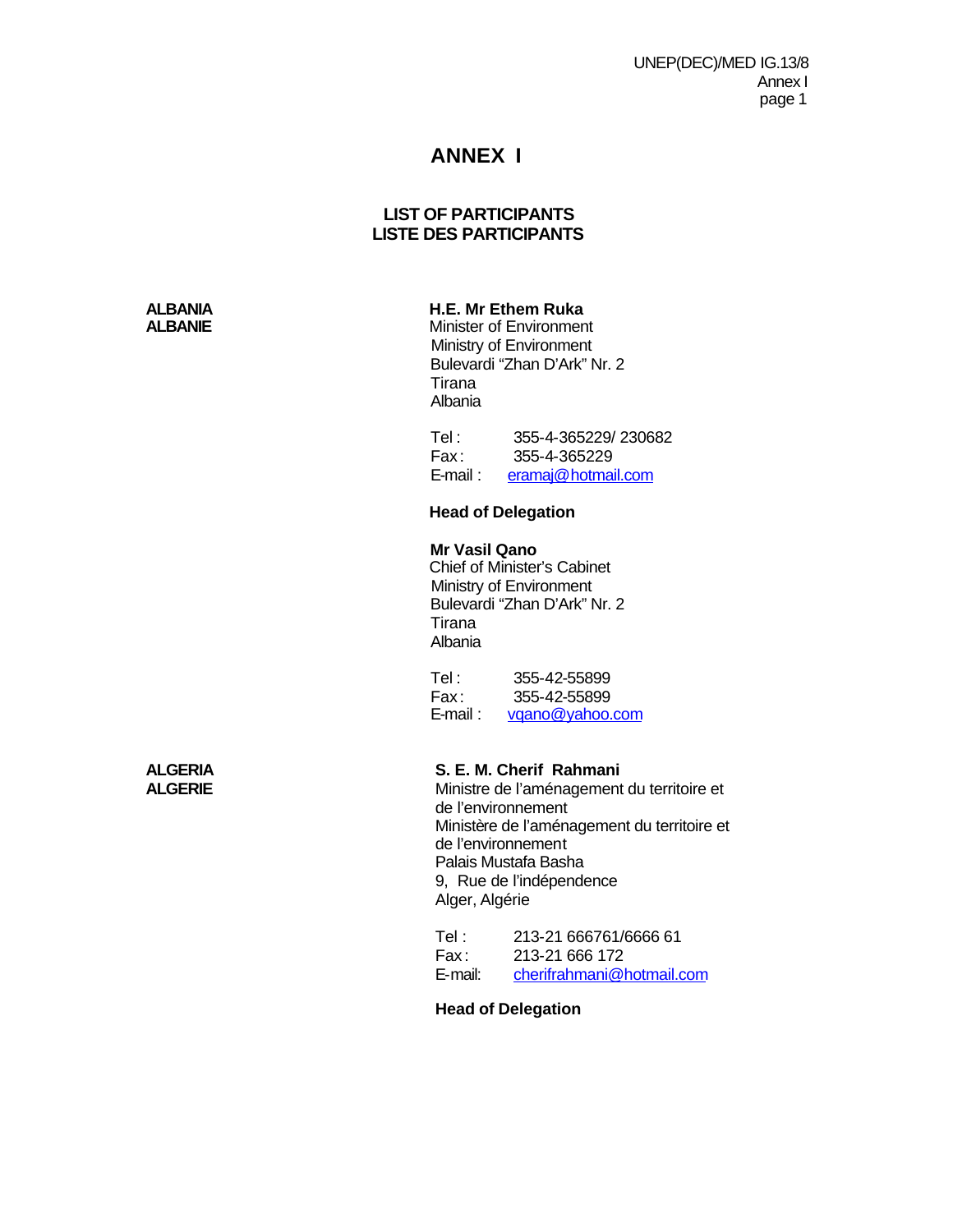UNEP(DEC)/MED IG.13/8 Annex I page 2

#### **M. Djamel Echirk**

Inspecteur General de l'environnement Ministère de l'aménagement du territoire et de l'environnement Palais Mustafa Basha 9 Re de l'indépendence Alger, Algérie

Tel : 213-219 43 2801/04<br>Fax : 213-219 43 2801 213-219 43 2801 E-mail : d.echirk@environnement-dz.org

#### **BOSNIA AND HERZEGOVINA Mr Boris Britvar BOSNIE ET HERZEGOVINE** Deputy Minister

Federal Ministry of Physical Planning & **Environment** M. Tita 9A 71000 Sarajevo Bosnia & Herzegovina

Tel: 387-33-663548 Fax: 387-33-473124 E-mail: fmokolis@bih.net.ba

#### **Head of Delegation**

#### **Mr Mehmed Cero**

Secretary General of the Ministry Federal Ministry of Physical Planning & **Environment** M. Tita 9A 71000 Sarajevo Bosnia & Herzegovina

Tel: 387-33-663569 Fax: 387-33-663569 E-mail: cerosara@bih.net.ba

# **CROATIA H.E. Mr Božo Kovaèeviæ**

**Minister of Environment Protection and Physical** Planning Ministry of Environment Protection and Physical Planning Ulica Republike Austrije 20 1000 Zagreb **Croatia** 

Tel: 385-51-3782444 Fax: 385-51-3772822 E-mail: kabinet.ministro@zg.hinet.hr

#### **Head of Delegation**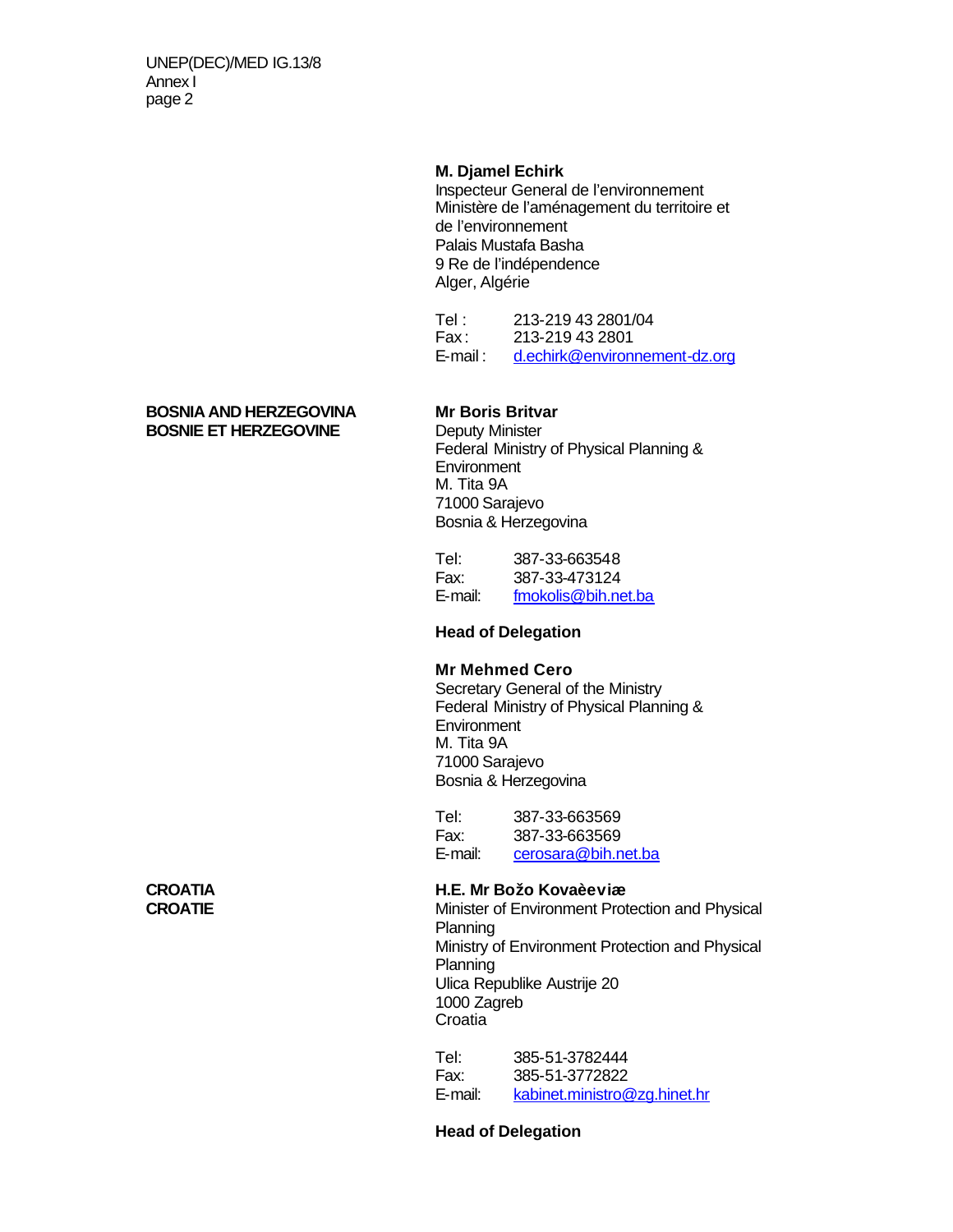### **Mr Andrija Randiæ**

Head of Marine and Coastal Protection Unit Ministry of Environment Protection and Physical **Planning** Uzarka 1 51000 Rijeka **Croatia** 

Tel: 385-51-213 499 Fax: 385-51-214324 E-mail: andrija.randic@duzo.tel.hr

### **Ms Natali Lulic Grozdanoski**

Attaché in the United Nations Department Ministry of Foreign Affairs Trg. Nikole S.Z. 7-8 Zagreb **Croatia** 

Tel: 385-51-4569824 Fax: 385-51-4569971 E-mail: nlulic@mvp.hr

### **Ms Gordana Rukliæ**

Senior Advisor for International cooperation Ministry of Environment Protection and Physical Planning Ulica Republike Austrije 20 10000 Zagreb Croatia

Tel: 385-51-3782160 Fax: 385-51-3772882 E-mail: gordana.ruklic@zg.tel.hr

### **CYPRUS Mr Michael Constantinides**

**CHYPRE** Permanent Secretary Ministry of Agriculture, Natural Resources and Environment Nicosia **Cyprus** 

> Tel: 357-22300817 Fax: 357-22781156

**Head of Delegation**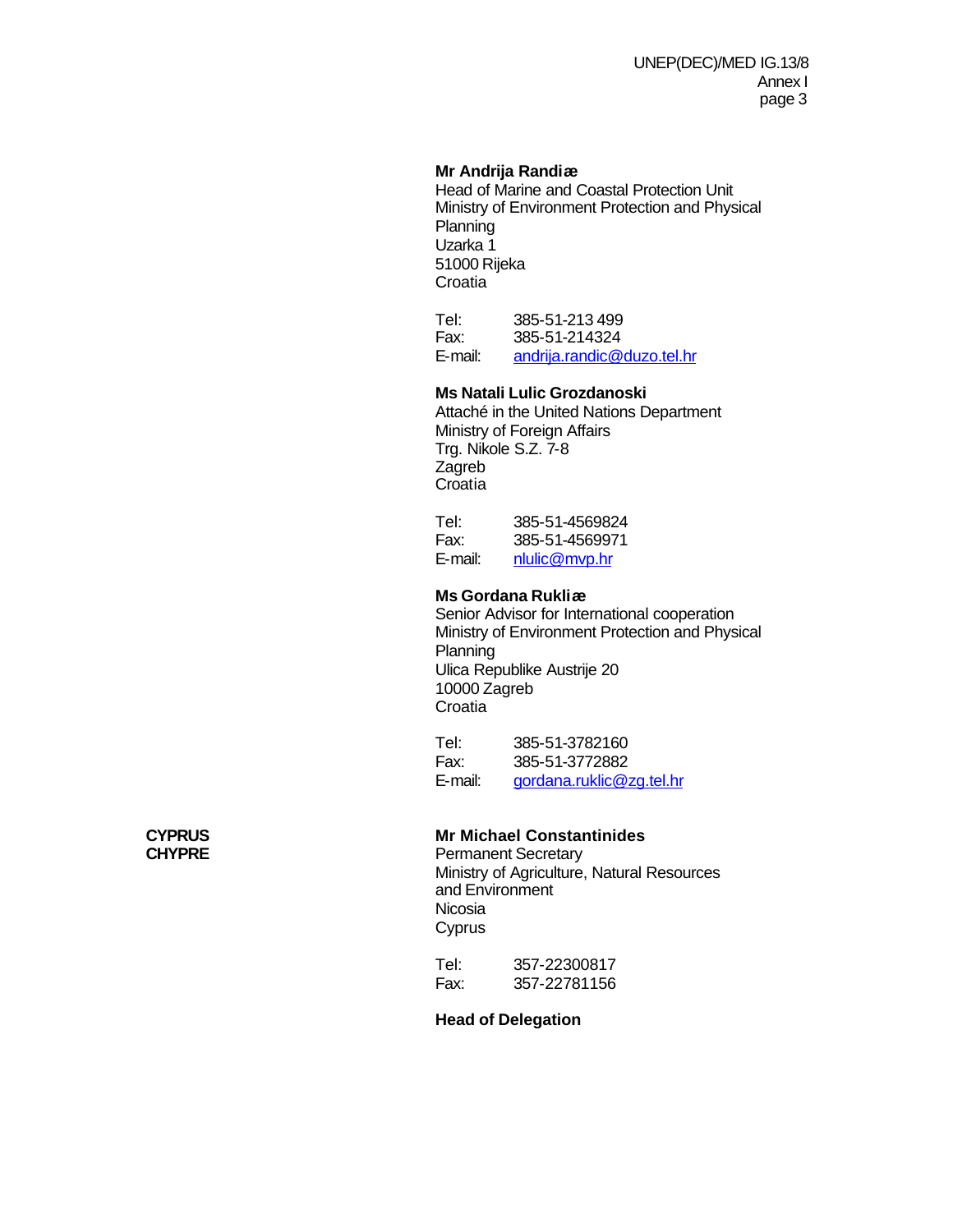### **Mr Gabriel P. Gabrielides**

**Director** Department of Fisheries and Marine Research Ministry of Agriculture, Natural Resources and **Environment** 13 Aeolou Street 1416 Nicosia **Cyprus** 

Tel: 357-22807867 Fax: 357-22775955 E-mail: ggabriel@cytanet.com.cy

### **Alternate Head of Delegation**

## **EGYPT H.E. Ms Nadia Makram Ebeid**

**Minister of State for Environmental Affairs** Ministry of State for Environmental Affairs 30 misr Helwan El-Syrae Road Maadi Cairo Egypt

Tel: 20-2-5256 463 Fax: 20-2-5256 461

### **Head of Delegation**

### **Ms Dina El Naggar**

Policy Coordinator of the Office of the Minister of State for Environmental Affairs Ministry of State for Environmental Affairs 30 misr Helwan El-Syrae Road Maadi Cairo Egypt

Tel: 20-2-3167093 Fax: 20-2-5266016<br>E-mail: dnaggar@hotr dnaggar@hotmai.com

### **Mr Mohamed El Karaksy**

Environmental and Sustainable Development Affairs Ministry of Foreign Affairs Cairo Egypt

Tel : 20-2-5758416/ 5748158 Fax : 20-2-5747822/ 839/840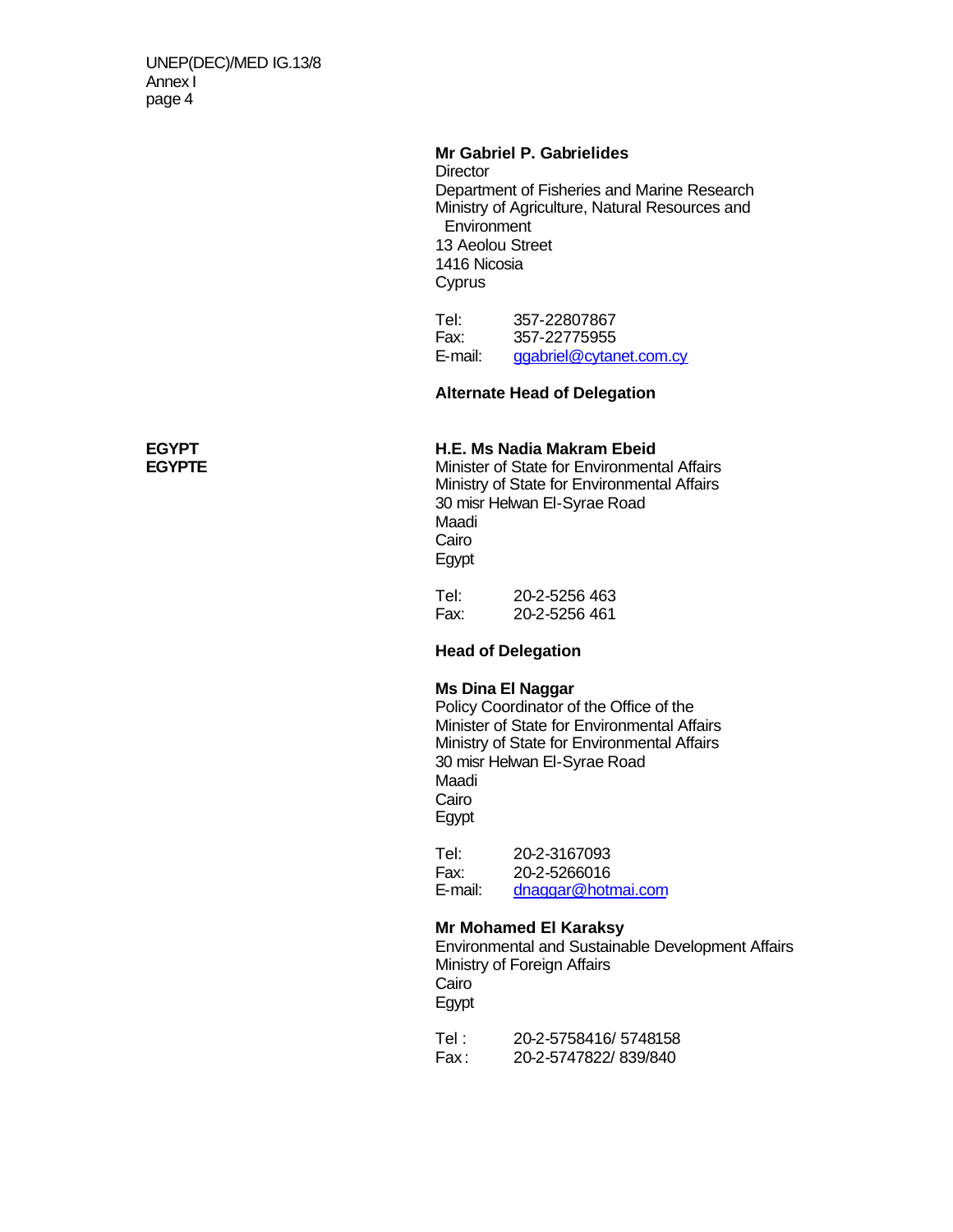# **EUROPEAN COMMUNITY M. Fernand Thurmes**

**Director of the Global and International Affairs Directorate** DG Environment European Commission Rue de la Loi 200 B-1049 Bruxelles **Belgique** 

Tel: 32-2-2953232 Fax: 32-2-2969557 E-mail: fthurmes@cec.eu.int

### **Head of Delegation**

### **Mme Jill Hanna**

Chef d'unité adjoint ENV.E.3 Rue de la Loi 200 B-1049 Bruxelles Belgique

| Tel:    | 32-2-2953232          |
|---------|-----------------------|
| Fax:    | 32-2-2969557          |
| E-mail: | jill.hanna@cec.eu.int |

### **Deputy Head of Delegation**

### **M. Alessandro Curatolo**

Administrateur Principal Commission Européenne Direction Générale Environnement Direction DG ENV/A4 Av. Beaulieu, 5 B-1160 Bruxelles Belgique

Tel: 32-2-2990340 Fax: 32-2-2969557 E-mail : alessandro.curatolo@cec.eu.int

### **Mr José-Luis Salazar**

Project Manager – International Programmes and Conventions European Environment Agency Kongens Nytorv 6 DK-1050 Copenhagen **Denmark** 

Tel : 45-33-367161 Fax : 45-33-367199 E-mail : jose.salazar@eea.eu.int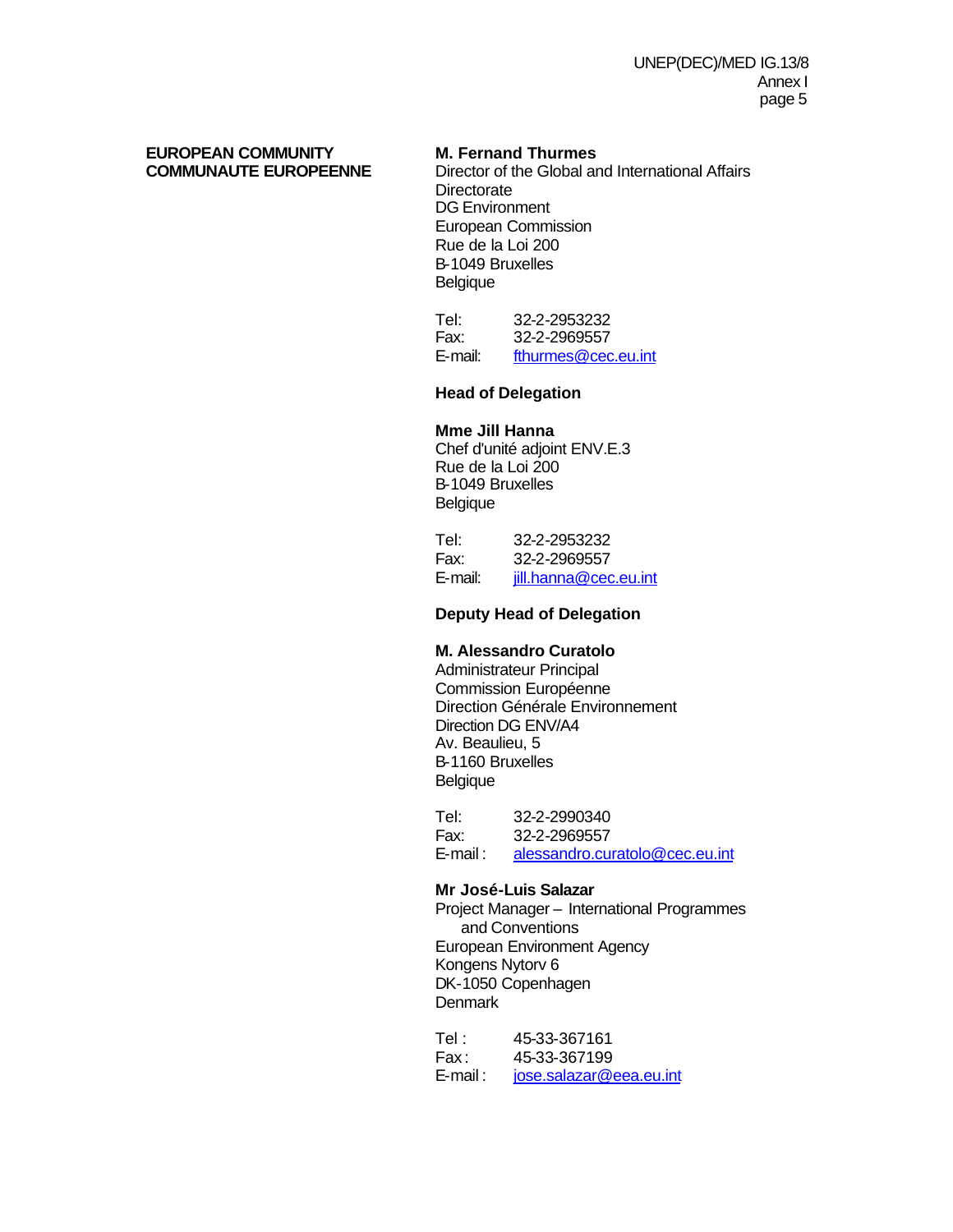# **FRANCE Mme Berangère Quincy**<br> **FRANCE** Ambassatrice déléquée

**FRANCE** Ambassatrice déléguée À l'Environnement Ministère des Affaires Etrangères 37, Quai d'Orsay F-75007 Paris France

Tel : 33 1 4317 7928 Fax: 33 1 4317 7868<br>
E-mail: berengere.guing berengere.quincy@diplomatie.gouv.fr

### **Head of Delegation**

### **M. Thierry Wahl**

Directeur général de l'Administration, des Finances et des Affaires internationales Ministère de l'Aménagement du territoire et de l'Environnement 20, Avenue de Ségur 75007 Paris France

Tel : 33-1-42191611 Fax : 33-1-42191832

### **M. François Pujolas**

Sous-directeur pour l'Environnement Direction des Affaires économiques et financières s/direction de l'environnement 37, Quai d'Orsay F-75007 Paris France

Tel : 33-1-43174432 Fax : 33-1-43175745 E-mail francois.pujolas@diplomatie.gouv.fr

### **Mme Claude Abily**

Ministère des Affaires Etrangères 37, Quai d'Orsay 75007 Paris France

Tel : 33 1 43 17 4425 Fax : 33 1 43 17 57 45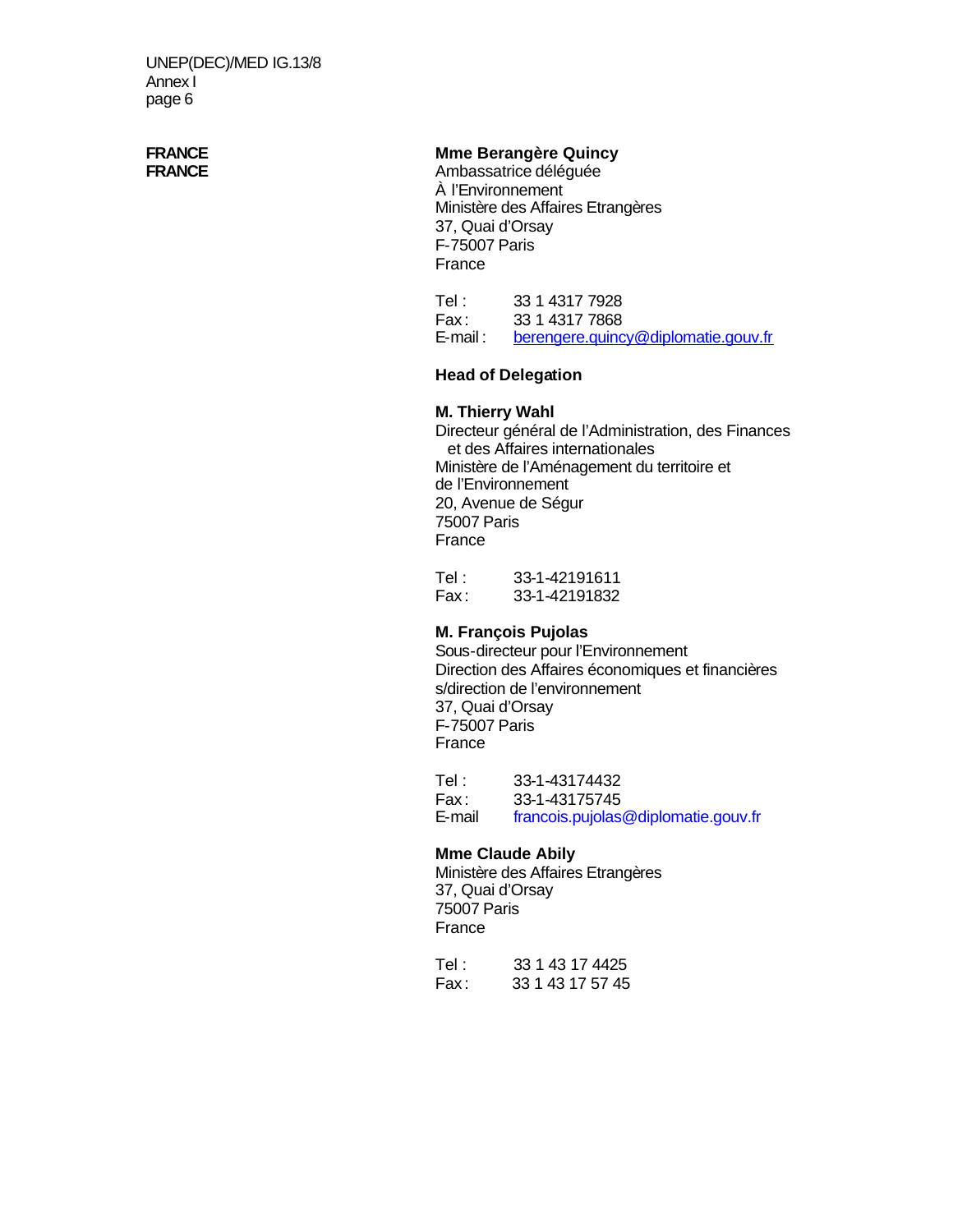### **Mme Emmanuèle Leblanc**

Chargée de mission Méditerranée Ministère de l'aménagement du territoire et De l'environnement 20, Avenue de Ségur 75007 Paris France

Tel : 33-1-42191705 Fax : 33-1-42191719 Email :emmanuele.Leblanc@environnement.gouv.fr

### **M. Serge Antoine**

**Adviser** 10 Rue de la Fontaine 91570 Bievres France

Tel : 33 1 69412056 Fax : 33 1 69855233

### **M. Christian Picard**

Direction régionale de l'Environnement Ministère de l'Aménagement du Territoire et de L'Environnement 20, Avenue de Ségur 75007 Paris France

Tel : 33-1-42191705 Fax : 33-1-42191719

### **Mme Amélie Fondimare**

Ministère de l'Aménagement du Territoire et de L'Environnement 20, Avenue de Ségur 75007 Paris France

Tel : 33-1-42191705<br>Fax : 33-1-42191719 33-1-42191719

## **GREECE Ms Rodoula Zissis**

**Deputy Minister for the Environment** Ministry for the Environment, Physical Planning and Public Works 17 Amaliados Street **Athens** Greece

Tel: 30-10 6447 495 Fax: 30-10 6447 493

**Head of Delegation**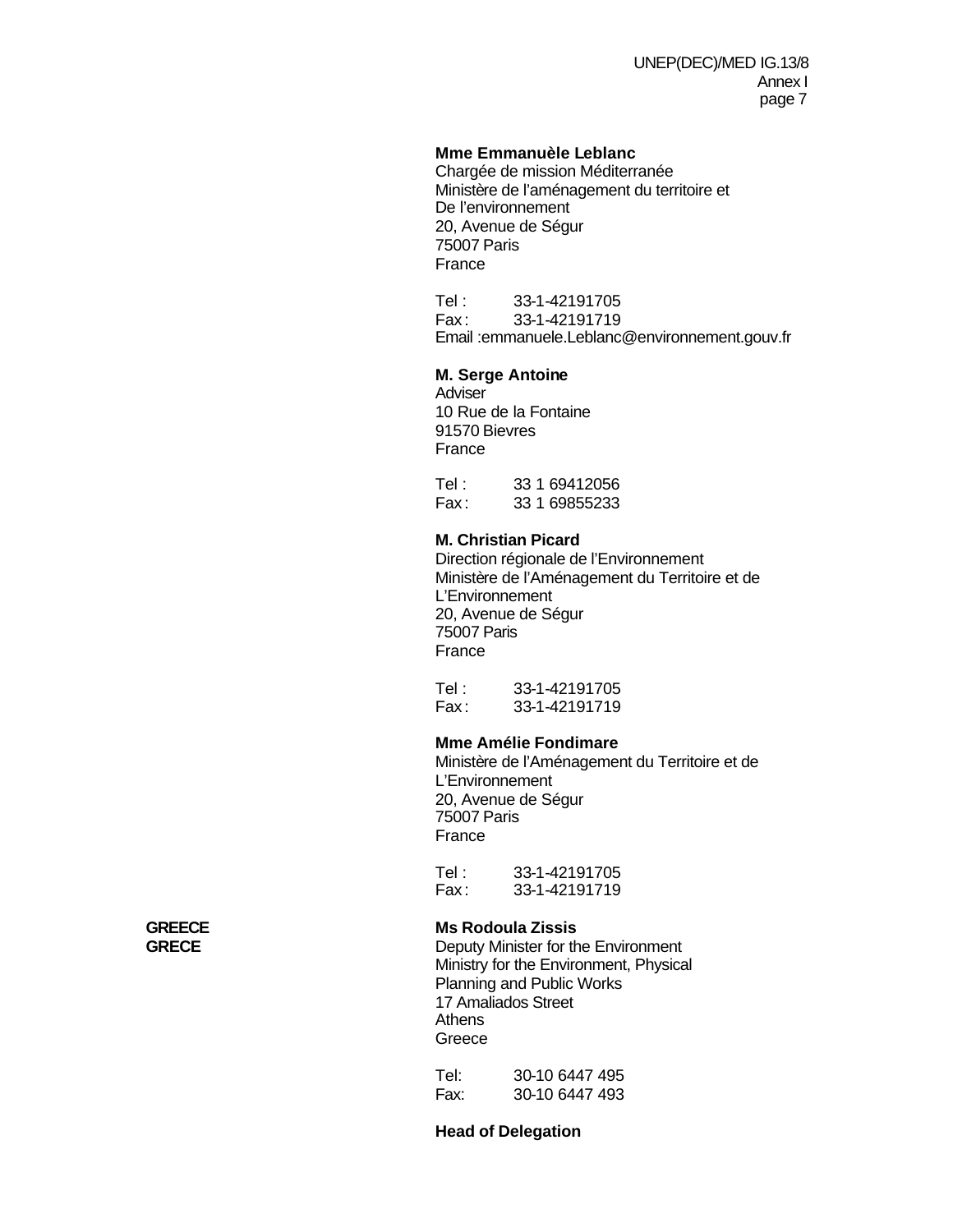### **Mr Alexander Lascaratos**

MAP Liaison Officer Assistant Professor of Oceanography University of Athens Building Phys-V **Panepistimioupolis** GR-15784 **Athens** Greece

Tel: 30-10-7276839 Fax: 30-10-7295282 E-mail: alasc@oc.phys.uoa.gr

### **Ms. Maria Peppa**

Head of Department Ministry for the Environment, Physical Planning and Public Works 17 Amaliados Street 11523 Athens

| Tel:    | 30-10-6411717 |
|---------|---------------|
| Fax:    | 30-10-6434470 |
| E-mail: | deu@minenv.gr |

### **Ms. Anneta Mantziafou**

Physical Oceanographer University of Athens Department of Physics University Campus - Building PHYS-V Athens 15784

Tel: 30-10-7276839 Fax: 30-10-7295281-2 E-mail: amand@oc.phys.uoa.gr

### **ISRAEL Mr Yitzhak Goren**

**ISRAEL** Director General Ministry of the Environment P.O. Box 34033 5 Kanfei Nesharim Str 95464 Jerusalem Israel

> Tel: 972-2-6553720 Fax: 972-2-6535939<br>E-mail: Goren@environ Goren@environment.gov.il

**Head of Delegation**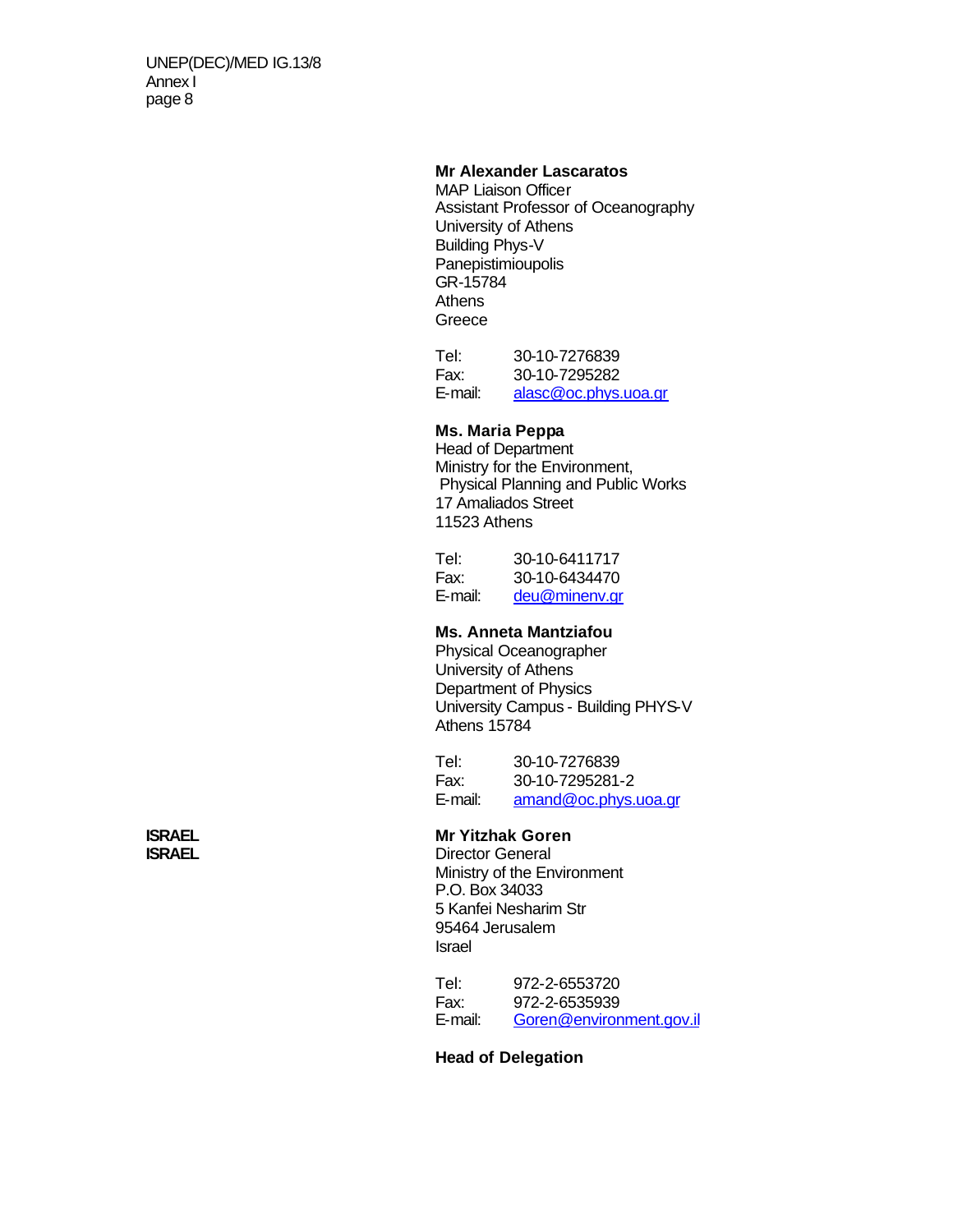### **Ms Bina Bar-On**

Vice Director General Ministry of the Environment P.O. Box 34033 5 Kanfei Nesharim Str 95464 Jerusalem Israel

Tel: 972-2-6553888 Fax: 972-2-6535960 E-mail: Bina@environment.gov.il

### **Mr Ben David Izhack**

Deputy Director General Ministry of the Environment P.O. Box 34033 5 Kanfei Nesharim Str 95464 Jerusalem Israel

Tel: 972-2-6553820 Fax: 972-2-6535960

# **ITALY Mr Corrado Clini**

**Director General** Department for Global Environment, International and Regional Conventions Ministry for the Environment and Territory Via Cristoforo Colombo 44 00149 Rome Italy

Tel: 39-06-57228102-3-4<br>Fax: 39-06-57228173-75 Fax: 39-06-57228173-75 E-mail: pia-sdg@minambiente.it

### **Head of Delegation**

### **Mr Enrico De Agostini**

Ministry of Foreign Affairs 1, Piazzale della Farnesina 00191 Rome Italy

Tel: 39-06 3691 2462<br>Fax: 39-06 322 2851 Fax: 39-06 322 2851 E-mail: enrico.deagostini@esteri.it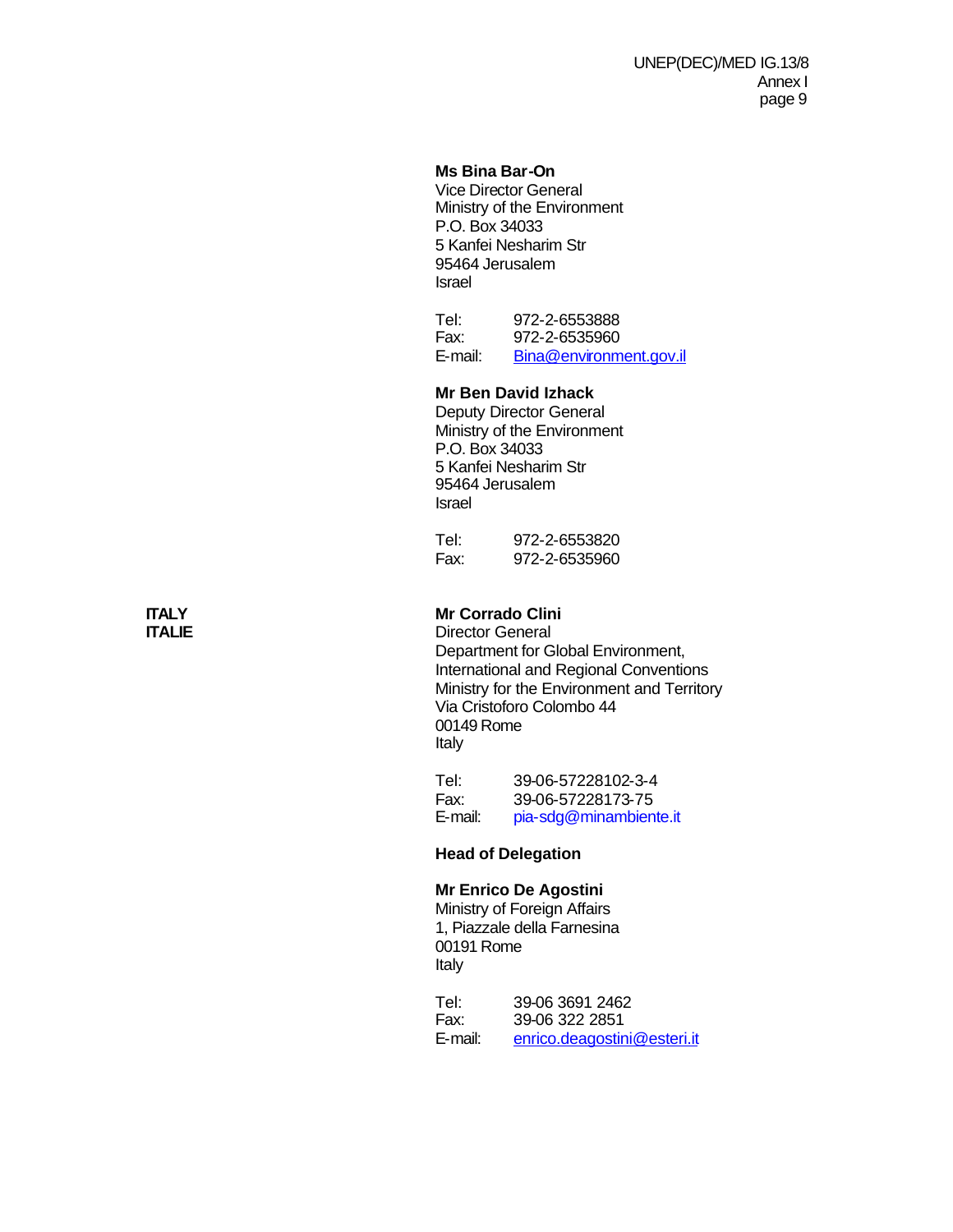### **Ms Valeria Clara Rizzo**

**Director** Ministry for the Environment and Territory Via Cristoforo Colombo 44 00149 Rome Italy

Tel: 39-06-57228109 Fax: 39-06-57228173-75 E-mail: rizzo.valeria@minambiente.it

### **Ms Giulietta Calistri**

Department for Global Environment, International and Regional Conventions Ministry for the Environment and Territory Via Cristoforo Colombo 44 00149 Rome Italy

| Tel:    | 39-06-57228165/30                 |
|---------|-----------------------------------|
| Fax:    | 39-06-57228168                    |
| E-mail: | calistri.giulietta@minambiente.it |

### **Ms Annalidia Pansini**

Expert Department for Global Environment, International and Regional Conventions Ministry for the Environment and Territory Via Cristoforo Colombo 44 00149 Rome Italy

Tel: 39-06-57228116 Fax: 39-06-57228177

### **Mr Aldo Iacomelli**

Department for Global Environment, International and Regional Conventions Ministry for the Environment and Territory Via Cristoforo Colombo 44 00149 Rome Italy

Tel: 39-06-57228165/30 Fax: 39-06-57228168 E-mail: iacomelli.aldo@minambiente.it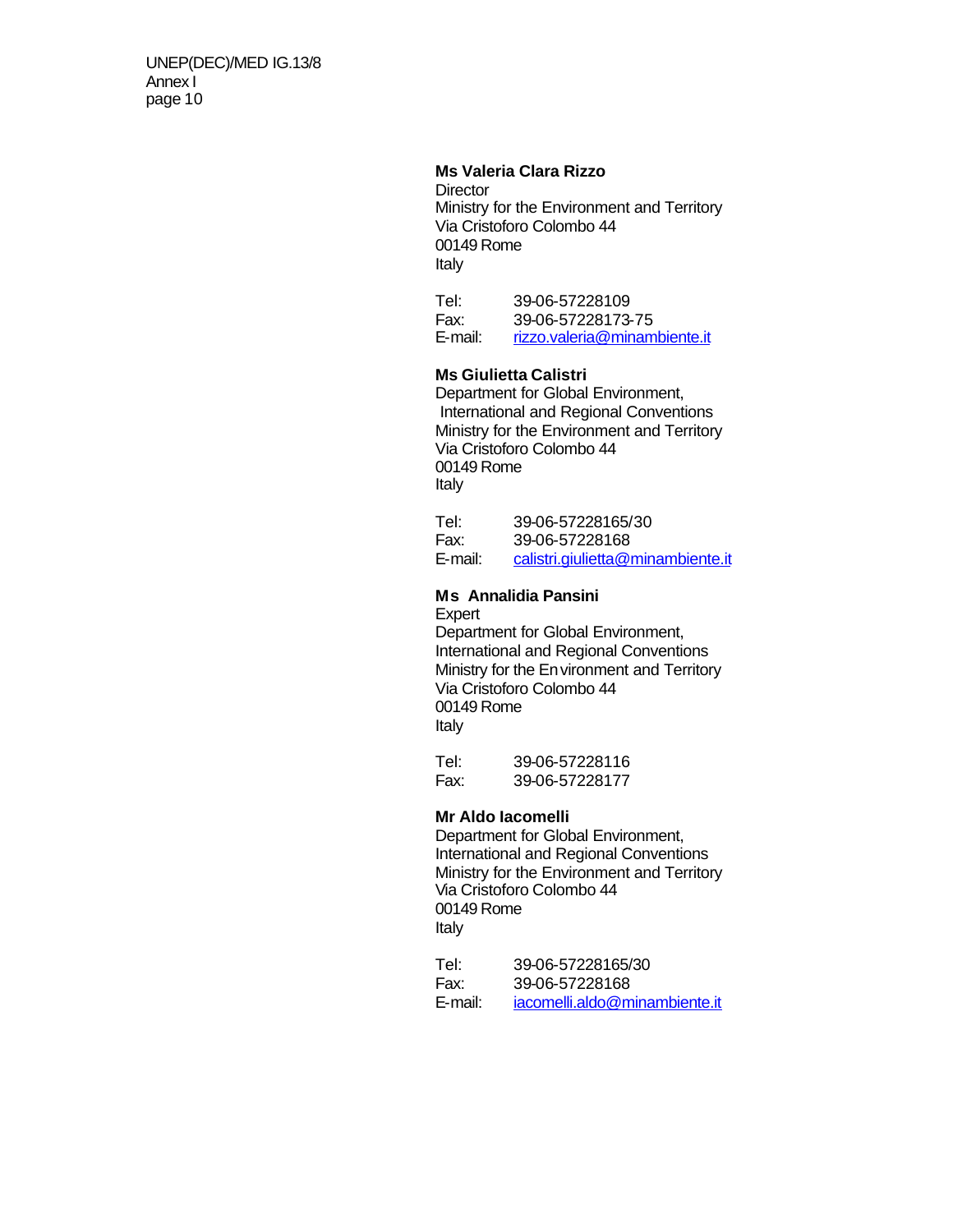### **Ms Cecilia Franceschetti**

Ministry of Environment and Territory Via Cristoforo Colombo 44 00149 Rome Italy

Tel: 39-06-57223452 Fax 39-06-57223474 E-mail: cecieffe@mail.com

### **Mr Ezio Amato**

Senior Scientist ICRAM Via di Casalotti 300 00166 Rome Italy

| Tel : . | 39-06 61570455          |
|---------|-------------------------|
| Fax:    | 39-06 61561906          |
|         | E-mail: eziamato@tin.it |

### **Mr Franco Andaloro**

Senior Scientist ICRAM Scientific Adviser Via di Casalotti 300 00166 Rome Italy

Tel : 39-06 6114044 Fax: 39-06 6114060<br>E-mail: andaloro@tin.it andaloro@tin.it

# **LEBANON H.E. Mr Michel Moussa**

**Minister of Environment** Ministry of Environment 70-1091 Antelias Beirut Lebanon

Tel: 961-4-523 161 Fax 961-4-524 555

### **Head of Delegation**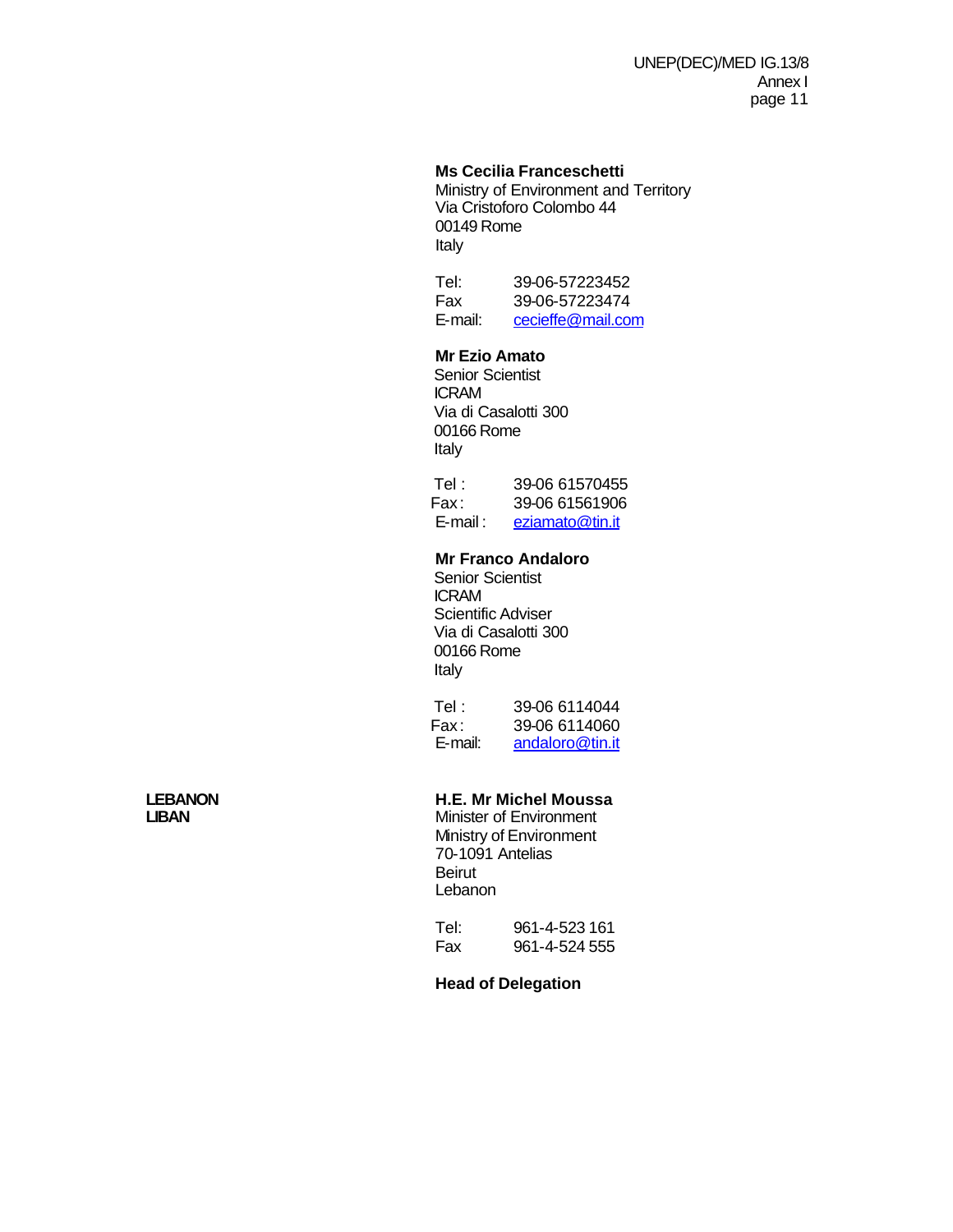### **Ms Sana Al Sirawan**

**Chief** Planning & Programming Services Ministry of Environment 70-1091 Antelias Beirut Lebanon

Tel: 961-4-523 161<br>Fax 961-4-524 555 961-4-524 555 Mob. 961-3-810522 E-mail: s.sairawan@moe.gov.lb

# **MALTA H.E. Mr Francis Zammit Dimech**

**Minister for the Environment** Ministry for the Environment CMR 2 Floriana Malta

Tel: 356-248767 Fax: 356-243306 E-mail: francis.zammit-dimech@magnet.mt

**Head of Delegation**

### **Mr Paul Mifsud**

Permanent Secretary Ministry for the Environment CMR 2 Floriana **Malta** 

Tel: 356-241644 Fax: 356-250335 E-mail: paul.mifsud@magnet.mt

### **Alternate Head of Delegation**

### **Mr Charles Zammit**

Personal Assistant to the Minister Ministry for the Environment CMR 2 Floriana **Malta** 

Tel: 356-241 644 Fax: 356-250 335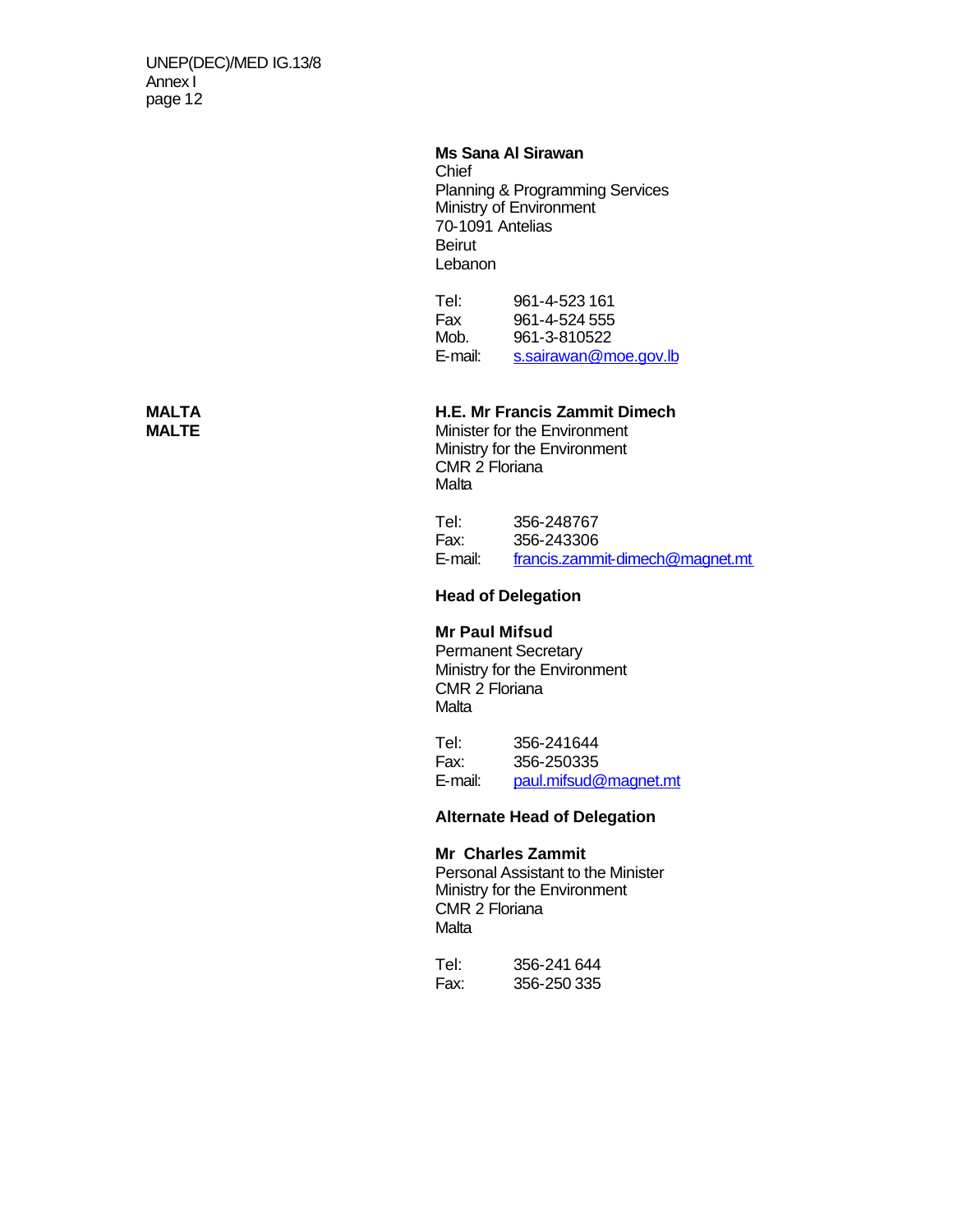# **MONACO S.E. M. Bernard Fautrier**

Ministre Plénipotentiaire chargé de la Coopération Internationale pour l'Environnement et le Développement ''Villa Girasole'' 16 Bd. de Suisse MC-98000 Monaco-Ville Monaco

Tel: 377-93158333 Fax: 377-93509591 E-mail: bfautrier@gouv.mc

### **Head of Delegation**

### **Mme Anne-Marie Ancian**

Secrétaire à la Direction des Relations **Extérieures** Ministère d'état Place de la Visitation 98000 Monaco

Tel: 377-93158554 Fax: 377-93154198

### **M. Claude Fontarenski**

Directeur du Service de la Marine Monaco

Tel : 377-93158678

### **Mme Maud Gamerdinger**

Directeur de l'Environnement, de l'Urbanisme et de la Construction Les Terasses de Fontvielle 23, avenue Prince Héréditaire Albert 98000 Monaco

Tel : 377-93158329 Fax : 377-93158802

### **M. Patrick Van Klaveren**

Conseiller Technique Direction des Relations Extérieures Le Conseille Technique du Ministre Plénipotentiaire chargé de la coopération internationale pour l'environnement et le développement ''Villa Girasole'' 16 Bd. de Suisse 98000 Monaco

Tel: 377-93158148, 377-680861895 Fax: 377-93509591 E-mail: pvanklaveren@gouv.mc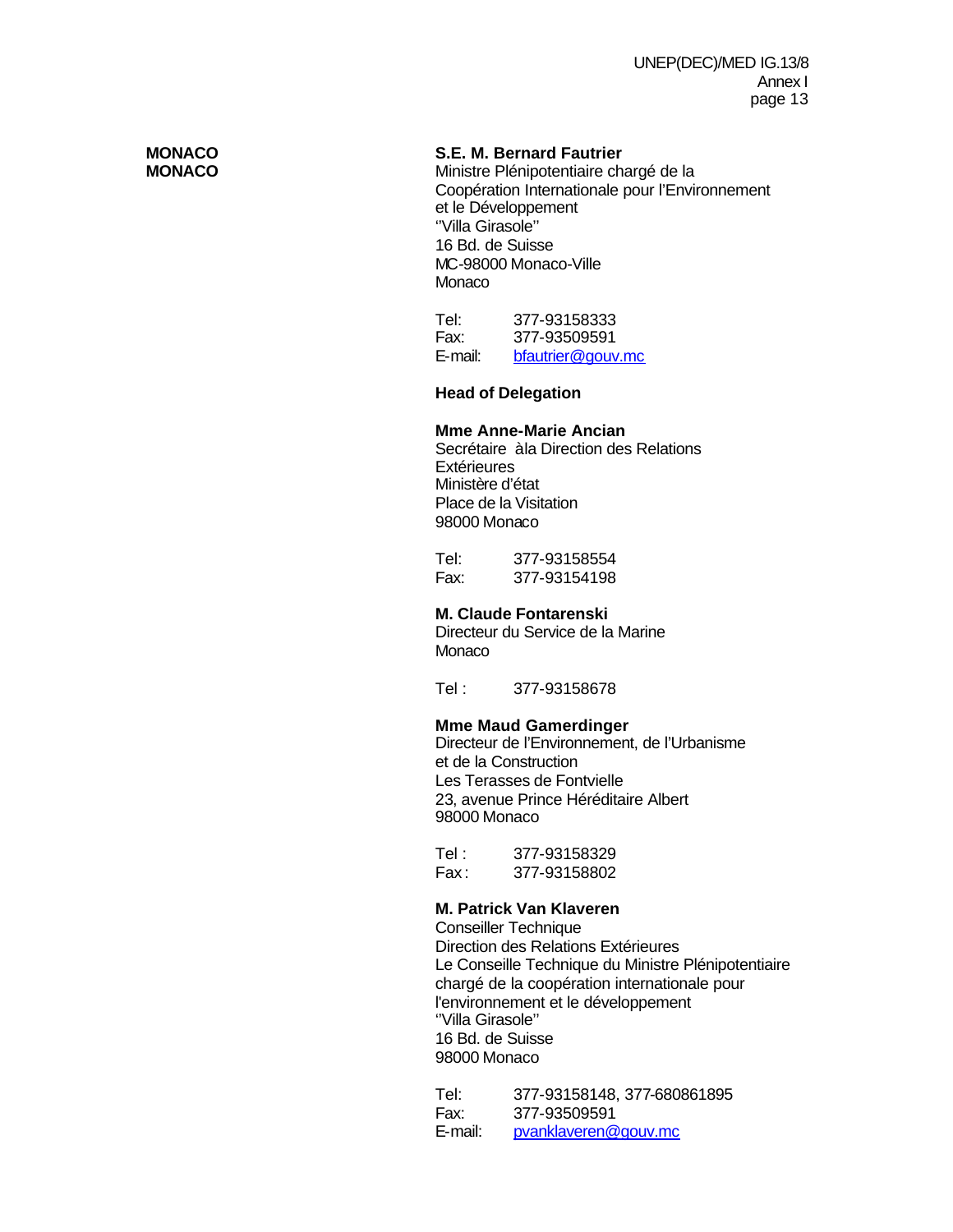# **MOROCCO S.E. M. Mohamed ELYazghi**<br> **MAROC MAROC** Ministre de l'aménagement du

Ministre de l'aménagement du territoire, de l'urbanisme, de l'habitat et l'environnement Ministère de l'aménagement du territoire, de l'urbanisme, de l'habitat et del'environnement, 36, Chari Al Abtal Agdal, Rabat **Maroc** 

Tel: 212 37763539 Fax : 212 37763510 E-mail: sg@minenv.gov.ma

### **Head of Delegation**

### **Mr Abdel Fetah Sahibi**

Chef de la Division de la Planification et de la **Prospective** Ministère de l'Aménagement du Territoire, de L'Urbanisme, de l'Habitat et de l'Environnement 36, Avenue Al Abtal Agdal Rabat Maroc

Tel: 212-37-681018 Fax: 212-37-680741/772756 E-mail: dpp@minenv.gov.ma

### **M. Mourad Amil**

Chef de la division de l'observatoire National de L'Environnement Ministère de l'Aménagement du Territoire, de L'Urbanisme, de l'Habitat et de l'Environnement 36, Avenue Al Abtal Agdal Rabat Maroc

Tel: 212-37-681001 Fax: 212-37-680741/772756 E-mail onem@minenv.gov.ma

**SLOVENIA H.E. mag. Janez Kopa… Minister for Environment and Spatial Planning** Ministry of Environment and Spatial Planning Dunajska cesta 48 Sl-1000 Ljubljana **Slovenia** 

> Tel: 386 14787300 Fax: 386 14787420<br>E-mail: janez.kopac@c janez.kopac@gov.si

### **Head of Delegation**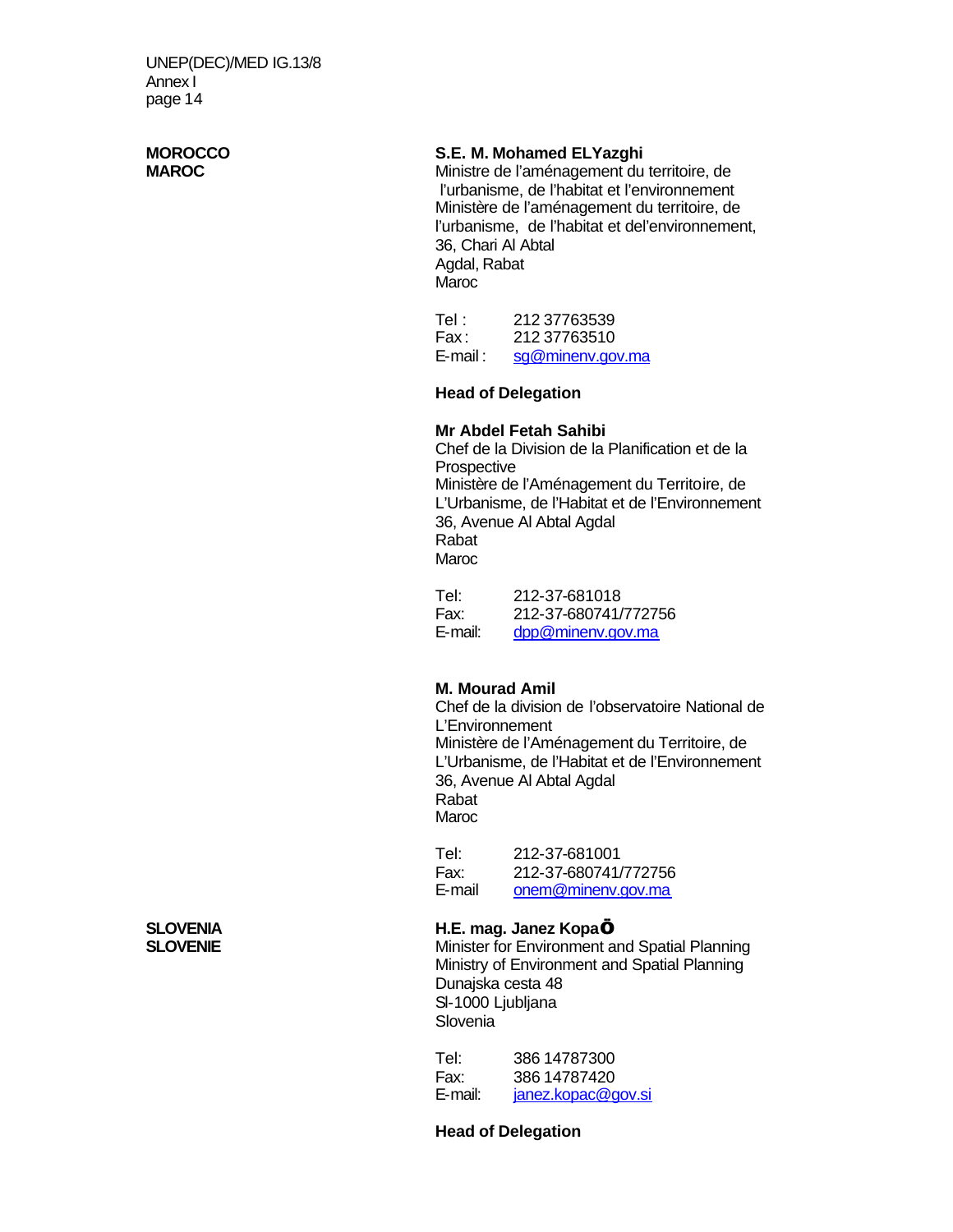### **Mr Mitja Bricelj**

Adviser to the Government Ministry for Environment and Spatial Planning Dunajska 48 Sl-1000 Ljubljana **Slovenia** 

Tel: 386 1 478 73 84<br>Fax 386 1 478 74 20 386 1 478 74 20 E-mail: mitja.bricelj@gov.si

# **SPAIN Ms Carmen Martorell Pallàs**

**ESPAGNE** Secretaria General de Medio Ambiente Ministerio de Medio Ambiente Plaza San Juan de la Cruz s/n 28071 Madrid Spain

Tel: 34-91-5976356 Fax: 34-91-5975980

**Head of Delegation**

### **Mr Luis Peòalver Càmara**

Subdirector General de Cooperaciòn Institucional y Politicas Sectoriales Ministerio de Medio Ambiente Plaza San Juan de la Cruz s/n 28071 Madrid Spain

Tel: 34-91-5976356 Fax: 34-91-5975980

### **Mr Javier Ferrero Berlanga**

Chef de Cabinet of General Secretary of Environment Ministerio de Medio Ambiente Plaza San Juan de la Cruz s/n 28071 Madrid Spain

| Tel: | 34-91-5976356 |
|------|---------------|
| Fax: | 34-91-5975980 |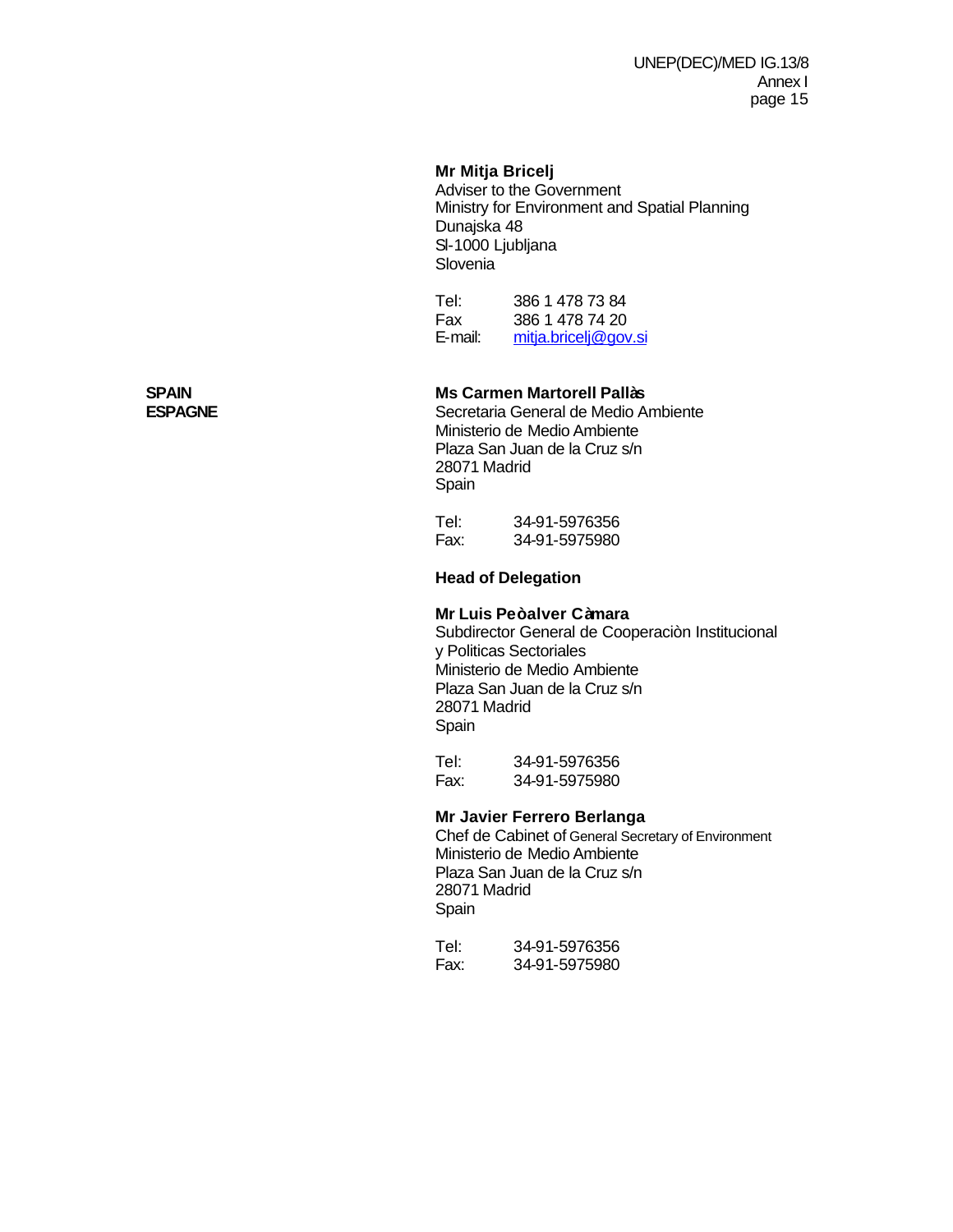### **Mr Victor Escobar Paredes**

Jefe de Area de Coordinaciòn Institucional S.G. Coopraciòn Institucional y Political Sectorales D.G. Calidad y Evaluaciòn Ambiental Ministerio de Medio Ambiente Plaza San Juan de la Cruz s/n 28071 Madrid Spain

Tel: 34-91-5976356 Fax: 34-91-5975980 E-mail: victor.escobar@sgnci.mma.es

### **Mr Borja Heredia**

Jefe de Area de Acclones de Conservaciòn Ministerio de Medio Ambiente Plaza San Juan de la Cruz s/n 28071 Madrid Spain

Tel: 34-91-5976356 Fax: 34-91-5975980

### **Mr Adrian Vecino Varela**

Tecnico Suberior General Directorate of Quality and Environmental **Assessment** Sub-Direcciòn General de Cooperacion Institucional y Political Sectorales Ministerio de Medio Ambiente Plaza San Juan de la Cruz s/n Madrid Spain

Tel: 34-91-5976732 Fax: 34-91-5975980 E-mail: adrian.vecino@sgcips.mma.es

### **Ms Susana Magro Andrade**

Unidad de Proteccion de Medio Ambiente Marino Ministerio de Medio Ambiente Plaza San Juan de la Cruz s/n 28071 Madrid Spain

Tel: 34-91-5976356 Fax: 34-91-5975980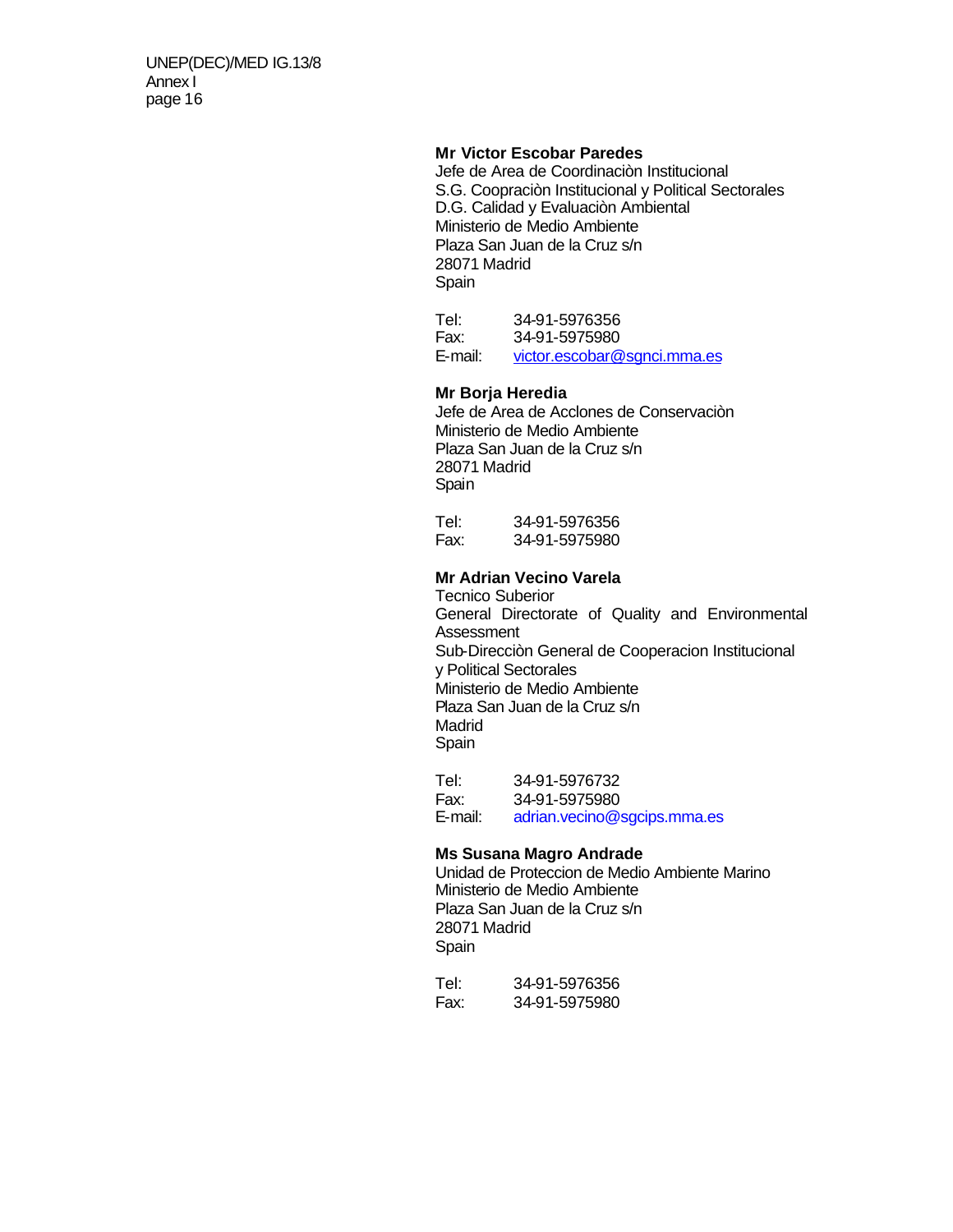# **SYRIAN ARAB REPUBLIC H.E. Dr Farouk Adli**

**Minister of State for Environmental Affairs** Ministry of State for Environmental Affairs Tolyani Street P.O. Box 3773 **Damascus** Syrian Arab Republic

Tel: 963-11-2234309 Fax: 963-11-3335645 E-mail: Env-Min@net.sy

### **Head of Delegation**

### **Mr Yahia Awaidah**

Ministry of State for Environmental Affairs Tolyani Street P.O. Box 3773 **Damascus** Syrian Arab Republic

| Tel:    | 963-11-3333246 |
|---------|----------------|
| Fax:    | 963-11-3335645 |
| E-mail: | Env-Eng@net.sy |

### **Ms Reem Abed Rabboh**

Director, Water Resources Management **Department** Ministry of State for Environmental Affairs Tolyani Street P.O. Box 3773 **Damascus** Syrian Arab Republic

Tel: 963-11-3336027 Fax: 963-11-3335645 E-mail: Env-Min@net.sy

# **TUNISIA S.E. M. Mohammed Ennabli**

Ministre de l'Environnement et de L'Aménagement du Territoire Centre Urbain Nord 1080 Tunis Tunisie

Tel : 216 71 703075<br>Fax : 216 71 703286 216 71 703286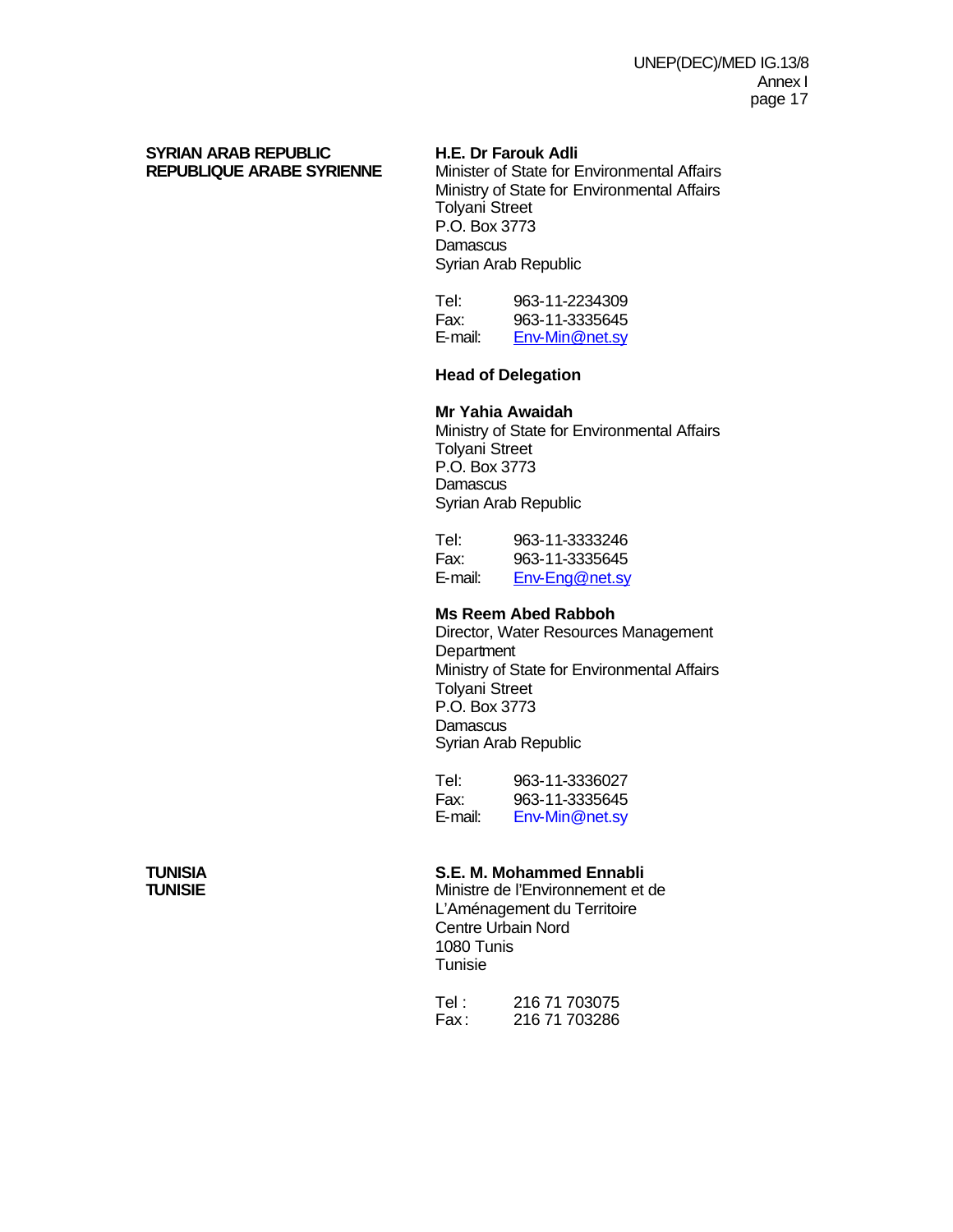### **Mr Nejib Trabelsi**

Directeur Général de l`environnement et de L'Aménagement du Territoire Centre Urbain Nord 1080 Tunis **Tunisie** 

Tel : 216 71 702779 Fax: 216 71 706395<br>E-mail: dgegy@mineat. dgeqv@mineat.gov.tn

# **TURKEY H.E. Mr Fevzi Aytekin**

**Minister of Environment**  Ministry of Environment Eskisehir Yolu 8 KM Ankara **Turkey** 

 Tel: 90 312 285 3197 Fax: 90 312 2853739

### **Ms Nelka InanH**

Deputy Undersecretary Ministry of Environment Eskisehir Yolu 8 KM Ankara **Turkey** 

 Tel: 90 312 285 3197 Fax: 90 312 2853739

### **Ms Kumru Adanali**

 Head Foreign Relations Department Ministry of Environment Eskisehir Yolu 8 KM Ankara **Turkey** 

 Tel: 90 312 285 3197 Fax: 90 312 2853739 E-mail: Kumruadanali@hotmail.com

### **Ms \_. Ebru Kamilo—lu Biologist**

 Ministry of Environment Eskisehir Yolu 8 KM Ankara **Turkey** 

 Tel: 90 312 285 3197 Fax: 90 312 2853739 E-mail: Ebrucos@yahoo.com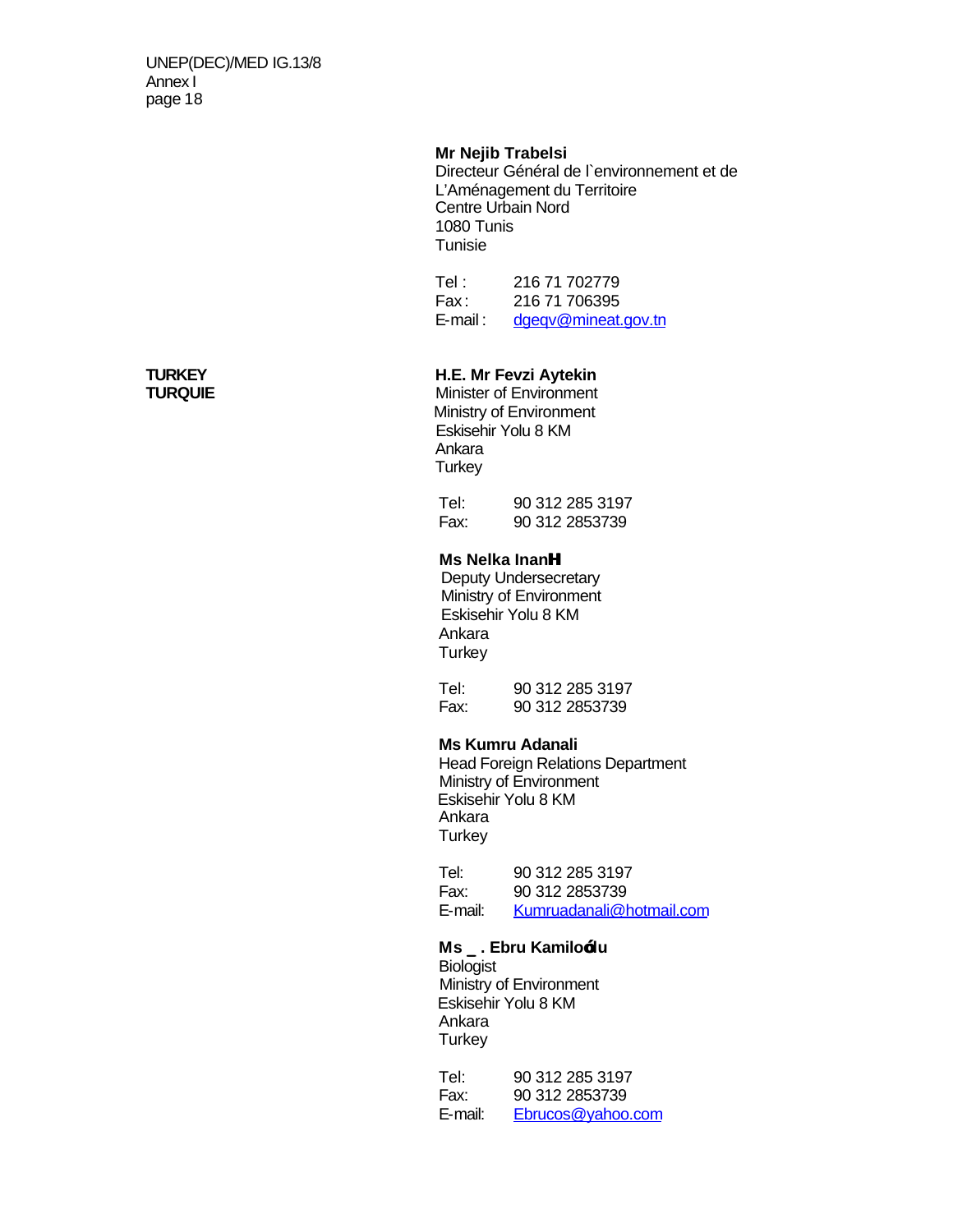### **UNITED NATIONS BODIES AND SECRETARIAT UNITS SECRETARIAT DES NATIONS UNIES**

## **UNITED NATIONS ENVIRONMENT Dr Klaus Töpfer PROGRAMME (UNEP)** Executive Director **POUR L'ENVIRONNEMENT (PNUE)** P.O. Box 30552

**PROGRAMME DES NATIONS UNIES** United Nations Environment Programme Nairobi Kenya

> Tel : 254-2-623633 Fax : 254-2-622788/622798 E-mail: Claire.Musonera@unep.org

### **UNITED NATIONS ENVIRONMENT Mr Lucien Chabason PROGRAMME** Coordinator<br> **COORDINATING UNIT FOR THE** Tel: 30-10-7273101 **COORDINATING UNIT FOR THE<br>MEDITERRANEAN ACTION PLAN PROGRAMME DES NATIONS UNIES POUR L'ENVIRONNEMENT Mr Arab Hobbalah<br>
UNITÉ DE COORDINATION DU PLAN** Deputy Coordinator **UNITÉ DE COORDINATION DU PLAN Deputy Coordinator<br>D'ÀCTION POUR LA MÉDITERRANÉE Tel : 30-10-7273126 D'ÀCTION POUR LA MÉDITERRANÉÉ**

E-mail: chabason@unepmap.gr

E-mail : hoballah@unepmap.gr

### **Mr Francesco Saverio Civili**

MED POL Coordinator Tel: 30-10-7273106 E-mail : fscivili@unepmap.gr

### **Mr Khaled Ben Salah**

Fund/Administrative Officer Tel: 30-10-7273104 E-mail: bensalah@unepmap.gr

### **Mr Humberto Da Cruz**

Programme Officer Tel: 30-10-7273115 E-mail: dacruz@unepmap.gr

### **Mr Ante Baric**

GEF Project Manager Tel : 30-10-7273102 E-mail : abaric@unepmap.gr

### **Mr Fouad Abusamra**

Programme Officer Tel : 30-10-7273116 E-mail : fouad@unepmap.gr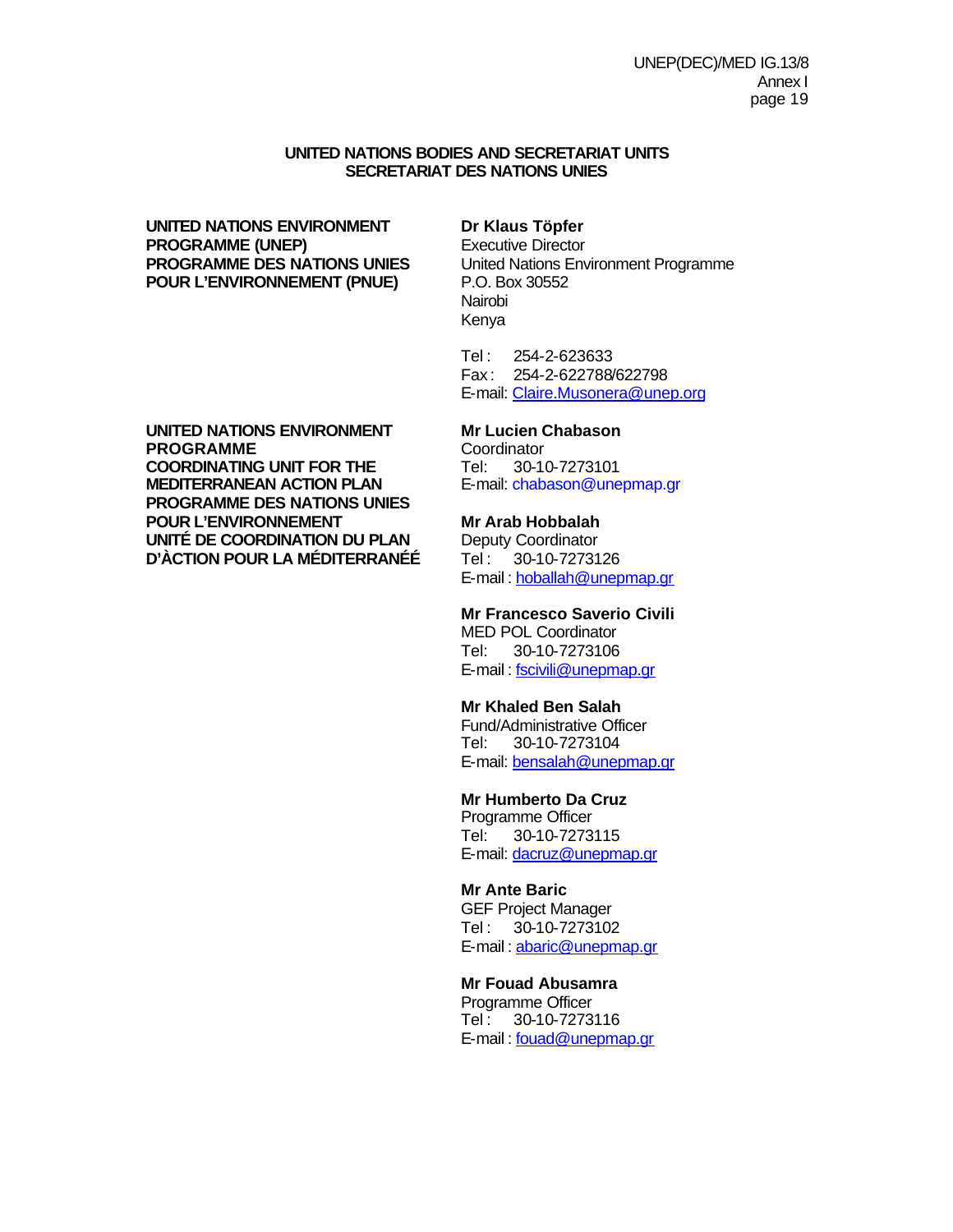### **Mr Baher Kamal**

Information Officer Tel: 30-10-7273103 E-mail: baher@unepmap.gr

Coordinating Unit for the Mediterranean Action Plan P. O. Box 18019 48, Vassileos Konstantinou Avenue 116 10 Athens Greece

Tel: 30-10-7273100 Fax: 30-10-7253196-7 E-mail: unepmedu@unepmap.gr Website: www.unepmap.org

**SECRETARIAT OF THE CONVENTION Mr Hama Arba Diallo<br>
<b>TO COMBAT DESERTIFICATION** Secrétaire Exécutif **TO COMBAT DESERTIFICATION<br>SECRETARIAT DE LA CONVENTION DESERTIFICATION** 

**SECRETARIAT DE LA CONVENTION** Secrétariat de la Convention sur la Lutte<br> **SUR LA LUTTE CONTRE LA** contre la Désertification (UNCCD) contre la Désertification (UNCCD)<br>Haus Carstanjen Martin-Luther King Strasse 8 D-53175 Bonn **Germany** 

| Tel:    | 49-228 8152802        |
|---------|-----------------------|
| Fax:    | 49-228-81 52898/99    |
| E-mail: | secretariat@unccd.int |

### **Mme Elysabeth David**

Coordinatrice de l'Unité Nord Méditerranée Secrétariat de la Convention sur la Lutte contre la Désertification (UNCCD) Haus Carstanjen Martin-Luther King Strasse 8 D-53175 Bonn **Germany** 

| Tel:    | 49-228 8152834     |
|---------|--------------------|
| Fax:    | 49-228-81 52898/99 |
| E-mail: | edavid@unccd.int   |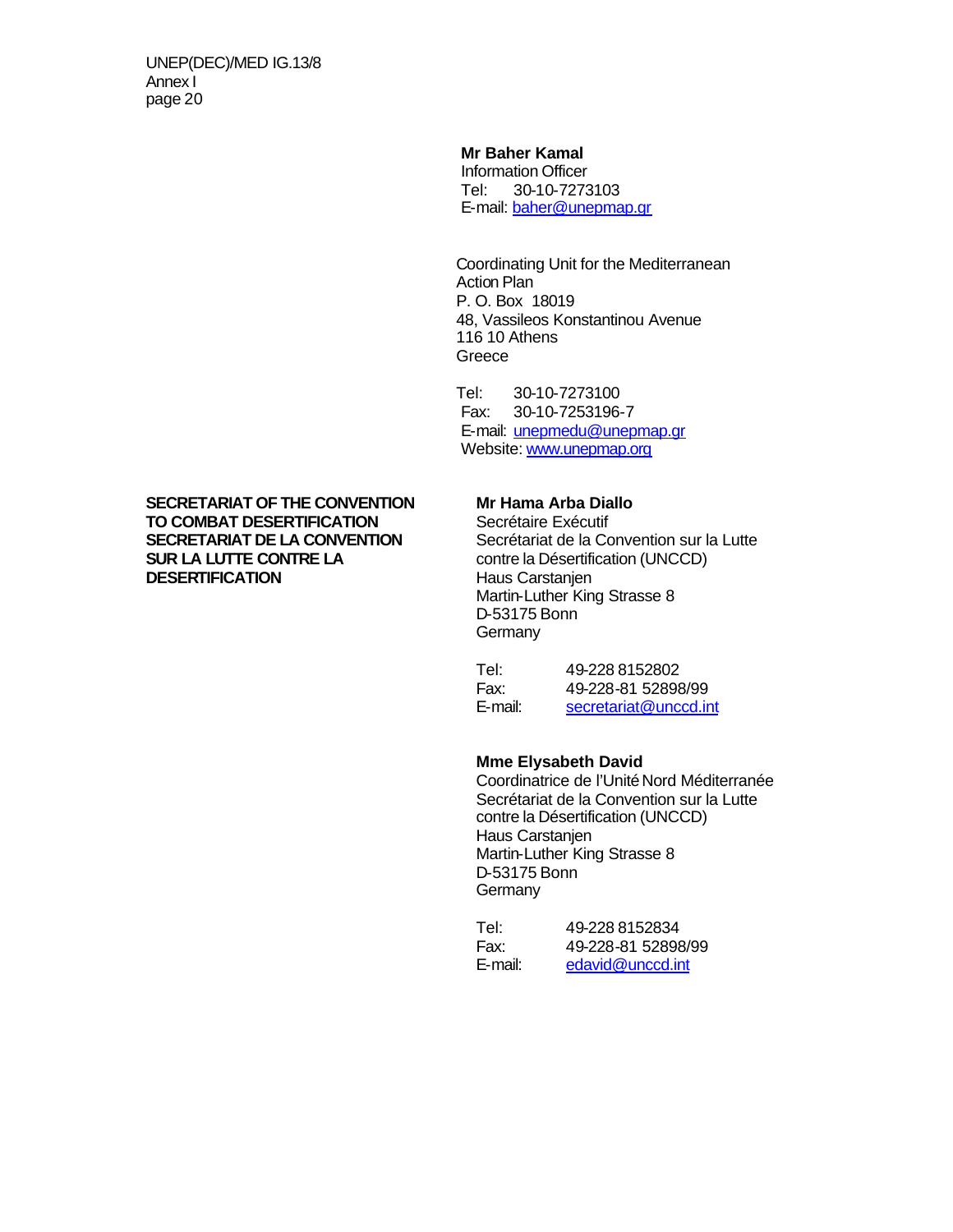## **CONVENTION ON THE MR MARK MARK MARK CONSERVATION OF MIGRATORY** Scientific and Techni **SPECIES OF WILD ANIMALS (CMS)**

**Scientific and Technical Support Officer<br>UNEP CMS Secretariat** United Nations Premises in Bonn Martin-Luther King –Str. 8 D-53175 Bonn **Germany** 

| Tel :    | 49-228-8152424        |
|----------|-----------------------|
| Fax:     | 49-228-8152449        |
| E-mail : | mbarbieri@cms.unep.de |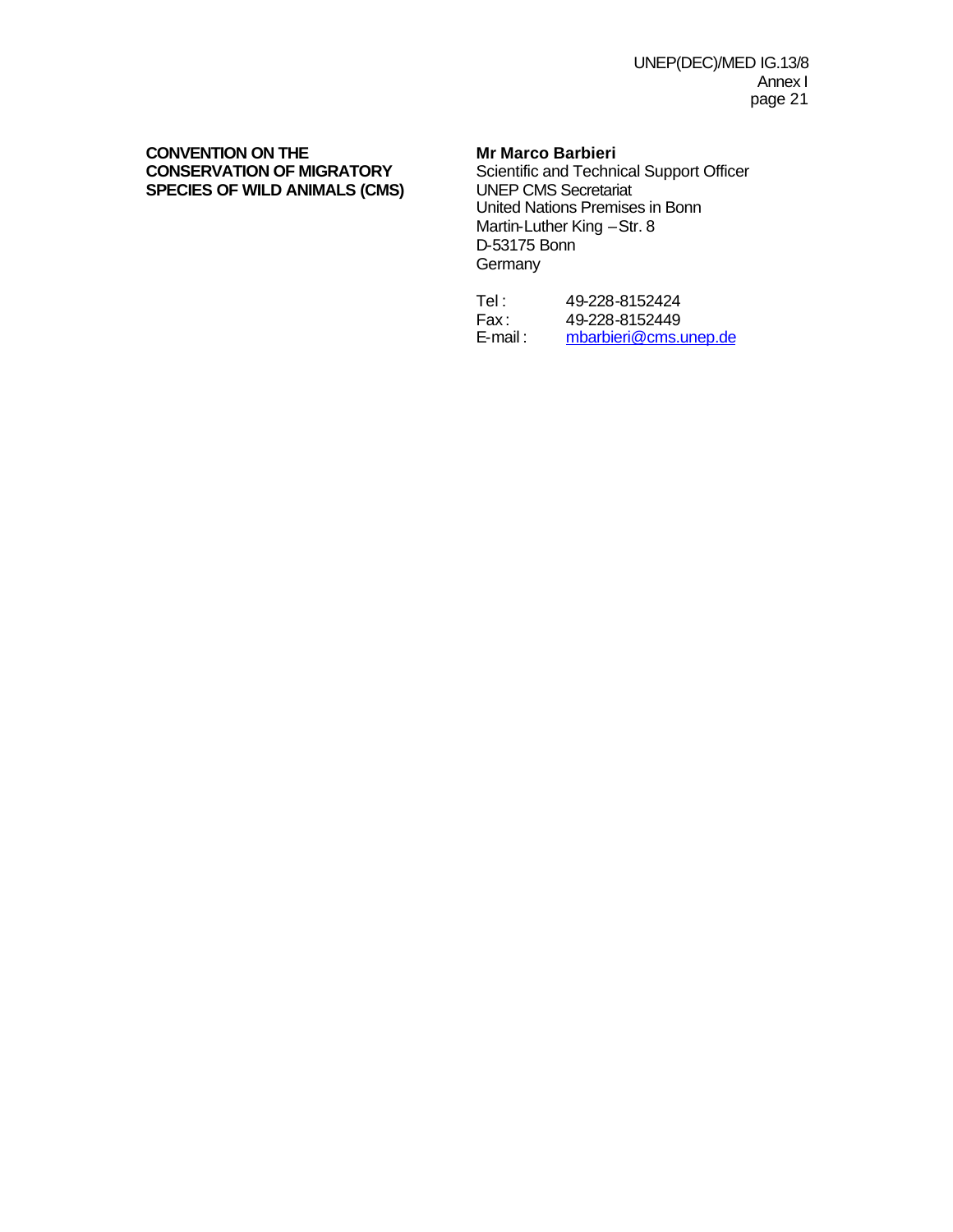### **REGIONAL ACTIVITY CENTRES OF THE MEDITERRANEAN ACTION PLAN CENTRES D'ACTIVITES REGIONALES DU PLAN D'ACTION POUR LA MEDITERRANEE**

**REGIONAL MARINE POLLUTION Mr Roberto Patruno EMERGENCY RESPONSE CENTRE FOR Director THE MEDITERRANEAN SEA (REMPEC)** Regional Marine Pollution Emergency<br>**CENTRE REGIONAL MEDITERRANEEN** Response Centre for the Mediterranean **CENTRE REGIONAL MEDITERRANEEN** Response (<br>**POUR L'INTERVENTION D'URGENCE** (REMPEC) **POUR L'INTERVENTION D'URGENCE** (REMPEC) **CONTRE LA POLLUTION MARINE Manoel ACCIDENTELLE ACCIDENTELLE** 

Tel: 356-21337296-8 / 9497978 Fax: 356-21339951 E-mail: rempec@waldonet.net.mt

## **REGIONAL ACTIVITY CENTRE FOR M. Michel Batisse THE BLUE PLAN (BP/RAC)** Président **CENTRE D=ACTIVITES REGIONALES DU** Plan Bleu, pour l'Environnement et le

Développement en Méditerranée c/o UNESCO-SC 1 Rue Miollis F-75732 Paris France

Tel: 33-1 45684051 Fax: 33-1-45685804

### **M. Guillaume Benoit**

**Directeur** Plan Bleu, Centre d'Activités Régionales (CAR/PB) 15 rue Ludwig van Beethoven Sophia Antipolis F-06560 Valbonne France

| Tel:    | 33-4-92387130/33     |
|---------|----------------------|
| Fax:    | 33-4-92387131        |
| E-mail: | gbenoit@planbleu.org |

### **M. Bernard Glass**

Secrétaire général du Plan Bleu pour l'Environnement et le Développement en Méditerranée Inspecteur général de l'environnement Ministère de l'environnement Paris France

Tel: 33 1 4219 1350 Fax : 33 1 4219 2508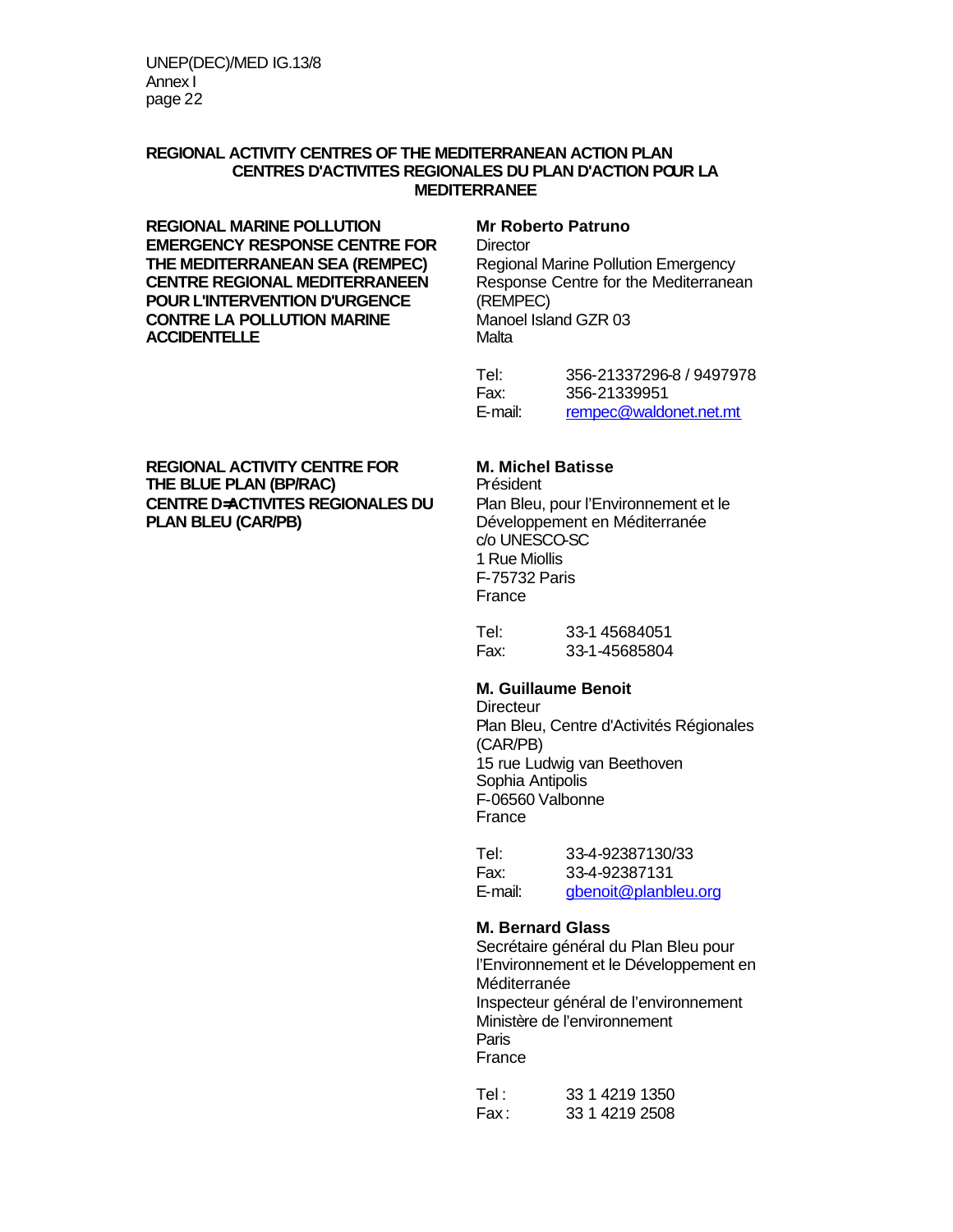**REGIONAL ACTIVITY CENTRE FOR Mr Ivica Trumbic THE PRIORITY ACTIONS PROGRAMME** Director<br>
(PAP/RAC) E-mail: **(PAP/RAC)** E-mail: ivica.trumbic@ppa.tel.hr **CENTRE D=ACTIVITES REGIONALES DU PROGRAMME D=ACTIONS Mr Marko Prem PRIORITAIRES (CAR/PAP)** Deputy Director<br>E-mail: ma

marko.prem@ppa.tel.hr

Priority Actions Programme Regional Activity Centre (PAP/RAC) 11 Kraj Sv. Ivana HR-21000 Split **Croatia** 

Tel: 385-21-343499 Fax: 385-21-361677 E-mail: pap@gradst.hr

### **Ms Sawsan Mehdi**

Expert Ministry of Environment **Antelias Bevrouth Lebanon** 

Tel: 961 3 745 126 Fax: 961 1 983 917 E-mail: smehdi@moe.gov.lb

**REGIONAL ACTIVITY CENTRE FOR M. Mohamed Adel Hentati SPECIALLY PROTECTED AREAS** Director **(SPA/RAC) CENTRE D=ACTIVITES REGIONALES POUR LES AIRES SPECIALEMENT M. Chedly Rais**

Scientific Director

Specially Protection Areas Regional Activity Centre (SPA/RAC) Boulevard de l'environnement B.P. 337 1080 Tunis Cedex Tunisie

Tel: 216-71-795760 Fax: 216-71-797349 E-mail: car-asp@rac-spa.org.tn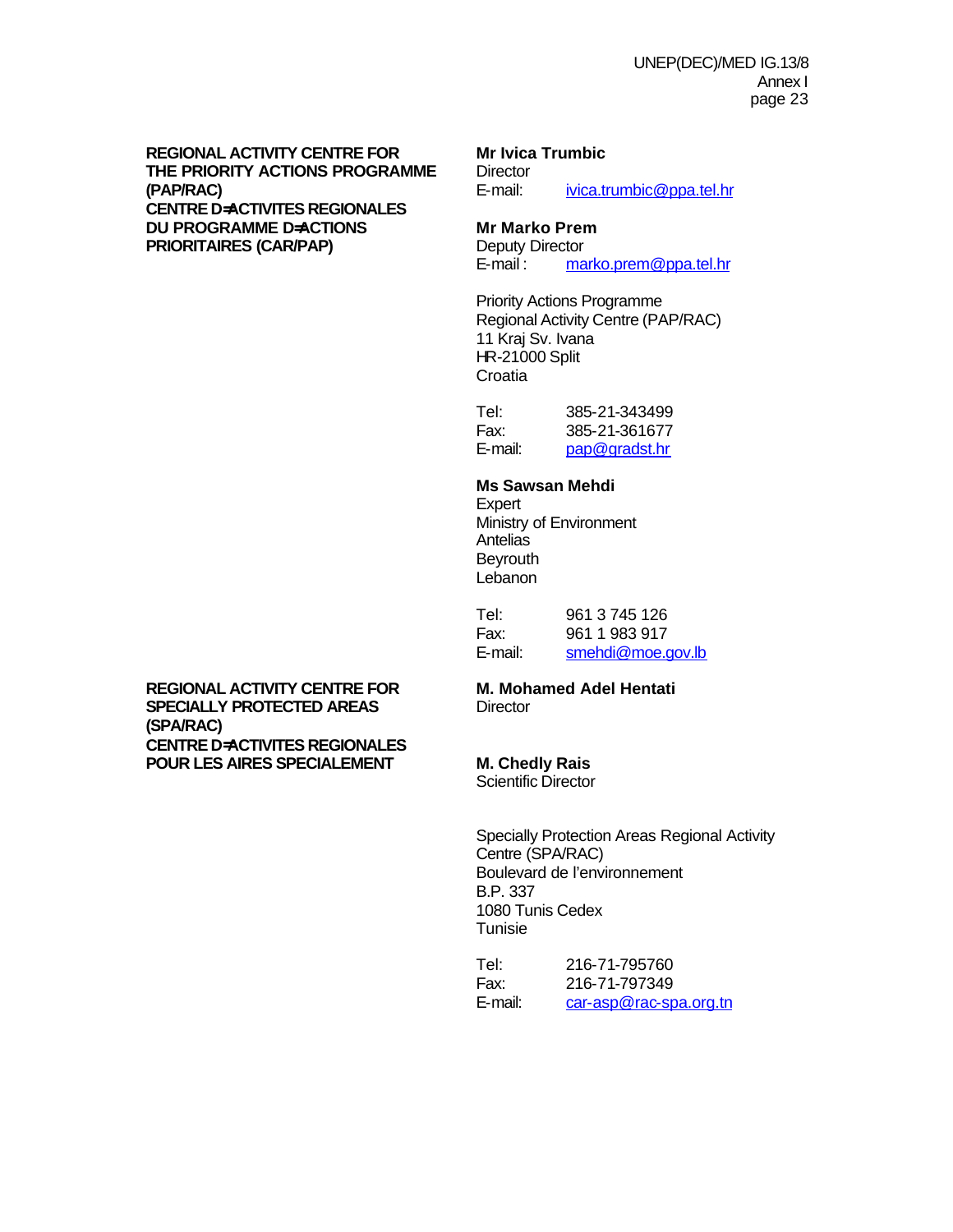## **REGIONAL ACTIVITY CENTRE FOR Mr Giovanni Cannizzaro ENVIRONMENT REMOTE SENSING** Director<br> **CENTRE (ERS/RAC)** Regiona **CENTRE D=ACTIVITIES REGIONALES** Remote Sensing CENTRE **D=ACTIVITIES REGIONALES** Remote Sensing (ERS) **POUR LA TELEDETECTION EN MATIERE D**<del></del> $\blacksquare$ **ENVIRONNEMENT (CAR/TDE)** 90144 Palermo

Regional Activity Centre for Environment<br>Remote Sensing (ERS/RAC) Italy

Tel. 39-091-342368 Fax. 39-091-308512 E-mail: ctmrac@tin.it

## **REGIONAL ACTIVITY CENTRE FOR Mr Victor Macià CLEANER PRODUCTION (CP/RAC) CENTRE D=ACTIVITES REGIONALES POUR UNE PRODUCTION PROPRE**

### **(CAR/PP) Ms Esther Monfà**

Area Coordinator

Cleaner Production Regional Activity Centre 184, Paris Street 3rd floor 08036 Barcelona Spain

| Tel:    | 34-93-4151112        |
|---------|----------------------|
| Fax:    | 34-93-2370286        |
| E-mail: | cleanpro@cema-sa.org |

**MAP SECRETARIAT FOR 100 M. Daniel Drocourt MEDITERRANEAN HISTORIC SITES<br>SECRETARIAT DU PAM DE 100 SITES SECRETARIAT DU PAM DE 100 SITES** "100 Sites historiques méditerranéens"

du Plan d'action pour la Méditerranée Atelier du Patrimoine de la Ville de Marseille 10 Ter Square Belsunce F-13001 Marseille France

| Tel:    | 33-491 907874                 |
|---------|-------------------------------|
| Fax:    | 33-491 561461                 |
| E-mail: | ddrocourt@mairie-marseille.fr |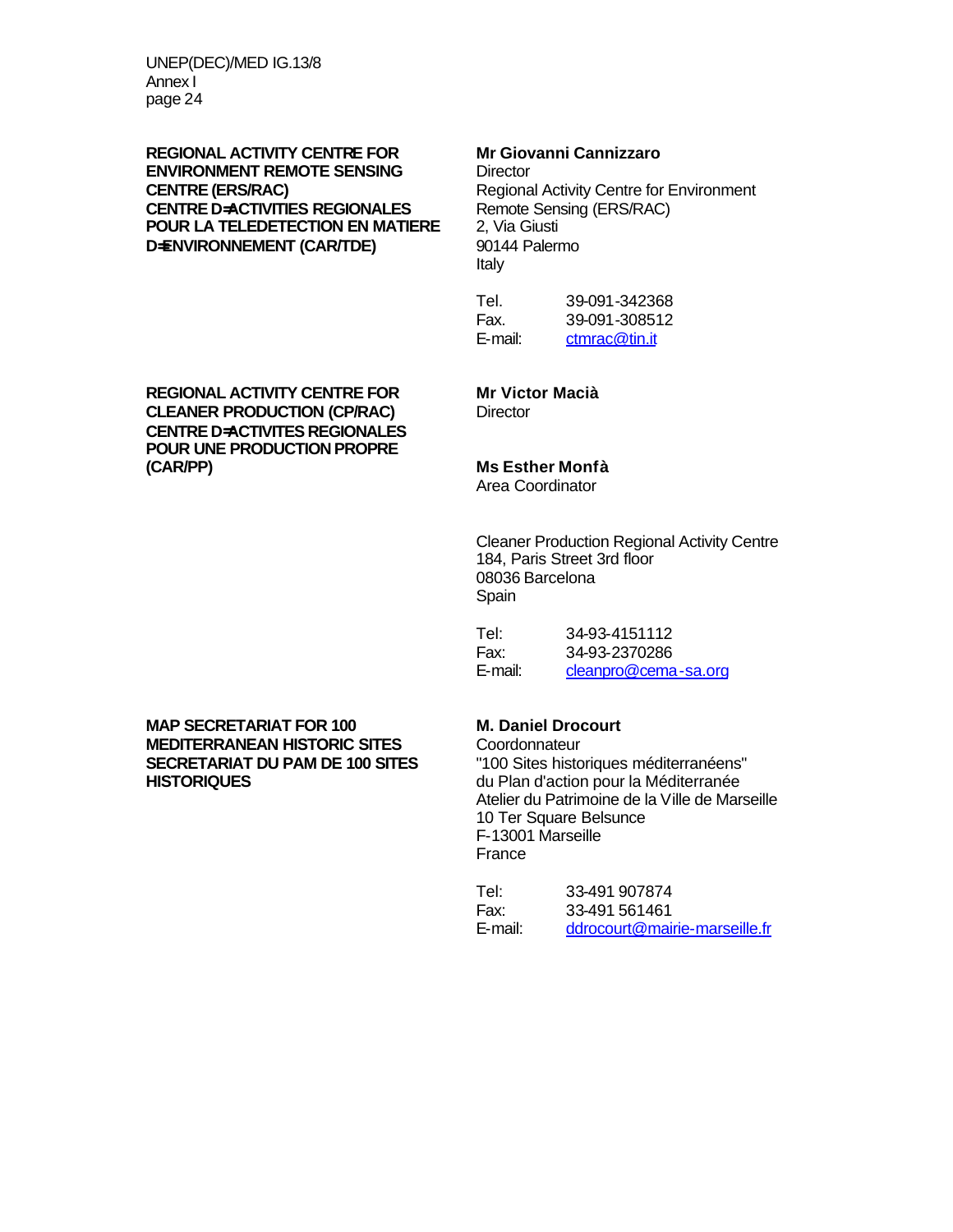### **REPRESENTATIVES OF UNITED NATIONS SPECIALIZED AGENCIES AND OTHER INTERGOVERNMENTAL ORGANIZATIONS REPRESENTANTS DES INSTITUTIONS SPECIALISEES DES NATIONS UNIES ET AUTRES ORGANISATIONS INTERGOUVERNEMENTALES**

### **WORLD HEALTH ORGANIZATION Mr Roger Aertgeerts ORGANISATION MONDIAL DE LA SANTE**<br> **Example 20 TEACH CONTERNATE CONTEXNATE CONTEXNATE (European Centre for Environment** Via Francesco Crispi 10 **(European Centre for Environment** Via Francesco **and Health)** and Health)

Italy

Tel: 39-0648775 Fax: 39-0648775

### **Mr George Kamizoulis**

Senior Scientist, WHO/EURO Project Office Coordinating Unit for the Mediterranean Action Plan P.O. Box 18019 GR-11610 Athens Greece

| Tel:    | 30-10-7273105     |
|---------|-------------------|
| Fax:    | 30-10-7253197     |
| E-mail: | gkamiz@unepmap.gr |

**ORGANISATION MARITIME** Sub-Division for Pollution Response<br> **INTERNATIONALE** and TC Coordination and TC Coordination International Maritime Organisation 4 Albert Embankment London SE 1 7 SR United Kingdom

| Tel :   | 44-20 75873142    |
|---------|-------------------|
| Fax:    | 44-20 75873210    |
| E-mail: | jcsainlos@imo.org |

Marine Environmental Studies Laboratory 4 quai Antoine 1er 98102 Monaco Monaco

| Tel:    | 377-97977272       |
|---------|--------------------|
| Fax:    | 377-97977276       |
| E-mail: | s.de mora@iaea.org |

# **INTERNATIONAL MARITIME Mr Jean-Claude Sainlos**<br> **ORGANIZATION (IMO)** Senior Deputy Director **ORGANIZATION (IMO)**

### **INTERNATIONAL ATOMIC** Mr Stephen de Mora **ENERGY AGENCY (IAEA)** Head of Laboratory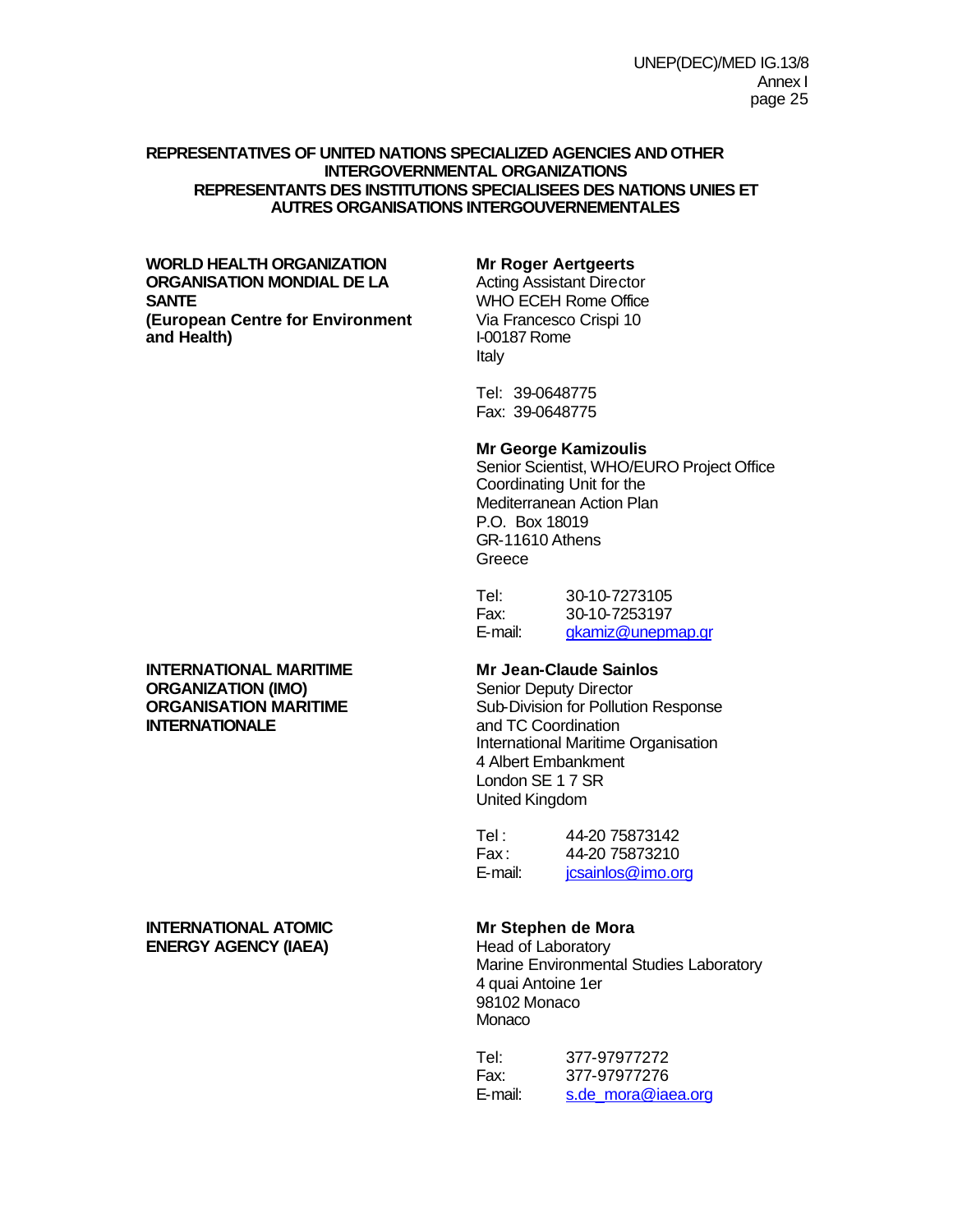**ACCORD ENTRE LA France M. Giuliano Fierro l'ITALIE ET LA PRINCIPAUTE DE<br>MONACO RELATIF A LA PROTECTION DES EAUX DU LITTORAL MEDITERRANEEN** 16, Boulevard de Suisse **(RAMOGE)** MC 96000 Monaco

Secrétariat de la Commission<br>" Villa Girasole" Principauté de Monaco

Tel: 377-93154229 Fax: 377-93509591 E-mail: comett@dipteris.unige.it

### **M. Fréderic Platini**

Secrétaire Exécutif Secrétariat de la Commission ''Villa Girasole'' 16, Boulevard de Suisse MC 96000 Monaco Principauté de Monaco

| Tel:    | 377-93154229     |
|---------|------------------|
| Fax:    | 377-93509591     |
| E-mail: | fplatini@gouv.mc |

**AGREEMENT ON THE MMME Marie-Christine Van Klaveren**<br> **CONSERVATION OF CETACEANS** Secrétariat Intérimaire de l'Accord **CONSERVATION OF CETACEANS OF THE BLACK SEA, MEDITERRANEAN ACCOBAMS<br><b>SEA AND CONTIGUOUS ATLANTIC AREA** 16. Boulevard de Suisse **SEA AND CONTIGUOUS ATLANTIC AREA (ACCOBAMS**) MC-98000 Monaco

Principauté de Monaco

Tel: 377-93158010 Fax : 377-93509591 E-mail : mcvanklaveren@gouv.mc Website : www.accobams.mc

### **CENTRE FOR ENVIRONMENT & Mr Kamal A. Sabet**<br> **DEVELOPMENT FOR ARAB** Executive Director **DEVELOPMENT FOR ARAB** Executive Director **REGION AND EUROPE (CEDARE)**

2, Hegoz Street Cedare Building Heliopolis, Bahary P.O. Box 1057 Cairo Egypt

Tel: 202-45 13921 Fax: 202 45 13918 E-mail: cedare@riftsec1.com.eg Website : www.cedare.org,.eg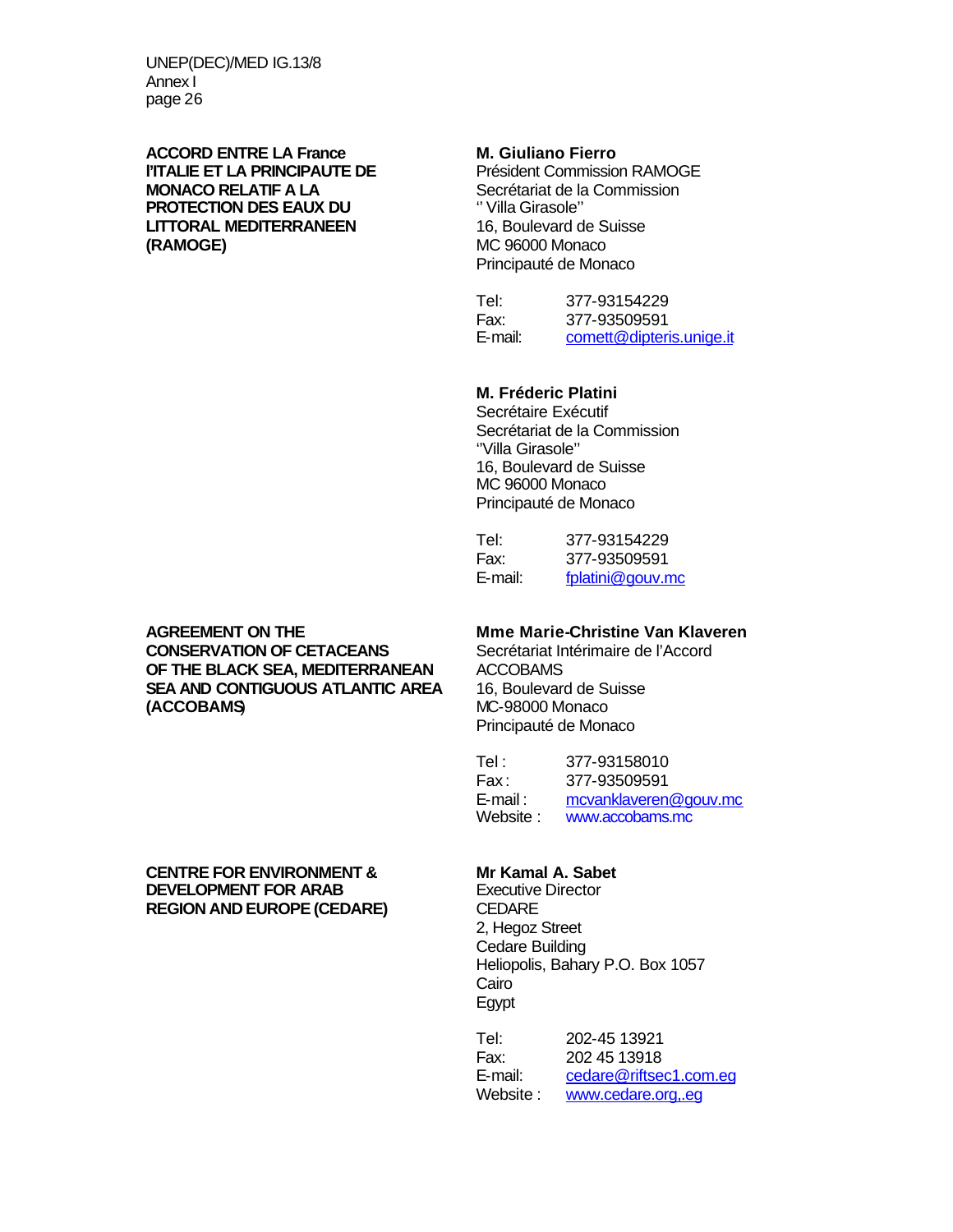### **CONVENTION ON WETLANDS Mr Spyros Kouvelis CONVENTION SUR LES ZONES** Coordinator<br> **CONVENTION SUR LES ZONES** Coordinator<br>
The MedWet Inititative **HUMIDES (RAMSAR)**

Convention on Wetlands Villa Kazouli Lambraki & Kifissias Avenue Kifissia **Athens** GR-14561 Greece

Tel: 30-1-8089 270 Fax: 30-1-8089 274 E-mail: kouvelis@medwet.org

# **COUNCIL OF EUROPE/BERN Mr Patrick Van Klaveren<br>
Conseiller Technique**<br>
Conseiller Technique

**Conseiller Technique**  Direction des Relations Extérieures Le Conseille Technique du Ministre Plénipotentiaire Chargé de la coopération internationale pour l'environnement et le développement ''Villa Girasole'' 16 Bd. de Suisse MC-98000 Monaco-Ville Monaco

 Tel: 377-93158148, 377-680861895 Fax: 377-93509591 E-mail: pvanklaveren@gouv.mc

### **INSTITUT MEDITERRANEEN Mr Jacques Palacin**<br>
DE L'EAU (I.M.E.) Directeur **DE L'EAU (I.M.E.)**

Institut Méditerranéen de l'eau Les Docks 10, Place de la Joliette 13002 Marseille France

Tel: 33-491-598777 Fax : 33-491-598778

# **INTERNATIONAL HYDROGRAPHIC Rear Admiral Giuseppe Angrisano**<br>BUREAU (IHB) **Rear Admiral President**

MC 98011 Monaco Cedex Principauté de Monaco

| Tel :      | 377-93108140 |
|------------|--------------|
| Fax:       | 377-93108100 |
| $E$ -mail: | info@ihb.mc  |

## **BUREAU (IHB)**<br> **BUREAU HYDROGRAPHIQUE** 4. Quai Antoine 1er **BUREAU HYDROGRAPHIQUE** 4, Quai A<br> **INTERNATIONAL (BHI)** B.P. 445 **INTERNATIONAL (BHI)**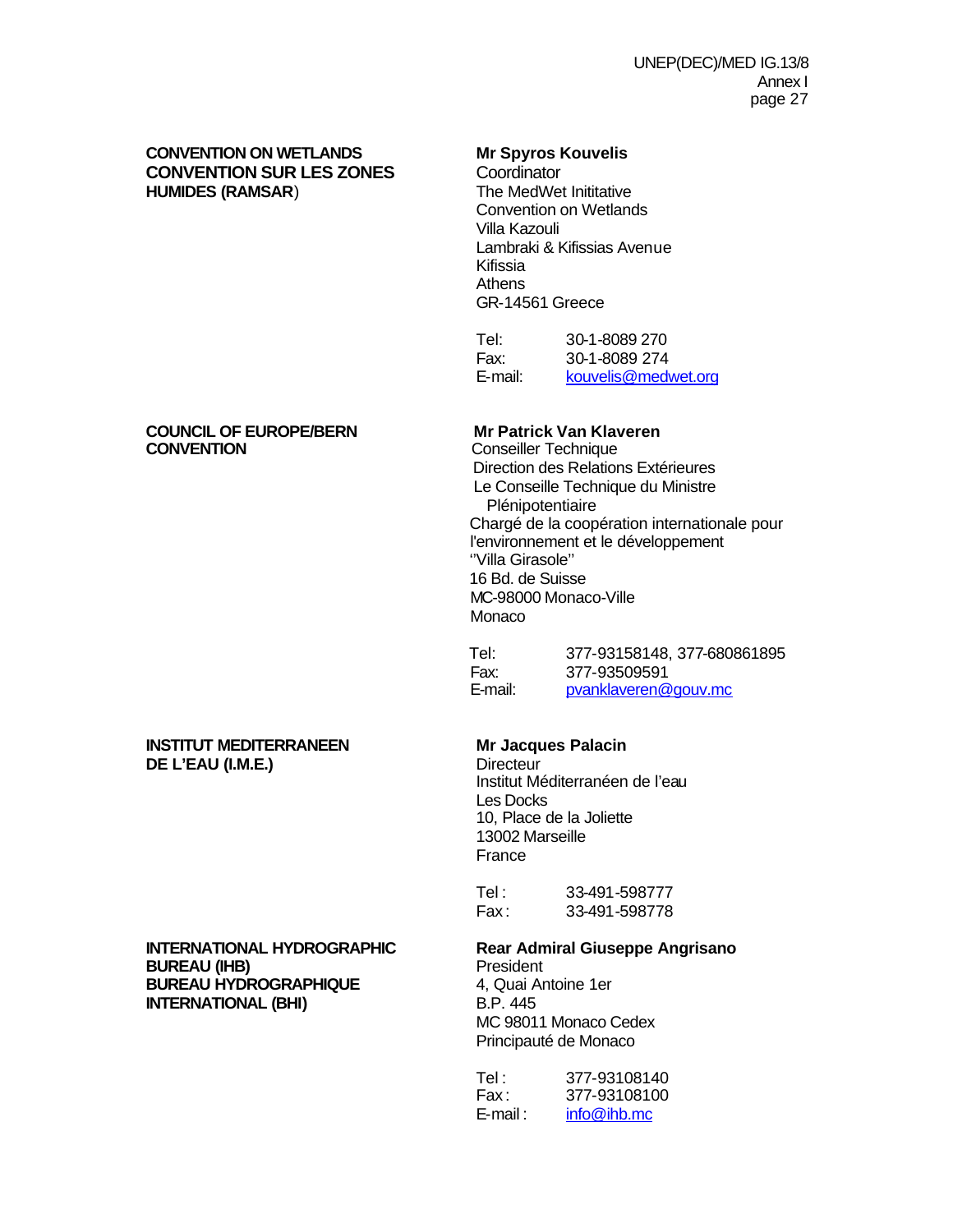### **INTERNATIONAL JURIDICAL Ms Mary Ellen Sikabonyi**<br> **ORGANIZATION FOR ENVIRONMENT** Executive Director IJO **ORGANIZATION FOR ENVIRONMENT** Executive Director Director IIIO Executive Director IIIO Executive Director IIIO<br>
Via Barberini 3 **AND DEVELOPMENT (IJO)**

### **THE CONSERVATION UNION Mr Jamie Skinner**<br> **Mr Jamie Skinner** (IUCN)

### **WORLD BANK Mr Sherif Arif**

00187 Rome Italy

| Tel: | 39-06-4819595 |
|------|---------------|
| Fax: | 39-06-4745779 |

IUCN Centre for Mediterranean Cooperation Parque Tecnologico de Andalucia Calle Maria Curie, 35 **Campanillas** 29000 Malaga Spain

Tel : 34-9-52619365 Fax : 34-9-52619366

 METAP Coordinator 1818 High Street, N.W. Washington DC U. S. A.

| Tel:    | 1-202 473 7315      |
|---------|---------------------|
| Fax:    | 1-202 477 1374      |
| E-mail: | sarif@worldbank.org |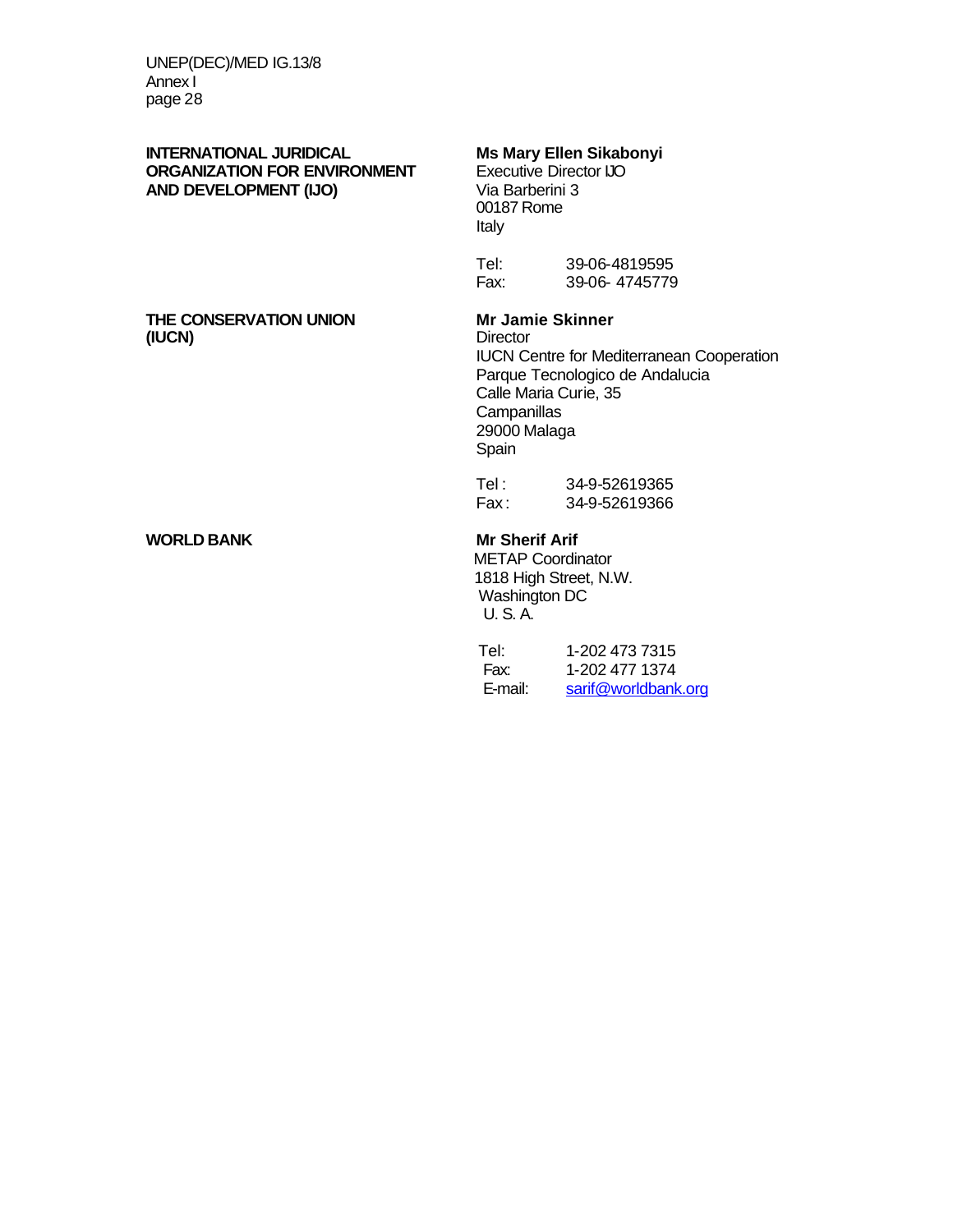### **MEDITERRANEAN ACTION PLAN PARTNERS PARTENAIRES DU PLAN D'ACTION POUR LA MEDITERRANEE**

### **AMIGOS DEL MEDITERRANEO Mr Marcos Cerra Becerra**

Tesorero C/Sierra Bermeja 40, 8 D 28018 Madrid, Spain

Tel : 34-62758825<br>Fax : 34-619240728 34-619240728 E-Mail : ami-mediterran@hotmail.com

## **ASSOCIATION MONEGASQUE M. Eugène Debernardi<br>
POUR LA PROTECTION DE LA Président Fondateur Honoraire POUR LA PROTECTION DE LA<br>NATURE**

Association Monégasque pour la Protection de la Nature 7, Rue de la Colle ''Les Arbousiers'' MC 98000 Monaco Principauté de Monaco

Tel : 377 92056170

### **M. Alexandre Bordero**

Président Association Monégasque pour la Protection de la Nature 7, Rue de la Colle ''Les Arbousiers'' MC 98000 Monaco Principauté de Monaco

Tel : 377 92056170

### **CENTRE INTERNATIONAL DE M. Michel Prieur DROIT COMPARÉ DE L'ENVIRONNEMENT** Président<br>(CRIDEAU – CNRS/INRA) 32, rue Turgot **(CRIDEAU – CNRS/INRA)**

F 87000 Limoges France

| Tel :    | 33-05 55359724         |
|----------|------------------------|
| Fax :    | 33-05 55349723         |
| E-Mail : | crideau@drec.unilim.fr |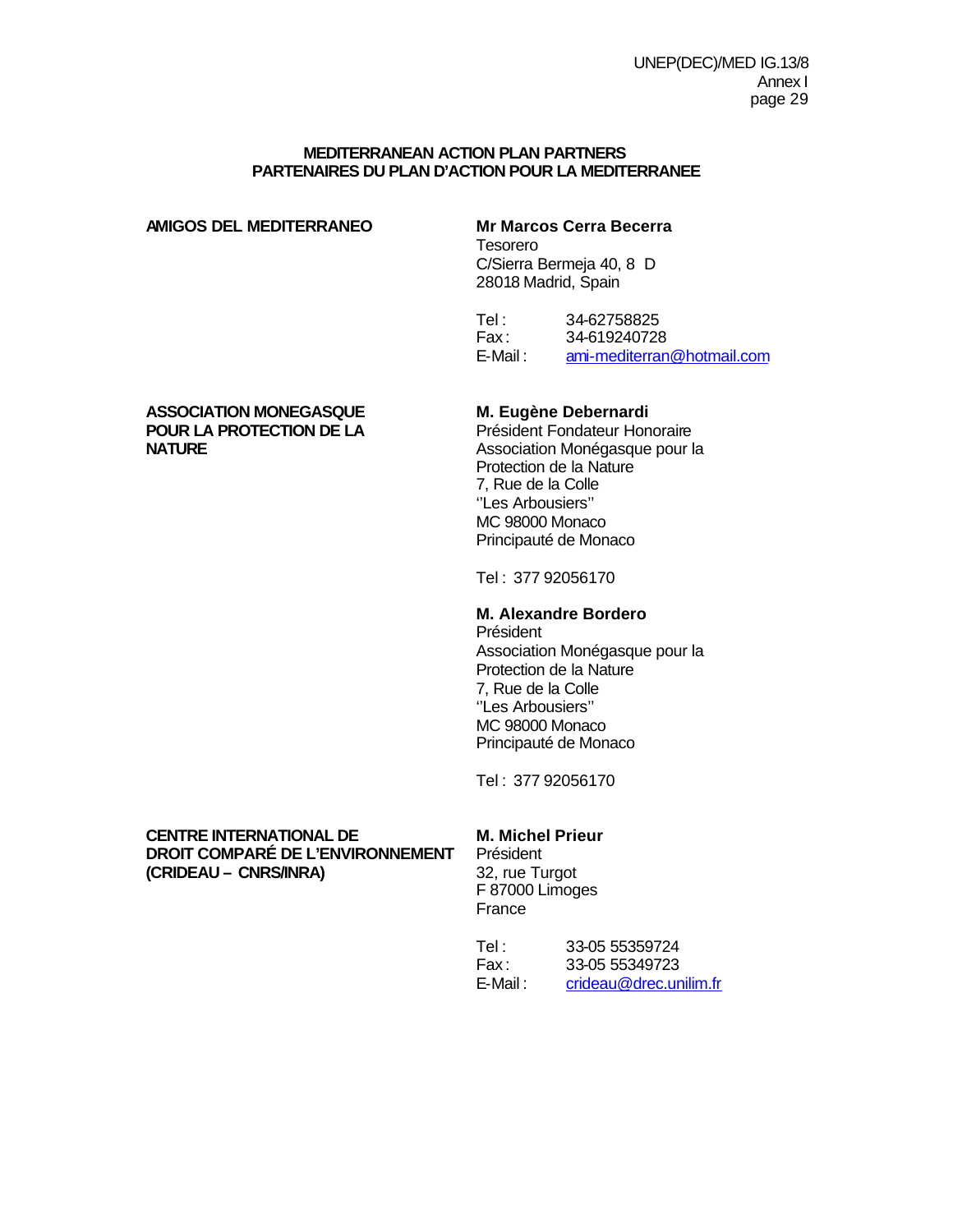### **M. Julien Prieur**

CRIDEAU 32, rue Turgot F 87000 Limoges France

| Tel :    | 33-05 55359724         |
|----------|------------------------|
| Fax:     | 33-05 55349723         |
| E-Mail : | crideau@drec.unilim.fr |

### **CENTRO MARINO INTERNAZIONALE Mr Alberto Ribotti (IMC)** IMC-Centro Marino Internazionale

## **CHAMBERS GROUP FOR THE M. George Giourgas DEVELOPMENT OF GREEK Conseiller Affaires européennes<br>
<b>ISLANDS (EOAEN)** Avenue des Phalènes 17

 Physical Oceanographer Loc. Sa Mardini 09 072 Torregrande (OR) Italy

| Tel;     | 39-0783 22027                |
|----------|------------------------------|
| Fax:     | 39-0783 22002                |
| E-mail : | ribotti@barolo.icb.ge.cnr.it |

Avenue des Phalènes 17 1000 Bruxelles **Belgique** 

Tel: 32-2-648 5726 Fax: 32-2-648 5725 E-mail: g.giourgas@freebel.net

### **ENDA MAGHREB Mr Magdi Ibrahim**

**Coordinnateur** 196, Quartier O.L.M Rabat-Souissi Maroc

| Tel:    | 212-37756414-15   |
|---------|-------------------|
| Fax:    | 212-37756413      |
| E-mail: | coord@enda.org.ma |

European Environment Bureau Blv. De Waterloo 56 1000 Brussels Belgium

| Tel:    | 32-2-2891095 |
|---------|--------------|
| Fax:    | 32-2-2891099 |
| E-mail: | info@eeb.org |

### **EUROPEAN ENVIRONMENT Ms Jacqueline Miller BUREAU** Member of the Board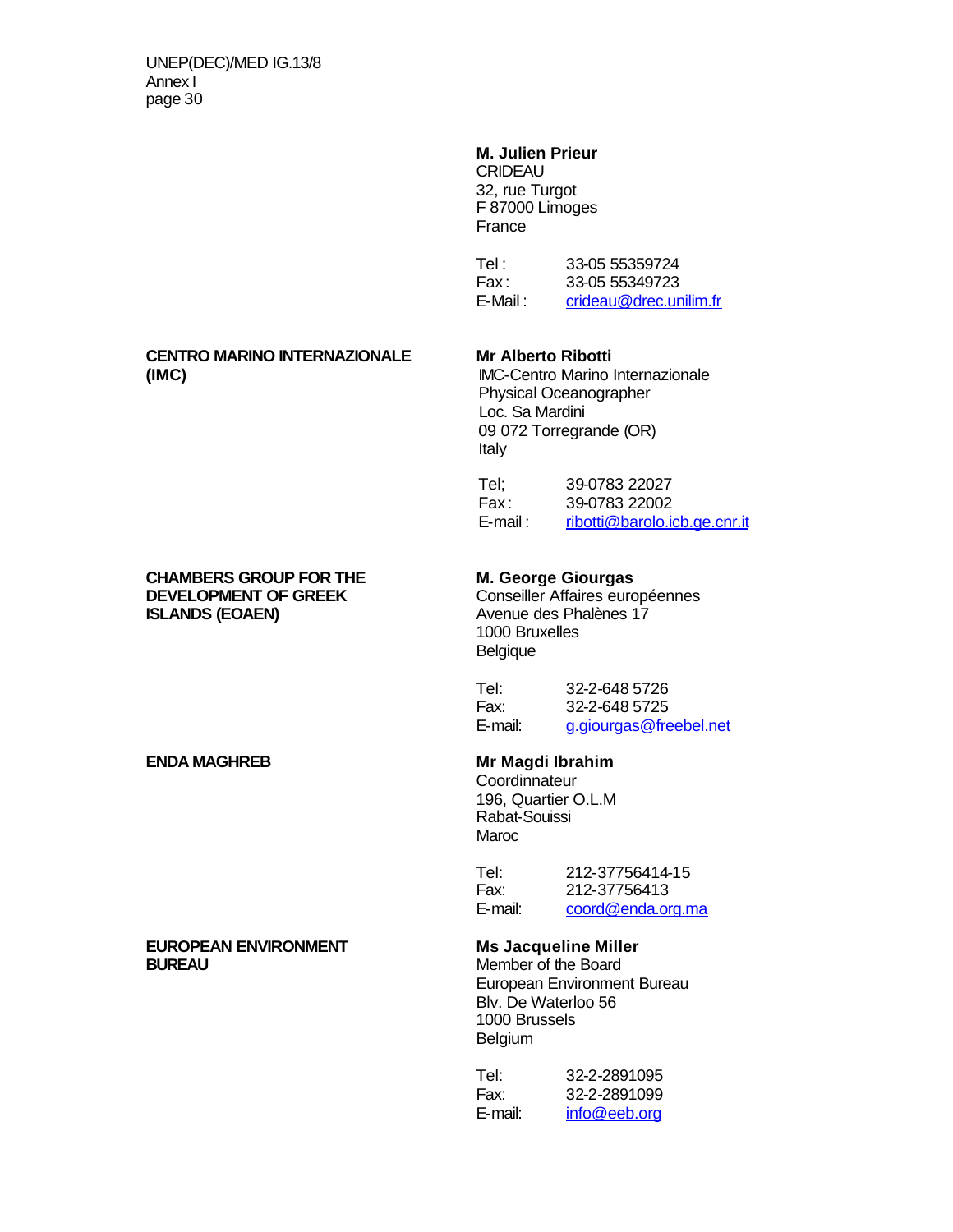### **EFIC/EURO CHLOR Dr Arseen Seys**

 CEFIC/Euro Chlor Avenue E. Van Nieunenhuyse, 4 Box.2 B-1160 Bruxelles Belgique

| Tel :      | 32 2 676 7251 |
|------------|---------------|
| Fax :      | 32 2 676 7241 |
| $E$ -mail: | ase@cefic.be  |

### **FRIENDS OF THE EARTH Mr Gidon Bromberg**

 Friends of the Earth Net Calle Las Mezquitas 43 03550 Alicante Spain

| Tel : | 34-965 652 932 |
|-------|----------------|
| Fax:  | 34-965 652 932 |

### **GREENPEACE INTERNATIONAL Ms Katia Kanas**

Political Advisor Greenpeace International Keizersgracht 176 1016 Amsterdam The Netherlands

| Tel: | 31-20 5236204 |
|------|---------------|
| Fax: | 31-20 5236200 |

### **Ms Ruth Stringer**

Greenpeace International Science Unit Dept. Biological Sciences University of Exeter Exeter EX4 4PS United Kingdom

| Tel:    | 44-1392 263782        |
|---------|-----------------------|
| Fax:    | 44-1392 423635        |
| E-mail: | r.l.stringer@ex.ac.uk |

### **Ms Vittoria Polidori**

**Campaigner Greenpeace** Italy

**Mr Yannick Vicaire Campaigner Greenpeace France**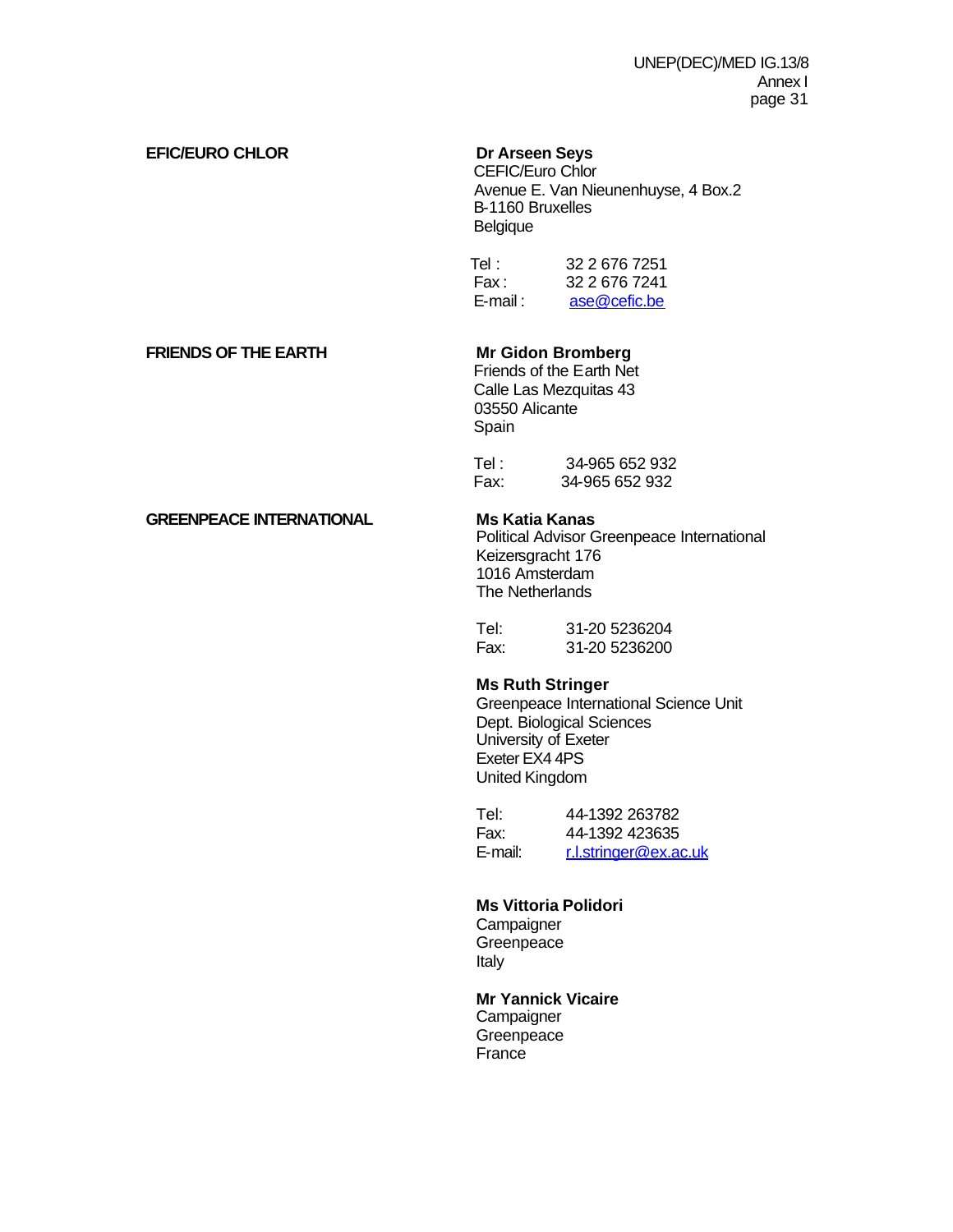### **Mr Tolga Temuge**

Campaign Director Greenpeace Mediterranean M.B.E. 105-109 Salipazari 80040 Istanbul **Turkey** 

E-mail: ttemuge@diala.greenpeace.org

### **Mr Michael Luzé**

Press Officer **Greenpeace** France

### **Mr Ibrahim Dongangul**

Head of Petrochemical Union **Turkey** 

### **Mr Jeries Danial**

Fisherman Israel

### **M Antoune Hanna El-Hayak** Medical Doctor

**Lebanon** 

### **INSTITUT DU DROIT ECONOMIQUE M. Jean-Charles Sacotte DE LA MER (INDEMER)** Président du Conseil d'Administration

16, Boulevard de Suisse MC 98030 Monaco Cedex Principauté de Monaco

Tel :  $37793158741$ <br>E-mail:  $\frac{isacotte@aouv}{isacotte@aouv}$ jsacotte@gouv.mc

# **INTERNATIONAL CHAMBER OF Mr Jack Whelan<br>
COMMERCE (ICC) Senior Policy Mana**

**Senior Policy Manager** Commission Énergie et Environnement International Chamber of Commerce C/0 ICC Monaco Chambre de Développement Économique Le Concorde 11, rue de Gabian Monaco

| Tel : | 377 97986868 |
|-------|--------------|
| Fax : | 37797986869  |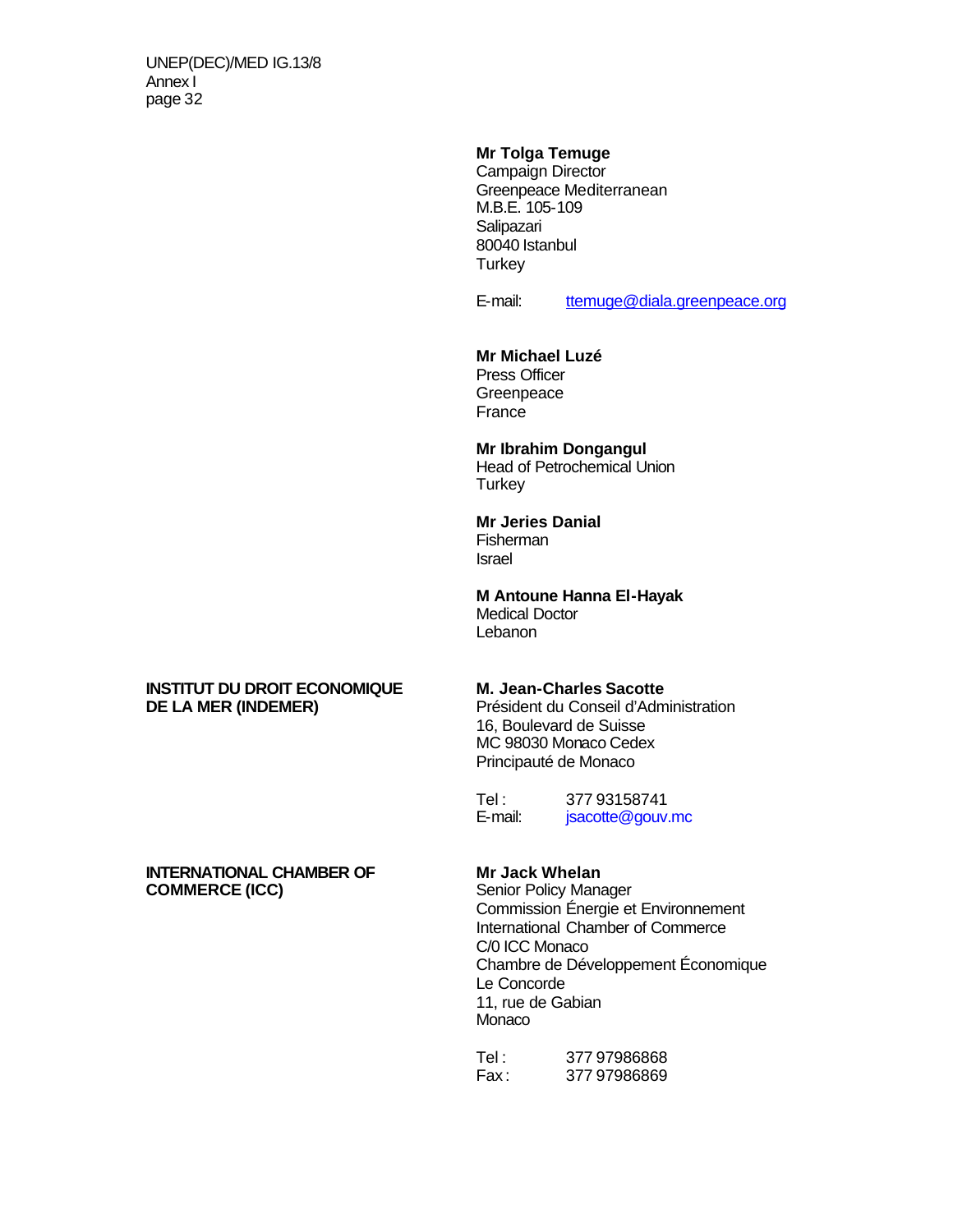| <b>MAREVIVO</b>                                                  | <b>Mr Sauro Genocchio</b><br><b>MAREVIVO</b><br>Scalo De Pinedo<br>Rome<br>Italy                                                        | Lungo Tevere Arnaldo da Brescia                                                                                                             |
|------------------------------------------------------------------|-----------------------------------------------------------------------------------------------------------------------------------------|---------------------------------------------------------------------------------------------------------------------------------------------|
|                                                                  | Tel:<br>Fax:<br>E-mail:                                                                                                                 | 39-06-3222565<br>39-06-3222566<br>marevivo@marevivo.it                                                                                      |
| <b>MEDCITIES</b>                                                 | Mr Joan Parpal<br>Carrer 62 Núm 16-18<br>Edifici A Zona Franca<br>Espagne/Spain                                                         | Secrétariat Général/General Secretariat<br>Mancomunitat de Municipis de l'Area<br>Metropolitana de Barcelona<br>s-08040 Barcelone/Barcelona |
|                                                                  | Tel:<br>Fax:<br>$E$ -mail:                                                                                                              | 34-93 2234169<br>34-93 2235128<br>desurb@amb.es                                                                                             |
| <b>MEDFORUM</b>                                                  | <b>Mr Rafael Madueno</b><br><b>Secretary General</b><br><b>MEDFORUM</b><br>Gran Via de les Corts Catalanes, 643 3<br>Barcelona<br>Spain |                                                                                                                                             |
|                                                                  | Tel:<br>Fax:<br>E-mail:                                                                                                                 | 34 93-412 4309<br>34 93 412 46 22<br>medforum@pangea.org                                                                                    |
|                                                                  | <b>Mr Abbas Zahreddine</b><br><b>MEDFORUM</b><br>Barcelona<br>Spain                                                                     | Gran Via de les Corts Catalanes, 643 3                                                                                                      |
|                                                                  | Tel :<br>Fax:                                                                                                                           | 34 93-412 4309<br>34 93 412 46 22                                                                                                           |
| <b>MEDITERRANEAN</b><br><b>INFORMATION OFFICE</b><br>(MIO-ECSDE) | <b>Mr Michael Scoullos</b><br>Chairman<br>MIO-ECSDE                                                                                     | Professor at the University of Athens                                                                                                       |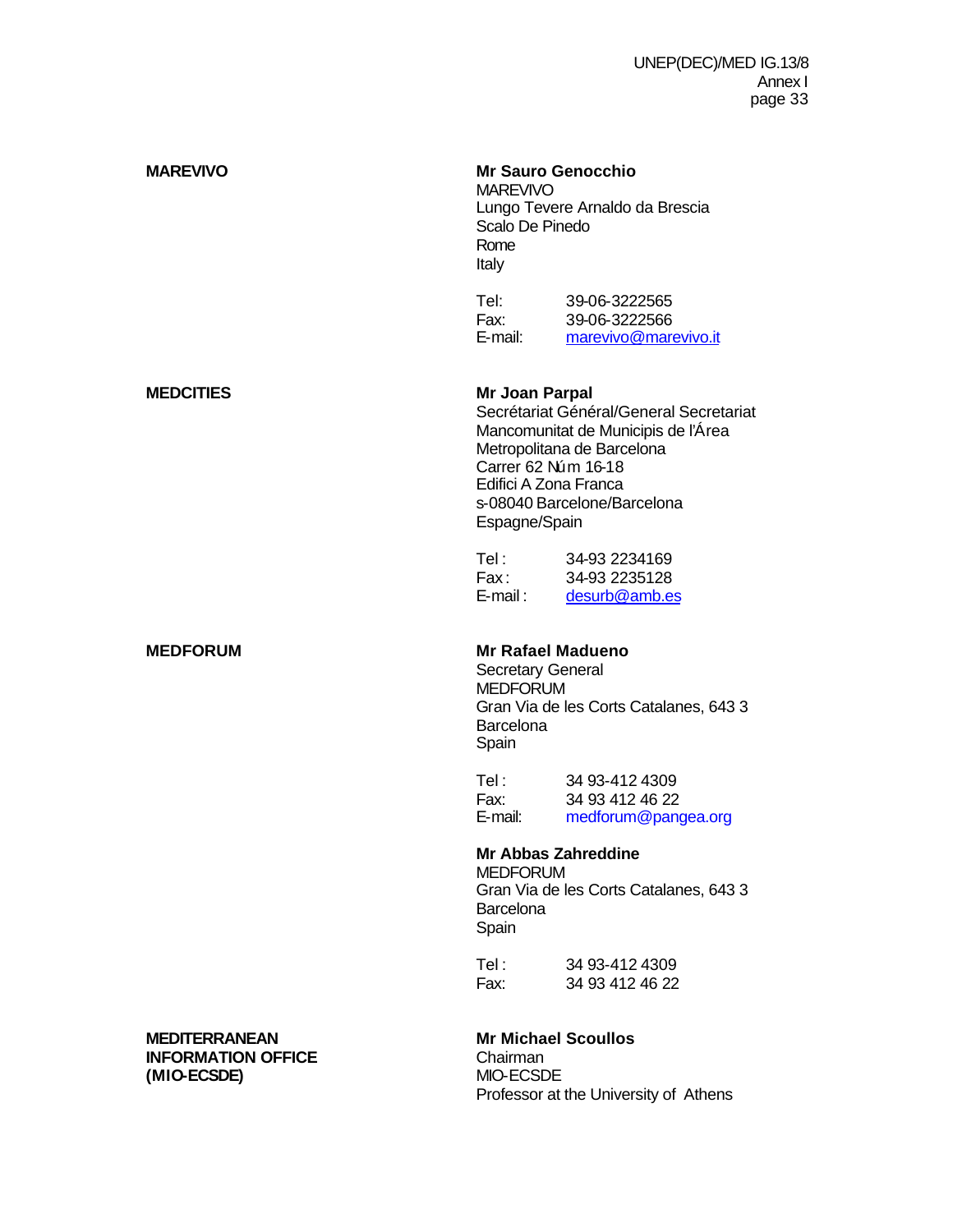**Ms Anastasia Roniotes**

MIO-ECSDE Programme Officer

**Mr Vangelis Constantianos**

MIO-ECSDE Programme Officer

MIO-ECSDE 28 Tripodon Street 10558 Athens **Greece** 

Tel: 30-1-3247490 Fax: 30-1-3225240 E-mail: mio-ee-env@forthnet.gr

# **MOVEMENT ECOLOGIQUE** Mr Chalabi Abdelhafid<br> **ALGERIEN** Movement Ecologique Al

### **MUNICIPALITY OF NAPLES Mr Armando Mauro**

### **SUSTAINABLE BUSINESS Mr Karim Zein<br>
ASSOCIATES** President **ASSOCIATES**

**Movement Ecologique Algerien** Algiers Algeria

Tel: 213-21-604650 Fax: 213-21-604650 E-mail: gcm@wissal.dz

Via de Pozzuoli 110 80 124 Naples Italy

 Tel : 39-081 5704555 E-mail: armauro@tin.it

### **NATURE TRUST MS Vanya Walker-Leigh**

Nature Trust Adviser on International Affairs P.O. Box 9 Valletta CMR 13 Malta

Tel : 356-21-372615<br>Fax : 356-21-372615 Fax : 356-21-372615 E-mail: naturetrust@yahoo.com

 Sustainable Business Associates 60, Chemin du Petit-Flon 1018 Lausanne **Switzerland** 

| Tel :       | 41-21 6484884 |
|-------------|---------------|
| Fax :       | 41-22 6484885 |
| $E$ -mail : | sba@planet.ch |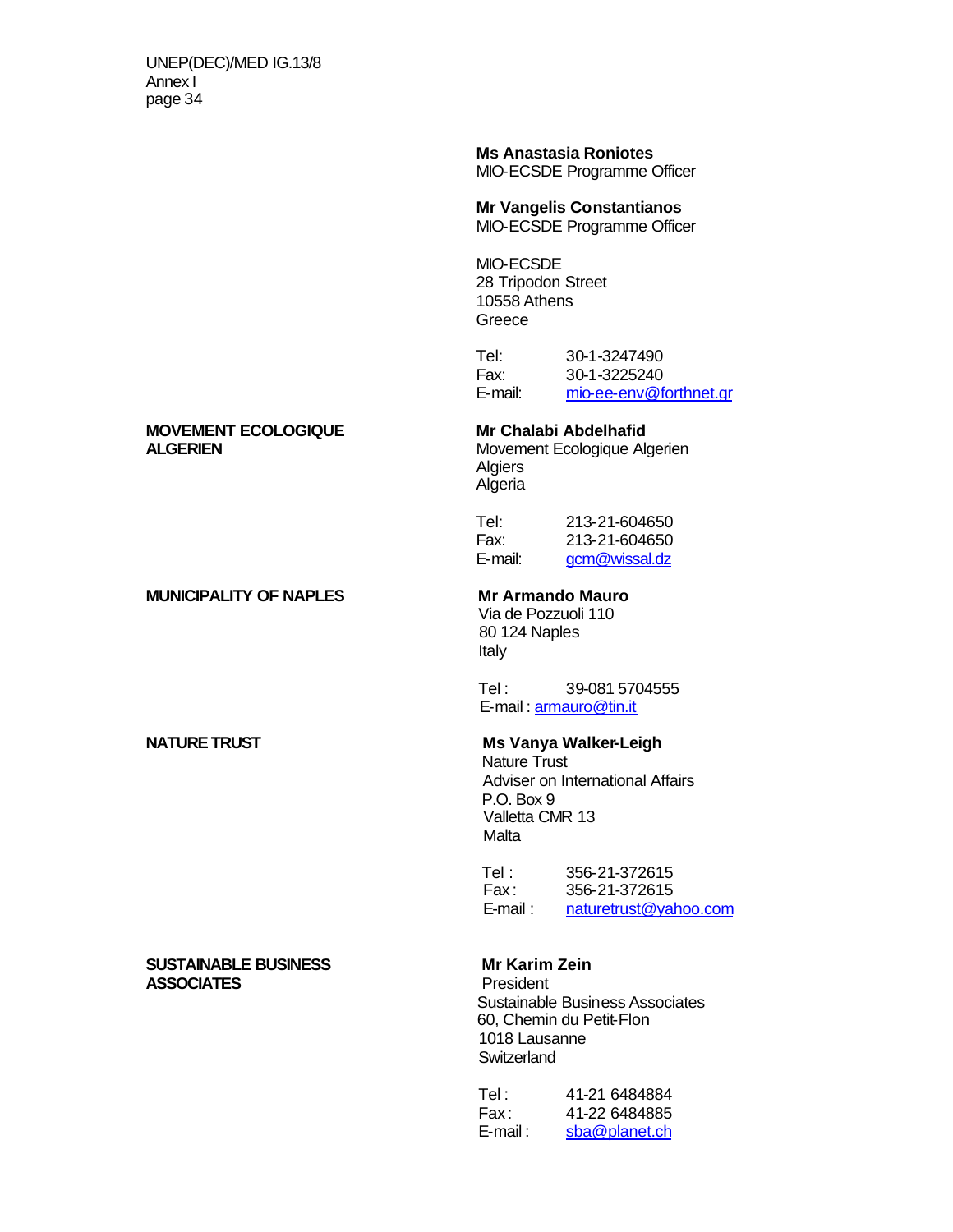## WWF - INTERNATIONAL Mr Paolo Guglielmi

Head of Marine Unit **Mediterranean Programme Office**  Rome Italy

Tel : 39-06 84497358<br>Fax : 39-06 8413866 Fax: 39-06 8413866<br>E-mail: pquglielmi@wwf pguglielmi@wwfmedpo.org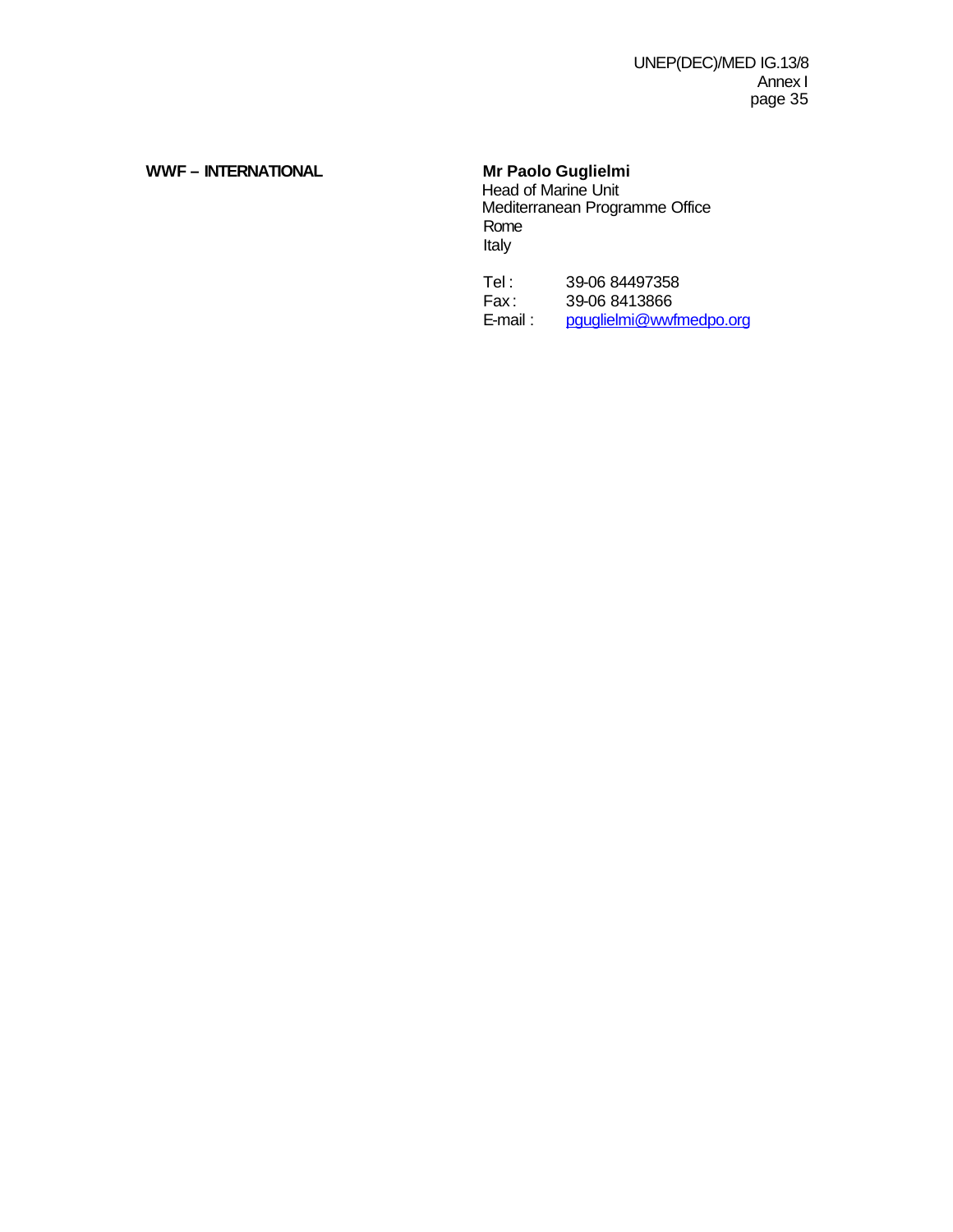## **ANNEX II**

### **AGENDA**

- 1. Opening of the meeting
- 2. Rules of procedure
- 3. Election of officers
- 4. Adoption of the Agenda and organisation of work
- 5. Credentials of representatives
- 6. Progress Report by the Executive Director on activities carried out during the 2000- 2001 biennium and recommendations and programme budget for 2002-2003
	- 6.1 Review and approval of the budget and programme of work
	- 6.2 Legal issues
		- Status of ratifications
		- Revision of the Emergency Protocol
	- 6.3 Evaluation and development of MAP structure
	- 6.4 Implementation of the Strategic Action Programme to address Pollution of the Mediterranean Sea from Land-based Activities
	- 6.5 Implementation of the Protocol on Specially Protected Areas and Biological Diversity in the Mediterranean
	- 6.6 White paper Management of coastal zones in the Mediterranean
	- 6.7 Data and Information for sustainable development

### Ministerial segment

- 6.8 Summary of the budget for 2002-2003
- 6.9 Review of the activities of the Mediterranean Commission on Sustainable Development and related recommendations and proposals for action
- 6.10 Preparation of the Johannesburg Summit, including the adoption of a **Declaration**
- 6.11 MAP involvement in the Euro-Mediterranean partnership and other intergovernmental processes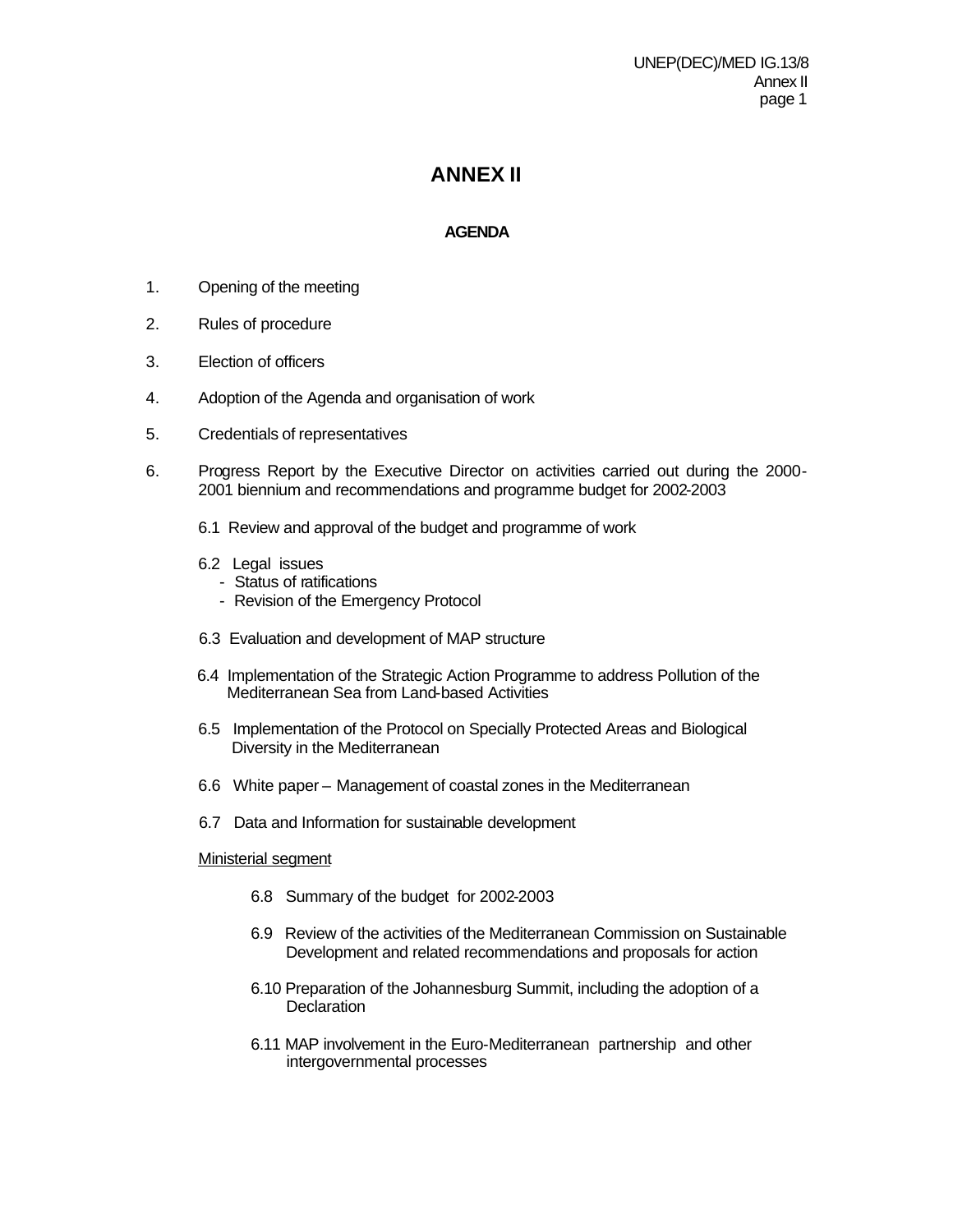- 7. Date and place of the  $13<sup>th</sup>$  Ordinary Meeting of the Contracting Parties in 2003
- 8. Other business
- 9. Adoption of the Report
- 10. Closure of the Meeting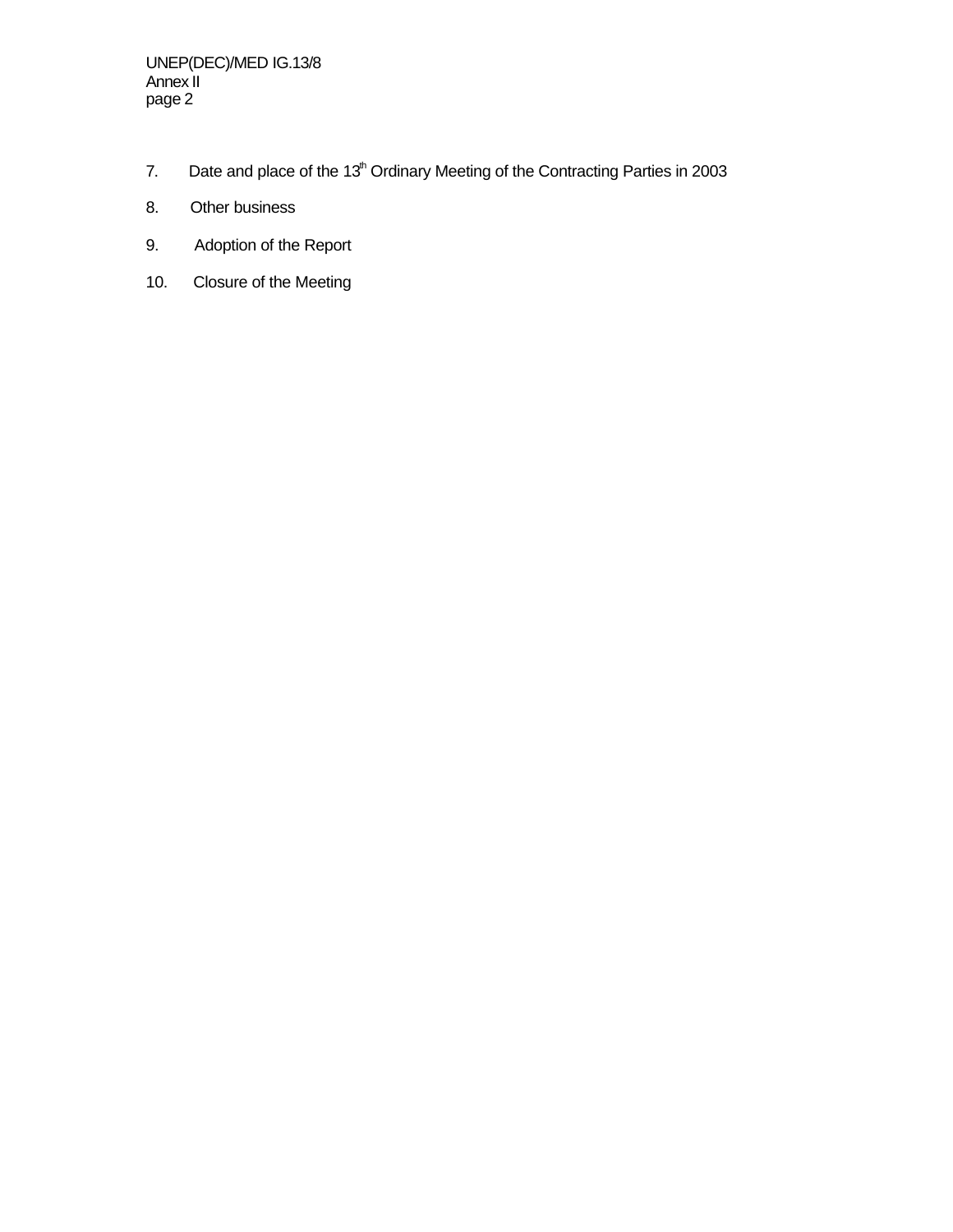## **ANNEX III**

### **MEDITERRANEAN DECLARATION FOR THE JOHANNESBURG SUMMIT**

*The Contracting Parties to the Barcelona Convention, meeting in Monaco from 14 to 17 November 2001 in the framework of the Mediterranean Action Plan,*

**Considering** the Draft Declaration prepared by the Members of the Mediterranean Commission on Sustainable Development, meeting in Tunis from 14 to17 November 2000,

**Having** examined the progress towards sustainable development at the regional level, in the light of the three pillars of sustainable development - economic, social and environmental - and the need for an integrated approach,

**Recognizing** that good governance, based on democratic processes, respect for human rights, especially of women and children, the promotion of justice and international law, the eradication of poverty and empowerment of concerned people, and the establishment of peace and security, based on international legitimacy, is a prerequisite for sustainable development,

**Stressing** the importance and unique nature of the Mediterranean as an eco-region and an arena for solidarity, as well as its vocation for bringing different cultures closer to each other,

**Also stressing** the need to promote sustainable development strategies for eco-regions such as the Mediterranean, as well as associated regional commissions,

**Recognizing** the contribution of the Mediterranean Commission on Sustainable Development's activities and recommendations to the promotion of sustainable development,

**Welcoming** the increasing role and the active networking of the Mediterranean nongovernmental organisations, the socio-economic groups, the local authorities, the scientific educational community and the media as actors and partners in sustainable development,

**Stressing** the impact of globalization and the intensification of economic, cultural and tourist exchanges, and the risks to which the natural and cultural heritage and the unique character of the Mediterranean are exposed,

**Concerned by** the pressures on the environment and biodiversity, the deterioration of forests and wetlands, desertification and land degradation the persistence of practices that are not sustainable in the long term, such as littoralization, the excessive exploitation of vulnerable natural resources, and particularly of water, the concentration of tourist activities, the increased production of solid domestic and industrial waste, the growing consumption of fossil fuels, contributing to the greenhouse effect, and related natural and technological risks, as well as the spread of non-sustainable production and consumption patterns,

**Concerned by** the growing disparity between the human and financial resources available and the challenges to be faced,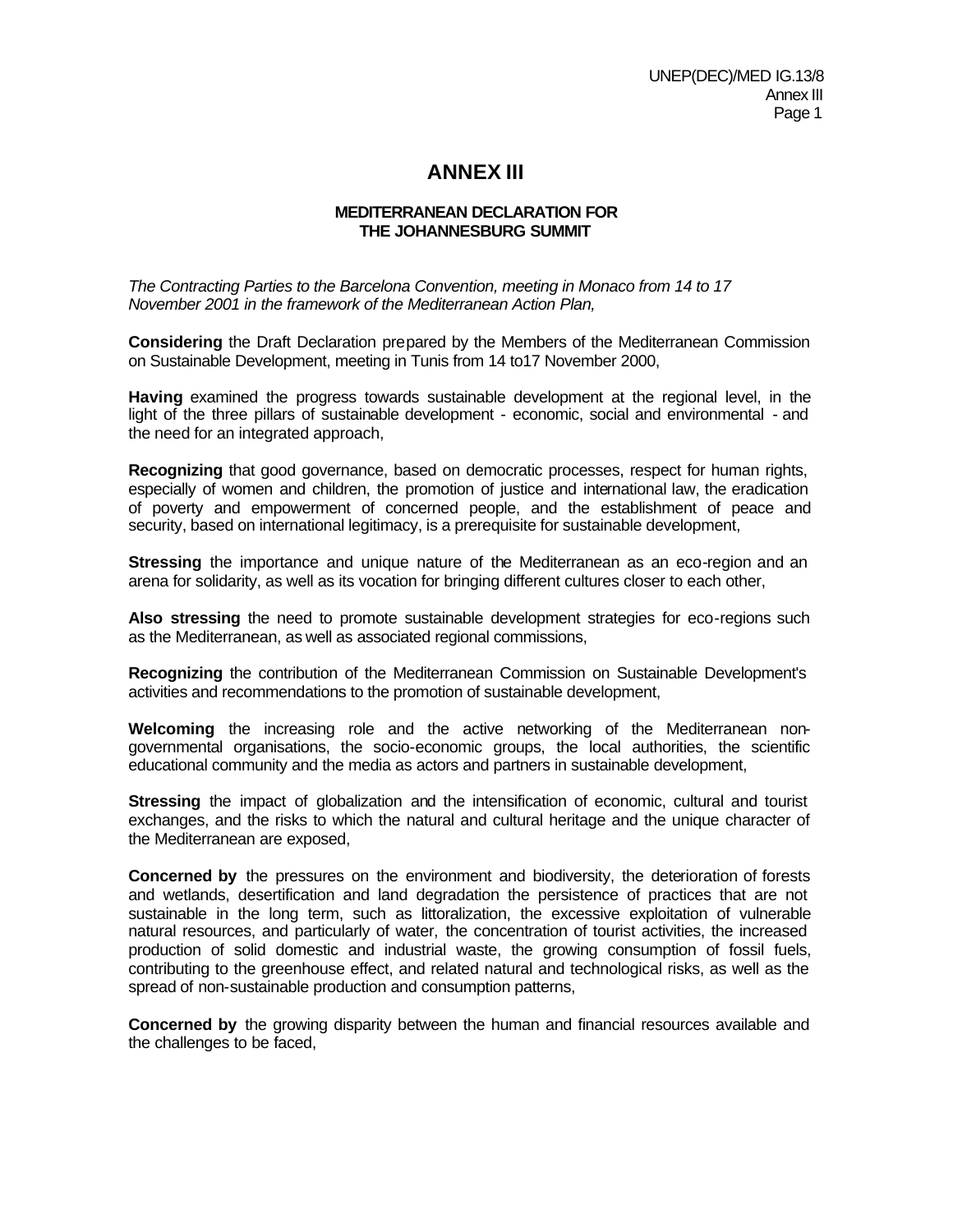#### **Agree the following:**

#### Social development

The widening income gap between countries of the North and South of the region and between rich and poor sectors of society within each country should be addressed. They affirm their commitment to achieve and surpass the 2015 targets for poverty reduction of the Millennium Summit, by designing and implementing appropriate regional and national gender equitable policies, strategies and programmes to address poverty effectively. This will include issues emerging from migration trends and economic transitions, which have created new forms of poverty.

Health protection and development and the wise use of healthcare resources are essential components for the sustainable development of the region.

The region needs to invest in capacity building and empowering its young population. Mediterranean countries are committed to review, reform and/or develop sound educational and appropriate information, communication and training strategies to develop the human capital needed to fuel sustainable development. Access by all people to general education should be secured, including education for environment and sustainability.

Management of natural resources and pollution prevention

Actions at international, regional, national and local levels with collaboration between all the actors are needed in order to protect effectively the quality of this unique marine environment, to facilitate integrated management of coastal areas, to promote integrated management of water resources at watershed level, to sustain the precious biodiversity of the region and to combat desertification and land degradation efficiently.

Considering that the Mediterranean region attracts one third of international tourism, sustainable tourism respecting the environment and natural landscapes should be promoted.

Natural and technological risks should be systematically addressed, adopting prevention measures at all governance levels, ensuring safety for people and their property, as well as the natural environment and cultural heritage.

Clean and safe water, land productivity and food security should be addressed at regional and national levels by promoting sustainable agricultural practices and environmentally friendly consumption patterns.

The share of environmentally-sound renewable energy, particularly solar, wind and geothermal energy, in total primary energy production and use should be significantly increased, and energy efficiency technologies should be promoted

Policies for safe management and, where possible, elimination of industrial pollution and hazardous chemicals in the region should be promoted and implemented.

Monitoring networks, observatories and data collection systems should be efficiently linked for the purpose of analysing long-term trends and elaborating appropriate management policies.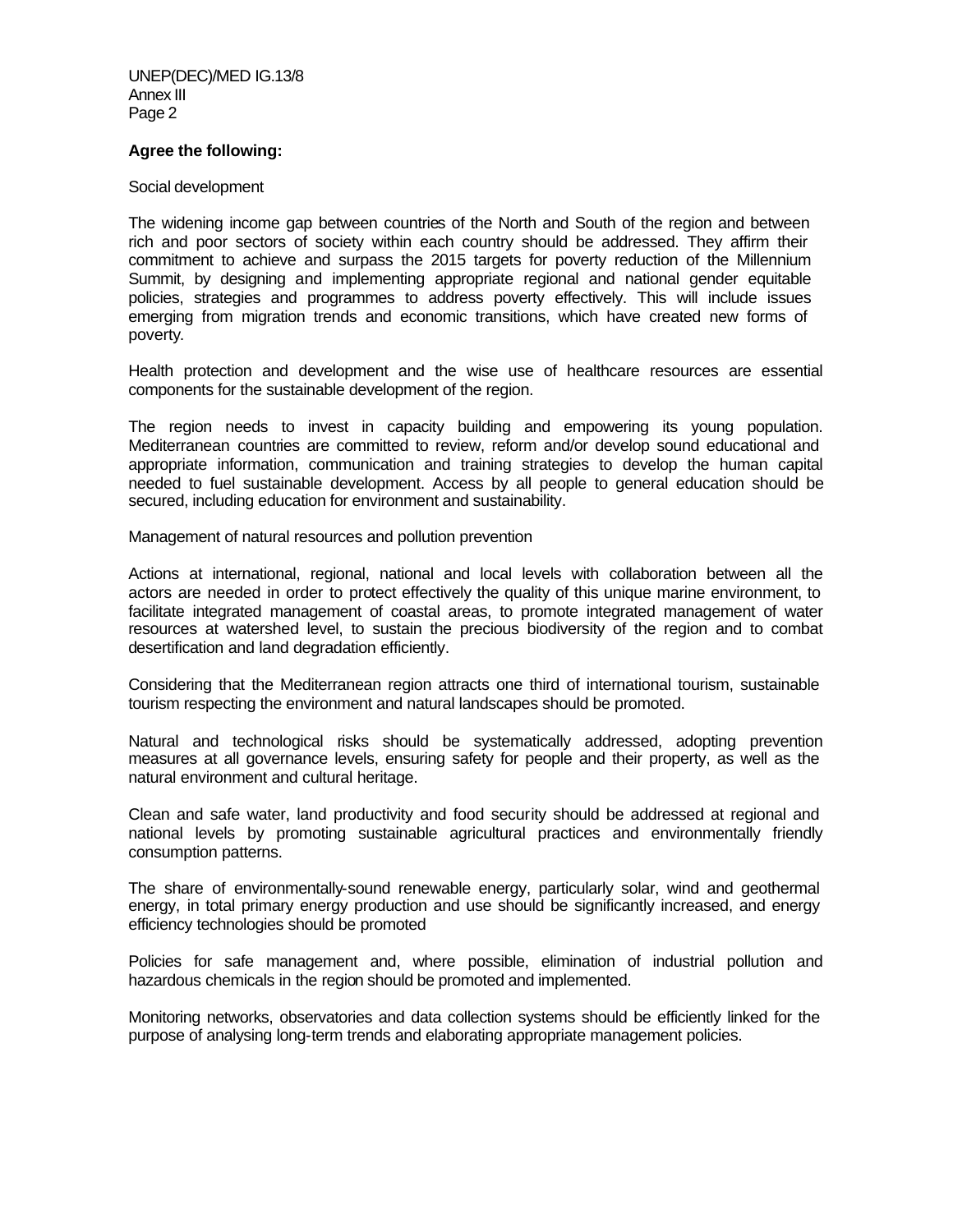#### Institutional and legal framework

Sustainable development requires that economic, social and environmental considerations be integrated into decision-making processes, planning procedures and law-making at all levels.

Institutional and legal frameworks must provide for public access to environmental information, participation in decision-making and access to justice. The implementation of the precautionary and the polluter pays principles and the principle of common and differentiated responsibility is essential in all relevant policies.

The Contracting Parties support efforts to strengthen global environmental governance and will contribute towards it in the Mediterranean region.

Increasing the effectiveness of the international legal framework foreseen at the Rio Conference requires countries to implement their commitments under the UNCCD, CBD and UNFCCC, as well as to ratify and implement the Rotterdam Convention, the Stockholm Convention, the Cartagena Protocol and the Kyoto Protocol. The progress made on the latter at COP 7 of the UNFCCC, hosted in Marrakech by a southern Mediterranean country, is a valuable contribution to sustainable development, to whose implementation the Mediterranean Action Plan should contribute.

The regional level is extremely important in promoting sustainable development. To this end, the Contracting Parties have renewed the Mediterranean Action Plan, revised the 1976 Barcelona Convention and its Protocols, adopted new Protocols and agreed on a reporting mechanism to monitor progress in implementing their commitments. The Mediterranean Commission on Sustainable Development is proving to be a valuable instrument for promoting partnership with major groups, notably through its working groups on water, tourism, and industry. The Parties are also seeking to strengthen ties between the Euro-Mediterranean Partnership and the Mediterranean Action Plan.

#### Governance, decentralization and participation

The role of Mediterranean regional, national and local levels of governance and participatory decision-making structures should be strengthened.

Countries should facilitate the implementation of recommendations and action plans deriving from local Agendas 21, establishing appropriate institutional frameworks by providing or facilitating access to adequate means by local authorities.

All countries and major groups of the region should develop and implement practicable and targeted Sustainability Strategies at various levels of governance, including Integrated Water Resources Management and Integrated Coastal Zone Management, in particular aiming at decreasing pressures on coastal areas.

#### Cooperation, partnership and financing

As globalization is a rapid, irreversible, powerful process, Mediterranean countries are determined to reap its benefits and address effectively any adverse side-effects on social cohesion, environmental quality and cultural identities in order to promote sustainable development, in particular in the framework of the Euro-Mediterranean Partnership, the forthcoming Free-Trade Area and the proposed enlargement of the European Union.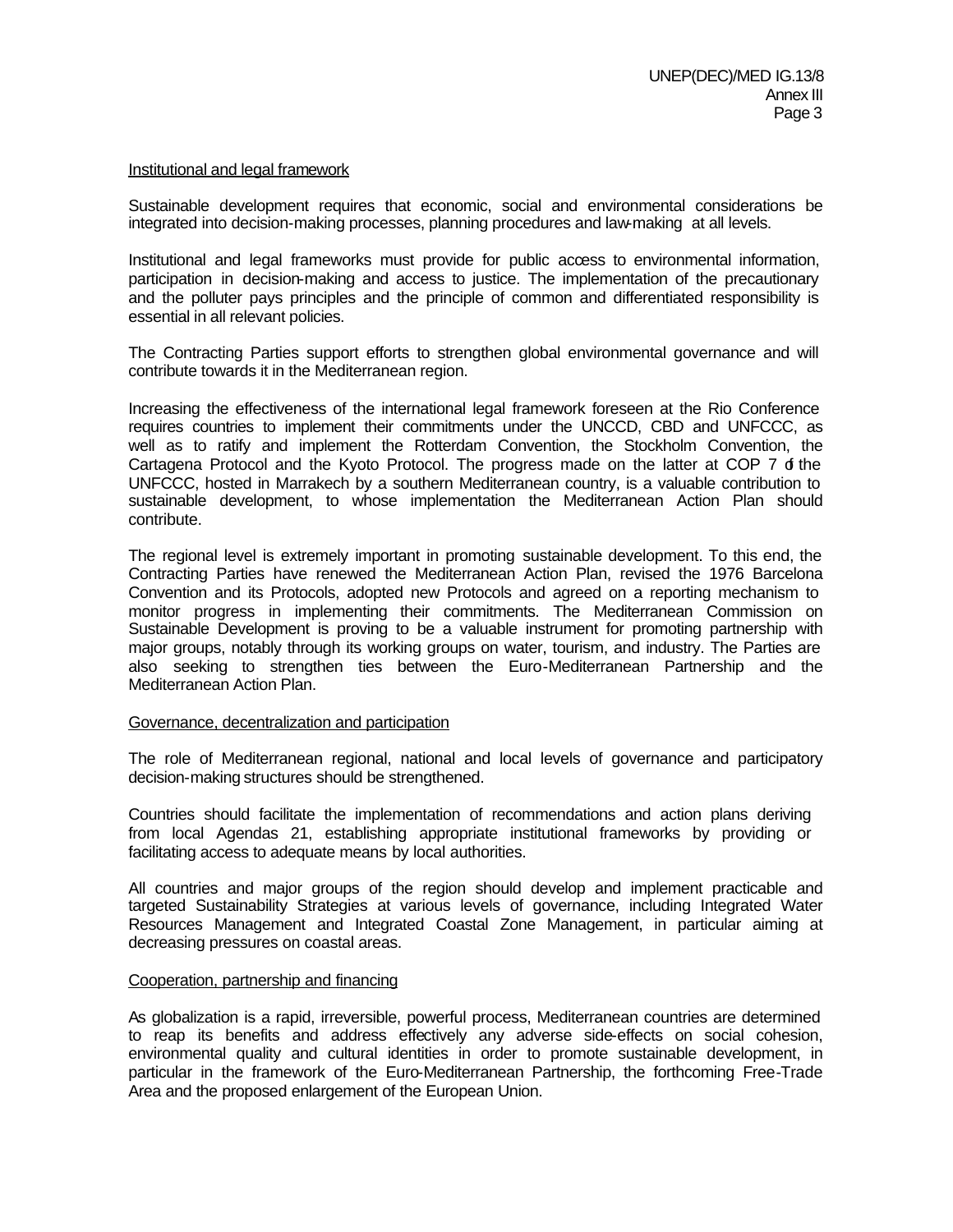UNEP(DEC)/MED IG.13/8 Annex III Page 4

Scientific knowledge on achieving sustainable development and promoting eco-efficiency should be shared and the transfer of environmentally-sound technologies should be encouraged; Mediterranean regional centres have an important role to play in this regard.

Domestic resources, trade liberalization compatible with environmental protection and private financial flows, notably foreign direct investment, are fundamental in generating resources for sustainable development. National financing should be considerably increased while incentives for environmentally and socially responsible investments should be promoted and environmentally damaging subsidies should be gradually removed.

Multilateral and bilateral international or regional funding available under public development aid should be considerably increased and better adapted to the programmes for the protection of the environment and sustainable development in the Mediterranean.

The international community should strive to reach the accepted UN aid target of 0.7 per cent of GNP as soon as possible. The commitment of the European Union Heads of States and Governments, in June 2001, to make concrete progress towards reaching this target before the Johannesburg Summit is welcomed.

New and additional resources of funding and innovative financial mechanisms respecting sustainable development principles, such as debt for nature and sustainable development swaps, as well as the Clean Development Mechanisms in the Kyoto Protocol, should be promoted.

These initiatives constitute innovative mechanisms of solidarity for real and effective Mediterranean partnership.

#### **To this end, the Contracting Parties decide to:**

- − draw up or revise their own sustainable development strategies in the light of the results of the Johannesburg Summit and the agreements reached above;
- − elaborate policies for regional development, including an efficient management of natural capital;
- implement appropriate institutional, fiscal and legal reforms to promote the objectives of the Mediterranean Action Plan as renewed in 1995, with due attention to socio-economic considerations particularly in eastern and southern Mediterranean countries;
- − promote the work of the Mediterranean Commission on Sustainable Development and its contribution to the promotion of sustainable development in the Mediterranean region in the framework of the Barcelona Convention, and take the necessary measures to implement its recommendations and proposals for action;
- − promote the establishment of information, monitoring and evaluation systems on the State of the Environment and sustainable development at regional, national and local levels;

#### **and Invite:**

*The Mediterranean Governments* to increase the resources devoted to meet these commitments;

*The international organizations and the European Community* to improve allocated resources, increase synergies and mutual support between their programmes of intervention in the Mediterranean, so as to meet more effectively the needs of the region;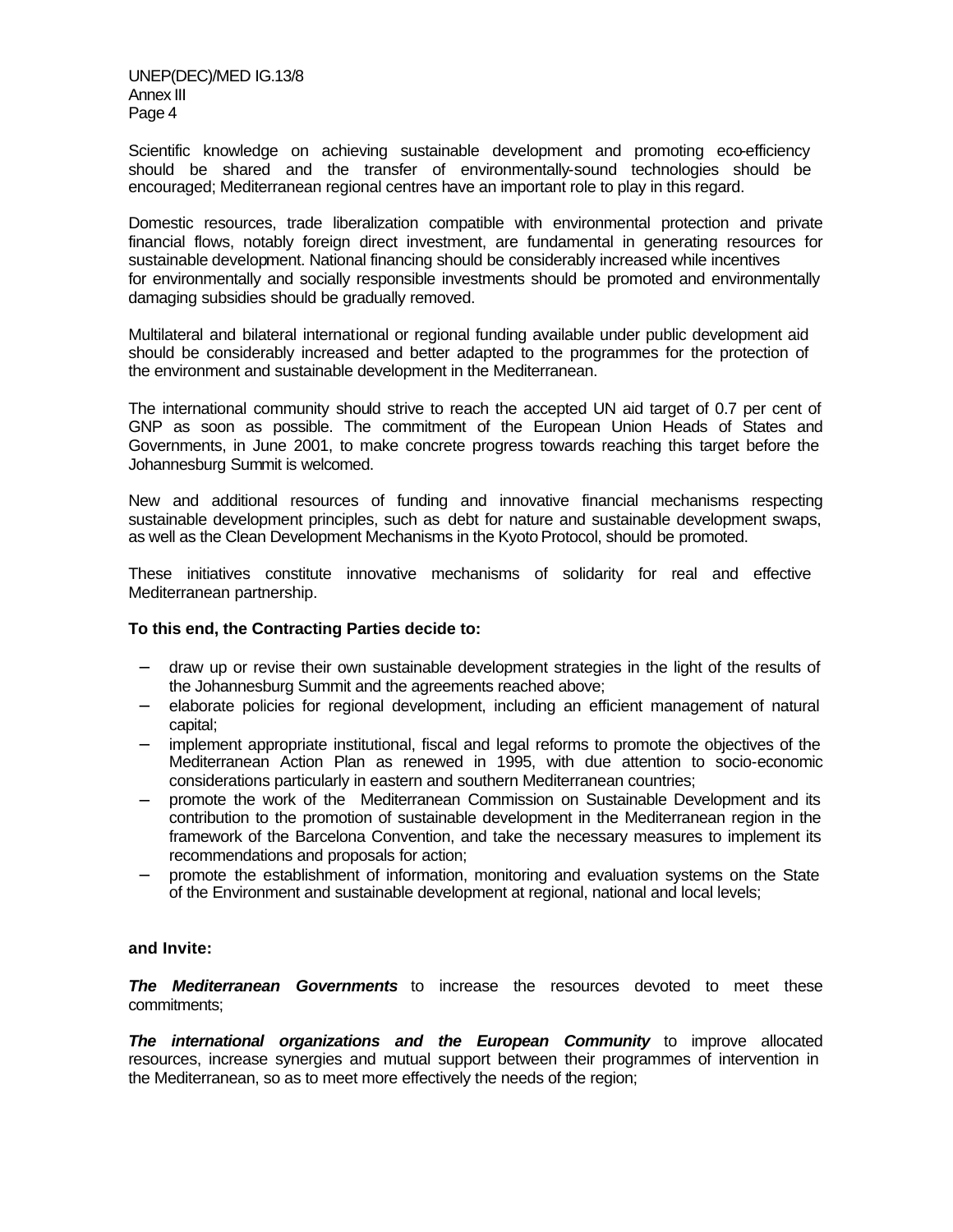*The United Nations* to consider the needs and resources of eco-regions, such as the Mediterranean, when addressing sustainable development issues.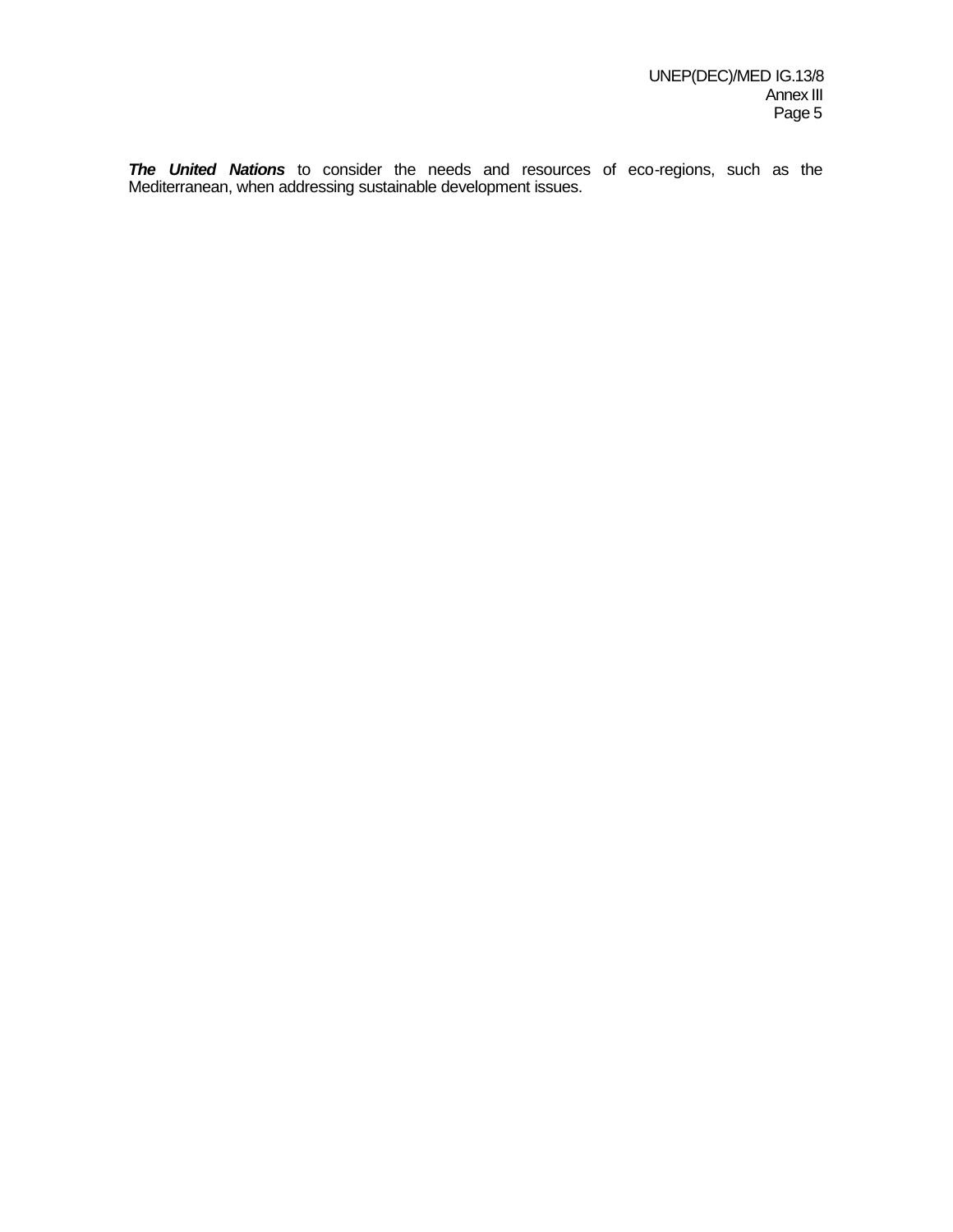# **ANNEX IV**

# **RECOMMENDATIONS**

(Part One)

The Contracting Parties agreed and the Ministers subsequently endorsed the following recommendations:

# **I. COORDINATION**

- I.A LEGAL FRAMEWORK
- (a) Status of ratification of the Convention and the Protocols

1. To urgently accept the amendments to the Convention for the Protection of the Mediterranean Sea against Pollution; the Protocol for the Prevention of Pollution of the Mediterranean Sea by Dumping from Ships and Aircraft (Dumping Protocol); and the Protocol for the Protection of the Mediterranean Sea against Pollution from Land-Based Sources (LBS Protocol);

2. Also, as soon as possible, to ratify, accept, approve or accede to the Protocol concerning Specially-Protected Areas and Biological Diversity in the Mediterranean (SPA Protocol), the Protocol for the Protection of the Mediterranean Sea against Pollution Resulting from Exploration and Exploitation of the Continental Shelf and the Seabed and its Subsoil (Offshore Protocol), and the Protocol on the Prevention of Pollution of the Mediterranean Sea by Transboundary Movements of Hazardous Wastes and Their Disposal (Hazardous Wastes Protocol).

3. To request the depository country (Spain) in cooperation with the Bureau to take an active role in encouraging Parties to speed up the ratification process.

(b) Emergency Protocol

To adopt the new Protocol instead of amending the existing one**,** under the title: "Protocol concerning Cooperation in Preventing Pollution from Ships and in Combating Pollution of the Mediterranean Sea by Oil and Hazardous and Noxious Substances in Cases of Emergency".

## *To request the Secretariat*:

1. To finalize the text adopted by the 2nd Meeting of National/Legal Technical Experts, taking into account the inputs from Contracting Parties;

2. To make the necessary arrangements to convene a Conference of Plenipotentiaries , preceded by an experts' meeting, to adopt the new Protocol, to be held in January 2002 in Malta, at the kind invitation of the Maltese Government.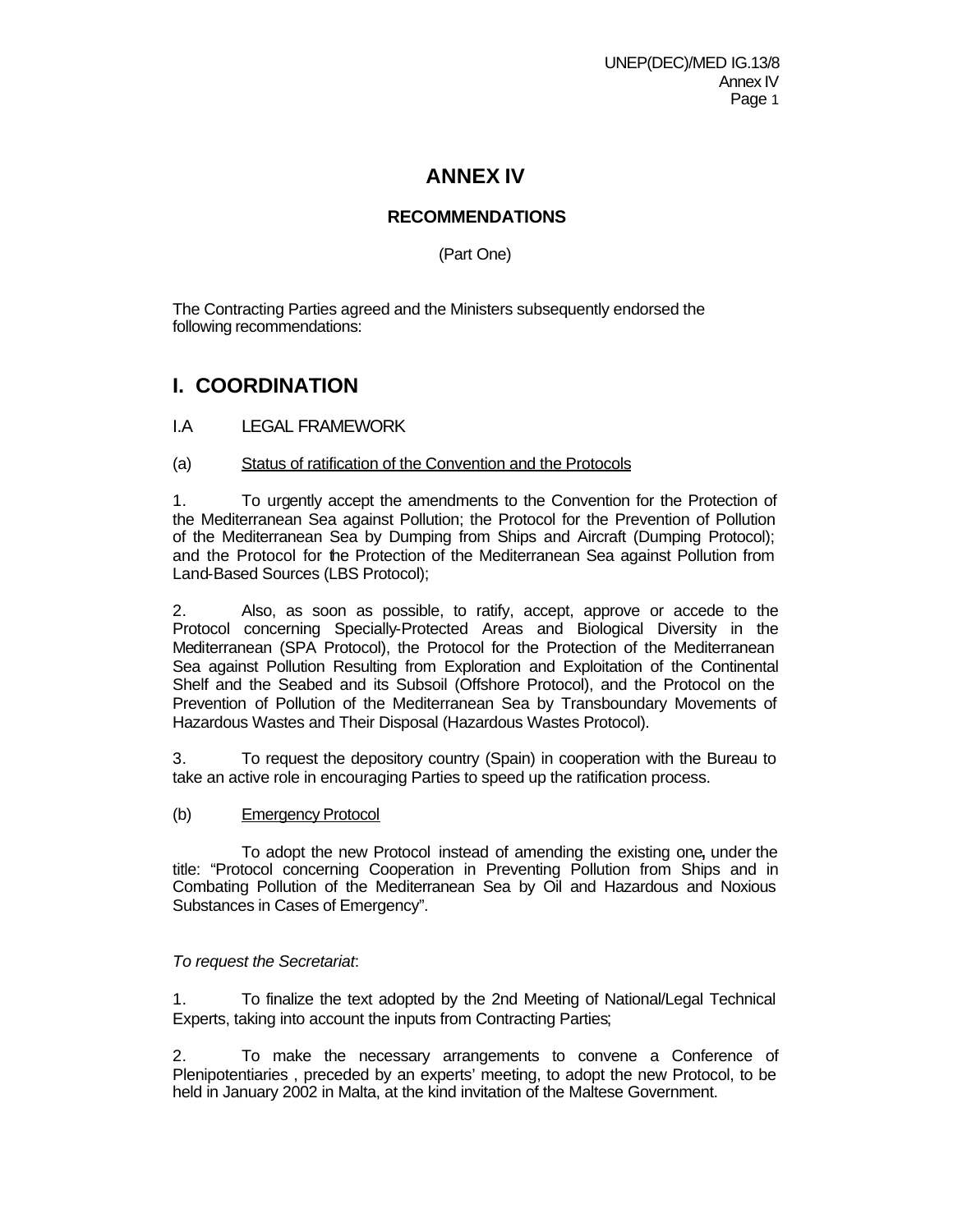## (c) Reporting system

 To adopt the proposed reporting format and to start implementing it progressively during the next biennium.

## *To request the Secretariat*

1. To provide technical and financial support for the progressive implementation, on a trial basis, of the reporting system;

2. To report to the Contracting Parties at their  $13<sup>th</sup>$  Meeting on the lessons learned from the first phase of implementation and to propose appropriate revision based on MAP experience, as well as on ongoing coordination or reporting activities implement within the United Nations framework.

## (d) Liability and compensation

## *To request the Secretariat:*

To convene a working group of experts in 2002 to prepare a descriptive document to provide a comprehensive review of relevant instruments in this field to be discussed at a meeting of legal experts designated by countries at a later stage.

#### (e) Meetings and support to countries on legal matters

## *To request the Secretariat*:

 To strengthen support to countries on legal matters related to the protection of marine and coastal zones in the Mediterranean.

## I.B INSTITUTIONAL FRAMEWORK

#### (a) Evaluation process

1. To acknowledge the evaluation of some components of MAP already performed.

2. To increase efforts to disseminate the products of BP/RAC and PAP/RAC in the countries, including by providing lists of recipients (ministries, public libraries, universities) for the dissemination of the products.

3. To facilitate working relations between the two RACs and the ministries responsible for sectoral policies (water, tourism, agriculture, physical planning, urban issues) concerned by their work.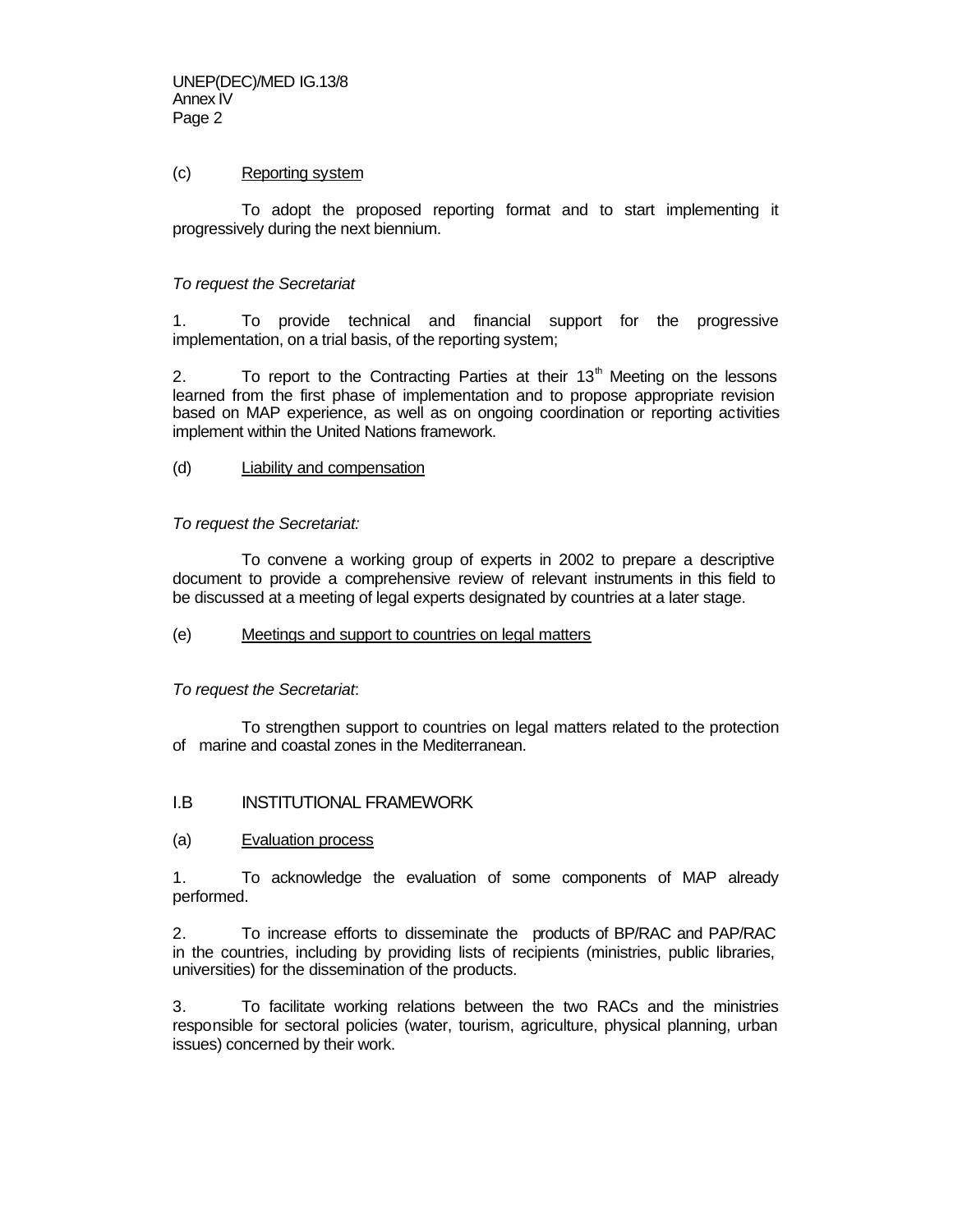## *To request the Secretariat* :

1. In order to take into account the need to maintain activities related to cultural heritage among MAP's activities, as a component of sustainable development in the Mediterranean, to prepare, using the MCSD framework as appropriate , a draft of a new programme in this field, taking into account the suggestions of the evaluators of the programme of 100 Historic Sites.

2. To continue during the 2002-2003 biennium the process of evaluating the structure of MAP (RAC/SPA, REMPEC) using standardized methodology drawing lessons from previous experience with a view of global harmonization;

3. To take into account the suggestions of the evaluators for implementation of the activities and functioning of BP/RAC and PAP/RAC and to propose possible follow-up;

4. To propose and update of the functions of BP/RAC and PAP/RAC by taking into account the objectives of MAP Phase II, the recommendations of the Contracting Parties, the evolution of the regional Mediterranean and Euro-Mediterranean context, the technical expertise of the two Centres, the suggestions of the evaluators and the structure of MAP and its possible evolution;

5. To start preparing a strategic assessment of the general framework of the Barcelona Convention (the operational bodies and the Coordination Unit);

6. To that end to prepare by October 2002 a report in cooperation with the bureau and the inputs of the Contracting Parties with the view of preparing a document to be considered by the next meeting of MAP National Focal Points.

#### (b) Evolution of RACs' structure. New proposal for Turkey

1. To approve the new objectives and functions of REMPEC, as amended **(Appendix 1).**

2. To consider the proposal by Turkey to develop an activity in the field of tourism in line with the discussions and proposals by the NFP Meeting;

## I.C MEDITERRANEAN COMMISSION ON SUSTAINABLE DEVELOPMENT (MCSD)

1. The Contracting Parties approved, after amendment, the recommendations, on the following issues, prepared by the MCSD, and appearing in Part two of the recommendations:

- Industry and sustainable development;
- Urban management and sustainable development;
- Free-trade and environment in the Euro-Mediterranean context;
- Implementation and follow-up of MCSD recommendations and proposals for action;
- recommendations derived from the strategic review for sustainable development in the Mediterranean and proposals for action.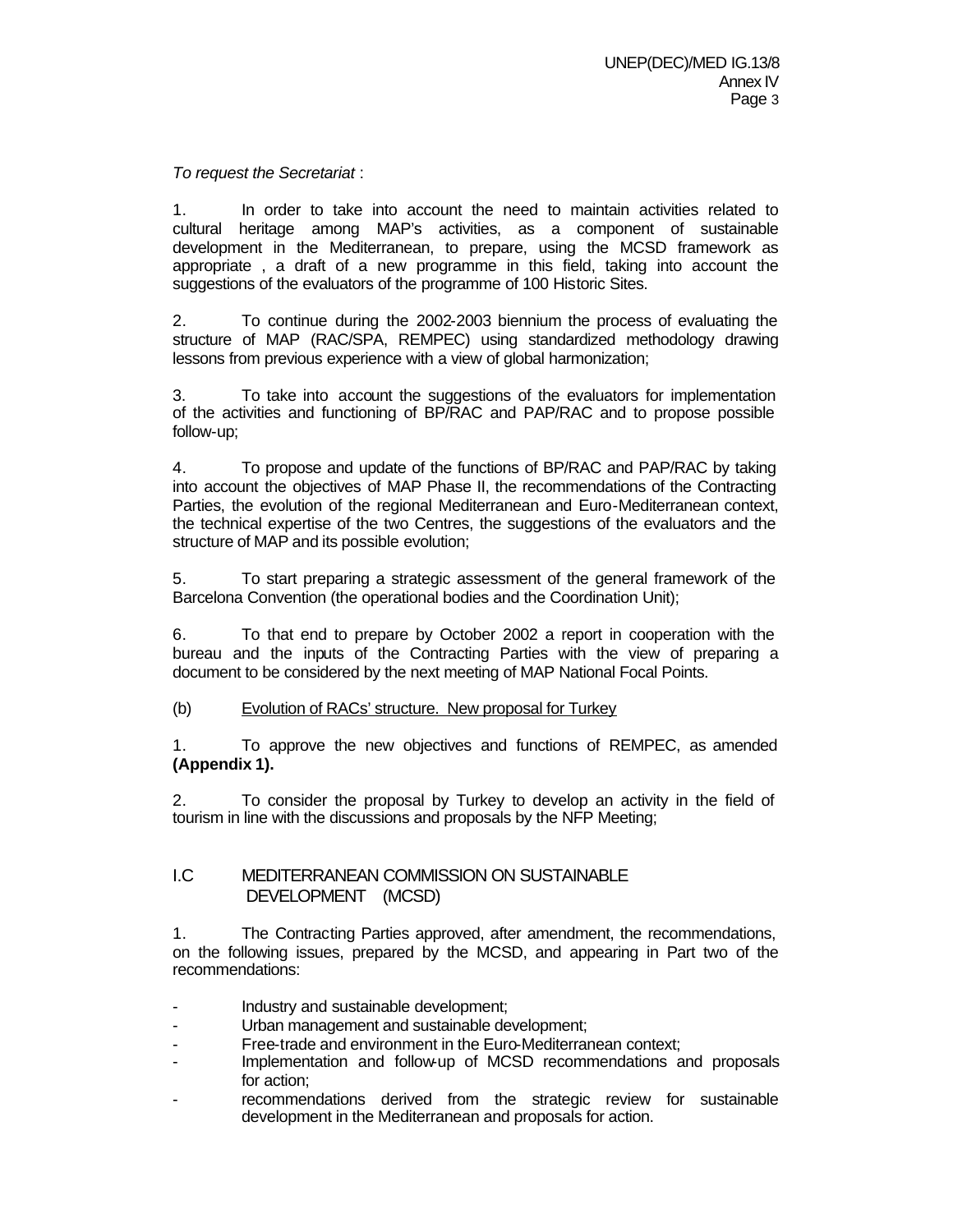## I.D COOPERATION AND PARTNERSHIP

(a) United Nations agencies, European Union, Convention Secretariats, intergovernmental organizations and funding institutions

To provide the Secretariat with support in promoting cooperation and coordination with the relevant intergovernmental organizations and their respective regional offices, through the exchange of information and joint activities and, where useful and necessary, the preparation of Memorandums of Understanding and joint programmes of work.

*To request the Secretariat*:

1. To strengthen cooperation with relevant United Nations agencies and their regional offices or commissions, as well as with the Secretariats of environmental conventions and other intergovernmental organizations and the EU in particular:

> UN and UNEP and the Regional offices (ECE, ESCWA, ECA and ROE, ROWA, ROA respectively) for the preparation of the report of the WSSD and the Global Environment Outlook (GEO), as well as other relevant activities such as information, trade, etc.;

> IMO, GEF, WHO, IAEA, WMO, UNESCO-IOC, UNIDO-ICS in the implementation of marine pollution programmes;

> UNEP Regional Seas Programmes as well as relevant Regional Agreements such as HELCOM and OSPAR, CBD, Ramsar, Bern, Bonn and CITES for the implementation of biodiversity programmes;

> CCD and UNFCCC in the establishment of operational linkages in promoting relevant activities at the Mediterranean regional level;

> with the EC, to promote greater links and coherence with the European Commission and the European Environment Agency, especially in the fields of statistics, indicators, reporting, and environmental standards;

> the Arab League, its Council of Environment Ministers, CEDARE and METAP on issues of common concern through joint activities and exchange of information;

2. To prepare joint projects to be submitted for external funding by relevant intergovernmental organizations, particularly their regional offices or commissions, including MEDA/SMAP;

3. To prepare and sign Memorandums of Understanding with major regional/international institutions (global conventions, UNEP Regional Offices, United Nations Regional Economic Commissions, European Union institutions, etc.), and to promote cooperation and synergy in relevant priority fields for the Mediterranean, including a common strategy and work programmes with time-bound objectives.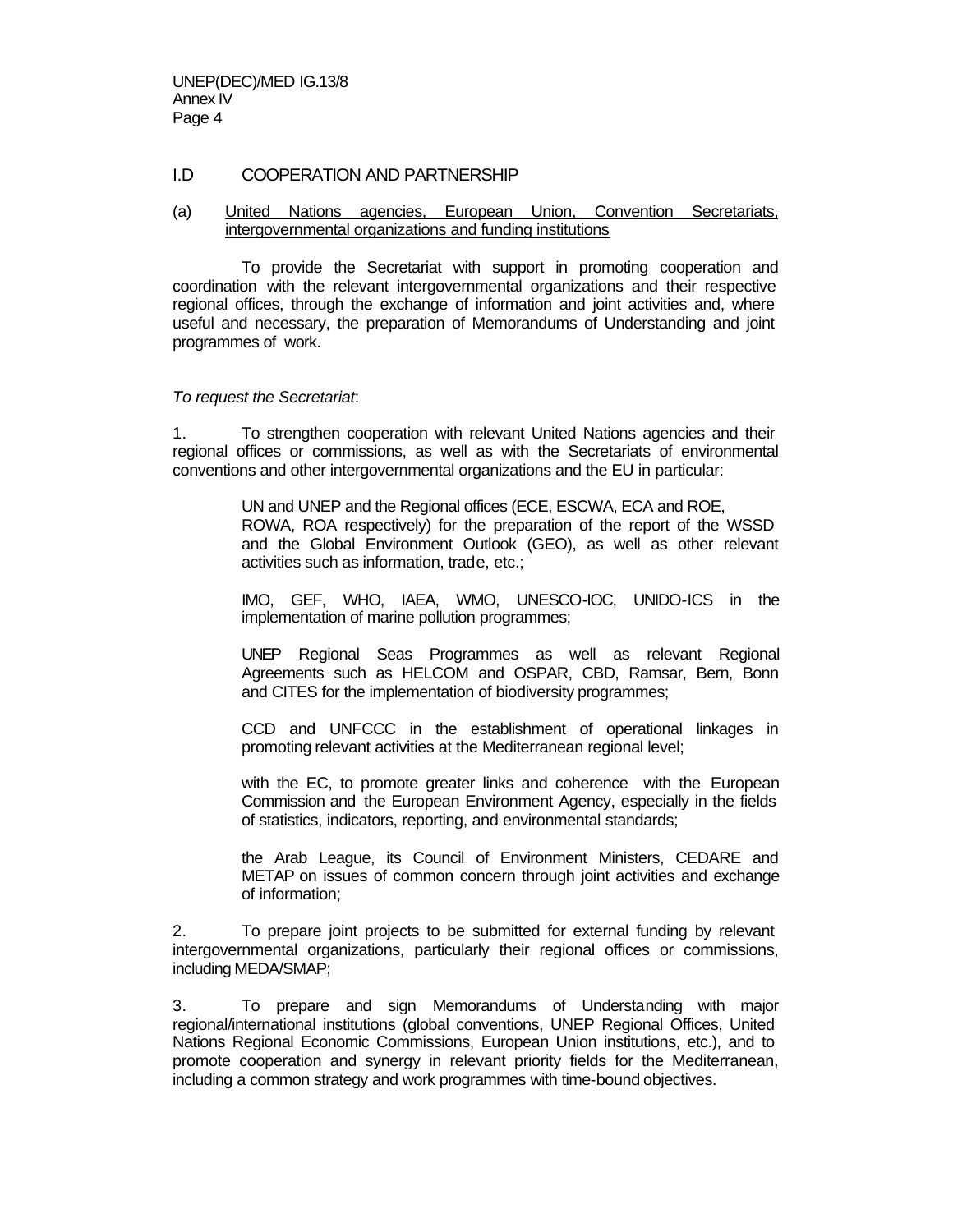## (b) Preparation of the Johannesburg Summit (World Summit on Sustainable Development)

1. To take into account MAP's achievements in the national and regional process of preparing the World Summit on Sustainable Development.

2. To adopt the Mediterranean Declaration for the Johannesburg Summit (**Annex III**).

## *To request the Secretariat*:

To participate actively and contribute to the preparation of the World Summit on Sustainable Development and to report to the Bureau on matters of relevance.

## I.E. MAP INVOLVEMENT IN THE EURO-MEDITERRANEAN PARTNERSHIP AND OTHER INTERGOVERNMENTAL PROCESSES

1. To commit themselves in their capacity as Contracting Parties to the Barcelona Convention and, for those concerned, as members of the Euro-Mediterranean Partnership (EMP) to work towards strengthening the ties between EMP and MAP.

2. To invite those Contracting Parties concerned, to take full account of the decisions and recommendations of the Contracting Parties when elaborating and making requests for support from European Community programmes.

3. To introduce this item into the agenda of future MAP Bureau meetings as well as into the preparatory process for the Euro-Mediterranean Environment Ministers' Conference to be held in Greece in July 2002.

## *To request the Secretariat*:

1. To make recommendations for strengthening ties between EMP and MAP during the Euro-Mediterranean Environment Ministers' Conference;

2. To hold regular exchanges of views with the European Commission with a view to improving complementarity and synergies between the two programmes and sharing experience on integration and on successes and obstacles in the implementation of MAP commitments;

3. To elaborate proposals for improving operational synergies between the MAP and the EMP and to include these in their presentation to the Euro-Mediterranean Environment Ministers' Conference;

4. To draw up a report on MAP experience of integrating environmental concerns into other sectors and policies in the region to promote sustainable development and on the implementation of MAP commitments for submission to the preparatory process of the Conference.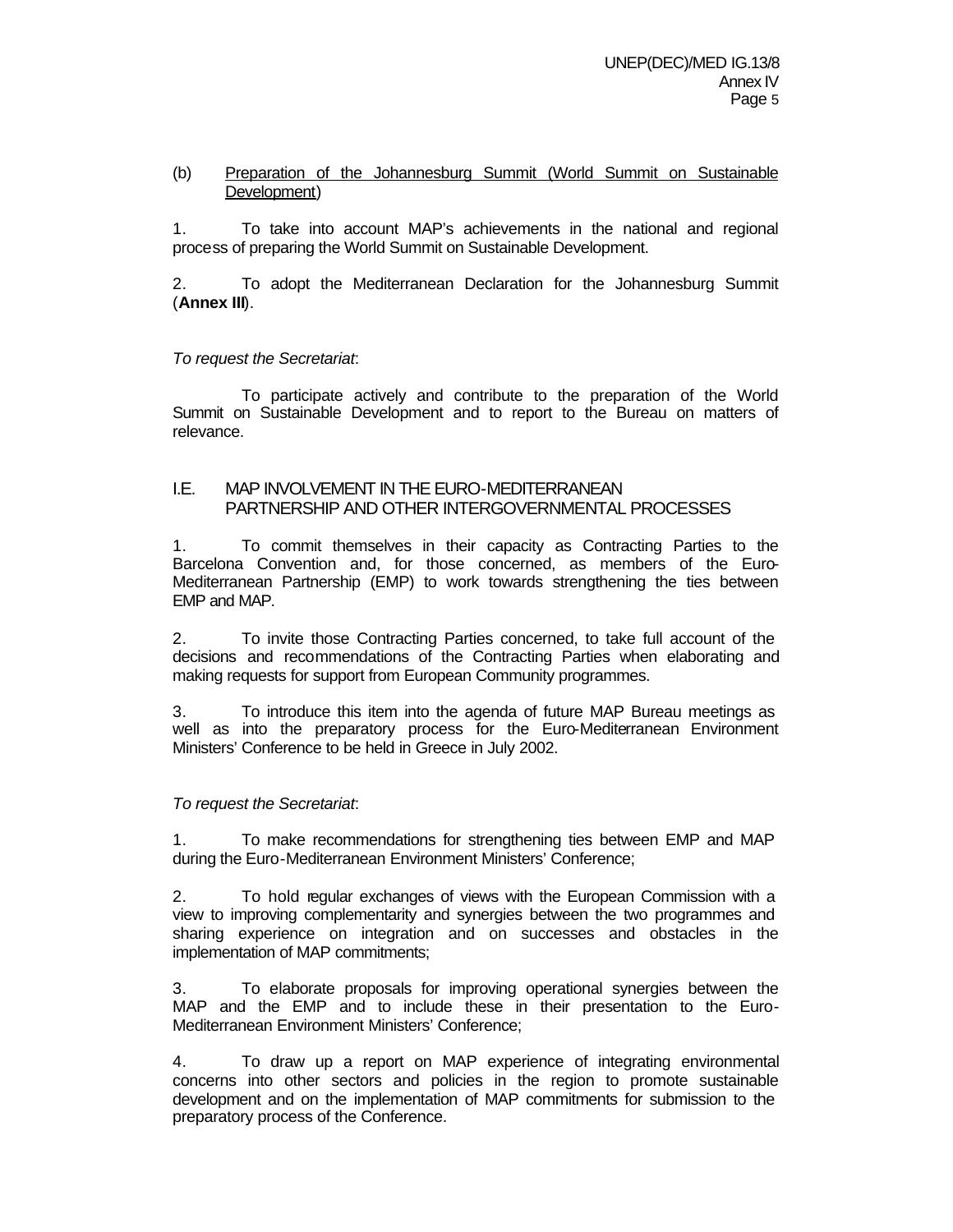# I.F NON-GOVERNMENTAL ORGANIZATIONS AND OTHER PARTNER ORGANIZATIONS

1. To adopt the proposed new criteria for inclusion and retention in the list of partners **(Appendix 2).**

2. To implement the various recommendations on cooperation with NGOs and their partners.

## *To request the Secretariat*:

1. To implement the proposed new criteria for inclusion and retention in the list of partners;

2. To review the list of partners, including the new accepted ones, according to the new criteria and submit it to the next Bureau Meeting.

3. To strengthen cooperation and assistance to Mediterranean partners included in the MAP list;

- 4. To include the following organizations in the list of MAP partners:
- Environmental Perception (Greece)
- Association for Forest Development and Conservation (AFDC) (Lebanon)
- Institut du Droit Economique de la Mer (INDEMER) (Monaco)
- Sustainable Business Associates (SBA) (Switzerland).
- Centre International de Droit Comparé de l'Environnement (CIDCE) (France)
- Organisation des Communicatrices Méditerranéennes (OCOM) (Tunisia)

## I.G MEETINGS AND CONFERENCES ORGANIZED WITHIN THE MAP FRAMEWORK

## To request the Secretariat:

1. To present to the next Bureau meeting a report aiming at rationalizing MAP Calendar of meetings;

- 2. To provide Arabic interpretation and translation at the Bureau meetings.
- I.H FINANCIAL ISSUES
- 1. To approve the proposed budget as presented in annex II of this report.
- 2. To approve programme of work for the 2002-2003 biennium.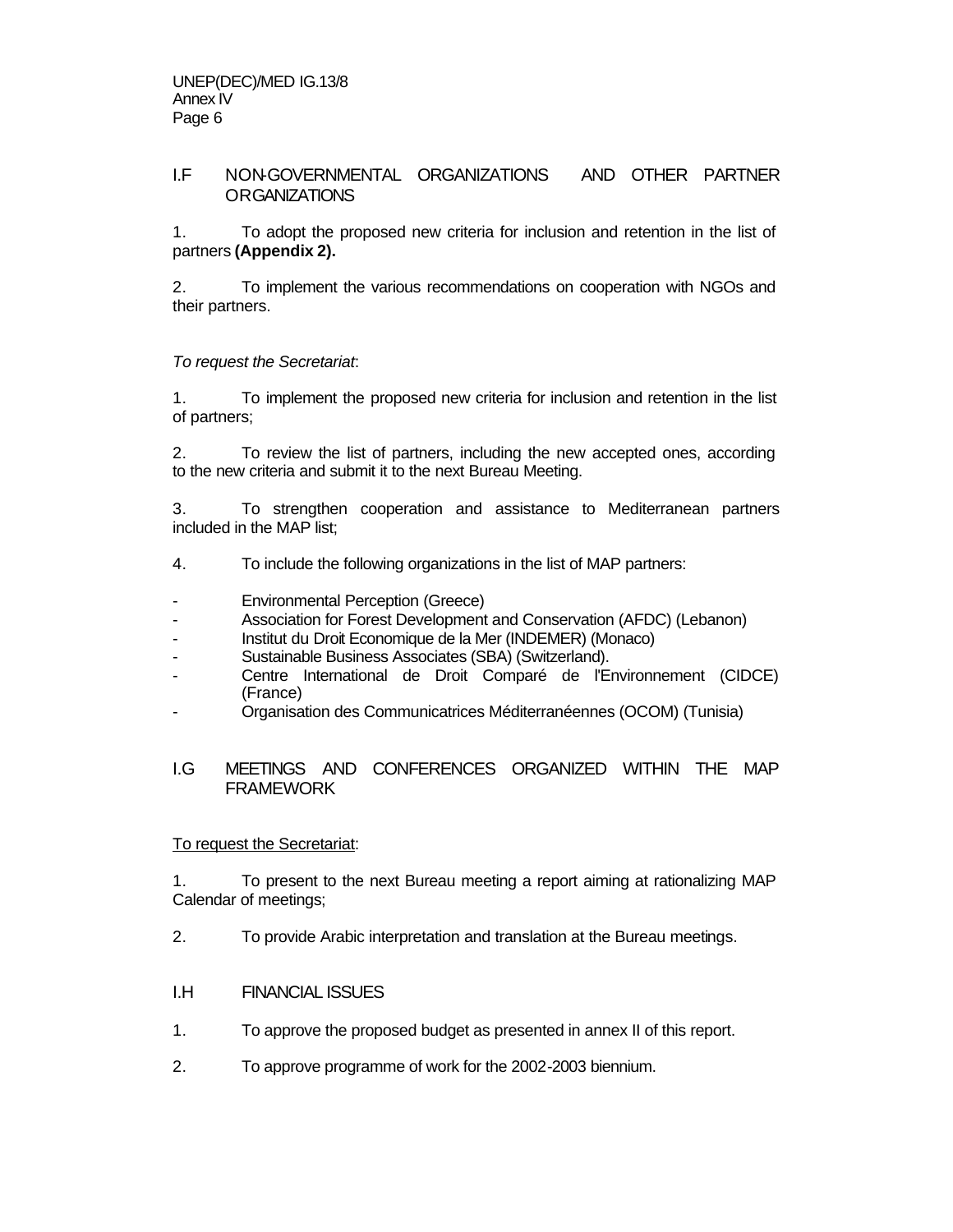#### *To request the Secretariat*:

1. To prepare on a regular basis for the MAP Focal Points and the Contracting Parties Meetings a report on the status of the financial implementation of the MAP programme and budget with an improved format specifying credit consumption ratio.

2. To adopt the principle of use of the Euro as the operating currency; to submit, jointly with UNON, a report to the Bureau on ways, means and implications for its consideration and thereafter to the United Nations Controller for approval, the request by the Contracting Parties to use the Euro as the currency for the Mediterranean Trust Fund.

# I.I INFORMATION, PUBLIC AWARENESS AND PARTICIPATION

*To request the Secretariat* :

1. To consolidate the implementation of activities related to:

the preparation and dissemination of publications, both general such as MEDWAVES and brochures, and technical such as the MAP Technical Reports Series (MTS), as well as to the upgrading of the MAP Web site;

the preparation of information tools addressed to specific target groups, such as youth;

the restructuring and regular updating of the MAP mailing list in order to increase and improve the dissemination of MAP information materials both at the regional and national levels;

the upgrading of the MAP library both through the automation process and the MAP web site.

2. To make further efforts to network with communication and media professionals in the Mediterranean in order to improve the dissemination of MAP information, with special focus on youth, mainly through seminars and workshops, as well as the drafting of special features;

3. To elaborate and propose guidelines for a Mediterranean Strategy on Information, Public Awareness and Participation, and for this purpose:

to ensure the involvement of all MAP partners;

to integrate the strategy for Arab countries as a component of the Mediterranean Strategy;

to elaborate a subregional component for the Eastern Adriatic countries and Turkey and to utilize the two subregional strategies as a major component of the proposed Mediterranean Strategy;

when proposing specific activities within the framework of the Mediterranean Strategy, to take into account the importance of involving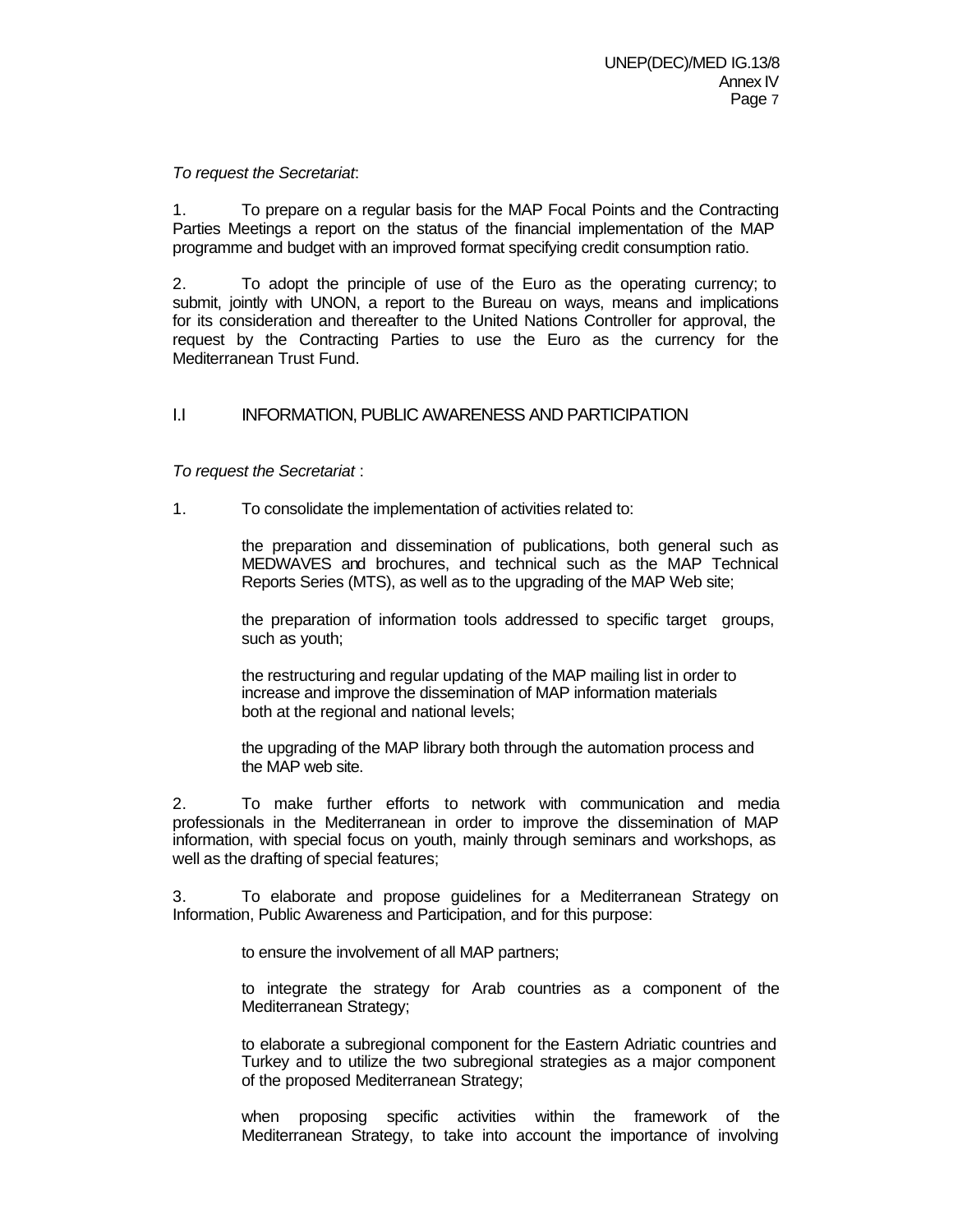local authorities and, progressively, the private sector, mainly small and medium-sized enterprises.

4. To produce an information folder containing short summaries (two pages) of each of these publications, mainly for widespread distribution at the World Summit on Sustainable Development.

# **II. COMPONENTS**

# II.A POLLUTION PREVENTION AND CONTROL

## (a) Land-based pollution assessment and control

## **General Policy And Coordination**

1. To confirm the orientation of the MED POL Programme and to lay emphasis on the implementation of action-oriented pollution control activities; to this end, to give priority to the full implementation of the activities  $d$  the SAP, including those under the Mediterranean GEF Project.

2. To continue to formulate, implement and follow up pollution assessmentrelated activities that are deemed to be essential tools for verifying the state of pollution of the region, the progress made by countries in the control of pollution, as well as a valid means of achieving appropriate coastal zone management.

3. Also to continue and strengthen cooperation with the competent United Nations cooperating agencies supporting MED POL, the Regional Activity Centres, intergovernmental, international, regional and subregional organizations, institutions, agreements, programmes, economic actors and NGOs for the implementation of the SAP and the other approved MED POL activities, laying special emphasis on cooperation with the UNEP/GPA Coordination Office for the implementation of the GPA at the regional level;

4. To give priority to the implementation of activities within the GEF-funded Strategic Action Programme (SAP), and in particular those directed towards achieving the long-term sustainability of the project through the implementation of appropriate economic instruments.

#### **Implementation of the SAP**

1. To adopt the "Operational Document for the implementation of the SAP", which describes the activities to be carried out at the national and regional levels in order to achieve the gradual reduction and, by the year 2025, the elimination of pollution.

2. To make the reduction of municipal pollution a priority objective and, accordingly, to implement policy action such as promoting and updating the related national regulations.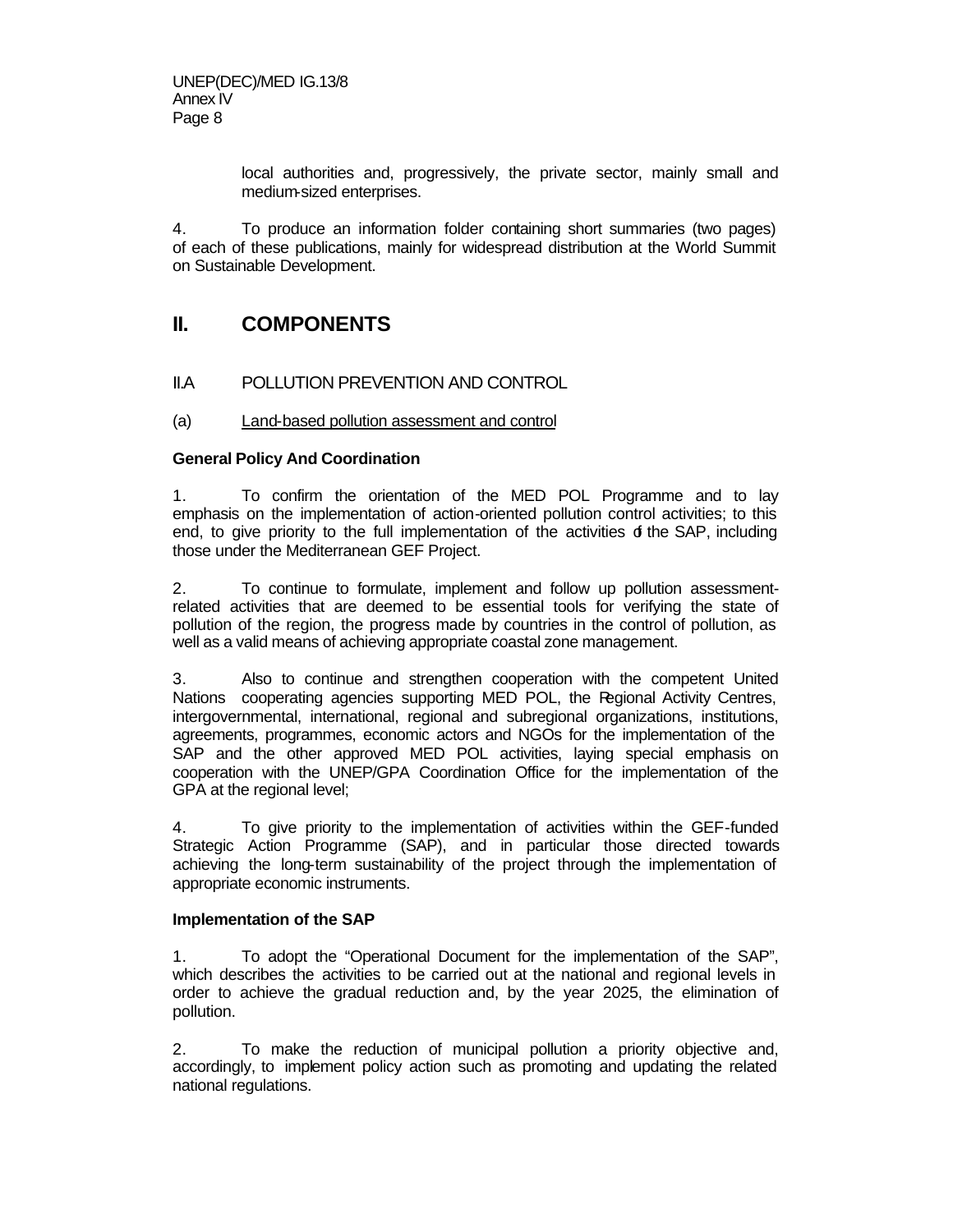3. To establish, by the year 2003, the national baseline budget for emissions for each of the pollutants identified in the SAP, based on common or comparable methodologies for establishing the baseline budget and tracking the pollution reductions achieved.

4. To adopt national action plans to address pollution from land-based activities as part of the implementation of the SAP, if they have not already done so. The plans should be completed by the year 2003 and be operational by the year 2005.

## *To request the Secretariat*:

#### *(MED POL)*

1. To give priority to activities aimed at assisting countries to implement the SAP and to cooperate fully with the organizations involved in the implementation of the Mediterranean GEF Project.

2. To assist countries to establish, by the year 2003, the national baseline budget for emissions of each of the pollutants identified in the SAP and to prepare the necessary supporting technical documents and methodologies.

3. To assist countries to formulate and/or strengthen national action plans to address pollution from land-based activities.

#### *(PAP/RAC)*

4. To continue the implementation of the SAP project component "Sustainability of SAP", and to contribute to the creation of the financial platform in GEF-eligible countries for the reduction of land-based pollution of the sea by promoting the use of the most appropriate economic instruments.

#### **Municipal Wastewater**

*To request the Secretariat*:

*(MED POL*)

1. To update regularly the list of wastewater treatment plants and to prepare a new updated list by 2003;

2. To provide assistance to countries for the updating of national regulations on sewage discharges;

3. To prepare an assessment of guidelines related to sewage treatment and municipal wastewater reuse practices in the Mediterranean region;

4. To promote research on alternative and innovative sewage treatment techniques adapted to specific Mediterranean conditions, taking into account ongoing programmes at the regional and international levels.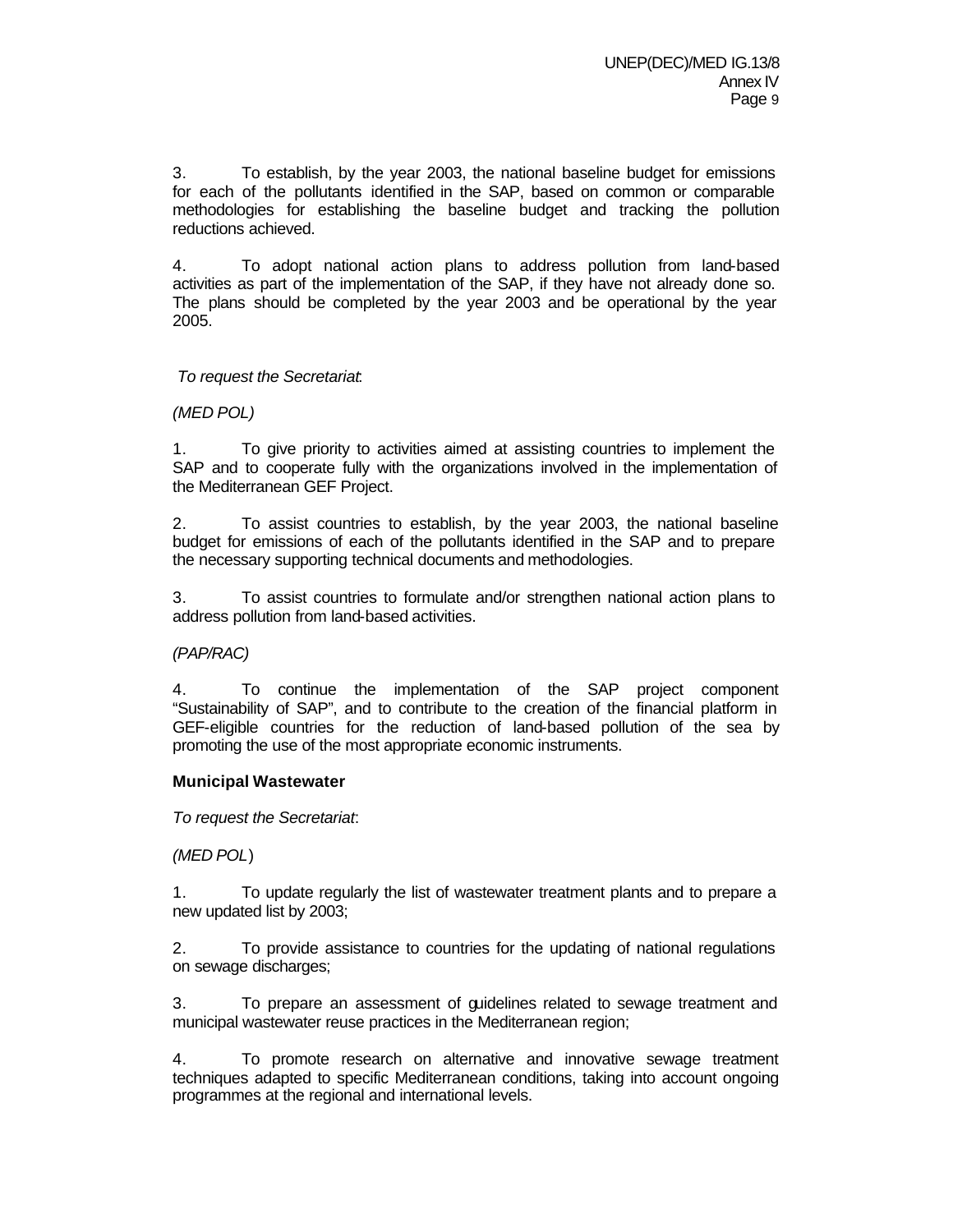UNEP(DEC)/MED IG.13/8 Annex IV Page 10

#### **Solid Wastes**

*To request the Secretariat* 

*(MED POL)*

To prepare guidelines on the management of coastal and marine litter, together with an action plan to assist countries to improve the institutional and technical aspects of coastal litter management.

## **Monitoring**

*To request the Secretariat* 

*(MED POL)*

1. To continue to assist countries in the formulation, finalization and implementation of their national monitoring programmes with the aim of including trend, compliance and biological effects monitoring;

2. To continue to work on the finalization of the new MED POL Phase III database for the proper management of monitoring data and to assist countries to establish compatible national databases;

3. To give priority to the implementation of data quality assurance programmes for chemical and biological effects monitoring in order to ensure that the data are of high quality and are reliable;

4. To initiate work on the issue of river pollution and river basin management by preparing basic technical and information documents, utilizing funds from the multi-donor Mediterranean GEF Project and taking into account the work done by other relevant organizations;

5. To consider the inclusion of eutrophication parameters among the mandatory parameters of the MED POL Phase III trend monitoring programme;

6. To prepare a review of existing criteria and standards for the classification of polluted areas;

7. To finalize the Quality Criteria and Standards for Bathing Waters, in cooperation with the WHO and the European Union, and, if necessary, to convene a meeting during the biennium with a view to the adoption of the Criteria and Standards by the 13<sup>th</sup> Ordinary Meeting of the Contracting Parties.

#### *(ERS/RAC*)

8. To support MED POL programme and SAP through specific pilot projects, information dissemination, training, capacity building based on use of remote sensing for water quality and dynamics assessment.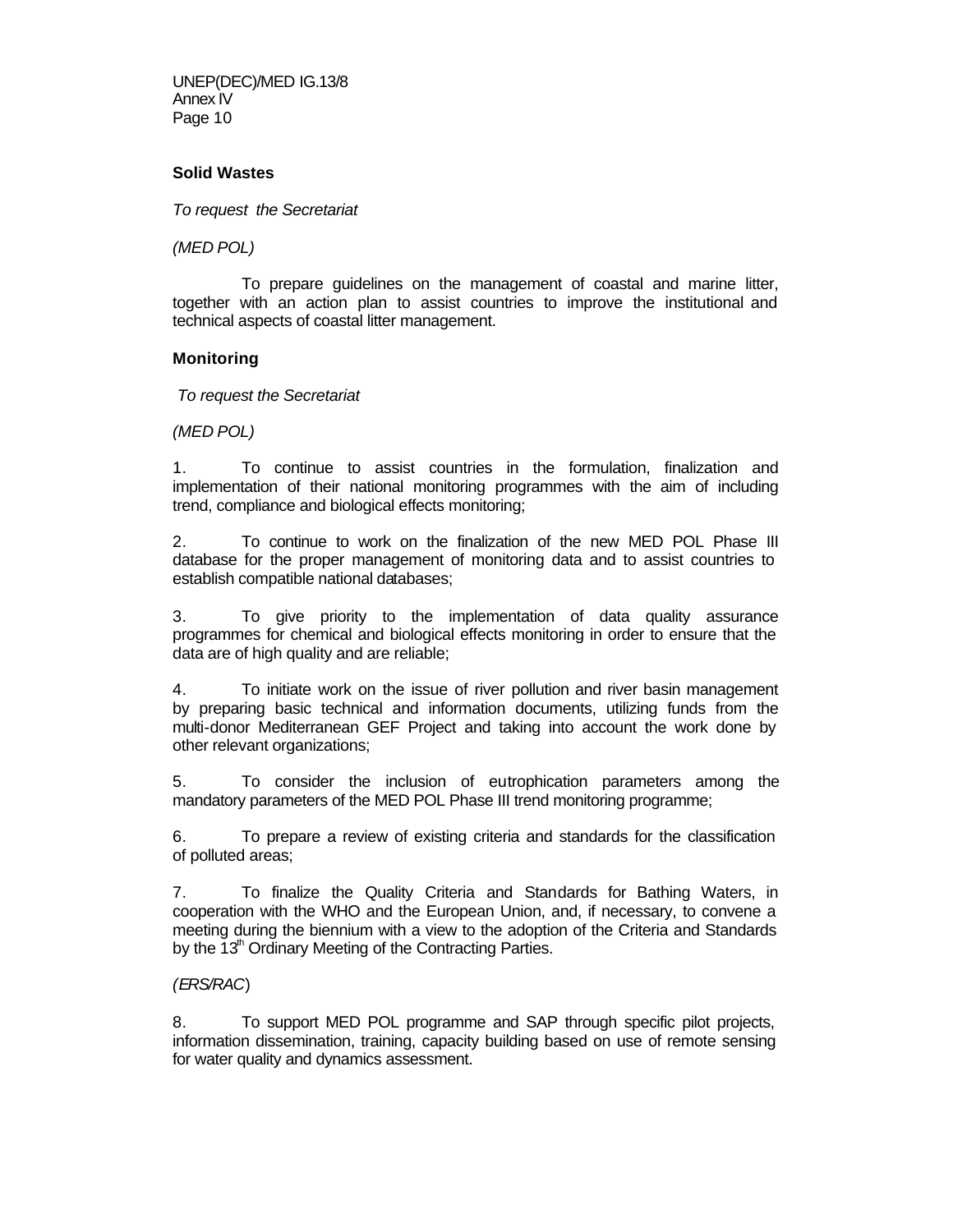## **Public Participation**

*To request the Secretariat* 

*(MEDU and MED POL)*

To formulate by 2003, in cooperation with MAP Partners, an Action Plan to promote the participation of all concerned components of civil society in the implementation of the SAP, taking into account relevant international programmes and conventions such as the Aarhus Convention.

## **Reporting**

*To request the Secretariat* 

*(MED POL)*

1. To continue working on the implementation of PRTRs by providing the necessary assistance to countries;

2. To review and develop a set of marine pollution indicators, in cooperation with Blue Plan, EEA, UNIDO-ICS and other competent bodies and organizations;

3. To elaborate a reporting system on the implementation of the SAP, taking into account the development of similar systems being tested by the GPA Secretariat.

## **Other Activities Related to the LBS Protocol**

1. To provide the Secretariat with all the necessary data and information for the regular review of the list of pollution hot spots every four years, with the first revised list to be prepared during the 2002-2003 biennium;

2. To establish and/or strengthen pollution inspection systems with the aim of making them fully operational by the year 2005.

*To request the Secretariat;*

*(MED POL)*

1. To elaborate further the guidelines for the management of brine;

2. To prepare by the year 2003 a revised list of pollution hot spots based on official data and information provided by countries;

3. To provide assistance to countries in establishing and/or upgrading pollution inspection systems.

## **Activities Related To The Implementation Of The Dumping Protocol**

1. To provide the Secretariat with all the necessary data and information so that it can prepare an assessment of dumping activities during the period 1995-2001;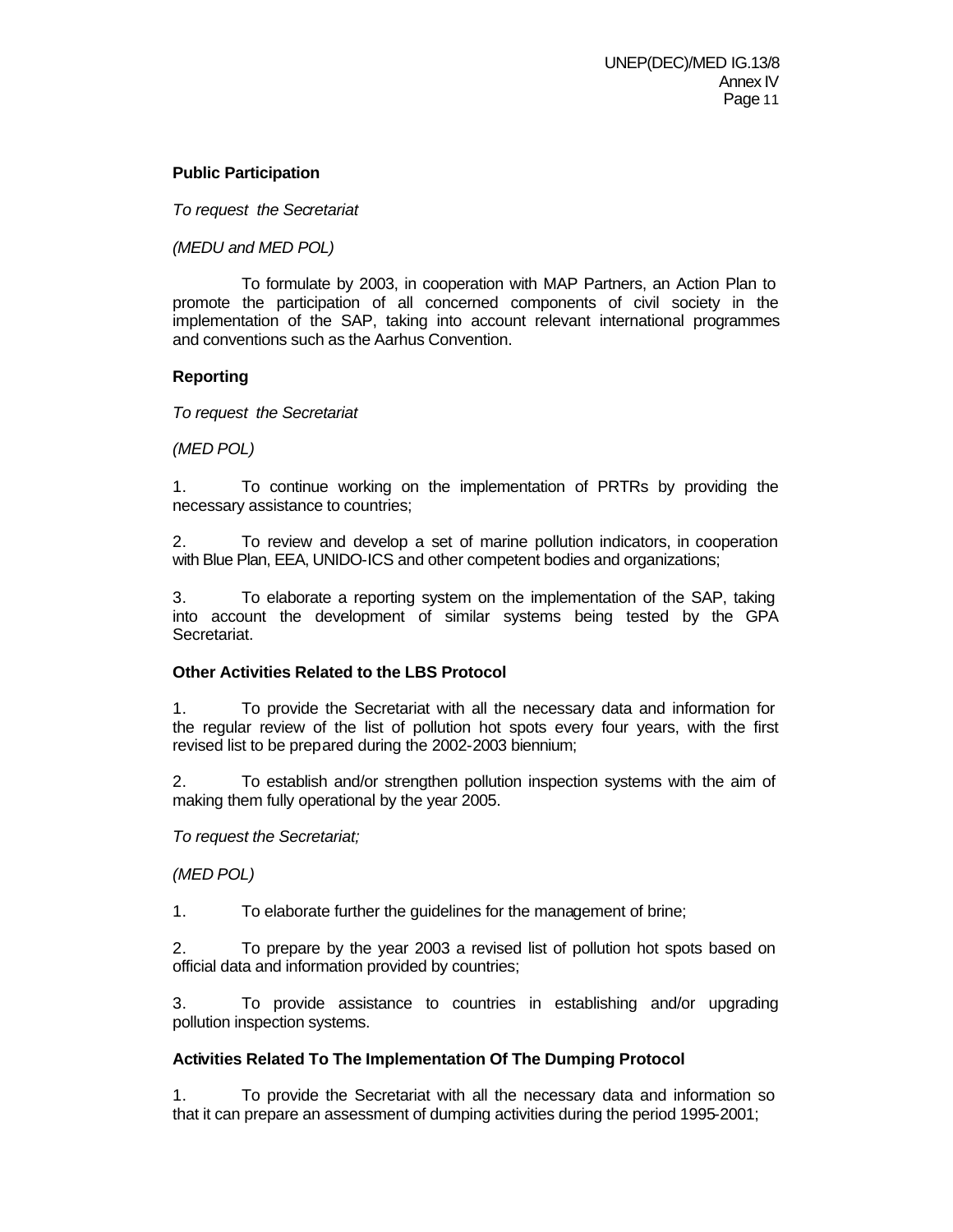2. To adopt the guidelines for the management of fish wastes or organic materials resulting from the processing of fish and other marine organisms, which were prepared by the Secretariat in close cooperation with national authorities. The guidelines will come into force with the entry into force of the Dumping Protocol as revised in 1995.

*To request the Secretariat:*

*(MED POL)*

1. To complete the assessment of dumping activities for the period 1995- 2001, based on information provided by the Contracting Parties;

2. To prepare guidelines for the management of inert uncontaminated geological materials, in close cooperation with national authorities;

3. To develop the guidelines for the dumping of platforms and other manmade structures at sea, in close cooperation with national authorities

#### **Activities Related to the Implementation of the Hazardous Wastes Protocol**

*To request the Secretariat* 

*(MED POL)*

To prepare an assessment of hazardous waste management in Mediterranean countries, including a review of effective approaches to combating illegal transboundary movements of hazardous wastes.

**Activities Related to the Identification and Follow-Up of Emerging Environmental and Pollution Issues**

*To request the Secretariat* 

*(MED POL)*

1. To continue to follow up ongoing research and study developments on the issue of climate change and its environmental implications for the Mediterranean region and to inform the Contracting Parties accordingly;

2. To work on the identification of emerging environmental and pollution issues (including marine antifoulants, airborne pollution and the impact of fish farming activities), in consultation with MED POL National Coordinators, and to fund limited research projects and prepare assessments in cooperation with competent intergovernmental organizations and United Nations cooperating agencies.

#### (b) Sea-Based Pollution Prevention and control

1. To adopt the decision on the new mandate, objectives and functions of REMPEC;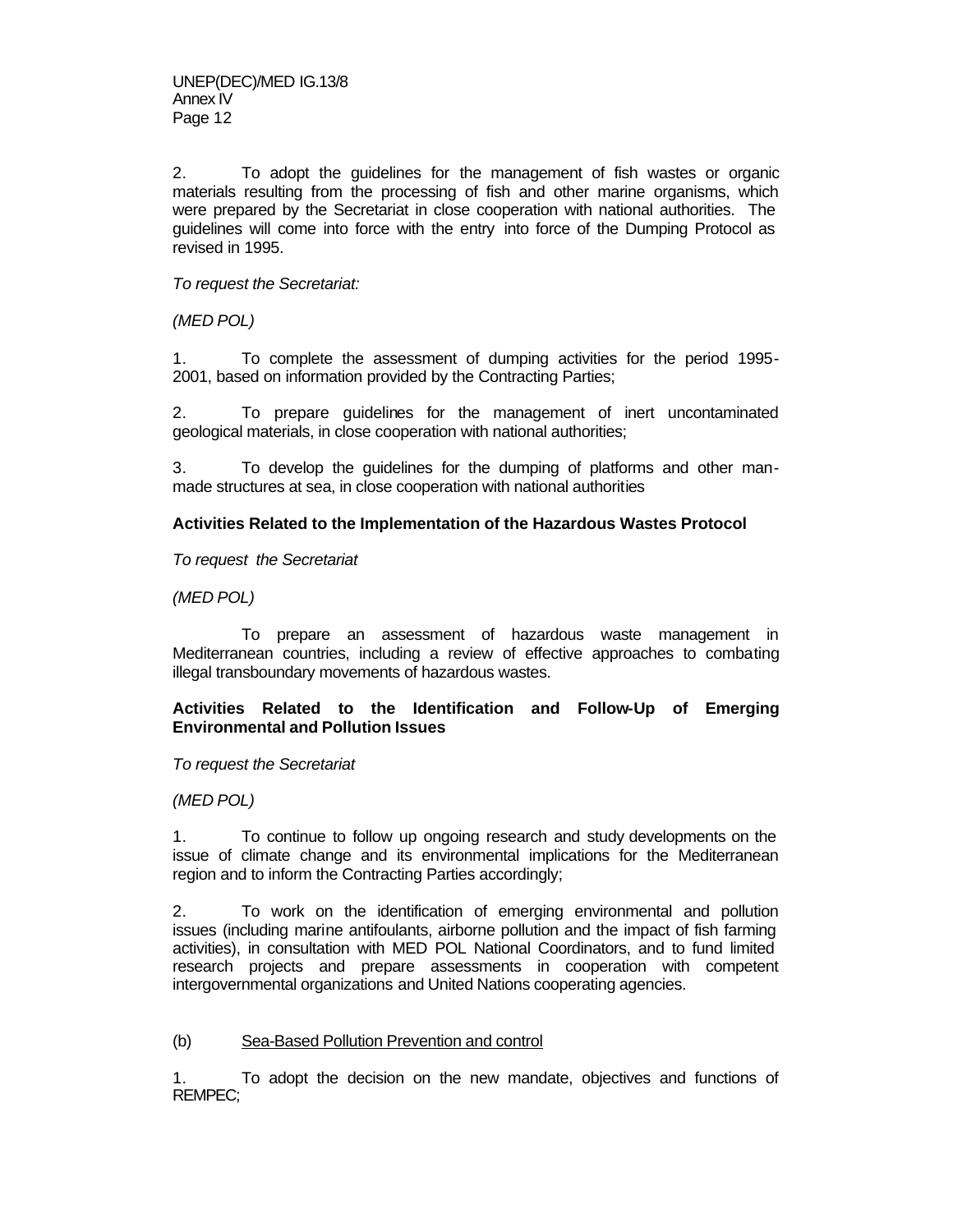2. To ratify a new Emergency Protocol to the Barcelona Convention as soon as possible, once approved, so as to enable its implementation;

3. To further examine the possibility of seconding professional officers to the Centre on a temporary basis;

4. To invite the host country of REMPEC to identify and provide the Centre with a building suitable to its requirements as soon as possible;

5. To maintain, revise and promote, either individually or through bilateral or multilateral cooperation, and in collaboration with other stakeholders, Contracting Parties' contingency plans and means br combating pollution of the sea by oil and other harmful substances;

6. To comply with reporting obligations and to utilize and adhere to the "POLREP System" and to the "Post Incident Report", for the exchange of information on accidental pollution at sea;

7. To support and facilitate the work of the Mediterranean Technical Working Group established by the REMPEC Focal Point Meeting held in October 2000, pursuant to the recommendation addressed to the Contracting Parties at the11<sup>t</sup> Ordinary Meeting;

9. To take any appropriate action to promote aerial surveillance as a means of monitoring and prosecuting violations of existing regulations for the prevention of pollution from ships, on the basis of the relevant Recommendation addressed to the Contracting Parties at the 11<sup>th</sup> Meeting and the outcome of the Meeting of REMPEC Focal Points, (Malta 25-28 October 2000; REMPEC/WG.18/14);

10. To propose and discuss, taking into account the competences of IMO, an agreed common regional policy for the prevention of pollution from ships, based on the adopted 1997 regional strategy and taking into consideration the provisions of the new Emergency Protocol;

11. To support REMPEC's efforts to implement the programme of activities under the EC MEDA project on port reception facilities;

#### *To request the Secretariat*

#### *(REMPEC)*

1. To support the Contracting Parties in their efforts to promote common actions and roposals in the field of prevention of pollution from ships, including common initiatives at IMO level;

2. To support the Contracting Parties in maintaining, revising and promoting national and subregional preparedness and response systems.

#### *(REMPEC and MEDU)*

3. To endeavour to obtain the necessary external funds to move ahead with the process of studying suitable actions to prevent pollution from pleasure craft.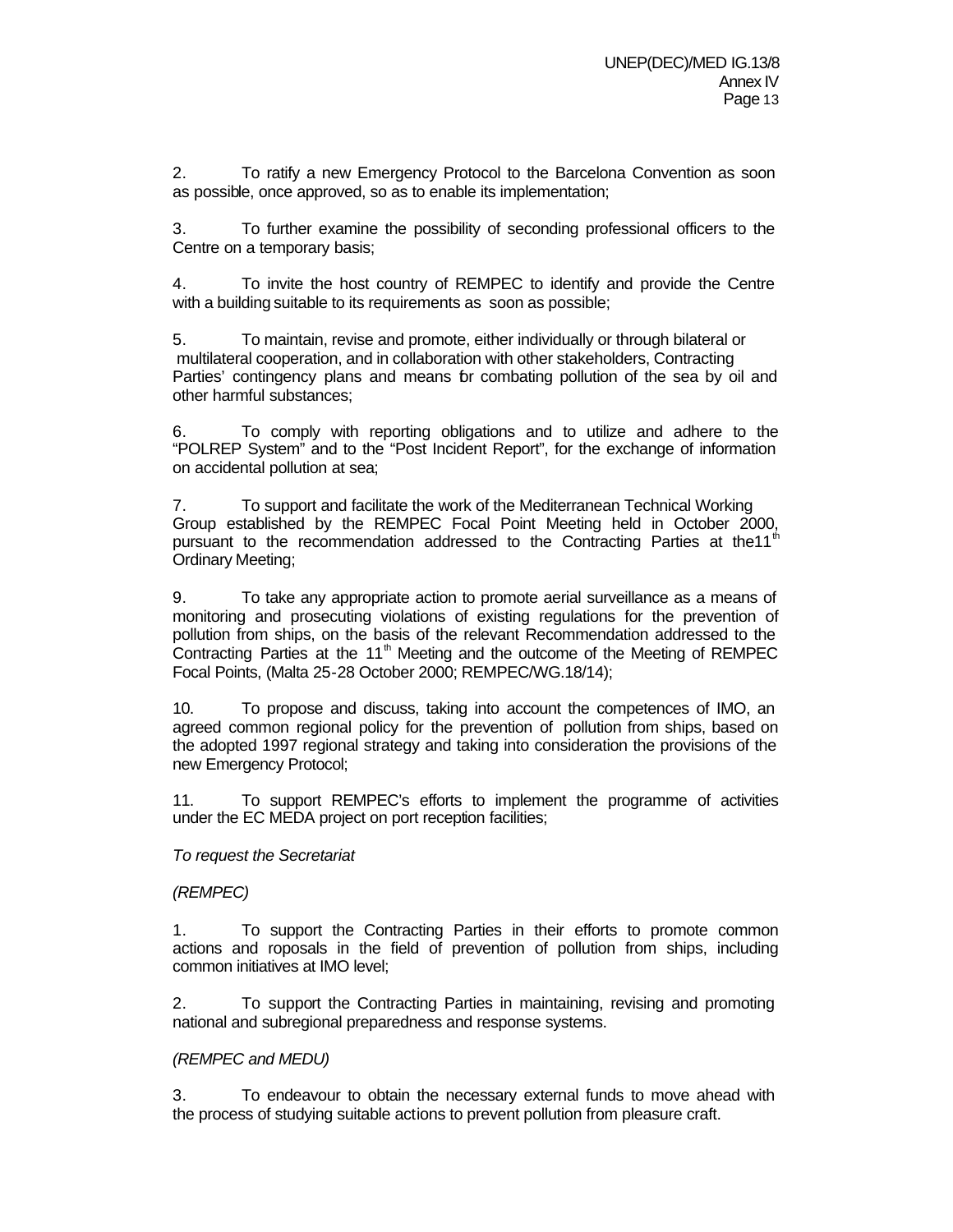## *(ERS/RAC)*

4. To support REMPEC for oil spill detection and monitoring through the integrated use of remote sensing and GIS techniques and other advanced tools (e.g. space based localisation, high speed satellite telecommunication).

## (c) Cleaner Production

1. To promote the incorporation of an environmental dimension in the public procurement processes.

2. To utilize RAC/CP commitment in the process of implementation of the Strategic Action Programme (SAP) and of the GEF Mediterranean Project and to carry out activities according to its field of competence.

3. To focus on the creation of CP Centres and provide them with the needed technical assistance through the RAC/CP cooperation.

4. To request from RAC/CP to update the Study on the status of Cleaner Production in MAP countries.

5. To enhance RAC/CP participation in activities carried out by UNEP and UNIDO in the Mediterranean.

#### *To request the Secretariat*:

1. To strengthen co-operation with other programmes and components of MAP, in particular with MEDPOL concerning the implementation of SAP and with the Mediterranean Commission for Sustainable Development (MCSD) in the framework of the Thematic Group on Industry and Sustainable Development as well as to strengthen co-operation with other Mediterranean entities.

2. To encourage stronger links with European level initiatives such as IPPC, EMAS, IPP and Ecolabel and with institutions in order to strengthen an integrated approach to cleaner production and to improve information sharing with the non EU Mediterranean countries, as well as to increase its participation in international fora such as the IMPEL network.

3. To enlarge the scope of activities to cover, as well as processes, products and services, to focus its activities on SMEs and micro industries and to pay more attention to air pollution and soil pollution within its activities, in addition to water pollution and solid wastes generation.

4. To provide environmental information to industries to give them guidance and promote the environmental culture aiming at improving their performance.

5. To review the CP tools developed by it (MOED, GHP...), to identify improvement opportunities and to publish the studies carried out to facilitate its use in the Mediterranean countries.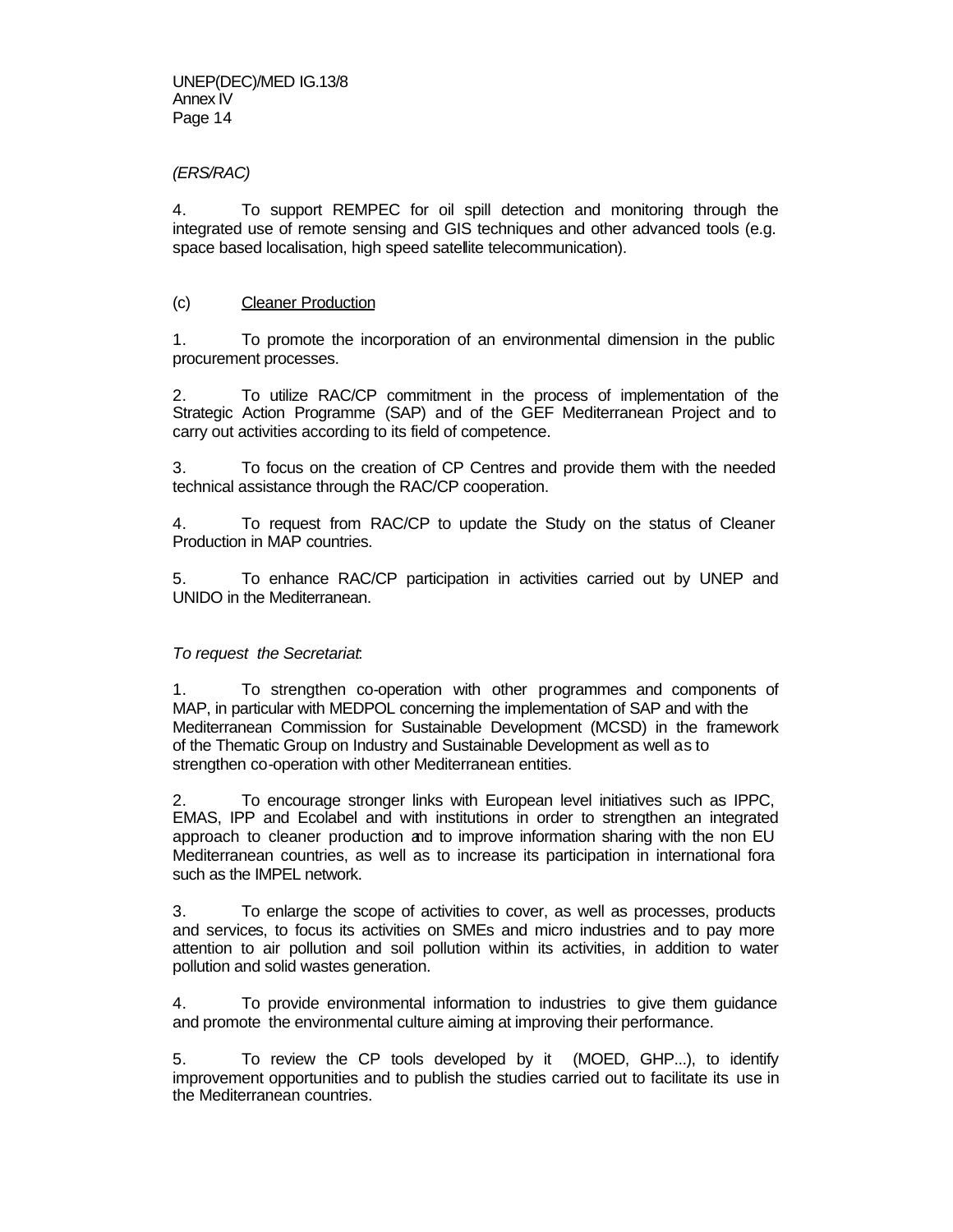6. To elaborate a written report about all activities carried out by RAC/CP in the last 3 years and forwards it to all NFP.

7. To organise site visits to facilities that have implemented CP techniques and to test CP case studies in Mediterranean industries and carry out demo projects.

8. To train trainers and to organise long-term training courses and workshops in co-operation with MAP countries.

9. To carry out studies on economic instruments to promote CP and on product-oriented issues related to CP and on the experience in environmental management in industrial parks and industrial cities.

10. To enhance the exchange of information among the RAC/CP NFP network and to enlarge the Mediterranean CP experts Database,.

11. To increase the use of Internet and the RAC/CP web page as a tool for RAC/CP NFP network, as well as to link the web page of RAC/CP to the MAP web page on enforcement and compliance.

(All CP/RAC activities are subject to approval of concrete actions by the Spanish Government).

II.B BIOLOGICAL DIVERSITY AND SPECIALLY PROTECTED AREAS

## **II.B.1 Data collection and periodic assessment of the situation**

1. To approve the proposals to include on the list of SPAMIs the following areas : Alboran Island (Spain), Seabed of the Levant of Almeria (Spain), Cape Gata-Nijar (Spain), Mar Menor and the East coast of Murcia (Spain), Cape Creus Natural Park (Spain), Medes Island (Spain), Columbretes Islands (Spain), Port-Cros (France), Kneiss (Tunisia), La Galite (Tunisia), Zembra (Tunisia) and the Sanctuary for the Conservation of Marine Mammals (Monaco, France and Italy).

2. To request Parties that have not yet ratified the SPA Protocol and States that are not Parties to the Barcelona Convention to recognize the particular importance of these areas and not to authorize or undertake activities that could prejudice the objectives for which the SPAMIs have been created.

3. To invite countries in the region and the international organizations concerned to promote, through all appropriate forms of cooperation, the protection and management of SPAMIs.

4. To encourage the creation of SPAMIs covering national sites and transboundary SPAMIs.

5. To advocate inclusion in the SPAMI List as a tool for reinforcing national policies for the conservation of biological diversity.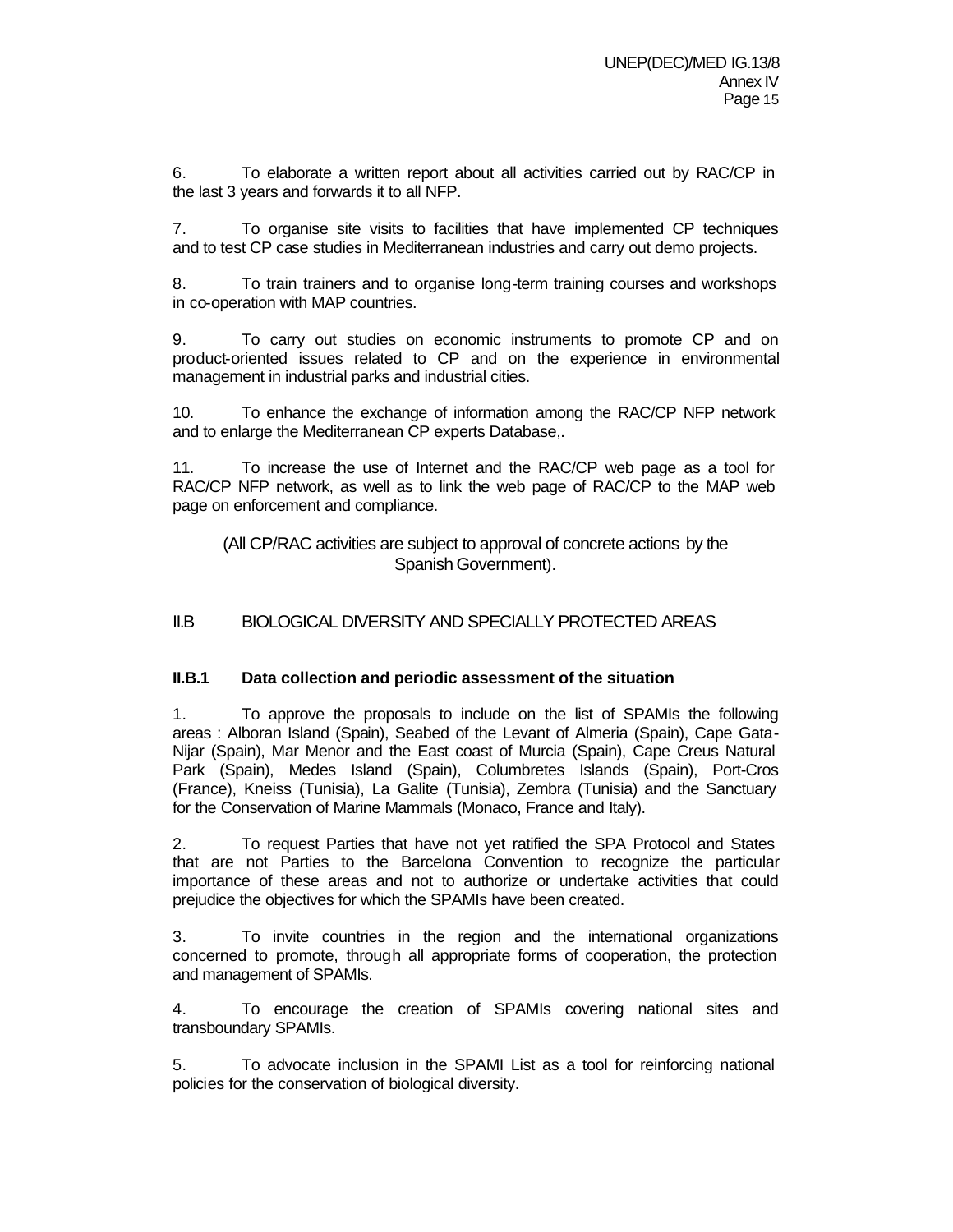6. To strengthen relations and coherence between SPAMIs and other relevant networks (Natura 2000, Emeraude, Ramsar, World Heritage, etc.) in order to contribute to the implementation of a significant network of marine protected areas in the context of the Jakarta mandate of the Convention on Biological Diversity.

7. To take note of the progress made in coordination between MAP and ACCOBAMS and the draft memorandum of understanding on cooperation that will govern the participation of SPA/RAC in implementation of ACCOBAMS as the subregional coordination unit for the Mediterranean.

8. To adopt guidelines for the preparation of legislation and regulations concerning the conservation and management of populations of marine turtles and their habitats and take inspiration from them for the preparation, improvement and implementation of legislation in this field.

9. To adopt guidelines for impact studies on areas of marine spermatophytes and as a basis for the preparation, improvement and implementation of legislation in this field.

10. To grant, in accordance with paragraphs 25 and 26 of the action plan for the conservation of marine vegetation in the Mediterranean Sea, the status of associate of the action plan to the following institutions: GIS Posidonie (France), ICRAM (Italy), INSTM (Tunisia), the secretariat of the RAMOGE agreement, the University of Corsica (France) and the World Seagrass Association 2000.

11. To adopt the annotated format for reports proposing areas for listing on the list of SPAMIs (UNEP(DEC)/MED WG.190/12), which could be improved if necessary.

*To request the Secretariat* 

*(SPA/RAC)*

1. To strive to implement the recommendations of the  $5<sup>th</sup>$  Meeting of Focal Points for SPAs regarding taxonomy with a view to elaborating a Mediterranean strategy that will take into account other initiatives and conform with the global taxonomy initiative undertaken within the framework of the Convention on Biological Diversity;

2. To computerize the Standard Data-Entry Form (SDF) elaborated for compiling inventories of sites of conservation interest, and to organize long-term training courses on the use of the SDF and assist the Contracting Parties in its application;

3. To make the SPA/RAC databases available on the Internet, circulate GIS data and, in collaboration with the CBD Secretariat, make efforts to establish a Mediterranean clearing-house mechanism on marine and coastal biological diversity, that will network with the national clearing-house mechanisms and others set up within the framework of the CBD.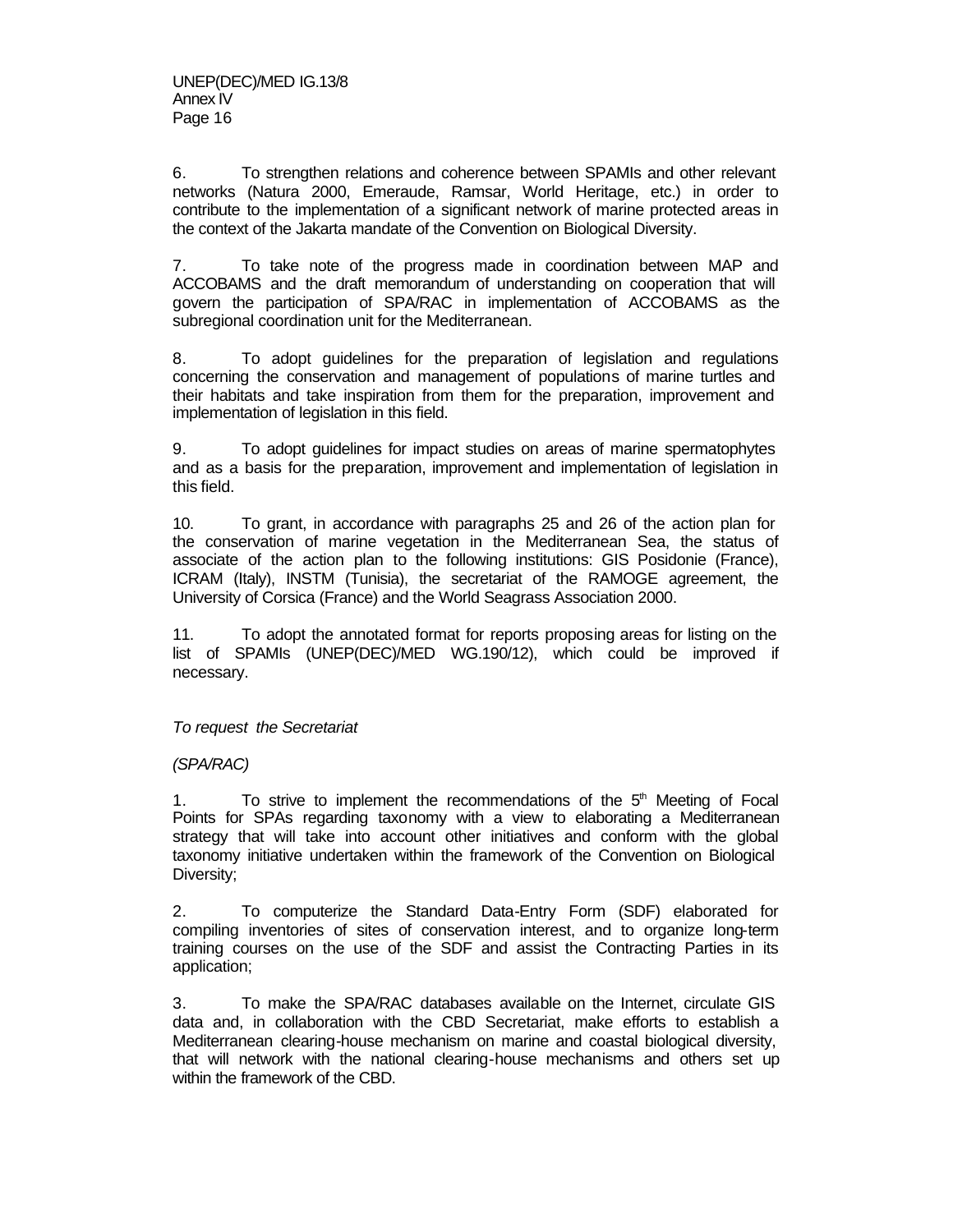## **II.B.2 Planning and management**

(a) Implementation of the Action Plan for the Conservation of Mediterranean Marine Turtles

1. To promote coordination with the FAO and the GFCM regarding measures for the protection of turtles in the Mediterranean, interacting with the fisheries sector, and also to promote national networks of experts in order to strengthen the Mediterranean network;

2. To encourage tagging programmes that conform to the norms established within the framework of the Action Plan;

3. To support the design and implementation of a project to be submitted for possible European Commission financing on the identification of habitats that are important for marine turtles in the Mediterranean.

*To request the Secretariat:*

## *(SPA/RAC)*

1. To standardize tagging methods and to centralize information resulting from different tagging programmes in a database for which SPA/RAC will be responsible;

2. To update the directory of marine turtle specialists to include organizations and/or laboratories and to create a website grouping all the available resources for the conservation of marine turtles in the Mediterranean;

3. To prepare, in close consultation with the Mediterranean experts: (i) a project to be submitted for possible European Commission financing on the identification of habitats that are important for marine turtles; (ii) a study on existing rescue centres and guidelines for setting up and managing such centres; and (iii) a project to assess Mediterranean marine turtle populations;

#### (b) Implementing the Action Plan for Managing the Mediterranean Monk Seal

To further promote the implementation of the recommendations made by the 11<sup>th</sup>Ordinary Meeting of the Contracting Parties, taking into account the relevant recommendations of the  $5<sup>th</sup>$  Meeting of National Focal Points for SPAs

*To request the Secretariat:*

## *(SPA/RAC)*

To set up, in the immediate future, an emergency group of specialists to draw up an emergency plan containing proposals for practical action and a timetable.

(c) Implementing an action plan for the conservation of cetaceans in the Mediterranean Sea

To welcome the offer by Spain with regard to the establishment in Valencia of a Mediterranean database on cetacean strandings (MEDACES). SPA/RAC will be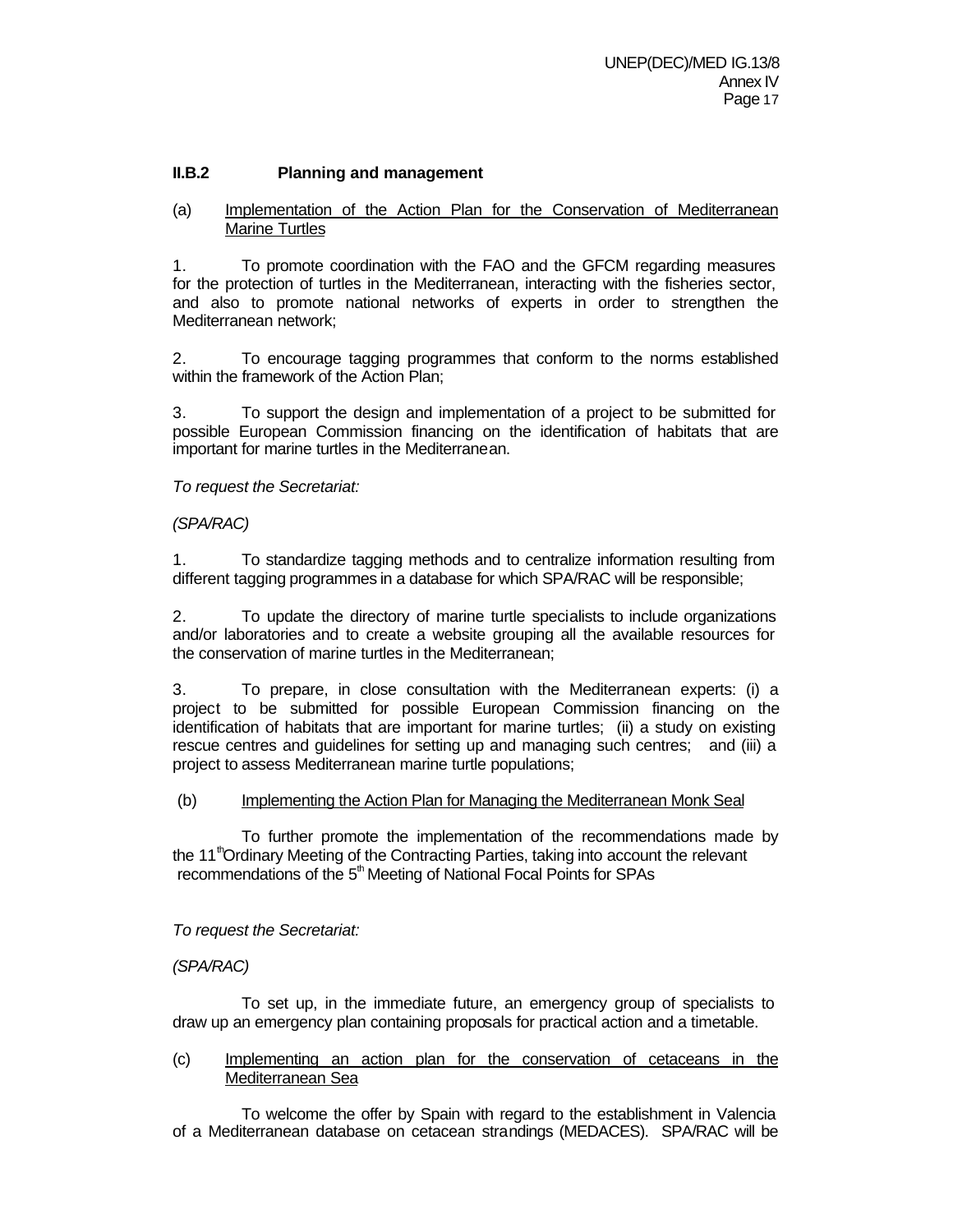the depositary for the database, whose management will be entrusted to the University of Valencia's Cavanilles Biodiversity Institute, which will receive financial support from the Spanish Government for this purpose. The data to be included in MEDACES must be provided annually via national coordination centres appointed by the National Focal Points for SPAs.

## *To request the Secretariat:*

*(SPA/RAC)*

1. To assist the Contracting Parties in elaborating and implementing national action plans for the conservation of cetaceans, including the networks for monitoring strandings and training;

2. To collaborate with ACCOBAMS in: (i) developing national networks on monitoring strandings; (ii) action to reduce interactions with fishing; and (iii) organizing surveys in the Eastern Mediterranean.

#### (d) Implementing the Action Plan for the Conservation of Marine Vegetation in the Mediterranean Sea

*To request the Secretariat:*

#### *(SPA/RAC)*

1. To promote monitoring of the health of meadows and to disseminate the relevant techniques through technical manuals and trainings;

2. To organize the Second Mediterranean Symposium on Marine Vegetation in 2003;

3. To prepare a request for funding for a project (i) on mapping meadows (with Action Plan Associates); (ii) on Mediterranean marine flora; and (iii) on reference collections.

(e) Development of specially-protected areas

*To request the Secretariat:*

## *(SPA/RAC)*

1**.** To prepare a "drafting aid" for the presentation of reports and to include therein an explanation of the procedure for inclusion in the SPAMI List, to work on establishing the List, and to provide assistance, as far as resources allow, to countries requesting assistance in this respect; and to National Focal Points for SPA in evaluating, through appropriate tools, the proposals made for inclusion of sites on the SPAMI list.

2. To draw up guidelines for the establishment and management of speciallyprotected areas, provided for by Article 16 of the Protocol (paragraph c);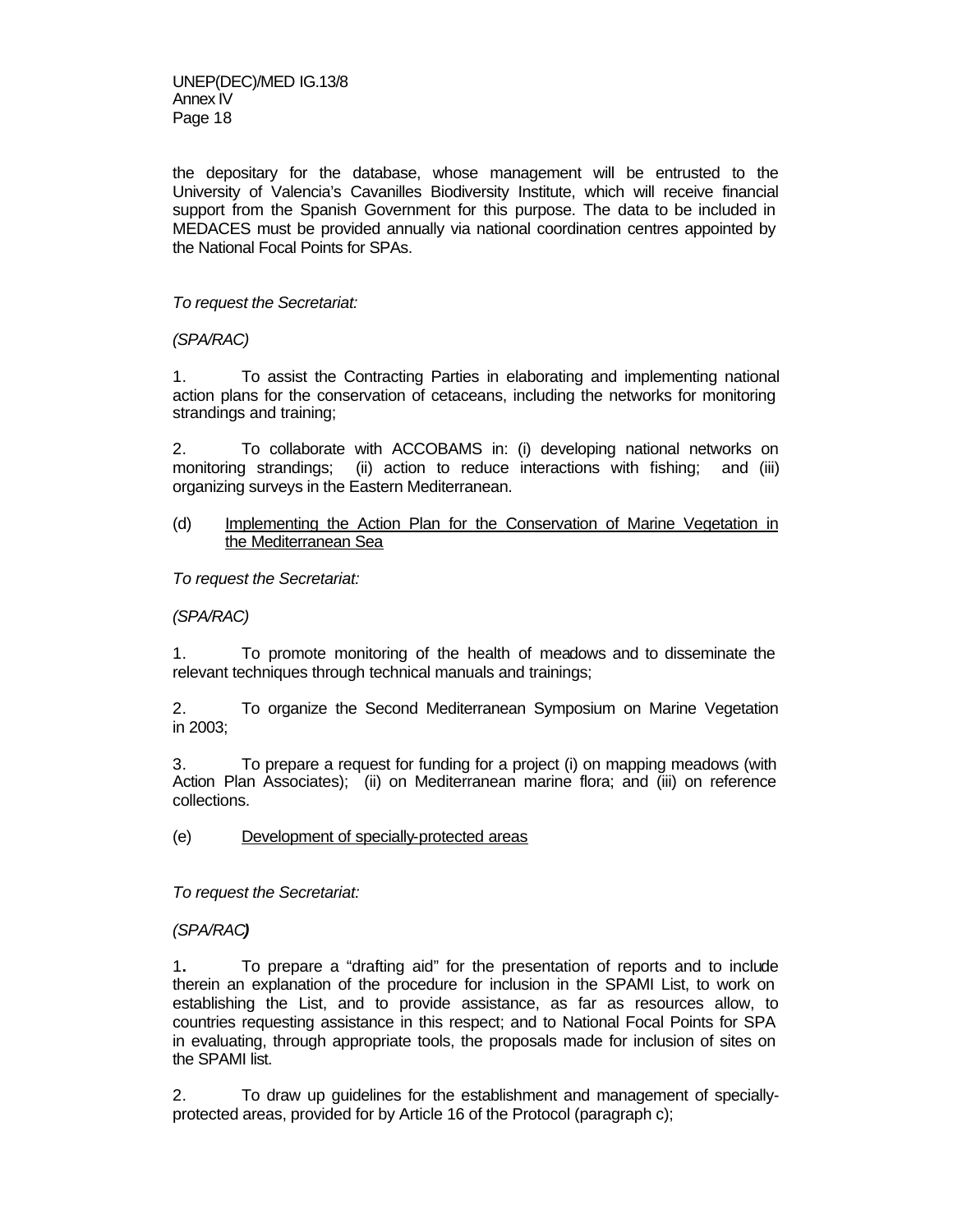3. To prepare a draft document defining modalities for awarding the Mediterranean Diploma, instituted by MAP Phase II (Section 2.3), which will be awarded, at Ordinary Meetings of the Parties, to SPAMIs that are distinguished by the implementation of specific concrete activities for the management and conservation of the Mediterranean natural heritage.

#### (f) Other strategic issues related to the conservation of biological diversity

To take note of the report of the Joint Consultation Meeting on the Harmonization of the Implementation of the SPA Protocol and the Convention on Biological Diversity in the Mediterranean region (Valencia, 20-21 April 2001).

## *To request the Secretariat:*

## *(SPA/RAC)*

1. To prepare the elements for a draft action plan on species introduction and invasive species;

2. To draw up a draft action plan for the conservation of bird species appearing in Annex II to the Protocol;

3. To prepare, in collaboration with the relevant organizations, a draft action plan for the conservation of Mediterranean species of cartilaginous fish;

4. To elaborate common criteria for the inclusion of additional species in the Annexes to the SPA Protocol;

5. To study the question of trade in *Lithophaga lithophaga*, to ask the advice of experts in environmental law and to report on the issue to the Focal Points;

6. To contact the Secretariats of the Bern and Bonn Conventions in order to strengthen the collaboration links that SPA/RAC has established with these organizations by signing a Memorandum of Cooperation with each of them.

#### **II.B.3 Public information**

To implement, at the national level, action to disseminate information on the SPA Protocol and the Action Plans adopted within the MAP context for the conservation of species.

*To request the Secretariat:* 

*(SPA/RAC)*

To assist National Focal Points for SPAs which request that action to disseminate information on the SPA Protocol at the national level be carried out, as far as resources permit.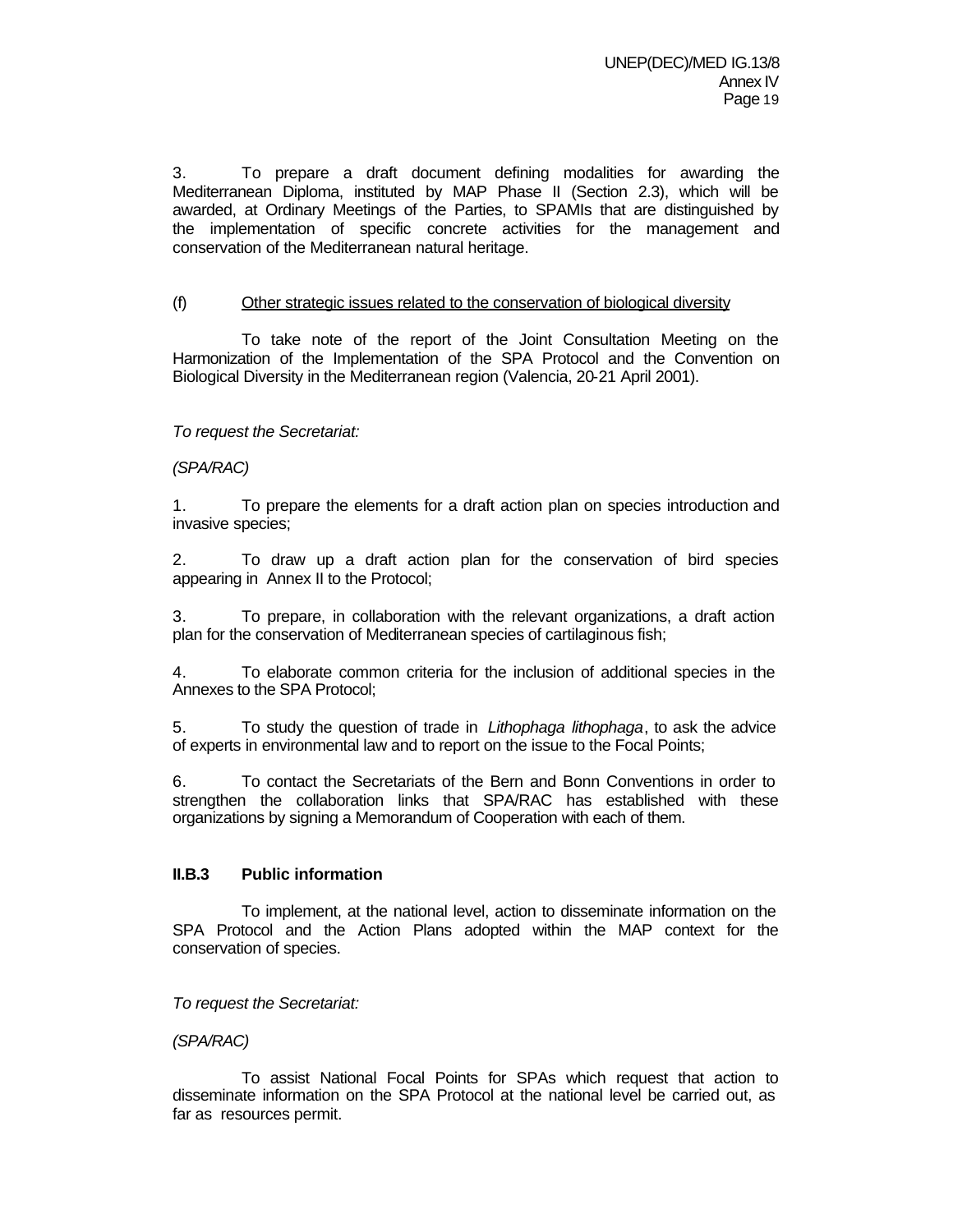## **II.B.4 Exchange of experience and strengthening of national capabilities**

To promote, through SPA/RAC or bilateral action, training and exchange of experience, particularly in use of the Standard Data-Entry Form (SDF) and for the implementation of the Action Plans for the conservation of species.

*To request the Secretariat:*

## *(SPA/RAC)*

To continue assisting countries to improve their national capabilities in the field of the conservation and management of the natural heritage and to strive to obtain external financial resources for these activities.

# II.C SUSTAINABLE MANAGEMENT OF COASTAL ZONES

1. To urge the relevant authorities to reinforce the implementation of the MCSD recommendations on sustainable management of coastal regions, taking into consideration the results of the questionnaire sent by MEDU to major stakeholders.

2. To support and assist Contracting Parties' national and local institutions in using the methodologies, tools and instruments for the implementation of ICAM, developed by PAP/RAC.

3. To support subregional initiatives on sustainable management of coastal areas, such as the Adriatic Ionian Initiative, Ramoge and others. Also to call on countries to prepare and/or update their national strategies for coastal management, taking into account the guidelines for ICAM prepared by PAP/RAC;

4. To adopt and/or improve national legislation for sustainable coastal management, taking into account the work done by PAP/RAC and other international organizations. Also to call on Contracting Parties to prepare a feasibility study for the regional protocol on sustainable coastal management;

5. To invite the authorities in Algeria, Lebanon, and Malta to support the implementation of CAMP projects in their countries. Also to invite Morocco and Slovenia to commence preliminary activities with a view to signing the agreement for the projects in their countries. CAMP projects should continue to focus on a smaller number of activities that can be fully implemented, with strong integration of sectoral policies. National teams for the implementation of CAMP projects should consist of highly-qualified experts with experience in ICAM and international experts should continue to be of the highest calibre;

 6. To call on the authorities in countries where CAMP projects have been completed to commit themselves to the follow-up activities by securing the necessary financial and human resources involving all stakeholders;

7. To invite countries where there have not yet been any CAMP projects to propose new projects and to prepare the respective feasibility studies;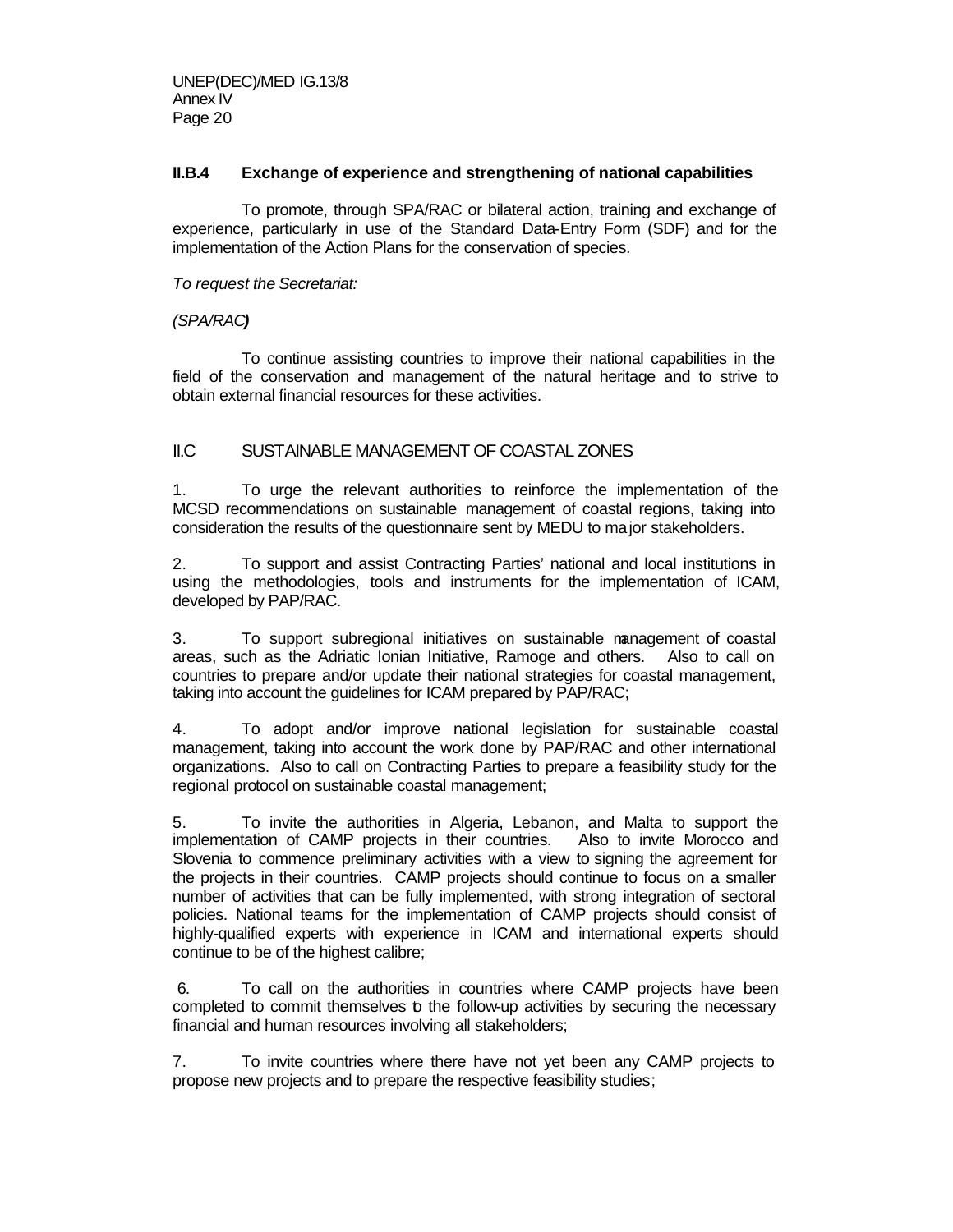8. To call on Contracting Parties to develop the systemic and prospective approaches (implementation of the sustainability analyses) on coastal regions through a set of priority indicators in collaboration with MAP (BP/RAC).

9. To support a regional network initiative based on advance tools and technologies (e.g. Space, GIS, Telecommunication, Internet) addressed to sustainable development in the Mediterranean (ERS/RAC). Accordingly, countries are called to strengthen national centres/organizations dealing with such tools and techniques by providing adequate human, technical and financial means.

## *To request the Secretariat :*

## *(PAP/RAC)*

1. To support the Contracting Parties in developing their national strategies, plans and programmes relating to ICAM and to provide technical assistance when specifically required by the Contracting Parties, *inter alia* through policy advice, national technical workshops, expert missions to countries, training courses;

2. To assist Algeria, Lebanon, and Malta to prepare their national reports on integrated coastal management;

3. To continue institutional strengthening and capacity-building of Contracting Parties' national and local institutions by means of the traditional and Internet-based (MedOpen) training courses on ICAM, exchange of information on ICAM by establishing the regional "clearing house" on coastal management initiatives, maintaining an informative web site, publishing and disseminating guidelines, thematic papers, programme results and other achievements;

4. To update regional guidelines for ICAM and to prepare guidelines for developing national legislation for coastal management;

5. To assist the Contracting Parties in adopting and/or improving their national legislation for ICAM. Also to assist the Contracting Parties in preparing the feasibility study for a regional protocol on sustainable coastal management;

6. To analyse problems of coastal erosion and to organize a regional workshop to discuss and adopt a regional action plan to fight this phenomenon, taking into account the respective international conventions and technical expertise in the field;

7. To pursue the development and implementation of ICAM tools and instruments, specifically coastal information systems, rapid coastal environmental assessment, land and sea-use planning instruments, and integrated coastal area and river basin management, taking into account the approach developed by the EU in the above fields;

8. To continue to develop and implement EIA at the project level and SEA at the level of plans and programmes so as to ensure that environmental concerns are taken into account at an early stage in the planning process, paying special attention to potential transboundary issues;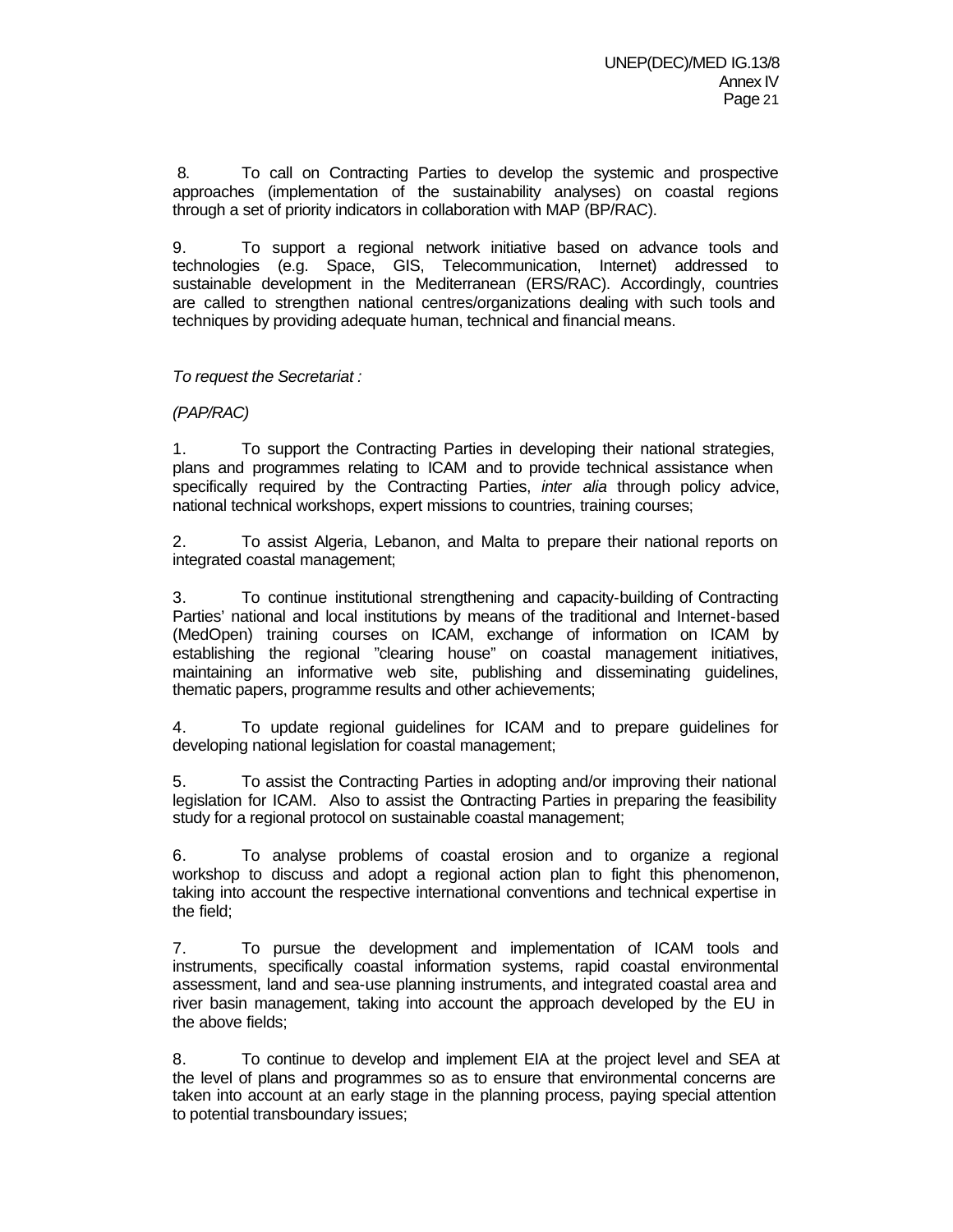9. To coordinate MAP activities in relation to CAMP projects, under the overall coordinating responsibility of the Coordinating Unit;

10. To prepare CAMP feasibility studies, CAMP programmes and agreements, to implement the ongoing MAP CAMP projects and the projects whose implementation has been decided;

11. To propose to countries where MAP CAMP projects have been completed the introduction of new and/or the adaptation of existing instruments for environmental management, which would enable the follow-up of CAMPs, and to assist those countries in preparing viable projects that are a continuation of MAP CAMP projects.

12. To develop new types of CAMP projects, including transboundary projects, placing greater emphasis on public participation, strategic coastal area management and policy-making in the countries concerned, based on the initial proposals already developed by PAP/RAC;

13. To appraise the feasibility of including the health issue in CAMPs, in cooperation with WHO;

14. To develop operational sensitivity maps for coastal areas, in cooperation with REMPEC;

15. To assist the implementation of the biodiversity component in CAMPs, in cooperation with SPA/RAC;

## *(ERS/RAC)*

1. To assist Mediterranean countries and MAP components in the field of space technologies application for the sustainable development, in order to help improving environmental knowledge and understanding in support to decisionmaking processes, taking into account the ongoing initiatives and their achievements at European and international level.

2. To assist Mediterranean countries in setting-up pilot projects for monitoring status and changes of priority environmental issues (e.g. disasters, desertification, coastal changes, urban expansion), seeking also external sources for funding.

3. To contribute, in close cooperation with the concerned MAP components, to the implementation of on-going and future CAMPs (e.g.remotely-sensed information for environmental analysis, contribution to data and information management, GIS implementation, etc).

4. To develop the use of EO data in the framework of ICAM, in particular on coastal erosion and watershed management.

5. To strengthen its central role for exchange with Mediterranean countries of data and metadata relevant to on-going and past projects, experiences, best practices, methodologies based on remote sensing through the implementation of a web-based network of Mediterranean specialised centres/organizations, dealing with remote sensing and its environmental applications.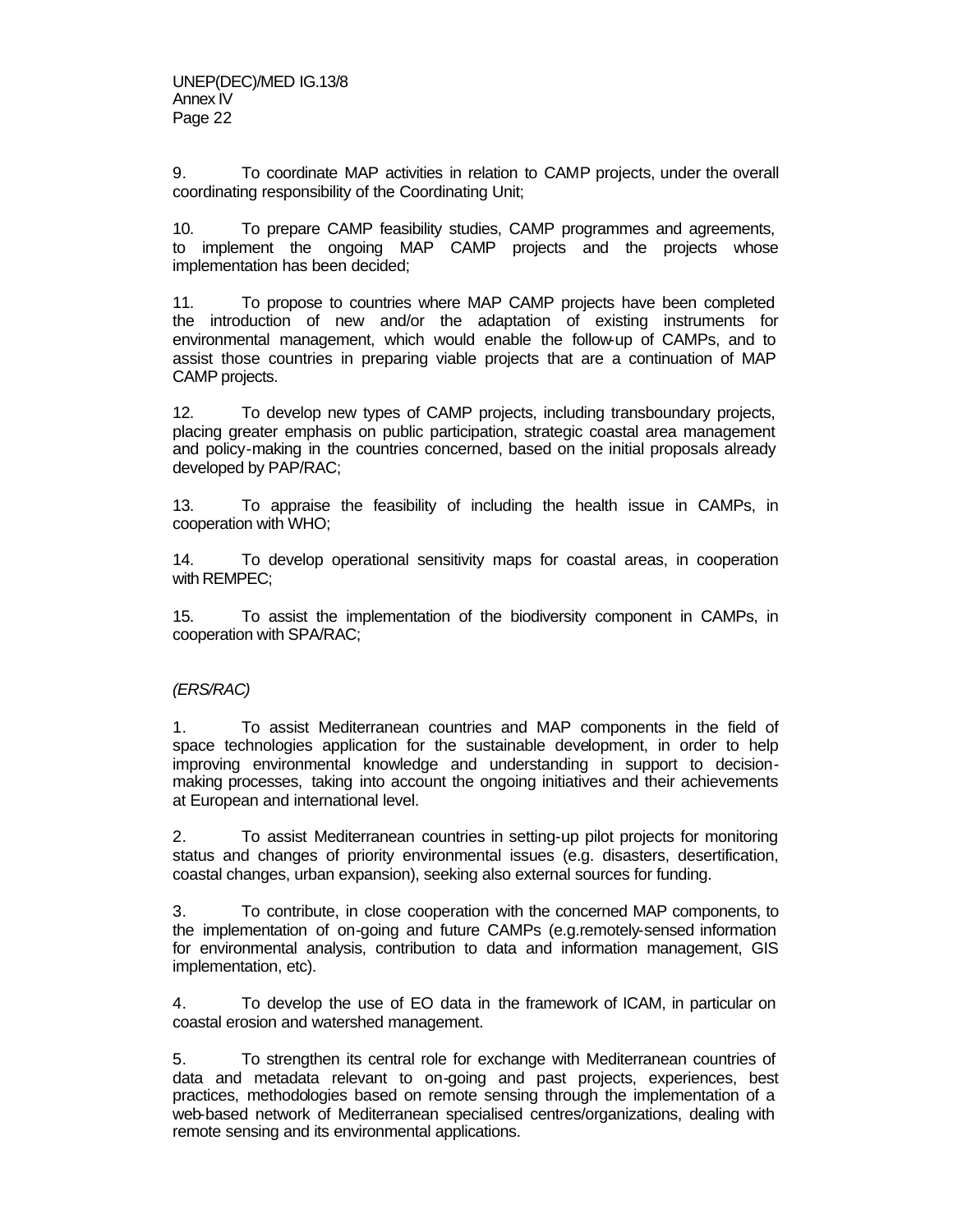6. To ensure the transfer to other Mediterranean countries of the results achieved through projects carried out at national/local scale, in order to address a regional dimension.

7. To continue strengthening its central role in developing, jointly with national authorities and MAP RACs, awareness raising, *at hoc* capacity building and training activities, by making appropriate use of high speed telecommunication means and based on pilot projects relying on advanced space techniques for sustainable development.

## *BP/RAC*

To assist national and local authorities and other actors to anticipate changes by developing systemic and prospective sustainability analyses, especially in the context of CAMPs and by strengthening national capacities and disseminating these methods.

## II.D INTEGRATING ENVIRONMENT AND DEVELOPMENT

## II.D.1 **Observation and prospective analysis: progress towards sustainable development**

1. To continue and intensify efforts to implement the recommendations of the Contracting Parties concerning indicators of sustainable development (ISD) by:

> Improving the gathering of data and their analysis, especially at the level of coastal regions;

Reinforcing capacities for observation and prediction of the environment and development;

Carrying out studies and reports concerning the environment and sustainable development at the coastal, national and regional levels.

2. To mobilize institutions and persons qualified to contribute to the "regional report on the environment and development" and to the equivalent national reports.

3. To reinforce capacities in the field of environmental economics by evaluating the social, territorial and environmental impact of the free-trade area and by preparing planning and monitoring policies, so that social and environmental challenges can be met better through application of appropriate economic and environmental tools.

#### *To request the Secretariat:*

## *(BP/RAC)*

In cooperation with all components of MAP, to draft a regional report on the environment and development in the Mediterranean with an analysis of the main past and future changes in the region based on ISD;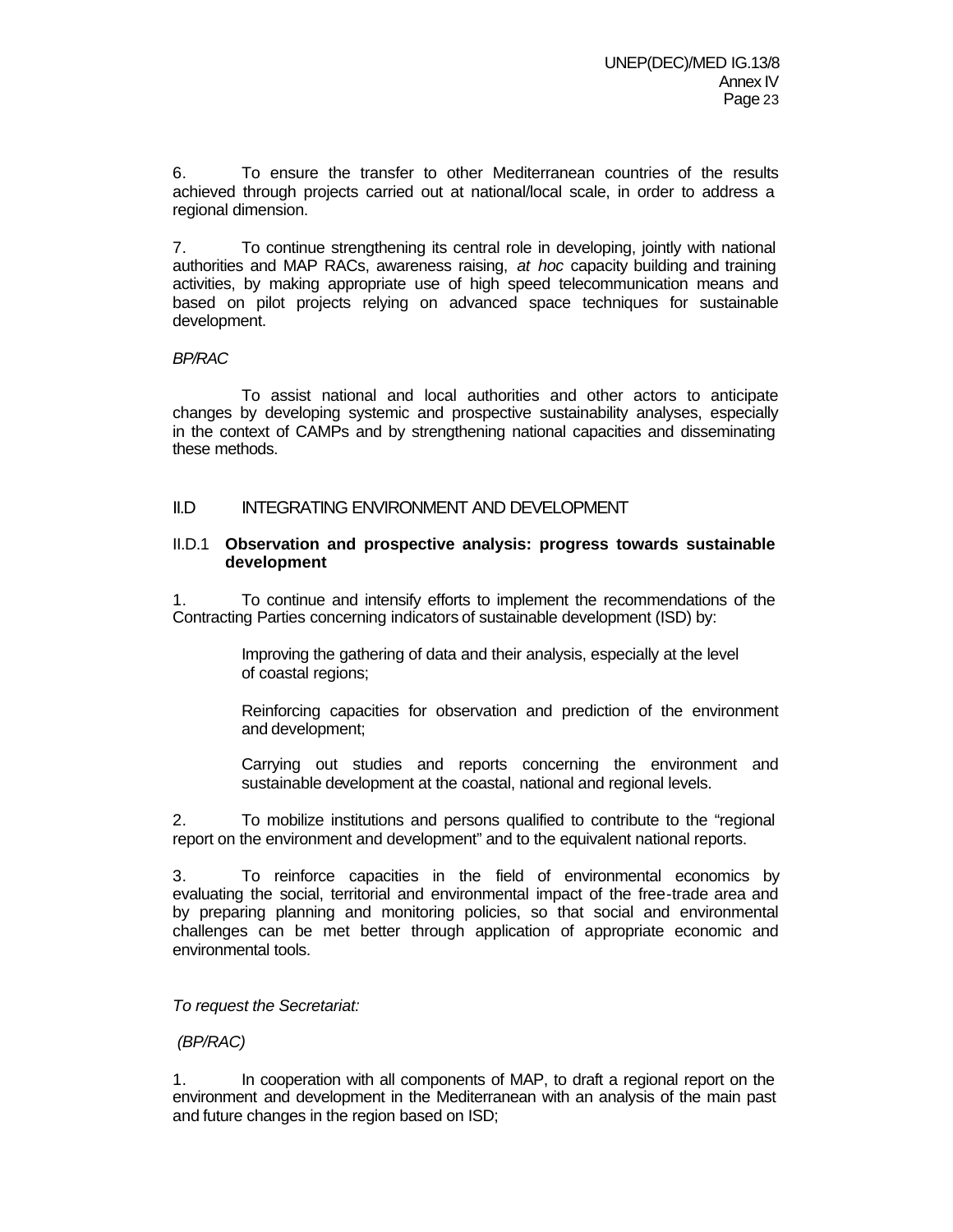2. To assist the Contracting Parties to apply the recommendations on indicators, especially within the framework of the regional and coastal reports, and to encourage the regional network of national observatories or similar systems;

3. To continue efforts to reinforce capacities of countries in the field of environmental statistics, to continue implementation of the MEDSTAT-Environment Programme and to extend, as much as possible, some activities to Mediterranean countries that are non-beneficiaries of MEDA;

4. To continue work on analysing the issue of free trade and the environment, as well as economic tools for the environment;

5. To strengthen its communication, publishing and training efforts, and its role as a think tank on Mediterranean prospects and sustainable development.

## *(ERS/RAC)*

1. To continue the activities by ERS/RAC to create a repository of information gathered by using remote sensing in order to calculate selected indicators of sustainable development at regional and national levels.

2. In co-operation with other MAP Components, to carry out activities on EO use for Land degradation monitoring.

## **II.D.2 Tourism and sustainable development**

1. To apply the recommendations adopted by the Contracting Parties following the work of the MCSD:

To invite concerned authorities in their countries to continue to implement the MCSD recommendations on tourism and sustainable development; To support the concerted EU MEDA/SMAP, MAP and the implementation by countries of the project for sustainable tourism development in the Mediterranean;

To encourage their national and local authorities, and profit and non-profit organizations to apply, where appropriate, carrying-capacity assessment for tourism activities as a common tool for sustainable development of tourism.

*To request the Secretariat:*

#### *(BP/RAC)*

To contribute to the application of the recommendations on tourism and sustainable development adopted by the Contracting Parties following a proposal by the MCSD (Malta, 1999), particularly those on data collection concerning tourism and sustainable development.

#### *(PAP/RAC)*

To promote the use of carrying-capacity assessment as a tool for sustainable development of tourism, through the enhancement of the capacity of Mediterranean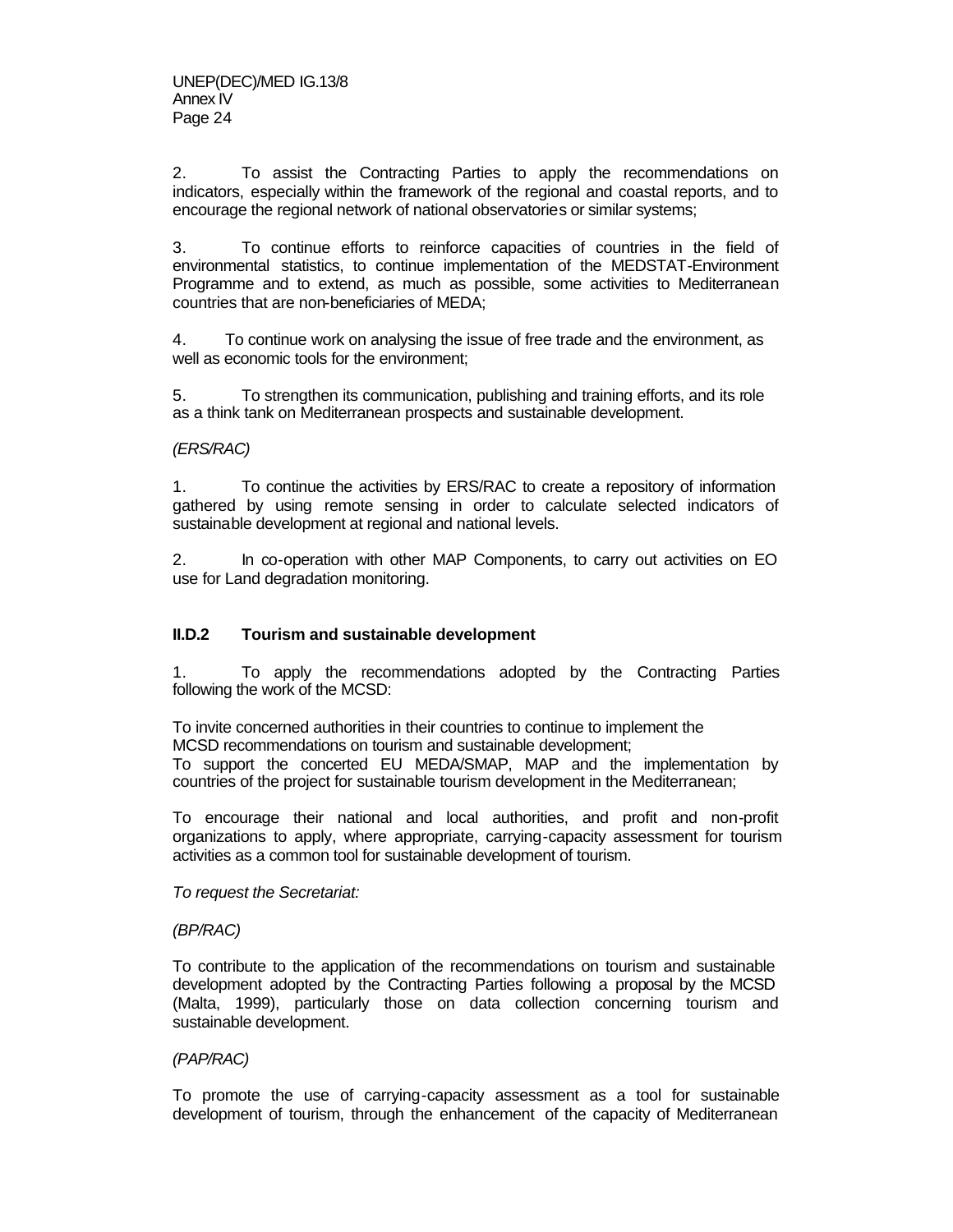national and local institutions in specific tourism areas, and to continue offering technical assistance.

## **II.D.3 Urban management and sustainable development**

To adopt and implement the recommendations proposed by the MCSD on urban management and sustainable development, and to provide support to urban authorities in their countries in the same endeavour.

## *To request the Secretariat*

## *(BP/RAC)*

To enhance and follow up the work carried out on urbanization and towns, to continue the work of analysis in the field of waste and to contribute to the implementation and follow-up of the MCSD proposals.

#### *(PAP/RAC)*

1. To assist the Contracting Parties in their endeavours to implement the MCSD recommendations on urban management and sustainable development through development of the appropriate urban management tools and instruments and by establishing mechanisms for the exchange of experience on good urban management practices;

2. To study further and analyse the issue of integration of coastal management and urban management, and to identify strategies and actions that should be encouraged in this field.

#### **II.D.4 Rural development, natural areas and resources**

1. To follow up more effectively on the recommendations adopted on water, to carry out an initial assessment of the efforts undertaken and the difficulties to be overcome, and to contribute to the regional analysis on sustainable agricultural and rural development;

2. To support efforts to introduce better practices for urban water resources management;

3. To continue activities related to erosion/desertification control management as an essential element of sustainable development in the region, and to support the hitherto successful cooperation between FAO and PAP/RAC in the field;

4. To continue activities for Integrated Water Resources Management (IWRM) in collaboration with GWP-MED and other competent bodies.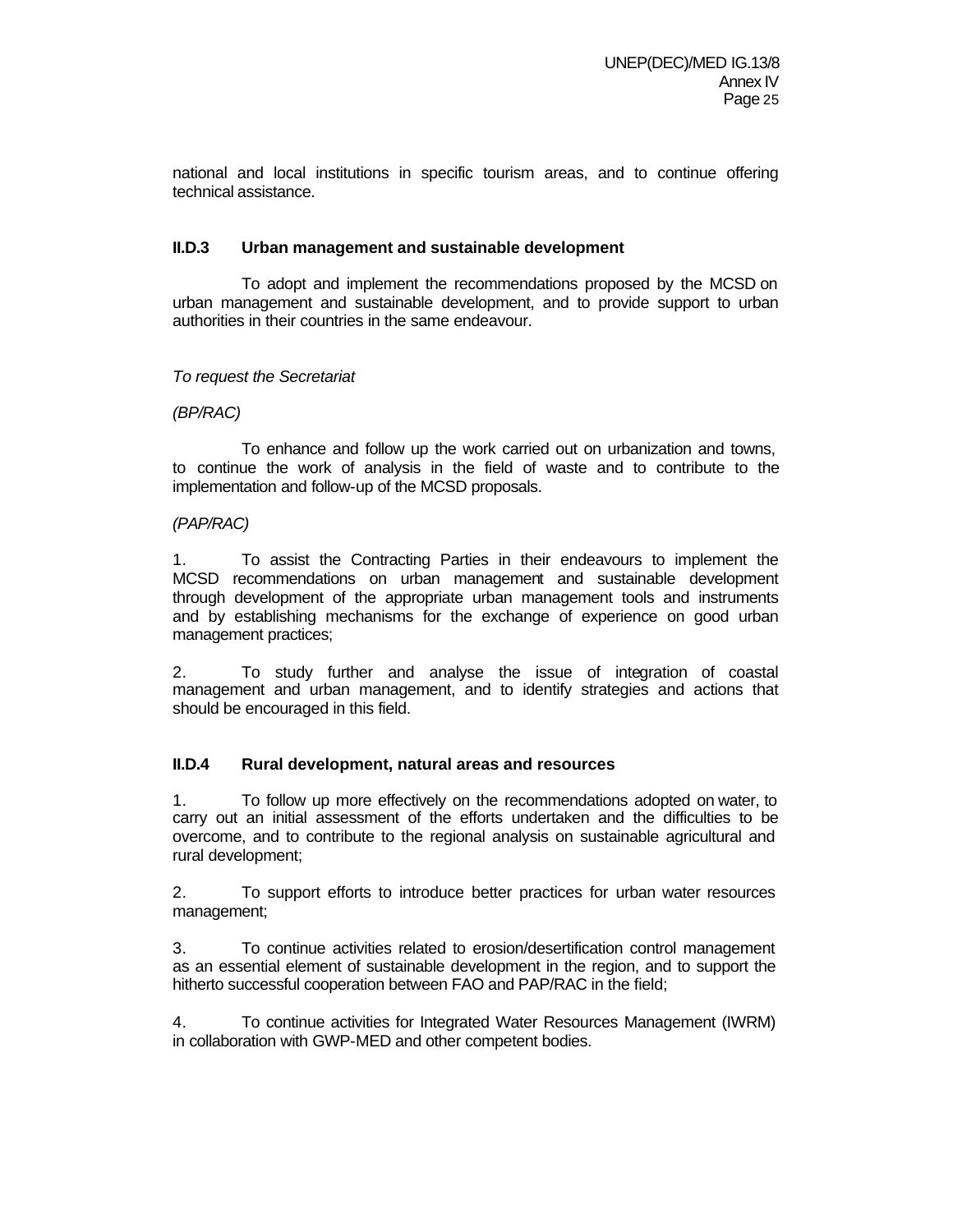UNEP(DEC)/MED IG.13/8 Annex IV Page 26

#### *To request the Secretariat*

*(BP/RAC)*

1. To support the implementation of the recommendations on water demand management adopted by the Contracting Parties following a proposal by the MCSD and their follow-up by organizing a forum on the consequences of the recommendations and to continue the work on sustainable rural development, integrating the objectives for preservation and management of soils, woodland and terrestrial biodiversity, especially in partnership with GWP-MED and CIHEAM.

#### *(PAP/RAC)*

1. To develop guidelines for urban water resources management and to train regional experts in their application;

2. To implement the sub-regional project on soil erosion and desertification control and management in Maghreb countries, and to develop training on the methodologies, tools, procedures and technologies in Lebanon, the Syrian Arab Republic and Turkey;

3. To invite the Secretariat (PAP/RAC) to provide support to the MCSD Working Groups on Waste Management and Agriculture and Rural Development (if approved), particularly in the field of urban wastes and soil erosion and desertification control and management respectively.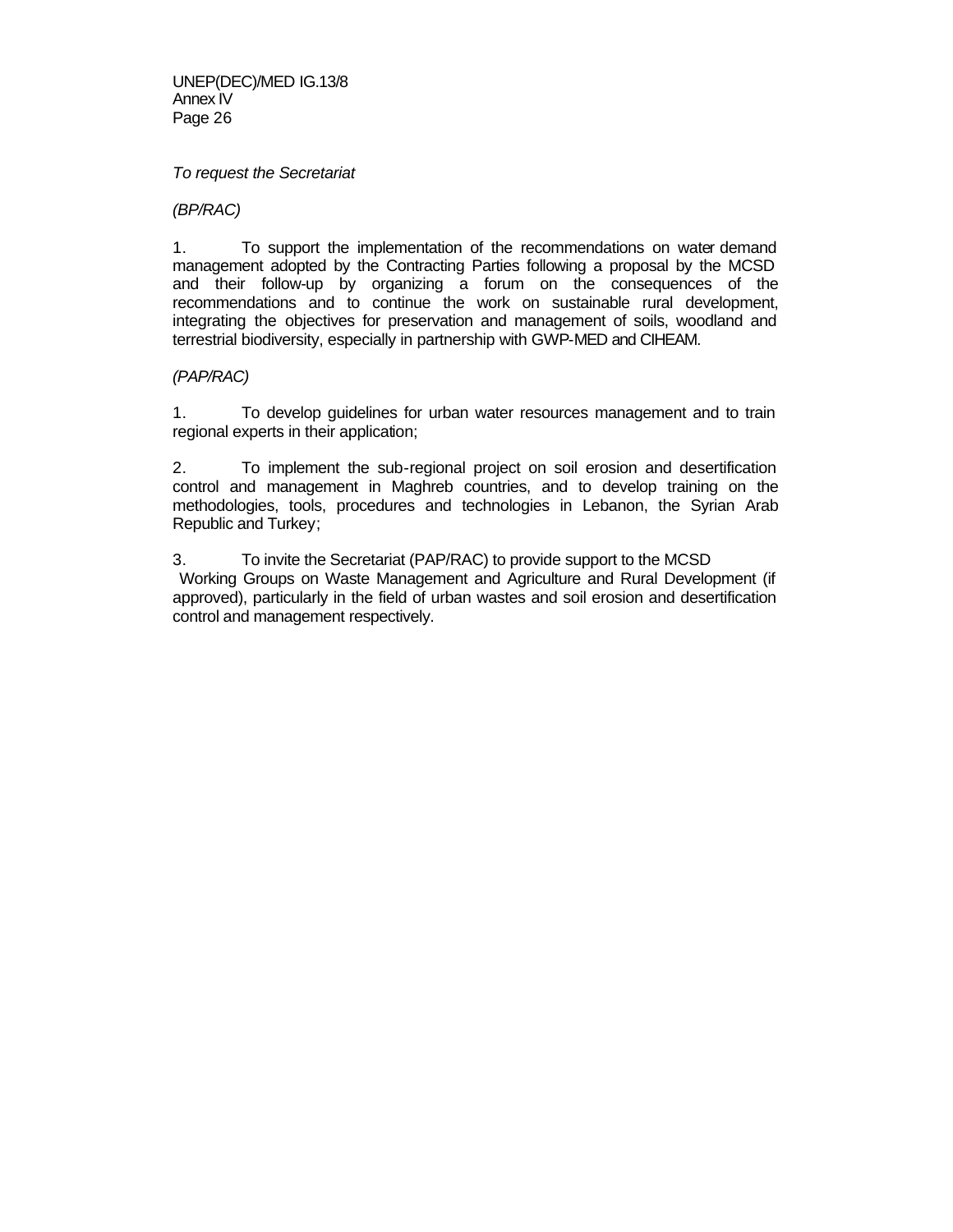## **RECOMMENDATIONS**

(Part two )

The following recommendations were adopted by the Contracting Parties upon proposal of the Mediterranean Commission on Sustainable Development:

# **A. INDUSTRY AND SUSTAINABLE DEVELOPMENT**

Considering the terms of reference as set for it by the Mediterranean Commission on Sustainable Development (MCSD) meeting held in Tunis in November 2000,

Having convened in Barcelona (Spain) from 27 to 29 June 2001 under the auspices of the United Nations Environment Programme Mediterranean Action Plan, and with the support of the Regional Activity Centre for Cleaner Production (RAC/CP) and MEDPOL,

Considering the background paper entitled "Status and trends of industry and sustainable development in the Mediterranean Region" and the various regional and national case studies presented at the Regional Workshop held in Barcelona,

Considering the ensuing discussions, the views and recommendations put forward by the various members of the Working Group,

Considering the main actors, legal frameworks, tools and instruments that may play a part in the integration of industry and environment so as to reach ecologically sustainable industrial development (ESID),and

Considering the Contracting Parties' international commitments, particularly the Barcelona Convention and its Protocols,

Considering that the pressure from industrial activities, particularly around pollution hotspots and sensitive zones, calls for an integrated approach so as to reduce the adverse impacts arising from pollution,

Considering the need to give due consideration to climate change, biodiversity and transboundary issues,

Considering the need to assist enterprises, particularly Small and Medium Enterprises, and Small and Medium Industries (SMEs/SMIs), to comply with their legal obligations, and to adopt the concept of sustainable development by developing and mobilising the means and the appropriate instruments, and by fostering a participatory approach, such as voluntary agreements,

Considering the precautionary and polluter pays principles as a means for reducing industrial pollution,

Aware of the lacunae that exist in initiatives currently undertaken to reduce industrial pollution,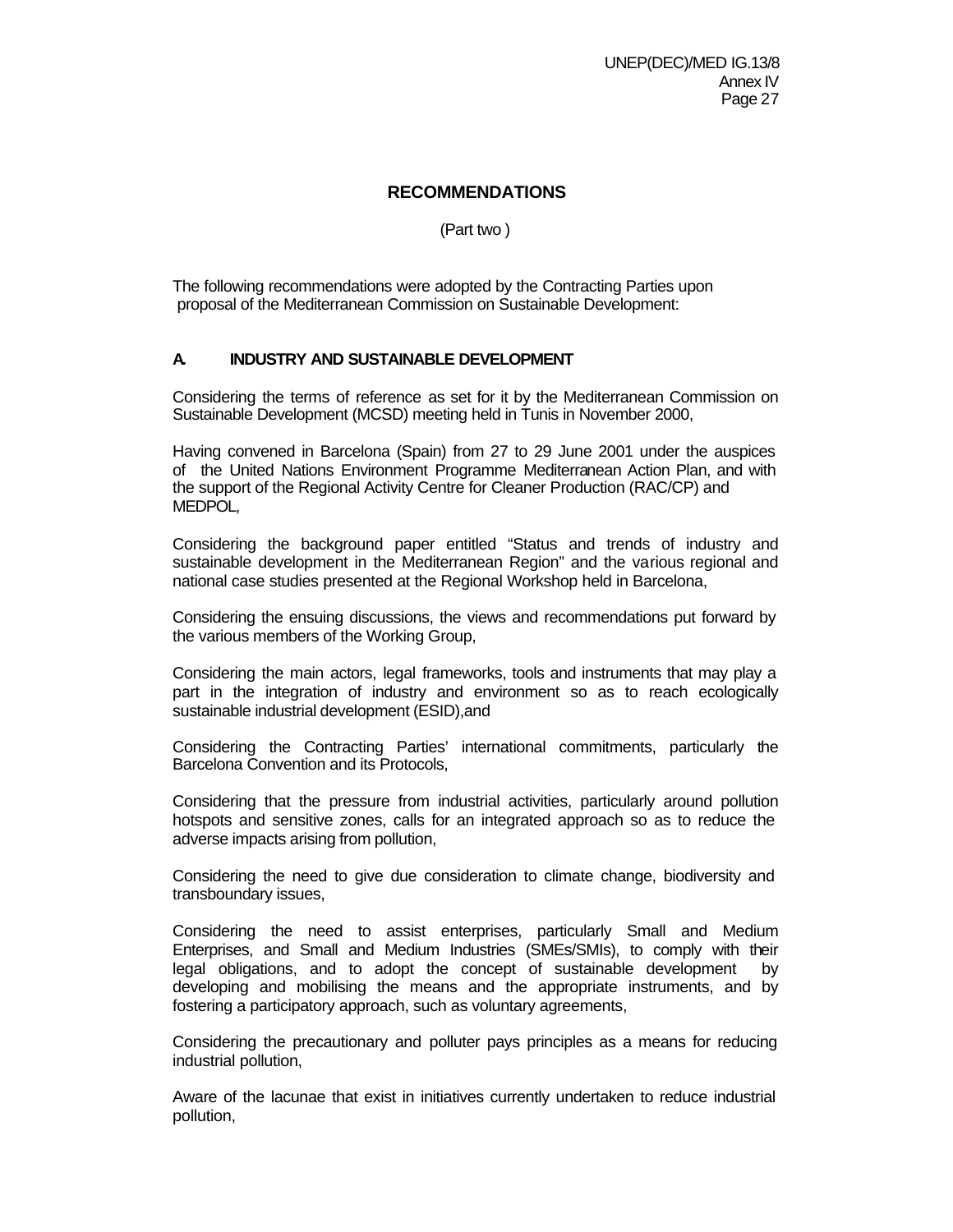Aware that the Strategic Action Programme (SAP) is a vital instrument for implementing the LBS Protocol to combat pollution from land-based sources and activities, particularly industrial pollution, and that its application contributes to improving the quality of the marine environment and the environmental performance of enterprises and their competitiveness, and desiring to meet fully the SAP objectives and targets,

Desiring to integrate the concept of sustainable development into the industrial development process,

Desiring to anticipate foreseeable impacts on the environment arising from the evolution of socio-economic development of the Mediterranean basin region, particularly the establishment of the Euro-Mediterranean Free Trade Zone,

Desiring to promote the transparency of any monitoring and evaluation processes applied towards reaching ecologically sustainable industrial development (ESID),

Desiring to strengthen the competitiveness of the industrial pollution prevention and control sector in the Mediterranean countries, and

In order to promote the integration of industry and the environment so as to reach ecologically sustainable industrial development (ESID), notably through cleaner production, at regional, national and local levels, and by particularly targeting SMEs/SMIs,

*The Contracting Parties agree on the following:*

- (a) Reinforcement of the Use of Existing Mechanisms, Tools and Stakeholders
- 1. To strengthen and make coordinated use of relevant existing international, regional and national resources, such as cleaner production (CP) centres, UNIDO, research and development institutions, industry and professional associations;
- 2. To promote and support the establishment of such resource centres and other relevant sources of expertise at national and local levels, where needed.

#### *To request the Secretariat:*

To identify interested parties and make them aware of the implications of on sustainable development for production, distribution and consumption of industrial products and to facilitate cooperation among these stakeholders, namely:

- government ministries (ministries of the environment, industry, planning, economic affairs, commerce, tourism, transport, agriculture, health, etc.);
- financial institutions;
- industries, chambers of commerce and industrial associations;
- regional and international institutions, such as European Union, League of the Arab States, Mediterranean Action Plan, United Nations Environmental Programme, United Nations Industrial Development Organisation, World Business Council for Sustainable Development;
- local authorities;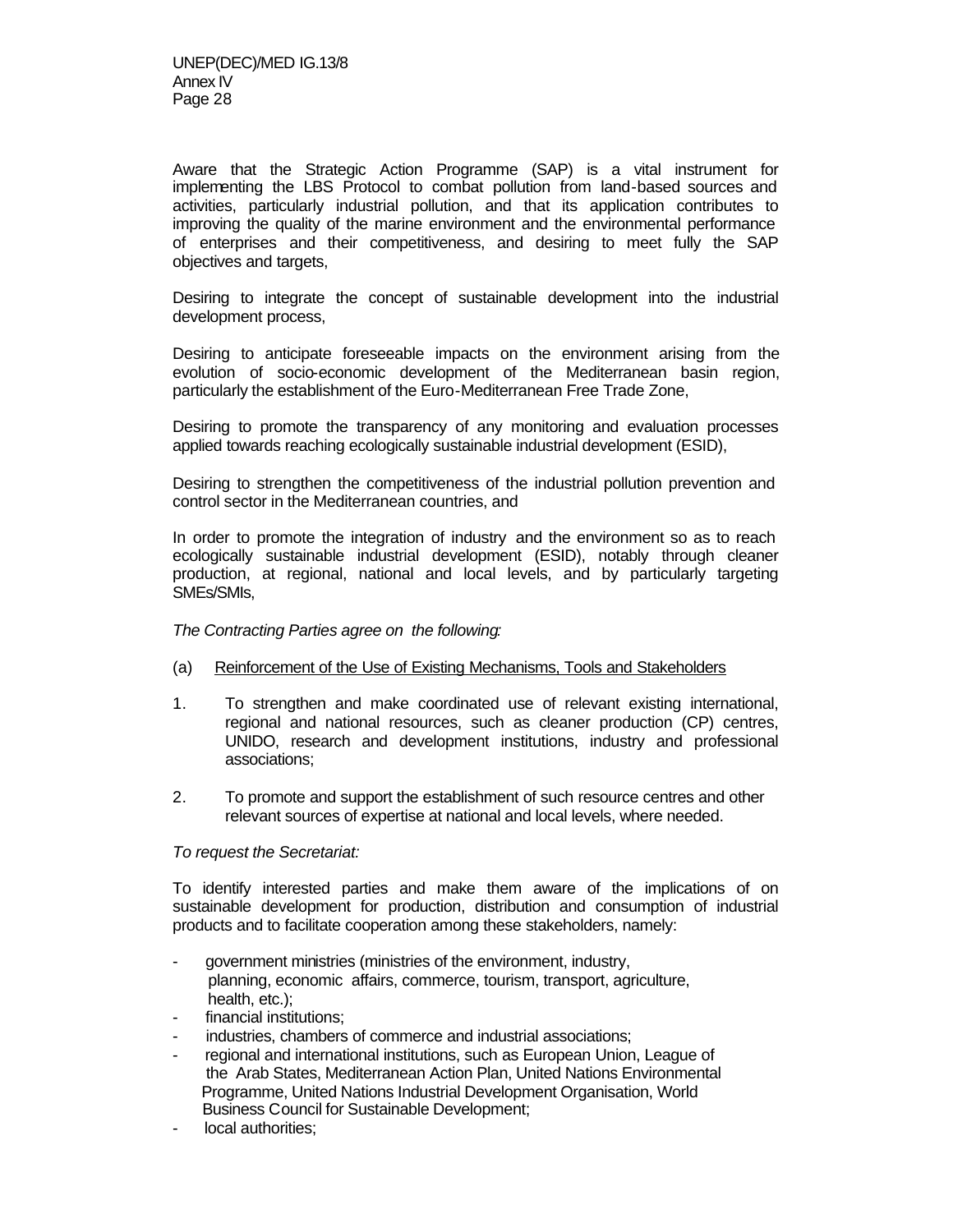- non-governmental organizations;
- university institutions and training and research institutions.
- (b) Introduction of Sustainable Standards within Companies
- 1. To promote consensus building through consultation mechanisms at the national and local levels for integration of industry and sustainable development, notably through sound environmental management and cleaner production practices;

To provide an appropriate framework for the promotion of successful voluntary agreements and autocontrol in industries for the periodic monitoring of their performance and compliance.

2. To establish incentives aimed at encouraging existing industries to adapt to current environmental requirements:

To require environmental management plans for any proposed industrial activity prior to their start-up and to provide assistance for the preparation and implementation of environmental management plans, when needed, notably in relation with the future Euro-Mediterranean free trade zone;

To promote the establishment of environment friendly activity zones avoiding concentration in coastal areas which could suffer from the impact of various activities linked to the Euro-Mediterranean Free Trade zone;

To set specific after-care obligations, especially relating to the decommissioning of industrial establishments, including site remediation, as a pre-condition for the granting of an industrial operating permit;

To set up effective inspection systems that ensure that industrial establishments comply with permit conditions.

- 3. To promote an integrated approach to sustainable development through the use of existing and new environment management tools, such as:
	- strategic impact and environmental impact assessments;
	- environmental management systems (ISO 14000, EMAS, etc.);
	- integrated pollution prevention and control, integrated product policy and life-cycle analysis;
	- waste-reduction audits, good housekeeping methods, the simple material balance approach and sector-specific cleaner production opportunity assessment checklists.

To apply environmental criteria and standards, taking into account the specific conditions of each country:

- to marketed products, including imported products;
- to market-liberalisation processes;
- in codes of practice relating to national and foreign investment;
- in public procurement procedures.
- 4. To internalise environmental externalities (hidden or implicit environmental costs) and apply the "polluter pays" principle;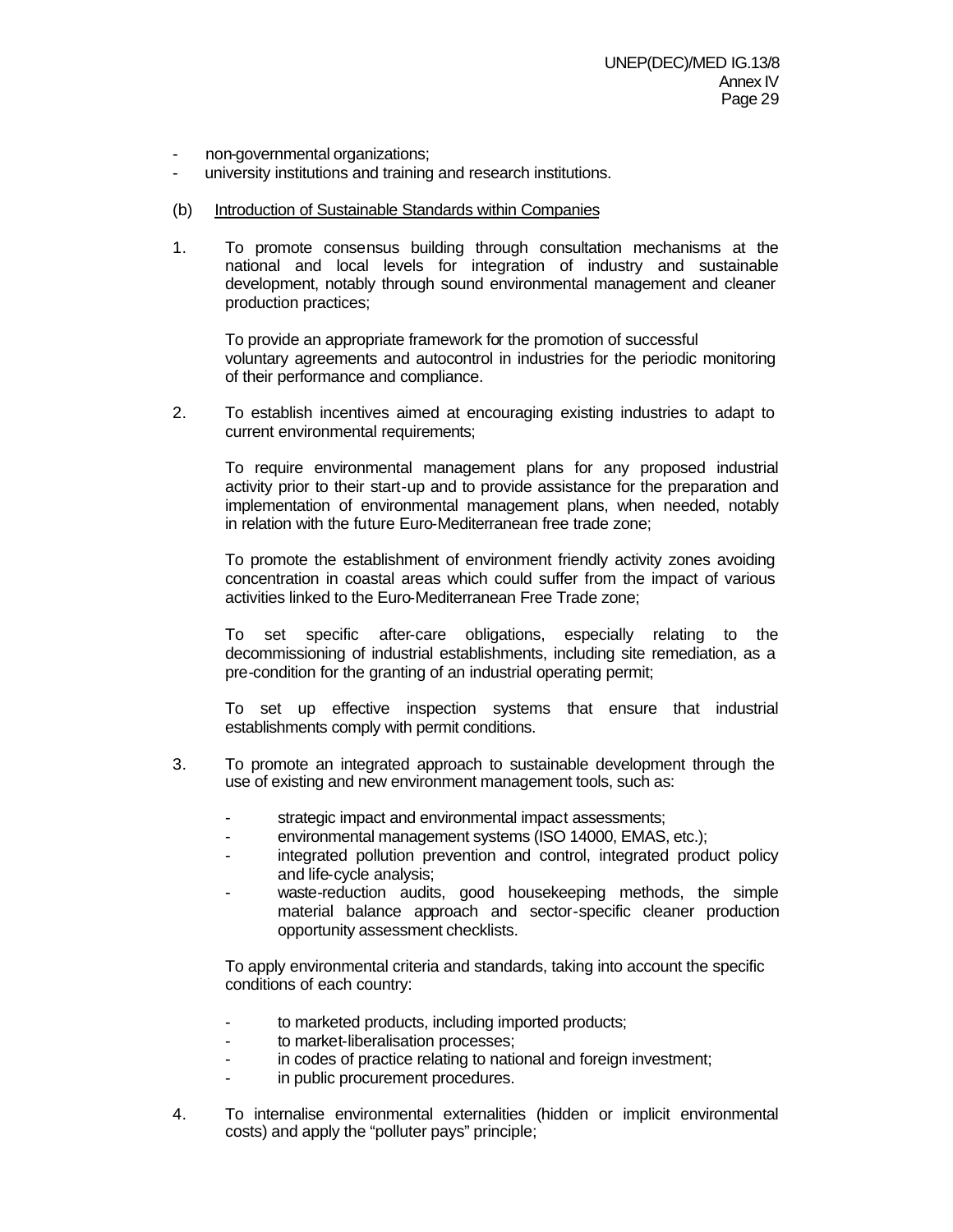To reduce progressively the subsidization of production inputs, especially subsidized water and energy costs so as to better reflect the environmental costs of production.

- 5. To use appropriate economic and financial instruments as tools to ease the introduction of sustainability into the general management of enterprises.
- 6. To integrate principles of cleaner production and sustainable development into processes, products and services;

To integrate principles of cleaner production and sustainable development into all aspects of training and education.

*To request the Secretariat:*

To prepare and disseminate through regional and national institutions the tools, experiences, lessons learned and methodologies that would facilitate consensusbuilding and consultation mechanisms.

- (c) Promotion of the Transfer of Knowledge
- 1. To promote the transfer of environmentally sound technologies and their adaptation to national and local conditions, notably through partnerships and twinning;

 To promote the dissemination of information about all relevant technological know-how, practices, diagnostic tools, guides, demonstration projects, etc;

To exchange information, particularly at the regional level, through networking and other electronic means, including the interconnection of existing networks and the creation of a common Web site that would specifically target SMEs, SMIs and handcraft activities.

- 2. To create mechanisms (through training, twinning, technical information, business incubators, public participation, etc.) to enhance capacity-building:
	- for the training of experts;
	- for the technical divisions of public administrations, including inspection institutions;
	- for SMEs and SMIs;
	- for vulnerable areas and islands.

#### (d) Control and Follow-up Mechanisms

To establish, implement and improve monitoring and evaluation systems that are consistent with generally accepted systems, namely:

- at the company level: performance indicators to monitor continuous improvement;
- at the sectoral and national levels: benchmarking mechanisms, including indicators and sectoral reports.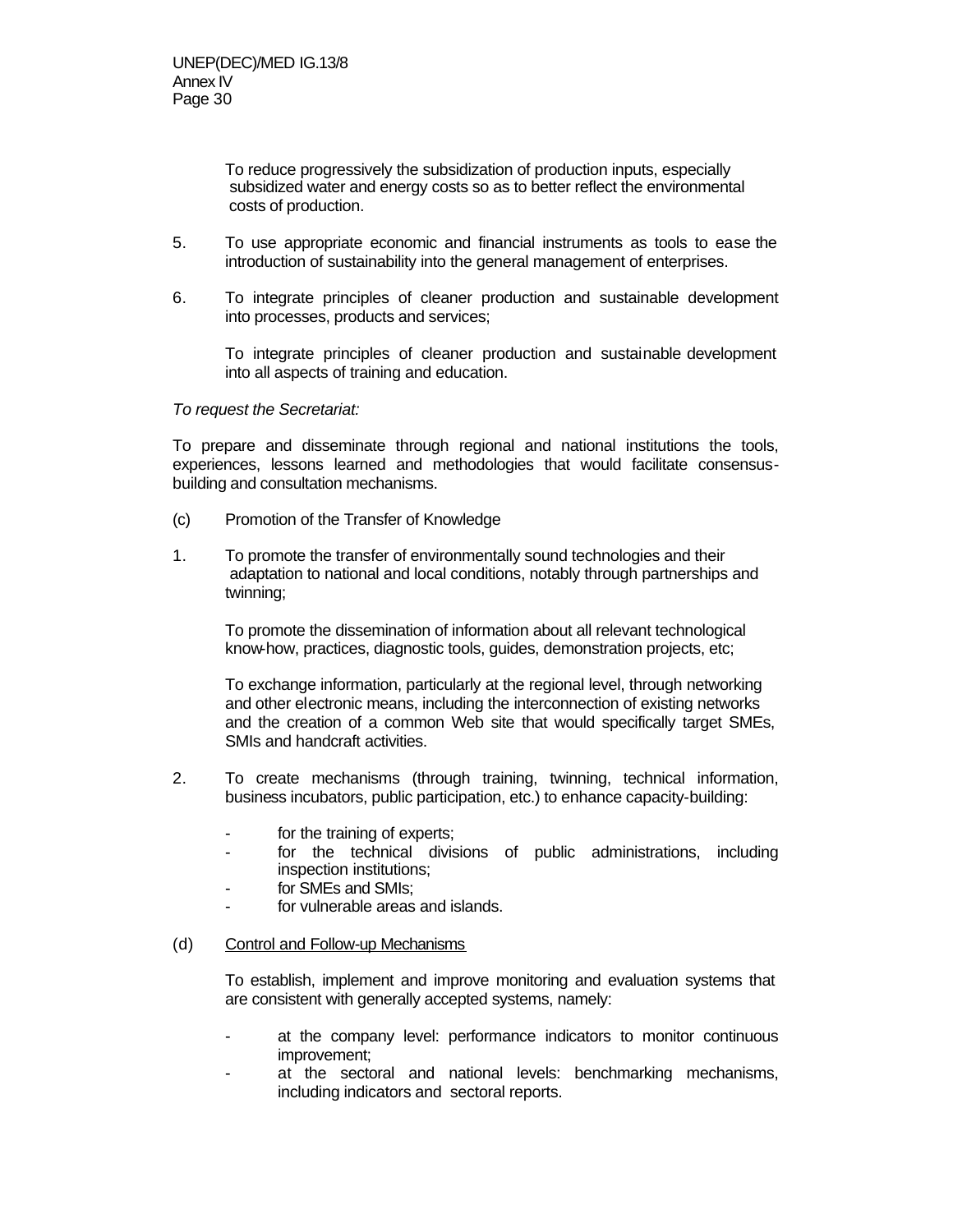## *To request the Secretariat:*

- 1. To promote and follow implementation of monitoring and evaluation systems that are consistent with generally accepted systems, such as:
	- sustainable industry indicators that complement those already adopted in the region;
	- a regional review of progress in the integration of industry and sustainable development.
- 2. To promote the monitoring and follow-up of sustainability-related projects by entities that are independent of the financing and executing agencies of those projects.
- (e) Follow-up

*To request the Secretariat:*

- 1. To require the MAP Secretariat in cooperation with relevant national, regional and international institutions:
	- to facilitate the follow up of the implementation of these proposals for action;
	- to integrate f the recommendations of the working group into the targets and timetable of MAP programmes and tools, such as the strategic action plan (SAP) and Global Environment Fund (GEF) activities, as well as those of CP/RAC;
	- to facilitate the integration of industrial environmental criteria into the activities of the MCSD, in particular the free trade and environment issue;
- 3. To present to the eighth meeting of MCSD specific guidelines for implementation of the recommendations that includes deadlines, actors involved, financial, technical and human requirements, expected outputs and indicators.

## **B. URBAN MANAGEMENT AND SUSTAINABLE DEVELOPMENT**

## BACKGROUND AND FINDINGS

(a) Mobilising actors and means of action towards achieving the sustainable urban development

Today, throughout the Mediterranean basin, in spite of several pioneering initiatives (Tripoli, Malaga, Essaouira, Ismailia, Rome, ...), the relevant stakeholders have not been in the position to offer their full support to the policy of sustainable development. It should be possible for the local authorities to express a strong political will regarding more transparent choices for the town and its inhabitants. They should be able to "tailor" it according to the size of the agglomeration and the specific situation. A particular attention should be paid to the small and medium-size towns (50% of the urban population of the region lives in agglomerations with less than 300,000 inhabitants).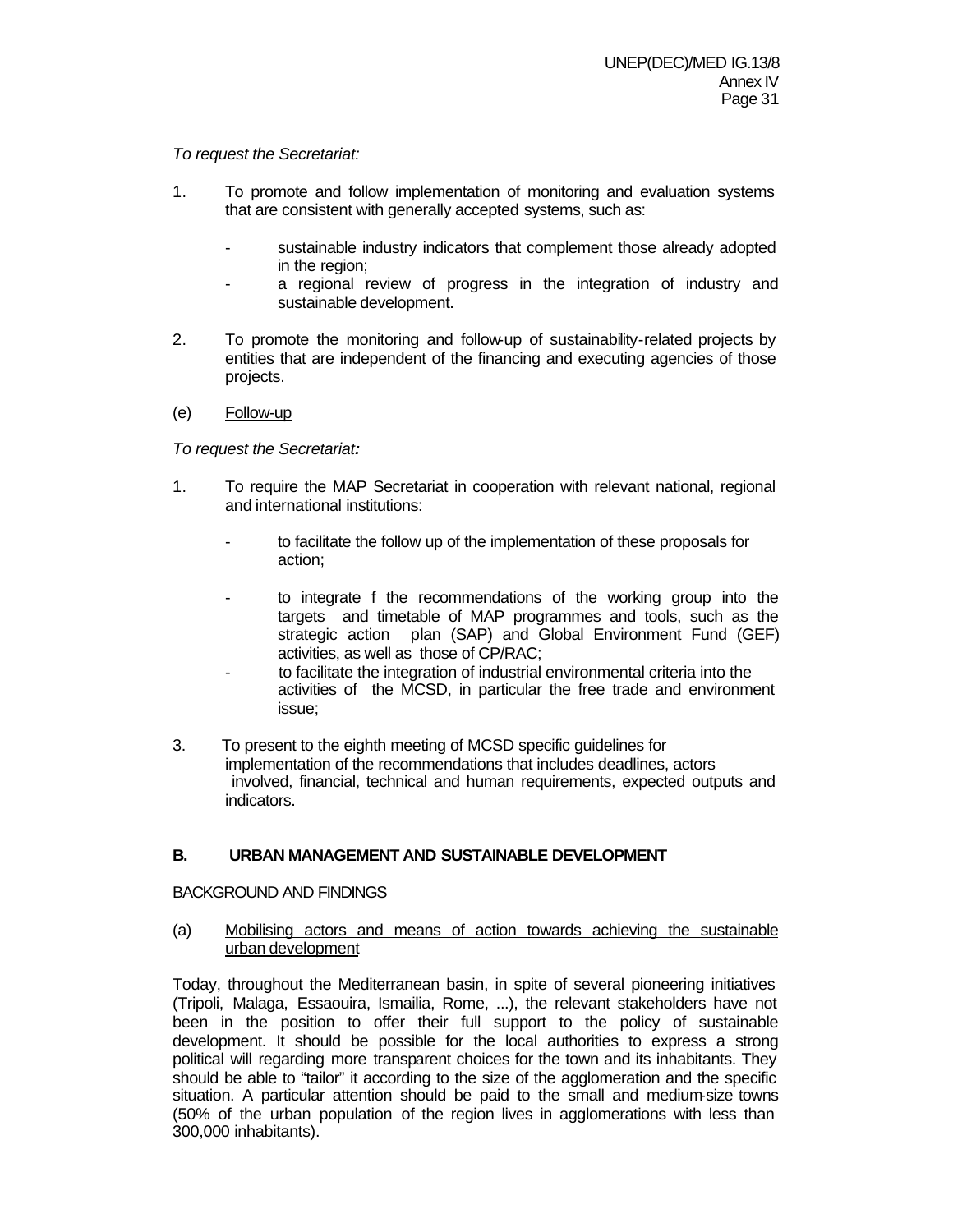The stakeholders are often municipalities which are either isolated or under the "sectorialised" tutorship of ministries and other administrative bodies which operate too separately from each other, while the sustainable development requires a more "transversal" action and a synergy between the local communities grouped at a suitable level and the State, provinces or regions, which should be true partners in land-use management and, accordingly, urban planning.

The civil society as a whole – population, associations, professions, enterprises – is not yet fully involved in practice as required by the Rio Declaration (chapter 28 of the activities). Very often, throughout the Mediterranean, the local Agendas 21 are good checklists, but are not followed by a decisive action. Citizen groups, organised as early as possible, enables to better formulate requirements and expectations over a long-time period and with respect to the mobilisation of available funds (participatory budgeting).

Training of stakeholders not yet aware of the ideas of sustainable development, and strengthening of the local capacity building are prerequisites of a good participation.

The international financial means, and especially the European support, identify very seldom urban programmes as such, although the local communities are the best places for implementing transversal projects that, for example, link transports, habitat and greenhouse effect, or water demand pricing and social equity. Euro-Mediterranean meetings like, for example, the Ministerial Conference to be held in Athens in 2002, could be good occasions for a new opportunity for the towns which, by the year 2025 in the Mediterranean will account for 70% of the population and where a large part of the problems relevant to the sustainable development will be concentrated.

As regards the resources, the national and local financing in the region is still controlled by, often outdated, fiscal frameworks. Changes are expected in order to enable the local communities, depending on the situation, to redirect the revenues and useless expenditures to environmentally friendly services or social objectives like the poverty reduction.

#### *The Contracting Parties agree on the following*

1. To promote and facilitate the elaboration the approach that the sustainable urban development calls for the elaboration and implementation, by the urban municipalities and groups of municipalities, of medium and long – term development strategies, plans and programmes. These actions, of the Agenda 21 type, should be initiatives shared and contracted by all of the concerned stakeholders (services of the State, local communities, various actors of the civil society, socio-economic partnerships). They should have the integrated character, not only at the national interministerial level or at inter-services local level, but also between national, regional and local levels.

 2. To recognize the role of various actors of the civil society in the urban governance and that they should take form of their involvement in the process as early as possible. It is advised that this participation be in the form of a continuous consultative and management process. The local Agendas 21, and other similar initiatives such as Urban Strategic Plans, could become dynamic exercises for the realisation of this participative democracy.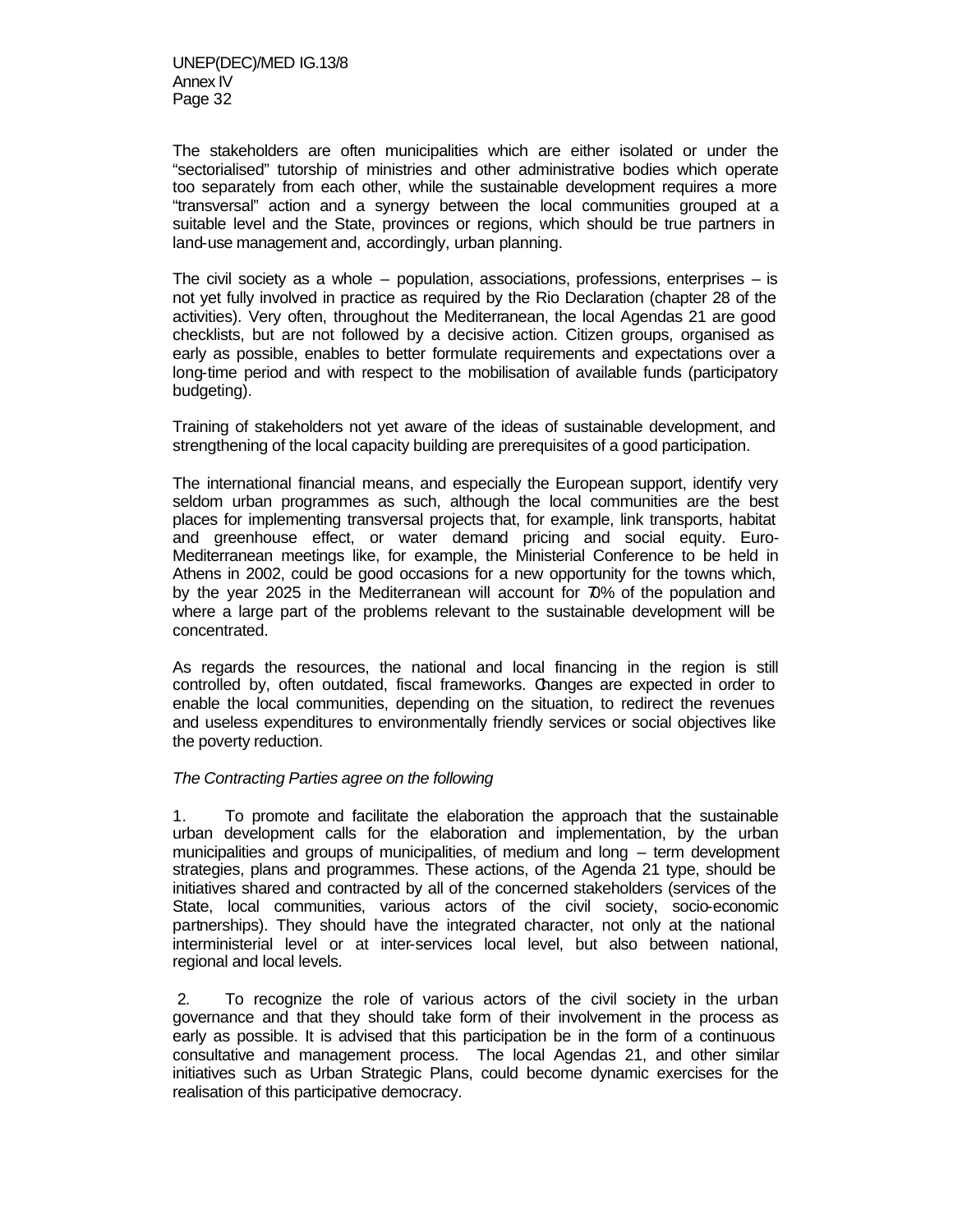3. To create the necessary conditions for the strengthening of the administrative, technical and financial capacities of the municipalities. Strengthening of the local capacities should be implemented at all levels and involve directly the new stakeholders which have emerged from the process of decentralisation (local communities, community organisations, local or neighbourhood associations, ...). The capacity building mechanisms require transparency and actions aimed at popularisation of and sensibilisation to the issues and challenges of sustainable urban development, as well as specific training adapted to the role and prerogatives of the various local stakeholders (leaders, technical municipal services, associations, ...).

4. To review and, where needed, to increase the financial resources allocated to local authorities, as present urban municipalities' financial resources are largely insufficient to cover increasing needs for sustainable urban development, and in particular for fighting the urban poverty. This could be done, inter alia, by increasing transfers from the state budgets to the local authorities and/or by using innovative local economic instruments. The international donors are invited to increase their funding targeted at specific urban development programs.

## *To request the Secretaria***t**:

To prepare an overview of the recent evolution and distribution of international (multilateral, bilateral and decentralised) and national financing intended for the urban development in the Mediterranean. Criteria could also be defined in order to better guide the future financing towards sustainable development.

## (b) Acting towards a better management of urban dynamics

Urban planning, from Hippodamos of Millet to la Cerda in Barcelona, has marked the organisation of the Mediterranean towns, and still today the physical planning is an indispensable affirmation of the public interest in the towns where speculations and individual initiatives could not become lasting components of the systems which are becoming more and more complex. Over the past 30 years, urban and regional planning in the Mediterranean has provided good examples of what physical and land-use plans could be. The coast, which is generally exposed to most of the urban pressure in the Mediterranean, calls for an ever stricter control (coastal laws, coastal programmes, "contrats de baie" /a tool for protecting and managing the coastal areas, created in France some 10 years ago; the contract is made by the local authorities concerned - municipalities, urban communities, .../).

However, placed within a time frame, as requested by the sustainable development, "the plans" should be reconsidered and formulated as strategies and programmes paying greater attention to the dynamics, organised or spontaneous, of urbanisation and to the ever faster changes of the civil society. The participative planning is a present day request expressed ever more frequently and strongly.

The Mediterranean towns and regions will draw long-term benefits from exchange of new experience (Catalonia 2010, Egypt 2020, etc.) and from regional strategic programmes with time horizons of 2010 or 2025 (in France, Egypt, Morocco, etc.).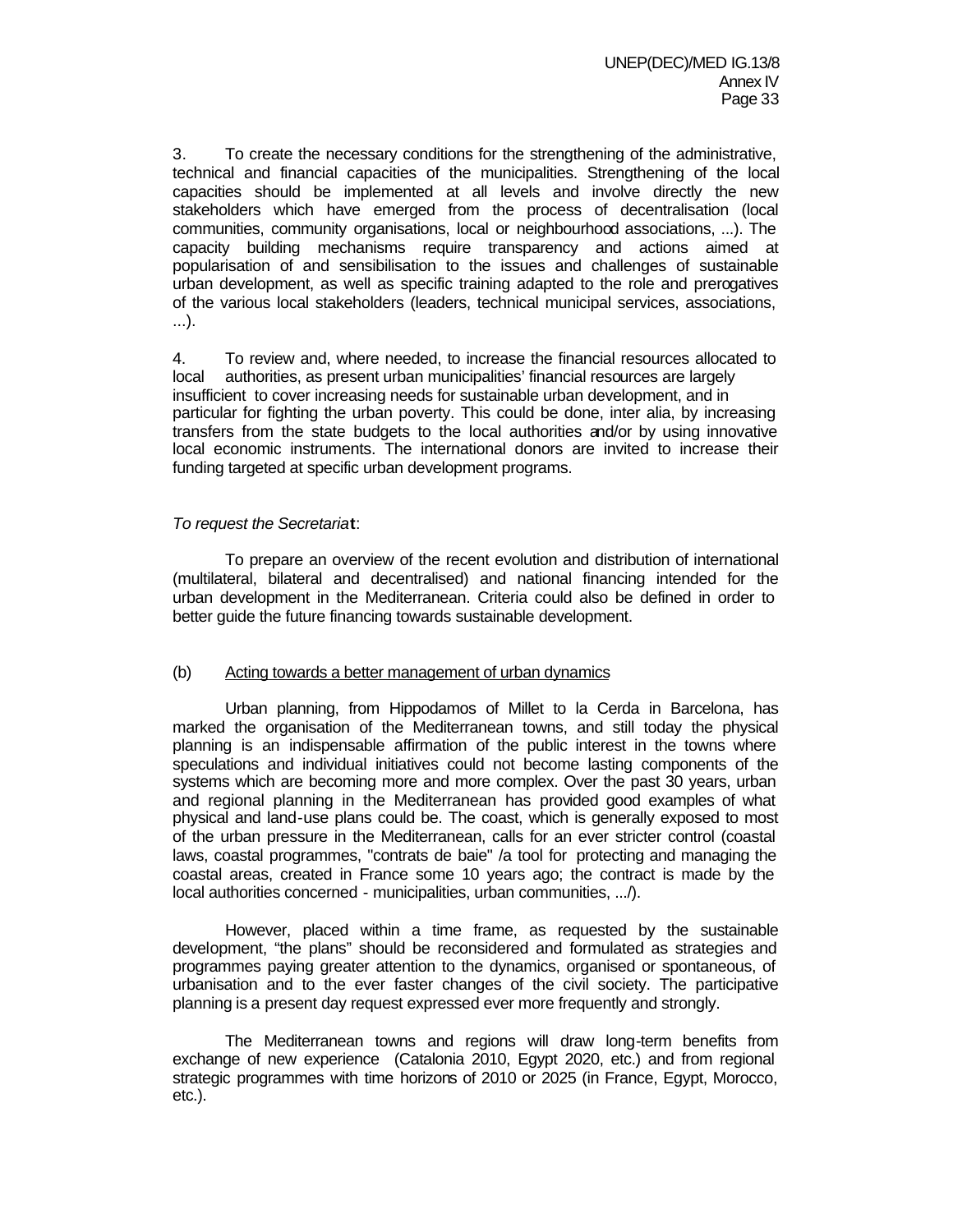Some issues, characteristic of the entire Mediterranean basin, were examined more thoroughly:

Sprawl prevention. In the compact Mediterranean town the territory spreads through pavilion housing, cars, tourism, and especially the very strong demographic growth (an increase of 100 million urban inhabitants in the South until 2025), prices of land. Urban spreading is often to the detriment of the neighbouring agricultural land in the coastal planes, already scarce in the region. Other negative consequences are the risk of marginalisation (uncontrolled, often illegal housing), the high vulnerability of urban areas to natural and technological risks, and an increased greenhouse effect due to longer trips in motor vehicles. The "reconstruction of the town on the town", the importance of town cores require renewed urban strategies. A long-term maintenance of the peripheral agriculture is often the most economical way of securing aeration of the town, upkeep of "landscape areas", and reconnecting, in a positive sense, of the town and the countryside.

Urban transports are one of key issues of sustainable development. Increased numbers of private cars, already considerable in the region or expected to become so (until the year 2025 an increase of more than 400% in the number of cars in Morocco, and an increase of more than 40% in the cargo transport and 30% in the human transport in the Southern Europe), will bring along a considerable risk of air pollution in the part of the world where, in summertime, meteorological inversions are important.

Demographic explosion, uneven distribution of revenue, unemployment, have led in the towns, sometimes in the degraded ancient centres, and sometimes in marginalised suburbs, to the appearance and development of uncontrolled housing. In view of a progressive reintegration of often unhealthy housing, the local communities have to develop appropriate social and environmental policies that would benefit from being adopted with the involvement of the concerned population.

The desired revival of the urban centres, but sometimes also the degradation of the housing fund or implosion due to traffic congestion, are very strong facts. The "reconstruction of town on the town" is necessary; yet it could pose risks if a careful and subtle strategy is not applied with regard to the historic heritage, both ancient and more recent. The local authorities, as well as the State agencies (historic monuments, archaeology) should join forces, and the State itself should play its role in order to secure that the clear laws on historic heritage is respected. It is evident that if the approach is global, in the Mediterranean the stakes are higher since this region is the most important tourist destination in the world. Furthermore, the directly interested population should be more involved in the protection and rehabilitation measures.

Finally, some more aspects typically Mediterranean like the harbours and harbour zones which, often in decline, had to or still have to be "rehabilitated" or converted to open the Mediterranean towns to the sea. But also to give all their space to inter-Mediterranean maritime navigation that could, in the years to come, have a renaissance in a new form, especially if we want to avoid air traffic congestion already indicated by an annual increase of more than 8%, or negative environmental effects of the cargo traffic along the coastal roads.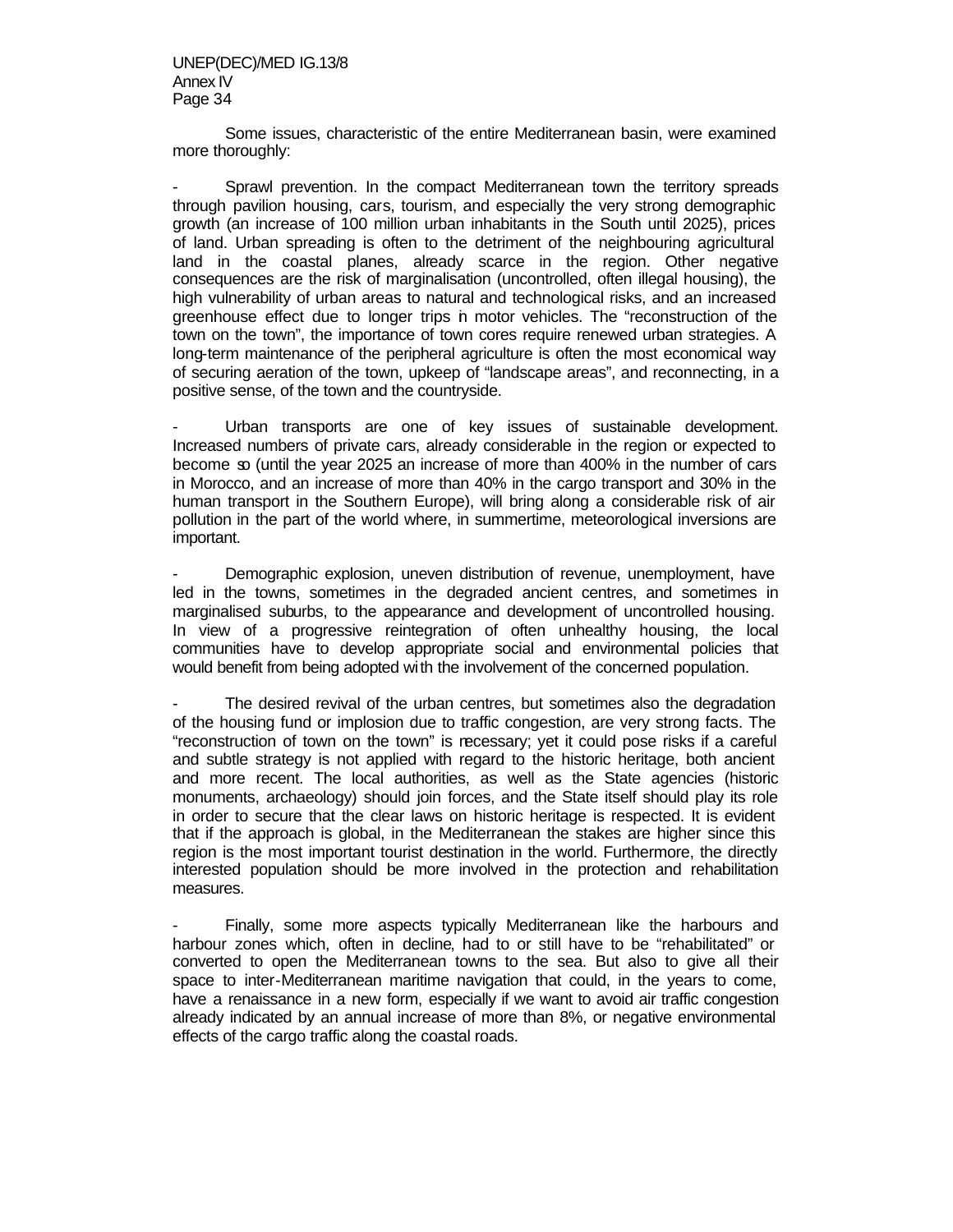# *The Contracting Parties agree on the following*

1. To prepare guidelines , aimed at upgrading the existing planning tools in their towns in order to move towards global, integrated and prospective strategic planning taking into account the social, economic and environmental aspects.

2. To encourage, within their regional development policies, balanced development of towns and regions, so as to prevent the excessive concentration on the coastal areas and/or the explosion of too large urban agglomerations.

3. To encourage together with the Mediterranean towns, and with the support of international programmes and the participation of the population concerned, increase of efforts to prevent natural and technological risks. They are invited to prepare and implement rehabilitation programmes for degraded or unhealthy neighbourhoods in central and peripheral neighbourhoods of significant poverty, and contingency plans in risk-exposed urban areas. The preservation of the urban historic heritage should take into consideration not only the heritage or tourism objectives, but also aim at improving the living conditions of the local population.

4. To establish by the towns concerned, a rehabilitation programmes for harbour fallow land, bearing in mind at the same time their interest in the use of the space, urban opening to the sea, and the possible future renaissance of the inter-Mediterranean maritime navigation.

5. To encourage the Mediterranean towns to prepare and implement, in cooperation with the civil society stakeholders, municipal "greenhouse effects" combating plans. These plans should integrate all aspects of resource management (waste minimisation, recycling, energy saving, limiting urban sprawl...). They should also adopt specific plans for improving the urban mobility and transport, favouring the modes of transport that require less space and energy,. Those plans would be harmonised with the principle of mixing of urban functions and uses.

## *To request the Secretariat:*

1. To assist countries in preparing the guidelines for upgrading the planning tools and in publishing and disseminating them. It is also encouraged to prepare cost-effectiveness analysis of urban sprawl.

2. To promote the exchange of experience in the field of policies for controlling urban sprawl, upgrading of poor neighbourhoods, the preservation and rehabilitation of historic settlements, and harbour rehabilitation and their integration in urban structure.

# (c) Improving public urban services management

The Mediterranean towns evidently share most of the urban management dysfunctions with the rest of the world, but especially those in the southern and eastern shores are characterised by the great problems relevant to following the rhythm of urban growth and to the lack of their own means. The priority problems regard the water supply, sewerage and solid waste management, and urban transports.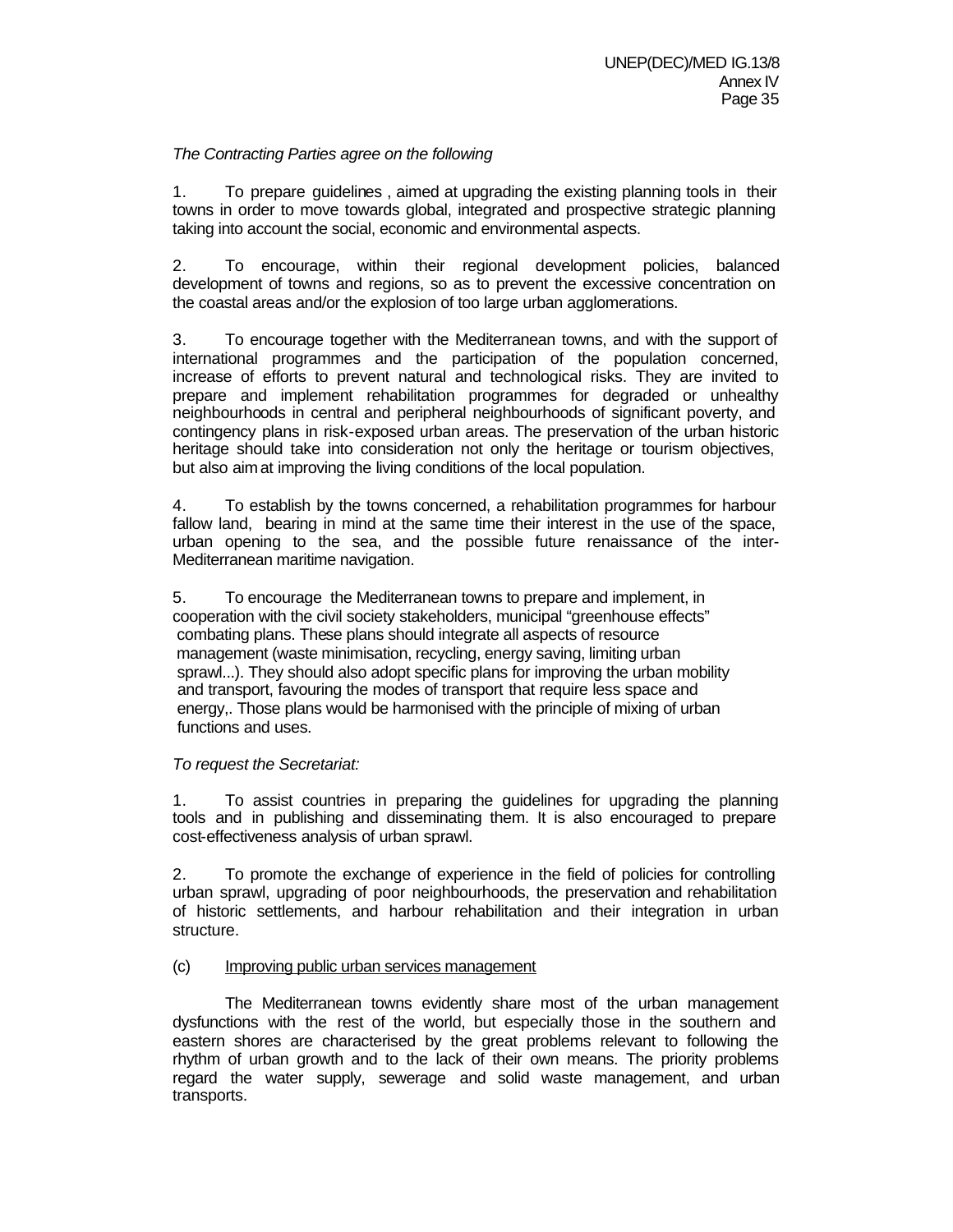UNEP(DEC)/MED IG.13/8 Annex IV Page 36

Faced by this situation, and within their efforts to mobilise means needed to finance infrastructure and urban services or to initiate social policies in their competence, the Mediterranean urban municipalities, even those that have managerial competence, search for external resources, and sometimes partner enterprises for the management. The States play a decisive role for a good management of the services, in the planning, regulation, financing, and distribution of competencies among various levels of administration.

The public urban services of municipalities or groups of municipalities could be managed either directly by the municipality personnel or by transferring those duties to public or private enterprises. In fact, it has been realised that neither the rules of the public market, concession charts, monitoring of sub-contractors, public accountability of the heritage, nor technical control are sufficiently taken into consideration in this respect. As for the methods of assessing the public opinion and impact assessment, these are still insufficient.

The need was also realised to implement legislative measures in order to improve financial and control capacities of the administrative bodies in charge of services management. The ways should be explored of how to secure the necessary control by the communities where some partners tend to impose inadequate conditions in terms of costs or sustainable development.

The pricing (adapted to economic and social criteria) and the administrative or techno-economic tools of control are the instruments on which the good implementation of sustainable development will depend.

#### *The Contracting Parties agree on the following*

1. To strengthen capacities of the authorities (national, regional, local) in charge of urban services and clarify, whenever needed, the institutional framework in order to improve the service quality and management efficiency.

2. To see that, in the case of management transferred to a private companies or public-private partnerships (PPP), the municipalities or groups of municipalities secure that the contractors integrate sustainable development concerns in their mandates, and that they are capable of implementing efficient monitoring methods (progress and performance indicators, tariff control, etc.). When evaluating bidding applications the selection criteria should not be solely based on the "least cost" principle, but also on taking into consideration social and environmental goals and costs of sustainable development. The cost recovery principle in pricing public urban services should ensure access to services for the poorest citizens.

#### *To request The Secretariat:*

 To compile regional databases on management of public services and its costs in the Mediterranean towns which would facilitate the comparative analysis of the efficiency of these services, as well as of the pricing policies applied.

#### (d) Strengthening the Mediterranean and Euro-Mediterranean co-operation for a sustainable urban development

For several decades now, the co-operation among nations has become an instrument for improving the social, economic and environmental development. The United Nations Charter, the declarations and action plans from Stockholm (1972) and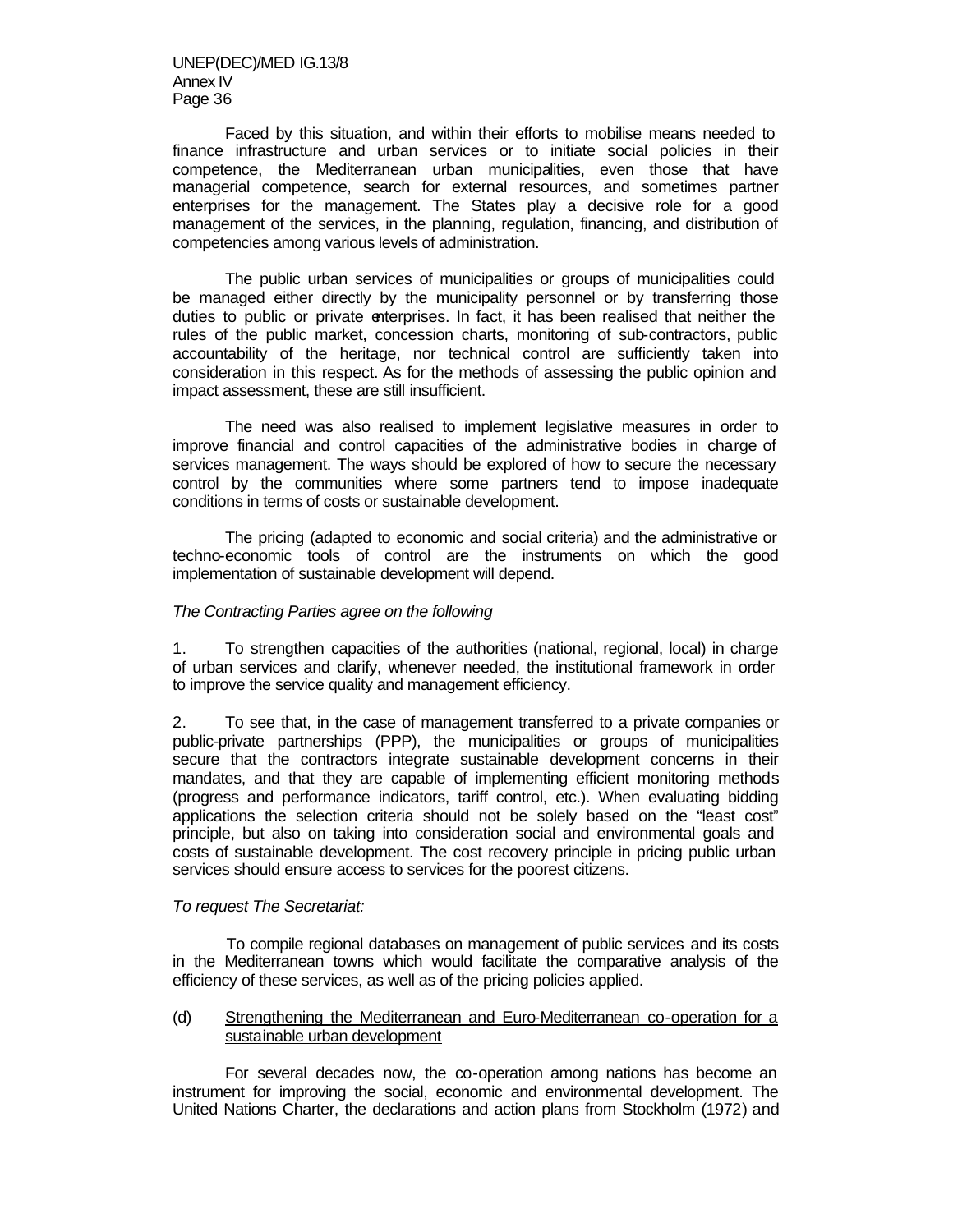Rio (1992), Vancouver (1975) and Istanbul (1996) are some of the important milestones of the sustainable development of countries and towns.

The towns level is essential, and its interest was shown in Curitiba and Rio in 1992, in Istanbul (1995), and confirmed in New York in 2000 (Habitat+5). The local authorities and urban NGOs should be present in Johannesburg as they were in Rio and Istanbul. The Rio+10 Conference in Johannesburg will be an occasion to reaffirm that interest, and the Mediterranean States would benefit from a joint approach, and from showing also their own efforts at the regional. The Conference could provide a new impetus to the sustainable urban development.

At their level, the Mediterranean countries have already undertaken initiatives of co-operation, launched in Barcelona in 1975 and confirmed, from the point of view of sustainable development, in Tunis in 1994, and again in Barcelona in 1995. This also refers to the Euro-Mediterranean process.

However, a significant benefit would be drawn from bringing this co-operation down to the level of towns. Twinning of towns (more than 200 towns), existence of a network created in 1991 (Medcities), opened a path that could now be enlarged by a joint effort made by the towns, provinces or regions, and States.

This approach does not require the creation of an ad hoc institution or a RAC, but the use of guidelines prepared by the States, identification of urban programmes by the European and international donors, and a boost, on a voluntary basis, for thematic networks comprising regional and national towns and experts. Little by little, the associations and other representatives of the civil society, as well as the socioeconomic partners would draw benefit from their active participation in this cooperation.

## *The Contracting Parties agree on the following*:

1. To strengthen the existing co-operation networks, both general (Medcities, MEDForum, MIO-ECSDE) and thematic (Medener, Healthy Cities, Medsafe, etc.). They would be supported, as necessary, by European or international financing.

2. To encourage the local authorities and associations to be better connected with and benefit from the programmes of international co-operation in the Mediterranean: identification of urban programmes by donors would facilitate this task, as well as the work of various instances concerned, such as Euromed Partnership, UNEP, UNDP, UNESCO, The World Bank, EIB, METAP, CEDARE.

3. That the Mediterranean Commission for Sustainable Development, supported by the Mediterranean towns, could address the Euromed Partnership, better use the existing funding possibilities for promoting and supporting urban sustainable development in the Mediterranean region.

#### *To request the Secretariat*

To encourage, as sustainable development is not a uniform model, but it should be tailored to local conditions, exchange of experience by organising, inter alia, thematic workshops and web conferences for the towns sharing common problems and similar objectives, and maintain the information exchange, whenever possible together with the existing networks.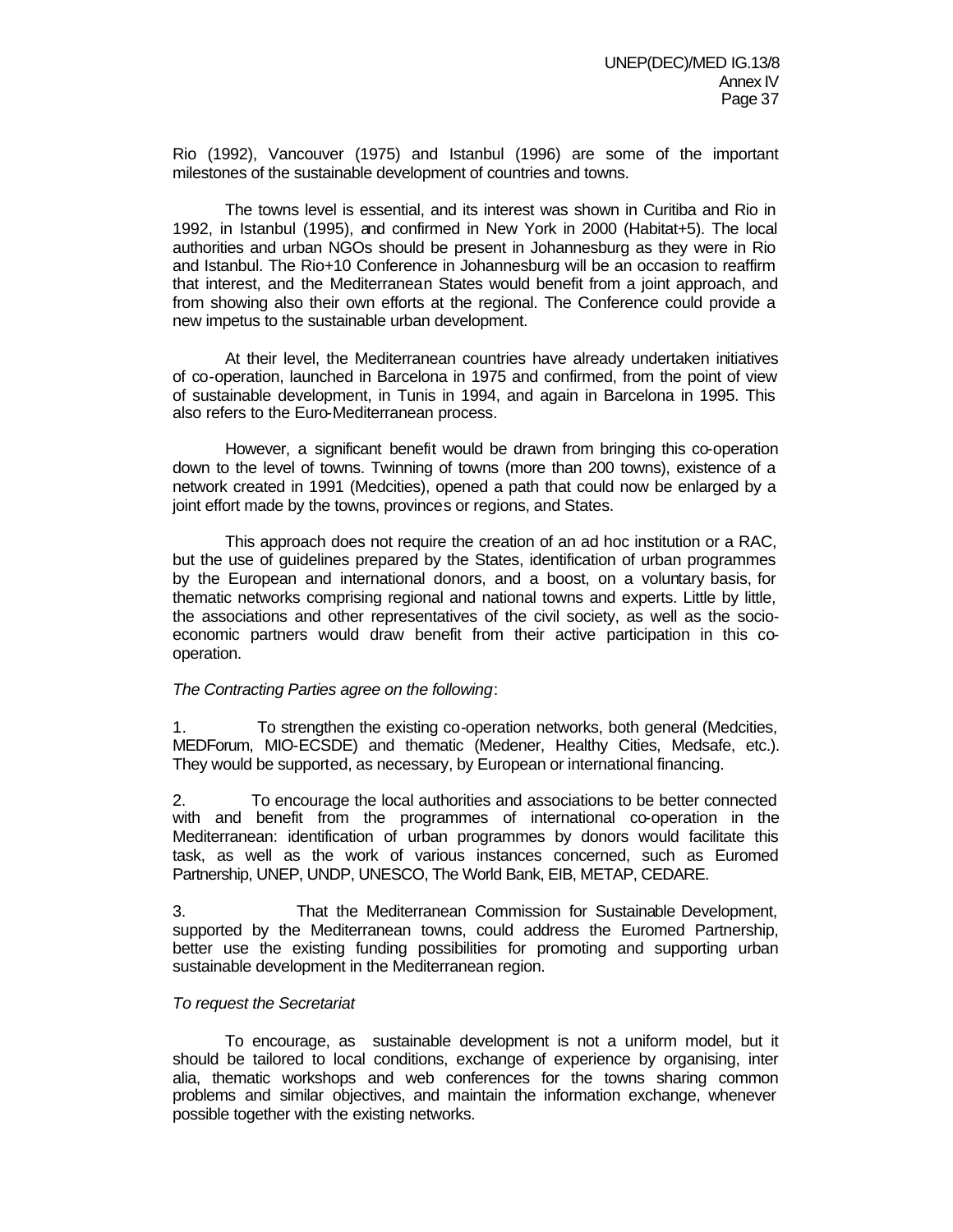# **C. FREE TRADE AND THE ENVIRONMENTIN THE EURO-EDITERRANEAN CONTEXT**

# *The Contracting Parties:*

Having considered the report and proposals of the working group and grateful for the quality of the work on this sensitive subject of major importance,

1. Take note of the working group's conclusions, especially concerning the potential impact of free trade on sustainable development in the countries in the South and East of the Mediterranean region and in the Euro-Mediterranean region in general, and the first proposed orientations for action,

2. Consider the difference between rapid progress towards increased trade, on the one hand, and the late and slow nature of evaluation processes of their potential impact on sustainable development and implementation of appropriate responses at the national and regional levels, on the other hand,

3. Note with satisfaction the progress announced by the European Commission regarding the launching of an impact assessment of the creation of an Euro-Mediterranean free-trade area on sustainable development;

4. Agree to consider at the national level and at the level of the European Community concrete follow-up that could be given to the report of the working group, specifically concerning

- observation and monitoring of impact on the most vulnerable sectors and geographical areas;
- involvement of institutions dealing with questions of the environment and sustainable development in the agreements of association and other trade agreements, specifically taking into account interaction between structural and sectorial policies,
- involvement of socio-economic actors; upgrading of response capabilities regarding the expected effects of the liberalization of trade.
- 5. Recommend continuation of work for a further two years with a focus on:
	- strengthening the methodology for foreseeing and monitoring impacts;
	- the effects of liberalization of trade on several sectors, such as agriculture, transportation and industry;
	- identification of response tools for upgrading SMEs/SMIs, the handicraft sector and public urban services through integration of an environmental dimension.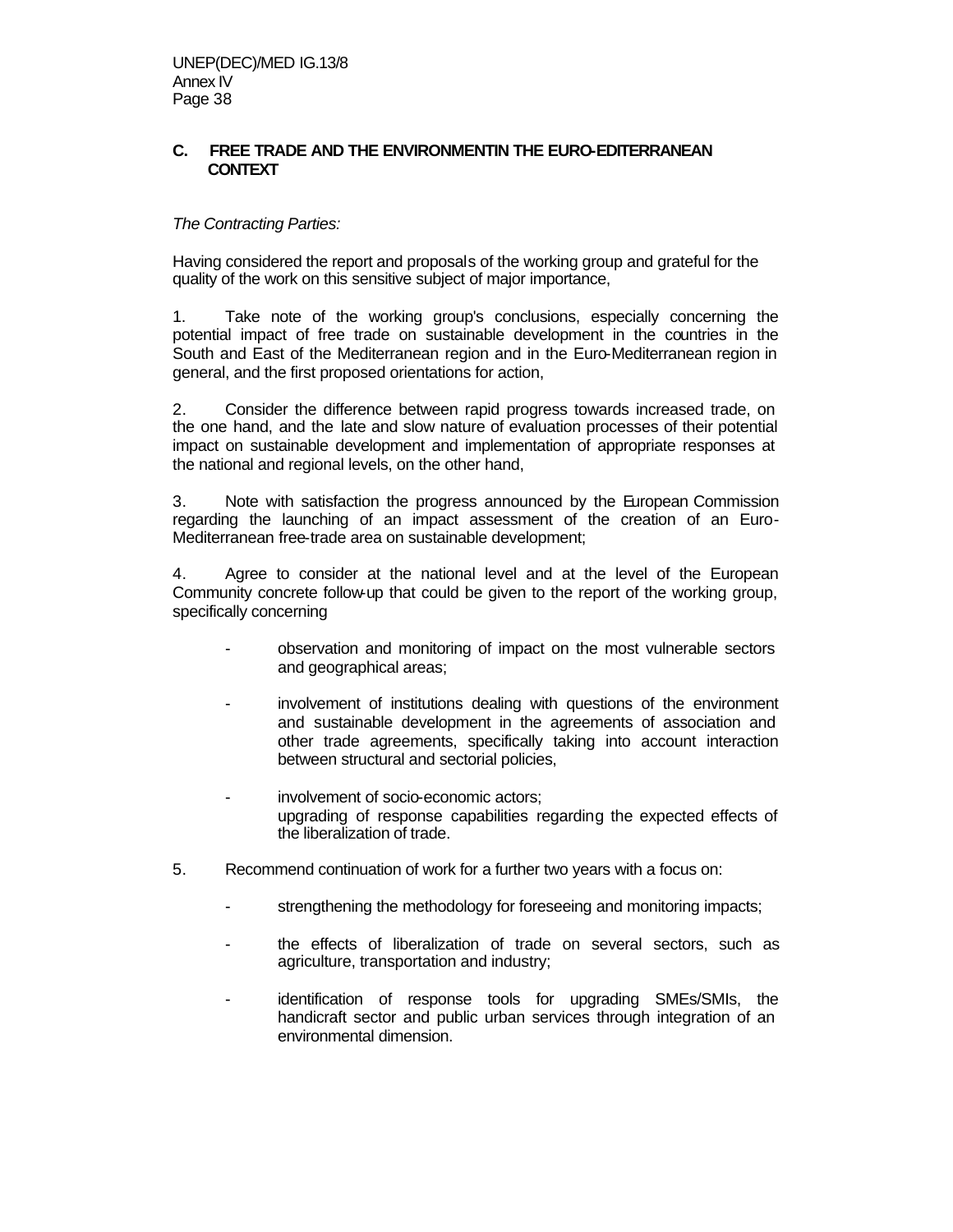# **D. IMPLEMENTATION AND FOLLOW UP OF RECOMMENDATIONS AND PROPOSALS FOR ACTION**

#### First Assessment

Since the first set of recommendations and proposals for action were adopted, the issue of their implementation and follow up was regularly raised. In conformity with the mandate of the MCSD and following requests from the MCSD and Contracting Parties meetings, a first objective assessment was prepared though a large consultation process and specific case studies.

Implementation is generally very poor and main shortcomings identified concern dissemination of recommendations, lack of guidelines and appropriateness of the recommendations in relation to structures and resources. However, the preparatory process itself through the intersessional activities, its increased flow of information and its improved participatory approach, is perceived as a positive and constructive step.

Considering the importance of this issue, the next MCSD meeting (March 2002, Antalya) will further review and as far as possible finalise the assessment and proposed guidelines.

# *The Contracting Parties agree on the following:*

1. To take the necessary steps and measures so as to improve communication and dissemination of MCSD recommendations and proposals for action, notably to concerned actors in national and local public and private sectors as well as major groups from society;

2. To prepare national plans for the implementation and follow up of the recommendations or integrate them in national Sustainable Development Strategies, identifying the necessary human, technical and financial means, notably through a participatory approach involving concerned actors;

3. To promote the development of twinning projects between Mediterranean countries and actors for implementation of recommendations and exchange of experience;

4. To use all available instruments and means, including national indicative programmes of the Euro-Mediterranean Partnership, to finance the implementation of the recommendations adopted;

## *To request the Secretariat:*

1. To prepare specific guidelines for implementation and follow up of MCSD recommendations for each of the MCSD thematic sets, including where possible and appropriate, human, technical and financial requirements;

2. To assist the Contracting Parties and partners in disseminating the information to concerned actors at all levels and implementing the MCSD recommendations;

3. To assess the implementation and follow up of MCSD recommendations every 4 years and report to the MCSD and CP meetings;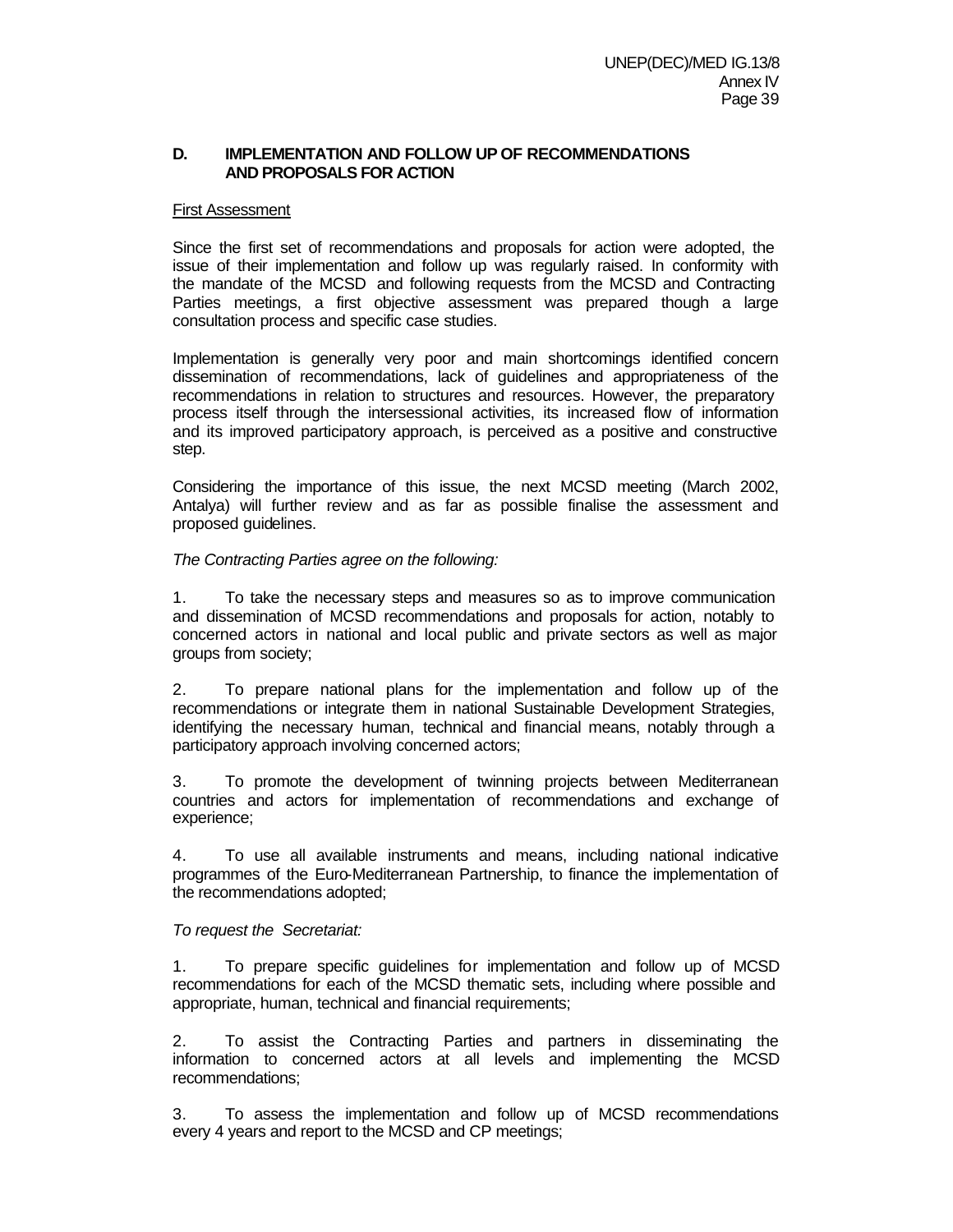# **E. RECOMMENDATIONS DERIVED FROM THE STRATEGIC REVIEW FOR SUSTAINABLE DEVELOPMENT IN THE MEDITERRANEAN AND PROPOSALS FOR ACTION**

The regional review clearly shows the progress which has been made towards sustainable development and environmental protection as well as the flaws which continue to exist, since the Mediterranean Action Plan and Barcelona Convention and its Protocols were revised in 1995.

New types of growth and development which take greater account of the social well-being of the entire population and of environmental concerns need to be sought.

The environmental, economic and social cost to be borne in the short term by certain countries within a context of integration and liberalization which favors market mechanisms can only be acceptable if serious accompanying measures are adopted in order to cushion the impact on the least privileged sectors of society, and which will guarantee more long-term sustainability.

At national level, the difficulty of giving concrete expression to measures towards sustainable development decided upon by the Mediterranean community shows, on the one hand, that the new concept has not as yet managed to mobilize all spheres of Society and, on the other, that States have been slow in implementing some of the decisions taken.

Although it is highly active, co-operation in the Mediterranean is, on the one hand, affected by a lack of common vision and inadequate co-ordination between the main partners currently or potentially involved and, on the other, by a mismatch between resources available for development and investments, given the scale of the tasks to be accomplished. This is exacerbated by the fact that the short-term effects of the Uruguay Round's decisions have not produced the expected results for the developing Mediterranean countries, judging by the worsening foreign trade deficit faced by most countries.

Apart from a clear political impetus, any shift towards sustainable development also requires reference models which identify and put across a shared vision, which takes account of the Mediterranean peculiarities, as well as a coherent strategy capable of guiding the various stages of its implementation.

*The Contracting Parties agree on the following::*

#### A common vision and a regional strategy

1. Define a common vision of the region's future along with all of the partners concerned. For this purpose, they will prepare, within the framework of MAP and with all the partners concerned, a Mediterranean Strategy for Sustainable Development, if possible for adoption at their Thirteenth Ordinary Meeting (2003). This Strategy should reflect a responsible acceptance of the medium and long-term stakes and clear commitment and solidarity at all levels (regional, national, local) and in all sectors (economic, social, environmental); this strategy should: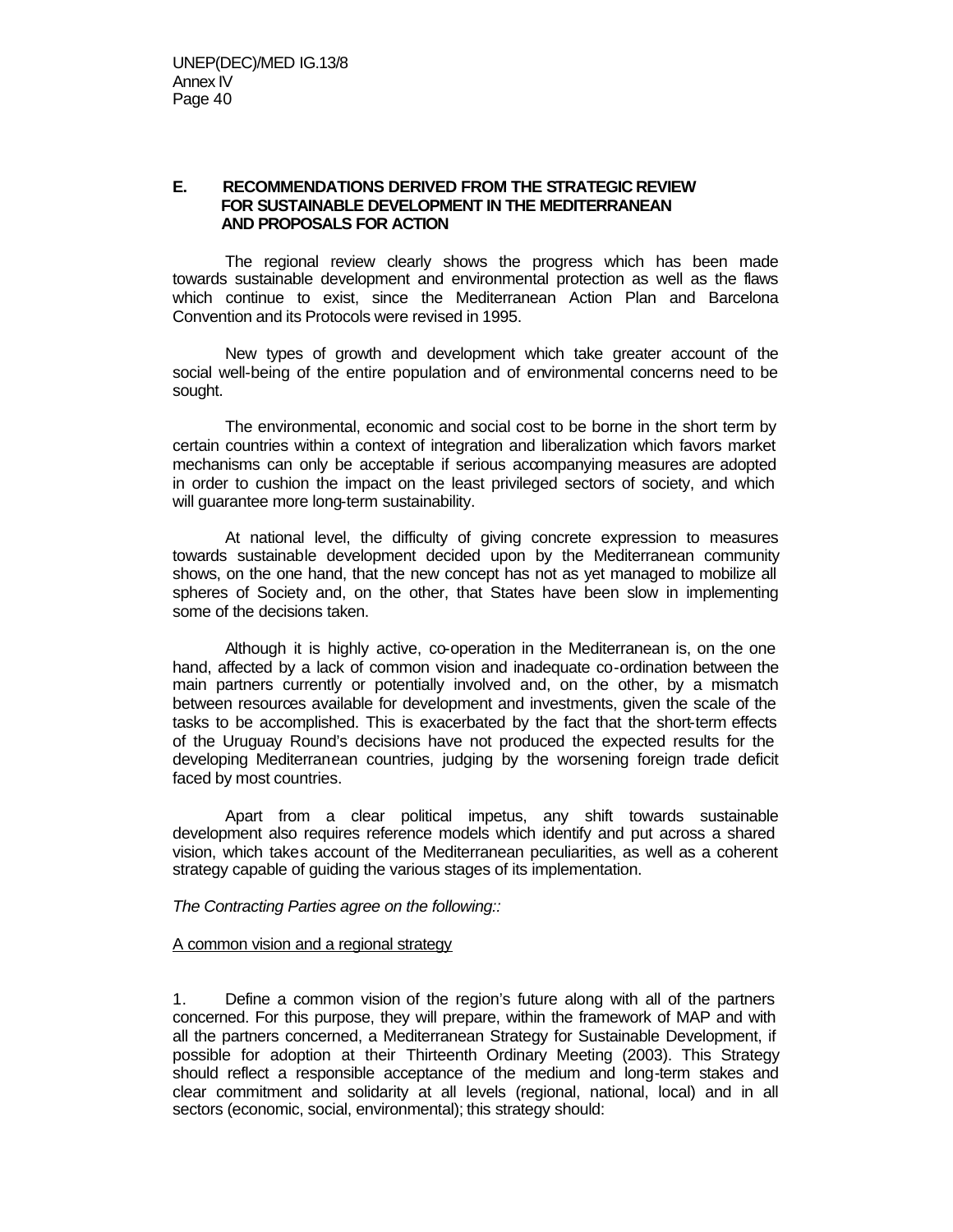- Take account of the diversity of existing political, social, economic, cultural and environmental systems;
- Allow States and Local Authorities to play their full role;
- Respect the multiple values of Mediterranean societies;
- Draw on all elements of Society;
- Promote social equity;
- Ensure respect for the integrity of eco-systems;
- Apply a participatory approach;
- Identify and promote adequate methodologies and tools;
- Promote the transfer and mastery of cleaner technologies;
- Promote bilateral and regional cooperation;
- Take due account of the principle of common but differentiated responsibility;
- Encourage complementarity and synergies with other relevant programmes;
- Express at the Mediterranean level the aims and proposals for action laid down by major global conventions, particularly on climate change, biodiversity, desertification etc., as well as the UN-CSD's recommendations;
- Facilitate implementation of the Barcelona Convention, its protocols and MAP recommendations;
- Build the required capacities to meet the above-mentioned objectives effectively.

2. To pay, through the Regional Strategy, particular attention to the implementation of recommendations and proposals for action adopted or to be adopted within the MCSD framework, establishing clear objectives and adequate means, inter alia in the following areas: water demand management, tourism, industry, agriculture, energy, transport, waste, free trade and the environment, information and awareness raising, indicators for sustainable development, land use planning, coastal management and urban development.

## National Strategies towards impetus and implementation

3. To draw up or revise as soon as possible, depending on their circumstances, national sustainable development strategies, which :

should be drawn up or revised in accordance with national specificities and priorities depending on the circumstances, in order to take account of evolutions towards globalization in the Mediterranean region. The preparation/revision of national strategies and their implementation should be conducted according to a participatory approach, involving all actors and at all levels of responsibility concerned and should be coherent with other similar exercises;

should be elaborated within the framework of their respective national Agenda 21 and should define ambitious objectives regarding the uncoupling of production on the one hand from energy consumption and the use of resources and natural areas on the other. International commitments on cleaner production as well as the internationally accepted aims for limiting polluting emissions should find their expression in national strategies. National objectives should be established for sustainable consumption aimed at controlling the impact of structural changes on consumption patterns (private transport, renewable energy, solid waste and packaging, etc.);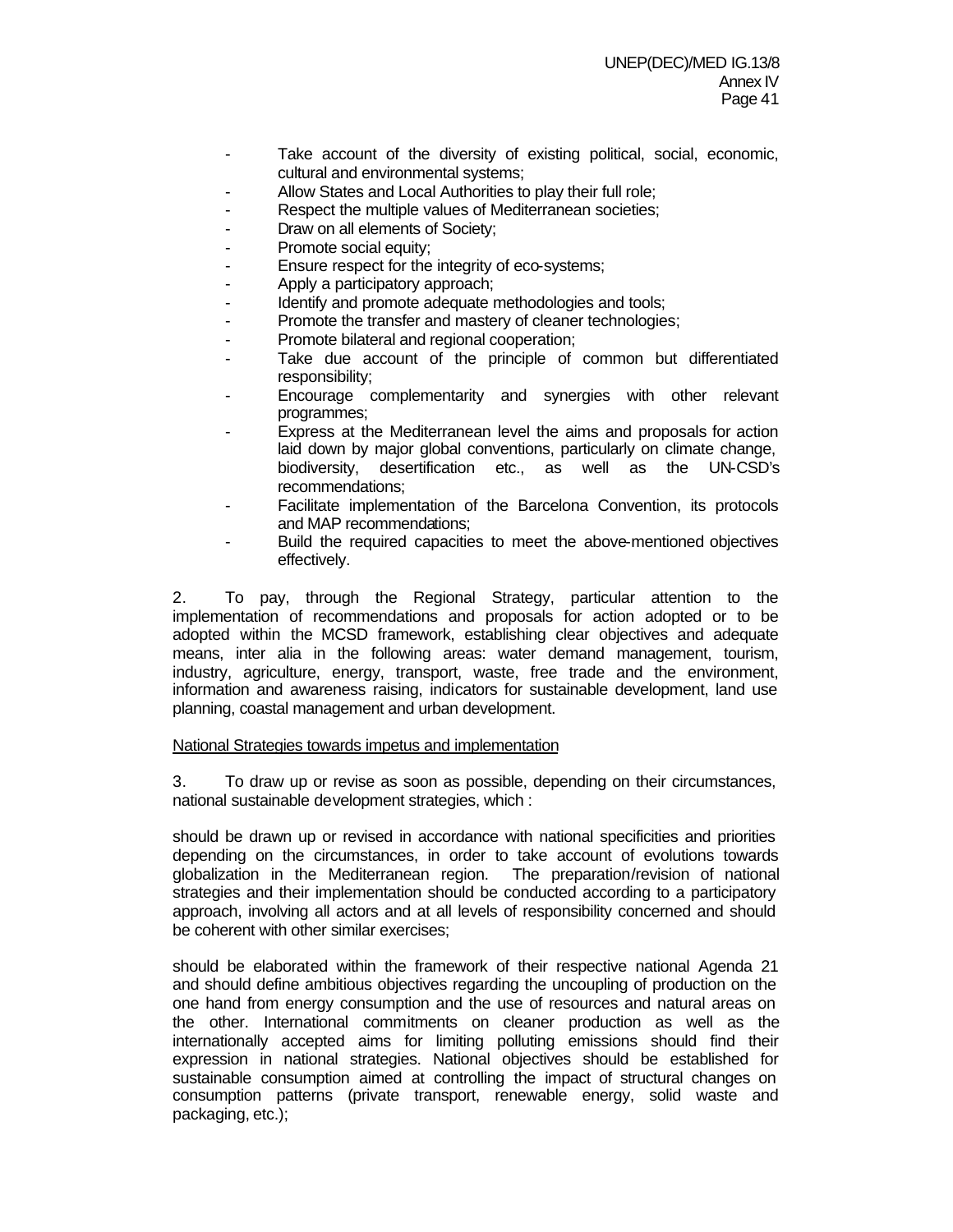should endeavour to translate the recommendations and proposals for action adopted or to be adopted within the MCSD context into concrete objectives and means. In this respect, the MCSD could prepare guidelines for drawing up national strategies.

4. To set up as soon as possible National Commissions on Sustainable Development or other types of participation structures which should be representative of the forces active within the country, in order to strengthen coherence and convergence in action.

5. To carry out any necessary legislative, fiscal, financial, trade or economic reforms likely to assist in implementing national sustainable development strategies including the following elements:

- Rationalization of economic activity by integrating the environmental dimension;
- Ensuring social equity;
- Preserving and managing natural resources on a sustainable basis.

6. As regards the legal framework for sustainable development, the Contracting Parties agree to:

- Update and implement their national legal framework in line with environment-related international agreements they have ratified;
- Complete the organization of the national and local institutional structures concerned;
- Ensure and render the rules on governance as flexible as possible by promoting the principle of subsidiarity, transparency and the participatory approach;
- Facilitate access to justice at a national level in order to ensure that environmental law is respected.

7. To entrust to the extent possible the Local Authorities with greater responsibility for decentralized environmental management as well as for urban and rural development, particularly within the framework of local Agendas 21, guaranteeing good governance and the involvement of the main groups in Society, since the rapid urbanization of the coastal areas in particular, as well as regional imbalances, are both crucial sustainable development issues,.

8. To further study and promote within MAP regional policy guidance and methodological tools for the integration and continuous observation of coastal areas, in order to facilitate implementation, including guidance for the development of national legislation, given the strategic importance of the coasts, and the necessary implementation of the principles of integrated coastal management.

## Effective Regional Coordination

9. To take full account, in appointing/selecting their representatives to MCSD, of the necessity to maintain the open, autonomous, advisory, and representative nature of this body. The same applies for the local authorities, NGOs and socio-economic actors. Through appropriate networking, they should draw on the experience of past members and ensure input from the wider groups they represent. Members from local authorities, NGOs and socio-economic actors should represent as wide a spectrum as possible of major groups of the society and should participate more actively in the work of the MCSD.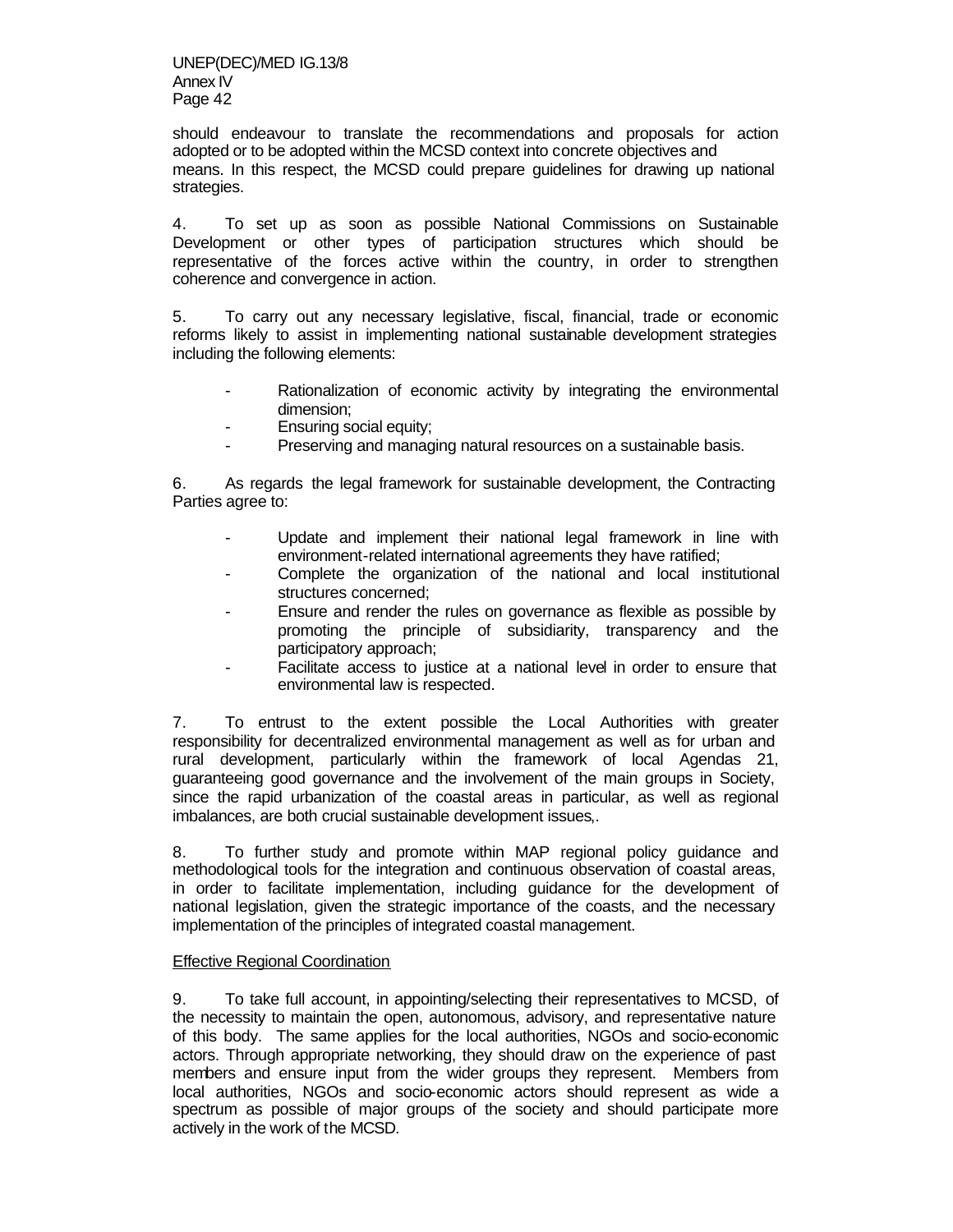10. To improve and strengthen, together with the other members of the MCSD the exemplary nature of State mobilization, supporting the unique character of the Mediterranean eco-region, their communications with the aim to guarantee an effective circulation of information between the MAP structures and national focal structures in particular, making MAP activities and output more visible to Mediterranean public opinion and to the interested international community.

## Monitoring and Assessment Tools

11. To develop and network the national environment and development observing systems or other similar appropriate functions, since the preparation of prospective analyses at the Mediterranean level as well as the production of useful information for public decision-taking and sectoral policies require updated data on all areas of human activity,

 12. To utilize appropriate measurement tools, as well as performance and response indicators which can assess progress, and to adopt measures to enable the regular follow-up and assessment of the state of the Mediterranean environment (inter alia, land, marine and coastal), since sustainable development and environmental protection are medium to long-term processes.

# Follow-up of Proposals for Action

13. To make concrete provisions to ensure that proposals are disseminated to concerned institutional structures, authorities and other actors; and to report on them in the national reports for submission to MAP, since the revised Barcelona Convention lays down the requirement to take full account of MCSD/MAP recommendations and to take the necessary measures to adopt them during their ordinary meetings

14. To prepare projects for submission to financing institutions, in order to give concrete expression to the MCSD's and MAP's proposals for action through effective implementing activities, within the MAP context and in interaction with the countries. In this respect, the MAP components should strengthen their capacity for preparing and managing projects related to MAP priorities.

15. To promote the emergence of regional strategic action programmes or projects within the framework of the Euro-Mediterranean Partnership on priority issues dealt with by MAP/MCSD in application of their decisions, and will assist fully in their implementation at the national level with the participation of all the actors concerned.

# Broader Regional Cooperation.

16. Given that the Mediterranean eco-region is the appropriate framework for dialogue and interdependence, the Euro-Mediterranean partners and other cooperation programmes in the region should set the aim of Sustainable Development at the very heart of the implementation of their activities at regional and national level based on equity, shared responsibility and solidarity.

17. To promote greater cooperation between MAP, the United Nations agencies, the World Bank and other concerned institutions in the region and encourage them to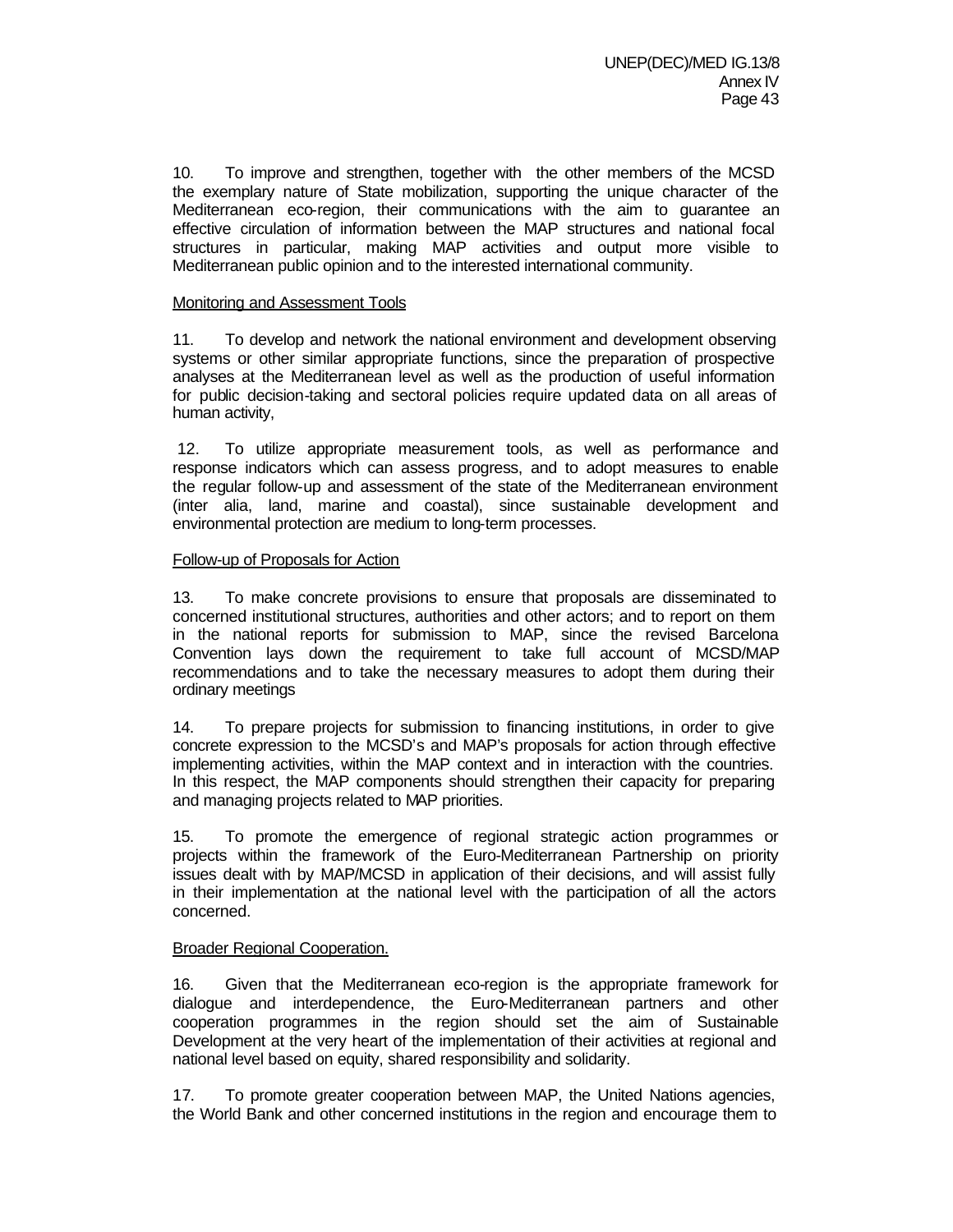take account of the priorities defined by the Contracting Parties with the aim of rationalizing means and increasing synergy:

To encourage official collaboration between MAP and their respective regional programmes;

To take account of, exchange information on and promote cohesion and complementarity of the objectives of their respective programmes of activities;

To better involve or even entrust competent, ad hoc, intergovernmental actors with the management of certain thematic activities; and

To strengthen, or even institutionalize cooperation with the UN-CSD,

18. To promote a closer North-South partnership by strengthening the voluntary contributions made by countries at the regional and bilateral level in order to better support MAP activities to promote sustainable development, particularly pilot projects and capacity building at the country and regional levels.

19. To actively contribute together with regional networks of NGOs, local authorities and socio-economic actors as well as the MAP Secretariat to the preparations for the Earth Summit II.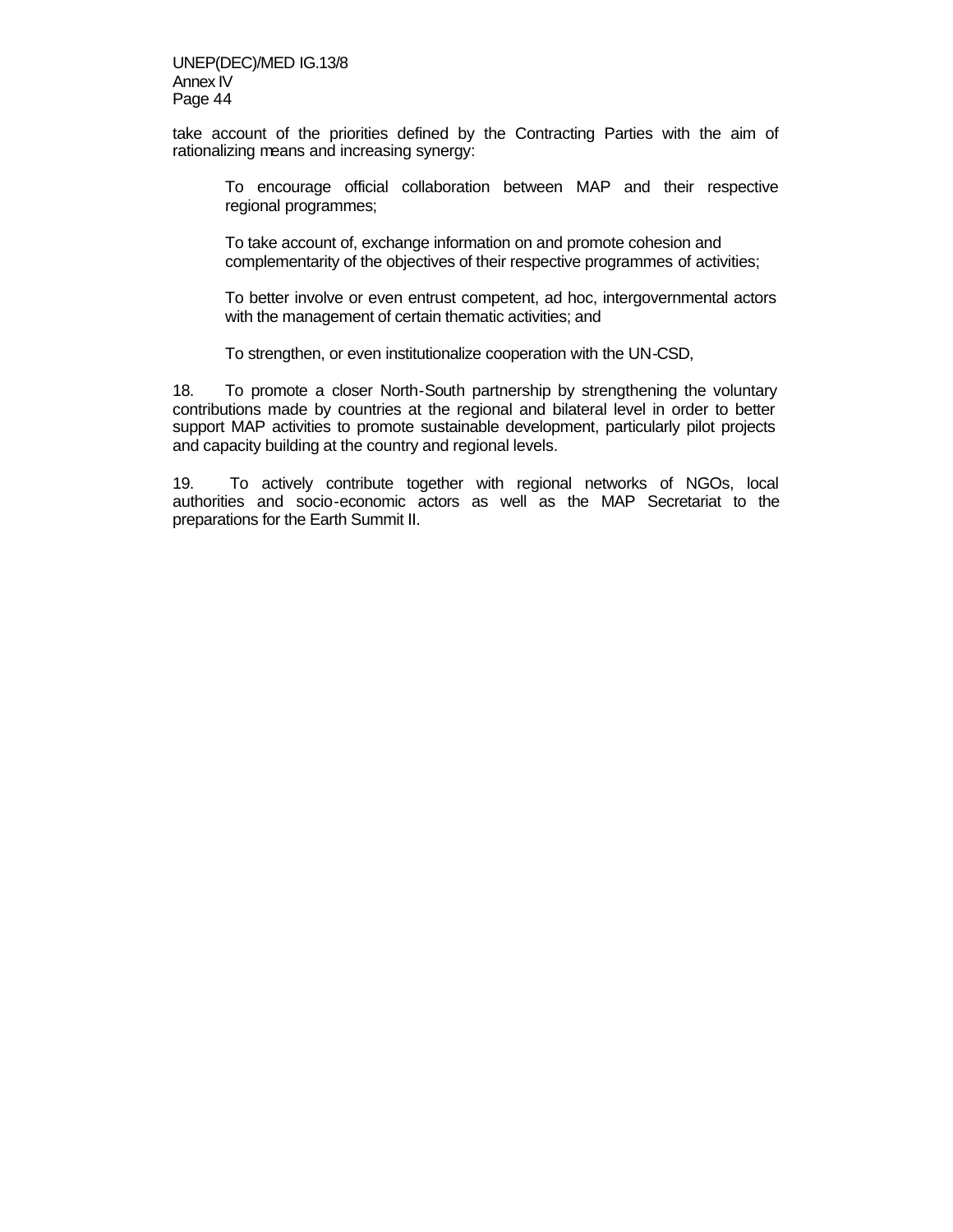# **Appendix 1**

# **OBJECTIVES AND FUNCTIONS OF A REGIONAL CENTRE FOR THE IMPLEMENTATION OF THE EMERGENCY PROTOCOL**

# **I. OBJECTIVES**

1. To strengthen the capacities of the coastal States in the Mediterranean region with a view to preventing pollution of the marine environment from ships and ensuring the effective implementation in this region of the rules which are generally recognized at the international level, relating to the prevention of pollution from ships, and with a view to abating, combating and, to the fullest possible extent, eliminating pollution of the marine environment irrespective of the source.

2. To develop regional co-operation in the field of prevention of pollution of the marine environment from ships, and to facilitate co-operation among the Mediterranean coastal States in order to respond to pollution incidents which result or may result in a discharge of oil or other hazardous and noxious substances and which require emergency actions or other immediate response.

3. To assist coastal States of the Mediterranean region, which so request in the development of their own national capabilities for response to pollution incidents which result or may result in a discharge of oil or other hazardous and noxious substances and to facilitate information exchange, technological co-operation and training.

4. To provide a framework for exchange of information on operational, technical, scientific, legal and financial matters, and to promote dialogue aimed at conducting coordinated actions at national, regional and global levels for the implementation of the Protocol Concerning Co-operation in Preventing Pollution from Ships and in Combating Pollution of the Mediterranean Sea by Oil and other Hazardous and Noxious Substances in Cases of Emergency.

# **II. FUNCTIONS**

# **A: GENERAL FUNCTIONS**

1. To ensure the follow-up of the implementation of the Protocol to the Barcelona Convention concerning Co-operation in Preventing Pollution from Ships and in Combating Pollution of the Mediterranean Sea by Oil and other Hazardous and Noxious Substances in Cases of Emergency, and to perform relevant secretariat functions. In order to achieve this goal, to organize regular meetings of national authorities responsible for policies in the field of prevention of pollution from ships, preparedness for, and response to and co-operation in case of emergency, and to report to the meetings of the Contracting Parties to the Barcelona Convention.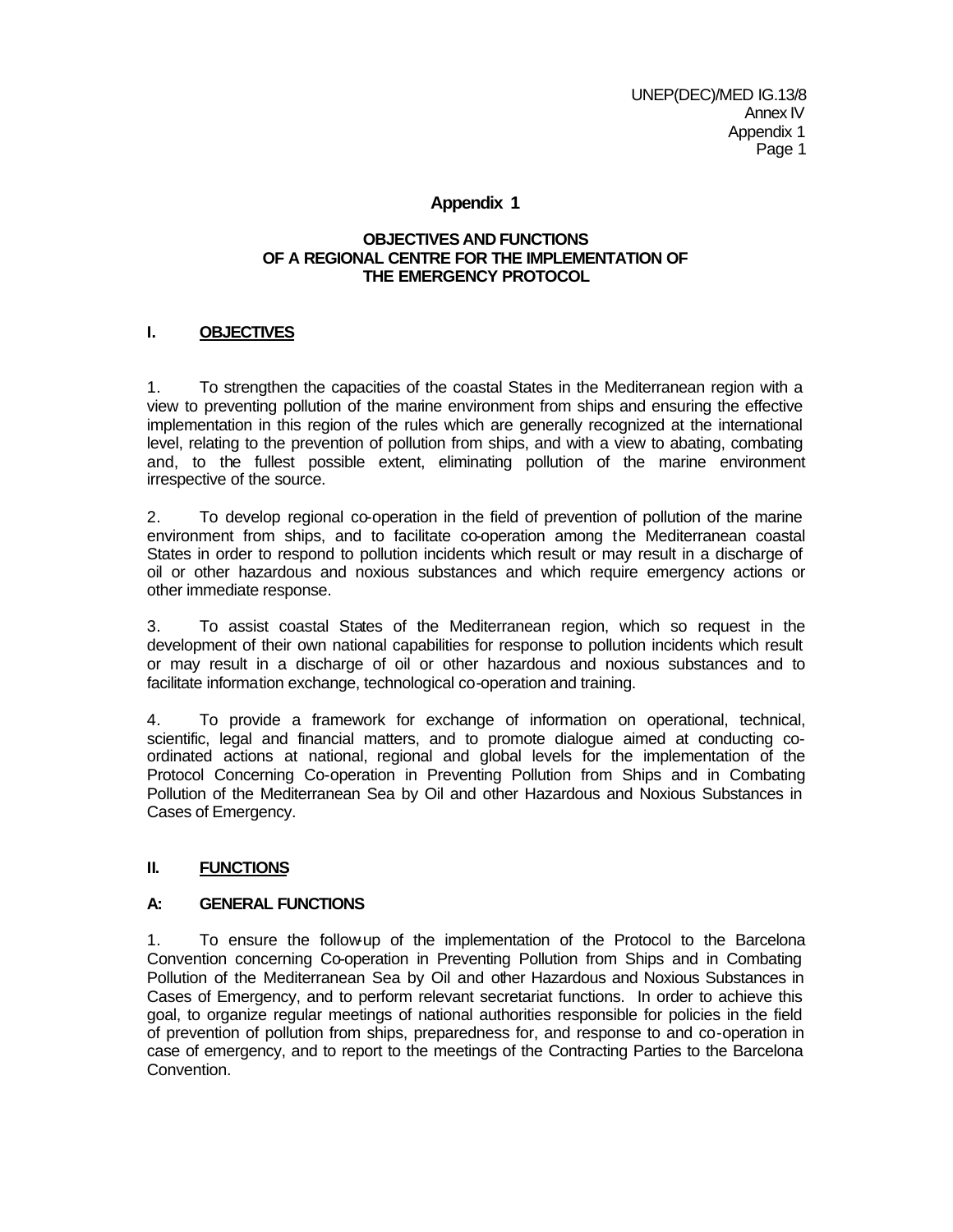2. To develop and maintain close working relationships with other Regional Activity Centres of the Mediterranean Action Plan and with the "specialized regional organisms" which play a co-ordinating role as set forth in the Mediterranean Action Plan, particularly with the scientific institutions within the region.

3. To co-operate as appropriate in activities of the Mediterranean Action Plan related to marine pollution.

# **B: FUNCTIONS CONCERNING PREVENTION OF POLLUTION OF THE MARINE ENVIRONMENT FROM SHIPS**

1. To assist the coastal States of the Mediterranean region in reinforcing their national capacities with a view to implementing in an efficient manner the international law and regulations for the prevention of pollution of the marine environment from ships:

- a) by collecting and disseminating information concerning legal and technical aspects of prevention of pollution from ships;
- b) by providing legal and technical assistance in their efforts to develop and implement regulations applicable to the States of the Mediterranean region;
- c) by promoting transfer of technology;
- d) by conducting training activities;
- e) by executing, at the request of the States and within the limits of available means, programmes and pilot projects;
- f) by providing technical assistance to the coastal States which so request.

2. To assist the coastal States of the Mediterranean region in developing regional cooperation with a view to implementing in an efficient manner the international regulations for the prevention of pollution of the marine environment by ships:

- a) by promoting, at request of the States the dialogue aimed at conducting coordinated actions at national, regional and global levels;
- b) by assisting in the implementation of regional programmes approved by the Contracting Parties;
- c) by conducting studies on subjects of regional interest, at the request of the States.

# **C: FUNCTIONS CONCERNING PREPAREDNESS FOR AND RESPONSE TO ACCIDENTAL MARINE POLLUTION AND CO-OPERATION IN CASE OF EMERGENCY**

1. To collect and disseminate information on: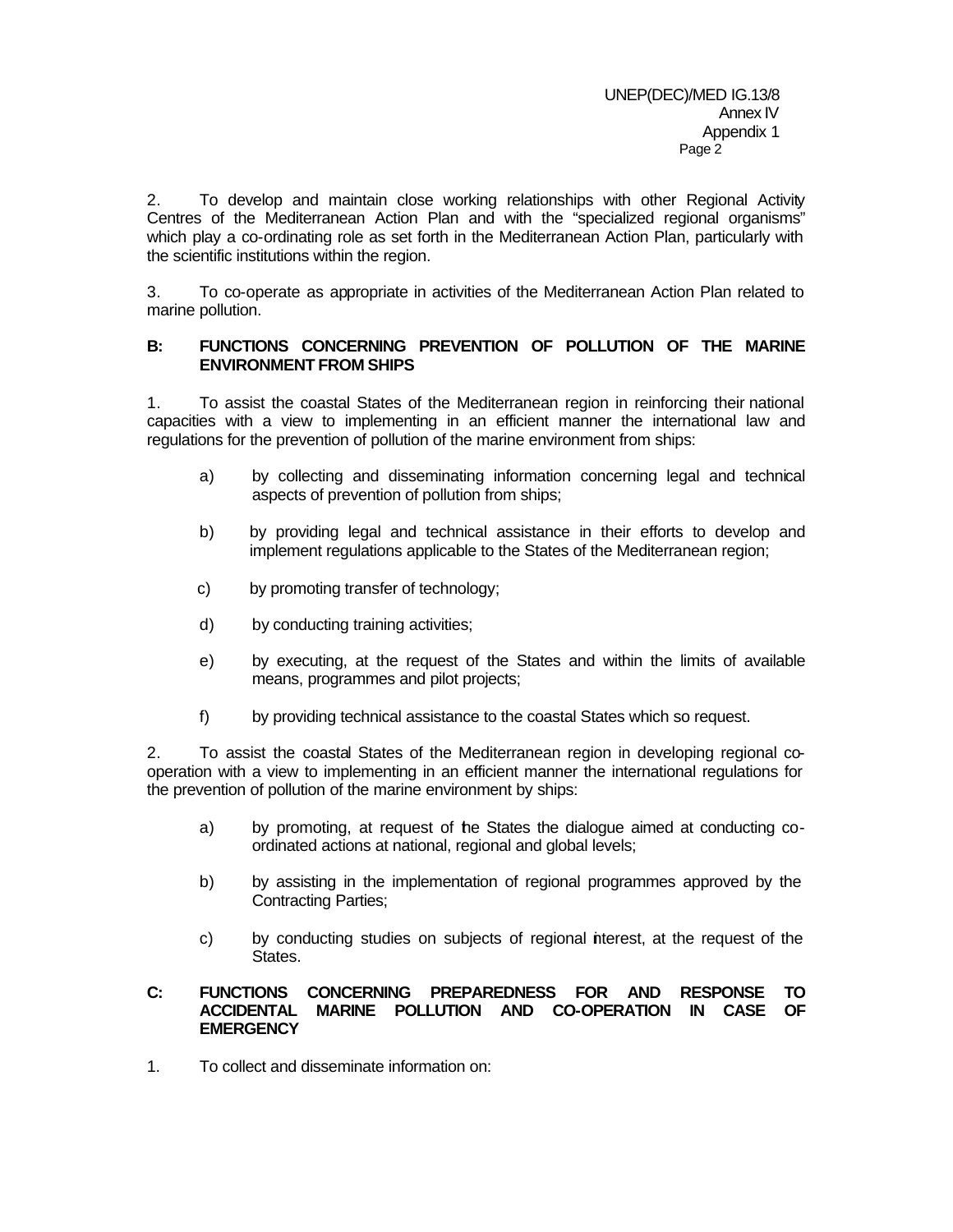- i) Competent national authorities responsible for receiving reports of pollution of the sea by oil and other hazardous and noxious substances and for dealing with matters concerning measures of assistance between Parties;
- ii) Inventories of experts, equipment and installations in each coastal State for response to pollution incidents which result or may result in a discharge of oil or other hazardous and noxious substances and which might be, under certain conditions, put at the disposal of the State which so requests in case of emergency;
- iii) General information, plans, methods and techniques for combating pollution by oil and other hazardous and noxious substances in order to assist as far as necessary countries of the region in the preparation of their national contingency plans;
- iv) Mediterranean coastal zones, with a particular attention to the zones which are especially sensitive to pollution by oil and other hazardous and noxious substances. This information could be used by risk predicting models and for the preparation of environmental sensitivity maps.

2. To establish, keep up to date and operate a partially computerized data base on chemicals and their properties, risks for human life and the marine environment, response techniques and combating methods.

3. To progressively develop and operate a marine pollution emergency decision support system with a view to providing rapidly to the Mediterranean coastal States information concerning behaviour, risks and different possibilities for action in cases of accidents involving oil and other hazardous and noxious substances.

4. To prepare, disseminate and keep up to date operational guides and technical documents.

5. To develop and maintain a regional Communications/Information system appropriate to the needs of States being served by the Centre.

6. To develop technological co-operation and training programmes for combating pollution of the sea by oil and other hazardous and noxious substances and to organize training courses.

7. To assist coastal States of the Mediterranean region, which so request, in the preparation and development of bilateral, multilateral or subregional operational agreements between neighbouring coastal States.

8. To prepare and keep up to date operational arrangements and guidelines, aimed at facilitating co-operation between Mediterranean coastal States in cases of emergency.

9. To organize and activate the Mediterranean Assistance Unit for combating accidental marine pollution created by a decision of the Eighth Ordinary Meeting of the Contracting Parties (Antalya, 12 -15 October 1993) in the conditions described in this decision.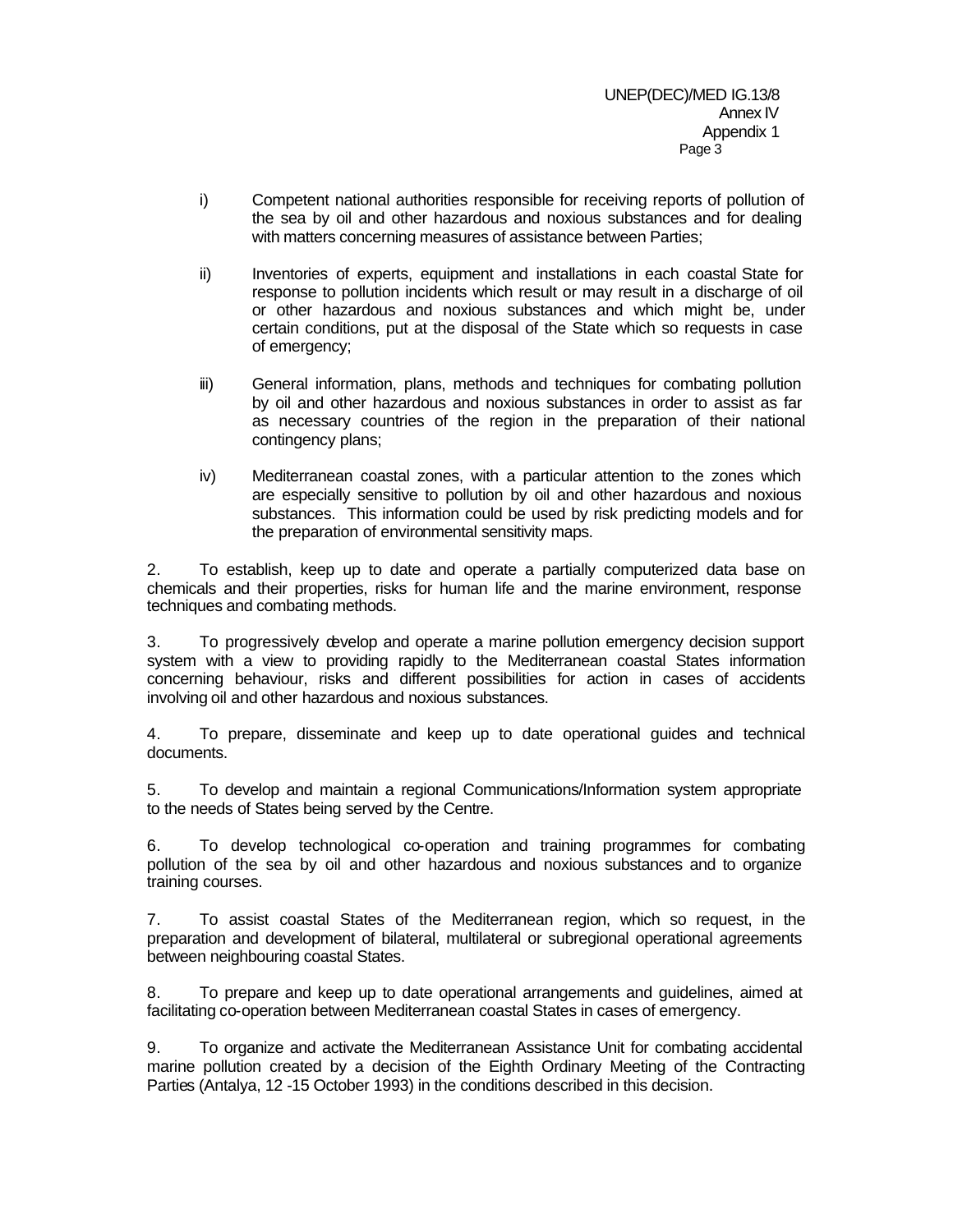10. To assist coastal States of the Mediterranean region, which in cases of emergency so request, in obtaining assistance of the other Parties to the Protocol Concerning Cooperation in Preventing Pollution from Ships and Combating Pollution of the Mediterranean Sea by Oil and Other Hazardous and Noxious Substances in Cases of Emergency and Preventing Pollution from Ships, or when the possibilities for assistance do not exist within the region, in obtaining international assistance from outside the region.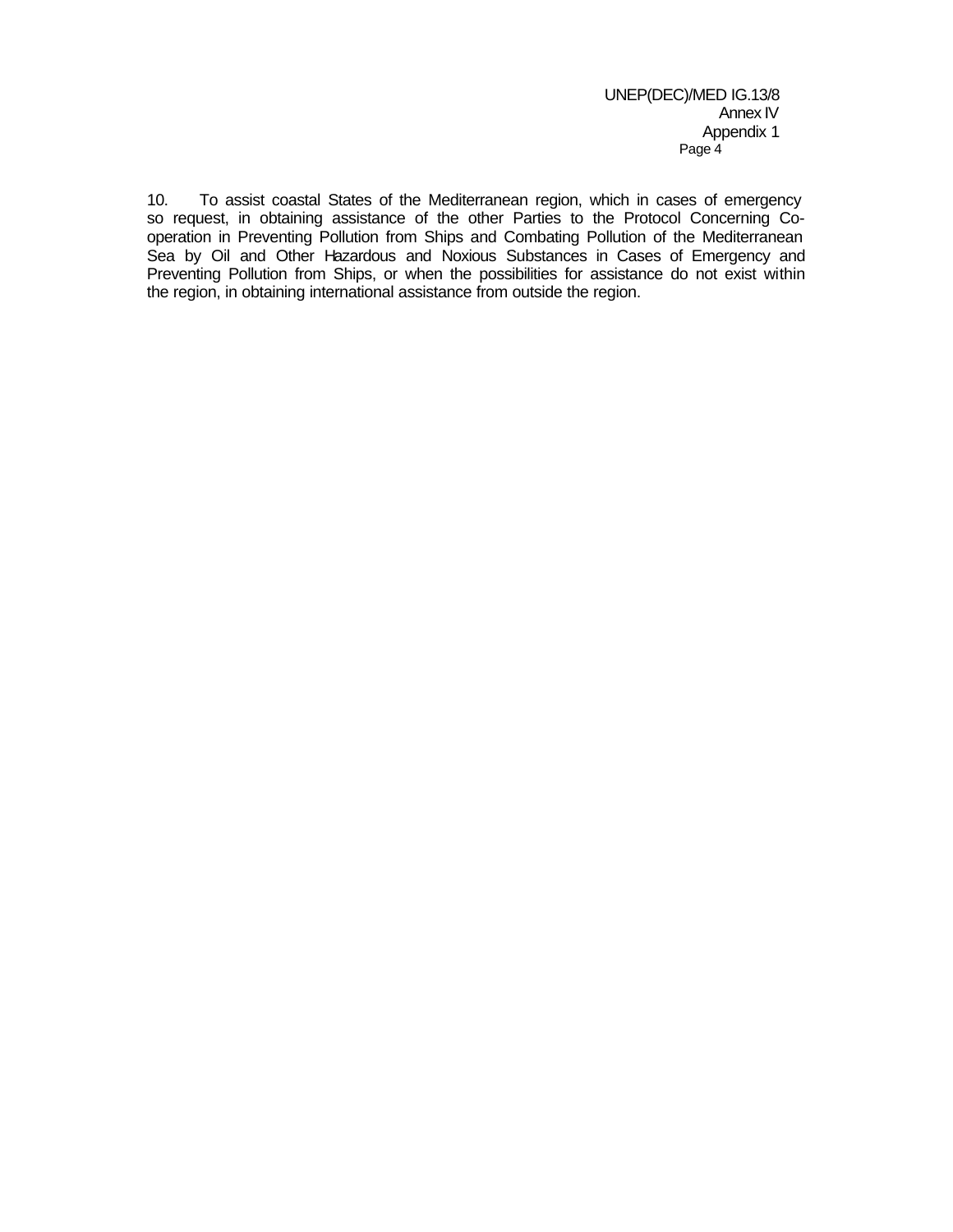# **Appendix 2**

# **Cooperation and Coordination with Partners**

Taking into account the recommendations of the Eleventh Ordinary Meeting of the Contracting Parties (Malta, October 1999), the different documents produced by MAP on the issue of MAP Partners, the decision of the Bureau of the Contracting Parties (Cyprus, May 2001), and the Meeting of MAP National Focal Points, (Athens, September 2001), the following proposal has been prepared by the Secretariat:

# **Proposed common criteria for inclusion and retention:**

- 1. Existence of a legal constitution;
- 2. Existence of a regularly elected Bureau or equivalent body;
- 3. Establishment of headquarters or relevant offices in a Mediterranean country;
- 4. Capability to contribution to the aims and objectives of MAP.

# **Additional criteria for retention \***

- 1. Provision of regular information to MAP;
- 2. Contribution and involvement in MAP activities and projects;
- 3. Attendance of MAP meetings;
- 4. Participation in active Mediterranean networks.

# **Application and selection procedure**

An application for partner status should be sent to the Secretariat at least three months before the meeting of MAP Focal Points. The application should include:

- a. a concise statement about the organization and how it meets the stipulated criteria;
- b. copy of by-laws or constitution;
- c. indication of the contribution it can provide to MAP objectives.

Following the receipt of the application, the Secretariat will distribute copies to the Contracting Parties that will take a final decision during its Ordinary Meeting.

# **List of partners**

\_\_\_\_\_\_\_\_\_\_\_\_

Every two years, the Contracting Parties will revise the list of partners taking into account the approved criteria. Those partners that do not participate in the work and meetings of MAP for two consecutive years will be systematically eliminated from the list of partners.

will be applied as appropriate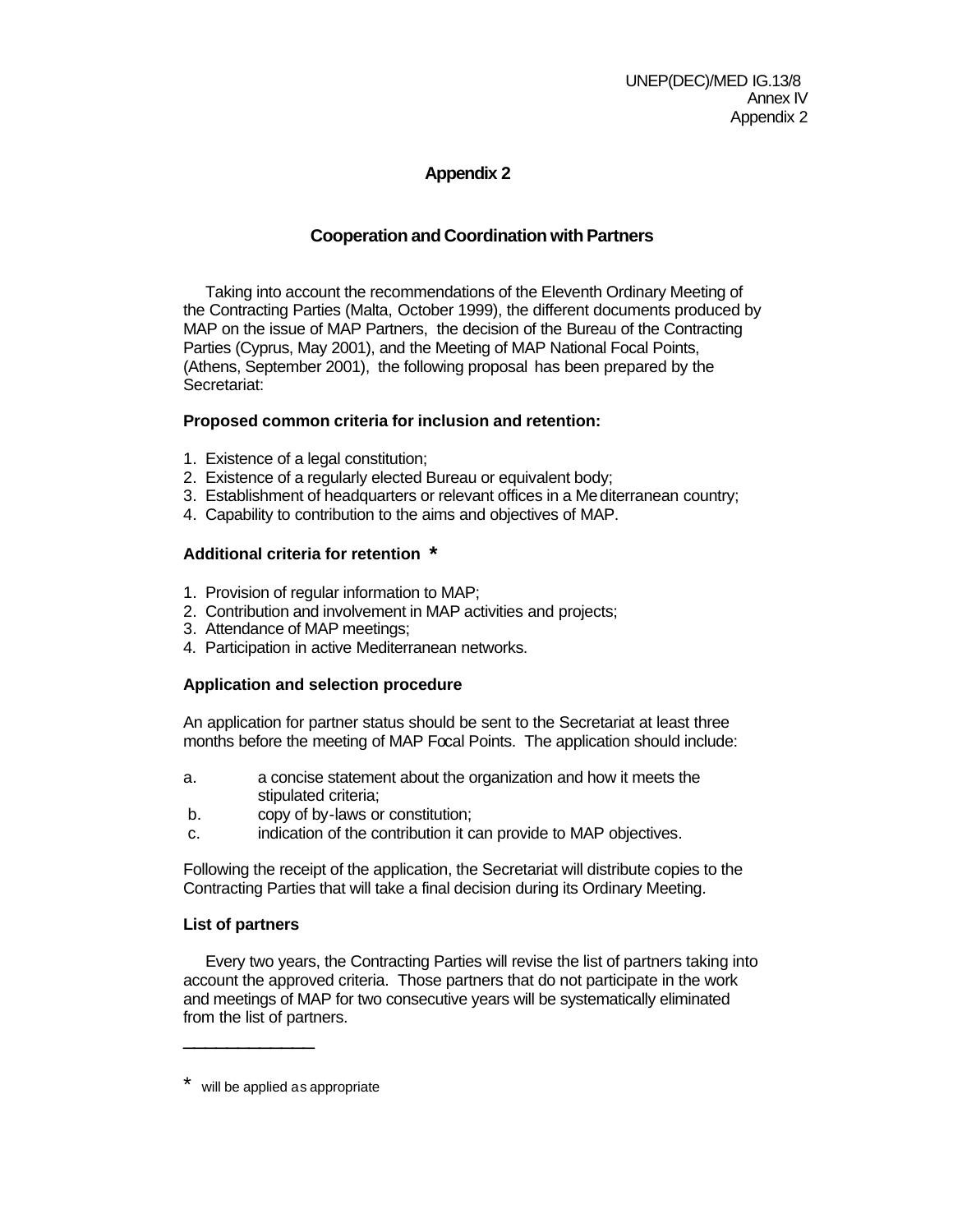UNEP(DEC)/MED IG.13/8 ANNEX V

# **ANNEX V**

# **PROGRAMME BUDGET FOR THE 2002-2003 BIENNIUM**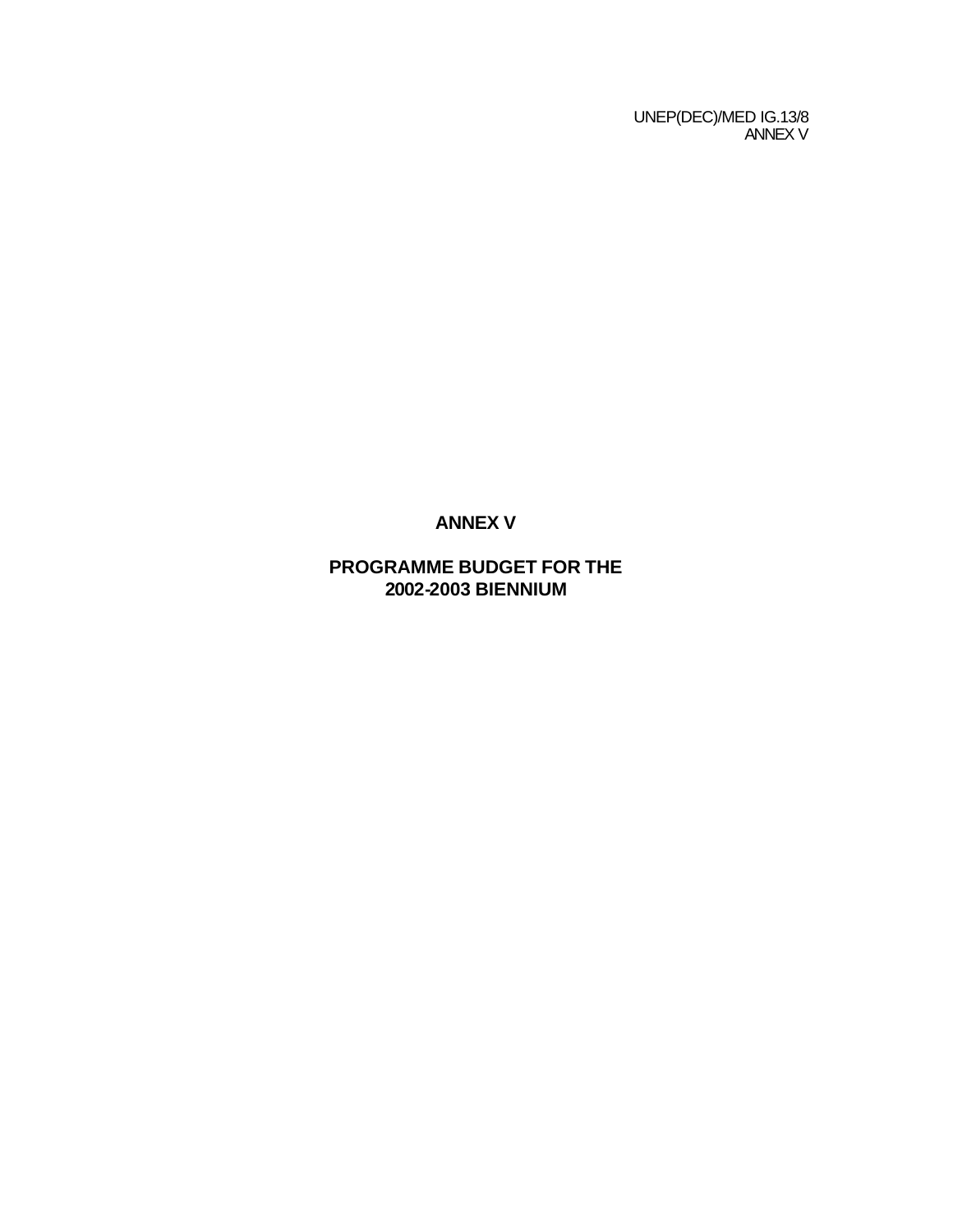# **SUMMARY OF BUDGETARY ALLOCATIONS IN US DOLLARS**

|                                                                                          | <b>Approved Budget</b><br>(in US \$) |          |                               |           |
|------------------------------------------------------------------------------------------|--------------------------------------|----------|-------------------------------|-----------|
|                                                                                          | 2000                                 | 2001     | 2002                          | 2003      |
| I. ADMINISTRATIVE AND OPERATING COSTS                                                    |                                      |          |                               |           |
| 1. COORDINATING UNIT, Athens, Greece                                                     |                                      |          |                               |           |
| Secretariat's Personnel and Operating Costs                                              | 905.500                              | 921.000  | 614,838                       | 628,532   |
| <b>MEDPOL Personnel</b><br>ä,                                                            | 428,000                              | 435.000  | 356.474                       | 364,957   |
| Operating Costs covered by the Greek Counterpart                                         |                                      |          |                               |           |
| Contribution                                                                             | 400,000                              | 400,000  | 400,000                       | 400,000   |
| 2. MEDPOL COOPERATING AGENCIES                                                           | 269.500                              | 273,600  | 259.296                       | 262,270   |
| 3. REGIONAL MARINE POLLUTION EMERGENCY                                                   |                                      |          |                               |           |
| RESPONSECENTRE FOR THE MEDITERRANEAN                                                     |                                      |          |                               |           |
| (REMPEC)                                                                                 | 573,000                              | 585,000  | 647.005                       | 655,302   |
| 4. BLUE PLAN REGIONAL ACTIVITY CENTRE (BP/RAC)<br>5. PRIORITY ACTIONS PROGRAMME REGIONAL | 480,000                              | 490,500  | 501.000                       | 507,000   |
|                                                                                          | 364,000                              | 375,000  | 384,000                       | 394,000   |
| <b>ACTIVITY CENTRE (PAP/RAC)</b><br>6. SPECIALLY PROTECTED AREAS REGIONAL                |                                      |          |                               |           |
| <b>ACTIVITY CENTRE (SPA/RAC)</b>                                                         | 291.000                              | 295,500  | 312.500                       | 314,500   |
| 7. ENVIRONMENT REMOTE SENSING REGIONAL                                                   |                                      |          |                               |           |
| <b>ACTIVITY CENTRE (ERS/RAC)</b>                                                         | 0                                    | 0        | 0                             | 0         |
| 8. CLEANER PRODUCTION REGIONAL ACTIVITY                                                  |                                      |          |                               |           |
| CENTRE (CP/RAC)                                                                          | 0                                    | $\Omega$ | O                             | $\Omega$  |
| SUB-TOTAL                                                                                | 3,711,000                            |          | 3,775,600 3,475,112 3,526,560 |           |
| <b>PROGRAMME SUPPORT COSTS*</b>                                                          | 430,430                              | 438.828  | 399.765                       | 406,453   |
| TOTAL ADMINISTRATIVE AND OPERATING COSTS                                                 | 4.141.430                            |          | 4,214,428 3,874,877           | 3.933.012 |

\* The Programme Support Costs of 13% is not charged to the Greek Counterpart Contribution.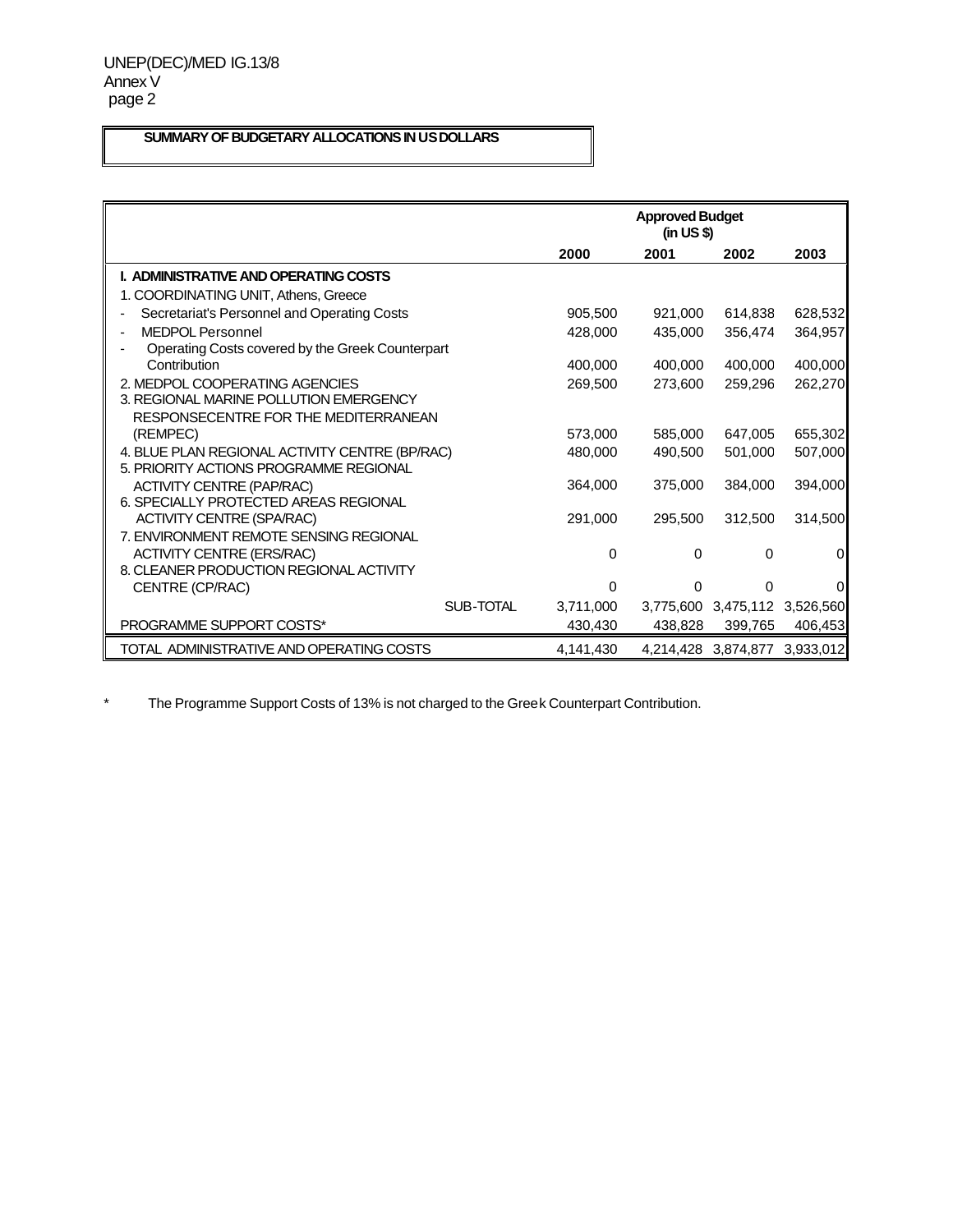# **SUMMARY OF BUDGETARY ALLOCATIONS IN EURO**

|                                                   | <b>Approved Budget</b><br>(in €) |           |           |           |
|---------------------------------------------------|----------------------------------|-----------|-----------|-----------|
|                                                   | 2000                             | 2001      | 2002      | 2003      |
| I. ADMINISTRATIVE AND OPERATING COSTS             |                                  |           |           |           |
| 1. COORDINATING UNIT, Athens, Greece              |                                  |           |           |           |
| Secretariat's Personnel and Operating Costs       | 996,05C                          | 1,013,100 | 676,321   | 691,385   |
| <b>MEDPOL Personnel</b>                           | 470,800                          | 478,500   | 392,121   | 401,452   |
| Operating Costs covered by the Greek Counterpart  |                                  |           |           |           |
| Contribution                                      | 440,000                          | 440.000   | 440.000   | 440,000   |
| 2. MEDPOL COOPERATING AGENCIES                    | 296,45C                          | 300,960   | 285,226   | 288,497   |
| 3. REGIONAL MARINE POLLUTION EMERGENCY            |                                  |           |           |           |
| RESPONSECENTRE FOR THE MEDITERRANEAN              |                                  |           |           |           |
| (REMPEC)<br>4. BLUE PLAN REGIONAL ACTIVITY CENTRE | 630.30C                          | 643.500   | 711.705   | 720,832   |
| (BP/RAC)                                          | 528,000                          | 539,550   | 551,100   | 557,700   |
| 5. PRIORITY ACTIONS PROGRAMME REGIONAL            |                                  |           |           |           |
| <b>ACTIVITY CENTRE (PAP/RAC)</b>                  | 400,400                          | 412,500   | 422,400   | 433.400   |
| 6. SPECIALLY PROTECTED AREAS REGIONAL             |                                  |           |           |           |
| <b>ACTIVITY CENTRE (SPA/RAC)</b>                  | 320,10C                          | 325,050   | 343,750   | 345,950   |
| 7. ENVIRONMENT REMOTE SENSING REGIONAL            |                                  |           |           |           |
| <b>ACTIVITY CENTRE (ERS/RAC)</b>                  | C                                | 0         | 0         | 0         |
| 8. CLEANER PRODUCTION REGIONAL ACTIVITY           |                                  |           |           |           |
| CENTRE (CP/RAC)                                   | C                                | 0         | 0         | O         |
| SUB-TOTAL                                         | 4,082,100                        | 4,153,160 | 3,822,624 | 3,879,216 |
| PROGRAMME SUPPORT COSTS*                          | 473,473                          | 482,711   | 439,741   | 447,098   |
| TOTAL ADMINISTRATIVE AND OPERATING COSTS          | 4,555,573                        | 4,635,871 | 4,262,365 | 4,326,314 |

\* The Programme Support Costs of 13% is not charged to the Greek Counterpart Contribution.

Note: Exchange rate: 1 US\$ = 1.10 € as per Official UN Exchange rates for September 2001: US \$ is the reference currency.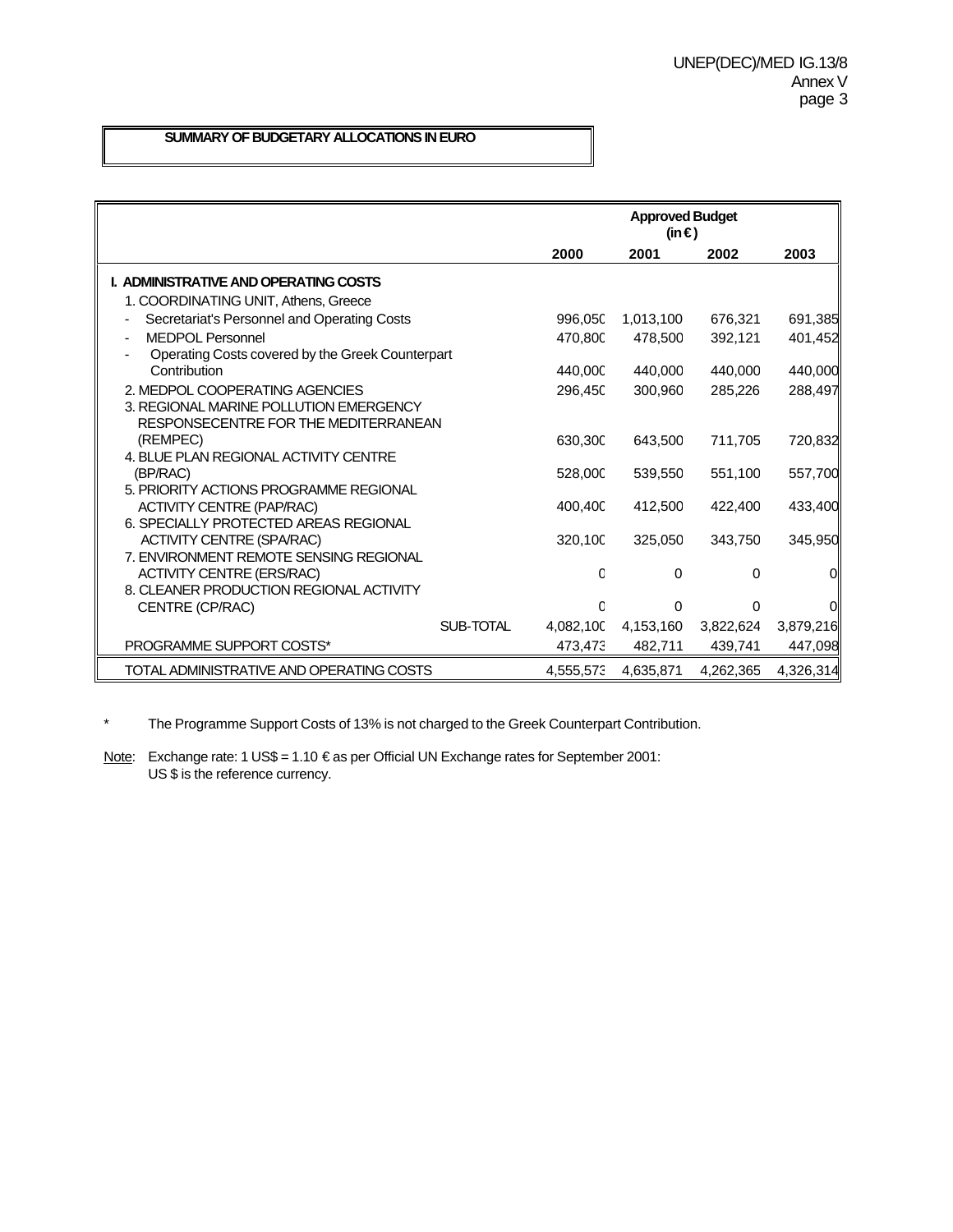#### **ACTIVITIES IN US DOLLARS:**

|                                            |           | <b>Approved Budget</b><br>(in US \$) |           |           |
|--------------------------------------------|-----------|--------------------------------------|-----------|-----------|
|                                            | 2000      | 2001                                 | 2002      | 2003      |
| <b>II. ACTIVITIES</b>                      |           |                                      |           |           |
| TOTAL ACTIVITIES TO BE FUNDED              |           |                                      |           |           |
| 1. PROGRAMME COORDINATION                  | 468,000   | 414.000                              | 625.288   | 596,721   |
| 2. POLLUTION PREVENTION AND CONTROL        | 933,000   | 776,000                              | 1,015,000 | 900,761   |
| 3. PROTECTION OF BIOLOGICAL DIVERSITY      | 273,000   | 253,000                              | 353,000   | 305,000   |
| 4. SUSTAINABLE MANAGEMENT OF COASTAL ZONES | 244.000   | 307.000                              | 380,000   | 450,000   |
| 5. INTEGRATING ENVIRONMENT AND DEVELOPMENT | 310,000   | 305,000                              | 327,000   | 317,000   |
| SUB-TOTAL                                  | 2,228,000 | 2.055.000                            | 2,700,288 | 2,569,482 |
| PROGRAMME SUPPORT COSTS (13%)              | 218,270   | 196,040                              | 300,175   | 283,271   |
| TOTAL ACTIVITIES FUNDED                    | 2.446.270 | 2.251.040                            | 3.000.463 | 2.852.753 |

|                                                                                         |           | <b>Approved Budget</b><br>(in US \$) |                     |           |
|-----------------------------------------------------------------------------------------|-----------|--------------------------------------|---------------------|-----------|
|                                                                                         | 2000      | 2001                                 | 2002                | 2003      |
| A. ACTIVITIES TO BE FUNDED THROUGH THE MTF<br>(excluding the EU voluntary contribution) |           |                                      |                     |           |
| 1. PROGRAMME COORDINATION                                                               | 385,000   | 360,000                              | 560,375             | 515,000   |
| 2. POLLUTION PREVENTION AND CONTROL                                                     | 847,000   | 730,000                              | 983,000             | 838,761   |
| 3. PROTECTION OF BIOLOGICAL DIVERSITY                                                   | 123,000   | 143,000                              | 198,000             | 185,000   |
| 4. SUSTAINABLE MANAGEMENT OF COASTAL ZONES                                              | 104.000   | 90,000                               | 200,000             | 295,000   |
| 5. INTEGRATING ENVIRONMENT AND DEVELOPMENT                                              | 220,000   | 185,000                              | 237,000             | 215,000   |
| SUB-TOTAL                                                                               | 1,679,000 | 1.508.000                            | 2,178,375           | 2,048,761 |
| PROGRAMME SUPPORT COSTS (13%)                                                           | 218,270   | 196.040                              | 276.689             | 259,839   |
| TOTAL ACTIVITIES FUNDED THROUGH THE MTF                                                 | 1,897,270 | 1.704.040                            | 2.455.064 2.308.600 |           |

|                                                                     | <b>Approved Budget</b><br>(in US \$) |         |         |         |
|---------------------------------------------------------------------|--------------------------------------|---------|---------|---------|
|                                                                     | 2000                                 | 2001    | 2002    | 2003    |
| B. ACTIVITIES TO BE FUNDED THROUGH THE<br>EU VOLUNTARY CONTRIBUTION |                                      |         |         |         |
| 1. PROGRAMME COORDINATION                                           | 83,000                               | 54.000  | 64.913  | 81,721  |
| 2. POLLUTION PREVENTION AND CONTROL                                 | 86,000                               | 46.000  | 32,000  | 62,000  |
| 3. PROTECTION OF BIOLOGICAL DIVERSITY                               | 150,000                              | 110.000 | 155.000 | 120,000 |
| 4. SUSTAINABLE MANAGEMENT OF COASTAL ZONES                          | 140,000                              | 217,000 | 180,000 | 155,000 |
| 5. INTEGRATING ENVIRONMENT AND DEVELOPMENT                          | 90,000                               | 120,000 | 90.000  | 102.000 |
| SUB-TOTAL                                                           | 549.000                              | 547,000 | 521,913 | 520,721 |
| PROGRAMME SUPPORT COSTS (4.5%)                                      | O                                    | 0       | 23.486  | 23,432  |
| TOTAL ACTIVITIES TO BE FUNDED THROUGH THE EU                        |                                      |         |         |         |
| <b>VOLUNTARY CONTRIBUTION</b>                                       | 549.000                              | 547.000 | 545.399 | 544,153 |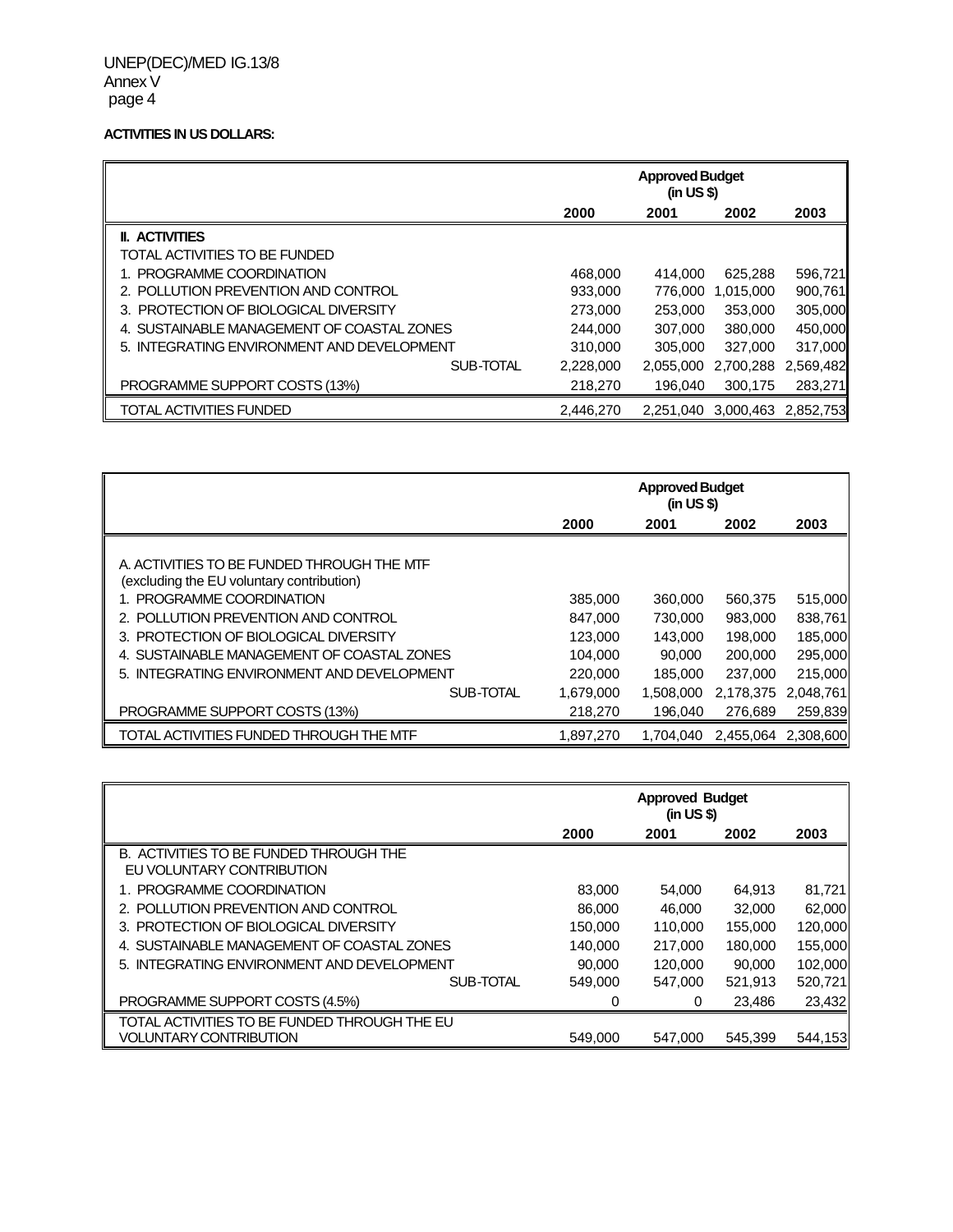## **ACTIVITIES IN EURO**

|                                            | <b>Approved Budget</b><br>(in €) |           |           |           |
|--------------------------------------------|----------------------------------|-----------|-----------|-----------|
|                                            | 2000                             | 2001      | 2002      | 2003      |
| <b>II. ACTIVITIES</b>                      |                                  |           |           |           |
| TOTAL ACTIVITIES TO BE FUNDED              |                                  |           |           |           |
| 1. PROGRAMME COORDINATION                  | 514.800                          | 455,400   | 687,817   | 656,393   |
| 2. POLLUTION PREVENTION AND CONTROL        | 1,026,300                        | 853,600   | 1,116,500 | 990,837   |
| 3. PROTECTION OF BIOLOGICAL DIVERSITY      | 300.300                          | 278,300   | 388,300   | 335,500   |
| 4. SUSTAINABLE MANAGEMENT OF COASTAL ZONES | 268,400                          | 337,700   | 418,00C   | 495,000   |
| 5. INTEGRATING ENVIRONMENT AND DEVELOPMENT | 341.000                          | 335,500   | 359,70C   | 348,700   |
| SUB-TOTAL                                  | 2,450,800                        | 2,260,500 | 2,970,317 | 2,826,430 |
| PROGRAMME SUPPORT COSTS (13%)              | 240,097                          | 215,644   | 330,192   | 311,599   |
| <b>TOTAL ACTIVITIES FUNDED</b>             | 2,690,897                        | 2.476.144 | 3.300.509 | 3,138,029 |

|                                                                                         |           | <b>Approved Budget</b><br>(in €) |           |           |
|-----------------------------------------------------------------------------------------|-----------|----------------------------------|-----------|-----------|
|                                                                                         | 2000      | 2001                             | 2002      | 2003      |
| A. ACTIVITIES TO BE FUNDED THROUGH THE MTF<br>(excluding the EU voluntary contribution) |           |                                  |           |           |
| 1. PROGRAMME COORDINATION                                                               | 423,500   | 396,000                          | 616,413   | 566,500   |
| 2. POLLUTION PREVENTION AND CONTROL                                                     | 931,700   | 803,000                          | 1,081,300 | 922,637   |
| 3. PROTECTION OF BIOLOGICAL DIVERSITY                                                   | 135.300   | 157.300                          | 217,800   | 203,500   |
| 4. SUSTAINABLE MANAGEMENT OF COASTAL ZONES                                              | 114,400   | 99,000                           | 220,00C   | 324,500   |
| 5. INTEGRATING ENVIRONMENT AND DEVELOPMENT                                              | 242,000   | 203,500                          | 260,70C   | 236,500   |
| SUB-TOTAL                                                                               | 1,846,900 | 1,658,800                        | 2,396,213 | 2,253,637 |
| PROGRAMME SUPPORT COSTS (13%)                                                           | 240.097   | 215,644                          | 304.358   | 285,823   |
| TOTAL ACTIVITIES FUNDED THROUGH THE MTF                                                 | 2,086,997 | 1,874,444                        | 2,700,57C | 2,539,460 |

|                                                                     |         | <b>Approved Budget</b><br>(in €) |         |         |
|---------------------------------------------------------------------|---------|----------------------------------|---------|---------|
|                                                                     | 2000    | 2001                             | 2002    | 2003    |
| B. ACTIVITIES TO BE FUNDED THROUGH THE<br>EU VOLUNTARY CONTRIBUTION |         |                                  |         |         |
| 1. PROGRAMME COORDINATION                                           | 91.300  | 59.400                           | 71.404  | 89,893  |
| 2. POLLUTION PREVENTION AND CONTROL                                 | 94.600  | 50,600                           | 35,200  | 68,200  |
| 3. PROTECTION OF BIOLOGICAL DIVERSITY                               | 165.000 | 121.000                          | 170,50C | 132,000 |
| 4. SUSTAINABLE MANAGEMENT OF COASTAL ZONES                          | 154.000 | 238,700                          | 198,00C | 170,500 |
| 5. INTEGRATING ENVIRONMENT AND DEVELOPMENT                          | 99,000  | 132,000                          | 99,000  | 112,200 |
| SUB-TOTAL                                                           | 603,900 | 601,700                          | 574,104 | 572,793 |
| PROGRAMME SUPPORT COSTS (4.5%)                                      |         | 0                                | 25,835  | 25,776  |
| TOTAL ACTIVITIES TO BE FUNDED THROUGH THE EU                        |         |                                  |         |         |
| <b>VOLUNTARY CONTRIBUTION</b>                                       | 603.900 | 601,700                          | 599,939 | 598,569 |

Note: Exchange rate: 1 US\$ = 1.10 € as per Official UN Exchange rates for September 2001: US \$ is the reference currency.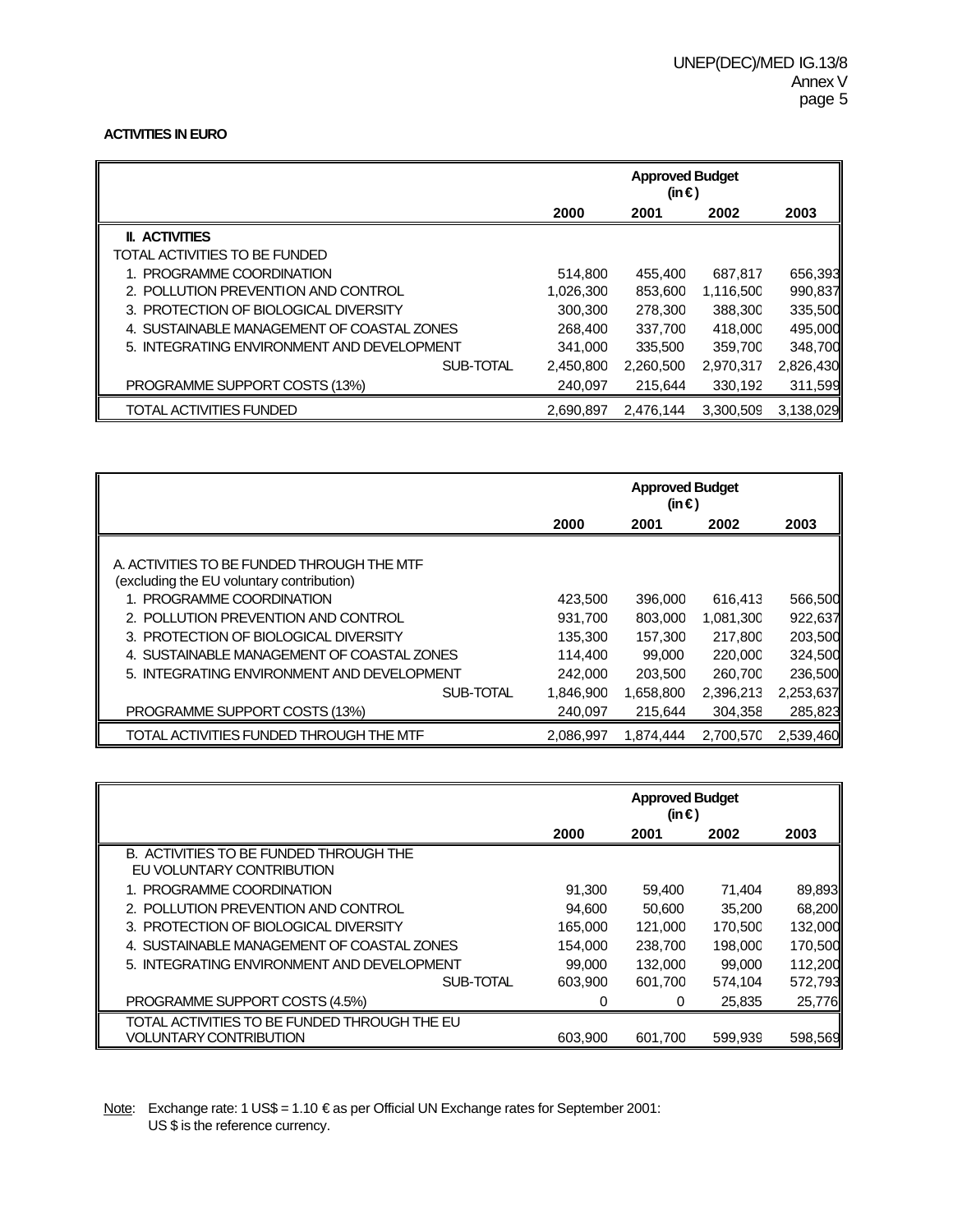## **AGGREGATE BUDGET COVERING ACTIVITIES , ADMINISTRATIVE AND OPERATING COSTS FOR THE COORDINATING UNIT AND THE CENTRES (in US dollars):**

|                                                                         |              |                    | <b>Approved Budget</b><br>(in US \$) |                    |                     |  |
|-------------------------------------------------------------------------|--------------|--------------------|--------------------------------------|--------------------|---------------------|--|
|                                                                         |              | 2000               | 2001                                 | 2002               | 2003                |  |
| COORDINATING UNIT, Athens, Greece                                       |              |                    |                                      |                    |                     |  |
| <b>TOTAL ACTIVITIES</b>                                                 |              | 468,000            | 414,000                              | 650,288            | 621,721             |  |
| TOTAL ADMINISTRATIVE COSTS                                              |              | 1,733,500          | 1,756,000                            | 1,371,311          | 1,393,488           |  |
|                                                                         | <b>TOTAL</b> | 2,201,500          | 2,170,000                            | 2,021,599          | 2,015,209           |  |
| <b>MEDPOL</b>                                                           |              |                    |                                      |                    |                     |  |
| <b>TOTAL ACTIVITIES</b>                                                 |              | 699,000            | 630,000                              | 730,000            | 765,000             |  |
| TOTAL ADMINISTRATIVE COSTS MEDPOL                                       |              |                    |                                      |                    |                     |  |
| COOPERATING AGENCIES                                                    |              | 269,500            | 273,600                              | 259,296            | 262,270             |  |
|                                                                         | <b>TOTAL</b> | 968,500            | 903,600                              |                    | 989,296 1,027,270   |  |
| REGIONAL MARINE POLLUTION EMERGENCY                                     |              |                    |                                      |                    |                     |  |
| RESPONSE CENTRE FOR THE                                                 |              |                    |                                      |                    |                     |  |
| MEDITERRANEAN (REMPEC)<br><b>TOTAL ACTIVITIES</b>                       |              |                    |                                      |                    |                     |  |
| TOTAL ADMINISTRATIVE COSTS                                              |              | 189,000<br>573,000 | 141,000<br>585,000                   | 285,000<br>647,005 | 165,761<br>655,302  |  |
|                                                                         | <b>TOTAL</b> | 762,000            | 726,000                              | 932,005            | 821,063             |  |
| BLUE PLAN REGIONAL ACTIVITY CENTRE (BP/RAC)                             |              |                    |                                      |                    |                     |  |
| <b>TOTAL ACTIVITIES</b>                                                 |              | 225,000            | 230,000                              | 250,000            | 255,000             |  |
| TOTAL ADMINISTRATIVE COSTS                                              |              | 480,000            | 490,500                              | 501,000            | 507,000             |  |
|                                                                         | <b>TOTAL</b> | 705,000            | 720,500                              | 751,000            | 762,000             |  |
| PRIORITY ACTIONS PROGRAMME REGIONAL                                     |              |                    |                                      |                    |                     |  |
| <b>ACTIVITY CENTRE (PAP/RAC)</b>                                        |              |                    |                                      |                    |                     |  |
| <b>TOTAL ACTIVITIES</b>                                                 |              | 324,000            | 340,000                              | 352,000            | 367,000             |  |
| TOTAL ADMINISTRATIVE COSTS                                              |              | 364,000            | 375,000                              | 384,000            | 394,000             |  |
|                                                                         | <b>TOTAL</b> | 688,000            | 715,000                              | 736,000            | 761,000             |  |
| SPECIALLY PROTECTED AREAS REGIONAL                                      |              |                    |                                      |                    |                     |  |
| <b>ACTIVITY CENTRE (SPA/RAC)</b>                                        |              |                    |                                      |                    |                     |  |
| <b>TOTAL ACTIVITIES</b>                                                 |              | 273,000            | 253,000                              | 373,000            | 335,000             |  |
| TOTAL ADMINISTRATIVE COSTS                                              |              | 291,000            | 295,500                              | 312,500            | 314,500             |  |
|                                                                         | <b>TOTAL</b> | 564,000            | 548,500                              | 685,500            | 649,500             |  |
| ENVIRONMENT REMOTE SENSING REGIONAL<br><b>ACTIVITY CENTRE (ERS/RAC)</b> |              |                    |                                      |                    |                     |  |
| <b>TOTAL ACTIVITIES</b>                                                 |              | 50,000             | 47,000                               | 60,000             | 60,000              |  |
| TOTAL ADMINISTRATIVE COSTS                                              |              | 0                  | 0                                    | 0                  | 0                   |  |
|                                                                         | <b>TOTAL</b> | 50,000             | 47,000                               | 60,000             | 60,000              |  |
| CLEANER PRODUCTION REGIONAL ACTIVITY                                    |              |                    |                                      |                    |                     |  |
| CENTRE (CP/RAC)                                                         |              |                    |                                      |                    |                     |  |
| <b>TOTAL ACTIVITIES</b>                                                 |              | 0                  | 0                                    | 0                  | $\mathbf 0$         |  |
| TOTAL ADMINISTRATIVE COSTS                                              |              | 0                  | 0                                    | 0                  | $\pmb{0}$           |  |
|                                                                         | <b>TOTAL</b> | 0                  | 0                                    | 0                  | 0                   |  |
| PROGRAMME SUPPORT COSTS                                                 |              | 648,700            | 634,868                              | 699,939            | 689,724             |  |
| <b>GRAND TOTAL</b>                                                      |              | 6,587,700          | 6,465,468                            |                    | 6,875,340 6,785,766 |  |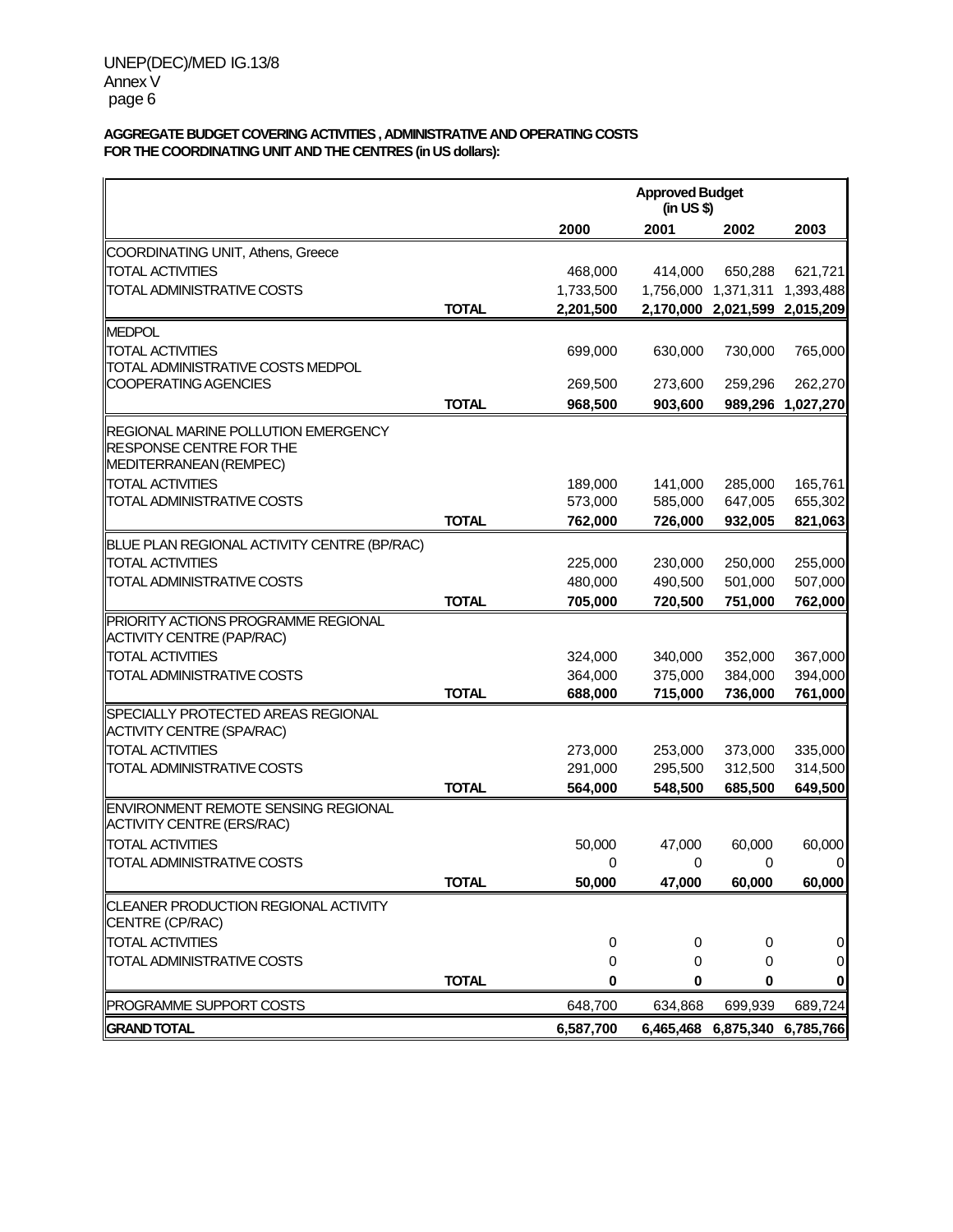## **AGGREGATE BUDGET COVERING ACTIVITIES , ADMINISTRATIVE AND OPERATING COSTS FOR THE COORDINATING UNIT AND THE CENTRES (in Euro):**

|                                                              |              |             | <b>Approved Budget</b><br>(in $\epsilon$ ) |             |                |  |
|--------------------------------------------------------------|--------------|-------------|--------------------------------------------|-------------|----------------|--|
|                                                              |              | 2000        | 2001                                       | 2002        | 2003           |  |
| COORDINATING UNIT, Athens, Greece                            |              |             |                                            |             |                |  |
| <b>TOTAL ACTIVITIES</b>                                      |              | 514,800     | 455,40C                                    | 715,317     | 683,893        |  |
| TOTAL ADMINISTRATIVE COSTS                                   |              | 1,906,850   | 1,931,600                                  | 1,508,443   | 1,532,837      |  |
|                                                              | <b>TOTAL</b> | 2,421,650   | 2,387,000                                  | 2,223,759   | 2,216,730      |  |
| <b>MEDPOL</b>                                                |              |             |                                            |             |                |  |
| <b>TOTAL ACTIVITIES</b>                                      |              | 768,900     | 693,00C                                    | 803,000     | 841,500        |  |
| TOTAL ADMINISTRATIVE COSTS MEDPOL                            |              |             |                                            |             |                |  |
| COOPERATING AGENCIES                                         |              | 296,450     | 300,960                                    | 285,226     | 288,497        |  |
|                                                              | <b>TOTAL</b> | 1,065,350   | 993,960                                    | 1,088,226   | 1,129,997      |  |
| REGIONAL MARINE POLLUTION EMERGENCY                          |              |             |                                            |             |                |  |
| RESPONSE CENTRE FOR THE                                      |              |             |                                            |             |                |  |
| MEDITERRANEAN (REMPEC)                                       |              |             |                                            |             |                |  |
| <b>TOTAL ACTIVITIES</b>                                      |              | 207,900     | 155,10C                                    | 313,500     | 182,337        |  |
| TOTAL ADMINISTRATIVE COSTS                                   |              | 630,300     | 643,50C                                    | 711,705     | 720,832        |  |
|                                                              | <b>TOTAL</b> | 838,200     | 798,600                                    | 1,025,205   | 903,169        |  |
| BLUE PLAN REGIONAL ACTIVITY CENTRE (BP/RAC)                  |              |             |                                            |             |                |  |
| <b>TOTAL ACTIVITIES</b>                                      |              | 247,500     | 253,00C                                    | 275,000     | 280,500        |  |
| TOTAL ADMINISTRATIVE COSTS                                   |              | 528,000     | 539,55C                                    | 551,100     | 557,700        |  |
|                                                              | <b>TOTAL</b> | 775,500     | 792,550                                    | 826,100     | 838,200        |  |
| PRIORITY ACTIONS PROGRAMME REGIONAL                          |              |             |                                            |             |                |  |
| <b>ACTIVITY CENTRE (PAP/RAC)</b>                             |              |             |                                            |             |                |  |
| <b>TOTAL ACTIVITIES</b>                                      |              | 356,400     | 374,00C                                    | 387,200     | 403,700        |  |
| TOTAL ADMINISTRATIVE COSTS                                   |              | 400,400     | 412,50C                                    | 422,400     | 433,400        |  |
|                                                              | <b>TOTAL</b> | 756,800     | 786,500                                    | 809,600     | 837,100        |  |
| SPECIALLY PROTECTED AREAS REGIONAL                           |              |             |                                            |             |                |  |
| <b>ACTIVITY CENTRE (SPA/RAC)</b>                             |              |             |                                            |             |                |  |
| <b>TOTAL ACTIVITIES</b>                                      |              | 300,300     | 278,30C                                    | 410,300     | 368,500        |  |
| TOTAL ADMINISTRATIVE COSTS                                   |              | 320,100     | 325,05C                                    | 343,750     | 345,950        |  |
|                                                              | <b>TOTAL</b> | 620,400     | 603,350                                    | 754,050     | 714,450        |  |
| ENVIRONMENT REMOTE SENSING REGIONAL                          |              |             |                                            |             |                |  |
| ACTIVITY CENTRE (ERS/RAC)                                    |              |             |                                            |             |                |  |
| <b>TOTAL ACTIVITIES</b><br><b>TOTAL ADMINISTRATIVE COSTS</b> |              | 55,000      | 51,700                                     | 66,000      | 66,000         |  |
|                                                              | <b>TOTAL</b> | 0<br>55,000 | 0<br>51,700                                | 0<br>66,000 | 0<br>66,000    |  |
|                                                              |              |             |                                            |             |                |  |
| CLEANER PRODUCTION REGIONAL ACTIVITY<br>CENTRE (CP/RAC)      |              |             |                                            |             |                |  |
| <b>TOTAL ACTIVITIES</b>                                      |              | 0           | 0                                          | 0           | 0              |  |
| TOTAL ADMINISTRATIVE COSTS                                   |              | 0           | 0                                          | 0           | $\overline{0}$ |  |
|                                                              | <b>TOTAL</b> | 0           | 0                                          | 0           | $\mathbf{0}$   |  |
| PROGRAMME SUPPORT COSTS                                      |              | 713,570     | 698,355                                    | 769,933     | 758,697        |  |
| <b>GRAND TOTAL</b>                                           |              | 7,246,470   | 7,112,015                                  | 7,562,874   | 7,464,342      |  |

Note: Exchange rate: 1 US\$ = 1.10 € as per Official UN Exchange rates for September 2001: US \$ is the reference currency.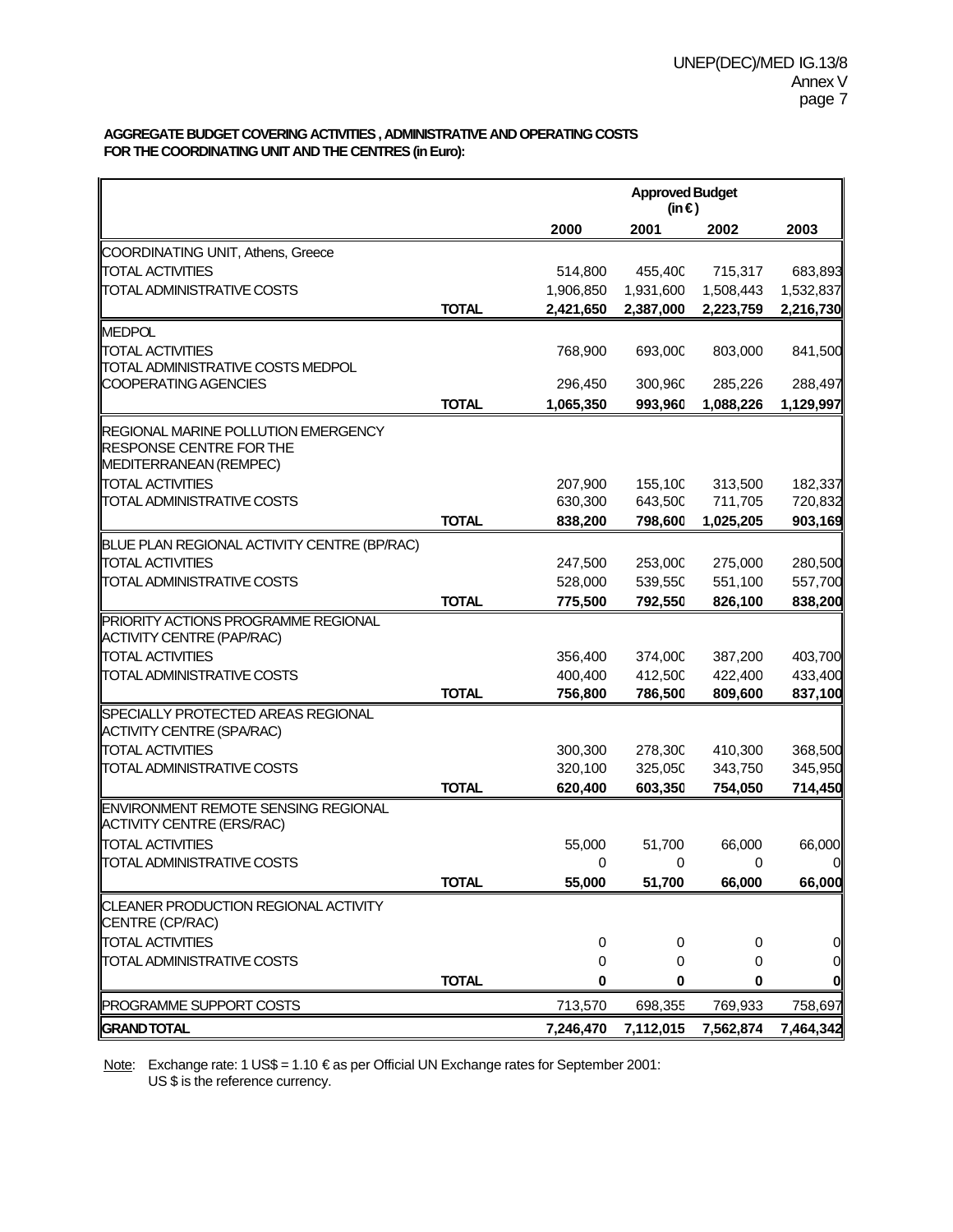# **SOURCES OF FINANCING (in US dollars):**

| A. Income                                                        | 2002       | 2003       |  |
|------------------------------------------------------------------|------------|------------|--|
| <b>MTF Contributions</b>                                         | 4,985,847  | 5,035,706  |  |
| <b>Greek Counterpart Contribution</b>                            | 400,000    | 400,000    |  |
| <b>UNEP Counterpart Contribution</b>                             | 50,000     | 50,000     |  |
| <b>Total Contributions</b>                                       | 5,435,847  | 5,485,706  |  |
| Unpaid Pledges for 2000/01 and prior<br>years (average estimate) | 1,200,000  |            |  |
| Bank Interest 2001-2002 (estimation)                             | 450,000    |            |  |
| <b>Total expected income</b>                                     |            | 12,571,553 |  |
| <b>B.</b> Commitments                                            |            |            |  |
| Commitments                                                      | 5,653,487  | 5,575,321  |  |
| Programme Support Costs                                          | 676,453    | 666,292    |  |
| <b>Total commitments</b>                                         | 12,571,553 |            |  |

| A. Income                                                         | 2002    | 2003    |
|-------------------------------------------------------------------|---------|---------|
| Voluntary Contribution of EU                                      | 545,400 | 544,153 |
| <b>B.</b> Commitments                                             |         |         |
| Activities funded through the EU<br><b>Voluntary Contribution</b> | 521,913 | 520,721 |
| Programme Support Costs (4.5 %)                                   | 23,486  | 23,432  |
| <b>Total commitments</b>                                          | 545,399 | 544,153 |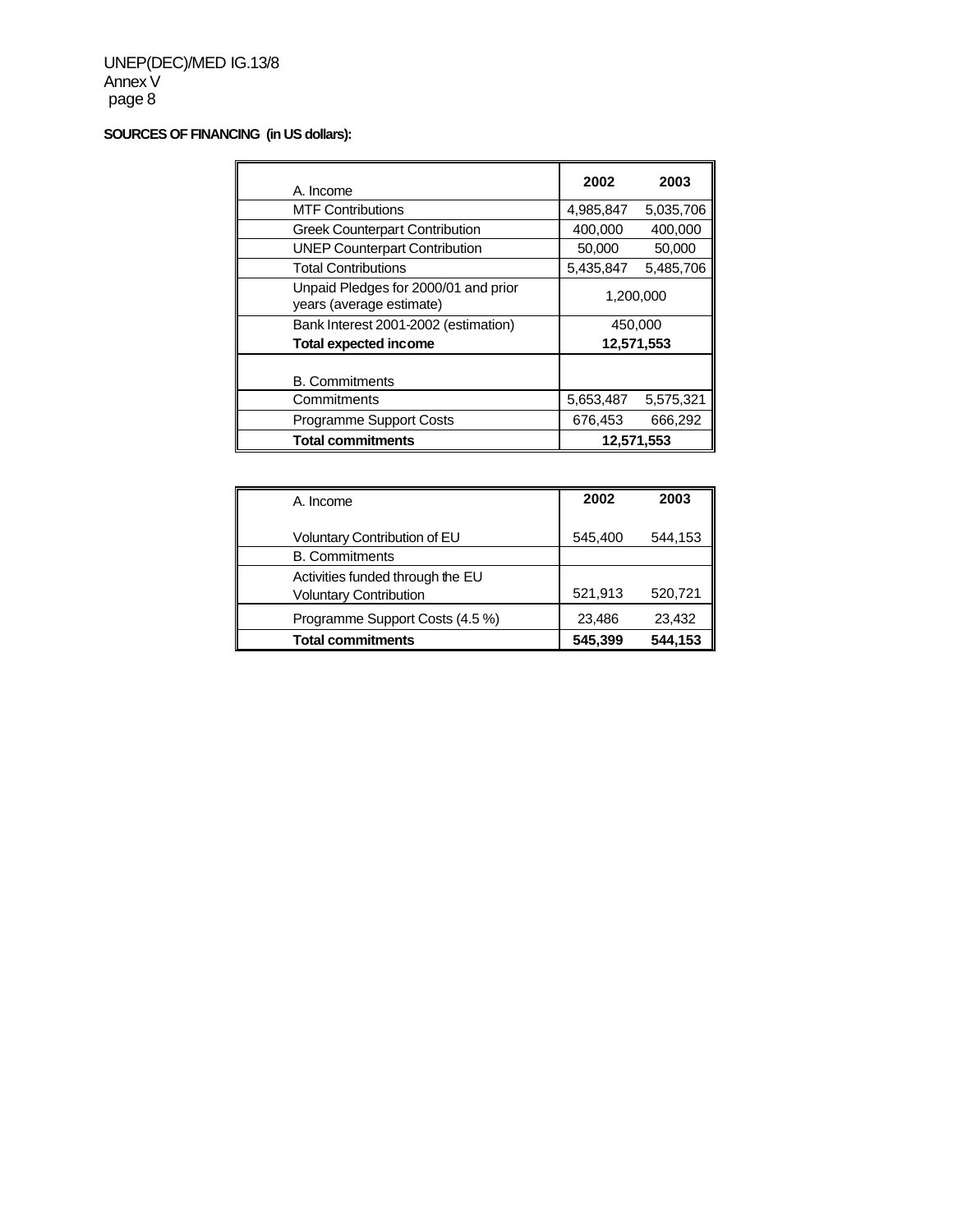# **SOURCES OF FINANCING (in Euro):**

| A. Income                                                        | 2002      | 2003       |  |
|------------------------------------------------------------------|-----------|------------|--|
| <b>MTF Contributions</b>                                         | 5,484,432 | 5,539,277  |  |
| <b>Greek Counterpart Contribution</b>                            | 440,000   | 440,000    |  |
| <b>UNEP Counterpart Contribution</b>                             | 55,000    | 55,000     |  |
| <b>Total Contributions</b>                                       | 5,979,432 | 6.034.277  |  |
| Unpaid Pledges for 2000/01 and prior<br>years (average estimate) | 1,320,000 |            |  |
| Bank Interest 2001-2002 (estimation)                             | 495,000   |            |  |
| <b>Total expected income</b>                                     |           | 13,828,709 |  |
| <b>B.</b> Commitments                                            |           |            |  |
| Commitments                                                      | 6,218,836 | 6,132,853  |  |
| <b>Programme Support Costs</b>                                   | 744.099   | 732,921    |  |
| <b>Total commitments</b>                                         |           | 13,828,708 |  |

| A. Income                                                         | 2002    | 2003    |
|-------------------------------------------------------------------|---------|---------|
| Voluntary Contribution of EU                                      | 599,940 | 598,568 |
| <b>B.</b> Commitments                                             |         |         |
| Activities funded through the EU<br><b>Voluntary Contribution</b> | 574,104 | 572,793 |
| Programme Support Costs (4.5 %)                                   | 25,835  | 25,776  |
| <b>Total commitments</b>                                          | 599,939 | 598,569 |

Note: Exchange rate: 1 US\$ = 1.10 € as per Official UN Exchange rates for September 2001: US \$ is the reference currency.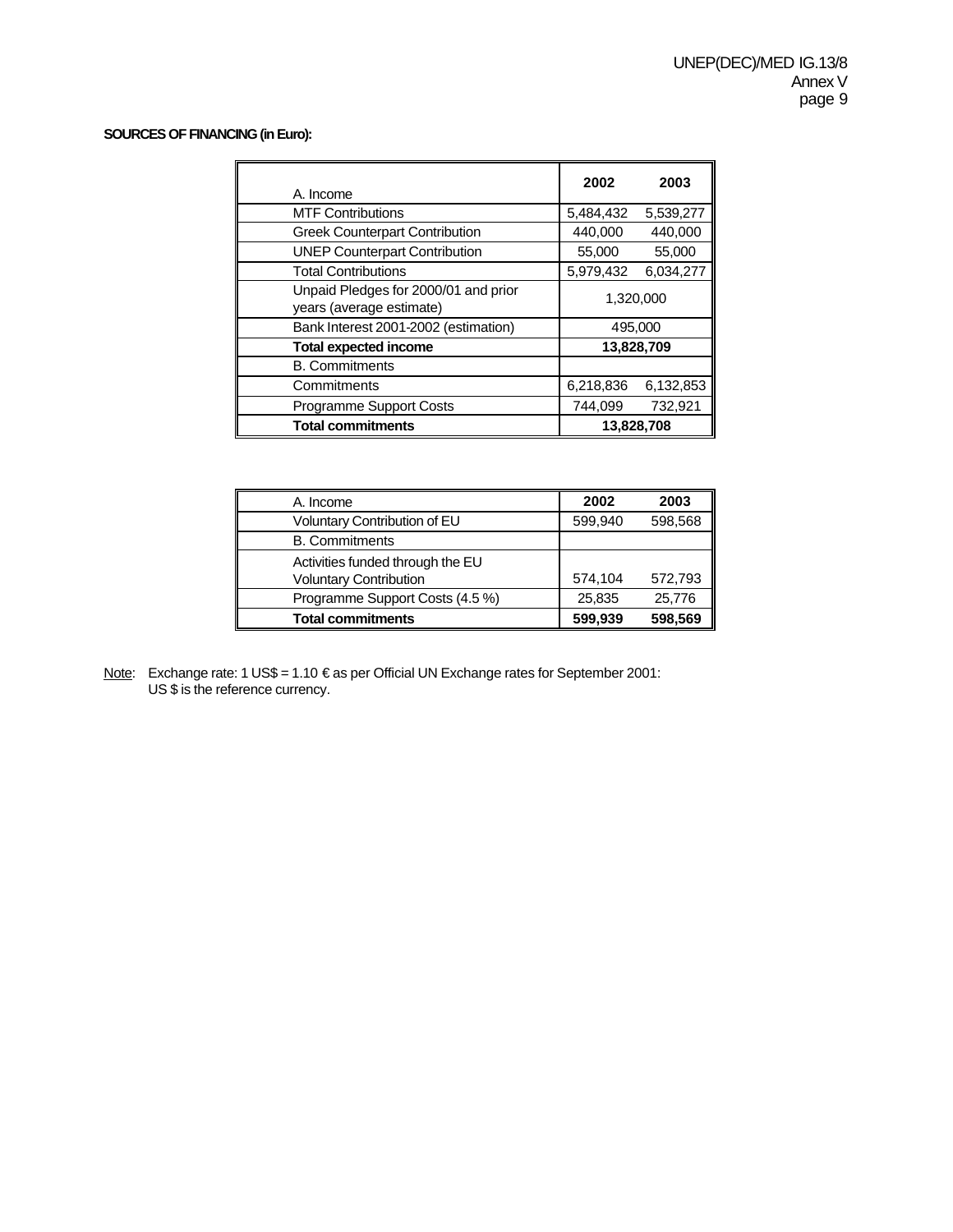**CONTRIBUTIONS FOR 2002-2003 (in US dollars):**

| <b>Contracting Parties</b>      | $\%$  | Ordinary Contributions to<br>MTF for 2001 (in US \$) | Ordinary Contributions to<br>MTF for 2002* (in US \$) | Ordinary Contributions to<br>MTF for 2003** (in US \$) |
|---------------------------------|-------|------------------------------------------------------|-------------------------------------------------------|--------------------------------------------------------|
| Albania                         | 0.07  | 3,455                                                | 3,490                                                 | 3,525                                                  |
| Algeria                         | 1.05  | 51,834                                               | 52,352                                                | 52,876                                                 |
| Bosnia and Herzegovina          | 0.3   | 14,810                                               | 14,958                                                | 15,108                                                 |
| Croatia                         | 0.97  | 47,883                                               | 48,362                                                | 48,846                                                 |
| Cyprus                          | 0.14  | 6,911                                                | 6,980                                                 | 7,050                                                  |
| EU                              | 2.5   | 123,413                                              | 124,647                                               | 125,894                                                |
| Egypt                           | 0.49  | 24,189                                               | 24,431                                                | 24,676                                                 |
| France                          | 37.97 | 1,874,382                                            | 1,893,125                                             | 1,912,057                                              |
| Greece                          | 2.81  | 138,714                                              | 140,102                                               | 141,503                                                |
| Israel                          | 1.47  | 72,566                                               | 73,291                                                | 74,024                                                 |
| Italy                           | 31.37 | 1,548,574                                            | 1,564,060                                             | 1,579,700                                              |
| Lebanon                         | 0.07  | 3,455                                                | 3,490                                                 | 3,525                                                  |
| Libya                           | 1.97  | 97,249                                               | 98,222                                                | 99,204                                                 |
| Malta                           | 0.07  | 3,455                                                | 3,490                                                 | 3,525                                                  |
| Monaco                          | 0.07  | 3,455                                                | 3,490                                                 | 3,525                                                  |
| Morocco                         | 0.28  | 13,823                                               | 13,961                                                | 14,101                                                 |
| Slovenia                        | 0.67  | 33,074                                               | 33,405                                                | 33,739                                                 |
| Spain                           | 14.99 | 739,978                                              | 747,378                                               | 754,852                                                |
| Syria                           | 0.28  | 13,823                                               | 13,961                                                | 14,101                                                 |
| Tunisia                         | 0.21  | 10,367                                               | 10,470                                                | 10,575                                                 |
| <b>Turkey</b>                   | 2.25  | 111,071                                              | 112,182                                               | 113,304                                                |
| Sub-total                       | 100   | 4,936,483                                            | 4,985,847                                             | 5,035,706                                              |
| Host Country(Greece)            |       | 400,000                                              | 400,000                                               | 400,000                                                |
| <b>UNEP Environment</b><br>Fund |       | 50,000                                               | 50,000                                                | 50,000                                                 |
| <b>TOTAL</b>                    |       | 5,386,483                                            | 5,435,847                                             | 5,485,706                                              |

\* The 2002 Contributions represent a 1% increase over the 2001 Ordinary Contributions to the MTF.

\*\* The 2003 Contributions represent a 1% increase over the 2002 Ordinary Contributions to the MTF.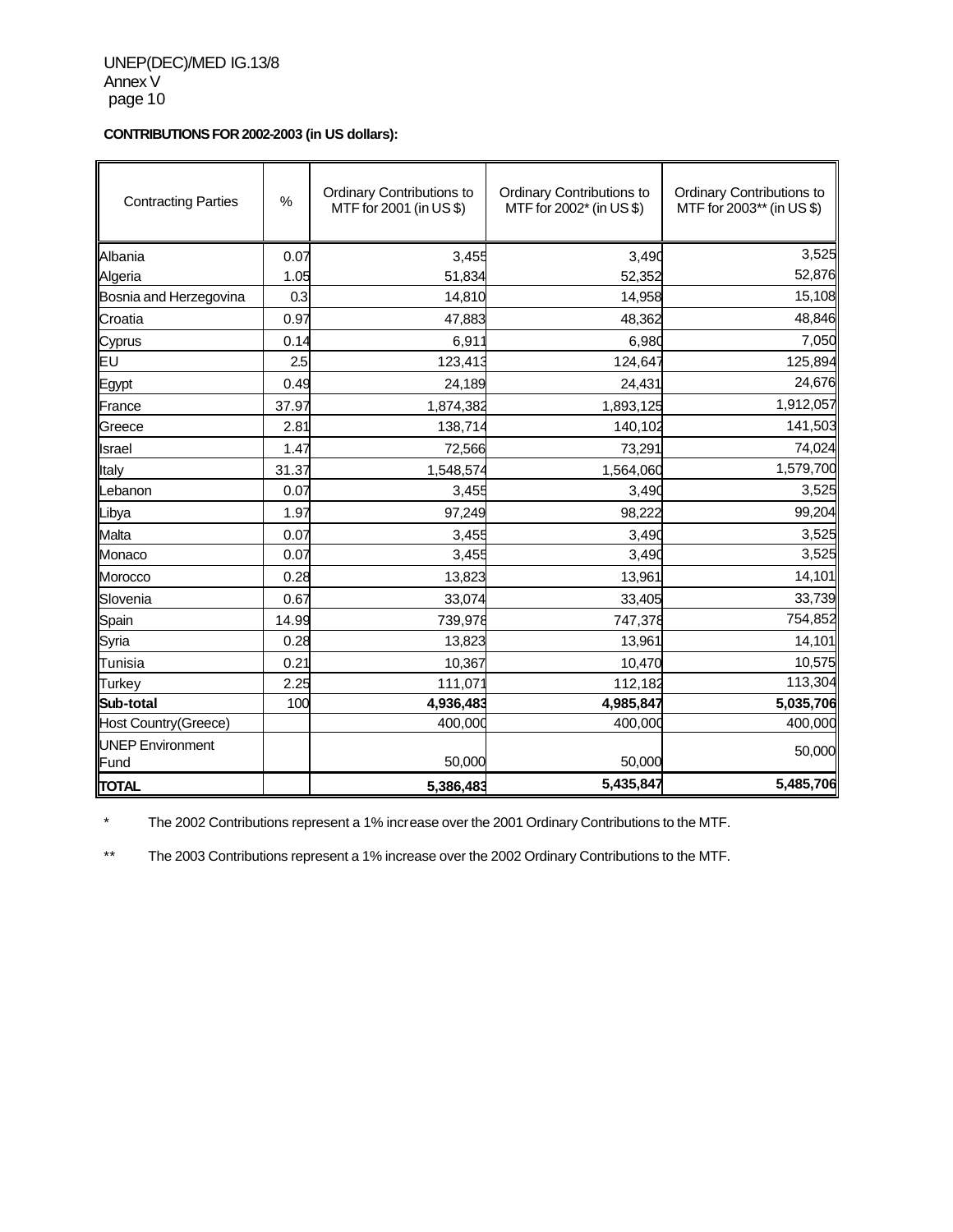#### **CONTRIBUTIONS FOR 2002-2003 (in Euro):**

| <b>Contracting Parties</b>  | $\%$  | Ordinary Contributions to<br>MTF for 2001 (in €) | Ordinary Contributions to<br>MTF for 2002* (in €) | Ordinary Contributions to<br>MTF for 2003** (in €) |
|-----------------------------|-------|--------------------------------------------------|---------------------------------------------------|----------------------------------------------------|
| Albania                     | 0.07  | 3,801                                            | 3,839                                             | 3,877                                              |
| Algeria                     | 1.05  | 57,017                                           | 57,587                                            | 58,163                                             |
| Bosnia and Herzegovina      | 0.3   | 16,291                                           | 16,454                                            | 16,619                                             |
| Croatia                     | 0.97  | 52,672                                           | 53,198                                            | 53,730                                             |
| Cyprus                      | 0.14  | 7,603                                            | 7,679                                             | 7,755                                              |
| EU                          | 2.5   | 135,755                                          | 137,112                                           | 138,483                                            |
| Egypt                       | 0.49  | 26,608                                           | 26,874                                            | 27,143                                             |
| France                      | 37.97 | 2,061,820                                        | 2,082,438                                         | 2,103,262                                          |
| Greece                      | 2.81  | 152,586                                          | 154,112                                           | 155,653                                            |
| Israel                      | 1.47  | 79,822                                           | 80,621                                            | 81,427                                             |
| Italy                       | 31.37 | 1,703,431                                        | 1,720,466                                         | 1,737,670                                          |
| Lebanon                     | 0.07  | 3,801                                            | 3,839                                             | 3,877                                              |
| Libya                       | 1.97  | 106,974                                          | 108,044                                           | 109,124                                            |
| Malta                       | 0.07  | 3,801                                            | 3,839                                             | 3,877                                              |
| Monaco                      | 0.07  | 3,801                                            | 3,839                                             | 3,877                                              |
| Morocco                     | 0.28  | 15,205                                           | 15,357                                            | 15,511                                             |
| Slovenia                    | 0.67  | 36,382                                           | 36,746                                            | 37,113                                             |
| Spain                       | 14.99 | 813,976                                          | 822,116                                           | 830,337                                            |
| Syria                       | 0.28  | 15,205                                           | 15,357                                            | 15,511                                             |
| Tunisia                     | 0.21  | 11,403                                           | 11,517                                            | 11,632                                             |
| <b>Turkey</b>               | 2.25  | 122,178                                          | 123,400                                           | 124,634                                            |
| Sub-total                   | 100   | 5,430,131                                        | 5,484,432                                         | 5,539,277                                          |
| <b>Host Country(Greece)</b> |       | 440,000                                          | 440,000                                           | 440,000                                            |
| <b>UNEP Environment</b>     |       |                                                  |                                                   | 55,000                                             |
| Fund                        |       | 55,000                                           | 55,000                                            |                                                    |
| <b>TOTAL</b>                |       | 5,925,131                                        | 5,979,432                                         | 6,034,277                                          |

\* The 2002 Contributions represent a 1% increase over the 2001 Ordinary Contributions to the MTF.

\*\* The 2003 Contributions represent a 1% increase over the 2002 Ordinary Contributions to the MTF.

Note: Exchange rate: 1 US\$ = 1.10 € as per Official UN Exchange rates for September 2001: US \$ is the reference currency.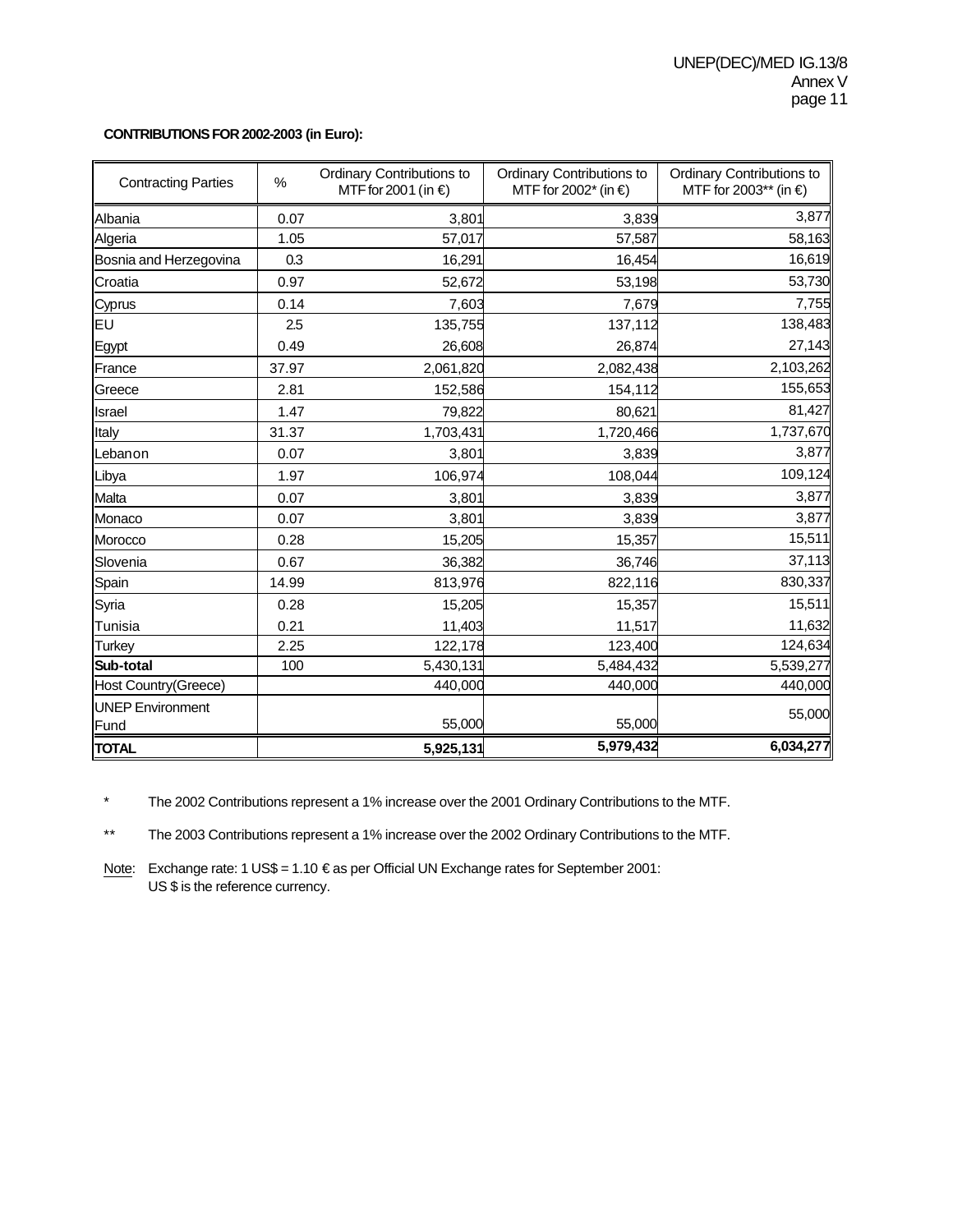UNEP(DEC)/MED IG.13/8 Annex V page 12

**Estimated Counterpart Contributions in Cash/Kind of Contracting Parties hosting Regional Activity Centres and of the U.N. Agencies participating in the MEDPOL Programme. The amounts have been provided to UNEP by the respective Centres and Agencies.**

| <b>Countries</b>     |                | 2002<br>$(000 \text{ US}$ \$) | 2003<br>$(.000 \text{ US } $)$ |
|----------------------|----------------|-------------------------------|--------------------------------|
| Croatia              | PAP/RAC        | 150                           | 150                            |
| France               | <b>BP/RAC</b>  | 440                           | 440                            |
| Italy                | <b>ERS/RAC</b> | 300?                          | 300?                           |
| Malta                | <b>REMPEC</b>  | 80                            | 80                             |
| Spain                | CP/RAC         | 625*                          |                                |
| Tunisia              | <b>SPA/RAC</b> | 90                            | 90                             |
|                      |                |                               |                                |
| <b>U.N. Agencies</b> |                |                               |                                |
| <b>WHO</b>           | <b>MED POL</b> | 100                           | 100                            |
| <b>WMO</b>           | <b>MED POL</b> | 40                            | 40                             |
| <b>IAEA</b>          | <b>MED POL</b> | 360                           | 360                            |
| UNESCO/IOC           | <b>MED POL</b> | 80?                           | 80?                            |

All figures with ? are pending

\*Tentative figures subject to the approval of the Spanish Government.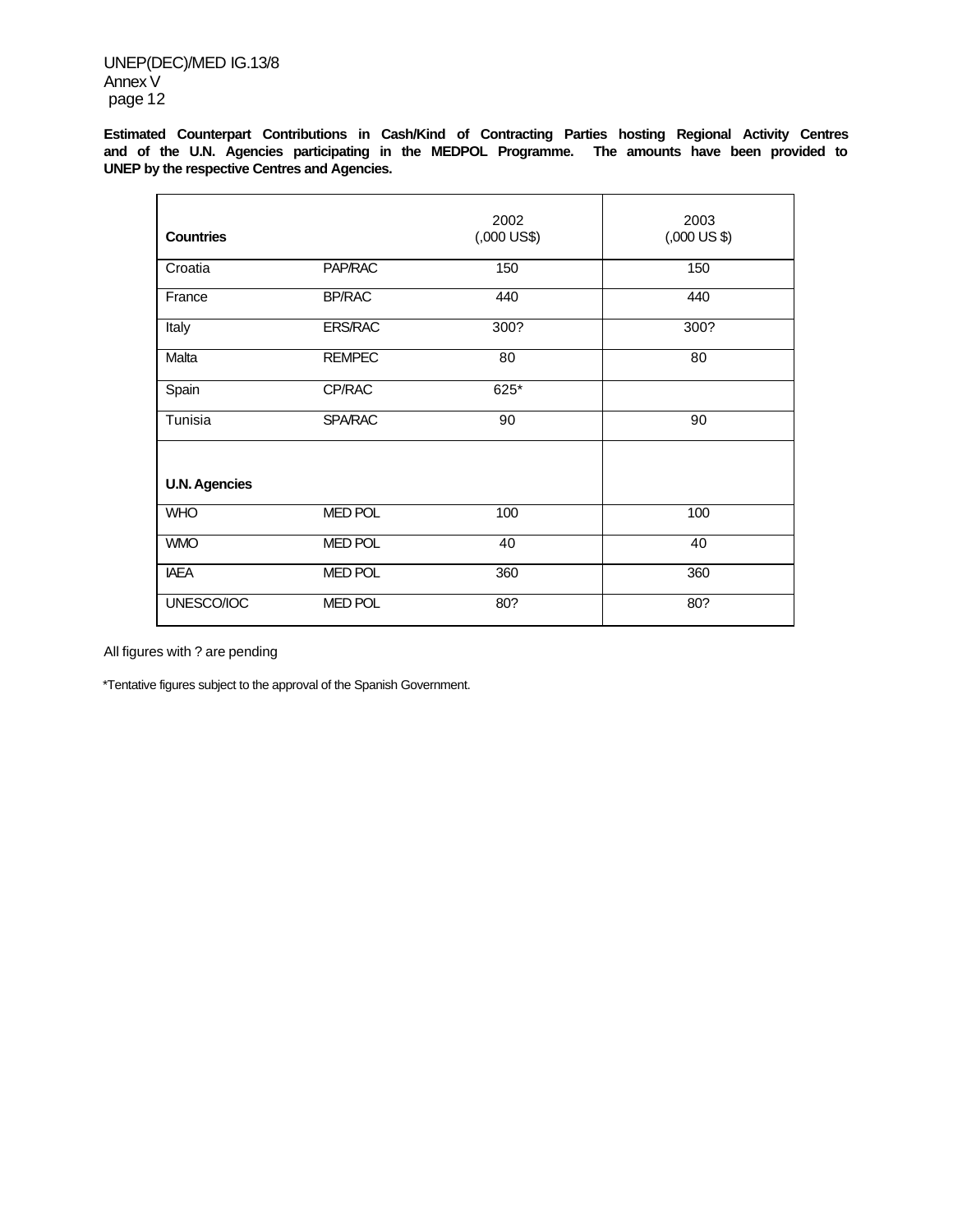#### **I. COORDINATION**

# **I.A LEGAL FRAMEWORK**

|                                                                                                                                                                                |               | Approved Budget (in US \$) |             |        |        |            |             |    |     |
|--------------------------------------------------------------------------------------------------------------------------------------------------------------------------------|---------------|----------------------------|-------------|--------|--------|------------|-------------|----|-----|
| <b>ACTIVITY</b>                                                                                                                                                                | <b>OFFICE</b> |                            |             | 2002   |        | 2003       |             |    |     |
|                                                                                                                                                                                |               | <b>MTF</b>                 | <b>UNEP</b> | EU     | EXT    | <b>MTF</b> | <b>UNEP</b> | EU | EХТ |
| Legal assistance to the Secretariat                                                                                                                                            | <b>MEDU</b>   | 15.000                     |             |        |        | 15,000     |             |    |     |
| Assistance to countries to develop their<br>national legislation and national enforcement<br>control mechanisms for the implementation of<br>Ithe Convention and its Protocols | <b>MEDU</b>   | 20,000                     | 10.000      |        |        | 20,000     | 10,000      |    |     |
| Training programme on environmental law                                                                                                                                        | <b>MEDU</b>   | 20.000                     |             | 15,000 | 20,000 |            |             |    |     |
| Assistance to countries to develop their<br>reporting systems                                                                                                                  | <b>MEDU</b>   | 15.000                     | 10,000      |        |        | 15,000     | 10,000      |    |     |
| <b>ISUB-TOTAL ACTIVITIES</b>                                                                                                                                                   |               | 70.000                     | 20,000      | 15,000 | 20,000 | 50,000     | 20,000      | 0  |     |

# **I.B INSTITUTIONAL FRAMEWORK (not applicable)**

## **I.C MEDITERRANEAN COMMISSION ON SUSTAINABLE DEVELOPMENT**

|                                                                                                                                 |               | Approved Budget (in US \$) |             |        |            |            |             |        |            |
|---------------------------------------------------------------------------------------------------------------------------------|---------------|----------------------------|-------------|--------|------------|------------|-------------|--------|------------|
| <b>ACTIVITY</b>                                                                                                                 | <b>OFFICE</b> |                            |             | 2002   |            |            |             | 2003   |            |
|                                                                                                                                 |               | <b>MTF</b>                 | <b>UNEP</b> | EU     | <b>EXT</b> | <b>MTF</b> | <b>UNEP</b> | EU     | <b>EXT</b> |
| Support to countries and partners for the<br>limplementation and follow-up of MCSD<br><b>Ilrecommendations</b>                  | <b>MEDU</b>   | 10.375                     |             | 9.913  | 20,000     | 20,000     |             | 31,721 | 20,000     |
| Implementation and follow-up of MCSD<br>recommendations (experts, working sessions)                                             | <b>MEDU</b>   | 20,000                     |             | 5.000  | 20,000     | 10.000     |             |        | 20,000     |
| Preparatory activities for the elaboration of<br>strategic orientations and a Mediterranean<br>Sustainable Development Strategy | <b>MEDU</b>   | 30,000                     |             | 10.000 | 50,000 *   | 10.000     | 10,000      | 20,000 | 50,000     |
| <b>ISUB-TOTAL ACTIVITIES</b>                                                                                                    |               | 60,375                     |             | 24.913 | 90,000     | 40.000     | 10.000      | 51.721 | 90.000     |

\*Funds already provided by the Government of Spain, for strategic orientations including the organization of a Workshop

#### **I.D COOPERATION AND PARTNERSHIP (not applicable)**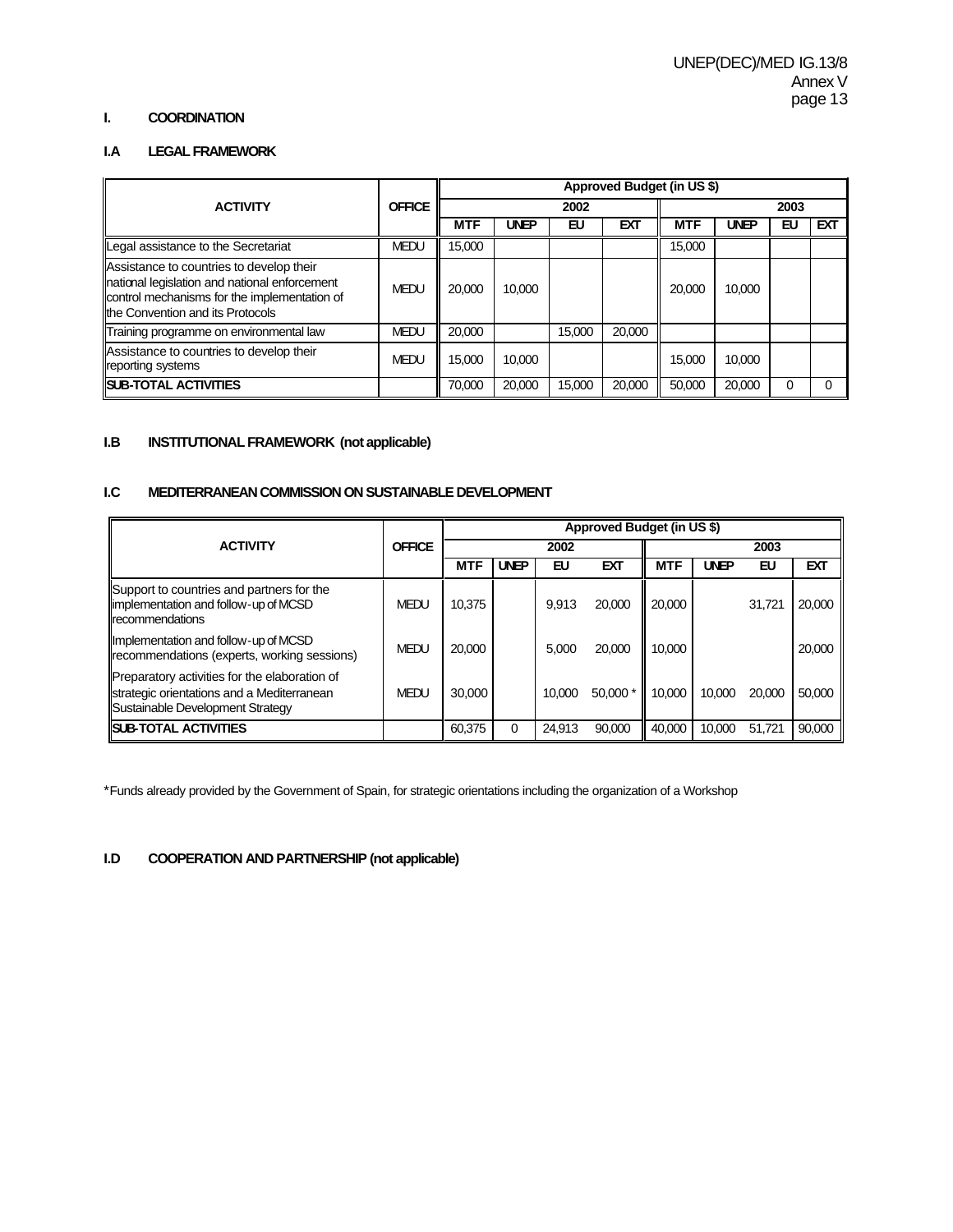## UNEP(DEC)/MED IG.13/8 Annex V page 14<br>**I.E** NO **I.E NON-GOVERNMENTAL ORGANIZATIONS AND OTHER PARTNER ORGANIZATIONS**

|                                                                     | <b>OFFICE</b> | Approved Budget (in US \$) |        |        |            |        |        |  |  |
|---------------------------------------------------------------------|---------------|----------------------------|--------|--------|------------|--------|--------|--|--|
| <b>ACTIVITY</b>                                                     |               |                            | 2002   |        | 2003       |        |        |  |  |
|                                                                     |               | <b>MTF</b>                 | EU     | EXT    | <b>MTF</b> | EU     | EXT    |  |  |
| Support to non-governmental organizations<br>and other major actors | <b>MEDU</b>   | 50,000                     | 10,000 | 50,000 | 30,000     | 30,000 | 50,000 |  |  |
| <b>ISUB-TOTAL ACTIVITIES</b>                                        |               | 50,000                     | 10.000 | 50,000 | 30,000     | 30,000 | 50,000 |  |  |

## **I.F MEETINGS AND CONFERENCES ORGANIZED WITHIN THE MAP FRAMEWORK**

|                                                                                                                                                                                                                                                                  |               | Approved Budget (in US \$) |             |        |            |             |         |  |
|------------------------------------------------------------------------------------------------------------------------------------------------------------------------------------------------------------------------------------------------------------------|---------------|----------------------------|-------------|--------|------------|-------------|---------|--|
| <b>ACTIVITY</b>                                                                                                                                                                                                                                                  | <b>OFFICE</b> |                            | 2002        |        |            | 2003        |         |  |
|                                                                                                                                                                                                                                                                  |               | <b>MTF</b>                 | <b>EU</b>   | EXT    | <b>MTF</b> | EU          | EXT     |  |
| Meeting of the MAP National Focal Points<br>to consider the progress of the Action Plan<br>and the 2004-2005 programme budget,<br>followed by the 13th Ordinary Meeting of<br>the Contracting Parties to review and<br>approve the 2004-2005 programme<br>budget | <b>MEDU</b>   |                            |             |        | 50,000 *   |             | 200,000 |  |
| 8 <sup>th</sup> Meeting of the Mediterranean<br>Commission on Sustainable Development<br>(MCSD)                                                                                                                                                                  | <b>MEDU</b>   | 50,000 *                   |             | 30,000 |            |             |         |  |
| 9 <sup>th</sup> Meeting of the Mediterranean<br>Commission on Sustainable Development<br>(MCSD)                                                                                                                                                                  | <b>MEDU</b>   |                            |             |        | 40,000 *   |             | 40,000  |  |
| Meetings of the Steering Committee of the<br>Mediterranean Commission on<br>Sustainable Development (one per year)                                                                                                                                               | <b>MEDU</b>   | 20,000                     |             |        | 20,000     |             |         |  |
| Meetings of the Bureau (two per year) to<br>review the progress of the Action Plan,<br>advise the Secretariat on matters that<br>have arisen since the meeting of<br>Contracting Parties, and decide on<br>programme/ budget adjustments                         | MEDU          | 40,000                     |             |        | 20,000     |             |         |  |
| Meeting of the Regional Activity Centres'<br>Directors and the Coordinating Unit for<br>programming and coordination of MAP<br>activities (one per year)                                                                                                         | <b>MEDU</b>   | 5,000                      |             |        | 5,000      |             |         |  |
| 2nd Meeting of Mediterranean<br>Government-designated experts on liability<br>and compensation                                                                                                                                                                   | <b>MEDU</b>   |                            |             |        | 20,000     |             | 60,000  |  |
| Presentation Conferences for CA MP<br>projects (participation of RACs)                                                                                                                                                                                           | MEDU          | 10,000                     |             |        | 10,000     |             |         |  |
| Provision for unforeseen costs related to<br>the organization of meetings                                                                                                                                                                                        | <b>MEDU</b>   | 10,000                     |             |        | 15,000     |             |         |  |
| Meeting of MAP Finance and<br>Administration Officers for coordination of<br>project formulation and monitoring,<br>budget, travel, etc.                                                                                                                         | MEDU          | 10,000                     |             |        |            |             |         |  |
| <b>SUB-TOTAL ACTIVITIES</b>                                                                                                                                                                                                                                      |               | 145,000                    | $\mathbf 0$ | 30,000 | 180,000    | $\mathbf 0$ | 300,000 |  |

\* Indicative figures; Pending contribution from host country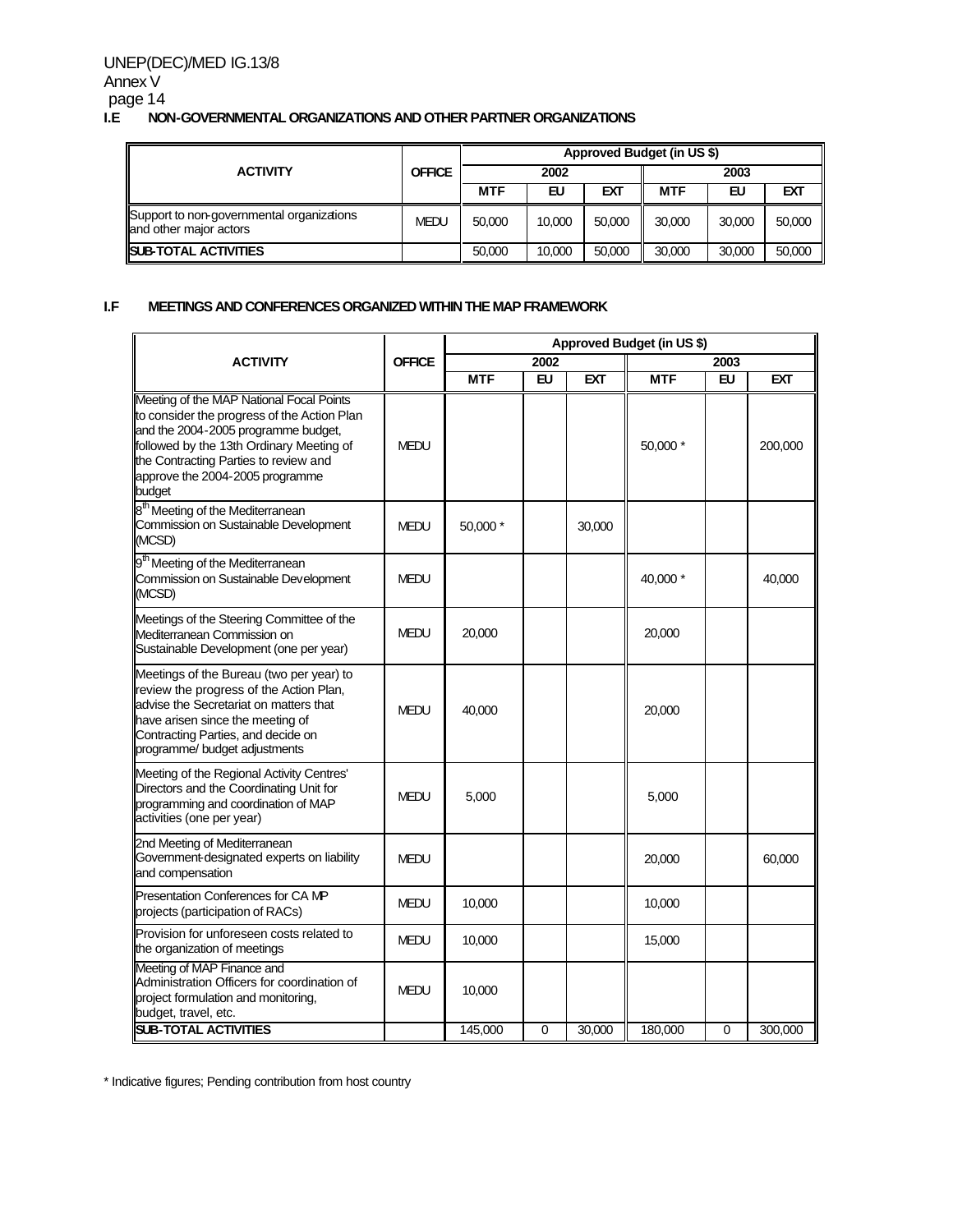# **I.G FINANCIAL IMPLEMENTATION (not applicable)**

#### **I.H INFORMATION, PUBLIC AWARENESS AND PARTICIPATION**

|                                                                                                                                                          |               |            |             |           |            | Approved Budget (in US \$) |             |             |            |
|----------------------------------------------------------------------------------------------------------------------------------------------------------|---------------|------------|-------------|-----------|------------|----------------------------|-------------|-------------|------------|
| <b>ACTIVITY</b>                                                                                                                                          | <b>OFFICE</b> |            |             | 2002      |            |                            |             | 2003        |            |
|                                                                                                                                                          |               | <b>MTF</b> | <b>UNEP</b> | <b>EU</b> | <b>EXT</b> | <b>MTF</b>                 | <b>UNEP</b> | <b>EU</b>   | <b>EXT</b> |
| Preparation, editing, translation, printing and<br>dissemination of brochures, including the<br>upgrading of the MAP web page                            | <b>MEDU</b>   | 50,000     |             |           |            | 50,000                     |             |             |            |
| Preparation, translation, printing and<br>dissemination of the MAP magazine<br>MEDWAVES (Arabic, English and French)                                     | <b>MEDU</b>   | 40.000     |             |           |            | 40.000                     |             |             |            |
| Support for the preparation of national reports<br>and public awareness campaigns                                                                        | <b>MEDU</b>   | 10,000     | 10,000      |           |            | 10,000                     | 10,000      |             |            |
| Preparation of an information kit for the public<br>and the press, including specific material for<br>the World Summit on Sustainable<br>Development     | <b>MEDU</b>   | 40,000     | 10,000      |           |            | 20,000                     | 10,000      |             |            |
| Preparation of regional guidelines for<br>information, public awareness and<br>participation                                                             | <b>MEDU</b>   |            |             | 15,000    | 10,000     |                            |             |             |            |
| Workshop for communication professionals on<br>coverage of environmental issues and review<br>of regional guidelines                                     | <b>MEDU</b>   | 20,000     | 10,000      |           | 30,000     |                            |             |             |            |
| Workshop for specialized communication<br>professionals on coverage of coastal zone<br>management-related issues (jointly with<br>PAP/RAC) - Subregional | <b>MEDU</b>   |            |             |           |            | 15,000                     |             |             | 30,000     |
| Workshop for specialized communication<br>professionals on coverage of clean production<br>related-issues (jointly with CP/RAC) -<br>Subregional         | <b>MEDU</b>   |            |             |           |            | 10,000                     |             |             | 30,000     |
| Publication and dissemination of MAP<br><b>Technical Reports</b>                                                                                         | <b>MEDU</b>   | 15,000     |             |           |            | 10,000                     |             |             |            |
| Library services; assistance to countries and<br>partners                                                                                                | <b>MEDU</b>   | 10,000     |             |           |            | 10,000                     |             |             |            |
| <b>SUB-TOTAL ACTIVITIES</b>                                                                                                                              |               | 185,000    | 30,000      | 15,000    | 40,000     | 165,000                    | 20,000      | $\mathbf 0$ | 60,000     |

|                               | <b>OFFICE</b> | Approved Budget (in US \$)                                           |             |    |     |      |             |    |         |
|-------------------------------|---------------|----------------------------------------------------------------------|-------------|----|-----|------|-------------|----|---------|
| <b>ACTIVITY</b>               |               | 2002                                                                 |             |    |     | 2003 |             |    |         |
|                               |               | <b>MTF</b>                                                           | <b>UNEP</b> | EU | EXT | MTF  | <b>UNEP</b> | EU | EXT     |
| TOTAL ACTIVITIES COORDINATION |               | 510.375    50.000    64.913    230.000    465.000   50.000    81.721 |             |    |     |      |             |    | 500,000 |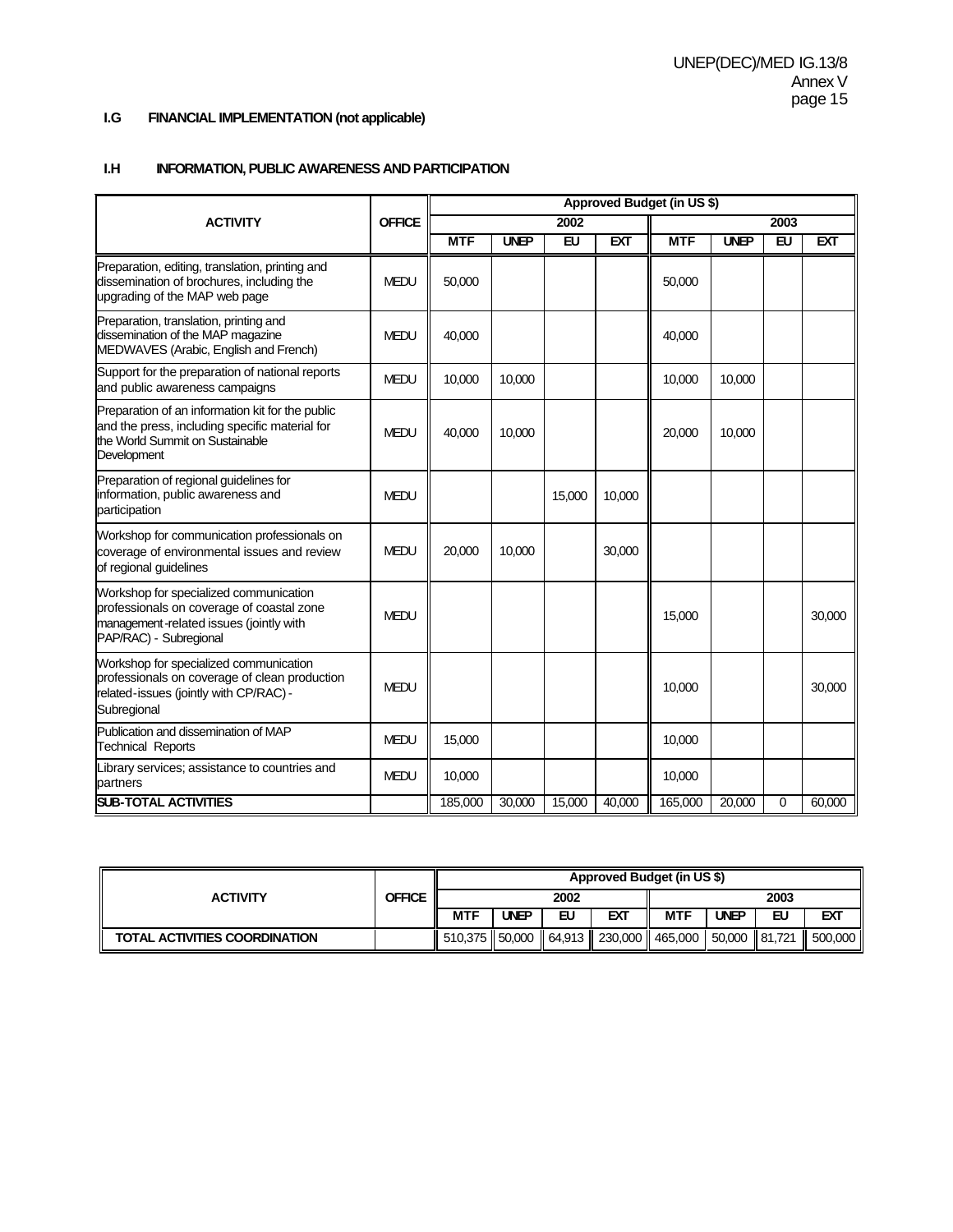**II.A POLLUTION PREVENTION AND CONTROL** (to cover MEDPOL, REMPEC, ERS/RAC and partly PAP/RAC)

|                                                                                                                                                                                                           |               | Approved Budget (in US \$) |           |                                                  |            |        |            |  |
|-----------------------------------------------------------------------------------------------------------------------------------------------------------------------------------------------------------|---------------|----------------------------|-----------|--------------------------------------------------|------------|--------|------------|--|
| <b>ACTIVITY</b>                                                                                                                                                                                           | <b>OFFICE</b> |                            | 2002      |                                                  |            | 2003   |            |  |
|                                                                                                                                                                                                           |               | <b>MTF</b>                 | <b>EU</b> | <b>EXT</b>                                       | <b>MTF</b> | EU     | <b>EXT</b> |  |
| A. LAND BASED POLLUTION<br>Monitoring:<br>Assistance to countries for the formulation<br>and implementation of national monitoring<br>programmes (trend, compliance and<br>biological effects monitoring) | <b>MEDPOL</b> | 130,000                    | 20,000    |                                                  | 120,000    | 30,000 |            |  |
| Development and management of MED<br>POL database                                                                                                                                                         | <b>MEDPOL</b> | 25,000                     |           |                                                  | 5,000      |        |            |  |
| Expert consultations for MED POL<br>database management                                                                                                                                                   | <b>MEDPOL</b> | 20,000                     |           |                                                  | 10,000     |        |            |  |
| Data quality assurance (chemical analyses)                                                                                                                                                                | <b>MEDPOL</b> | 70,000                     |           |                                                  | 70,000     |        |            |  |
| Quality assurance (bio-monitoring)                                                                                                                                                                        | <b>MEDPOL</b> | 15,000                     |           | 10,000g                                          | 15,000     |        | 10,000g    |  |
| Training and fellowships                                                                                                                                                                                  | <b>MEDPOL</b> | 40,000                     |           |                                                  | 30,000     |        |            |  |
| Meeting of Experts on the preparation of<br>marine pollution indicators                                                                                                                                   | <b>MEDPOL</b> |                            |           | 60,000g                                          |            |        |            |  |
| Implementation of the LBS<br>Protocol/SAP:<br>Preparation of national diagnostic analyses<br>and national baseline budgets for SAP<br>implementation                                                      | <b>MEDPOL</b> | 60,000                     |           |                                                  | 50,000     |        |            |  |
| Assistance for the preparation of NAPs in<br>relation to the GEF Project                                                                                                                                  | <b>MEDPOL</b> | 40.000                     |           | 75,000b                                          | 30,000     |        | 110,000b   |  |
| Preparation of pre-investment studies in<br>relation to the GEF Project                                                                                                                                   | <b>MEDPOL</b> |                            |           | 1,000,000b<br>1,000,000c<br>110,000e<br>200,000f | 50,000     |        | 800,000b   |  |
| Consultation meetings for pre-investment<br>studies in relation to the GEF Project                                                                                                                        | <b>MEDPOL</b> | 20,000                     |           | 30,000b                                          | 20,000     |        | 40,000b    |  |
| Assistance to countries for compliance and<br>enforcement of legislation and systems of<br>inspection (WHO)                                                                                               | <b>MEDPOL</b> | 20,000                     |           |                                                  | 20,000     |        |            |  |
| Preparation of regional guidelines for<br>industrial wastewater in relation to the GEF<br>Project (WHO)                                                                                                   | <b>MEDPOL</b> |                            |           | 13,000b                                          |            |        |            |  |
| Preparation of guidelines on pollution<br>inspection systems in relation to the GEF<br>Project (WHO)                                                                                                      | <b>MEDPOL</b> |                            |           | 13,000b                                          |            |        |            |  |
| Government-designated Meeting of Experts<br>to review regional guidelines in relation to<br>the GEF Project (WHO)                                                                                         | <b>MEDPOL</b> |                            |           |                                                  | 15,000     |        | 50,000b    |  |
| Training course on sewage treatment plants<br>operation and management in relation to<br>the GEF Project (WHO)                                                                                            | <b>MEDPOL</b> | 15,000                     |           | 30,000 c                                         |            |        | 30,000 c   |  |
| Preparation of regional guidelines for the<br>application of BAT, BEP, for industries and<br>national and regional training courses on<br>cleaner production techniques (CP/RAC)                          | <b>MEDPOL</b> |                            |           | 80,000 c<br>40,000 d                             |            |        | 10,000c    |  |
| Training courses on pollution inspection in                                                                                                                                                               | <b>MEDPOL</b> | 20,000                     |           | 30,000 c                                         |            |        | 60,000 c   |  |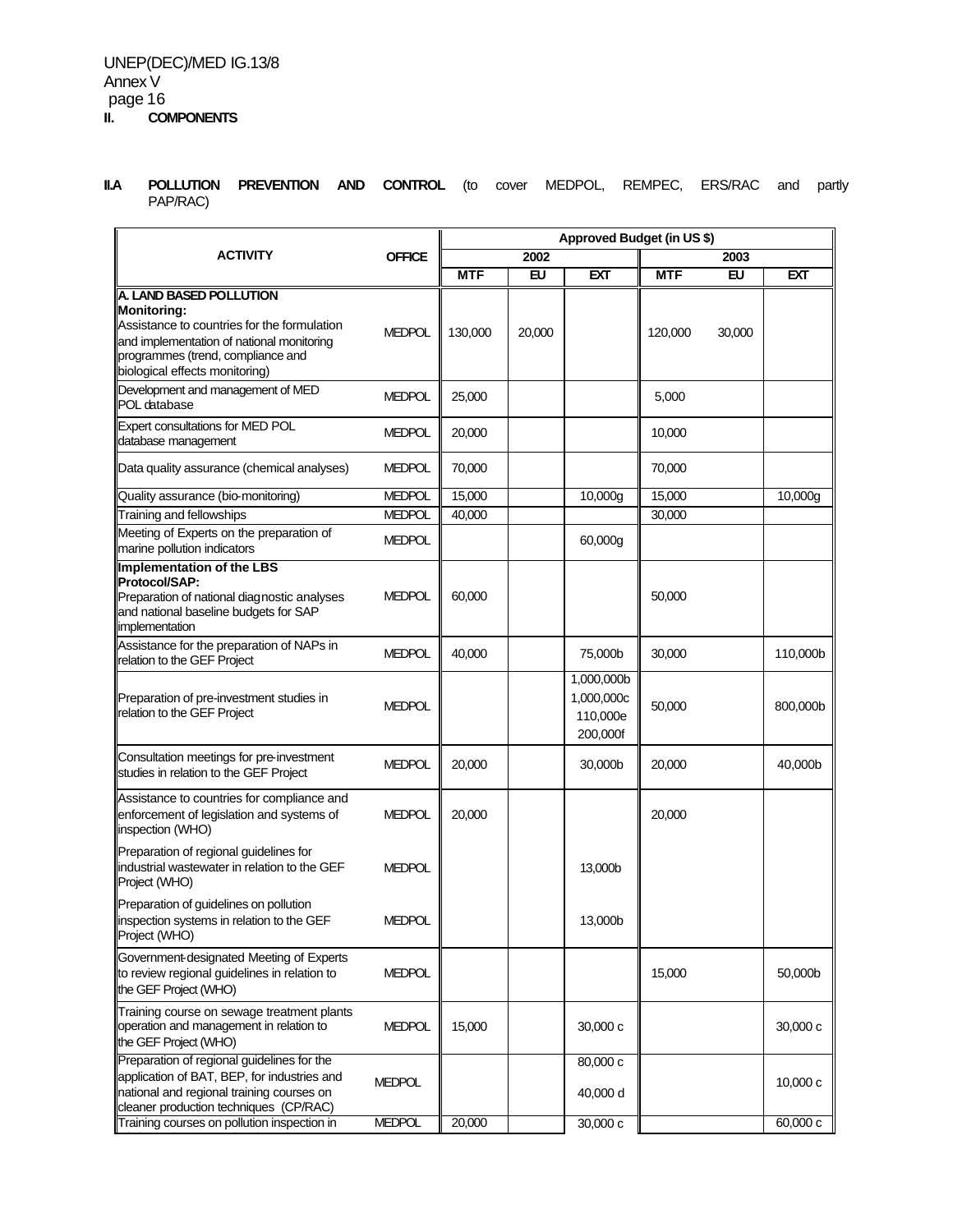# Annex V

|                                                                                                                                                                                                                                       |               |                            |           |          |            |        | page 17  |  |
|---------------------------------------------------------------------------------------------------------------------------------------------------------------------------------------------------------------------------------------|---------------|----------------------------|-----------|----------|------------|--------|----------|--|
|                                                                                                                                                                                                                                       |               | Approved Budget (in US \$) |           |          |            |        |          |  |
| ACTIVITY                                                                                                                                                                                                                              | <b>OFFICE</b> | 2002                       |           |          |            |        |          |  |
|                                                                                                                                                                                                                                       |               | <b>MTF</b>                 | <b>EU</b> | EXT      | <b>MTF</b> | EU     | EXT      |  |
| relation to the GEF Project (WHO)                                                                                                                                                                                                     |               |                            |           | 10,000 a |            |        |          |  |
| Meeting of Government-designated experts<br>to review regional plans in relation to the<br><b>GEF Project</b>                                                                                                                         | <b>MEDPOL</b> |                            |           |          | 20,000     |        | 40,000b  |  |
| Assessment of health-related aspects of the<br>pollution of the Mediterranean sea (WHO)                                                                                                                                               | <b>MEDPOL</b> |                            |           | 10,000 a |            |        | 10,000 a |  |
| Updating of the list of municipal waste water<br>treatment plants and preparation of<br>assessment of wastewater reuse practices<br>including preparation of guidelines (WHO)                                                         | <b>MEDPOL</b> | 10,000                     |           |          | 20,000     |        |          |  |
| Preparation of action plan for coastal litter<br>management                                                                                                                                                                           | <b>MEDPOL</b> | 10,000                     |           |          |            |        |          |  |
| Assistance to countries for the preparation<br>of PRTR                                                                                                                                                                                | <b>MEDPOL</b> | 10,000                     |           |          | 10,000     |        |          |  |
| Meeting of Experts on brine discharges                                                                                                                                                                                                | <b>MEDPOL</b> | 20,000                     |           | 40,000g  |            |        |          |  |
| Reporting costs in relation to the GEF<br>Project                                                                                                                                                                                     | <b>MEDPOL</b> |                            |           | 30,000b  | 10,000     |        | 30,000b  |  |
| Translation of documents in relation to the<br><b>GEF Project</b>                                                                                                                                                                     | <b>MEDPOL</b> |                            |           | 40,000b  | 10,000     |        | 20,000b  |  |
| Staff travel in relation to the GEF Project                                                                                                                                                                                           | <b>MEDPOL</b> |                            |           | 40,000b  | 10,000     |        | 30,000b  |  |
| Economic Instruments for the<br>Implementation of the SAP MED project<br>(support to the national authorities for the<br>implementation of economic instruments in<br>ICAM and mitigation of pollution from land<br>based activities) | PAP/RAC       |                            |           | 139,000b |            |        | 99,000b  |  |
| Dumping and Hazardous Wastes<br><b>Protocols:</b><br>Assessment of 1995-2001 dumping<br>activities                                                                                                                                    | <b>MEDPOL</b> | 10,000                     |           |          |            |        |          |  |
| Preparation of guidelines for dumping of<br>inert geological materials and finalization of<br>guidelines on dumping of platforms                                                                                                      | <b>MEDPOL</b> | 15,000                     |           |          |            |        |          |  |
| Preparation of assessment of management<br>of hazardous wastes in the Mediterranean<br>region                                                                                                                                         | <b>MEDPOL</b> | 10,000                     |           |          |            |        |          |  |
| Research/emerging issues:<br>Research on emerging issues                                                                                                                                                                              | <b>MEDPOL</b> | 30,000                     |           |          | 25,000     |        |          |  |
| Assessment of environmental effects and<br>implications of mariculture activities in the<br>Mediterranean                                                                                                                             | <b>MEDPOL</b> | 10,000                     |           |          |            |        |          |  |
| Policy/Coordination:<br>Meeting of MED POL National Coordinators                                                                                                                                                                      | <b>MEDPOL</b> |                            |           |          | 40,000     |        | 30,000g  |  |
| Review meeting on the implementation of<br>monitoring programmes                                                                                                                                                                      | <b>MEDPOL</b> |                            |           |          | 40,000     |        | 30,000g  |  |
| Meeting of Government-designated Expert<br>s to finalize interim quality criteria for<br>bathing waters (WHO)                                                                                                                         | <b>MEDPOL</b> | 20,000                     |           | 20,000 a |            |        |          |  |
| National meetings to review/present NAPs<br>in relation to the GEF Project                                                                                                                                                            | <b>MEDPOL</b> | 20,000                     |           | 80,000b  | 40,000     |        | 200,000b |  |
| Consultation meeting of the Informal<br>Network on Compliance and Inspection                                                                                                                                                          | <b>MEDPOL</b> |                            |           |          | 20,000     | 20,000 | 30,000g  |  |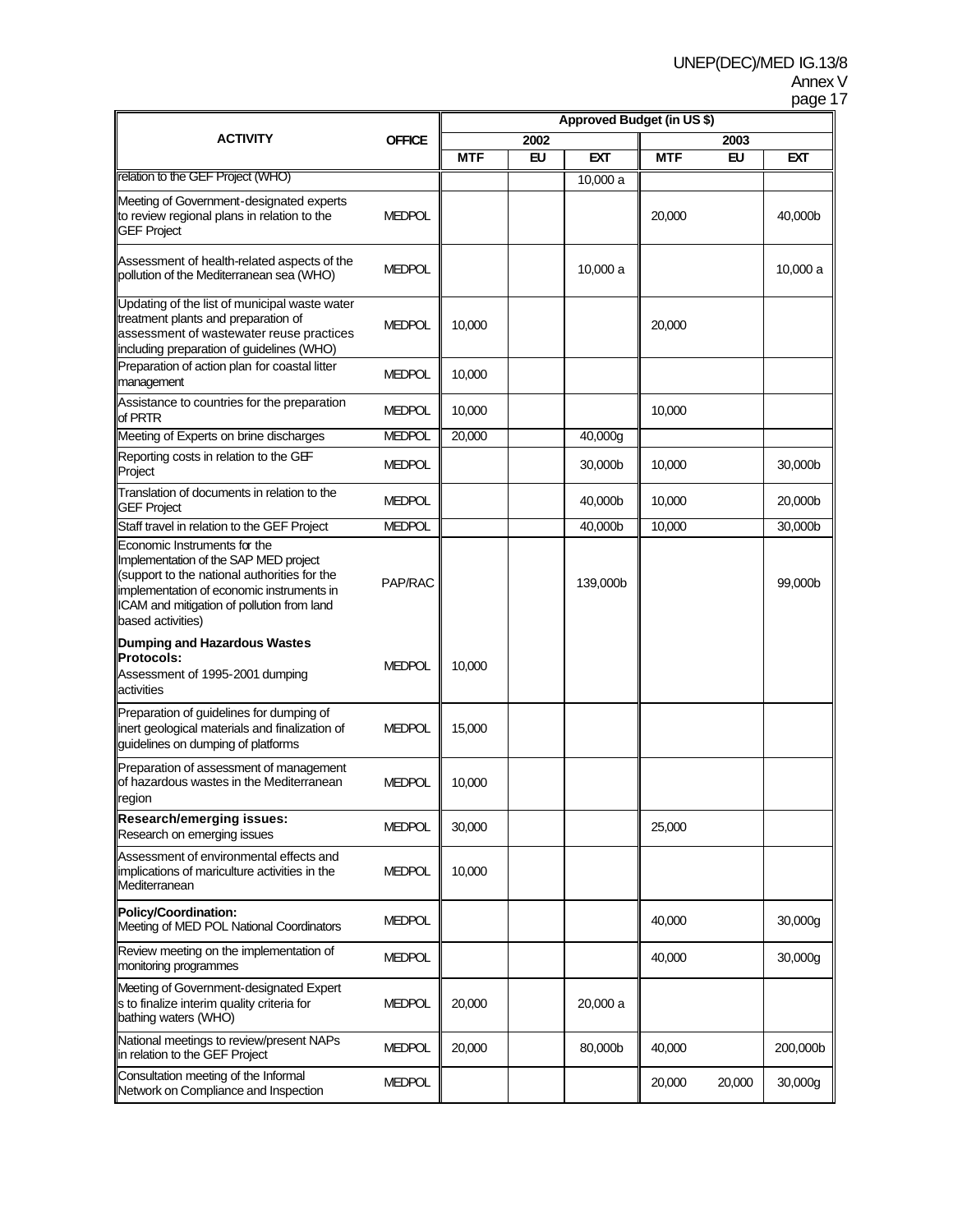### UNEP(DEC)/MED IG.13/8 Annex V page 18

|                                                                                                                                                                                                                                                                                                                                                                                                                                                                                                                                                                                            | <b>OFFICE</b> | Approved Budget (in US \$) |           |            |            |        |            |  |
|--------------------------------------------------------------------------------------------------------------------------------------------------------------------------------------------------------------------------------------------------------------------------------------------------------------------------------------------------------------------------------------------------------------------------------------------------------------------------------------------------------------------------------------------------------------------------------------------|---------------|----------------------------|-----------|------------|------------|--------|------------|--|
| <b>ACTIVITY</b>                                                                                                                                                                                                                                                                                                                                                                                                                                                                                                                                                                            |               | 2002                       |           |            | 2003       |        |            |  |
|                                                                                                                                                                                                                                                                                                                                                                                                                                                                                                                                                                                            |               | <b>MTF</b>                 | <b>EU</b> | <b>EXT</b> | <b>MTF</b> | EU     | <b>EXT</b> |  |
| Meeting of Government-designated Experts<br>for the integration and best use of the GEF<br>activities in the SAP implementation                                                                                                                                                                                                                                                                                                                                                                                                                                                            | <b>MEDPOL</b> | 70,000                     |           |            |            |        |            |  |
| Donors meeting in relation to the GEF<br>Project                                                                                                                                                                                                                                                                                                                                                                                                                                                                                                                                           | <b>MEDPOL</b> |                            |           |            | 35,000     |        |            |  |
| B. SEA BASED POLLUTION<br><b>Pollution Control:</b><br>Assistance from REMPEC or through<br>REMPEC consultants to the Mediterranean<br>Coastal States in developing:<br>a) bilateral and multilateral operational<br>agreements and designing of pilot projects<br>for external financing;<br>b) their national capacities in the fields of<br>preparedness for and response to<br>accidental marine pollution;<br>c) port emergency response systems and<br>designing pilot projects for external<br>financing to enhance the preparedness and<br>response systems of Mediterranean ports | <b>REMPEC</b> | 25,000                     |           |            | 25,000     |        |            |  |
| Ongoing development and updating of the<br>Regional Information System (RIS),<br>TROCS, Mediterranean Information<br>Decision Support Integrated System<br>(MIDSIS), databanks, library, website and<br>information exchange network.                                                                                                                                                                                                                                                                                                                                                      | <b>REMPEC</b> | 8,000                      | 12,000    |            | 8,000      | 12,000 |            |  |
| Assistance to countries in case of<br>emergency, maintenance and mobilization<br>of the Mediterranean Assistance Unit<br>(MAU).                                                                                                                                                                                                                                                                                                                                                                                                                                                            | <b>REMPEC</b> | 4,000                      |           |            | 4,000      |        |            |  |
| Development of and support to subregional<br>operational systems from combating major<br>marine pollution accidents: Eastern<br>Mediterranean, Western Mediterranean,<br>Adriatic.                                                                                                                                                                                                                                                                                                                                                                                                         | <b>REMPEC</b> | 10,000                     |           |            | 10,000     |        |            |  |
| Specialized regional training courses on<br>preparedness and response to marine<br>pollution by oil and hazardous substances<br>(two per biennium).                                                                                                                                                                                                                                                                                                                                                                                                                                        | <b>REMPEC</b> | 70,000                     |           |            | 64,761     |        |            |  |
| Assistance to countries, which so request,<br>for the preparation and organization of<br>national seminars/workshops/training<br>courses.                                                                                                                                                                                                                                                                                                                                                                                                                                                  | <b>REMPEC</b> | 10,000                     |           |            |            |        |            |  |
| Preparation of a model training programme<br>on prevention, preparedness and response<br>in ports and its testing.                                                                                                                                                                                                                                                                                                                                                                                                                                                                         | <b>REMPEC</b> |                            |           |            | 12,000     |        |            |  |
| Sixth Meeting of REMPEC Focal Points (in<br>2002).                                                                                                                                                                                                                                                                                                                                                                                                                                                                                                                                         | <b>REMPEC</b> | 66,000                     |           |            |            |        |            |  |
| Subregional and national seminars on<br>preparedness for and response to<br>accidental marine pollution in the<br>Mediterranean Arabic speaking countries                                                                                                                                                                                                                                                                                                                                                                                                                                  | <b>REMPEC</b> |                            |           | (i)        |            |        | (i)        |  |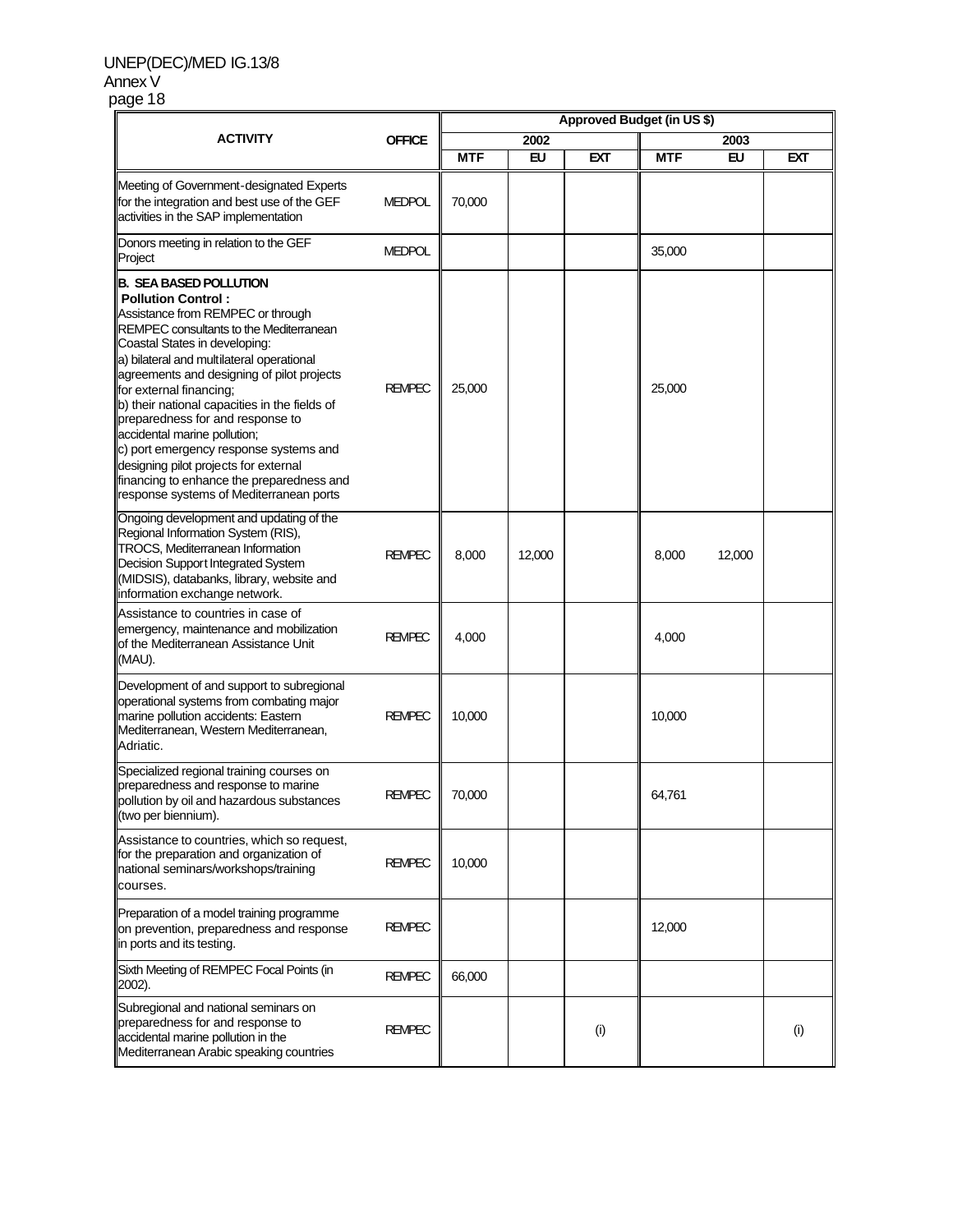# Annex V

| ı<br>и<br>ı |  |
|-------------|--|
|-------------|--|

|                                                                                                                                                                                                                                 | <b>OFFICE</b>  | Approved Budget (in US \$) |           |            |            |           |            |
|---------------------------------------------------------------------------------------------------------------------------------------------------------------------------------------------------------------------------------|----------------|----------------------------|-----------|------------|------------|-----------|------------|
| <b>ACTIVITY</b>                                                                                                                                                                                                                 |                | 2002                       |           |            | 2003       |           |            |
|                                                                                                                                                                                                                                 |                | <b>MTF</b>                 | <b>EU</b> | <b>EXT</b> | <b>MTF</b> | <b>EU</b> | <b>EXT</b> |
| LIFE Project "Risk Assessment of the ports<br>of Mersin and Iskenderun, Turkey, with<br>associated capacity - building for<br>preparedness and response to marine<br>pollution.                                                 | <b>REMPEC</b>  |                            |           | (ii)       |            |           | (ii)       |
| Three-year LIFE project to develop the<br>national system for preparedness for and<br>response to accidental pollution in the<br>Syrian Arab Republic (one more year).                                                          | <b>REMPEC</b>  |                            |           | 166,000    |            |           |            |
| Pollution prevention:<br>Assessment of the maritime traffic in the<br>Mediterranean and related risks (in<br>collaboration with Blue Plan and<br>oil/chemical industry).                                                        | <b>REMPEC</b>  | 20,000                     |           |            |            |           |            |
| Workshop on the implementation of both<br>MARPOL 73/78 and the regional strategy<br>on the prevention of pollution from ships in<br>the Mediterranean. (New Emergency<br>Protocol)                                              | <b>REMPEC</b>  | 60,000                     |           | (iii)      |            |           |            |
| Two-year MEDA project on port reception<br>facilities for collection ship generated<br>garbage, bilge waters and oily wastes                                                                                                    | <b>REMPEC</b>  |                            |           | 400,000    |            |           | 240,000    |
| C. REMOTE SENSING:<br>Preparation of guidelines on EO based on<br>monitoring methods relevant to the LBS<br>Protocol                                                                                                            | <b>ERS/RAC</b> |                            |           | 8,000      |            |           | 8,000      |
| Formulation and preparation with<br>Mediterranean countries of project<br>proposals on seawater quality and oil-spill<br>monitoring, relying on remote sensing,<br>modelling and GIS techniques, applying for<br>external funds | <b>ERS/RAC</b> |                            |           | 10,000     |            |           | 10,000     |
| Carrying out of pilot projects on the<br>application of space technologies for the<br>monitoring of water quality and oil spills, in<br>cooperation with MEDPOL and REMPEC                                                      | <b>ERS/RAC</b> |                            |           | 30,000     |            |           | 30,000     |
| <b>TOTAL ACTIVITIES</b>                                                                                                                                                                                                         |                | 983,000                    | 32,000    | 3,714,000  | 838,761    | 62,000    | 1,917,000  |

Notes:  $a = WHO$ ;  $b = GEF$ ;  $c = FFEM$ ;  $d = CP/RAC$ ;  $e = METAP$ ;  $f = UNIDO\cdot ICS$ ;  $g = expected from countries$ .

- (i) IMO/TCD has made an oral commitment to support this component financially. The amount estimated is between US \$120,000 and 150,000 for the biennium, but it has yet to be confirmed officially pending approval of the "Integrated Technical Cooperation Programme" for 2002-2003, which should be by the end of June 2001;
- (ii) A project for the total amount of approximately US \$500,000 commenced in September 2000 with the money transferred to REMPEC on a case-by-case basis for activities carried out under the project.
- (iii) IMO has declared orally its willingness to contribute financially to support this component. The amount will be defined at a later stage.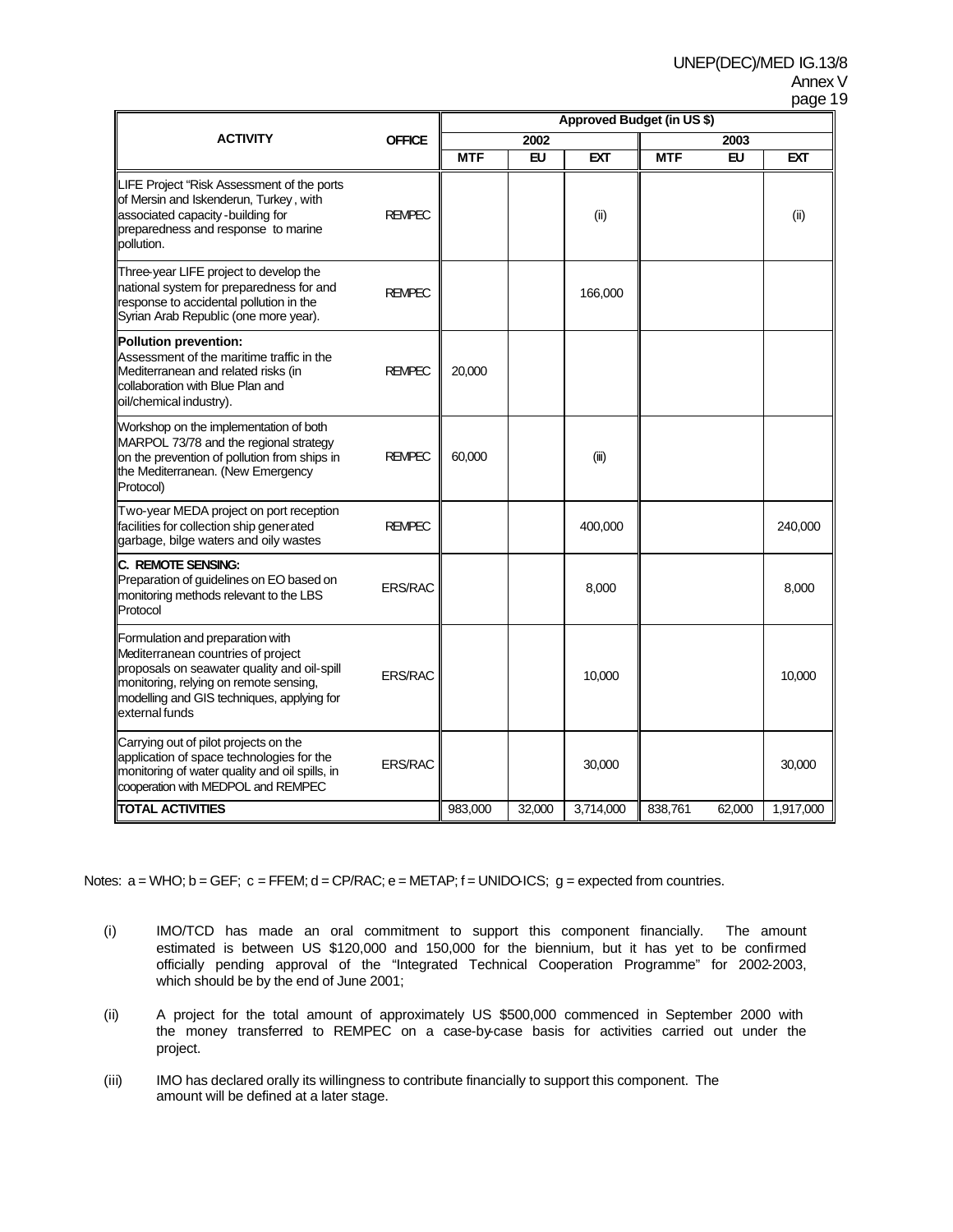## UNEP(DEC)/MED IG.13/8

# Annex V page  $20$ <br>**IIB** BIO

**II.B BIOLOGICAL DIVERSITY AND SPECIALLY-PROTECTED AREAS (to cover SPA/RAC)**

| . .                                                                                                                                                                                        |                | <u>CAL DIVERSITI AND OF LOALL PEROTED HILLAO (IO COVEL OF ARAC)</u><br>Approved Budget (in US \$) |           |            |            |           |                |
|--------------------------------------------------------------------------------------------------------------------------------------------------------------------------------------------|----------------|---------------------------------------------------------------------------------------------------|-----------|------------|------------|-----------|----------------|
| <b>ACTIVITY</b>                                                                                                                                                                            | <b>OFFICE</b>  |                                                                                                   | 2002      |            |            | 2003      |                |
|                                                                                                                                                                                            |                | <b>MTF</b>                                                                                        | <b>EU</b> | <b>EXT</b> | <b>MTF</b> | <b>EU</b> | <b>EXT</b>     |
|                                                                                                                                                                                            |                |                                                                                                   |           |            |            |           |                |
| Data collection and periodic assessment<br>of the situation<br>Collection of data and assistance to countries<br>for the preparation of inventories of species<br>and sites                | SPA/RAC        |                                                                                                   | 50,000    |            |            | 25,000    |                |
| Mediterranean Initiative for Taxonomy                                                                                                                                                      | SPA/RAC        | 15,000                                                                                            |           |            |            | 15,000    |                |
| Development of a Mediterranean clearing-<br>house mechanism on biological diversity                                                                                                        | SPA/RAC        | 15,000                                                                                            |           |            |            | 15,000    |                |
| egal Measures<br>Assistance to countries in setting up and<br>enforcing their national legislation related to<br>sites and species conservation                                            | <b>SPA/RAC</b> | 10,000                                                                                            |           |            |            |           |                |
| Guidelines for the amendment of Annexes 2<br>and 3 to the SPA Protocol                                                                                                                     | <b>SPA/RAC</b> | 5,000                                                                                             |           |            | 10,000     |           |                |
| Planning and management<br>Implementation of Action Plans for<br>threatened species (monk seal, marine<br>turtles, cetaceans and marine vegetation)<br>adopted within MAP                  | <b>SPA/RAC</b> |                                                                                                   | 50,000    |            |            | 50,000    |                |
| Establishment of strategies and plans in the<br>field of biodiversity conservation                                                                                                         | <b>SPA/RAC</b> | 3,000                                                                                             | 25,000    | 326,000*   | 5,000      |           | 83,000 *       |
| Elaboration of an Action Plan for the<br>conservation of bird species listed in Annex<br>2 to the SPA Protocol                                                                             | <b>SPA/RAC</b> | 10,000                                                                                            |           | 10,000**   | 20,000     |           |                |
| Elaboration of Action Plans for the<br>conservation of cartilaginous fish species in<br>the Mediterranean Sea                                                                              | <b>SPA/RAC</b> | 10,000                                                                                            | 30,000    | $**$       |            |           |                |
| Elaboration of an Action Plan for the control<br>of the introduction of marine species and<br>invasive species                                                                             | <b>SPA/RAC</b> | 40,000                                                                                            |           |            |            |           |                |
| 2nd Mediterranean Symposium on Marine<br>Vegetation                                                                                                                                        | <b>SPA/RAC</b> |                                                                                                   |           |            | 20,000     |           |                |
| Assistance to countries for the establishment<br>and management of SPAs                                                                                                                    | <b>SPA/RAC</b> | 30,000                                                                                            |           | 600,000    | 30,000     |           | 600,000<br>*** |
| <b>Public Information</b><br>Elaboration and dissemination of data and<br>information relevant to biodiversity<br>conservation and sustainable use                                         | <b>SPA/RAC</b> | 20,000                                                                                            |           |            | 15,000     | 5,000     |                |
| Assistance to the National Focal Points for<br>SPA for information action on the SPA<br><b>Protocol and the Action Plans</b>                                                               | <b>SPA/RAC</b> | 15,000                                                                                            |           |            | 10,000     |           |                |
| Exchange of experience and<br>strengthening of national capabilities<br>Training sessions on the scientific and<br>technical aspects of the conservation of the<br>common natural heritage | SPA/RAC        | 25,000                                                                                            |           |            | 25,000     | 10,000    |                |
| <b>Meeting of the SPA National Focal Points</b>                                                                                                                                            | SPA/RAC        |                                                                                                   |           |            | 50,000     |           |                |
|                                                                                                                                                                                            |                |                                                                                                   |           |            |            |           |                |
| <b>TOTAL ACTIVITIES</b>                                                                                                                                                                    |                | 198,000                                                                                           | 155,000   | 936,000    | 185,000    | 120,000   | 683,000        |

\* GEF Project: "Preparation of a Strategic Action Plan for the conservation of biological diversity in the Mediterranean Region"

\*\* External funds to be identified

\*\*\* SMAP, to be confirmed.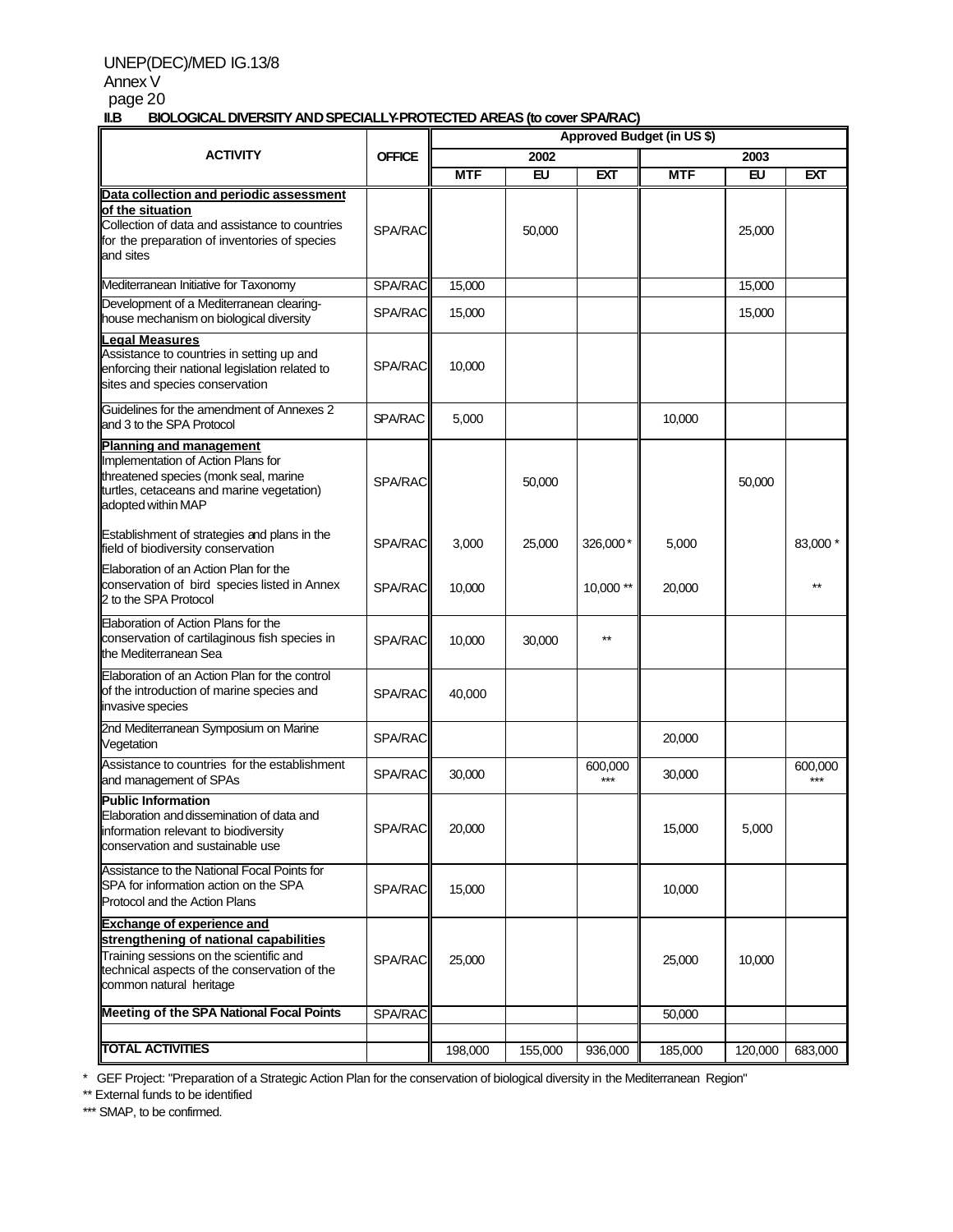#### **II.C SUSTAINABLE MANAGEMENT OF COASTAL ZONES** (to cover PAP, ERS and BP RACs)

|                                                                                                                                                                                                                                                                                                                                                                                                                                                                                                                                                                                                                                                 |                | Approved Budget (in US \$) |         |        |            |         |            |
|-------------------------------------------------------------------------------------------------------------------------------------------------------------------------------------------------------------------------------------------------------------------------------------------------------------------------------------------------------------------------------------------------------------------------------------------------------------------------------------------------------------------------------------------------------------------------------------------------------------------------------------------------|----------------|----------------------------|---------|--------|------------|---------|------------|
| <b>ACTIVITY</b>                                                                                                                                                                                                                                                                                                                                                                                                                                                                                                                                                                                                                                 | <b>OFFICE</b>  |                            | 2002    |        | 2003       |         |            |
|                                                                                                                                                                                                                                                                                                                                                                                                                                                                                                                                                                                                                                                 |                | <b>MTF</b>                 | EU      | EXT    | <b>MTF</b> | EU      | <b>EXT</b> |
| <b>CAMPS:</b><br>Contribution to CAMPs, concerning systemic<br>and prospective sustainability analyses and<br>related information systems                                                                                                                                                                                                                                                                                                                                                                                                                                                                                                       | <b>BP/RAC</b>  |                            | 30,000  |        |            | 30,000  |            |
| Co-ordinating role; implementation of ICAM<br>activities in Algeria and Lebanon; natural<br>resources management (water resources, soil<br>erosion and desertification, aquaculture<br>management); participatory programmes; data<br>management; capacity-building; environmental<br>assessment; sustainable urban management;<br>carrying-capacity assessment for tourism;<br>preparation of ICAM programmes and plans;<br>integration of activities; preparation of final<br>integrated reports; preparation of viable<br>projects as a follow-up to CAMP activities;<br>preliminary activities for CAMP projects in<br>Morocco and Slovenia | PAP/RAC        | 20,000                     | 110,000 |        | 20,000     | 110,000 |            |
| Development of operational sensitivity maps in<br>the Mediterranean (within the framework of<br>CAMP's activities).                                                                                                                                                                                                                                                                                                                                                                                                                                                                                                                             | <b>REMPEC</b>  |                            |         |        | 30,000     |         |            |
| Assistance for the implementation of CAMPs                                                                                                                                                                                                                                                                                                                                                                                                                                                                                                                                                                                                      | <b>SPA/RAC</b> | 20,000                     |         |        | 30,000     |         |            |
| Provision of EO-based information to analyse<br>urban development and RS metadata to the<br>project information centre within the framework<br>of the CAMP for Lebanon                                                                                                                                                                                                                                                                                                                                                                                                                                                                          | <b>ERS/RAC</b> | 10,000                     |         | 10,000 | 10,000     |         |            |
| Definition and provision of EO-based<br>information to Algeria, Morocco, and Slovenia<br><b>CAMPs</b>                                                                                                                                                                                                                                                                                                                                                                                                                                                                                                                                           | <b>ERS/RAC</b> | 8,000                      |         |        | 8,000      |         |            |
| Effects of climate change in the Mediterranean<br>(in the framework of CAMPs)                                                                                                                                                                                                                                                                                                                                                                                                                                                                                                                                                                   | <b>MEDU</b>    | 25,000                     |         |        | 25,000     |         |            |
| <b>ICAM</b><br>Further development of ICAM and ICARM<br>(Integrated Coastal Area and River Basin<br>Management) methodologies and assistance<br>to countries in their application; application of<br>tools and instruments for ICAM (SEA, CCA for<br>tourism, rapid coastal assessments), coastal<br>information systems, land and sea-use<br>planning systems                                                                                                                                                                                                                                                                                  | PAP/RAC        | 25,000                     |         |        | 20,000     |         |            |
| Update of Guidelines for Integrated Coastal<br>Area and Marine Management in the<br>Mediterranean                                                                                                                                                                                                                                                                                                                                                                                                                                                                                                                                               | PAP/RAC        | 20,000                     |         |        |            |         |            |
| Assistance to countries in preparing their<br>strategies on integrated coastal area<br>management (policy tools, assessment of<br>coastal environment and development<br>processes, institutional arrangements,<br>legislation for ICAM, economic instruments for<br>coastal management, plans and programmes,<br>strategy proposals, action plans; improvement<br>of institutional structure for ICAM)                                                                                                                                                                                                                                         | PAP/RAC        | 10,000                     |         |        | 10,000     |         |            |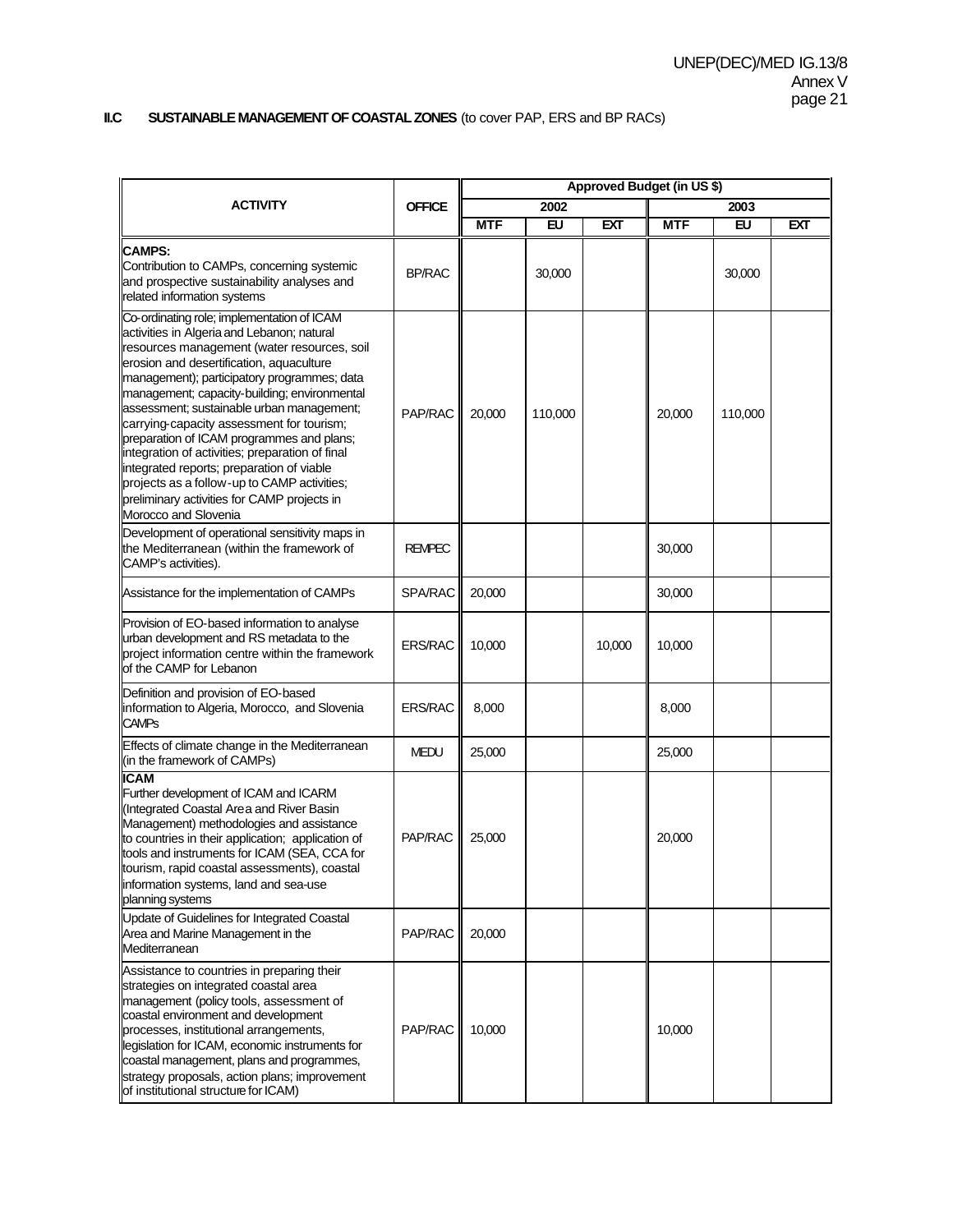#### UNEP(DEC)/MED IG.13/8 Annex V page 22

|                                                                                                                                                                                                                                                                                                      |                | Approved Budget (in US \$) |           |         |            |        |         |
|------------------------------------------------------------------------------------------------------------------------------------------------------------------------------------------------------------------------------------------------------------------------------------------------------|----------------|----------------------------|-----------|---------|------------|--------|---------|
| <b>ACTIVITY</b>                                                                                                                                                                                                                                                                                      | <b>OFFICE</b>  |                            | 2002      |         | 2003       |        |         |
|                                                                                                                                                                                                                                                                                                      |                | <b>MTF</b>                 | <b>EU</b> | EXT     | <b>MTF</b> | EU     | EXT     |
| Assistance to three Mediterranean countries<br>(Algeria, Lebanon and Malta) in preparing their<br>national reports on coastal management                                                                                                                                                             | PAP/RAC        | 15,000                     |           |         | 10,000     |        |         |
| Preparation of guidelines for developing<br>national legislation for coastal management                                                                                                                                                                                                              | PAP/RAC        |                            |           |         | 30,000     |        |         |
| Assistance to countries in developing their<br>national legislation for integrated coastal<br>management                                                                                                                                                                                             | PAP/RAC        | 7,000                      |           | 100,000 | 7,000      |        | 100,000 |
| Analysis of the problems of coastal erosion in<br>Mediterranean countries: causes, effects,<br>actors, possible remedies and solutions,<br>programme of action                                                                                                                                       | PAP/RAC        | 15,000                     |           |         |            |        |         |
| Regional workshop to discuss and adopt the<br>programme of action to fight coastal erosion in<br>the Mediterranean coastal areas                                                                                                                                                                     | PAP/RAC        |                            |           |         | 30,000     |        |         |
| Development and implementation of the<br>internet-based open training course on ICAM<br>(MEDOpen): approach, methodology, training<br>documents, case studies, selection of<br>candidates, help desk, discussion groups, the<br>first training course, examinations                                  | PAP/RAC        |                            | 25,000    |         | 20,000     |        |         |
| Development of the regional "clearing house"<br>for documentation, information dissemination<br>and awareness on coastal area management<br>initiatives in the Mediterranean countries                                                                                                               | PAP/RAC        | 10,000                     |           |         | 10,000     |        |         |
| National Focal Points Meeting of PAP/RAC<br>(jointly with ERS/RAC and BP/RAC)                                                                                                                                                                                                                        | PAP/RAC        |                            |           |         | 20,000     |        |         |
| Establishment of a regional network of<br>specialized centres/organizations dealing with<br>remote sensing (relying on the MERSI-WEB<br>Concept), using the Internet and a distributed<br>architecture, also making use of high-speed<br>satellite communication means, including<br>teleconferences | <b>ERS/RAC</b> |                            | 15,000    | 30,000  |            | 15,000 | 30,000  |
| Promotion of awareness-raising through the<br>implementation of national forums in Tunisia<br>and/or the Libyan Arab Jamahiriya                                                                                                                                                                      | <b>ERS/RAC</b> | 5,000                      |           | 5,000   | 5,000      |        | 5,000   |
| Definition and implementation of a training<br>module on EO and demonstration of a high-<br>speed satellite Internet service in connection<br>with the MEDOpen Project                                                                                                                               | <b>ERS/RAC</b> |                            |           | 30,000  |            |        | 30,000  |
| Training courses, training on-the-job and<br>capacity-building on the topics of space<br>techniques applied to sustainable<br>development of coastal zones                                                                                                                                           | <b>ERS/RAC</b> | 10.000                     |           | 10,000  | 10.000     |        | 10,000  |
| Preparation of guidelines on the use of EO for<br>ICAM coastal erosion                                                                                                                                                                                                                               | <b>ERS/RAC</b> |                            |           | 10,000  |            |        | 10,000  |
| Preparation of guidelines on how to extend to<br>other Mediterranean countries the results<br>achieved through projects carried out at<br>national/local level                                                                                                                                       | <b>ERS/RAC</b> |                            |           | 7,000   |            |        | 7,000   |
| Assistance to Mediterranean countries in<br>preparing project proposals for seeking<br>external funds, relating to coastal areas relying<br>on remote sensing, modelling and GIS<br>techniques                                                                                                       | <b>ERS/RAC</b> |                            |           | 10,000  |            |        | 10,000  |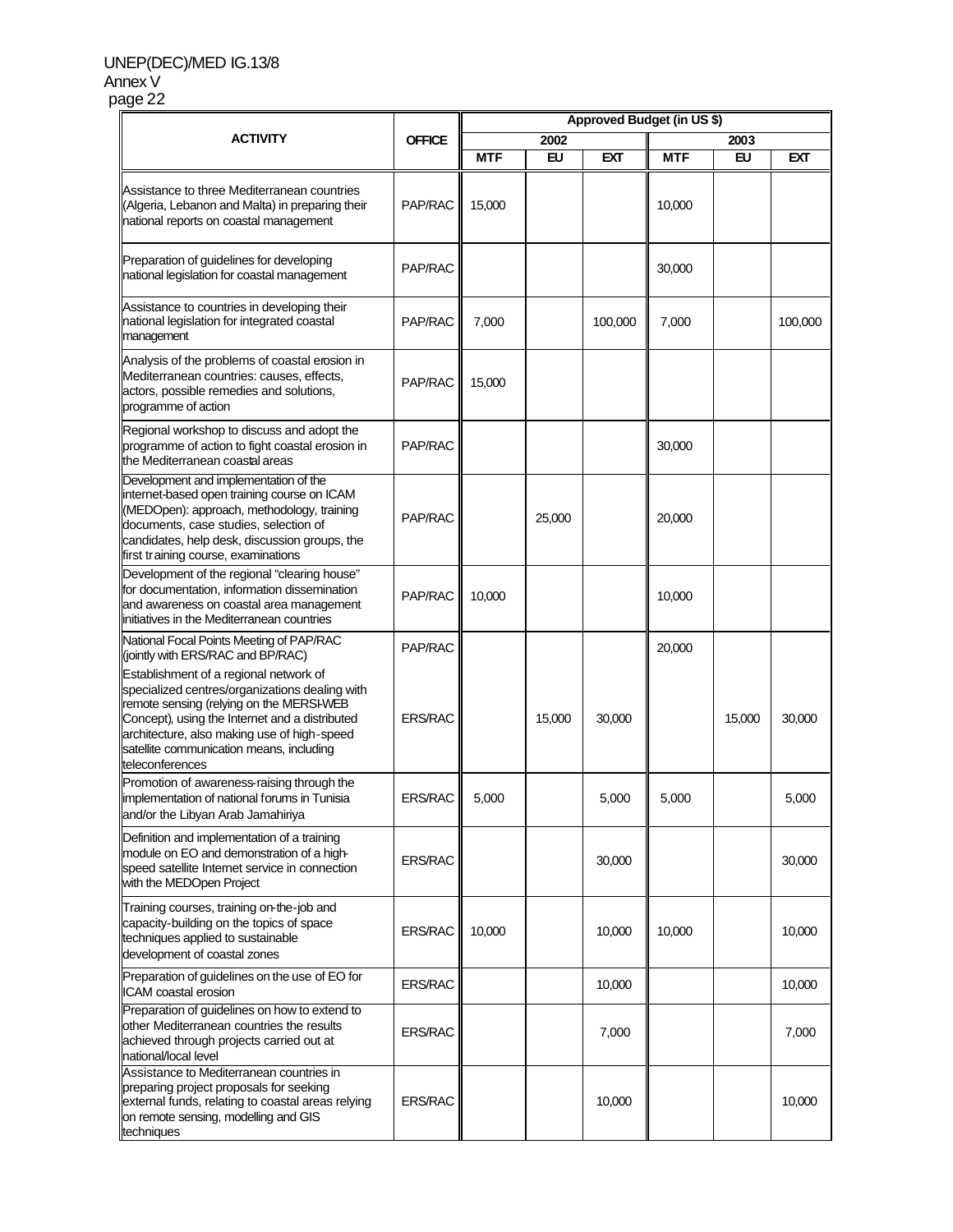|                                                                                 |               |            |         |         | Approved Budget (in US \$) |         |         |  |  |
|---------------------------------------------------------------------------------|---------------|------------|---------|---------|----------------------------|---------|---------|--|--|
| <b>ACTIVITY</b>                                                                 | <b>OFFICE</b> |            | 2002    |         |                            | 2003    |         |  |  |
|                                                                                 |               | <b>MTF</b> | EU      | EXT     | <b>MTF</b>                 | EU      | EXT     |  |  |
| Implementation of the MEDA SMAP<br>l"MedProCoast" project (tentative)           | ERS/RAC       |            |         | 270,000 |                            |         | 270,000 |  |  |
| National Focal Points Meeting of ERS/RAC<br>li(jointly with PAP/RAC and BP/RAC) | ERS/RAC       |            |         |         |                            |         | 20,000  |  |  |
| <b>ITOTAL ACTIVITIES</b>                                                        |               | 200.000    | 180,000 | 482,000 | 295,000                    | 155.000 | 492,000 |  |  |

\* Implementation of activity is subject to approval from external sources.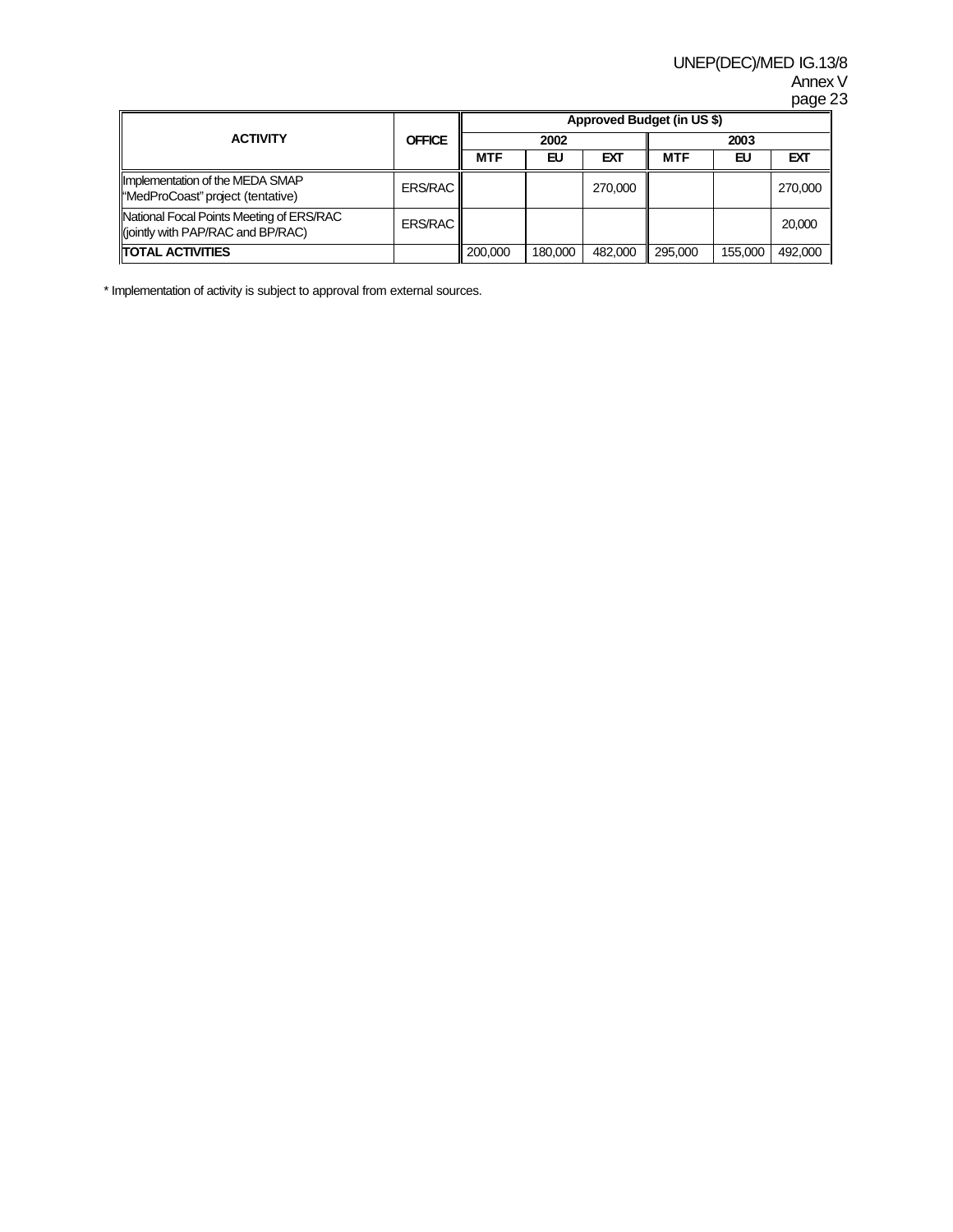# UNEP(DEC)/MED IG.13/8 Annex V page 24<br>**II.D INT**

**INTEGRATING ENVIRONMENT AND DEVELOPMENT** (to cover all MAP structure)

|                                                                                                                                                                                                                                                                                                            |                | Approved Budget (in US \$) |        |         |            |        |        |
|------------------------------------------------------------------------------------------------------------------------------------------------------------------------------------------------------------------------------------------------------------------------------------------------------------|----------------|----------------------------|--------|---------|------------|--------|--------|
| <b>ACTIVITY</b>                                                                                                                                                                                                                                                                                            | <b>OFFICE</b>  |                            | 2002   |         |            | 2003   |        |
|                                                                                                                                                                                                                                                                                                            |                | <b>MTF</b>                 | EU     | EXT     | <b>MTF</b> | EU     | EXT    |
| Observation and prospective of the<br>environment and development:                                                                                                                                                                                                                                         |                |                            |        |         |            |        |        |
| Strengthening of environmental<br>statistics more particularly in the Medstat<br>project                                                                                                                                                                                                                   | <b>BP/RAC</b>  | 10,000                     |        | 400,000 |            |        |        |
| Country Inventory (including the<br>analysis of characteristics and suitability)<br>of remotely sensed information for<br>calculation of selected environmental<br>indicators for sustainable development<br>(including land degradation) at national<br>and regional level (2 countries for each<br>year) | <b>ERS/RAC</b> | 12,000                     |        |         | 12,000     |        |        |
| Support to follow -up on free-trade and<br>the Environment                                                                                                                                                                                                                                                 | <b>BP/RAC</b>  | 10,000                     |        | $**$    | 10,000     |        | $**$   |
| Preparation of the environment/<br>development report with follow - up on<br>lindicators with the countries                                                                                                                                                                                                | <b>BP/RAC</b>  | 65,000                     | 40,000 | $**$    | 110,000    |        |        |
| Tourism and sustainable development<br>(notably in relation with MCSD)                                                                                                                                                                                                                                     |                |                            |        |         |            |        |        |
| Support and follow-up of the MCSD<br>proposals                                                                                                                                                                                                                                                             | <b>BP/RAC</b>  | 30,000                     |        | $**$    | 35,000     |        | **     |
| Technical assistance to and training of<br>national and local authorities in<br>implementation of the carrying-capacity<br>assessment of tourism                                                                                                                                                           | PAP/RAC        | 10,000                     |        |         | 5,000      |        |        |
| Translation of the Guidelines for<br>carrying-capacity of tourism in Arabic                                                                                                                                                                                                                                | PAP/RAC        |                            |        |         | 5,000      |        |        |
| Urban management and sustainable<br>development (notably in relation to<br><b>MCSD)</b>                                                                                                                                                                                                                    |                |                            |        |         |            |        |        |
| Implementation of the<br>recommendations of the MCSD Working<br>Group on Urban Management and<br>Sustainable Development: development of<br>urban management tools, integration of<br>coastal management and urban<br>management, regional exchange of<br>experience                                       | PAP/RAC        | 25,000                     |        |         | 18,000     |        |        |
| Cities and urban environment<br>problems:<br>(i) Pursue and improve work on<br>urbanization and cities as follow-up to the<br><b>MCSD</b> proposals                                                                                                                                                        | <b>BP/RAC</b>  |                            | 10,000 | $**$    |            | 10,000 |        |
| (ii) urban waste: data collection and<br>strategic analysis                                                                                                                                                                                                                                                | <b>BP/RAC</b>  |                            | 20,000 | 20,000  |            | 20,000 | 20,000 |
| Natural resources, rural development<br>and agriculture                                                                                                                                                                                                                                                    |                |                            |        |         |            |        |        |
| Water demands: follow-up to MCSD<br>recommendations; regional workshop                                                                                                                                                                                                                                     | <b>BP/RAC</b>  | 15,000                     |        | 98,000  |            |        |        |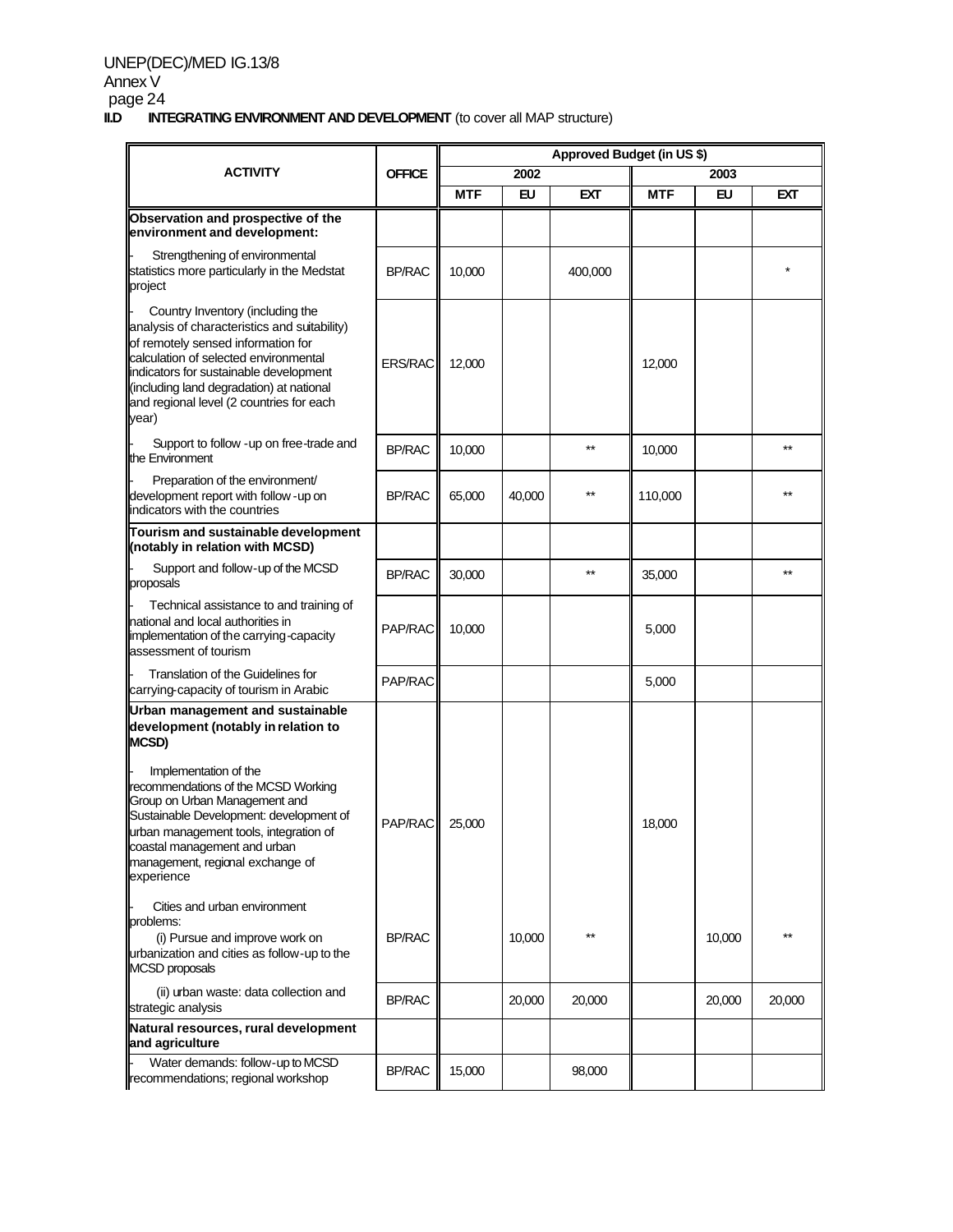|                                                                                                                                                                                                                                                                    |                 | Approved Budget (in US \$) |        |             |            |         |           |
|--------------------------------------------------------------------------------------------------------------------------------------------------------------------------------------------------------------------------------------------------------------------|-----------------|----------------------------|--------|-------------|------------|---------|-----------|
| <b>ACTIVITY</b>                                                                                                                                                                                                                                                    | <b>OFFICE</b>   |                            | 2002   |             |            | 2003    |           |
|                                                                                                                                                                                                                                                                    |                 | <b>MTF</b>                 | EU     | <b>EXT</b>  | <b>MTF</b> | EU      | EXT       |
| Water resources management:<br>development of guidelines for sustainable<br>urban water resources management                                                                                                                                                       | <b>PAP/RACI</b> | 23,000                     |        |             |            |         |           |
| Regional training course on<br>application of guidelines for sustainable<br>urban water resources management                                                                                                                                                       | PAP/RAC         |                            |        |             |            | 23,000  |           |
| Sustainable rural development: data<br>collection and analysis(and support to the<br>MCSD if issues related)                                                                                                                                                       | <b>BP/RAC</b>   |                            | 20,000 | 20,000      |            | 20,000  | 20,000    |
| Soil erosion and desertification control<br>and management: preliminary activities,<br>formulation and implementation of the<br>subregional project in Maghreb countries:<br>inception report, definition of protection,<br>rehabilitation and management measures | PAP/RAC         | 30.000                     |        |             |            | 22,000  |           |
| Regional training on the<br>methodologies, tools, procedures and<br>technologies of erosion and desertification<br>control and management (Lebanon,<br>Syrian Arab Republic and Turkey)                                                                            | PAP/RAC         | 7,000                      |        |             |            | 7,000   |           |
| Implementation of the LIFE Third<br>Countries project on forest-fire<br>management in coastal areas of the<br>Eastern Adriatic                                                                                                                                     | PAP/RAC         |                            |        | 107,554 *** |            |         | 54,233*** |
| Implementation of the Life Third<br>Countries project on improving coastal<br>land degradation monitoring in Lebanon<br>and Syrian Arab Republic                                                                                                                   | PAP/RAC         |                            |        | ***         |            |         | ***       |
| Implementation of a project aiming at<br>improving coastal land degradation<br>monitoring in Lebanon and Syria, relying<br>on EU funding [Life Third Countries]<br>(tentative)                                                                                     | <b>ERS/RAC</b>  |                            |        | 180,000     |            |         | 180,000   |
| BP/RAC Focal Points Meeting (jointly with<br>PAP/RAC and ERS/RAC                                                                                                                                                                                                   | <b>BP/RAC</b>   |                            |        |             | 20,000     |         |           |
| <b>TOTAL ACTIVITIES</b>                                                                                                                                                                                                                                            |                 | 237,000                    | 90,000 | 825,554     | 215,000    | 102,000 | 274,233   |

\* Activity implementation subject to the continuation of MEDSTAT project

\*\* Activity implementation subject to co-funding not yet available

\*\*\* Implementation of activity is subject to approval from external sources.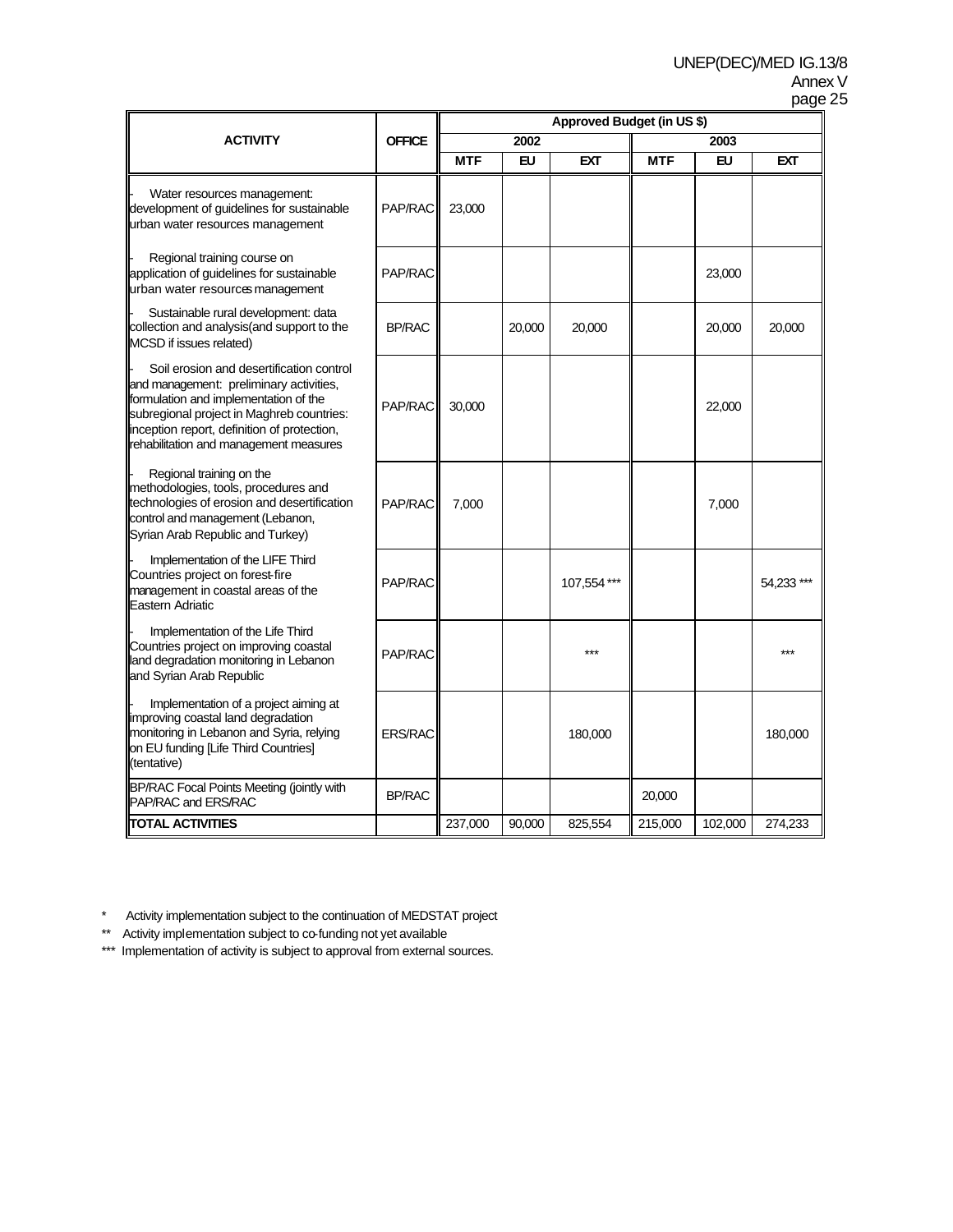page 26

# **III.** ADMINISTRATIVE AND OPERATING COSTS<br>1. COORDINATING UNIT, Athens, Greece

**1. COORDINATING UNIT, Athens, Greece**

|                                         | <b>Approved Budget (in US\$)</b> |            |              |            |              |            |              |
|-----------------------------------------|----------------------------------|------------|--------------|------------|--------------|------------|--------------|
|                                         |                                  | 2001       |              |            | 2002         |            | 2003         |
|                                         |                                  | <b>MTF</b> | <b>GREEK</b> | <b>MTF</b> | <b>GREEK</b> | <b>MTF</b> | <b>GREEK</b> |
|                                         |                                  |            | <b>CP</b>    |            | <b>CP</b>    |            | <b>CP</b>    |
| <b>Professional Staff</b>               | m/m                              |            |              |            |              |            |              |
| Coordinator - D.2                       | 12                               | 133,000    |              | 135,137    |              | 135,137    |              |
| Deputy Coordinator - D.1                | 12                               | 127,000    |              | 125,262    |              | 125,262    |              |
| Programme Officer - P.4                 | 12                               | 121,000    |              | 96,150     |              | 98,327     |              |
| Admin/Fund Management Officer - P.4     | 12                               |            |              |            |              |            |              |
| MEDPOL Coordinator - P.5                | 12                               | 126,000    |              | 112,709    |              | 114,945    |              |
| MEDPOL Programme Officer - P.4          | 12                               | 121,000    |              | 94,003     |              | 96,150     |              |
| MEDPOL Programme Officer - P.3/P.4      | 12                               | 98,000     |              | 85,820     |              | 87,864     |              |
| Information Officer - P.3               | 12                               | 98,000     |              | 87,885     |              | 89,805     |              |
| <b>Total Professional Staff</b>         |                                  | 824,000    | $\mathbf 0$  | 736,966    | 0            | 747,490    | 0            |
| <b>Administrative Support (b)</b>       |                                  |            |              |            |              |            |              |
| Meeting Services Assistant - G.7        | 12                               | 37,500     |              |            | 34,020       |            | 34,020       |
| Administrative Assistant - G.7          | 12                               |            |              |            |              |            |              |
| Senior Secretary - G.5/G.6              | 12                               | 31,500     |              |            | 23,606       |            | 24,440       |
| Administrative Clerk - G.5              | 12                               |            |              |            |              |            |              |
| Computer Operations Assistant - G.6/G.7 | 12                               |            |              |            |              |            |              |
| <b>Budget Assistant - G.6</b>           | 12                               |            |              |            |              |            |              |
| Administrative Assistant - G.6          | 12                               |            |              |            |              |            |              |
| Library Assistant - G.6                 | 12                               | 31,500     |              |            | 28,613       |            | 29.446       |
| Secretary - G.4/G.5                     | 12                               | 30,000     |              |            | 25,246       |            | 25,246       |
| Secretary - G.4/G.5                     | 12                               | 30,000     |              |            | 22,600       |            | 23,205       |
| Secretary (MEDPOL) - G.4/G.5            | 12                               | 30,000     |              | 24,690     |              | 25,432     |              |
| Secretary (MEDPOL) - G.4                | 12                               | 30,000     |              | 19.953     |              | 20,614     |              |
| Secretary (MEDPOL) - G.4                | 12                               | 30,000     |              | 19,298     |              | 19,953     |              |
| Administrative Clerk - G.4              | 12                               |            |              |            |              |            |              |
| Administrative Clerk - G.4              | 12                               |            |              |            |              |            |              |
| Information and Documentation Assistant |                                  |            |              |            |              |            |              |
| – G.4/G.5                               | 12                               | 26,000     |              |            | 21,278       |            | 21,939       |
| Driver/Clerk - G.2/G.3                  | 12                               |            |              |            |              |            |              |
| <b>Temporary Assistance</b>             |                                  | 5,000      |              | 7,000      |              | 8,000      |              |
| Training of MEDU Staff                  |                                  | 10,000     |              | 10,000     |              | 10,000     |              |
| Overtime                                |                                  | 15,000     |              | 15,000     |              | 15,000     |              |
| <b>Hospitality</b>                      |                                  | 12,000     |              | 10,000     |              | 12,000**   |              |
| <b>Total Administrative support</b>     |                                  | 318,500    | $\mathbf 0$  | 105,942    | 155,363      | 110,999    | 158,297      |
| <b>Travel on Official Business</b>      |                                  | 122,500    |              | 128,404    |              | 135,000    |              |
| <b>Office Costs</b>                     |                                  |            |              |            |              |            |              |
| Rental                                  |                                  |            | 141,000      |            | 141,000      |            | 141,000      |
| Other Office costs (including sundry)   |                                  | 91,000     | 259,000      |            | 103,637      |            | 100,703      |
| <b>Total Office costs</b>               |                                  | 91,000     | 400,000      | 0          | 244,637      | 0          | 241,703      |
| <b>TOTAL PERSONNEL AND OPERATIONG</b>   |                                  |            |              |            |              |            |              |
| <b>COSTS</b>                            |                                  | 1,356,000  | 400,000      | 971,312    | 400,000      | 993,488    | 400,000      |

\* Paid under Programme Support Costs

\*\* Contracting Parties Meeting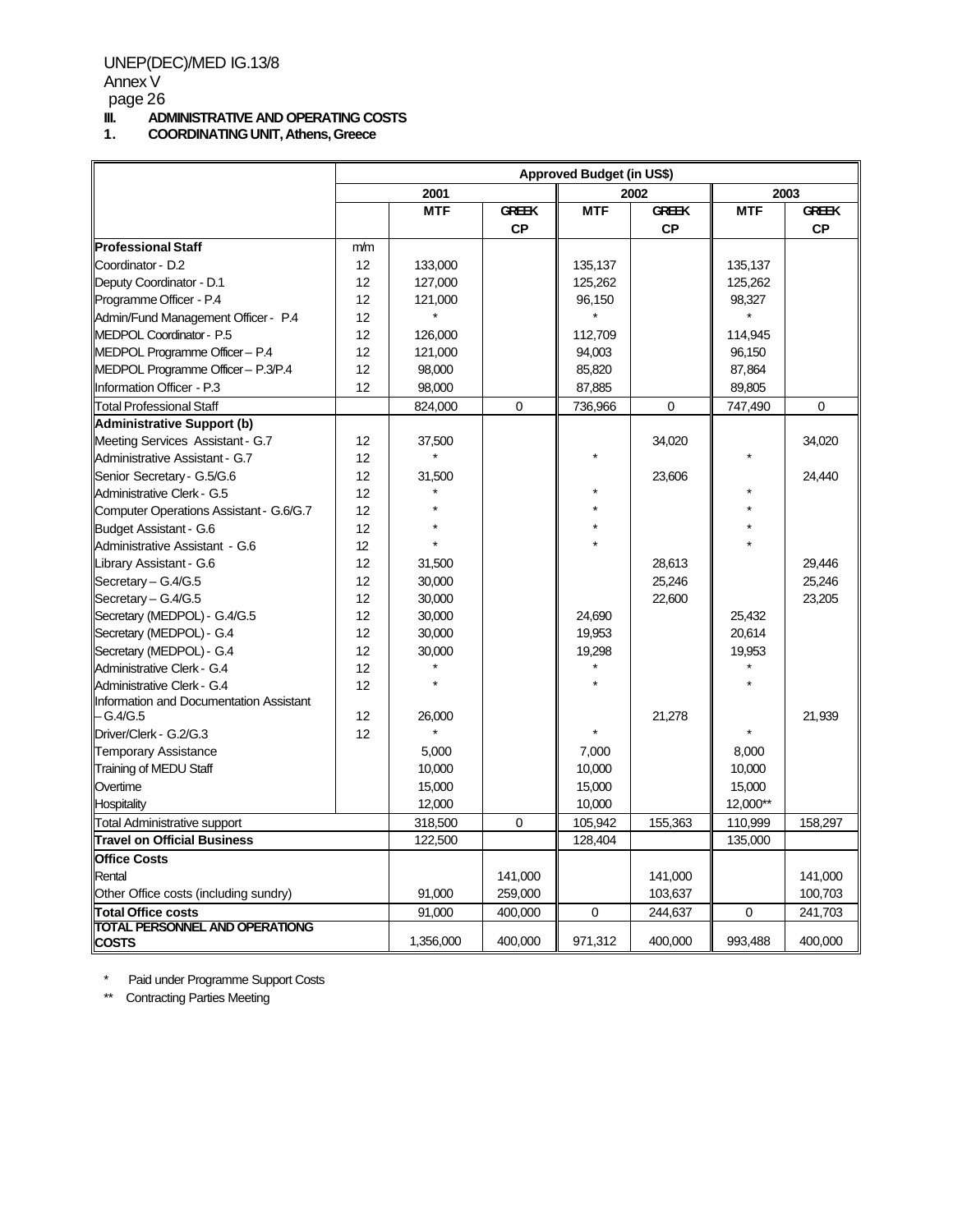### **2. MED POL COOPERATING AGENCIES**

|                                                         |     |            | <b>Approved Budget (in US\$)</b> |            |
|---------------------------------------------------------|-----|------------|----------------------------------|------------|
|                                                         |     | 2001       | 2002                             | 2003       |
|                                                         |     | <b>MTF</b> | <b>MTF</b>                       | <b>MTF</b> |
| <b>IProfessional Staff</b>                              | m/m |            |                                  |            |
| WHO Programme Officer/Senior Scientist, MAP             |     |            |                                  |            |
| Coordinating Unit (Athens) P.5                          | 12  | 120,000    | 117,178                          | 119,410    |
| <b>IAEA DQA Consultant (Monaco)</b>                     | 4   | 20,000     | 19,000                           | 19,000     |
| Total Professional Staff                                |     | 140,000    | 136,178                          | 138,410    |
| Administrative Support                                  |     |            |                                  |            |
|                                                         |     |            |                                  |            |
| <b>WHO Secretary MAP Coordinating Unit (Athens) G.5</b> | 12  | 31,500     | 25,432                           | 26,173     |
| IAEA Laboratory Assistant MEL (Monaco) G.6              | 12  | 56,100     | 51.687                           | 51,687     |
| WMO Temporary Assistance - WMO/HQ (Geneva)              |     | 5,000      | 5,000                            | 5,000      |
| IOC Temporary Assistance - IOC/HQ (Paris)               |     | 5,000      | 5,000                            | 5,000      |
| Total Administrative Support                            |     | 97,600     | 87,118                           | 87,859     |
| <b>Travel on Official Business</b>                      |     |            |                                  |            |
| WHO (Athens)                                            |     | 15,000     | 15,000                           | 15,000     |
| WMO (Geneva)                                            |     | 3,000      | 3,000                            | 3,000      |
| IAEA (Monaco)                                           |     | 15,000 *   | 15,000 *                         | 15,000 *   |
| <b>IOC of UNESCO (Paris)</b>                            |     | 3,000      | 3,000                            | 3,000      |
| <b>Total Travel</b>                                     |     | 36,000     | 36,000                           | 36,000     |
| <b>Office costs</b>                                     |     | $**$       | $**$                             | $**$       |
| <b>ITOTAL PERSONNEL AND OPERATING COSTS</b>             |     | 273,600    | 259,296                          | 262,270    |

\* Includes field missions f or the Data Quality Assurance Programme

\*\* Office costs incurred by WHO staff stationed in the Coordinating Unit in Athens are covered by the MED Unit office costs. Office costs incurred by all agencies at their own Headquarters or Regional Offices are covered by the respective agencies as part of their counterpart contributions.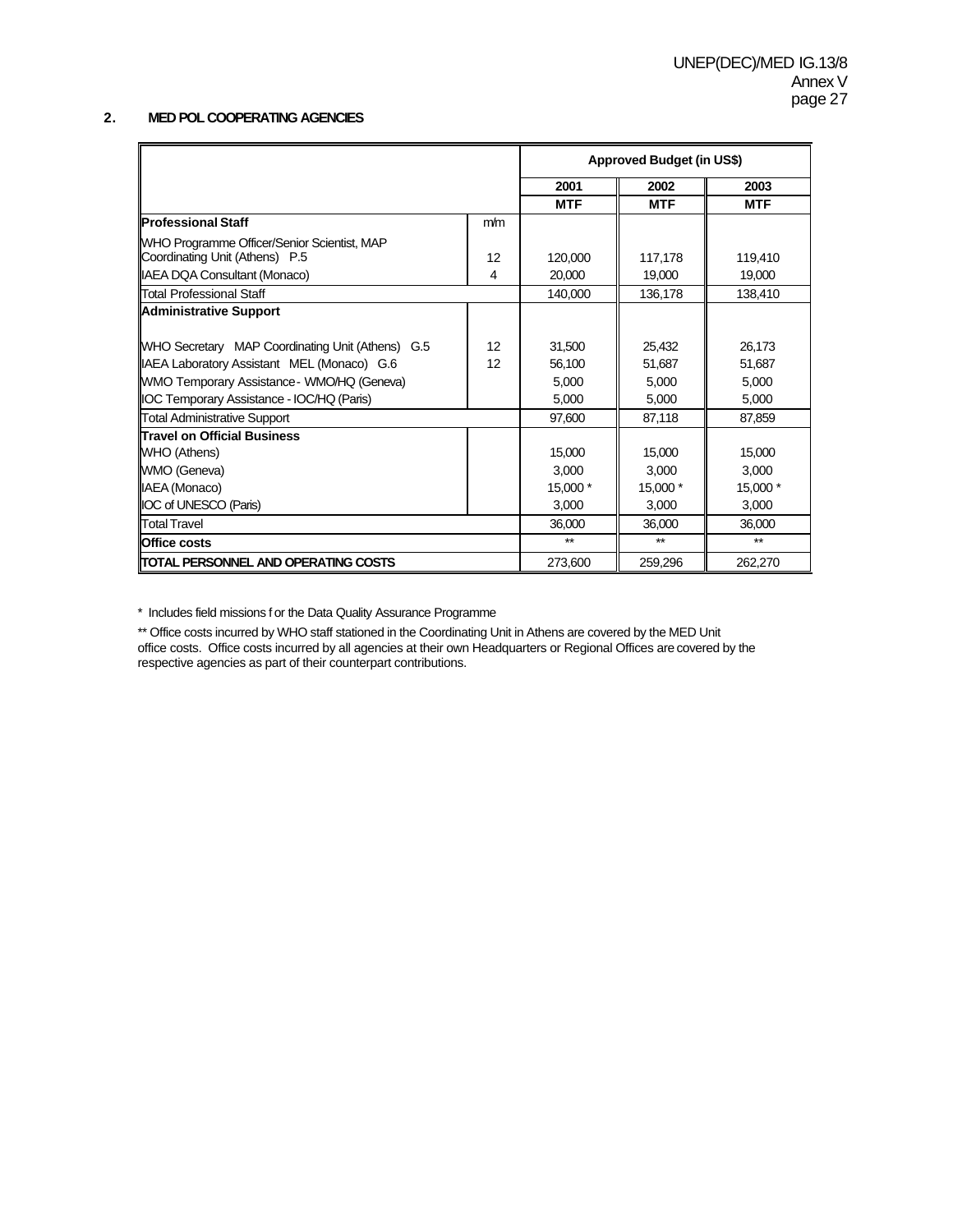UNEP(DEC)/MED IG.13/8

Annex V

#### page 28

#### **3 REGIONAL MARINE POLLUTION EMERGENCY RESPONSE CENTRE FOR THE MEDITERRANEAN (REMPEC) Valletta, Malta Cooperating Agency IMO**

|                                               |      |            | <b>Approved Budget (in US\$)</b> |            |
|-----------------------------------------------|------|------------|----------------------------------|------------|
|                                               |      | 2001       | 2002                             | 2003       |
|                                               |      | <b>MTF</b> | <b>MTF</b>                       | <b>MTF</b> |
| <b>IProfessional Staff</b>                    | m/m  |            |                                  |            |
| <b>IDirector - D.1</b>                        | 12   | 131.500    | 122.791                          | 125,262    |
| Programme Officer - P.5                       | 12   | 120,500    | 117,178                          | 119,410    |
| Programme Officer - P.4                       | 12   | 110,000    | 100,509                          | 102,685    |
| Programme Officer - P.4 (i)                   | 9/12 |            | 80,827                           | 85,820     |
| Temporary:                                    |      |            |                                  |            |
| Junior Professional (VCI) - P.2 (ii)          |      |            |                                  |            |
| Junior Professional - P.2 (iii)               |      |            |                                  |            |
| <b>Total Professional Staff</b>               |      | 362,000    | 421,305                          | 433,177    |
| <b>Administrative Support</b>                 |      |            |                                  |            |
| Administrative Assistant - G.7 (iv)           | 12   | 12.500     | 10.032                           | 10,273     |
| Illnformation Assistant - G.6                 | 12   | 22,500     | 21,139                           | 21,582     |
| Senior Secretary/Assistant Head of Office G.6 | 12   | 21,500     | 19,816                           | 20,256     |
| Clerk/Secretary - G.4                         | 12   | 18.500     | 17.210                           | 17.588     |
| Clerk/Secretary - G.4                         | 12   | 18.500     | 15,709                           | 16,086     |
| Maintenance/Officer Assistant - G.3           | 12   | 17,500     | 17,962                           | 18,339     |
| <b>Total Administrative Support</b>           |      | 111,000    | 101,869                          | 104,125    |
| <b>Travel on Official Business</b>            |      | 38,000     | 49.830                           | 44.000     |
| <b>IOffice costs</b>                          |      | 74,000     | 74,000                           | 74,000     |
| <b>ITOTAL PERSONNEL AND OPERATING COSTS</b>   |      | 585,000    | 647,005                          | 655,302    |

(i) New position required to comply with the new responsibilities of REMPEC within the field of prevention of pollution from ships. Allocations of funds for 9 months only in 2002.

(ii) Position financed by the French Oil Industry.<br>
Position financed by the Italian Oil Industry for<br>
Position financed by the Italian Oil Industry for

Position financed by the Italian Oil Industry for the Biennium 2002-2003

(iv) Position partly financed by IMO by an additional contribution of US\$ 13,000 in 2002 and 2003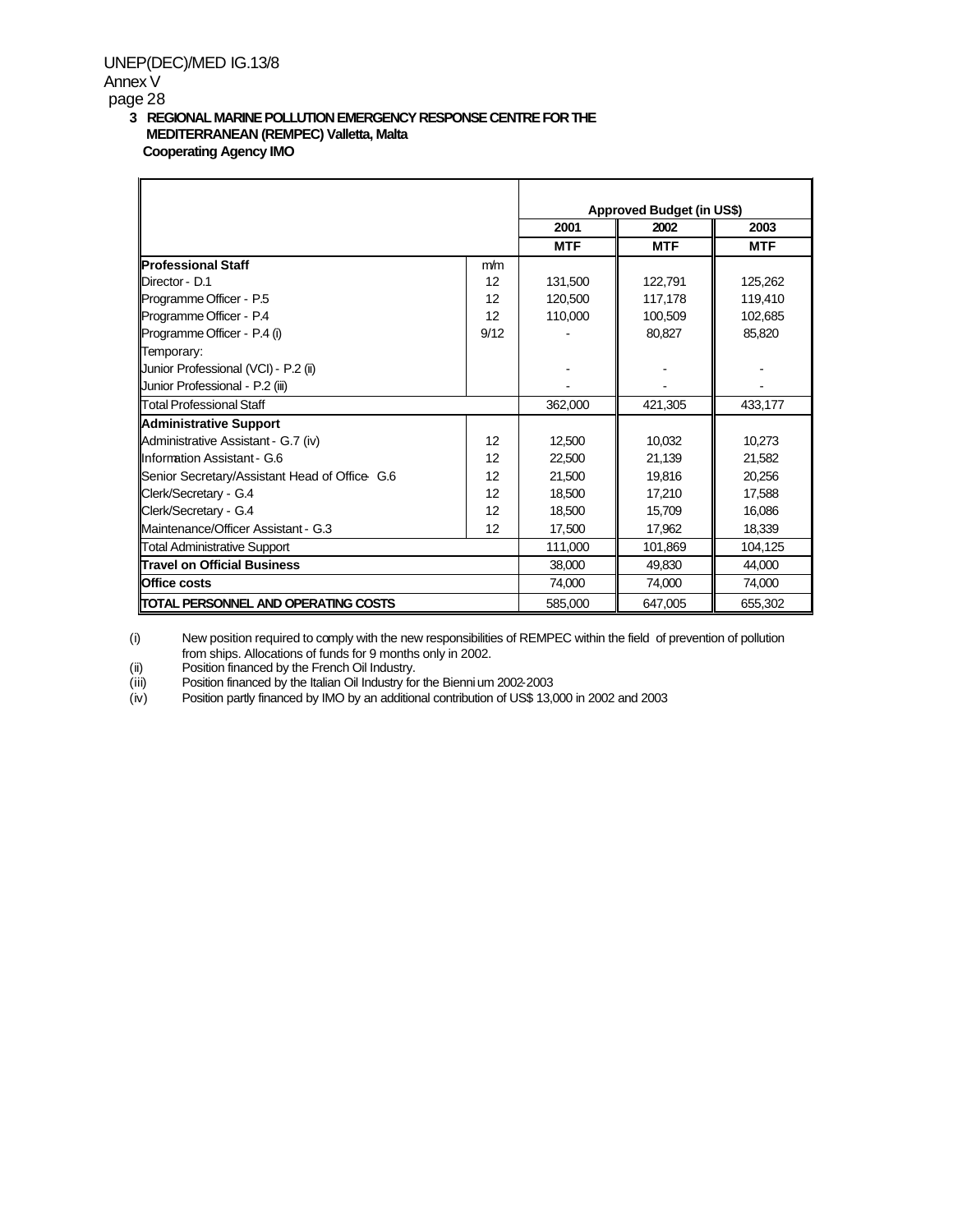#### **4. BLUE PLAN REGIONAL ACTIVITY CENTRE (BP/RAC) Sophia Antipolis, France**

|                                                  |     |            | Approved Budget (in US\$) |            |
|--------------------------------------------------|-----|------------|---------------------------|------------|
|                                                  |     | 2001       | 2002                      | 2003       |
|                                                  |     | <b>MTF</b> | <b>MTF</b>                | <b>MTF</b> |
| <b>Professional Staff</b>                        | m/m |            |                           |            |
| President                                        | 12  |            |                           |            |
| Director (a)                                     | 12  |            |                           |            |
| Scientific Director (a)                          | 12  |            |                           |            |
| Environmental Economist                          | 12  | 100,000    | 102,000                   | 104,000    |
| Territorial Analysis and Prospective Expert      | 12  | 83.500     | 84.000                    | 85.000     |
| Computer and Data Base Expert (b)                | 12  | 55,000     | 55,000                    | 56,000     |
| Environment Expert (c)                           | 12  |            |                           |            |
| Institutional Studies and Environment Expert (d) | 12  |            | 5,000                     | 5,000      |
| <b>GIS, Database and Computer Expert (c)</b>     | 12  |            |                           |            |
| Environment Expert (a)                           | 12  |            |                           |            |
| <b>IAdmin/Finance Officer</b>                    | 12  | 57.000     | 58,000                    | 60,000     |
| Senior Statistician, Project Manager (c)         | 12  |            |                           |            |
| <b>Total Professional Staff</b>                  |     | 295,500    | 304,000                   | 310,000    |
| <b>Administrative Support</b>                    |     |            |                           |            |
| Data Collection Assistant/Senior Secretary       | 12  | 51,000     | 51,000                    | 51,000     |
| <b>Bilingual Secretary</b>                       | 12  | 51,000     | 51,000                    | 51,000     |
| Secretary (e)                                    | 12  |            |                           |            |
| Documentation Assistant (e)                      | 12  |            |                           |            |
| Project Secretary (c)                            |     |            |                           |            |
| Temporary Assistance (b)                         |     | 15,000     | 16,000                    | 16,000     |
| <b>Total Administrative Support</b>              |     | 117,000    | 118,000                   | 118,000    |
| Travel on Official Business                      |     | 33,000     | 34,000                    | 34,000     |
| <b>Office and Operating costs</b>                |     | 45,000     | 45,000                    | 45,000     |
| <b>ITOTAL PERSONNEL AND OPERATING COSTS</b>      |     | 490,500    | 501,000                   | 507,000    |

(a) Seconded by the French Government.

(b) Supplemented by other projects and funds.

(c) Covered by other projects for 2002 and 2003.

(d) Covered by other projects, and US\$5,000 from MTF for MAP activities.

(e) Paid under the operating budget of the French Government and from external sources.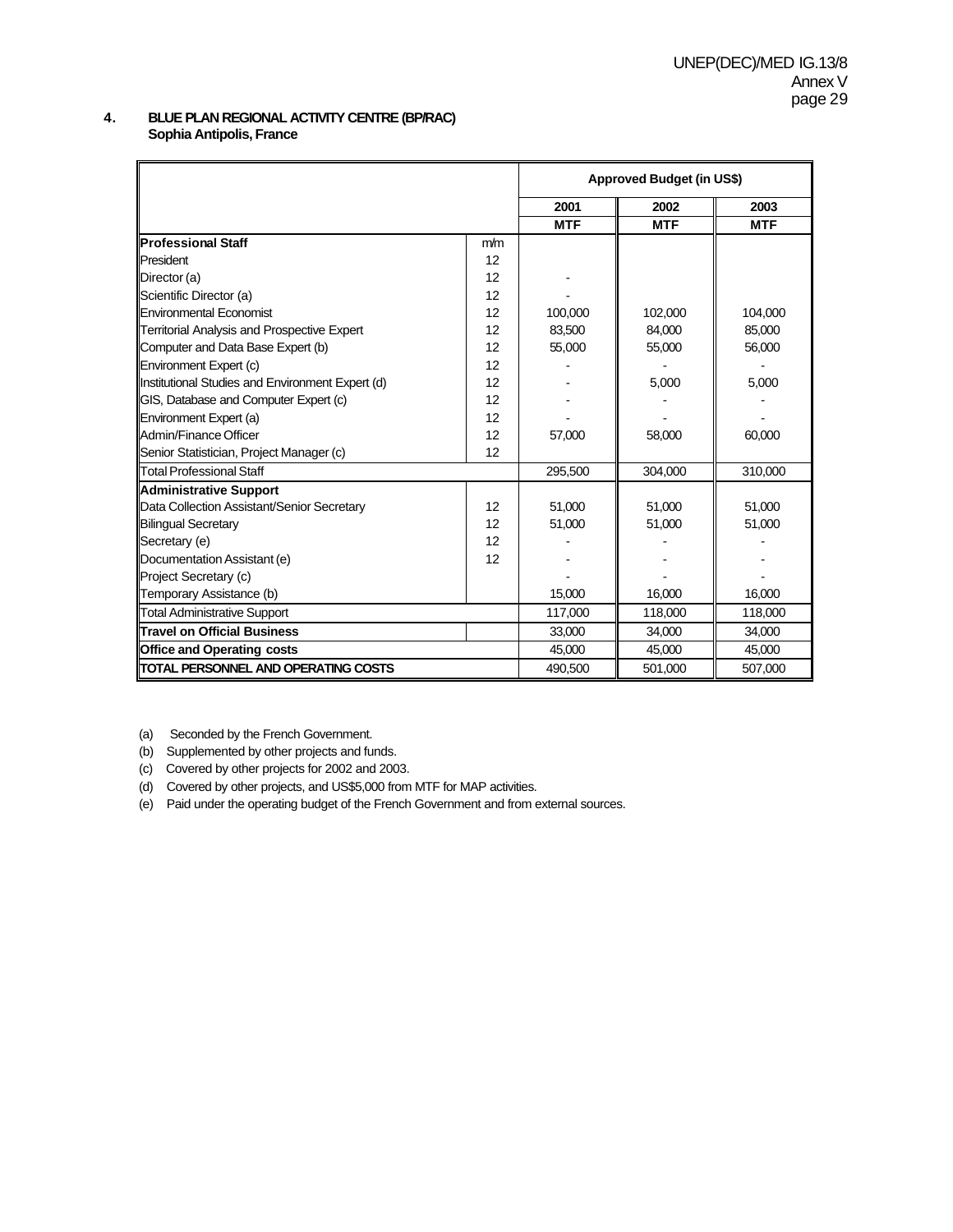# UNEP(DEC)/MED IG.13/8 Annex V

page 30

**5. PRIORITY ACTIONS PROGRAMME REGIONAL ACTIVITY CENTRE (PAP/RAC) Split, Croatia**

|                                             |     |            | <b>Approved Budget (in US\$)</b> |            |  |  |
|---------------------------------------------|-----|------------|----------------------------------|------------|--|--|
|                                             |     | 2001       | 2002                             | 2003       |  |  |
|                                             |     | <b>MTF</b> | <b>MTF</b>                       | <b>MTF</b> |  |  |
| <b>Professional Staff</b>                   | m/m |            |                                  |            |  |  |
| Director                                    | 12  | 51,000     | 53,000                           | 55,000     |  |  |
| Deputy Director                             | 12  | 38,000     | 39,000                           | 41,000     |  |  |
| Total Professional Staff                    |     | 89,000     | 92,000                           | 96.000     |  |  |
| <b>Administrative Support</b>               |     |            |                                  |            |  |  |
| Senior Assistant to Projects/Translator     | 12  | 27,000     | 28,000                           | 29,000     |  |  |
| Assistant to Projects/Translator            | 12  | 26,000     | 27,000                           | 28,000     |  |  |
| Assistant to Projects/Translator            | 12  | 26,000     | 27,000                           | 28,000     |  |  |
| Assistant to Projects/Translator            | 12  | 26,000     | 27,000                           | 28,000     |  |  |
| Administrative Assistant                    | 12  | 26,000     | 27,000                           | 28,000     |  |  |
| <b>Financial Assistant</b>                  | 12  | 26,000     | 27,000                           | 28,000     |  |  |
| <b>Temporary Assistance</b>                 |     | 14,000     | 15,000                           | 15,000     |  |  |
| <b>Total Administrative Support</b>         |     | 171,000    | 178,000                          | 184,000    |  |  |
| <b>Travel on Official Business</b>          |     | 31,000     | 33,000                           | 33,000     |  |  |
| <b>Office costs</b>                         |     | 84,000     | 81,000                           | 81,000     |  |  |
| <b>ITOTAL PERSONNEL AND OPERATING COSTS</b> |     | 375,000    | 384,000                          | 394.000    |  |  |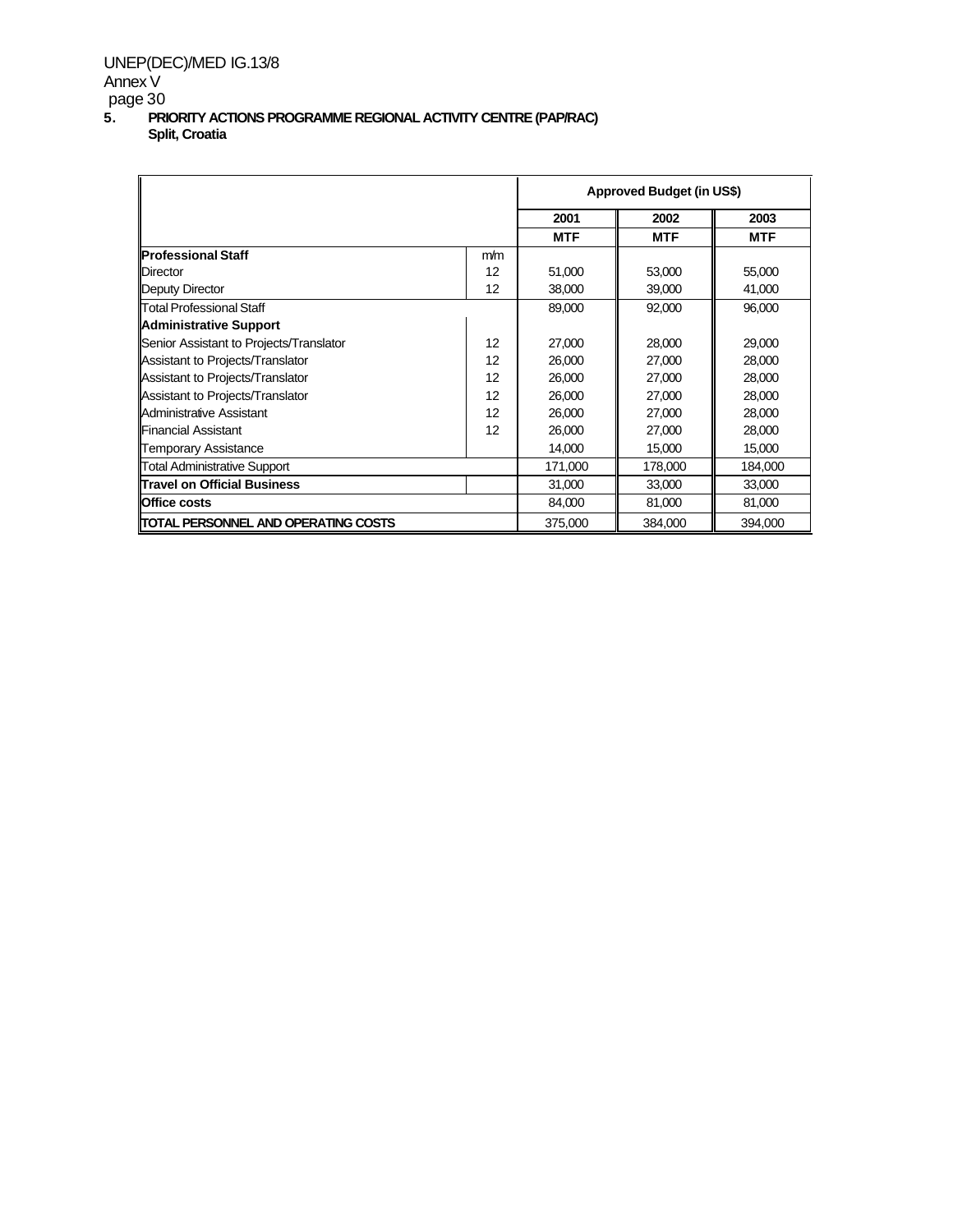#### **6.** SPECIALLY PROTECTED AREAS REGIONAL ACTIVITY CENTRE (SPA/RAC) **Tunis, Tunisia**

|                                             |     |            | Approved Budget (in US\$) |            |
|---------------------------------------------|-----|------------|---------------------------|------------|
|                                             |     | 2001       | 2002                      | 2003       |
|                                             |     | <b>MTF</b> | <b>MTF</b>                | <b>MTF</b> |
| <b>Professional Staff</b>                   | m/m |            |                           |            |
| Director                                    | 12  | 34,500 *   | 34,500 *                  | 34,500 *   |
| Expert                                      | 12  | 17,500 *   | 17,500 *                  | 17,500 *   |
| Expert                                      | 12  | 65.000     | 65,000                    | 65,000     |
| Data Researcher                             | 12  | 46,000     | 46,000                    | 46,000     |
| <b>Total Professional Staff</b>             |     | 163,000    | 163,000                   | 163,000    |
| <b>Administrative Support</b>               |     |            |                           |            |
| Administrative Assistant                    | 12  | 14,500     | 14,500                    | 14,500     |
| <b>Bilingual Secretary</b>                  | 12  | 12,500     | 12.500                    | 12,500     |
| <b>Bilingual Secretary</b>                  | 12  | 12,500     | 12,500                    | 12,500     |
| Driver                                      | 12  | 7,000      | 7,000                     | 7,000      |
| Finance Officer                             | 12  | $2,000*$   | $2,000*$                  | $2,000*$   |
| Cleaner                                     | 12  | $**$       | $**$                      | $**$       |
| Caretaker                                   | 12  | $**$       | **                        | $***$      |
| <b>Temporary Assistance</b>                 |     | 5,000      | 20,000                    | 20,000     |
| <b>Total Administrative Support</b>         |     | 53,500     | 68.500                    | 68,500     |
| <b>Travel on Official Business</b>          |     | 25,000     | 27,000                    | 29,000     |
| <b>Office costs</b>                         |     | 54,000     | 54,000                    | 54,000     |
| <b>ITOTAL PERSONNEL AND OPERATING COSTS</b> |     | 295,500    | 312,500                   | 314,500    |

\* Represents funds allocated to supplement the salary paid by the Host Country.

\*\* Paid by the Host Country.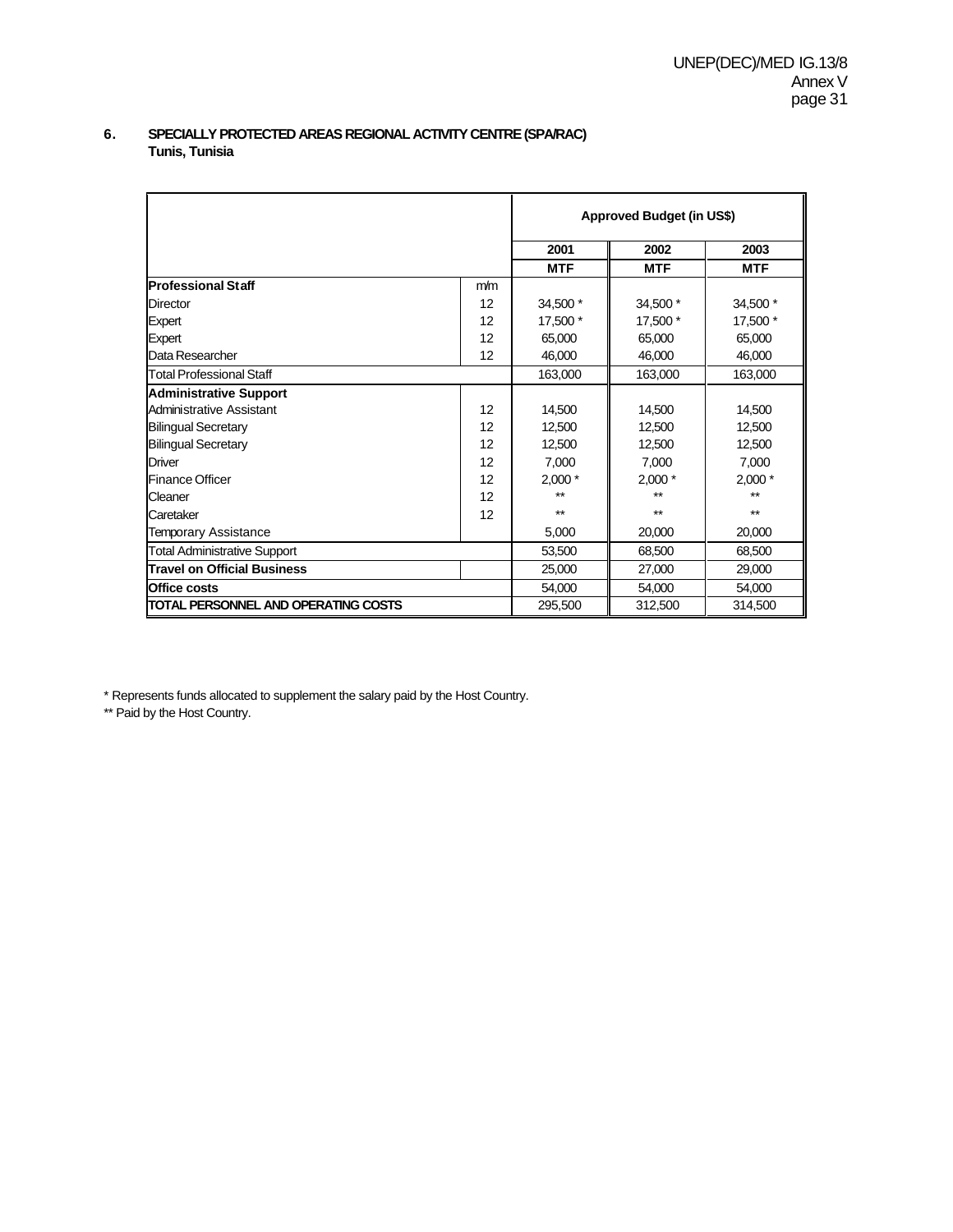|                                             | <b>Approved Budget</b><br>$(in USS)$ |         |
|---------------------------------------------|--------------------------------------|---------|
|                                             | 2002                                 | 2003    |
| <b>ITOTAL PERSONNEL AND OPERATING COSTS</b> |                                      | $\star$ |

\* Personnel and Operating Costs are fully funded under the counterpart contribution of Italy.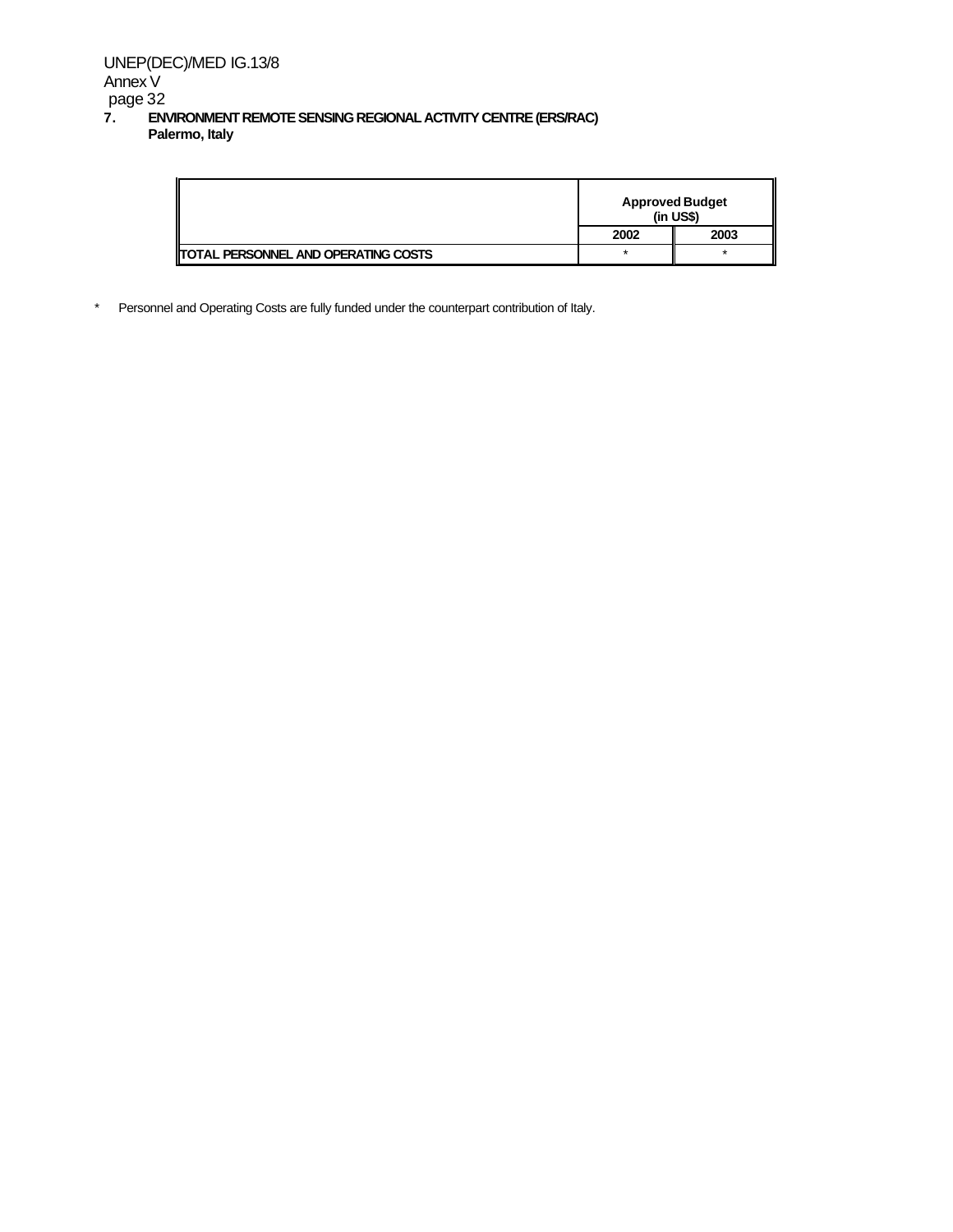#### **8. CLEANER PRODUCTION REGIONAL ACTIVITY CENTRE (CP/RAC) Barcelona, Spain**

|                                            | <b>Approved Budget</b><br>$(in US$)$ |      |
|--------------------------------------------|--------------------------------------|------|
|                                            | 2002                                 | 2003 |
| <b>TOTAL PERSONNEL AND OPERATING COSTS</b> |                                      |      |

\* Personnel and Operating Costs are fully funded by the Spanish Government.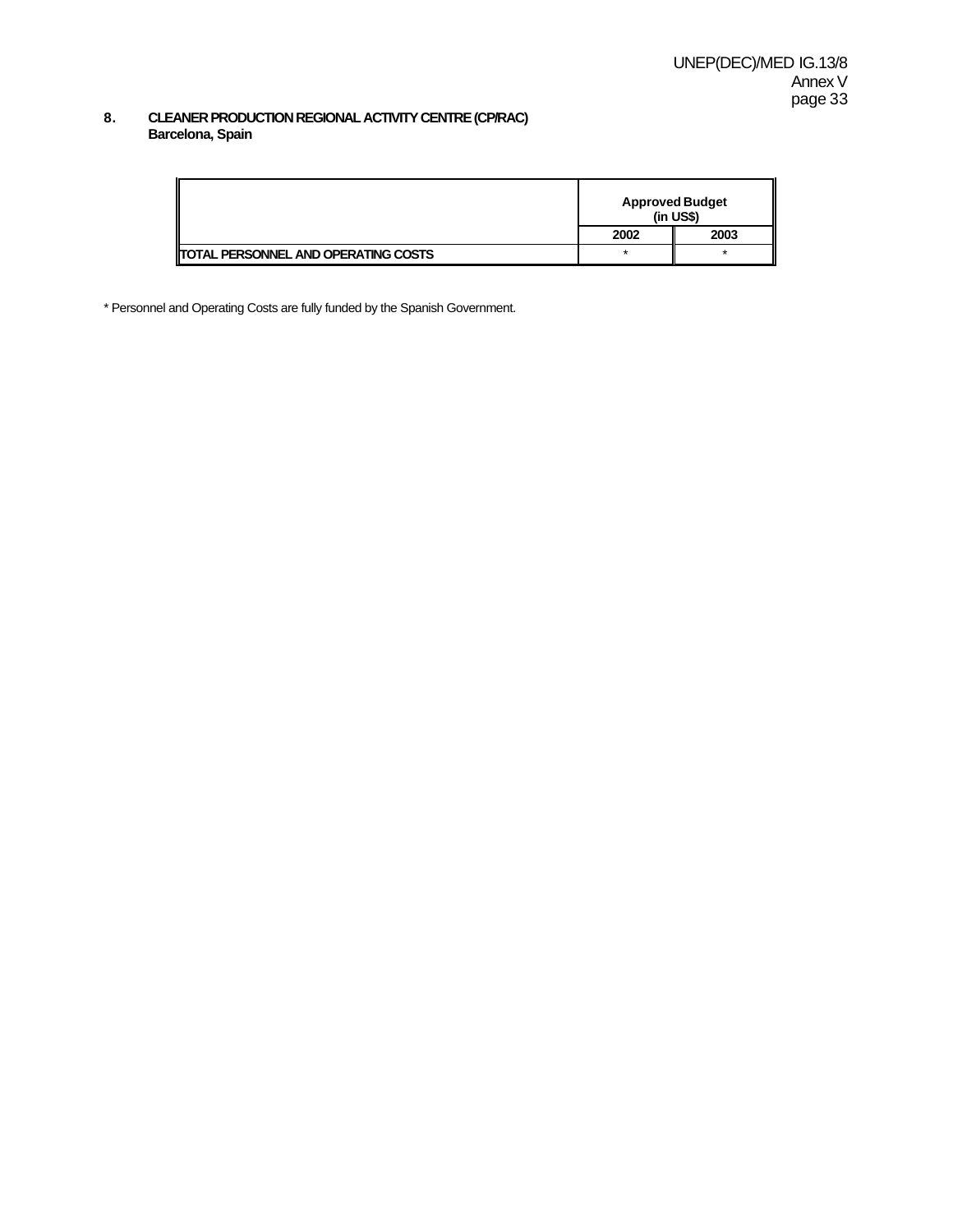#### **Appendix 1**

#### **TRANSFER OF ACTIVITIES AND FUNDS TO 2002-2003 AS APPROVED BY THE CONTRACTING PARTIES:**

The following funds were approved for transfer from the 2000-2001 budget of MAP to the 2002-2003 Programme Budget as follows:

From Project ME/6030-00-04 (MEDU):

| EVALUATION OF MAP                       | \$  | 65,000 |
|-----------------------------------------|-----|--------|
| REPORTING SYSTEM                        | \$. | 30,000 |
| 7TH MCSD MTG                            | S.  | 29,000 |
| From Project XM/6030-00-70 (MEDU):      |     |        |
| 7TH MCSD MTG                            | \$  | 15,000 |
| From Project ME/6030-00-11 (REMPEC):    |     |        |
| NATIONAL OPERATING AUTHORITIES' MEETING | \$. | 11,000 |
|                                         |     |        |

**TOTAL FUNDS TRANSFER TO 2002-2003 \$150,000**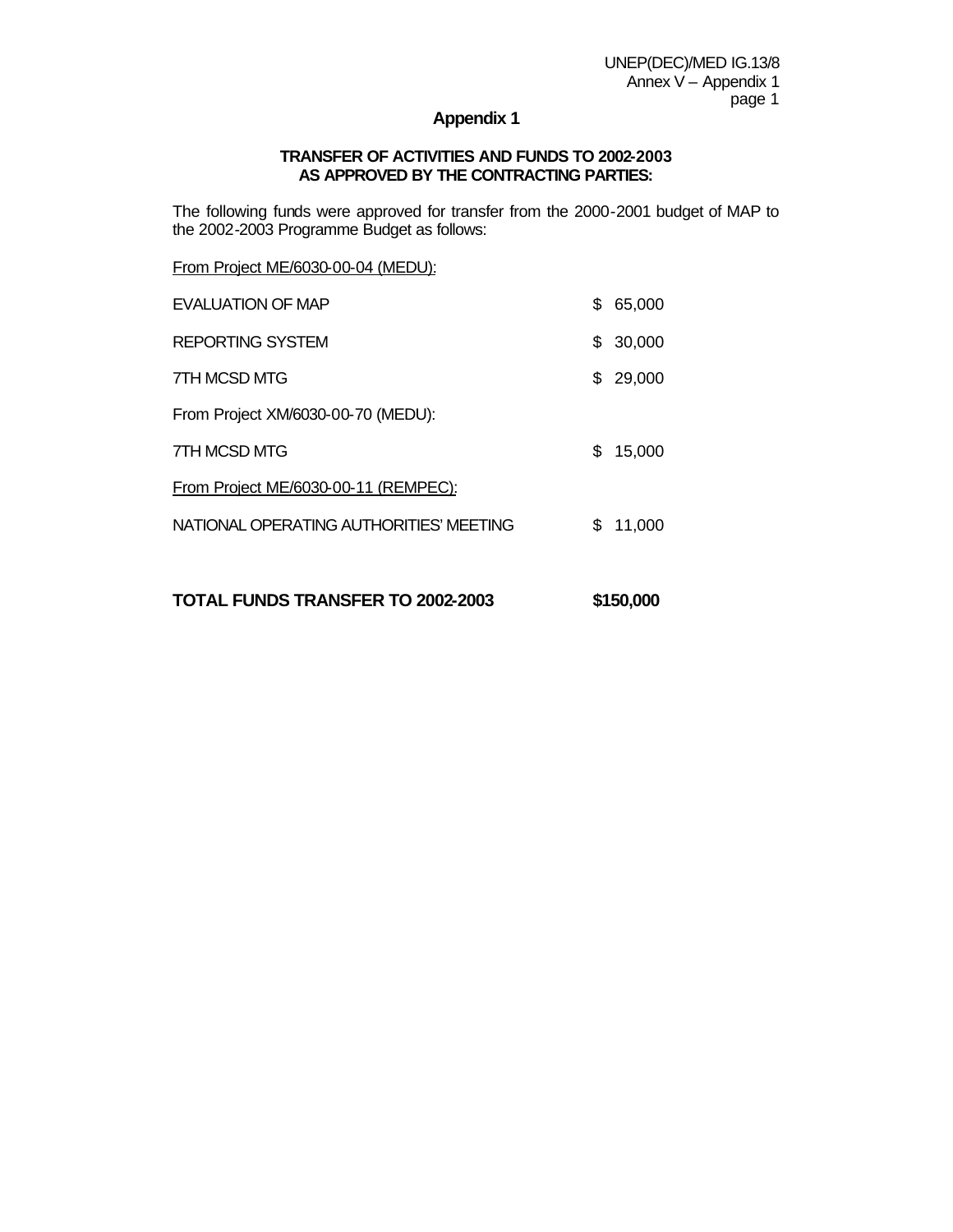**ANNEX VI**

**STATEMENTS**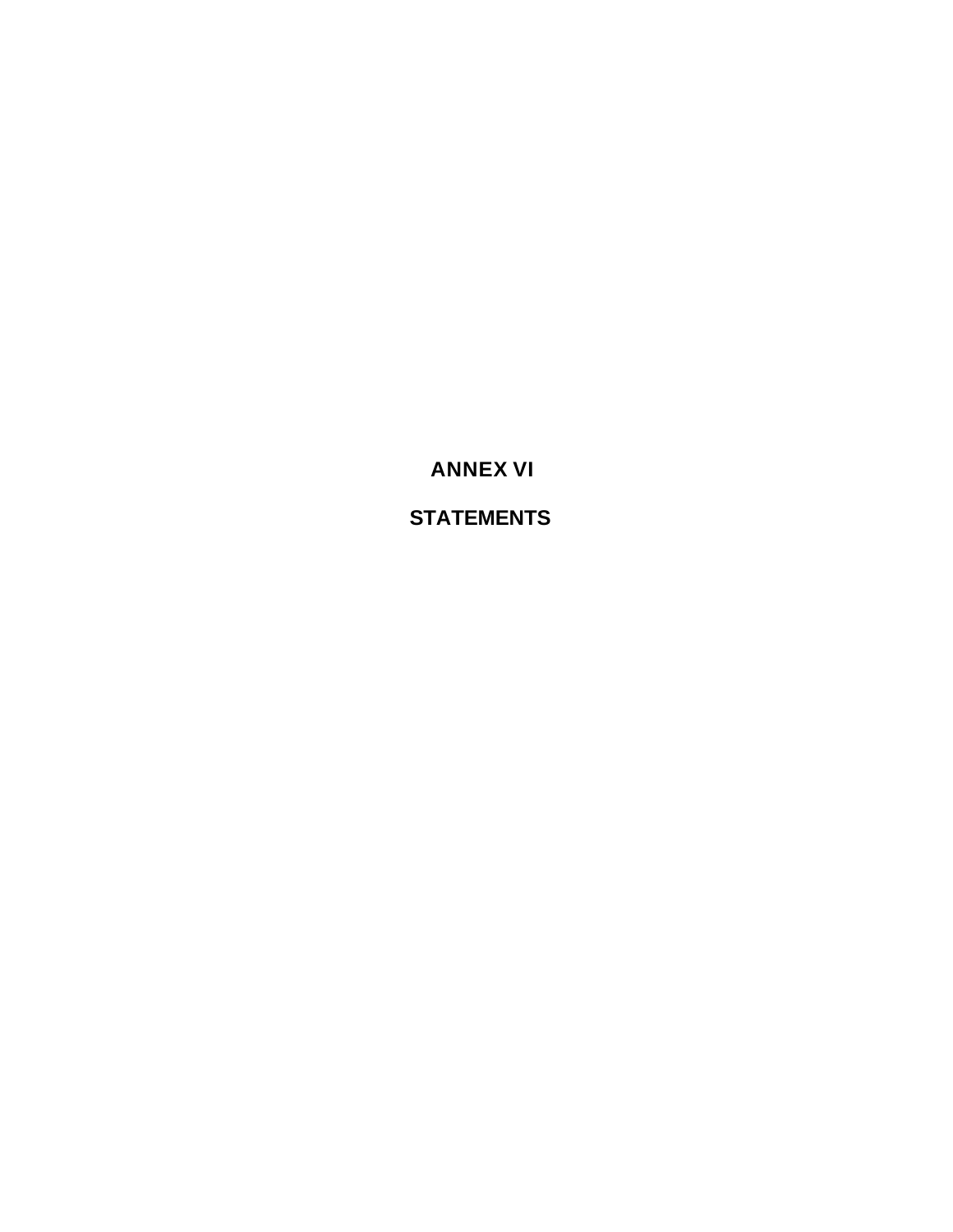# **STATEMENT BY HSH PRINCE ALBERT, HEREDITARY PRINCE OF MONACO**

Mr President, Ministers, Your Excellencies, Ladies and Gentlemen,

For the first time since its entry into force over a quarter of a century ago, the Contracting Parties to the Barcelona Convention are meeting in Monaco. This is also the first meeting of the Parties to the new Protocol concerning Specially Protected Areas and Biological Diversity in the Mediterranean, to which we all attach particular importance and for which you are well aware of the full commitment of my country. This all shows how happy and proud I am to gather together on our territory all those who are committed to safeguarding and enhancing the environment of the Mediterranean and who have for many years been combating pollution and its harmful effects on the populations, environments and economy of the regions affected.

Even though all the action taken for more than 25 years is far from being considered victorious, there can be no doubt that substantial progress has been achieved over this period. I would like to mention first and foremost all those who have been involved in a real increase in environmental awareness, which was unknown in the 1970s and led the Sovereign Prince, my father, and other eminent scientists to send out a cry of alarm from Monaco. This increased awareness can be seen today on all the shores of the Mediterranean and there can be no doubt that the Mediterranean Action Plan has in this respect acted as a particularly effective sounding board.

In addition to the issue of awareness, it is evident that very substantial progress has been achieved in combating pollution resulting from maritime accidents. In this respect, REMPEC plays a crucial role at the regional level, with the support of sub-regional agreements, such as the RAMOGEPOL Plan established at the initiative of Monaco. However, it is indispensable to continue to go forward in this field, particularly with regard to prevention, and for this reason it is to be welcomed that the "Emergency" Protocol was completely revised in Monaco at a meeting held here at the beginning of the year. It is now necessary to ensure that it is signed and enters into force rapidly.

On the subject of land-based pollution, the progress achieved on the two shores of our common sea, particularly in terms of the construction of waste water treatment plants, constitute real advances, although it is important not to let our guard down since, as well illustrated by the documents produced by the MAP, the number of hotspots is still considerable and their rehabilitation will still take several decades. For this reason, it is necessary to take rigorous action to ensure that the Strategic Action Programme, finalized and approved by your Meeting, can be implemented rapidly and that the political will of countries and international donors is mobilized in this connection with a view to achieving tangible and concrete progress.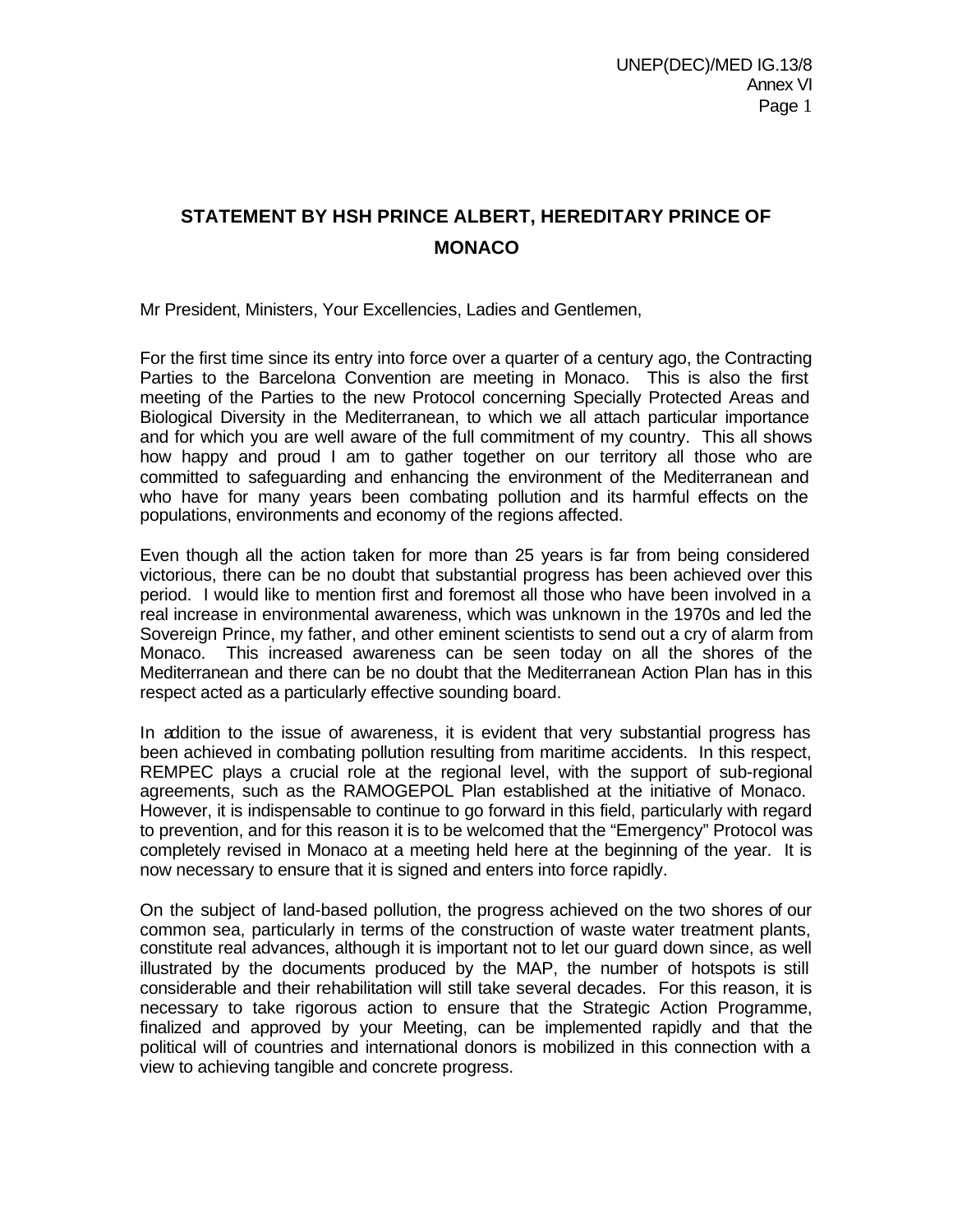On a planet which is going through difficult times, a Meeting of those who are concerned with the environment has to be seen as a manifestation of cooperation between nations and cultures. Noone can contest the fact the environment is global, that it does not belong to anyone in particular and that it depends on all of us, but that it cannot be cut up along political frontiers. The problems of climate change, biological diversity, desertification and the pollution of seas are all matters which transcend frontiers and can only be addressed and resolved in a context of real international cooperation. Monaco has shown that it is convinced of the need, and for that reason committed, especially since the Rio Conference, to taking an active and determined stance in promoting international cooperation, particularly in the context of the Mediterranean basin, the birthplace of so many cultures.

I referred earlier to the Rio Conference, which I had the honour to attend in the company of the Prince, my father, nearly ten years ago. For the first time, governments linked environmental problems to development issues, as a result of the height and awareness that they cannot be separated. The decade which has just finished has further emphasized this feeling and everyone is now convinced that the major environmental problems at the global level will only be resolved if real sustainable economic and social development is achieved. For this reason it is necessary to take effective action to combat poverty, which is both the cause and effect of environmental degradation.

Heightened awareness has also been evident in this respect for a decade. The Mediterranean region offers an example in this regard, since a mere three years after the Earth Summit, the Mediterranean Commission on Sustainable Development was created as a body for reflection, study and advice to Mediterranean countries. Since its creation, the MCSD has worked effectively and I am pleased to recall that Monaco, which hosted its fifth meeting in 1988, has the privilege to preside over it this year. But the MCSD also illustrates the difficulties which can arise in including in development action, in addition to civil society, those responsible for the economy, who clearly have a fundamental role to play in safeguarding the environment, as well as in implementing sustainable economic and social development.

Mr President,

In the days to come, you will review the progress achieved and the action to be taken to improve still further our Mediterranean environment. I have every confidence in the work that is carried out here and which, I am certain, will offer all those who live on the shores of the Mediterranean a better quality of life. I also cherish the hope that your work, in addition to its technical benefits, will deliver a message of peace and cooperation in these troubled times. The work that you are about to accomplish will be to the benefit of all those of different languages, cultures and religions who live around this sea. Let this be an example to the rest of the world and, in particular, let the voice of the Mediterranean be heard next year in Johannesburg at the World Summit for Sustainable Development.

Thank you.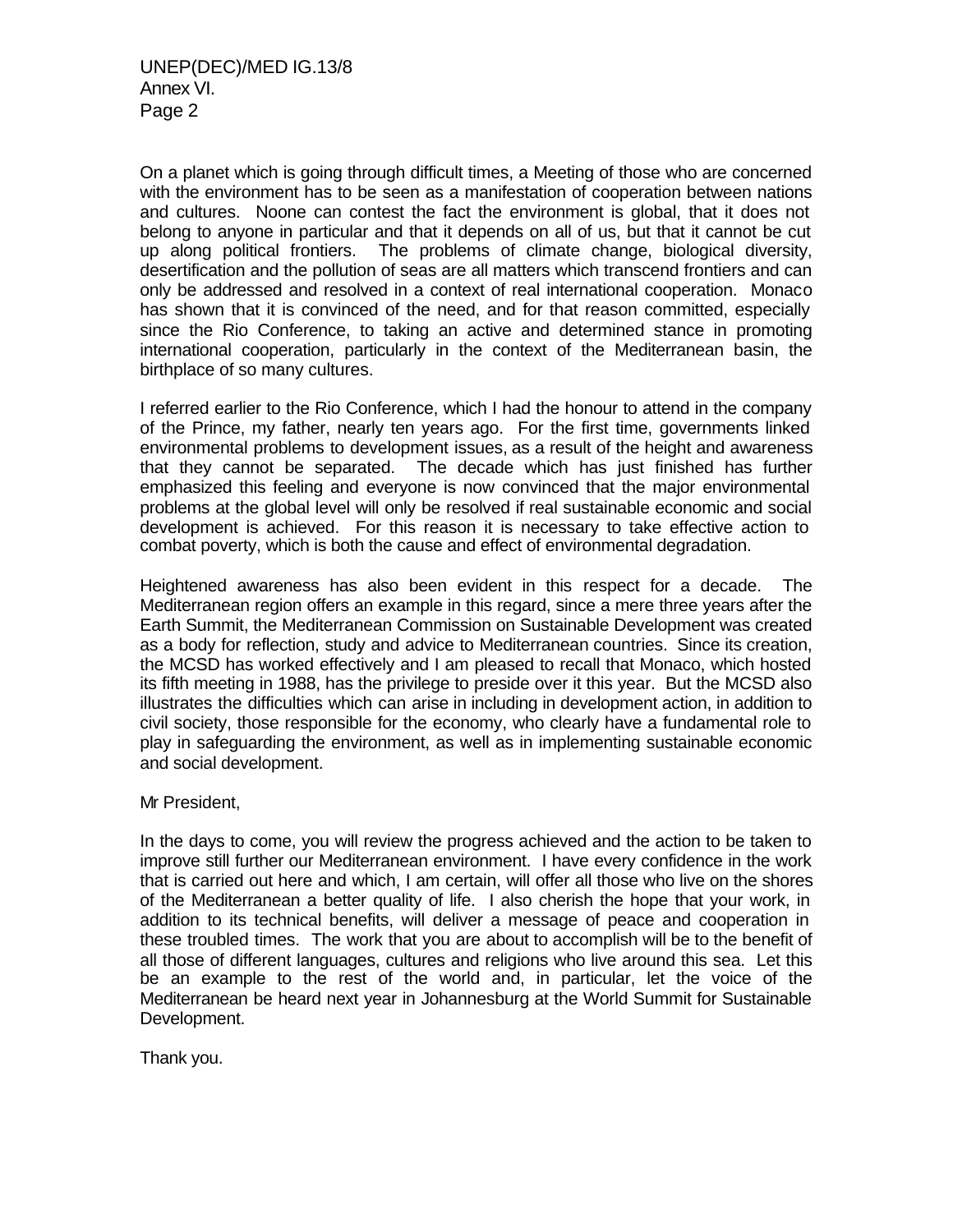## **STATEMENT BY DR KLAUS TÖPFER, UNEP EXECUTIVE DIRECTOR**

Mr. President, Honourable Ministers, Excellencies, Distinguished colleagues and friends, Ladies and Gentlemen

First and foremost I want to express my gratitude to the government and the people of the Principality of Monaco for this invitation.

I also want to express my deep condolences to the people and the Government of Algeria. We have seen, once again, the tragic consequences of natural disasters. We sincerely hope that the Algerians will overcome these consequences and have a better future.

This gives us a clear signal of how important it is to fight against all kinds of nature change at the global level and, therefore, to do our outmost to ensure that the success achieved in Marrakech will be a lasting one, by ratifying, now, the Kyoto Protocol.

My congratulations, of course, go to the Moroccan Minister for the Environment for his outstanding capacity in handling the important conference on the Kyoto Protocol. He was very instrumental in helping come to an agreement.

I believe we have to pay back his hospitality by ratifying the Kyoto Protocol, so that it can be operational in September next year on the occasion of the World Summit on Sustainable Development.

Mr. President, ministers, ladies and gentlemen,

The Mediterranean is a region rich with history, rich with cultural heritage, rich with marvellous landscapes and biodiversity.

It attracts therefore, up to 200 million visitors a year, nearly one third of the world's tourism.

But the Mediterranean is not only this.

It is a region-laboratory. Here we find rich and less rich countries, ancient traditions and modern technologies, different cultures and diverse perceptions, political tensions and an uneven course of economic growth and social development, not to mention the environment challenges.

In this semi-enclosed sea, we also have demographic pressures, disproportionate population growth, a dangerous, heavy maritime traffic, and an inappropriate or insufficient management of its vast coastal area, which has often witnessed rapid and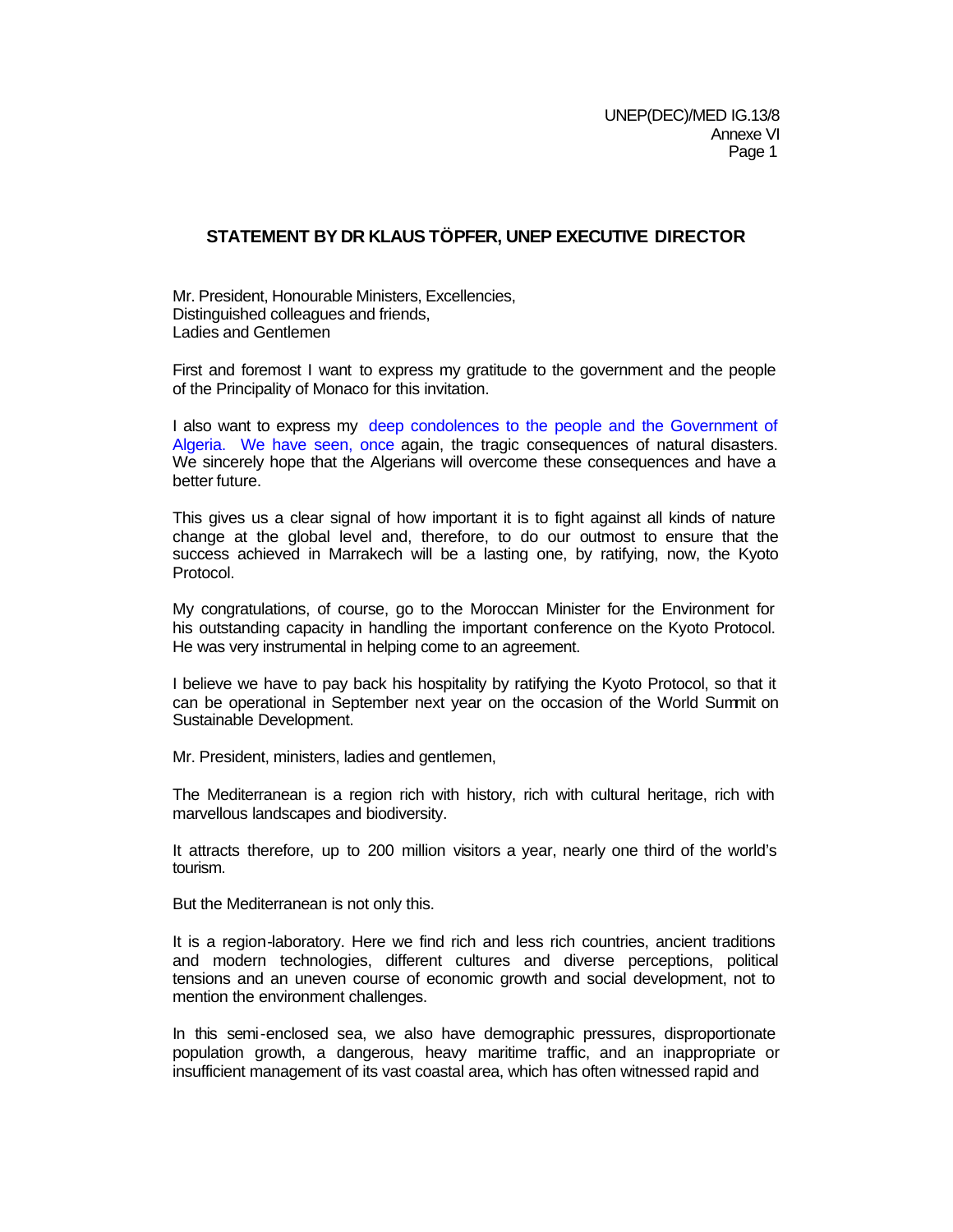chaotic development. It is a region that faces water scarcity, soil erosion, deteriorating ecosystems, desertification…

It has been the gravity of these and other challenges that has got the Mediterranean countries and the European Union working together, under the wing and the auspices of UNEP.

Here I want to underline that the MAP has always been more than a technical instrument to combat pollution. It is an exceptional forum where all parties in spite of all differences join their efforts for the safety of their shared basin, and common present and future.

In this regard, I also want to express my gratitude to the MAP Co-ordinator, Lucien Chabason, and his team in Athens. I believe they are really doing a very good job and I am confident that they will so do in the future.

Ladies and gentlemen,

I learned with great pleasure that Monaco has been elected to lead the Mediterranean Action Plan for the coming two years.

I congratulate wholeheartedly Monaco for its election, which is in line with its long tradition in favour of the environment.

A tradition that started almost one century ago with the famous International Commission for the Scientific Exploration of the Mediterranean Sea, one of the oldest and most enduring scientific intergovernmental organisations in the world.

We all know that this Commission, with its 22 Member States, supports the work of a large scientific network, involving some 500 institutes and over 2500 researchers.

This reflects the clear commitment to promote marine science for the lasting protection of the Mediterranean Sea and for the well being of its coastal populations.

I am confident that the election of Monaco will provide a new drive to MAP's commitment to the objective of protecting the region from all sorts of pollution while steadily promoting its course towards sustainable development.

Here, let me underline that awareness raising and the dissemination of information will have an increasing importance. In fact, we have to do the right thing. But this would not be enough! We must also let the people know what is being done…, after all we live in a media oriented society.

Ladies and Gentlemen,

Monaco succeeds Malta, under the presidency of which the MAP received a strong impetus.

Malta led the MAP a long way ahead in its new approach, initiated in 1995, geared at not limiting its endeavour to the monitoring and control of marine pollution.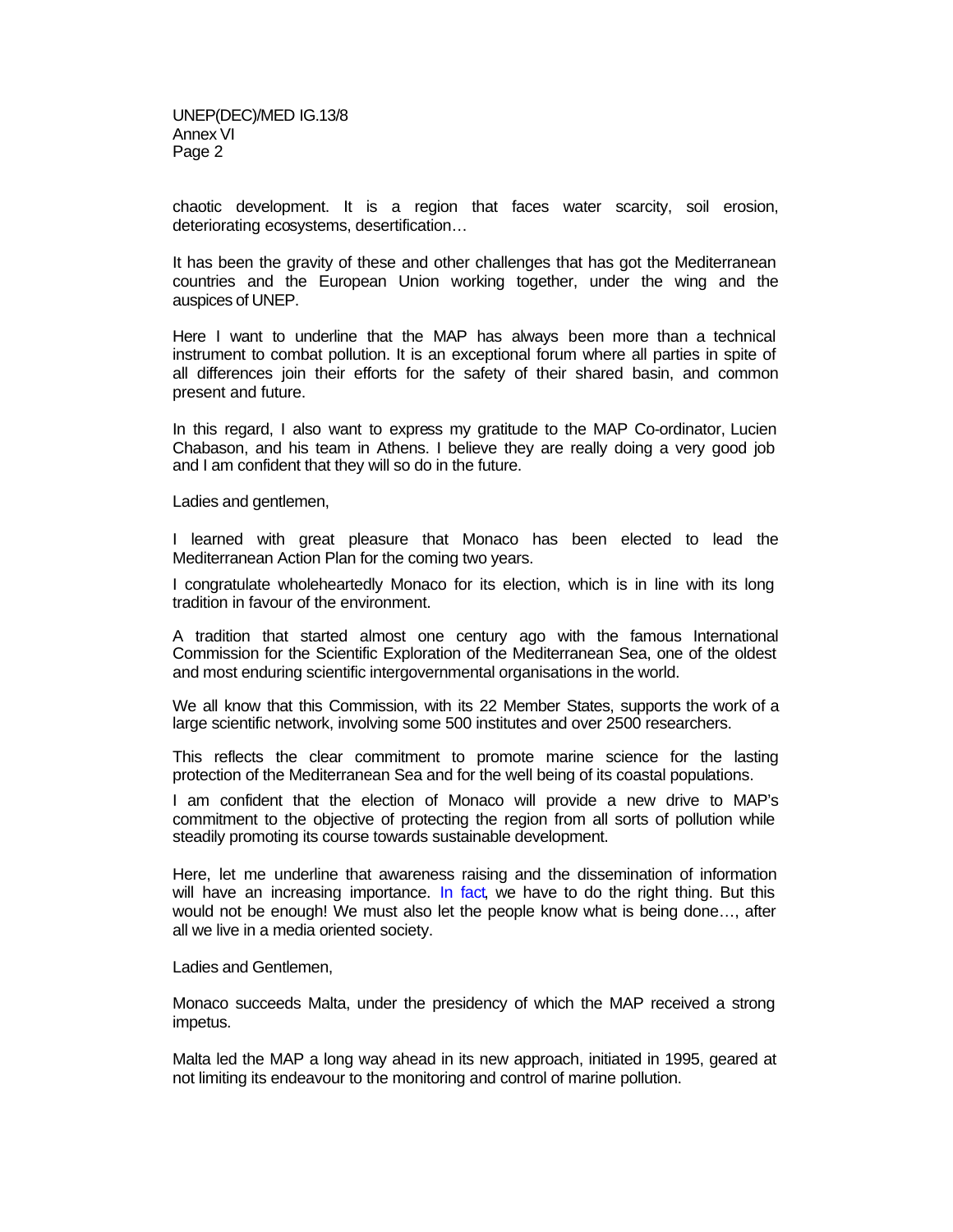Malta encouraged all MAP partners in their efforts for the gradual integration of all environmental concerns in their policies and planning, in order to achieve the ultimate goal of sustainable development.

I hope that the ratification process of all the legal instruments will be as dynamic as it should, so that they will be in-place very soon. I believe this would be very helpful for this specific region.

So, my deepest appreciation to Malta for its excellent lead.

Ladies and Gentlemen,

What is MAP, ten years after Rio de Janeiro, after the World Summit?

The Mediterranean Action Plan has always been dynamic. For instance, after the 1992 Earth Summit, the MAP took the lead in adapting its mandate, at the regional level, to the Agenda 21 resolutions.

An Agenda MED 21 was adopted and the Barcelona Convention was revised in 1995 to give legal substance to the commitments made in Rio.

In the same year, the MAP started giving priority to the implementation of the specific goals of the Global Programme of Action (GPA) in the region.

Consequently, the LBS Protocol was revised the year after, leading to the setting up of the Strategic Action Programme (SAP) to control sea pollution from land-based activities.

This Programme has received a strong incentive from the Global Environment Facility, the GEF. I sincerely hope that it will be also possible to come to a very good replenishment of this instrument, the GEF, for the future. This is now under discussion and I believe we can prove through this project here, in the Mediterranean, how important it is to have this instrument and its financial support.

This year, the SAP has moved from theory to practise through its operational strategy.

At the same time, the MAP has upgraded one of its key legal instruments. The new draft of the Emergency Protocol is under finalisation. It covers the urgent need for prevention from accidents and spills. UNEP notes with great satisfaction that it will be signed soon.

In all these fields, the Mediterranean has been the pioneering region, thanks to the commitment of the Contracting Parties. Among the various regional seas programmes, the Mediterranean Action Plan is, by far, the most successful, maybe together with those of the Baltic Sea and the Caribbean. The MAP is THE pilot project.

That is why it is so important to ratify its Protocols, so that it can be, once more, a good example for other regions, for other regional seas programmes… In the light of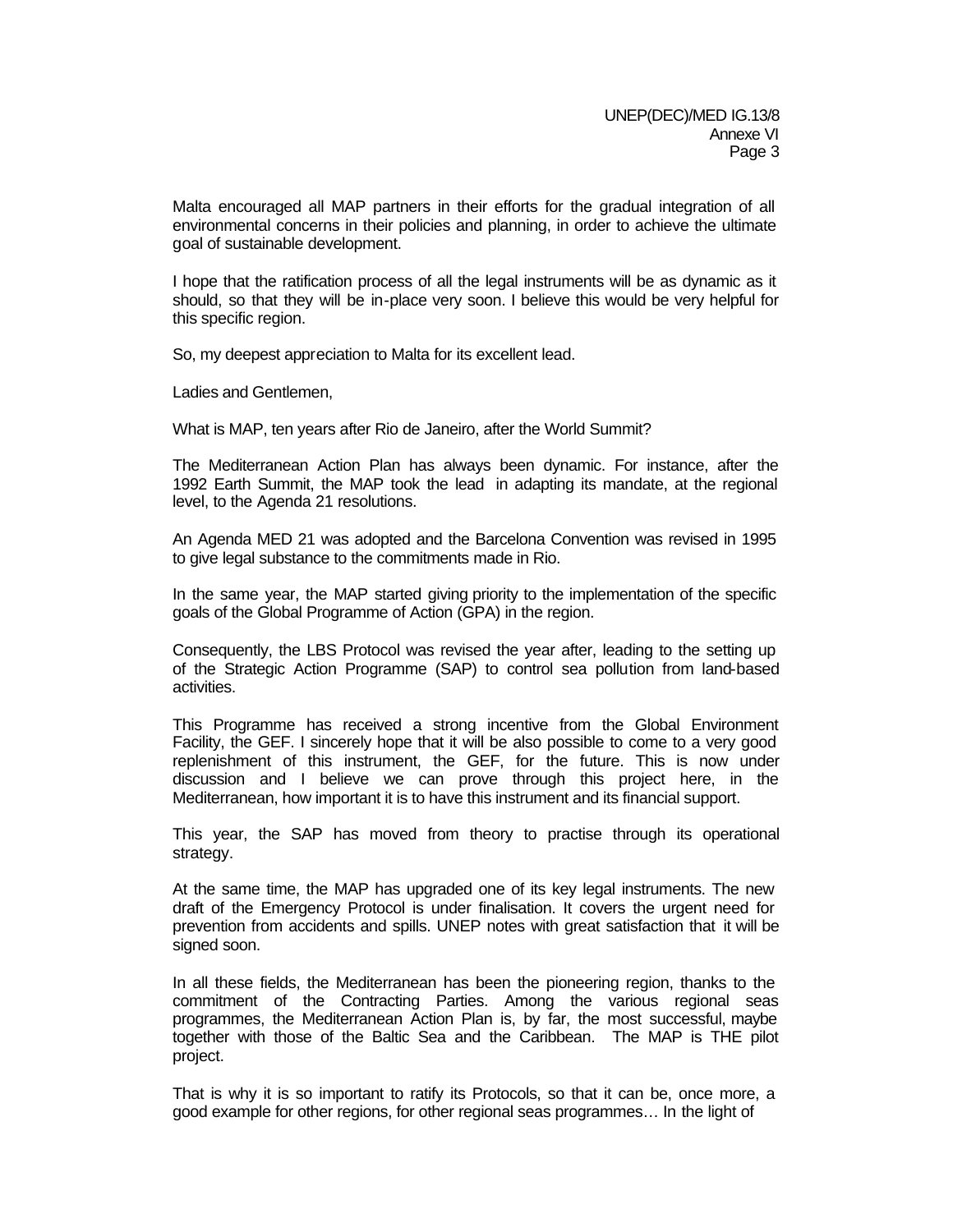the MAP's proven capacity to adapt to new environmental challenges and laws, its updated legal system should be completed and implemented and made known. Here, UNEP calls upon all parties to accelerate the ratification process so (as) to finalise as mentioned before the Johannesburg Summit.

I take this opportunity to express my satisfaction for the sound and healthy financial situation of the Mediterranean Action Plan.

UNEP also encourages the MAP to make progress in its co-operation with all concerned international and regional bodies, with an intensifying focus on Europe, namely through the Euro-Mediterranean Partnership.

The Euro-Mediterranean Conference of Ministers for Foreign Affairs, held in Brussels ten days ago, will lead to the Second Euro-Med Ministerial Conference on the Environment, next July in Athens. This will be an opportunity, among other things, to organise more efficient co-ordination and consistency between the various international fora. So, the road is paved and clear signals are set for both sides.

I have carefully read the Strategic Review prepared by the Mediterranean Commission on Sustainable Development. My congratulations on it. It is an excellent document that reflects the experience and the commitment of this UNEP's spearhead Regional Seas Programme.

Above all, it pays due tribute to the contributions of major groups from within the civil society, reflecting their views on an equal basis with those of the Governments.

I learned with great pleasure that the preparation of the Non Governmental Organisations for this conference was very successful and I encourage the private sector to also go in this direction.

The MCSD has had the courage of raising concerns. Its Strategic Review explains, for instance, that however important the effort made, environmental policies still have too little an impact on development policies, remaining too compartmentalised to address themes constituting integrated policy.

It concludes that sustainable development policies depend too much on the public sector, when they need to foster partnerships between the public and private sectors. It also draws attention to the need for dynamic NGOs participation as a routine practice.

While assessing the political and institutional progress made towards sustainable development in the Mediterranean, the Strategic Review represents the first selfevaluation of the MAP.

The MCSD expresses hopes this balance will inject renewed political impetus into regional sustainable development endeavours and that it will represent a realistic guide to real challenges for other global regions seeking to translate sustainable development principles into concrete actions.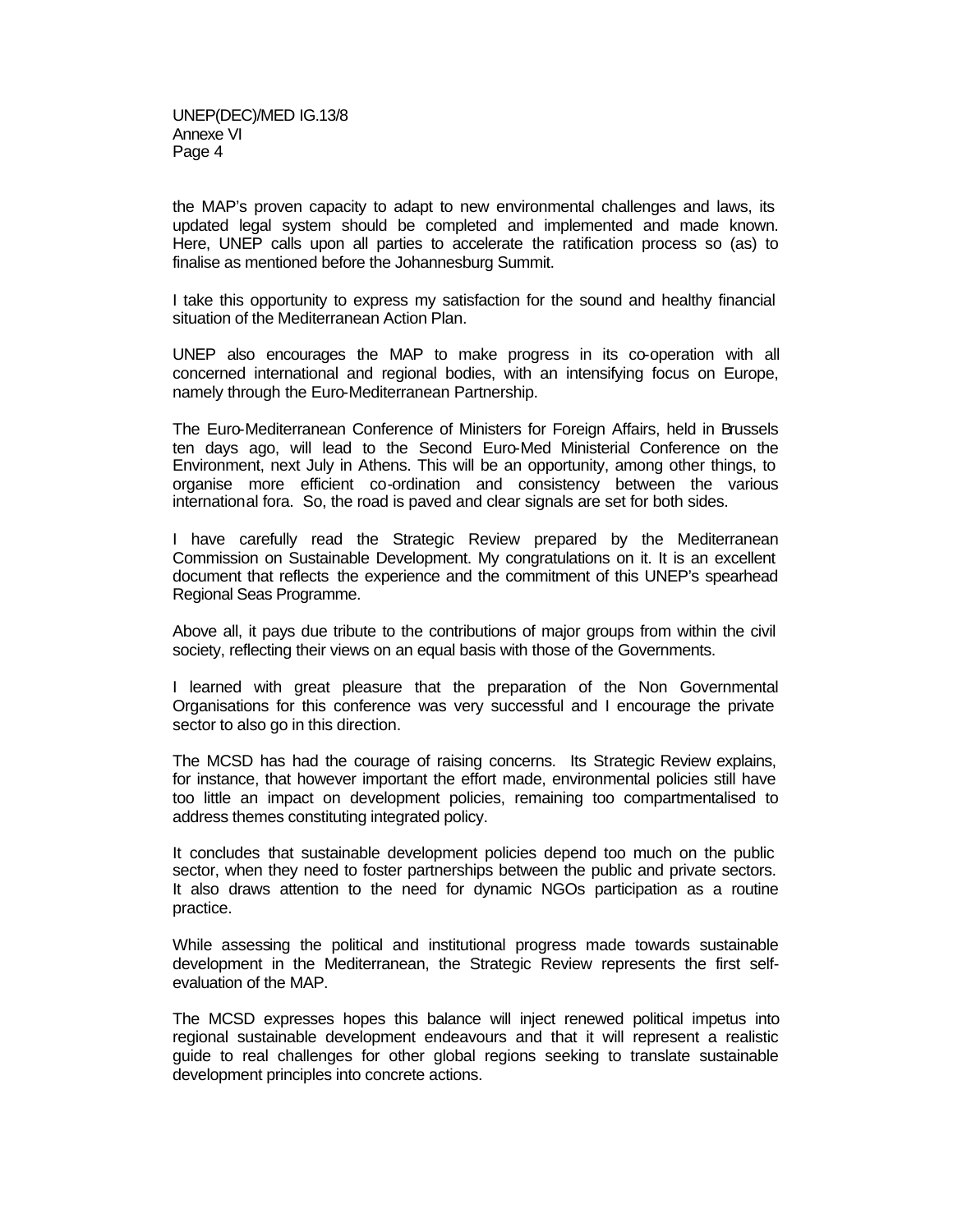Overall, it lays the ground for the forthcoming sustainable development strategy in the Mediterranean.

I also want to join all those who positively address the results of the Doha meeting. I believe it is a very important step forward. The final document integrates important environmental topics. I believe that this is a very clear signal and that we all have to congratulate those responsible for the outcome of the Doha meeting of the World Trade Organisation, that we should be committed to the implementation and the negotiation in the future.

Ministers, ladies and gentlemen,

All this reflects the deep awareness of the MAP that in Johannesburg we will not have an environment summit, we will have a summit on sustainable development.

And I believe we have to underline this again and again, this is the main topic. We should not disappoint the global public. We should address especially the interrelation between environment and poverty, between environment and health, between environment and food security.

Johannesburg must be seen as a momentum and as a step towards development with a human face. A new deal for responsible prosperity for all. I believe we should underline that we need this responsible prosperity for all people around the world

This has been the benchmark of all your activities. Through the MCSD, you conclude, among other facts, that the Mediterranean will become more important than ever a channel for the movement of vital resources.

But you also ascertain that all economic forecasts require a sense of ecological stability, a sense for diversity, a sense of respect against the development in the past of cultural and spiritual diversity and within a framework of sustainable development.

I believe Mr. President, Ministers, Excellencies, Ladies and Gentlemen, that this is real a task for all of you, for all of us and I sincerely hope that also this conference here in Monaco, under the able leadership of the President will give a good signal for the future of the people living here and for all those coming to have their holidays here, to visit this wonderful part of the world.

Thank you very much indeed.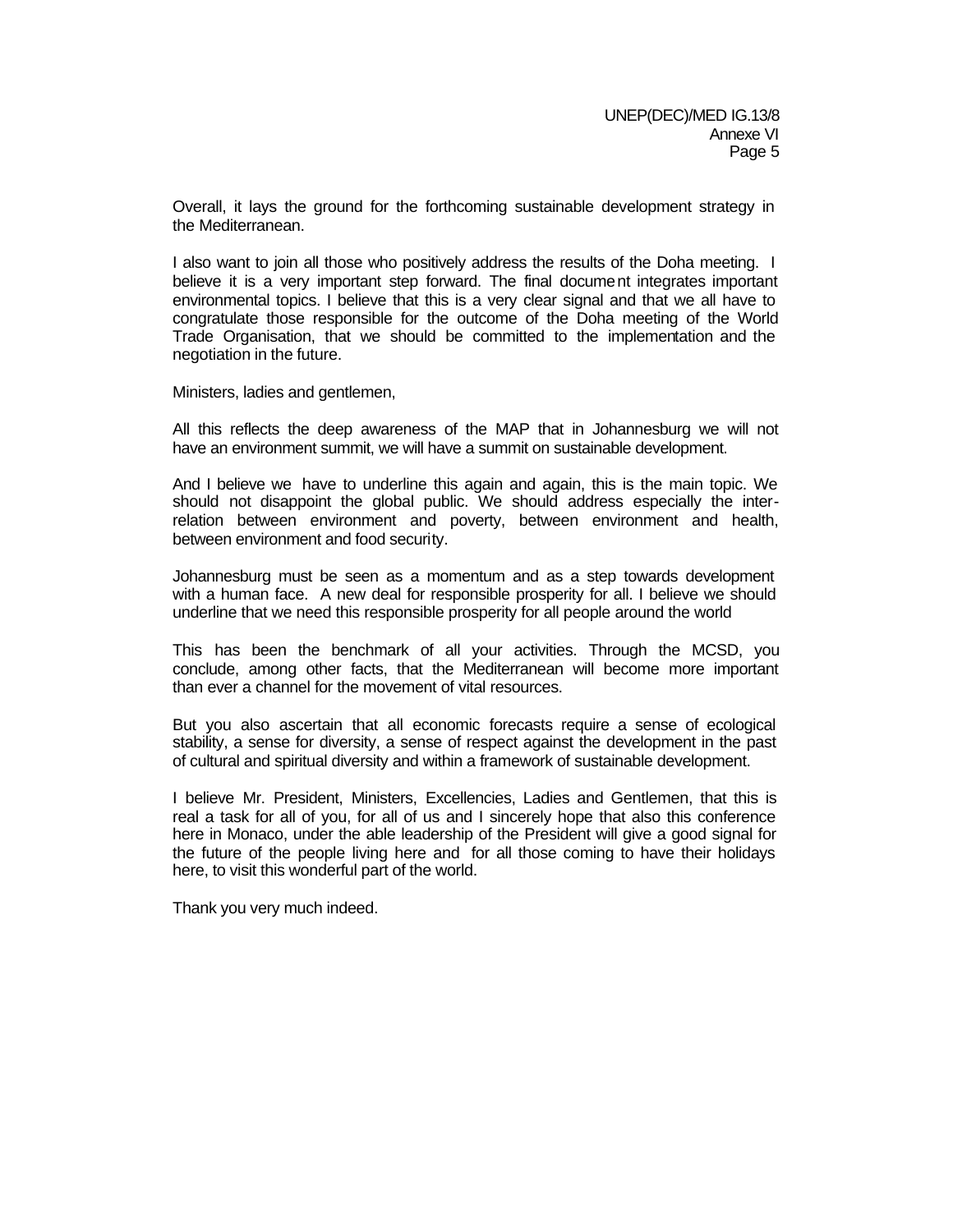## **STATEMENT BY THE PRESIDENT OF THE BUREAU OF THE CONTRACTING PARTIES, MINISTER OF THE ENVIRONMENT OF MALTA DR. FRANCIS ZAMMIT DIMECH**

Your Excellency, Honourable Ministers, Coordinator of MAP, Distinguished Delegates and partners, Ladies and Gentlemen,

It is for me a great pleasure to greet the delegates and observers attending this  $12<sup>th</sup>$  Ordinary Meeting of the Contracting Parties to the Barcelona Convention.

I would like first of all to express my gratitude to the Government of Monaco for its contribution to the excellent organization of this meeting, which illustrates the continuous commitment and involvement of the Principauté in the environmental issues.

As my mandate is now ending , I would like to express my deep appreciation to my colleagues in the Bureau for their support and cooperation throughout the last two years; it was an honour and a pleasure to work with them.

During the last two years, I have witnessed from a privileged position the considerable progress achieved in different areas of the Mediterranean Action Plan, but also some difficulties, especially in what concerns the ratification process, and I would like to take this opportunity to once again ask the heads of delegations to make all the necessary efforts to expedite procedures in order that the Convention and Protocols enter into force before the World Summit on Sustainable Development that will take place next year in Johannesburg.

From the legal point of view, the entering into force in December 1999 of the Protocol on Specially Protected Areas and Biodiversity, and the preparation of a new Emergency Protocol, which will be hopefully adopted by the Conference of Plenipotentiaries to be held next January in Malta, are the two major achievements.

The new Reporting System, carefully prepared by the Secretariat and positively received by the Focal Points' Meeting (Athens, 11-14 September 2001), is also an important step for rationalization and correct implementation of MAP, as well as for the harmonization of reporting obligations with other conventions and international agreements.

In what concerns MAP structure, an evaluation process was initiated, following the recommendations of the previous meetings of the Contracting Parties, which included PAP/RAC, BP/RAC and the Programme of "100 Historic Sites". This process seems very positive and I hope that it will continue in order to prepare an evaluation of the entire MAP structure during the next biennium.

Let me now mention three specific issues that will play a key role for the success of MAP in the near future. The first one is the implementation of the Strategic Action Programme to address Pollution from Land-based Activities, that will facilitate countries to take concrete action on this important problem, and at the same time will contribute to the conservation and sustainable use of biodiversity and marine living resources.

The second one is the implementation of the new Specially Protected Areas and Biodiversity Protocol, that will improve substantially the conservation of endangered Mediterranean marine and coastal species and habitats, and will create a network of Specially Protected Areas of Mediterranean Importance (SPAMIs).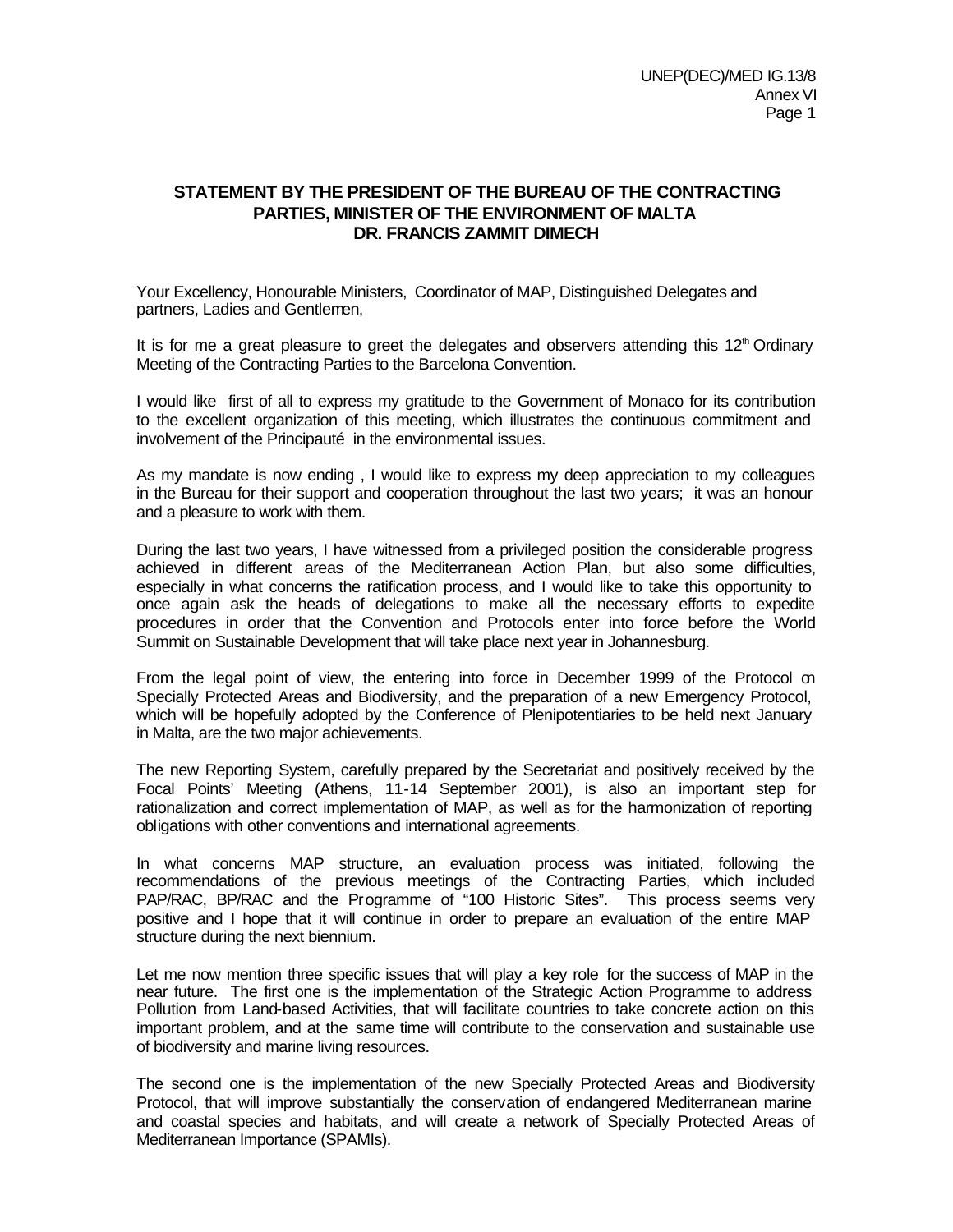UNEP(DEC)/MED IG.13/8 Annex VI Page 2

Finally, the increased promotion of integrated coastal management as a tool for sustainable coastal development, that will certainly contribute to avoid some of the worrying problems which threaten our coasts.

I would also like to remind you my statement at the opening of the Eleventh Meeting of the Contracting Parties because it still "*seems to me that the direction in which we should move is to seek to bring together the efforts of both pan- Mediterranean bodies, MAP and the Euro-Mediterranean process*"; may I express the wish that substantial progress will be achieved in this direction in the coming months in view of the Euro-Mediterranean Ministerial conference on environment to be held in Athens, July 2002.

Allow me, before concluding, to make a reference to the Mediterranean participation in the World Summit on Sustainable Development. Following the decisions of the last Bureau meeting, the Secretariat is implementing a work plan including contributions for the preparatory reports and preparatory meetings, support to NGO initiatives and specific publications. A major step in this process will be the presentation of the foreseen "Declaration of the Contracting Parties to the Barcelona Convention on Sustainable Development in the Mediterranean" to be presented during the summit. This declaration will be unique opportunity to express a common message to the rest of the world as well as to our Mediterranean citizens about our main concerns and objectives.

Once again I would like to express my gratitude to the Government of Monaco for hosting this meeting, as well as to the Secretariat and all those that have made possible the positive achievements mentioned before.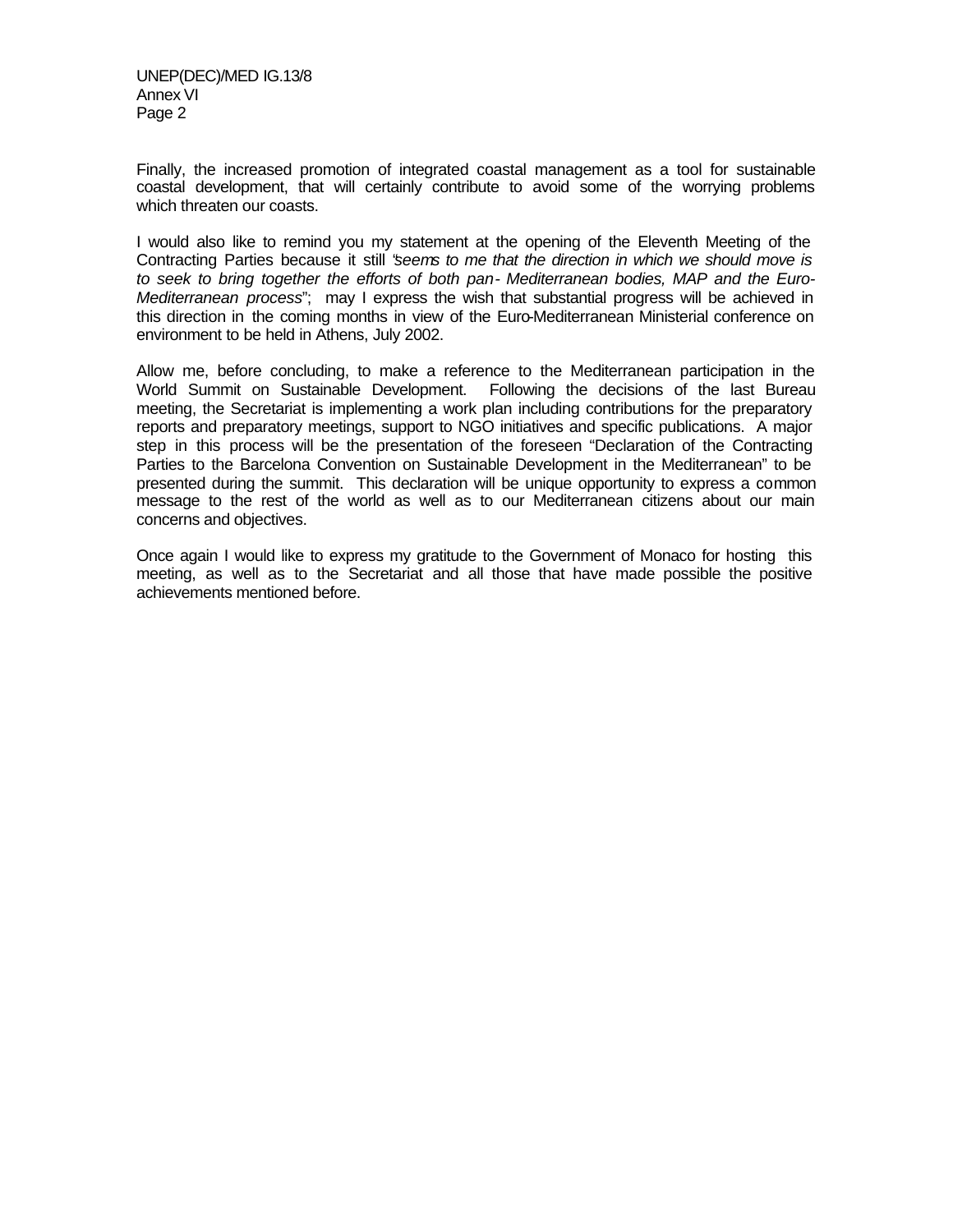# **STATEMENT BY MR L. CHABASON, COORDINATOR OF MAP**

Excellency, Mr President, Ministers, Delegates, Representatives of Intergovernmental Organizations and Partners, Directors of RACs, Ladies and Gentlemen.

First of all, let me give thanks to the Principality of Monaco for its hospitality.

Monaco has already been the host this year to the meeting of experts which finalized the new Protocol on preventing and addressing cases of emergency at sea.

We are entering with both satisfaction and concern this important biennium which will be marked by the second Earth Summit.

#### **Legal Framework**

We are in the process of completing the renovation of the legal framework of MAP with the new Protocol. However, with the exception of the SPA Protocol, the amended instruments have not entered into force due to the insufficient number of ratifications.

Nevertheless, we are not waiting for this to happen before proposing an appropriate reporting system which could come into force as soon as you have adopted it.

#### **Combating marine pollution**

In collaboration with the European Environmental Agency, we have published a report which is generally considered to be of good quality. It shows the progress achieved in all fields and what remains to be done to combat the risks of marine accidents, voluntary pollution and the cleaning of ships' gas tanks. The result has been a clear decrease in the volumes dumped. But more needs to be done.

MAP has begun, with the assistance of the GEF and soon the FFEM to apply the Strategic Action Plan to address Pollution from Land-based Activities (SAP). It is necessary for us to take a leap forward in combating industrial and domestic pollution, and in addressing the issue of non point source pollution.

I am pleased in this respect that Croatia is able to present a project on the rehabilitation of Kastela Bay during this meeting.

It will be necessary to mobilize a large of number of financial resources to implement the SAP. This requires countries to show commitment, donors to make contributions and the adaptation of financial instruments.

The term "biodiversity" will henceforth be based on a new legal instrument, which we will implement in collaboration with other conventions (Bonn, Ramsar, Berne). In this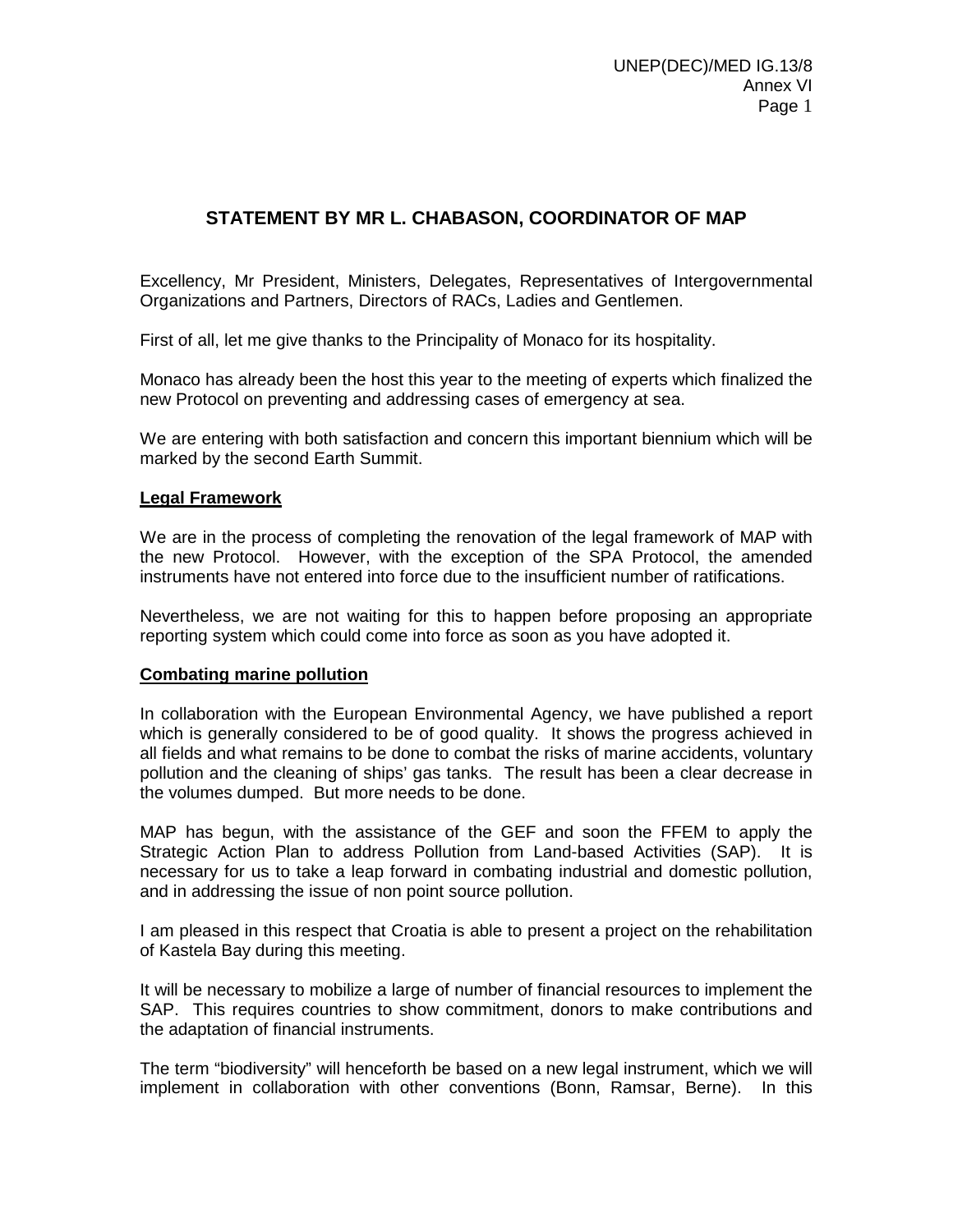respect, we have to give an example of good governance by harmonizing our action with that of other conventions.

Furthermore, I welcome the adoption of the first SPAMIs.

Nevertheless, a certain number of sensitive issues do arise, including the protection of the habitats of marine turtles, safeguarding colonies of monk seals, the protection of wetlands, all of which are liable to call into question of credibility of MAP. It is important for these matters to be resolved in accordance with international law, even where individual national interests are at stake.

The sustainable management of coastal areas is one of our priorities. At my request, PAP/RAC has produced a high quality white paper on this issue. I would like to emphasize that we will need to achieve substantial progress in this respect, particularly through the adoption of national legislation. We must set quantitative objectives in terms of the protection of coastal areas. A discussion will be held on this subject.

MAP is to extend its activities beyond marine and coastal issues in relation to sustainable development. With the Blue Plan we have excellent reasons for pressing forward with the compilation of information and the formulation of indicators of sustainable development. It should also be added that the MCSD has addressed questions linking development and environment and the management of economic activity. The meeting will be examining the MCSD's recommendations.

We have carried out this work in a spirit of cooperation and we are seeking to extend this cooperation particularly with the Euro-Mediterranean process.

At the Earth Summit, we will be presenting a strategic review showing the progress made in terms of sustainable development, supported by a series of brochures. It is important for the next meeting of the Bureau to discuss and determine a strategy of presence and visibility.

Let me turn to financial and administrative matters. In accordance with the instructions that you gave us two years ago, we have submitted more detailed documents on the financial situation and the expenditure incurred.

We have also changed the structure of the documents and meetings by examining future activities and expenditure at the Meeting of the Focal Points, while reserving more political issues for the present meeting. Even so, all matters relating to the budget and to future activities are submitted for your approval.

I now turn to a general matter. Does the whole of this process of regional cooperation contribute to the protection of the environment and sustainable development? The results of this work, as you know and as shown by the available indicators, are variable. Considerable progress still has to be made in the fields covered by MAP, including the marine environment.